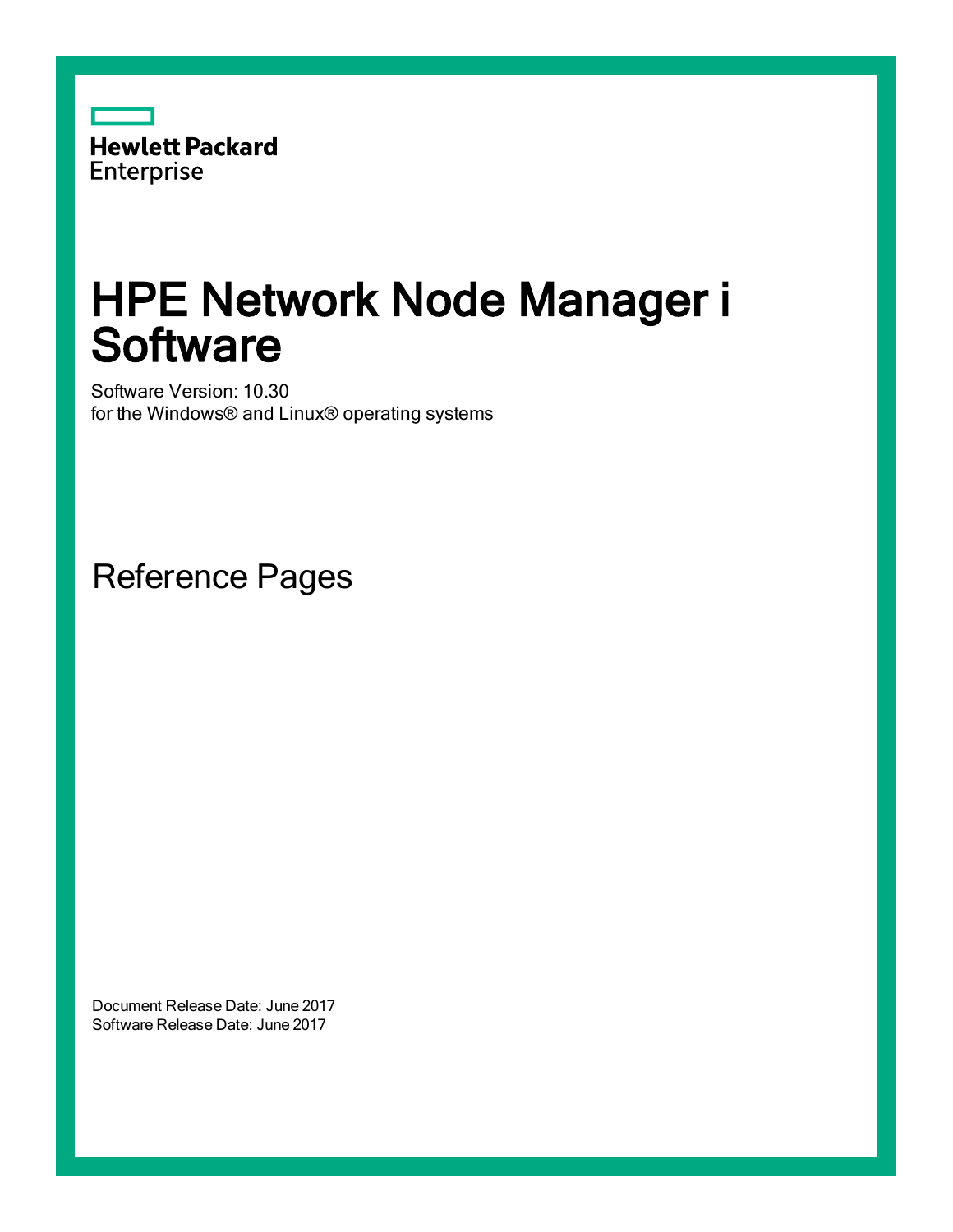#### Legal Notices

#### **Warranty**

The only warranties for Hewlett Packard Enterprise products and services are set forth in the express warranty statements accompanying such products and services. Nothing herein should be construed as constituting an additional warranty. HPE shall not be liable for technical or editorial errors or omissions contained herein.

The information contained herein is subject to change without notice.

#### Restricted Rights Legend

Confidential computer software. Valid license from HPE required for possession, use or copying. Consistent with FAR 12.211 and 12.212, Commercial Computer Software, Computer Software Documentation, and Technical Data for Commercial Items are licensed to the U.S. Government under vendor's standard commercial license.

#### **Oracle Technology — Notice of Restricted Rights**

Programs delivered subject to the DOD FAR Supplement are 'commercial computer software' and use, duplication, and disclosure of the programs, including documentation, shall be subject to the licensing restrictions set forth in the applicable Oracle license agreement. Otherwise, programs delivered subject to the Federal Acquisition Regulations are 'restricted computer software' and use, duplication, and disclosure of the programs, including documentation, shall be subject to the restrictions in FAR 52.227-19, Commercial Computer Software-Restricted Rights (June 1987). Oracle America, Inc., 500 Oracle Parkway, Redwood City, CA 94065.

For the full Oracle license text, see the license-agreements directory on the NNMi product DVD.

#### Copyright Notice

© Copyright 2008–2017 Hewlett Packard Enterprise Development LP

#### Trademark Notices

Adobe® is a trademark of Adobe Systems Incorporated.

Apple is a trademark of Apple Computer, Inc., registered in the U.S. and other countries.

AMD is a trademark of Advanced Micro Devices, Inc.

Google™ is a registered trademark of Google Inc.

Intel®, Intel® Itanium®, Intel® Xeon®, and Itanium® are trademarks of Intel Corporation in the U.S. and other countries.

Linux® is the registered trademark of Linus Torvalds in the U.S. and other countries.

Internet Explorer, Lync, Microsoft, Windows, and Windows Server are either registered trademarks or trademarks of Microsoft Corporation in the United States and/or other countries.

Oracle and Java are registered trademarks of Oracle and/or its affiliates.

Red Hat® Enterprise Linux Certified is a registered trademark of Red Hat, Inc. in the United States and other countries.

sFlow is a registered trademark of InMon Corp.

UNIX® is a registered trademark of The Open Group.

# Acknowledgements

This product includes software developed by the Apache Software Foundation. (http://www.apache.org).

This product includes software developed by the Visigoth Software Society (http://www.visigoths.org/).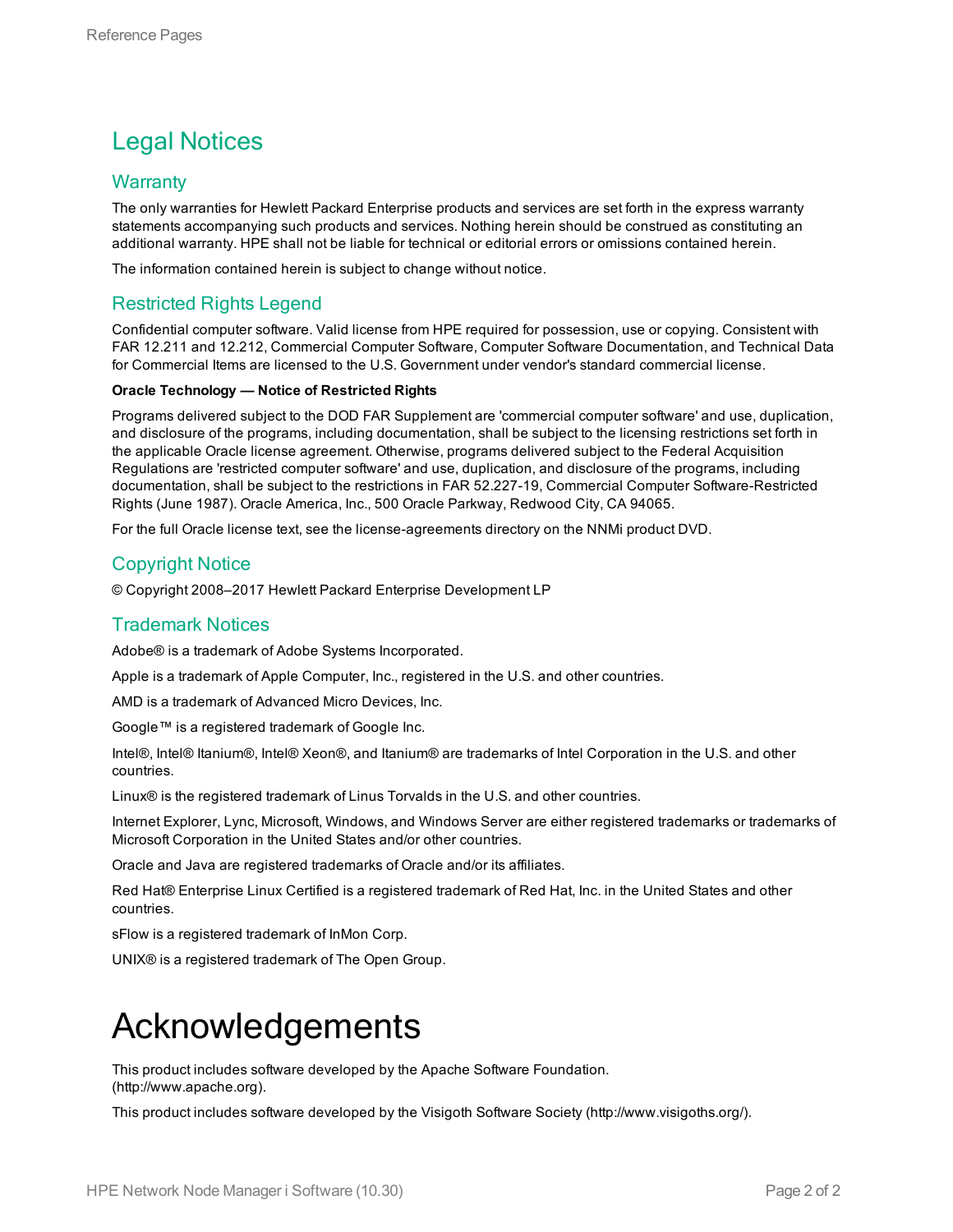# <span id="page-2-0"></span>**Network Node Manager Reference Pages**

| <b>User</b>                | <b>Administrator</b>         | <b>File</b>                  |
|----------------------------|------------------------------|------------------------------|
| <b>Commands</b> (1)        | <b>Commands (1M)</b>         | <b>Formats (4)</b>           |
| nmscatgets                 | nmsdbmgr                     | disco.NoVLANIndexing         |
| nnmcluster                 | nnmaction                    | disco.SkipXdpProcessing      |
| nnm.envvars                | nnmbackup.ovpl               | hostnolookup.conf            |
| nnmprops                   | nnmbackupembdb.ovpl          | ipnolookup.conf              |
| nnmsetcmduserpw.ovpl       | nnmcertmerge.ovpl            | macdedupexceptions.txt       |
| nnmtrapdump.ovpl           | nnmchangedbpw.ovpl           | nnm.ports                    |
| nnmfindattachedswport.ovpl | nnmchangeembdbpw.ovpl        | nnm.properties               |
| nnmversion.ovpl            | nnmchangesyspw.ovpl          | dap.properties               |
| ovjbosspath.ovpl           | nnmchangetrappw.ovpl         | nnmtrapd.conf                |
| ovjrepath.ovpl             | nnmcommconf.ovpl             | trapFilter.conf              |
| ovstatus                   | nnmcommload.ovpl             | hosted-object-trapstorm.conf |
| nnmsnmpnotify.ovpl         | nnmcommunication.ovpl        | incidentconfiguration.format |
|                            | nnmconfigexport.ovpl         |                              |
|                            | nnmconfigimport.ovpl         |                              |
|                            | nnmconfigpoll.ovpl           |                              |
|                            | nnmconnedit.ovpl             |                              |
|                            | nnmcustompollerconfig.ovpl   |                              |
|                            | nnmdeleteattributes.ovpl     |                              |
|                            | nnmdeleteurlaction.ovpl      |                              |
|                            | nnmdisableperfspi.ovpl       |                              |
|                            | nnmdiscocfg.ovpl             |                              |
|                            | nnmEnableMetrics.ovpl        |                              |
|                            | nnmEnableNpsActions.ovpl     |                              |
|                            | nnmEnableNpsEtl.ovpl         |                              |
|                            | nnmenableperfspi.ovpl        |                              |
|                            | nnmhealth.ovpl               |                              |
|                            | nnmicons.ovpl                |                              |
|                            | nnmincidentcfg.ovpl          |                              |
|                            | nnmincidentcfgload.ovpl      |                              |
|                            | nnmincidentcfgdump.ovpl      |                              |
|                            | nnmldap.ovpl                 |                              |
|                            | nnmlicense.ovpl              |                              |
|                            | nnmloadinterfacegroups.ovpl  |                              |
|                            | nnmloadipmappings.ovpl       |                              |
|                            | nnmloadattributes.ovpl       |                              |
|                            | nnmloadmib.ovpl              |                              |
|                            | nnmloadnodegroups.ovpl       |                              |
|                            | nnmloadseeds.ovpl            |                              |
|                            | nnmmanagementmode.ovpl       |                              |
|                            | nnmmigrateovpi.ovpl          |                              |
|                            | nnmnodedelete.ovpl           |                              |
|                            | nnmnodegroup.ovpl            |                              |
|                            | nnmnodegroupmapsettings.ovpl |                              |
|                            | nnmnoderediscover.ovpl       |                              |
|                            | nnmofficialfqdn.ovpl         |                              |
|                            | nnmooflow.ovpl               |                              |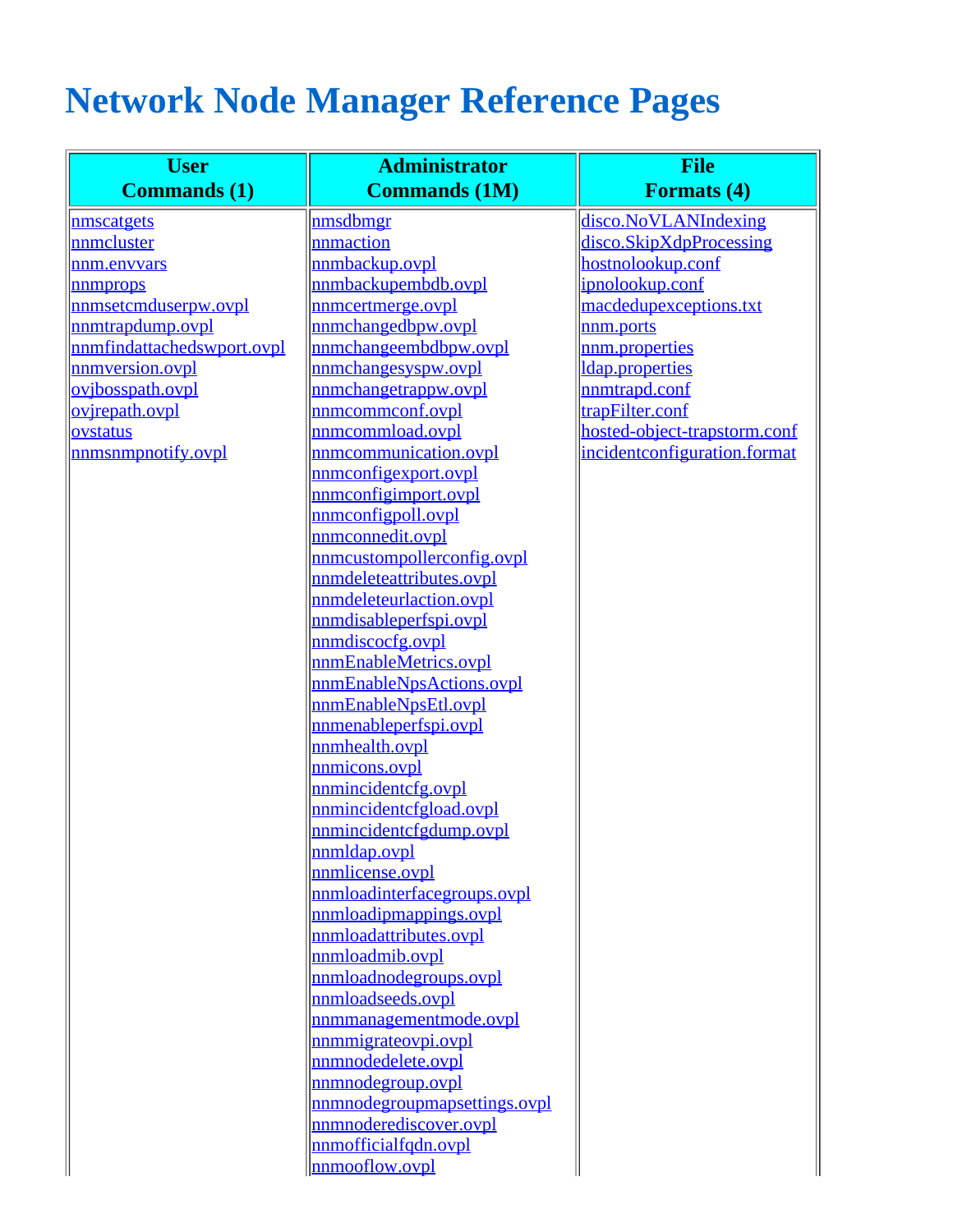[nnmopcexport.ovpl](#page-235-0) [nnmperfspisync.ovpl](#page-238-0) [nnmresetembdb.ovpl](#page-239-0) [nnmrestore.ovpl](#page-241-0) [nnmrestoreembdb.ovpl](#page-244-0) [nnmscheduledoutage.ovpl](#page-246-0) [nnmsecurity.ovpl](#page-251-0) [nnmseeddelete.ovpl](#page-260-0) [nnmsetdampenedinterval.ovpl](#page-262-0) [nnmsetiospeed.ovpl](#page-264-0) [nnmsetofficialfqdn.ovpl](#page-267-0) [nnmsnmpbulk.ovpl](#page-269-0) [nnmsnmpget.ovpl](#page-273-0) [nnmsnmpnext.ovpl](#page-273-0) [nnmsnmpset.ovpl](#page-278-0) [nnmsnmpwalk.ovpl](#page-273-0) [nnmsso.ovpl](#page-283-0) [nnmstatuspoll.ovpl](#page-285-0) [nnmtopodump.ovpl](#page-287-0) [nnmtopoquery.ovpl](#page-290-0) [nnmtrapconfig.ovpl](#page-293-0) [nnmtrapreceiver](#page-299-0) [nnmtrimincidents.ovpl](#page-301-0) [nnmgnmattrcfg.ovpl](#page-304-0) [nnmunnumberedcfg.ovpl](#page-307-0) [nnmupdateJdk.ovpl](#page-310-0) [nnmwhat](#page-312-0) [ovaddobj](#page-313-0) ovdelobi [ovjboss](#page-317-0) [ovserror](#page-319-0) [ovspmd](#page-320-0) [ovstart](#page-325-0) [ovstop](#page-329-0)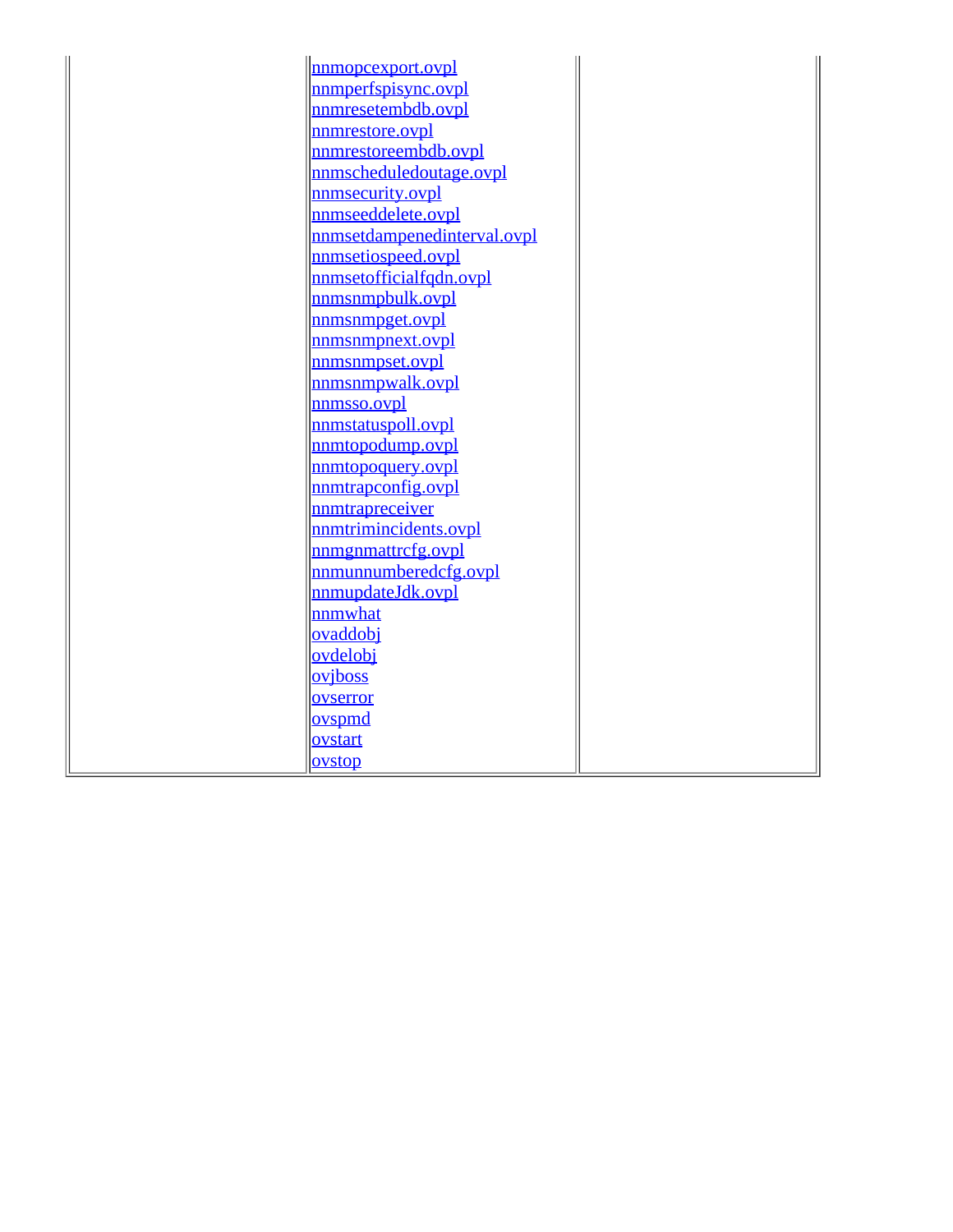<span id="page-4-0"></span>nmscatgets — Get localized catalog strings for NNMi

### **SYNOPSIS**

nmscatgets [ -f *CATFILE* -s *SETNUM* -m *MSGNUM* -d *DEFAULT* ]

#### **DESCRIPTION**

The nmscatgets command is used to query a message catalog and retrieve a localized (non-English) string from that catalog file. This string can then be displayed, for example, from a perl script. The caller must know the message catalog containing the desired localized strings, as well as the set-number and messagenumber within that file. If the specified message is not found, the default (English) value is returned.

The nmscatgets command is mostly used internally by other NNMi or HP-provided scripts. It doesn't provide much value for other uses.

#### **Parameters**

The nmscatgets command recognizes the following options.

-f *FILE*

The file name containing the localized strings to query.

-s *SETNUM*

The set number within the catalog file, generally "1".

-m *MSGNUM*

The message number within the catalog file.

-d *DEFAULT*

The default (English) string to be printed if one or more of the *FILE*, *SETNUM*, or *MSGNUM* values are not available.

#### **RETURN VALUE**

The nmscatgets command returns the localized string when the *FILE*, *SETNUM*, and *MSGNUM* values are all valid. Otherwise the nmscatgets command returns the DEFAULT (English) string provided to the command.

## **AUTHOR**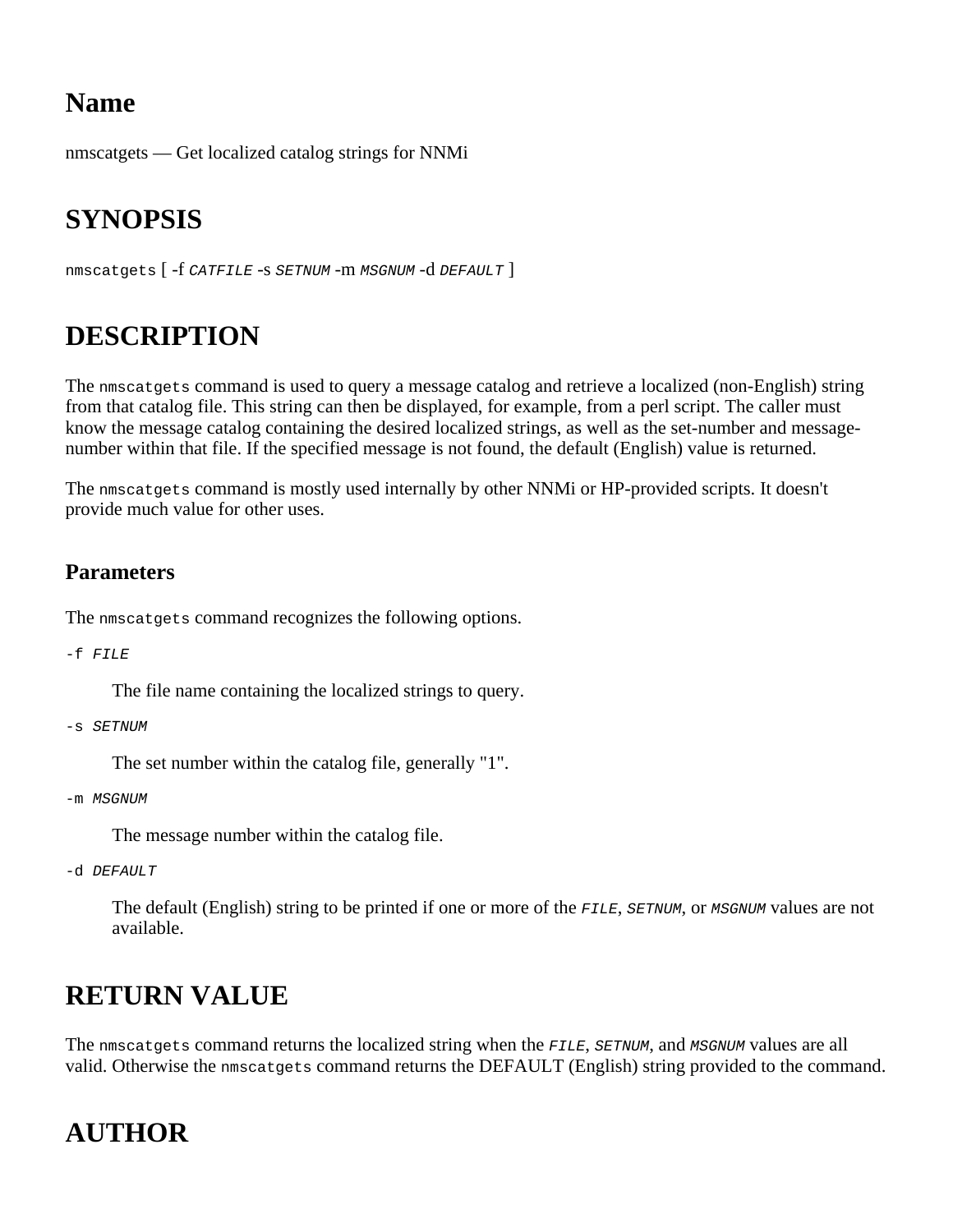nmscatgets was developed by Hewlett Packard Enterprise.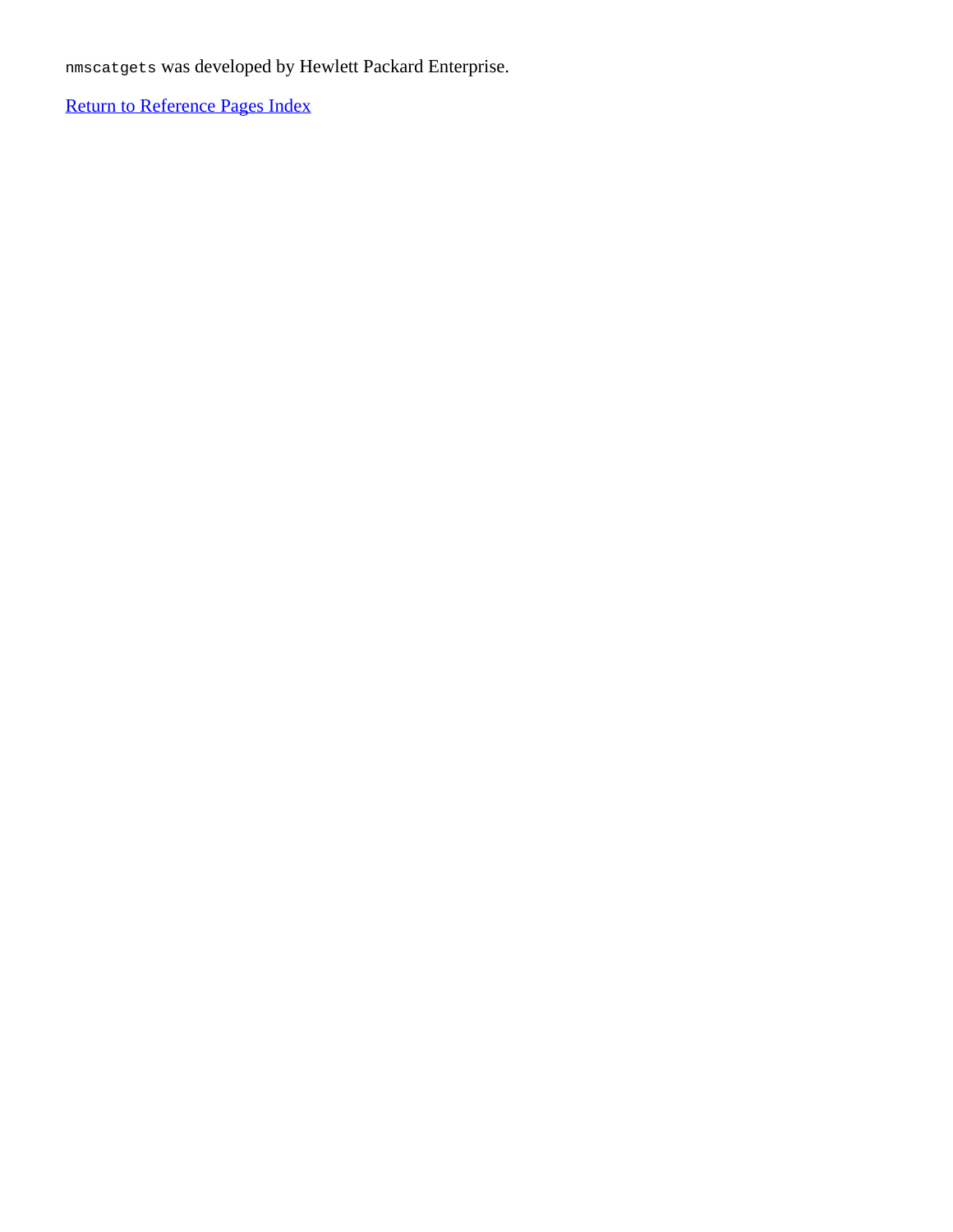<span id="page-6-0"></span>nnmcluster — start NNMi cluster services

### **SYNOPSIS**

nnmcluster [-disable|-enable] [-display] [-interfaces] [-startnnm|-stopnnm] [-acquire|-relinquish] [-shutdown [-force]] [-dbsync] [-halt] [-node *nodename*] [ [-daemon]]

### **DESCRIPTION**

nnmcluster starts the NNMi cluster process. The NNMi cluster command permits an administrator to set up two systems for ensuring the availability of NNMi services if one system fails. After you run the nnmcluster command on each node, each one will detect the other and form a cluster. The first node to join the cluster comes up in the active state, and starts the NNMi services (using the ovstart command). The second node detects that there is already an active node, and assumes the standby state. If the standby node loses connectivity with the active node, (due to system shutdown or failure), then the standby node assumes the active state and starts the NNMi services.

If the nnmcluster is called with no command-line parameters, it starts the cluster in interactive mode. The interactive mode permits the system administrator to view and modify cluster settings in an interactive session. These settings include the ability to enable or disable automatic failover, shutdown a node in the cluster, transfer NNMi services from active to standby, and other settings.

If nnmcluster is called with the -daemon parameter, the NNMi cluster starts up as a background daemon process or Windows service.

If the nnmcluster command is called with other command-line parameters, it will initiate the actions specified on the command-line. These actions typically affect the NNMi cluster daemon process on the local node. However, if the -node *nodename* option is used, it affects the NNMi cluster daemon process on the specified node.

Most of the options available from the command-line are also available in interactive mode. For example, using the -shutdown option from the command line is the same as using the shutdown command in interactive mode. The interactive mode has some additional commands, such as help, to display a list of available commands, and quit, to exit the interactive mode. The -node *nodename* command is also available interactively.

Note that only NNMi cluster daemon processes are capable of starting NNMi services. The interactive mode and specifying actions on the command-line are methods for affecting the behavior of a daemon process on one of the nodes in the cluster. For example, using the -acquire option causes the daemon process on the local node (or the specified node if used with the -node option), to acquire the active state and start NNMi services. After an NNMi cluster daemon process is started, the only way of interacting with that daemon process is by using the command line or interactive mode settings. For example, if you want to terminate that daemon process, use the nnmcluster -shutdown command.

When NNMi is using the embedded database, the NNMi cluster application synchronizes the database between the active and standby nodes. This is achieved by sending a complete database backup to the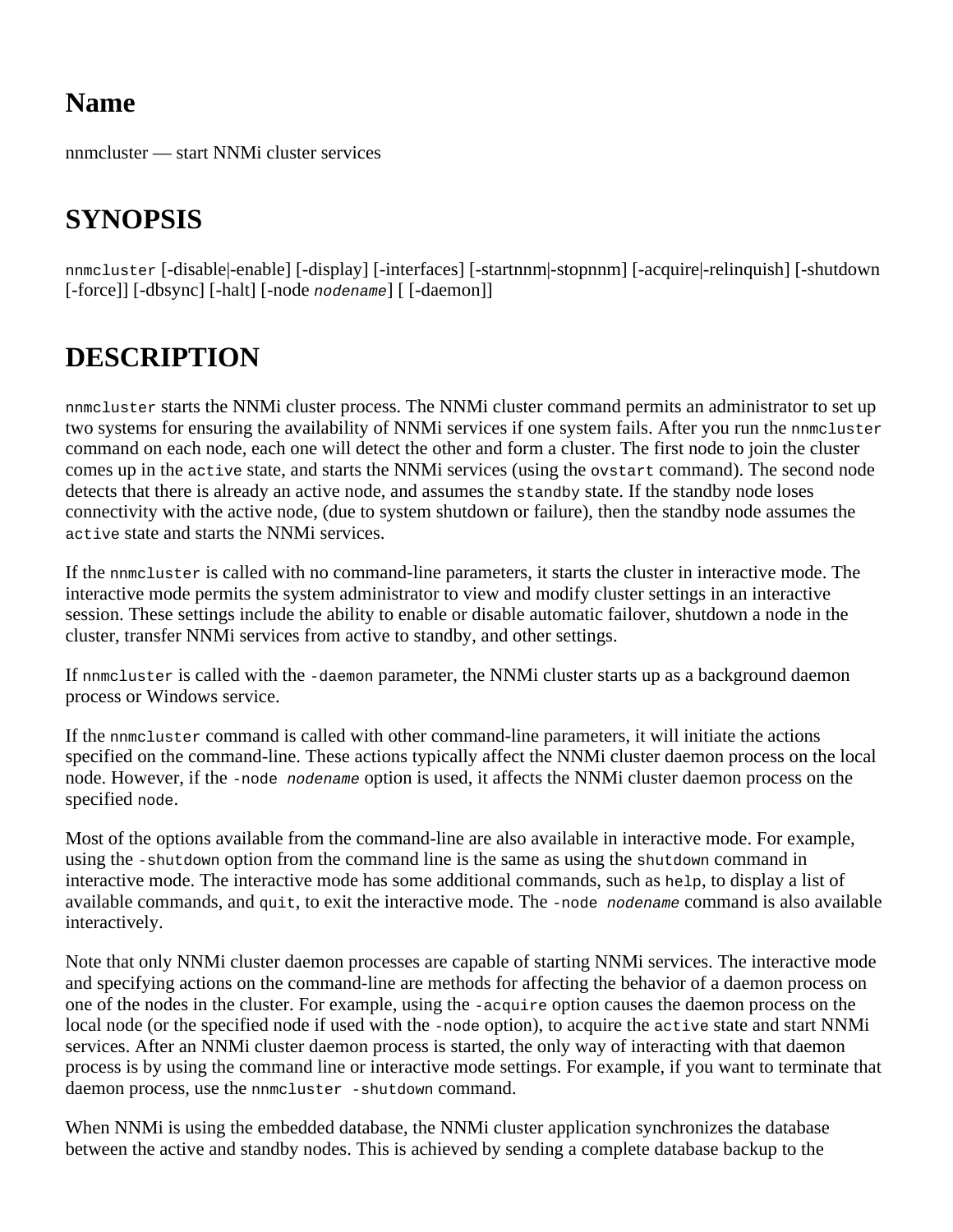standby, followed by periodic incremental database transaction logs. The time intervals for the frequency of full backups and transaction logs, along with other cluster parameters, are defined in the nmscluster.properties file.

For the embedded database scenario, the NNMi cluster application has a startup period that must occur before permitting the active node to send the database to the standby node. During this startup period, command options that would transfer the active state to the standby node are disabled. These options include shutdown, acquire, relinquish, and other available options, as they can leave the standby node in a state where it only has a portions of the database and is unable to run NNMi. However, after the standby node has received the entire database, there should be no critical times from that point forward, assuming both systems stay running (a restart causes the standby node to verify that it is still in-sync with the active node).

If NNMi is using the Oracle database, then no database replication is performed, as the Oracle database instance is on a third machine outside of NNMi control. In this scenario, the NNMi nnmcluster command still monitors the active NNMi management server and starts NNMi on the standby server if the active fails.

#### **Parameters**

The nnmcluster command recognizes the following options. Any unrecognized options are reported by a usage message. Options are always processed in the specified order. For example, using -display -disable is different from using -disable -display. All of the parameters refer to the NNMi cluster daemon process on the local node, unless the -node *nodename* option is used.

#### -disable

Disables the automatic failover capability (automatic failover is enabled by default). The system administrator might choose to shutdown the active node briefly to perform some administrative tasks. The -disable parameter permits the active node to be shut down without the standby node becoming active and starting the NNMi services. You can restart the same node in the active state by using the acquire option followed by the -enable option.

#### -enable

Re-enable automatic failover capability after being disabled as described above.

#### -interfaces

List the network interfaces (NICs) on the system, displaying the system nomenclature and the Java nomenclature. On Unix platforms, these are the same value, e.g. "eth0", "lan1", "bge3", etc. On Windows, the names are different, e.g. "Network Interface 1" might map to "eth3". The purpose of this parameter is to control the NIC used for NNMi cluster communications; e.g. to choose a management NIC instead of the data NIC. The NNMi cluster needs to know the Java name, e.g. "eth3" in the Windows case listed above.

#### -display

Connect to the cluster, query the current cluster state, then display that state to the administrator.

#### -startnnm

The active node may not be running NNMi services. For example, suppose you stopped the NNMi services earlier using the -stopnnm option. You can start up the NNMi services on the active node by using the -startnnm option.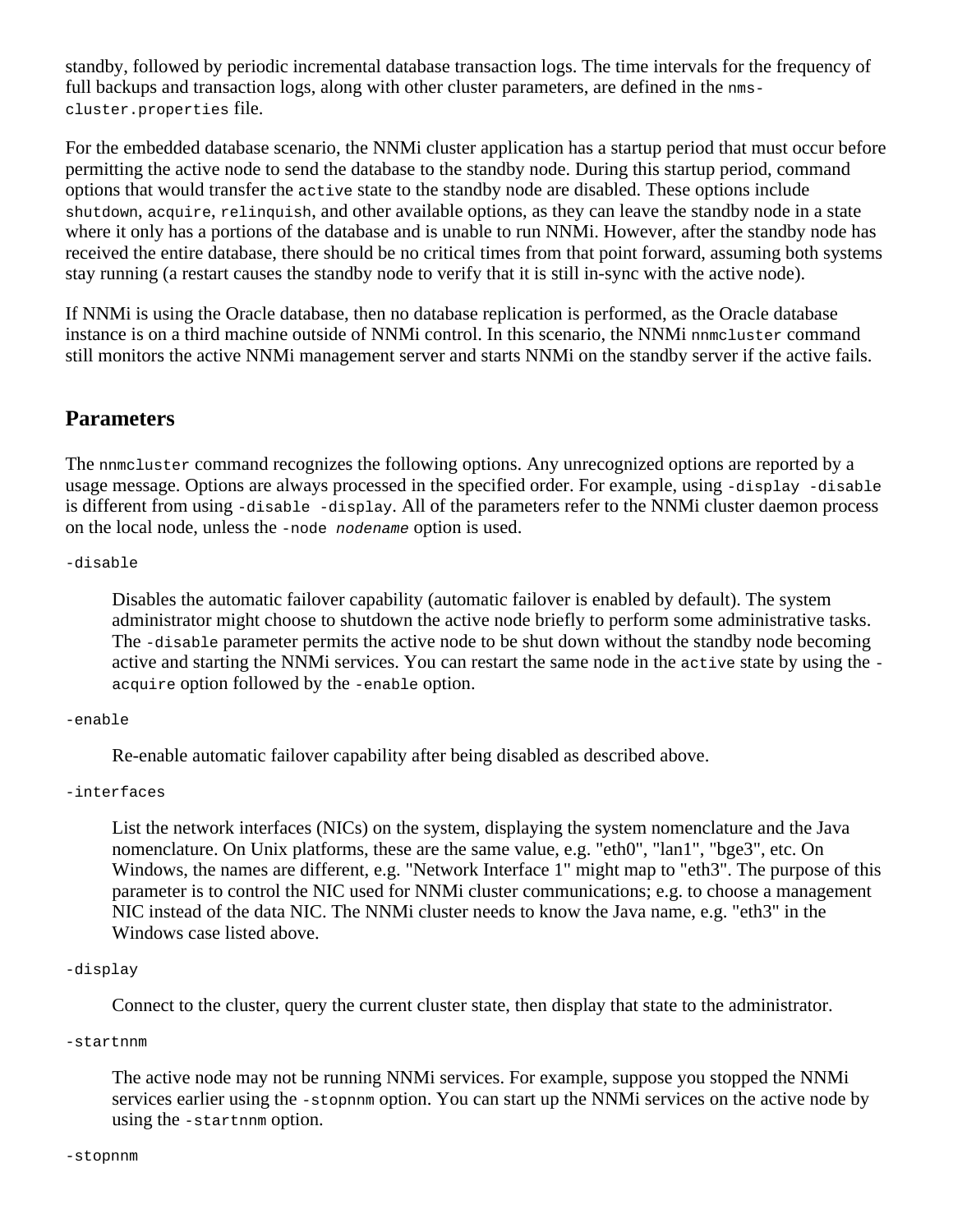Shut down the NNMi services on the active node, but do not release the active state. If you use this option, NNMi does not generate a failover event. For example, the standby node does not assume the active state.

#### -acquire

The system administrator might want to transfer NNMi services from a node which is currently in the active state to another node which is currently in the standby state. Without using the -node option, the local system becomes the new active node. If the administrator uses the -node *nodename* option, the specified node becomes the new active node.

#### -relinquish

Permits the system administrator to give up the active state on the local (currently active) node and causes the NNMi services to transfer control to the current standby node. The node being relinquished stops NNMi services and assumes the standby state.

#### -dbsync

Permits the system administrator to trigger an immediate database synchronization on active node. This option is only applicable when NNMi is using the embedded database (not using an Oracle database).

#### -shutdown [-force]

Shuts down the NNMi cluster daemon process on the local node. If the -node option is provided, then shut down the NNMi cluster daemon process on the specified node. The NNMi cluster program tries to prevent you from shutting down the cluster during times when doing so might compromise the data integrity on the standby server. For example, if the standby server is receiving a full database backup from the active server, it would be bad to have a failover event during that time. If you try to shut down the NNMi daemon process, you might get a message stating that the cluster is in a transition state, as in the standby node is receiving important data, so you need to permit it to complete before attempting ot shut down the cluster daemon process. If you want to force a shutdown anyway, use the "-force" option. This disables failover to the standby (since it is in an incomplete state), then shuts down the local (or specified) node.

#### -halt

Shuts down the NNMi cluster daemon process on all nodes in the cluster. This disables failover, shuts down all standby nodes, then shuts down the active node.

#### -node *nodename*

Causes one or more actions specified on the command line to affect the NNMi cluster daemon process on the specified nodename. Without specifying this option, the actions specified on the command line to apply to the local NNMi cluster daemon.

#### -daemon

Starts the NNMi cluster as a daemon. The command is immediately launched in the background. No other command line parameters can be specified in daemon mode.

#### **RETURN VALUE**

If running the nnmcluster command with command line options results in success, the command exits with the 0 (zero) status (there are no errors). However, if running the nnmcluster command with command line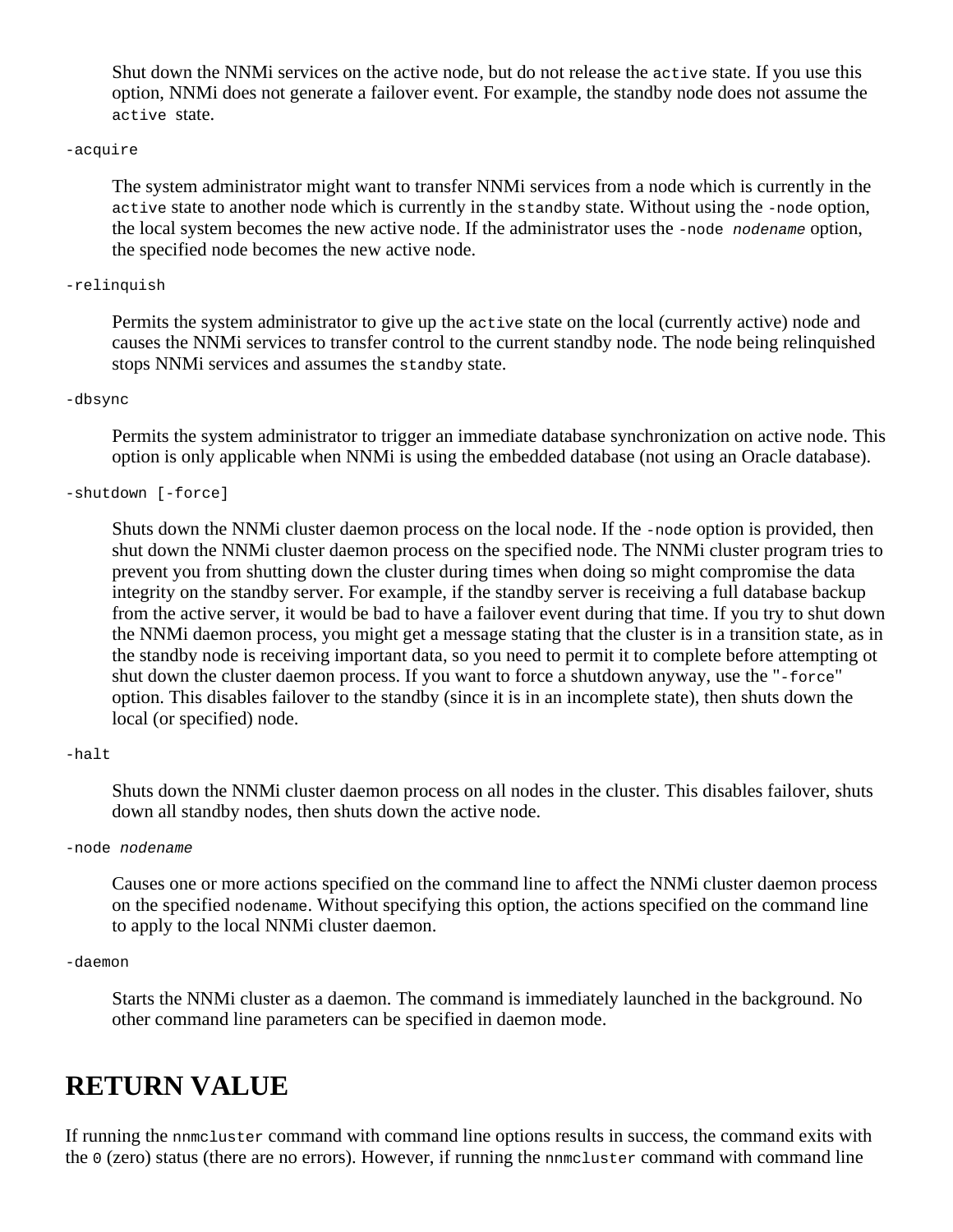options results in failure, the command exits with the 1 status (there are errors). In interactive mode, the exit status is always 0.

In daemon mode the nnmcluster command launches as a background process and the shell prompt is immediately returned. After you start a daemon process, you can monitor cluster status by using the nnmcluster -display or ovstatus commands: the NNMi cluster determines if or when to start NNMi services, depending on the active or standby status of the node in relation to other nodes in the cluster; ovstatus displays a not running status on the standby node, but running the nnmcluster -display command tells you that the node is in the standby state.

#### **DIAGNOSTICS**

nnmcluster logs output to the NNMi log directory (/var/opt/OV/log/nnm on Unix, and %NnmDataDir%\log\nnm on Windows). Each actively-running instance of the nnmcluster process, such as a daemon running in parallel with either or both the interactive or command-line mode, has a separate log file. The most-recent running threads will always be nnmcluster.0.\*.log.

The NNMi cluster internally uses an open-source technology called *JGroups*. The log files for JGroups are in the same directory shown above, and are named jgroups.log.

#### **EXAMPLES**

nnmcluster -daemon nnmcluster -display

The first command starts the NNMi cluster as a daemon process, and immediately returns a shell prompt, leaving a background daemon process. You can query, shut down, or apply other actions to this daemon process using interactive or command-line modes. You can repeatedly use the second command to monitor the status of the cluster, specifically the local daemon process, to determine if it comes up in the active or standby state.

nnmcluster -shutdown -node xyz.mycompany.com

Causes the NNMi cluster daemon process on the specified node to shut down. If that node is the current active node, and if automatic failover is enabled, then the NNMi services will transfer to the standby node.

nnmcluster

Enter the interactive mode of the NNMi cluster command to view or modify cluster parameters. To exit this program, use the exit or quit commands.

nnmcluster -acquire

Cause the daemon-mode NNMi cluster process on the local system to become the active node. The current active is set to standby mode then NNMi services start on the local node.

The following is a common system administration sequence to permit the administrator to temporarily shut down the NNMi cluster on the active node, then bring it back up later as active, without causing a failover event to the standby node.

Step 1: Run the **nnmcluster -disable -shutdown** command.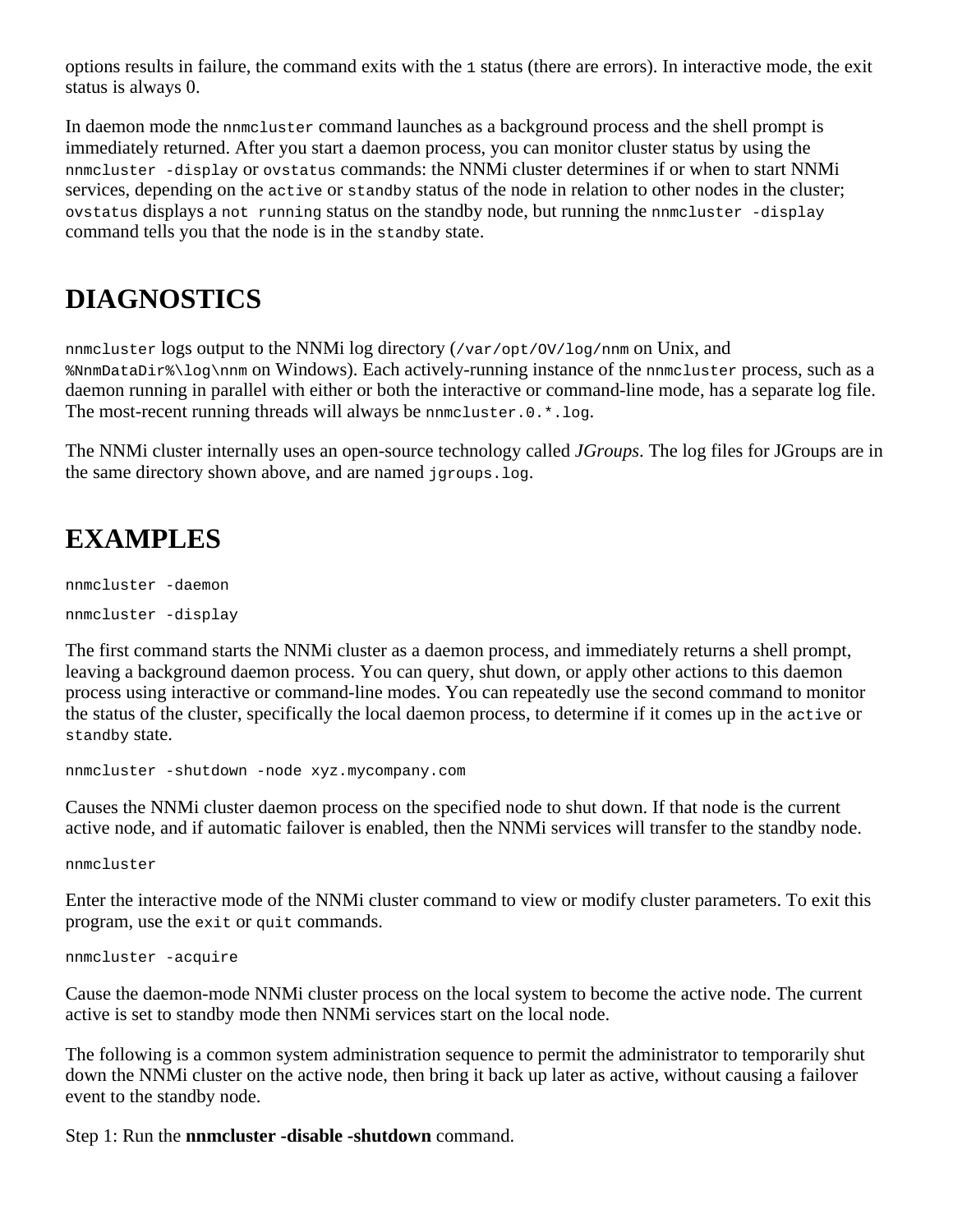Step 2: Perform some system administration tasks.

Step 3: Run the **nnmcluster -daemon** command.

Step 4: Run the **nnmcluster -display** command. Use this command to determine when the daemon is up.

Step 5: Run the **nnmcluster -enable** command.

The command shown in step 1 disables failover first, then shuts down the local daemon process. In step 2, the system administrator performs some administration tasks without the risk of triggering a failover. The command shown in step 3 restarts the daemon NNMi cluster process. You can repeatedly use the command shown in step 4, to determine when the local daemon process is up and NNMi is running. The command shown in step 5 re-enables automatic failover after NNMi is running on the active node.

#### **AUTHOR**

nnmcluster was developed by Hewlett Packard Enterprise.

#### **FILES**

*Windows*: \$%NNM\_PROPS%\nms-cluster.properties

*UNIX*: \$NNM\_PROPS/nms-cluster.properties

This file defines the cluster parameters; specifically, you must uniquely name the cluster to differentiate it from other NNMi clusters that might be on the same network. You can optionally set other parameters such as timeouts.

#### **SEE ALSO**

 $ovstart(1M)$  $ovstart(1M)$ ,  $ovstop(1M)$  $ovstop(1M)$ .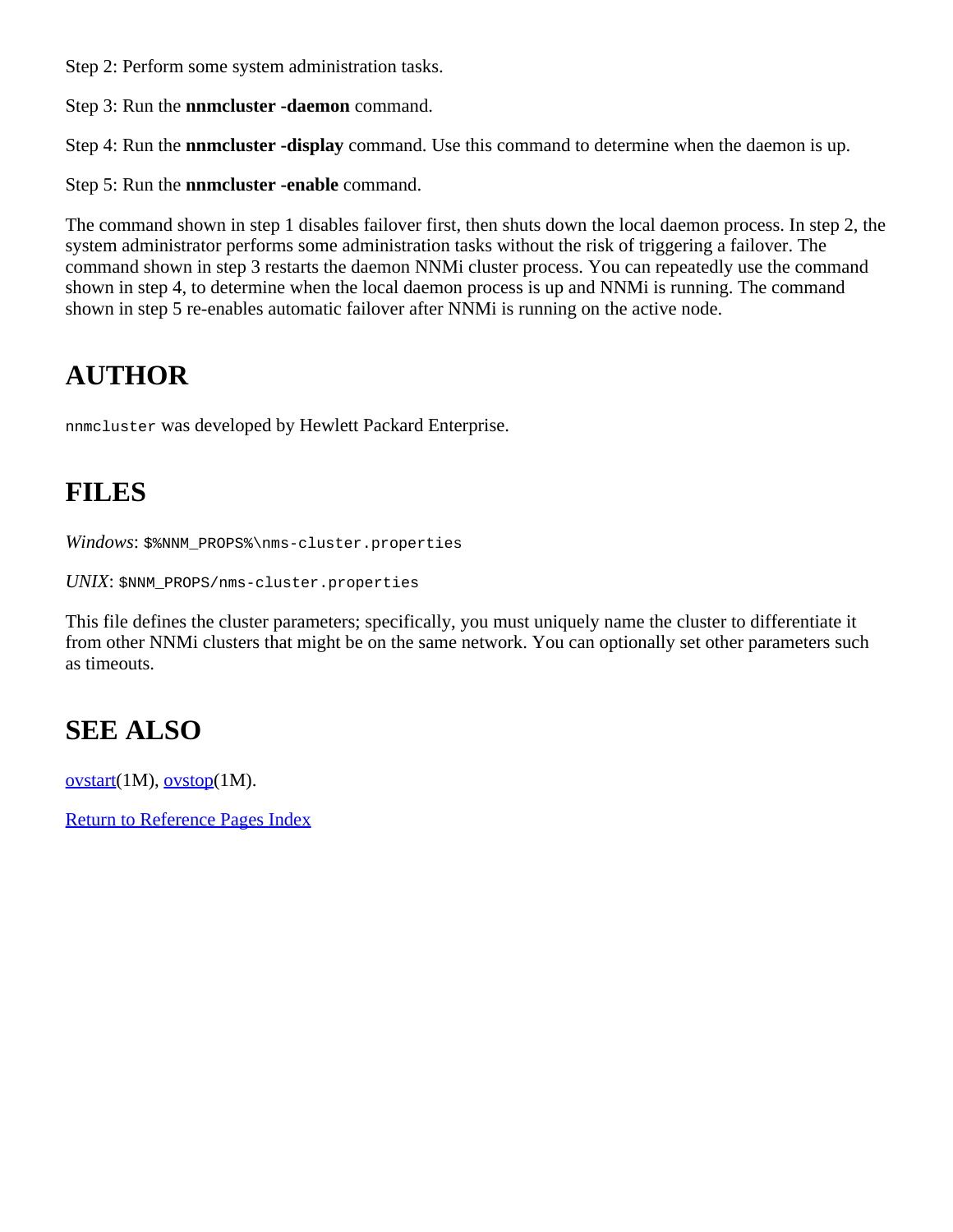<span id="page-11-0"></span>nnm.envvars — A script to define the environment variables for universal paths in NNMi.

#### **SYNOPSIS**

Windows operating systems:

nnm.envvars.bat

UNIX operating systems:

nnm.envvars.sh

nnm.envvars.csh

### **DESCRIPTION**

The nnm.envvars script defines the NNMi environment variables for universal paths. Universal paths simplify the use of NNMi and other HP Software products by providing paths and filenames common to all operating system platforms. Universal paths are provided for the Windows command interpreter and UNIX shells.

On UNIX operating systems, you can modify the . profile or the . login file, so that the shell script is sourced (activated) each time you log on to your system. Alternatively, you can activate the file for an individual terminal, user, and session by sourcing the file into the current environment.

To view the universal paths that are defined, read the nnm. envvars. sh file, which resides in /opt/0V/bin on UNIX operating systems or  $mminstallDir$ , bin on Windows operating systems.

#### **EXAMPLES**

To modify the .profile or .login file, add the appropriate line from the following examples to the file.

To source the nnm.envvars script, use one of the following commands.

• From a Windows command line:

#### **%NnmInstallDir%\bin\nnm.envvars.bat**

Where:  $\text{Nmm}$ InstallDir<sup>§</sup> is the directory where NNMi is installed. Note that the NNMi installer creates this variable as a system environment variable.

From a Windows operating system with UNIX-style shells installed (for example, MKS Toolkit or CygWin):

Using sh, ksh, or bash:

**\$NnmInstallDir/bin/nnm.envvars.sh**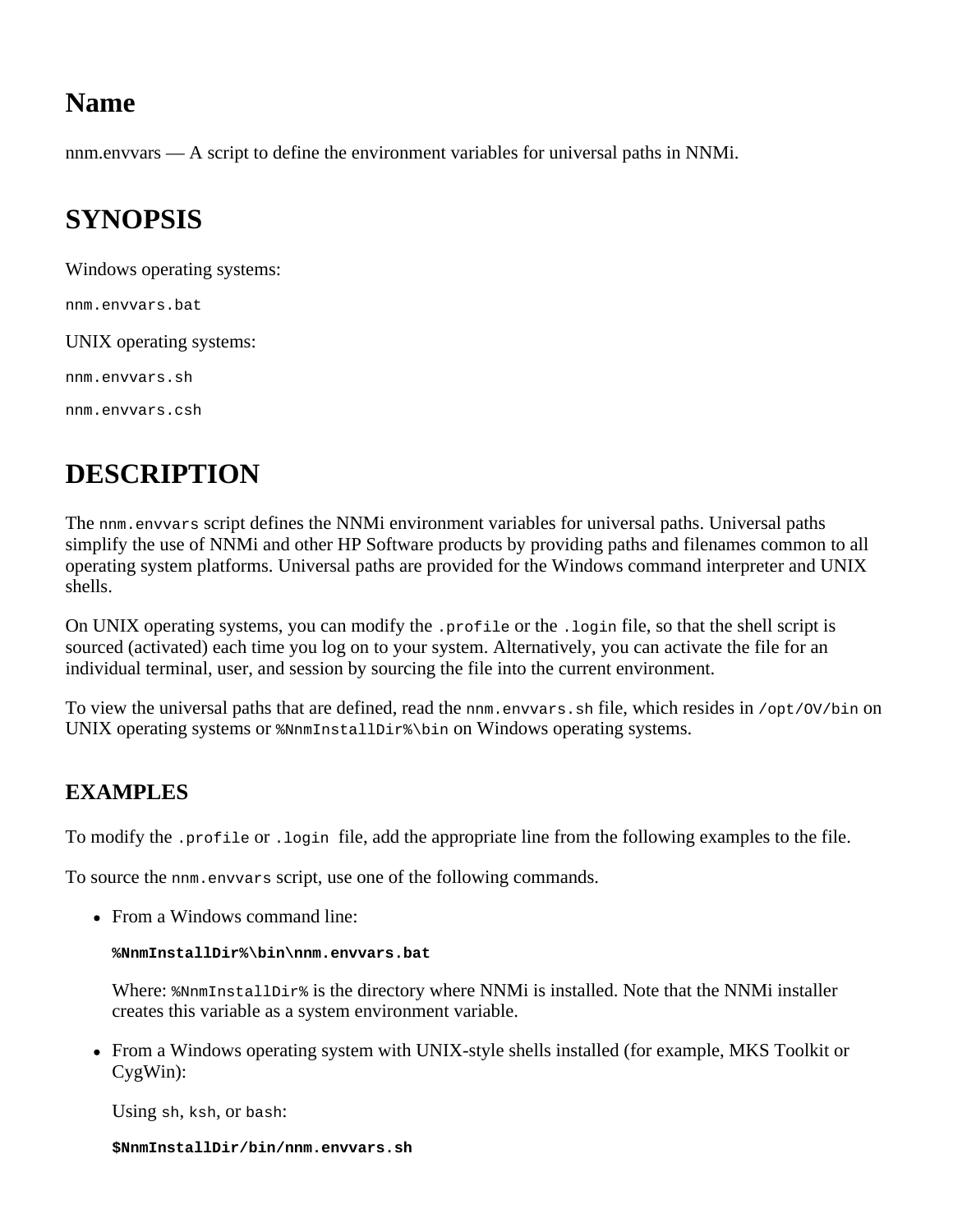Where:  $$NnmInstallDir$  is the directory where NNMi is installed.

Using csh:

**source \$NnmInstallDir/bin/nnm.envvars.csh**

Where: \$NnmInstallDir is the directory where NNMi is installed.

• From UNIX operating systems:

Using sh, ksh, or bash:

. /opt/OV/bin/nnm.envvars.sh

Using csh:

source /opt/OV/bin/nnm.envvars.csh

# **AUTHOR**

nnm.envvars was developed by Hewlett Packard Enterprise.

### **FILES**

Windows operating systems:

*%NnmInstallDir%*\bin\nnm.envvars.bat (for Windows command line)

*%NnmInstallDir%*\bin\nnm.envvars.sh (for sh, ksh, or bash)

*%NnmInstallDir%*\bin\nnm.envvars.csh (for csh)

UNIX operating systems:

/opt/OV/bin/nnm.envvars.sh (for sh, ksh, or bash)

/opt/OV/bin/nnm.envvars.csh (for csh)

### **EXTERNAL INFLUENCES**

International Code Set Support: Supports single-byte and multi-byte character code sets.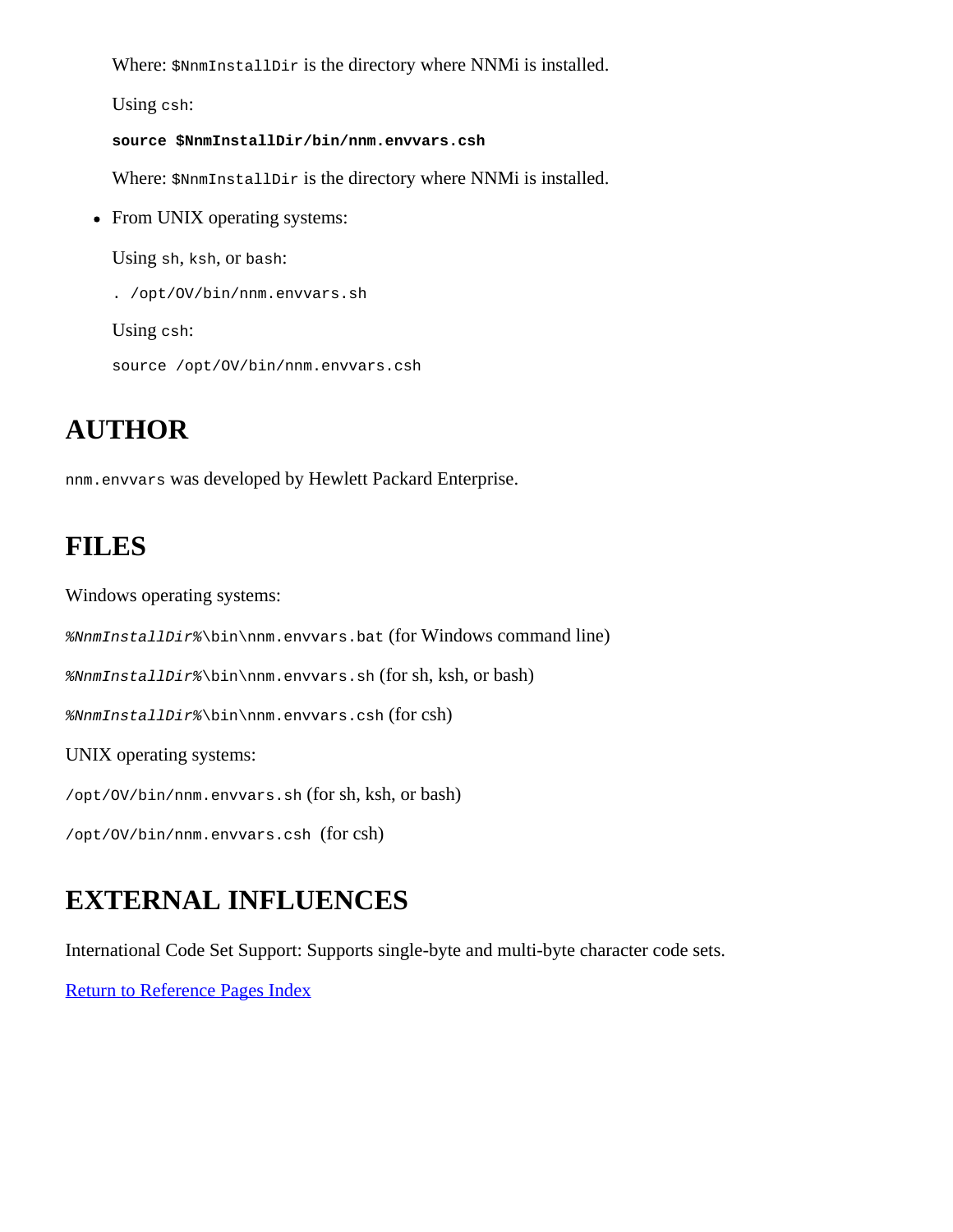<span id="page-13-0"></span>nnmprops — Query values of NNMi properties.

#### **SYNOPSIS**

nnmprops [-l] [-q *prop*] [-m *match*] [-e *expand*]

#### **DESCRIPTION**

nnmprops is used to query the property values that run NNMi processes. The nnmprops command consolidates and displays these properties, which are stored in several locations in the file system. This command can be used in other scripts that need to query and act on the values of NNMi system properties.

#### **Parameters**

nnmprops recognizes the following options.

-l

Lists the value of all properties.

-q *PROP*

Queries the specified property. This option can be repeated to query multiple properties.

-m *STRING*

Queries all properties that start with the prefix STRING.

-e *STRING*

Expand any properties in the STRING with their corresponding value.

#### **RETURN VALUE**

nnmprops always exits with the status  $\sigma$  (zero) if no errors were encountered; 1 otherwise.

#### **EXAMPLES**

nnmprops -l

Lists all properties and their values.

nnmprops -q com.hp.nms.ui.sso.isEnabled -q com.hp.nms.ui.sso.domain

Queries the property values of the *com.hp.nms.ui.sso.isEnabled* and *com.hp.nms.ui.sso.domain* properties.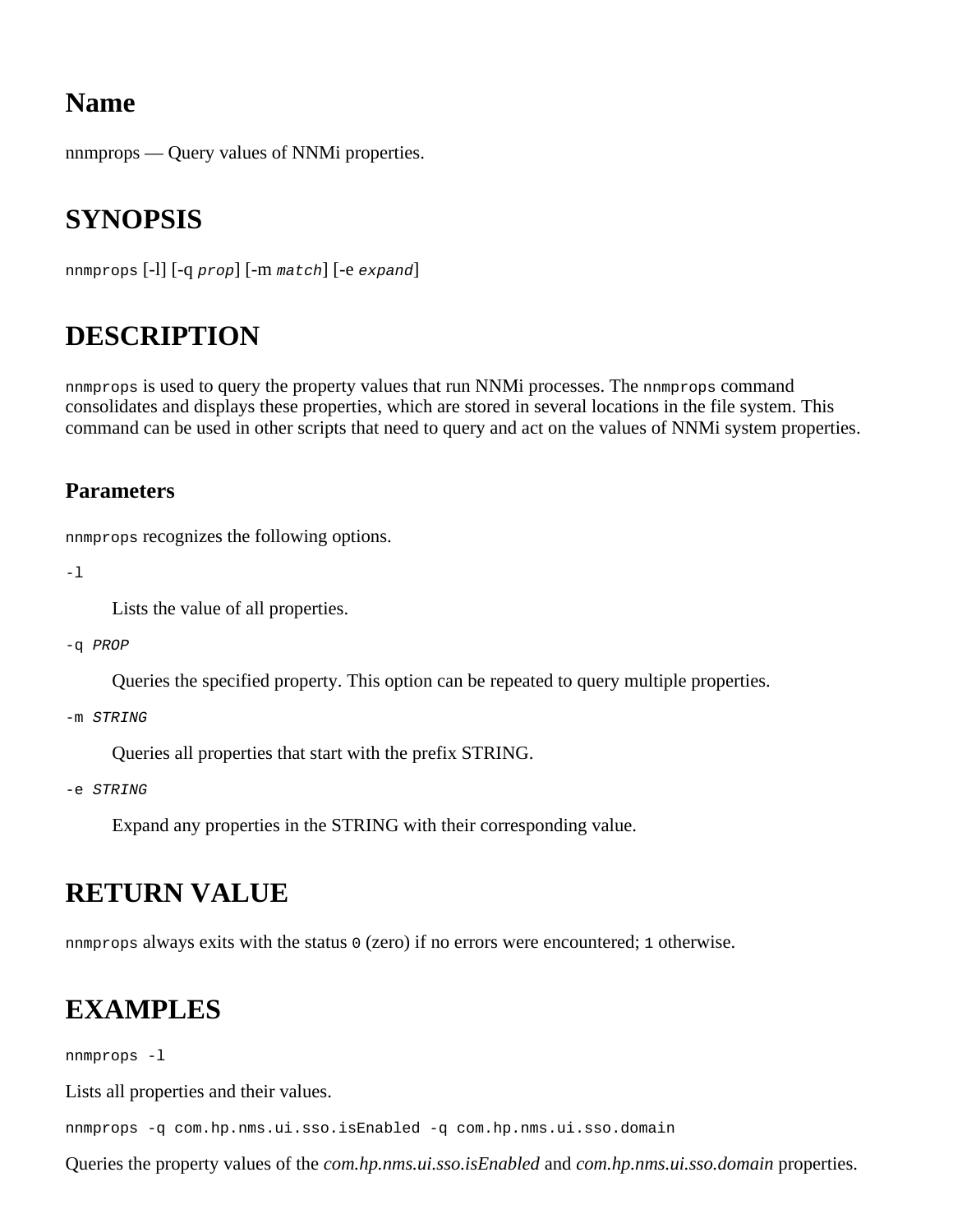nnmprops -m com.hp.nms.ui.sso

Queries all properties that start with com.hp.nms.ui.sso. For example, the values for .protectedDomains, .domain, .initString, and .isEnabled would be returned.

nnmprops -e "The values for com.hp.nms.ui.sso are \${com.hp.nms.ui.sso}."

Displays the string with the value of \${com.hp.nms.ui.sso} expanded. Note that the "\${" *and* "}" are required to delineate the property name.

#### **AUTHOR**

nnmprops was developed by Hewlett Packard Enterprise.

#### **FILES**

There are several properties files used by the nnmprops program. These files are separated into two categories: HP-provided default (out-of-the-box) values and user-modified override values. The intention is that HP can change the default properties values in future NNMi releases; however, user-modified values always override the HP-provided default.

The files found in the directory hierarchy below %NnmInstallDir%\misc\nnm\props (Windows) or \$NnmInstallDir/misc/nnm/props (UNIX) define the HP-provided default values.

#### **Note**

You should never modify any file below this location since future NNMi versions could overwrite any modifications.

The files in the %NnmDataDir%\shared\nnm\conf\props (Windows), %NnmDataDir%\conf\nnm\props (Windows), \$NnmDataDir/shared/nnm/conf/props (UNIX), and \$NnmDataDir/conf/nnm/props (UNIX) define modified values or values changed programmatically at installation or runtime. These values are initially commented-out copies of the HP-provided values. To edit these files, remove the comment and change a value. The new value overrides the default value.

The difference between the two directories is as follows:

- %NnmDataDir%\shared\nnm\conf\props (Windows) and \$NnmDataDir/shared/nnm/conf/props (UNIX) contain properties that are shared in a cluster (HA cluster or NNMi Application Failover cluster, for example).
- %NnmDataDir%\shared\nnm\conf\props (Windows) and \$NnmDataDir/shared/nnm/conf/props (UNIX) defines values which are not shared. For instance, each node in the cluster may have different values for the same property.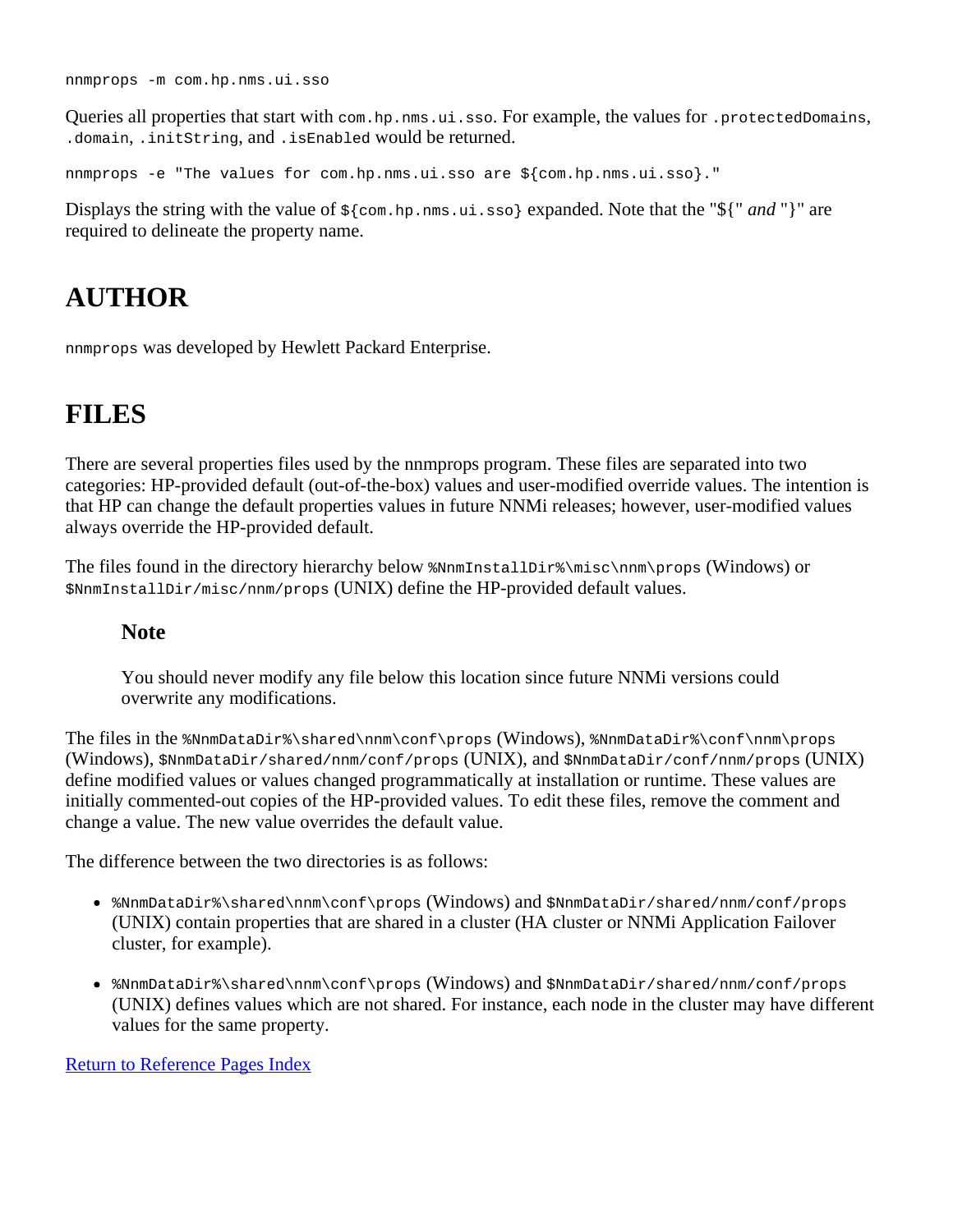<span id="page-15-0"></span>nnmsetcmduserpw.ovpl — set the account credentials to be used in place of the -u/-p options when executing scripts as this user.

#### **SYNOPSIS**

nnmsetcmduserpw.ovpl

### **DESCRIPTION**

You can use nnmset cmduserpw.ovpl to set the NNM account credentials to be used when executing any scripts normally requiring the -u/-p option. The user and password values will be used when scripts are executed by this user without the -u/-p command line arguments. NOTE: The UNIX user root should never run this command. The "root" user does not need to provide -u/-p by default.

To run this command, make sure you are logged into the system as the user that will be executing the command line scripts. These values are set on a per user basis.

#### **Parameters**

No supported parameters.

#### **EXAMPLES**

You may want to set up account username and password values to be used when executing command line scripts normally requiring the -u/-p option. This can be done to avoid specifying password information on the command line.

Usage is:

```
# nnmsetcmduserpw.ovpl
WARNING: This change will affect the credentials to be used in place
          of the -u/-p command line options whenever this user executes
          a script requiring these. Please ensure you are logged in as
          the desired user before executing this script.
          Executing this script will create/edit the .nnm/nnm.properties
          file in the users home directory.
Would you like to continue? [n] y
Thank you!
Please provide the user name for the account.
user: myuser
Please provide a password for the user account.
password: mypass
enter password again: mypass
User/Password values stored successfully in /home/user/.nnm/nnm.properties
```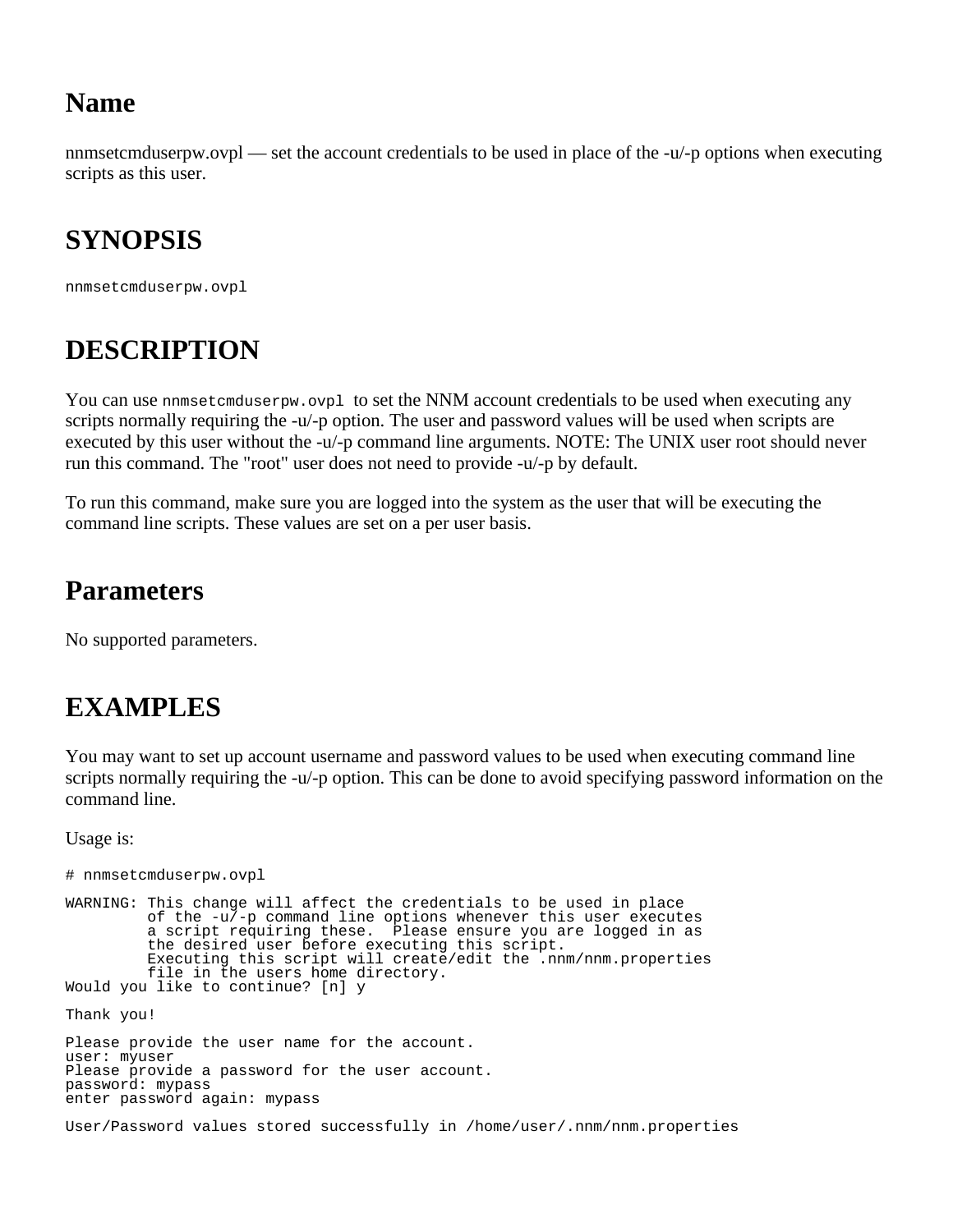## **AUTHOR**

nnmsetcmduserpw.ovpl was developed by Hewlett Packard Enterprise.

## **FILES**

nnmsetcmduserpw.ovpl resides in \$NNM\_BIN directory.

### **SEE ALSO**

[nnm.properties](#page-212-0)(4).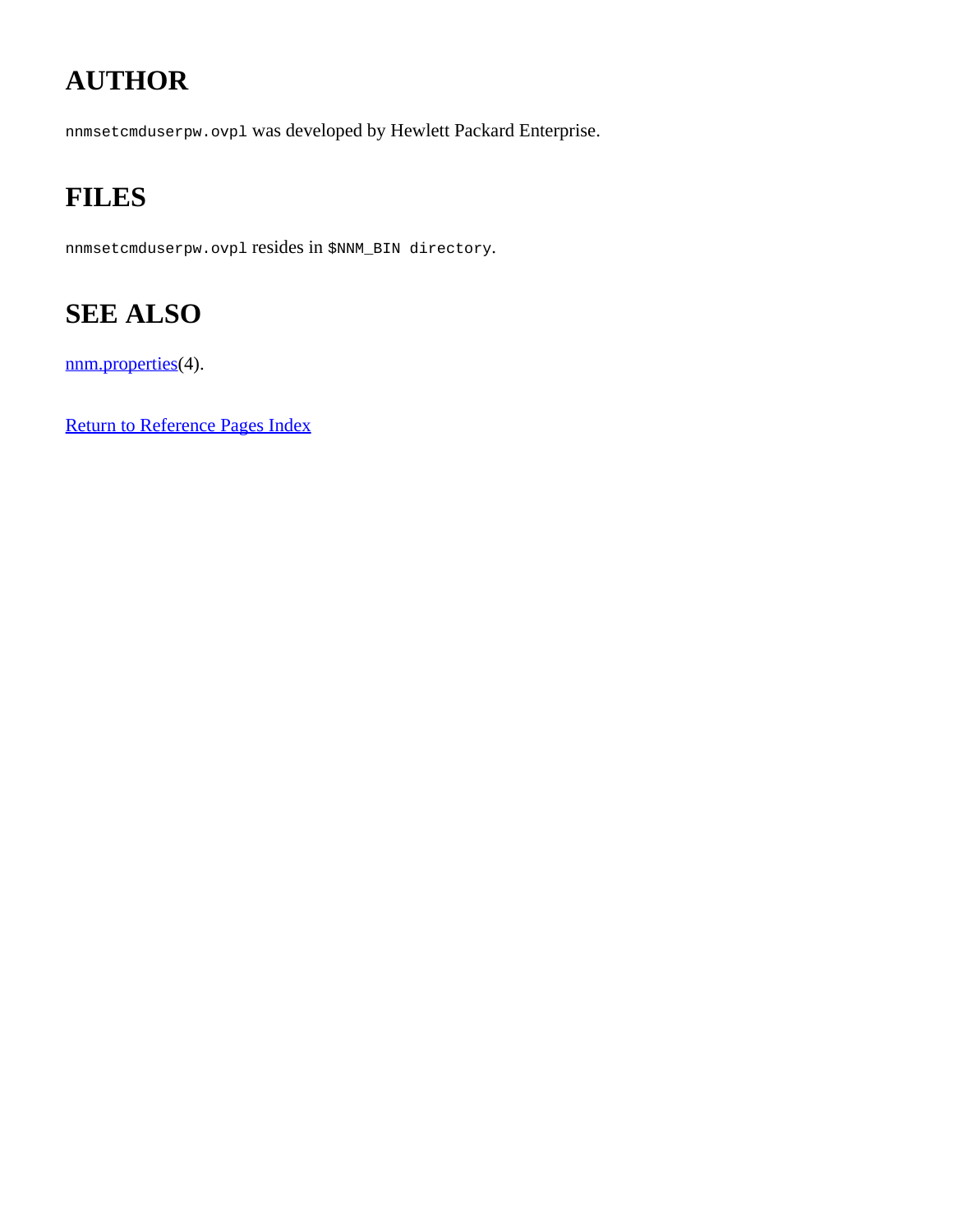<span id="page-17-0"></span>nnmtrapdump.ovpl — Print traps logged in the binary trap store to the console

#### **SYNOPSIS**

nnmtrapdump.ovpl [-u *user*] [-p *password*] [-t] [-from *date*] [-to *date*] [-source *IP address*] [-trapid *Trap OID*] [-last *minutes*] [-short] [-nodns] [-hexDump] [-javaDump]

#### **DESCRIPTION**

All incoming traps are logged in a binary trap store by the HP NNM Trap Service. nnmtrapdump.ovpl can be used to see the traps that have been logged. It can also be used to watch new incoming traps. When using trap tool any log or error messages are printed to the standard error. By redirecting the standard error to a different file, you can prevent these messages from getting mixed with the actual trap dump output.

#### **Parameters**

nnmtrapdump.ovpl supports the following parameters:

-u <*username*>

Supply the NNMi administrator username to run the script. This script requires the NNMi administrator username unless you use an nnm.properties file. See the nnm.properties. 4 reference page for more information.

-p <*password*>

Supply the NNMi administrator password to run the script. This script requires the NNMi administrator password unless you use an nnm.properties file. See the nnm.properties. 4 reference page for more information.

-t

Use  $-t$  to continuously print incoming traps. This option cannot be used with the  $-t$  option

```
-from date
```
Specifies the date from which traps are printed. The date is specified in ISO 8601 standard format: *yyyy-mm-ddThh:mm:ss[+ or -]hh:mm*. This option can be used to drill down from the analytics entries in the trapanalytics.0.0.log file. This option cannot be used with the -last option

#### -to *date*

Specifies the date till which traps are printed. The date is specified in ISO 8601 standard format: *yyyymm-ddThh:mm:ss[+ or -]hh:mm*. This option can be used to drill down from the analytics entries in the trapanalytics.0.0.log file.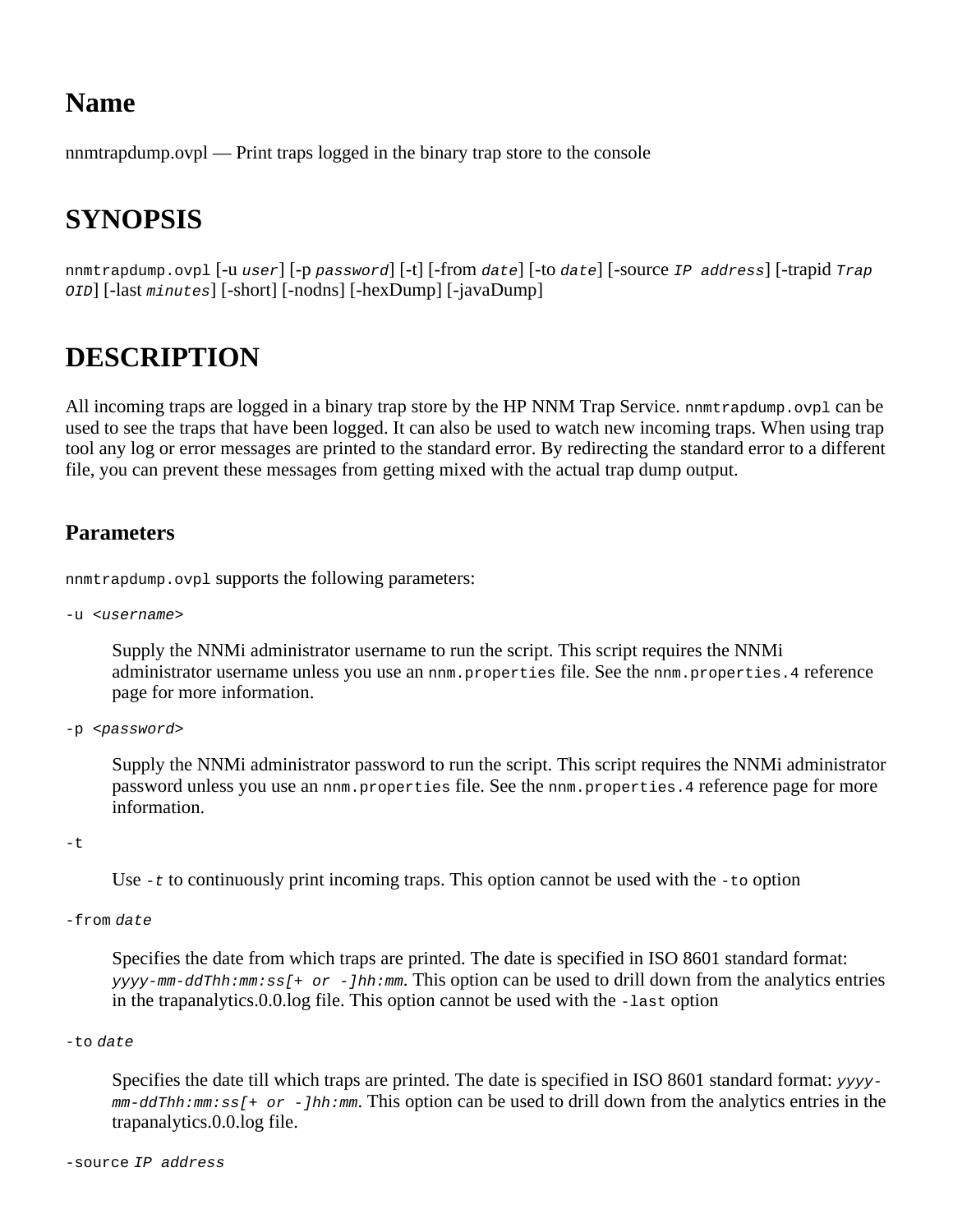Specifies the source IP address of the traps that should be printed. Only traps from the given source will be printed.

-trapid *Trap OID*

Specifies the trap OID of the traps that should be printed. Only traps with the given OID will be printed.

-last *minutes*

Specifies the age of the traps to be printed. The value is in minutes. Only traps are at the most this old will be printed. This option cannot be used along with the  $-$ from option.

-short

Use *-short* to print a short format of incoming traps. Only the trap OID, arrival time and source address are printed

-nodns

Use *-nodns* to prevent resolution of IP addresses to node names. This speeds up the printing of traps

-hexDump

Use *-hexDump* to print traps in hexadecimal format

-javaDump

Use *-javaDump* to print traps in java format

#### **EXAMPLES**

To print all the traps in the binary trap store to the console:

nnmtrapdump.ovpl

To wait in a loop and print all incoming traps:

nnmtrapdump.ovpl -t

To print traps within the 5 minute window from 9:00AM to 9:05AM MDT on July 31 2008:

nnmtrapdump.ovpl -from 2008-07-31T09:00:00-06:00 -to 2008-07-31T09:05:00-06:00

To print traps that came within the last 5 minutes and then wait for incoming traps:

nnmtrapdump.ovpl -last 5 -t

To print traps from IP address 192.168.0.1:

nnmtrapdump.ovpl -source 192.168.0.1

#### **FILES**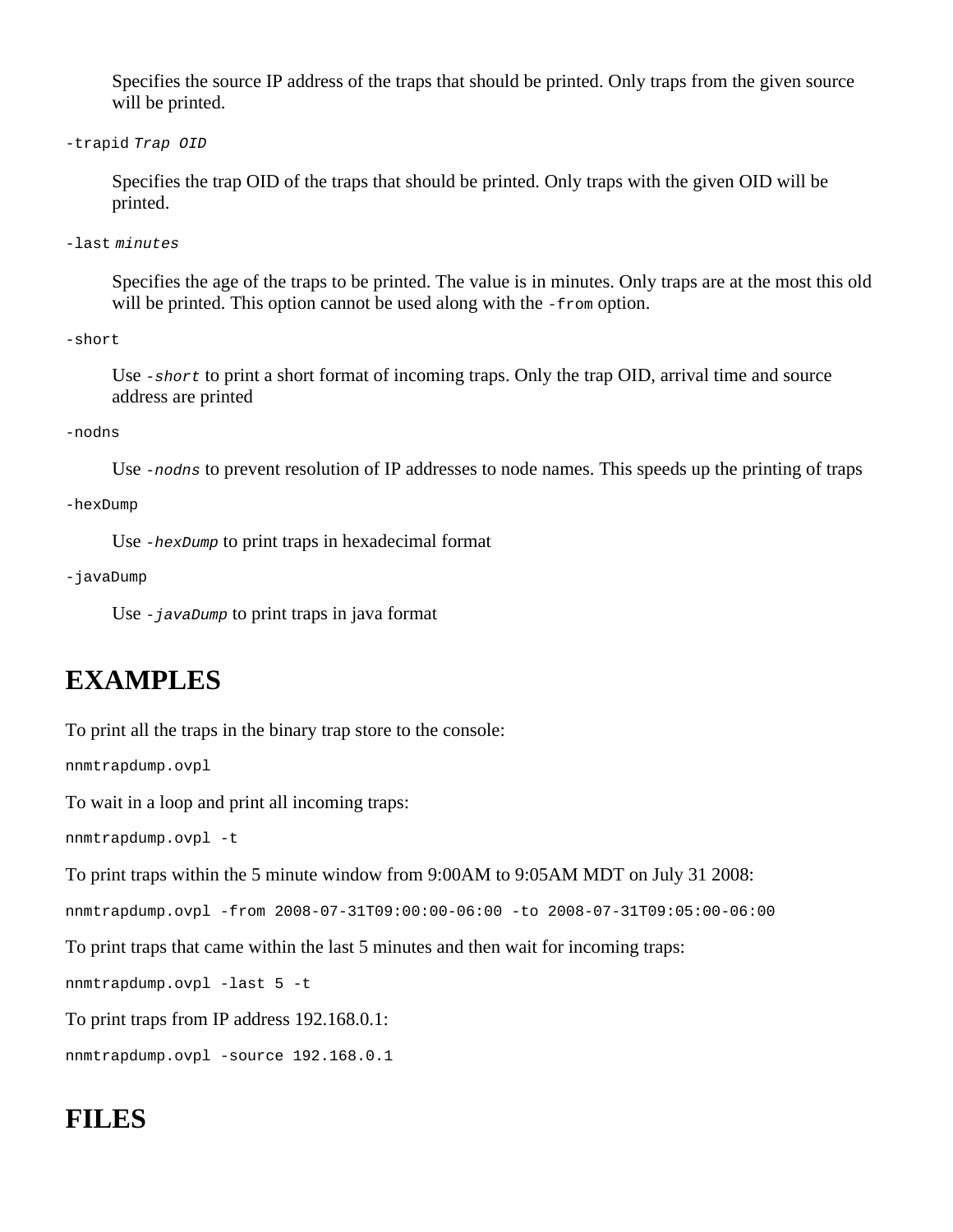\$NNM\_DB/traps is the directory that contains the files that constitute the trap database.

\$NNM\_LOG/trapanalytics.0.0.log is the analytics log file containing information about the most frequent trapids and sources sending traps.

## **AUTHOR**

nnmtrapdump.ovpl was developed by Hewlett Packard Enterprise.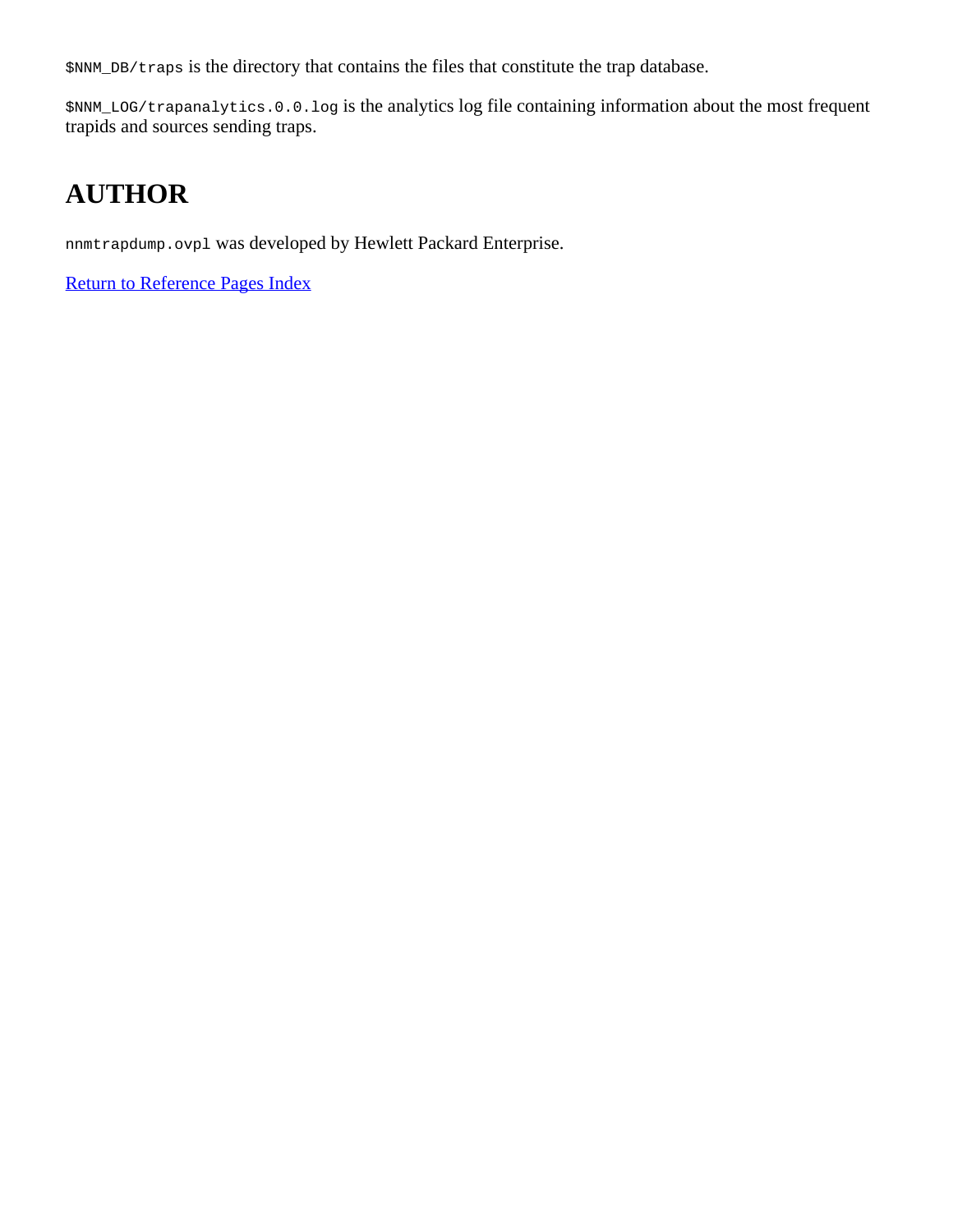<span id="page-20-0"></span>nnmfindattachedswport.ovpl — Find the switch port to which the input end node is attached

### **SYNOPSIS**

nnmfindattachedswport.ovpl [-u <*user*>] [-p <*password*>] { -i <*end node file*> | -n <*end node*> } [-o <*output file*>]

### **DESCRIPTION**

The **nnmfindattachedswport.ovpl** script displays the switch port that is connnected to an end node. When using the **nnmfindattachedswport.ovpl** script, specify the end node as a MAC address, an IP address, or a hostname. Specify the MAC address in upper case with no leading  $0 \times$  or 0x. You can also specify the input as a seed file, using one line per entry within the seed file.

The display consists of the following:

- The end node.
- The switch hostname.
- The interface name of the switch port that is connnected to an end node.
- The VLAN name that the end node belongs to.
- The VLAN ID that the end node belongs to.
- A status code for the interface.

The status code indicates either Success, if NNMi successfully retrieved the end node information, or an error code. The display is in Comma Separated Value (CSV) format. If any of the values are not present then NNMi displays the value -1 instead. NNMi indicates the completion of the script by displaying a CSV with all the values being -1.

NNMi initially displays a header naming each of the values in the CSV. There is an option to redirect the output to a file. The file can then be imported into Microsoft™ Excel.

#### **Parameters**

```
nnmfindattachedswport.ovpl supports the following parameters:
```
-u <*user name*>

Supply an NNMi user name to use when running the script. The user could be system, an administrator or a Level 2 operator. Required unless a [nnm.properties\(4\)](#page-212-0) file exists.

```
-p <password>
```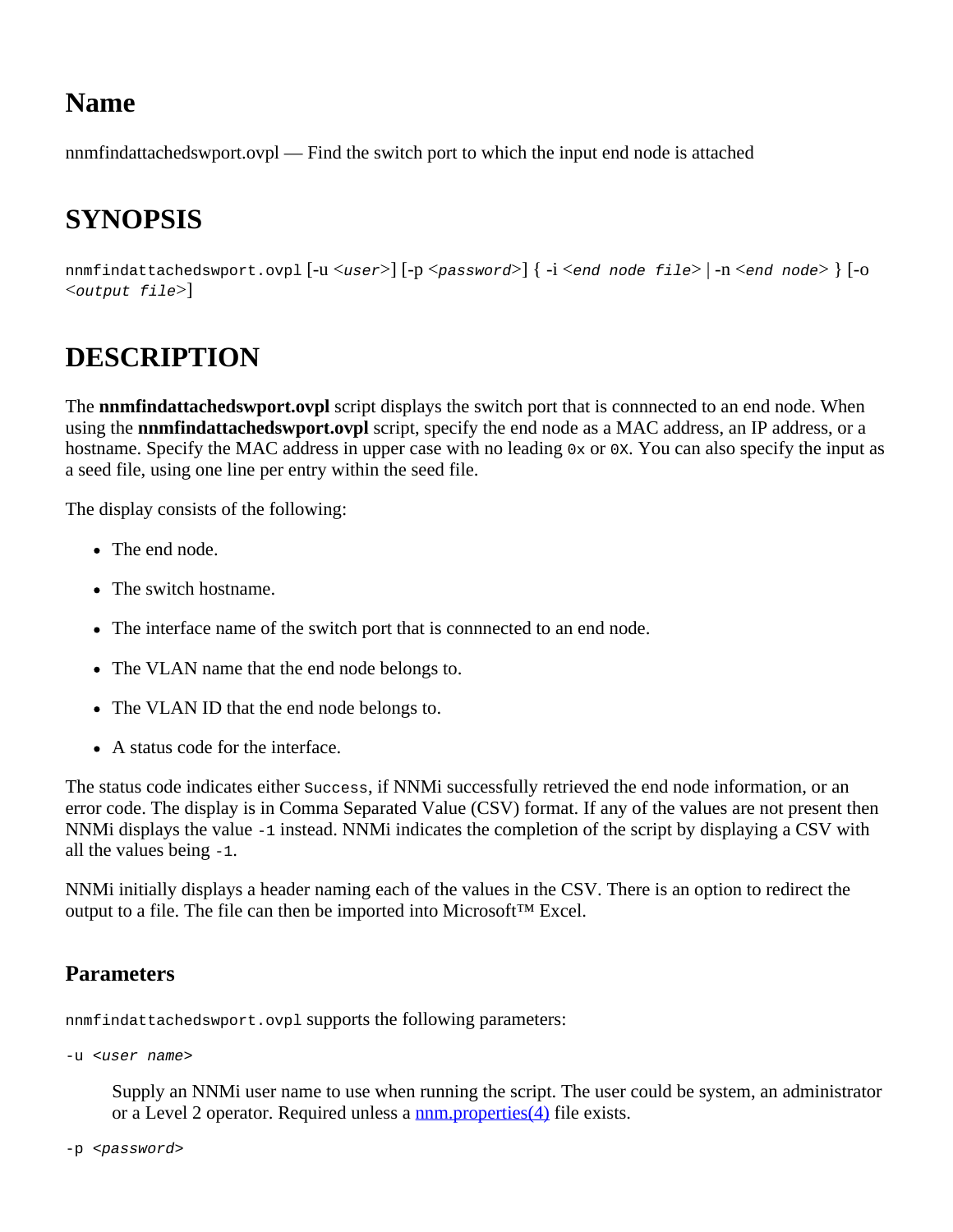Supply the password for the user. Required unless a [nnm.properties\(4\)](#page-212-0) file exists.

-i <*end node file*>

Use *-i* to provide an input file containing a list of end nodes. NNMi then searches for the switch port connected to each end node. The file should have only one entry per line. The value on each line could be a MAC address, an IP address or a hostname. The MAC address needs to be specified in upper case with no leading  $0 \times$  or  $0 \times$ . This parameter is required if the  $-n$  is not specified.

-n <*end node*>

Use the *-n* to provide an end node for the **nnmfindattachedswport.ovpl** script. The **nnmfindattachedswport.ovpl** script finds the switch port that is connnected to this end node. The end node could be a MAC address, an IP address or a hostname. The MAC address needs to be specified in upper case with no leading 0x or 0X.

```
-o <output file>
```
Use *-o* to supply a file name to which the output of the script will be redirected.

#### **EXAMPLES**

An example of an input file is given below:

```
 10.45.130.2
 # this is a comment line
 con5.acme.com
 000087D064CB
 10.12.149.4
 laserj.acme.com
```
An example of the display looks similar to the following:

```
EndNode, SwitchName, IfName, VLANName, VLANId, StatusCode
 10.45.130.2,-1,-1,-1,-1,UNABLE_TO_LOCATE_ENTRY_IN_FDB
 con5.acme.com,-1,-1,-1,-1,UNABLE_TO_LOCATE_ENTRY_IN_ARP_CACHE
       000087D064CB,10.45.130.143,2/1,Network_B_IPv4,4,SUCCESS
       10.12.149.4,sw1-loop0.acme.com,Fa2/21,VLAN0490,490,SUCCESS
       laserj.acme.com,sw1-loop0.acme.com,Fa2/12,mpls-intercon,169,SUCCESS
     -1, -1, -1, -1, -1, -1
```
#### **AUTHOR**

nnmfindattachedswport.ovpl was developed by Hewlett Packard Enterprise.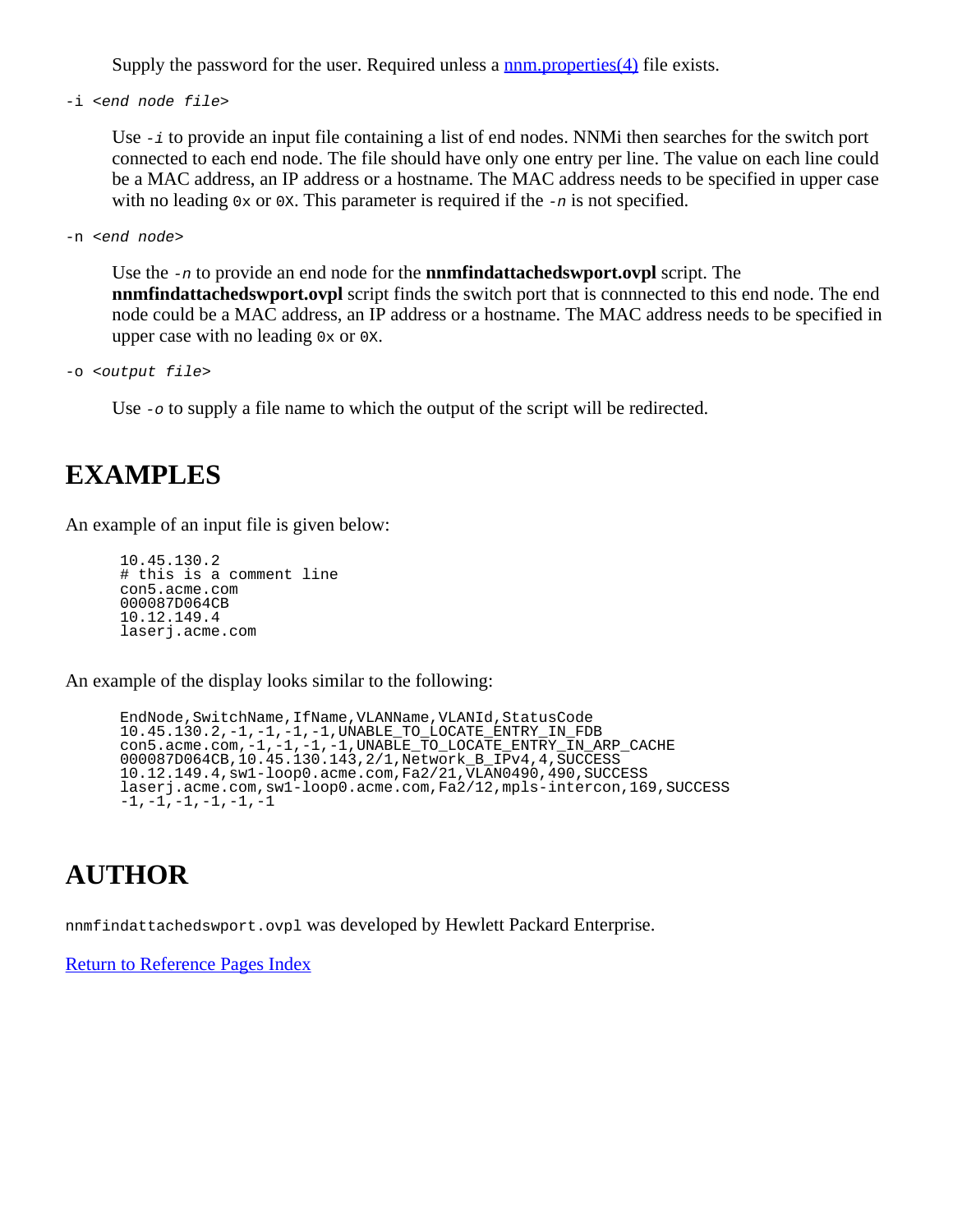<span id="page-22-0"></span>nnmversion.ovpl — display the version of Network Node Manager

### **SYNOPSIS**

nnmversion.ovpl

## **DESCRIPTION**

nnmversion.ovpl can be used to display the version of Network Node Manager that is installed. It also displays the patch number of the NNM patch that is installed. If no patches are installed, it displays a message indicating that no patches are listed.

#### **Parameters**

nnmversion.ovpl does not have any options.

### **EXAMPLES**

Print out the version of NNM and any installed patches.

nnmversion.ovpl

## **AUTHOR**

nnmversion.ovpl was developed by Hewlett Packard Enterprise.

#### **FILES**

The following files store product version and patch information:

Windows: *data\_dir*\NNMVersionInfo

UNIX: /var/opt/OV/NNMVersionInfo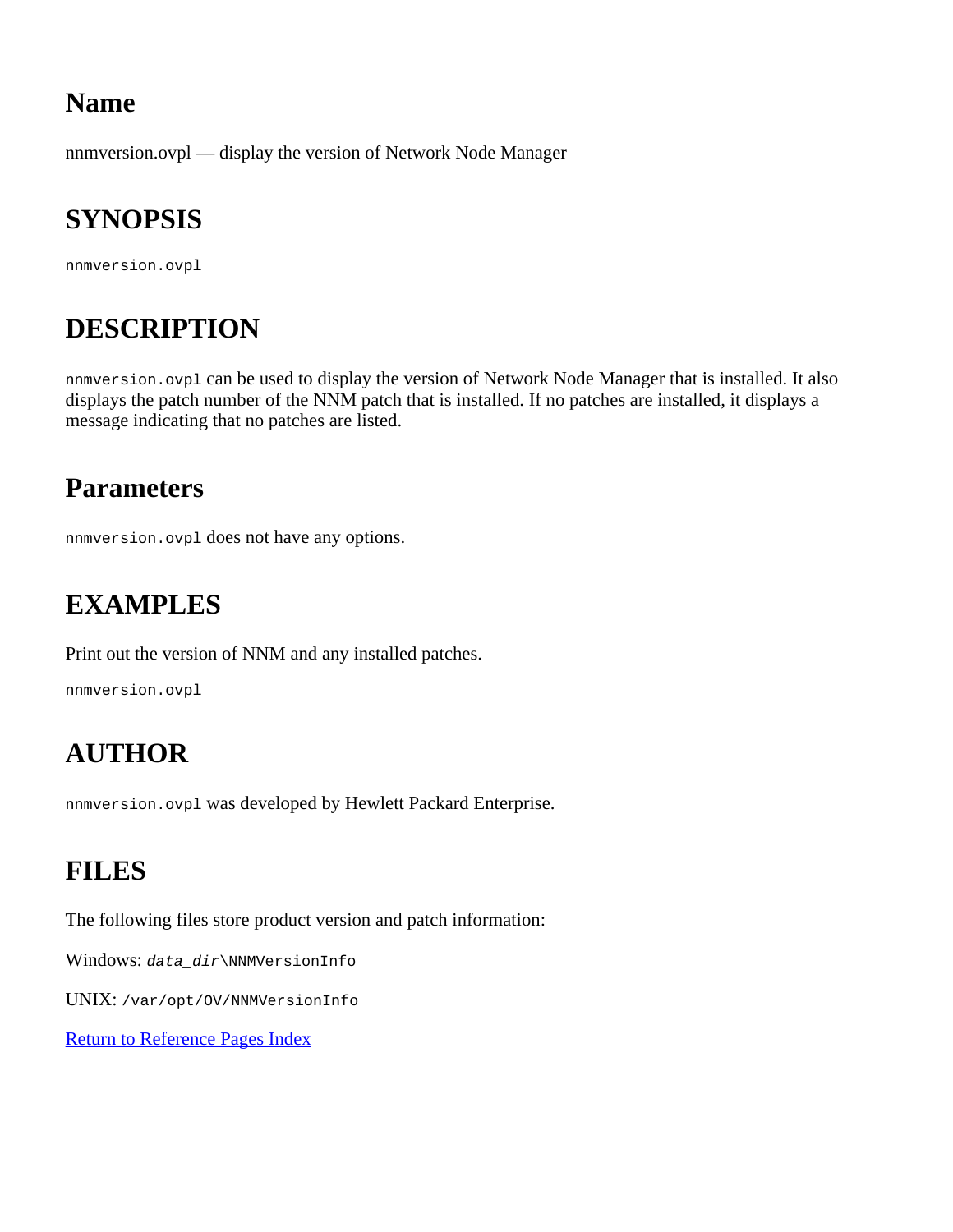<span id="page-23-0"></span>ovjbosspath.ovpl — script to determine where jboss is installed

### **SYNOPSIS**

ovjbosspath.ovpl

## **DESCRIPTION**

ovjbosspath.ovpl is a command used by scripts to determine where jboss is used. jboss is the underlying application architecture used by ovjboss. Although ovjboss knows where jboss resides, jboss requires that certain program files (jar files) be located in underlying directories of jboss. Because other Java applications require access to these files, this provides a standard method for retrieving the base directory path.

ovjbosspath.ovpl is used to eliminate hard-coded paths in other applications.

#### **Parameters**

None.

### **EXAMPLES**

On Windows with the installation in the directory  $C:\Perogram$  Files(x86)\HP OpenView, running C:\Program Files(x86)\HP OpenView\bin\ovjbosspath.ovpl returns the following:

C:/Program Files(x86)/HP OpenView/NNM

This enables other applications to find jar files that exist under this directory structure, such as the following:

C:/Program Files(x86)/HP OpenView/NNM/lib/nms-licensing-api.jar

### **AUTHOR**

ovjbosspath.ovpl was developed by Hewlett Packard Enterprise.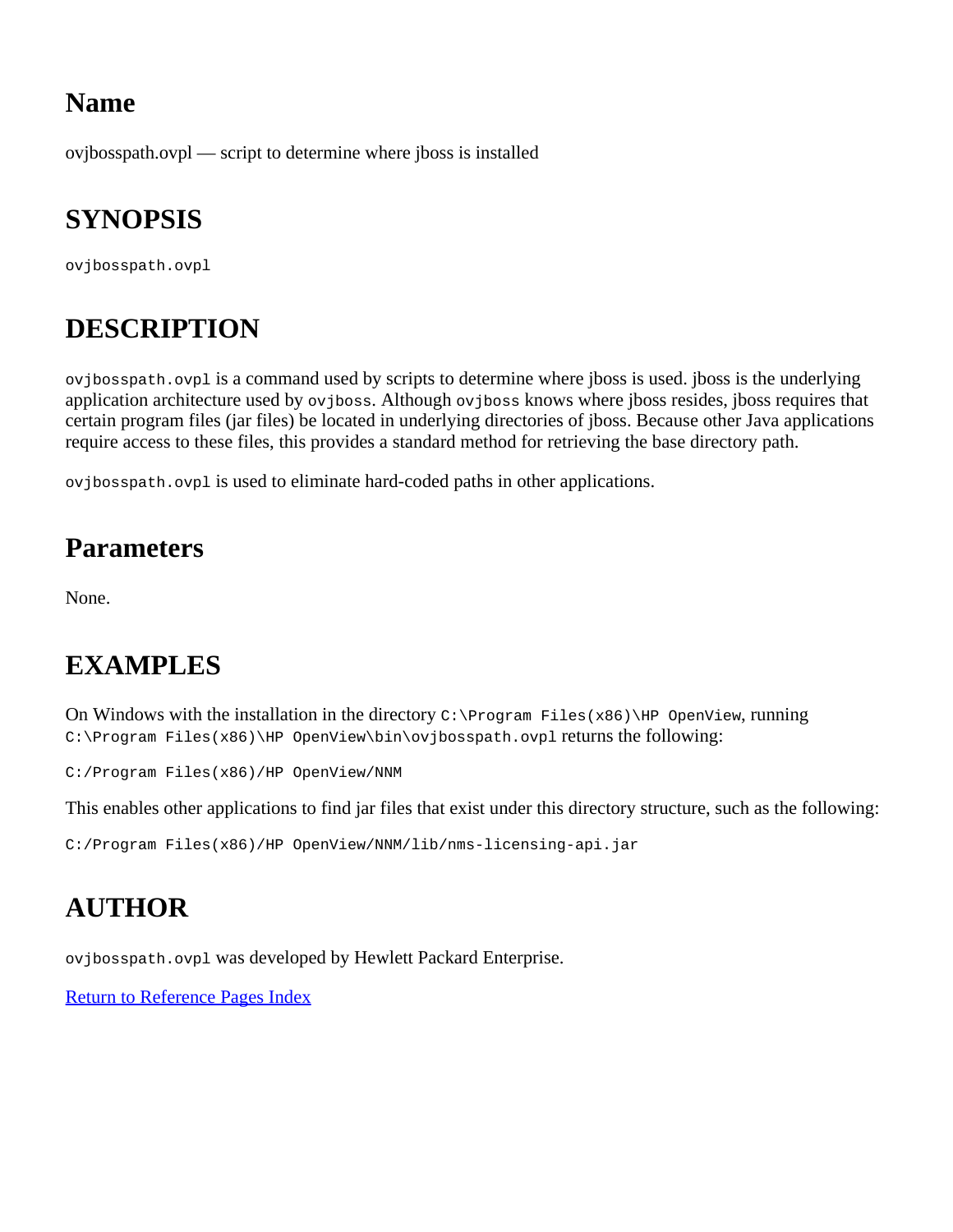<span id="page-24-0"></span>ovjrepath.ovpl — script to determine the version of JDK to use

### **SYNOPSIS**

ovjrepath.ovpl

## **DESCRIPTION**

ovjrepath.ovpl is a command used by scripts to determine the version of the JDK to use. Given multiple products being installed on the system, there can be multiple JDK versions installed. These versions are not guaranteed to be compatible with Network Node Manager (NNM). This script encapsulates this problem by ensuring the correct JDK is being used.

NOTE: NNM replaces JDKs from time to time. This script enables other scripts to use the new JDK without being changed.

#### **Parameters**

None.

## **EXAMPLES**

On Windows with the installation in the directory  $C:\Perogram$  Files\HP OpenView, running  $C:\Perogram$ Files\HP OpenView\bin\ovjrepath.ovpl returns the following:

C:/Program Files/HP OpenView/nonOV/jdk/b

This enables scripts that others are writing to use the correct JDK.

### **AUTHOR**

ovjrepath.ovpl was developed by Hewlett Packard Enterprise.

#### **FILES**

\$InstallDir/nonOV/jdk

Directory where JDKs are installed.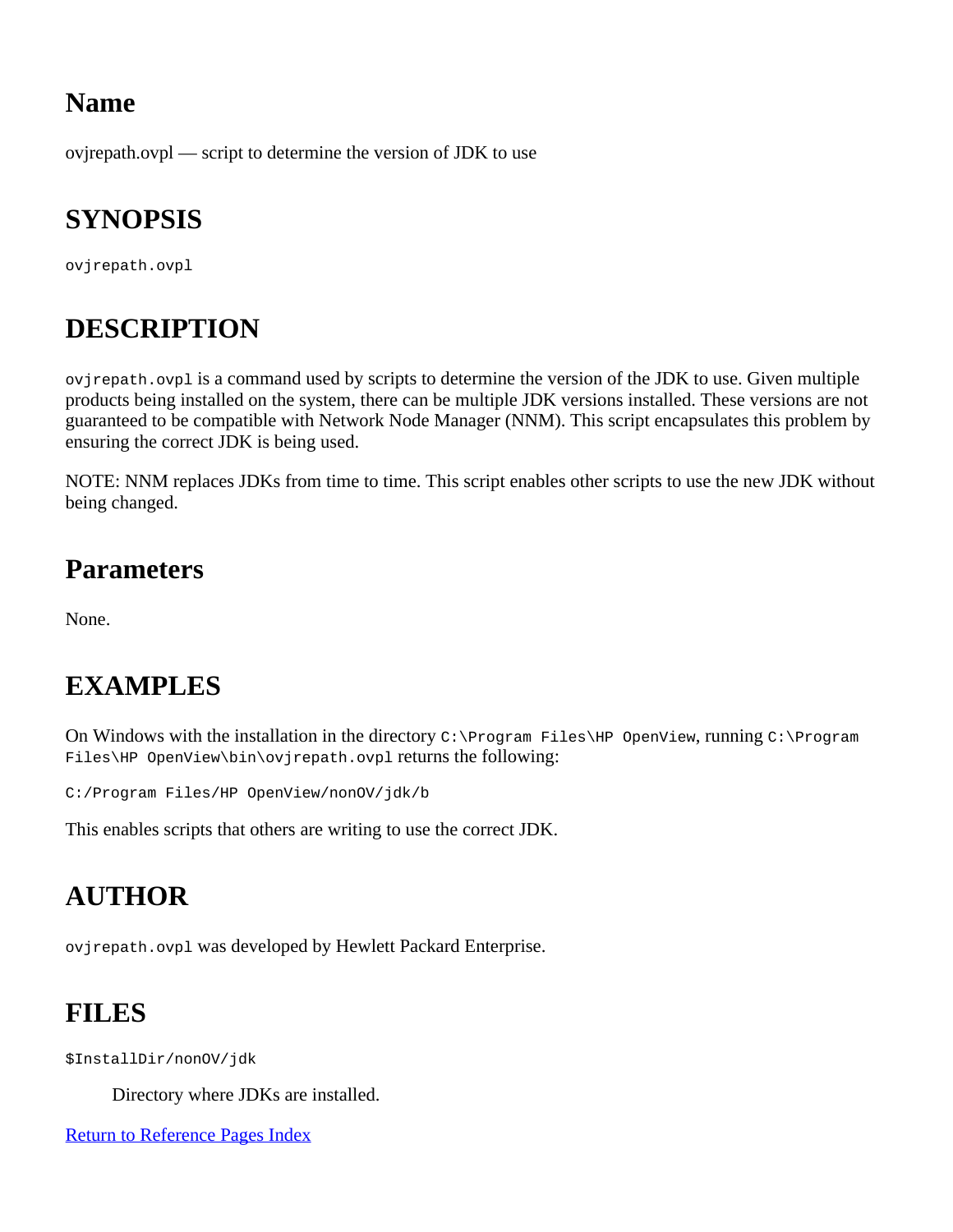<span id="page-25-0"></span>ovstatus — report status of NNM managed processes

### **SYNOPSIS**

ovstatus [ [-c] [-d] [-v] [*managed\_process\_names*...]]

### **DESCRIPTION**

ovstatus reports the current status of the NNM managed processes. ovstatus sends a status request (OVS\_REQ\_STATUS) to the process management process (UNIX operating system) or service (Windows operating system), ovspmd. If called with one or more *managed\_process\_name* arguments, it reports the status for the designated managed processes. If called with no arguments, it reports the status of all managed processes that have been added to the NNM startup file (SUF), including ovspmd itself.

Unlike ovstart, ovstatus does *not* start ovspmd if it is not already running.

The managed processes are configured by  $\alpha$  ovaddob if from information in Local Registration Files (see lrf(4)). A managed process is named by the first field in the LRF describing it.

#### **Parameters**

ovstatus recognizes the option described below. The first argument that is not an option, and any succeeding arguments, are interpreted as names of managed processes for which to report status, and are passed to ovspmd in the status request.

 $-c$ 

Output one status line for each managed process.

-d

Report the important stages in its processing, including contacting and sending the status request to ovspmd, and closing the communication channel.

-v

Print verbose messages from managed processes. In particular, this option displays the verbose message from ovuispmd describing all current ovw sessions.

### **RETURN VALUE**

ovstatus normally exits with the status 0 (zero). It returns a non-zero status only if there is a system problem, such as ovspmd not running.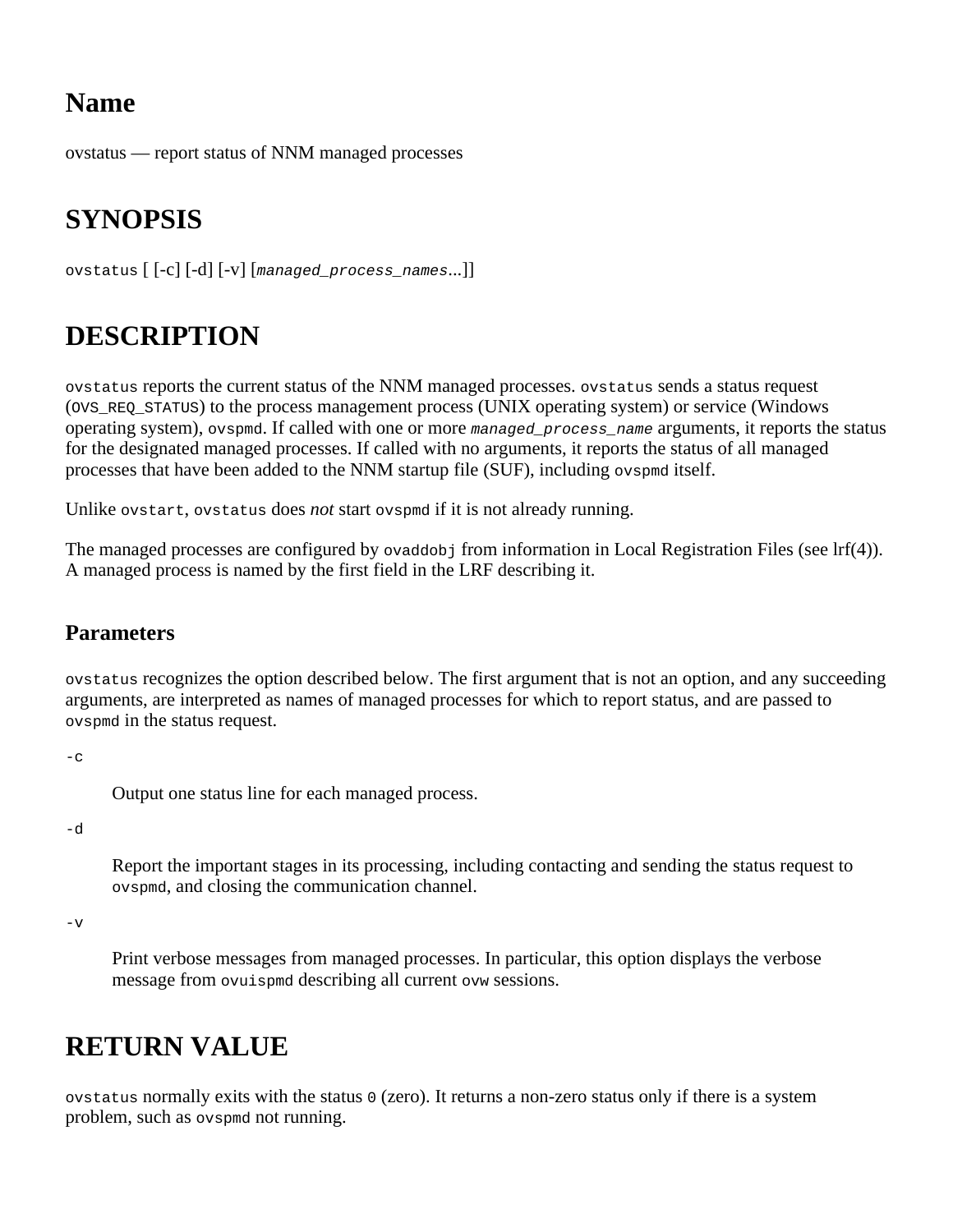## **DIAGNOSTICS**

ovstatus reports certain command-line errors (in particular, too many arguments) and system errors. The messages are prefixed with ovstatus:, and are intended to be self-explanatory. ovstatus also outputs error messages received from ovspmd. These messages are prefixed with ovspmd:. ovstatus ignores unrecognized options.

ovstatus reports the known state of all OVs\_WELL\_BEHAVED and OVs\_NON\_WELL\_BEHAVED processes. OVs\_DAEMON processes run outside of ovspmd control. They report a PID, a state of unknown, and a final message of Does not communicate with ovspmd , as ovspmd cannot track these processes.

Note that ovspmd can process multiple requests (ovstart, ovstop, or ovstatus) at a time. If any of these commands is being handled, the new request will be queued by type until the previous command has completed.

#### **AUTHOR**

ovstatus was developed by the Hewlett Packard Enterprise.

#### **FILES**

The environment variables below represent universal pathnames that are established according to your shell and platform requirements. See the nnm.envyars reference page (or the UNIX manpage) for information about using environment variables for the following files:

*Windows*: %NNM\_BIN%\ovstatus

*Windows*: %NNM\_BIN%\ovspmd

*UNIX*: \$NNM\_BIN/ovstatus

*UNIX*: \$NNM\_BIN/ovspmd

#### **EXTERNAL INFLUENCES**

#### **Environmental Variables**

\$LANG provides a default value if the internationalization variables, LC\_ALL, LC\_CTYPE, and LC\_MESSAGES are unset, null, or invalid.

If \$LANG is unset, null, or invalid, the default value of C (or English\_UnitedStates.1252 on Windows) is used.

LC ALL (or \$LANG) determines the locale of all other processes started by ovspmd.

LC CTYPE determines the interpretation of text as single and/or multi-byte characters, the classification of characters as printable, and the characters matched by character class expressions in regular expressions.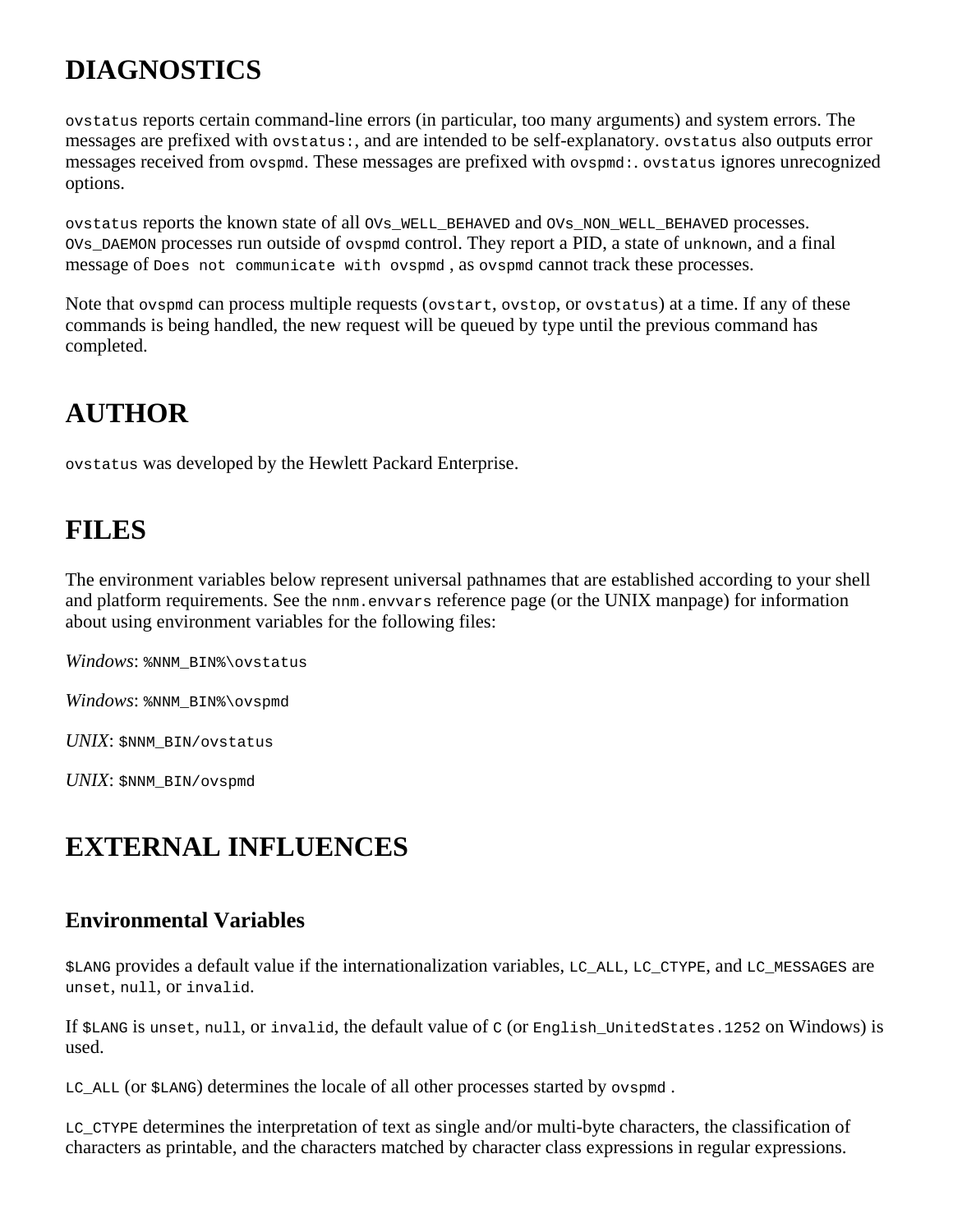LC\_MESSAGES determines the language in which messages are displayed.

### **SEE ALSO**

[ovstart](#page-325-0)(1M), [ovstop](#page-329-0)(1M), [ovaddobj](#page-313-0)(1M), [ovdelobj](#page-315-0)(1M), [ovspmd\(](#page-320-0)1M), [nnmcluster](#page-6-0)(1M).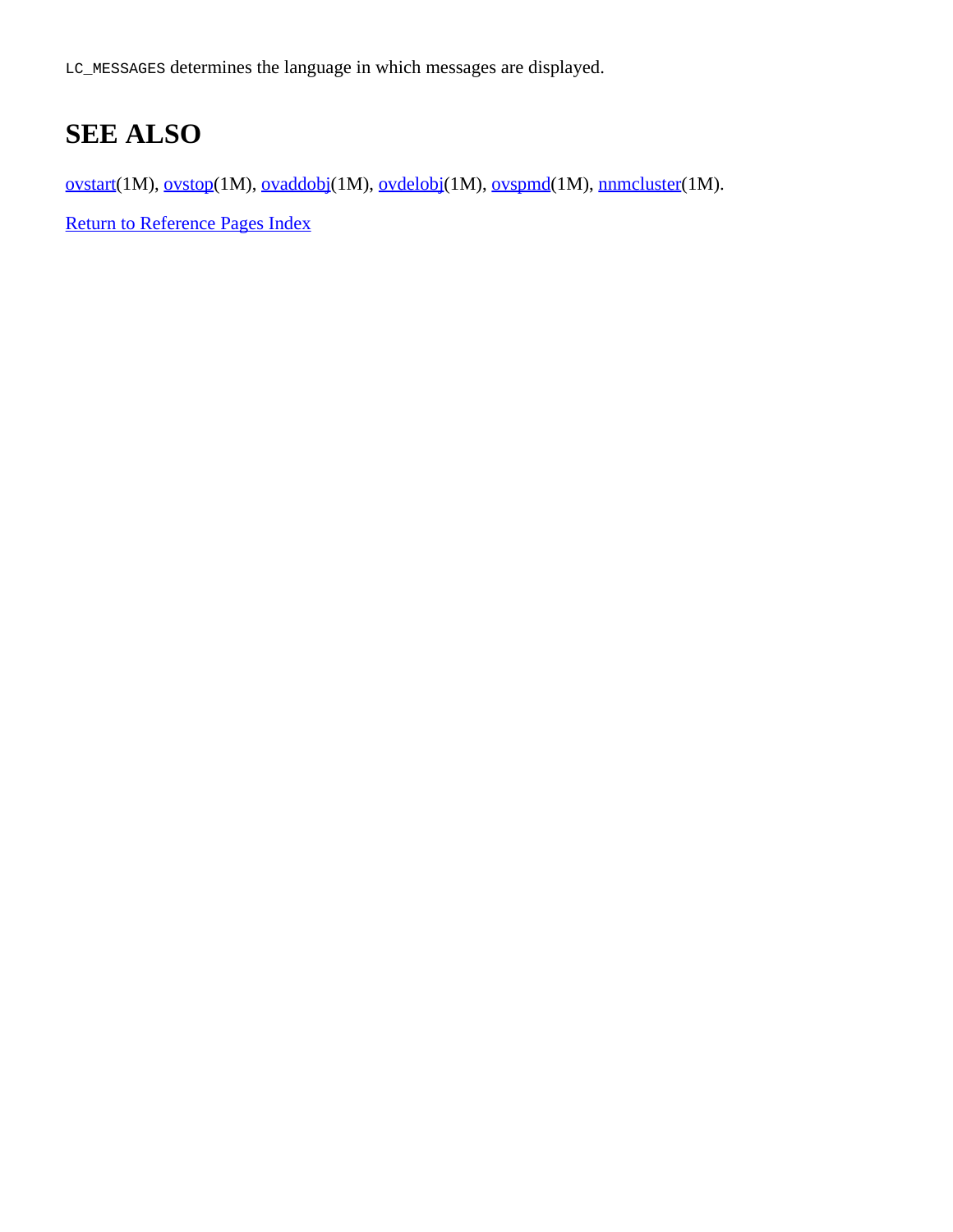<span id="page-28-0"></span>nnmsnmpnotify.ovpl — issue an SNMP notification (Trap or Inform request)

### **SYNOPSIS**

nnmsnmpnotify.ovpl [-v *version*] [-c *community*] [-p *port(default:162)*] [-A] [-t *timeout*] [-r *retries*] [-d] [-T] [-a *agent\_addr*] [-e *enterprise*] *node trap-oid variable type value* [*variable type value*]...

## **DESCRIPTION**

If you frequently run NNMi command line tools, create an nnm. properties file containing your username and password. Doing so permits you to run many NNMi command line tools and scripts without entering a username and password. Place the nnm.properties file in a .nnm subdirectory within your home directory. For example, you might place the nnm.properties file you create in the *drive*: \Documents and Settings\*username*\.nnm\ (Windows) or ~/.nnm (UNIX) directory.

The nnmsnmpnotify.ovpl script sends an SNMP notification request to notify another system of an event on the local system. You can use options with the nnmsnmpnotify.ovpl script to acknowledge (SNMPv2 Inform) or unacknowledge (SNMPv1 or SNMPv2 Trap) the notification. You cannot send acknowledged notifications to systems that support only SNMP Version 1.

By default, the notification is unacknowledged. The nnmsnmpnotify.ovpl script sends an SNMP Version 1 or SNMP Version 2 Trap depending on the protocol version you specify. When you use the default version of the nnmsnmpnotify.ovpl script, it terminates immediately after sending the SNMP Trap request. There is no confirmation that the notification reached the destination system.

Use the -A option to send an acknowledged notification. The nonsampnotify.ovpl script sends an SNMP Version 2 Inform request to the destination system. It waits for the corresponding acknowledgment, and retransmits an SNMP Version 2 Inform request if necessary. If an SNMP Version 2 Inform request retransmission occurs, the nnmsnmpnotify.ovpl script uses the *timeout* and *retry* values you specify on the command line. If the nnmsnmpnotify.ovpl script displays an acknowledgment within the time period and retry attempts you specify, you know the notification reached the destination system. If the nnmsnmpnotify.ovpl script does not display an acknowledgment within the time period and retry attempts you specify, the notification did not reach the destination system.

*node* can be an IP-addressable system that supports SNMP. You can identify IP nodes by Internet address or hostname. You can supply *node* in Internet address form or hostname form. If you supply an empty string ("") to the nnmsnmpnotify.ovpl script instead of a node, the script uses localhost as the destination.

Specify the trap type as an object identifier in the *trap\_oid* command-line argument. You must identify all notifications using the object identifier form. You can supply notifications defined in the SNMPv2 MIB or in a vendor-specific SNMPv1 MIB directly to the nnmsnmpnotify.ovpl script. However, you must convert traps defined in a vendor-specific SNMPv1 MIB to the object identifier form before supplying them to the nnmsnmpnotify.ovpl script. For an SNMP Version 1 trap, if you supply an empty string ("") instead of a *trap\_oid*, the Generic trap type value is set to 6 and the Specific trap type value is set to 0. For an SNMP Version 2 trap, if you supply an empty string ("") instead of a *trap\_oid* the *trap\_oid* variable binding is not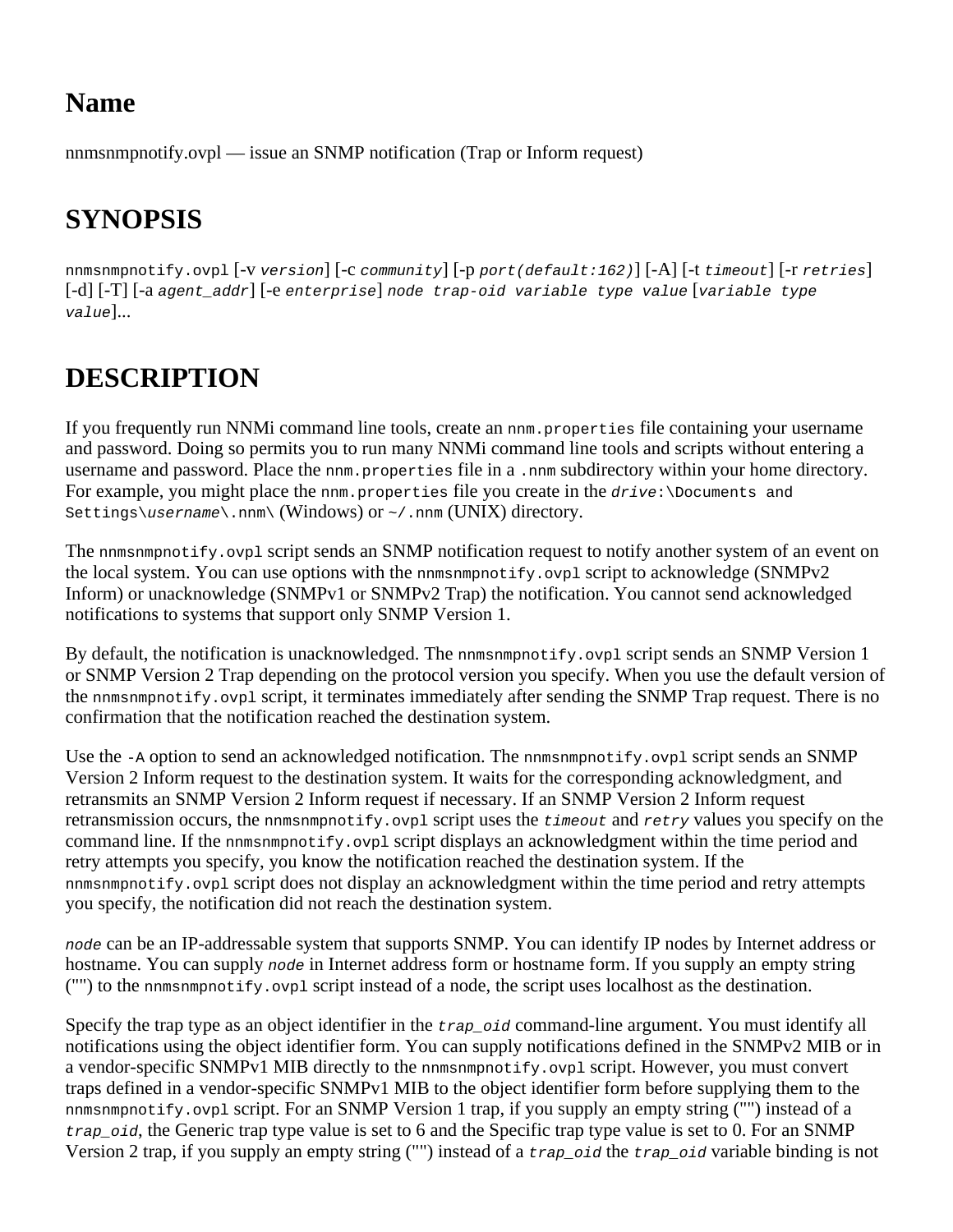When providing trap object identifiers to the non- $\mathbb{R}$  photostaphology over script, follow these guidelines:

- Use the corresponding object identifiers defined in RFC 1907 to generate a trap for any of the six generic SNMP traps: coldStart, warmStart, linkDown, linkUp, authenticationFailure, and egpNeighborLoss. For example, use the 1.3.6.1.6.3.1.1.5.1 trap OID to generate a coldStart trap. .
- To generate a trap that is not SNMP-generic but is defined in SNMPv2 form, use the NOTIFICATION-TYPE identifier from the SNMPv2-compatible MIB.
- To generate a trap that is not SNMP-generic but is defined in SNMPv1 form, determine the trap enterprise and specific numbers from the SNMPv1-compatible MIB. From these trap enterprise and specific numbers, construct an object identifier in the *enterprise.0.specific field* form. For example, consider a vendor-specific MIB for a device test. The MIB defines a trap with enterprise 1.3.6.1.4.1.11.2.17.1 and specific trap field 4. The resulting trap object identifier would be 1.3.6.1.4.1.11.2.17.1.0.4.

The nnmsnmpnotify.ovpl script passes data to the remote node as a triple of *variable*, type, value. Supply one or more triples to the nnmsnmpnotify.ovpl script as command-line arguments.

Each variable is an object instance identifier in either dotted decimal format or mnemonic string format. For example, you can use either the .1.3.6.1.4.1.11.2.17.2.1.0 or the openViewSourceId.0 format.

Each *type* must be one of the following types:

| <b>INTEGER</b>                                     |
|----------------------------------------------------|
| <b>INTEGER32</b>                                   |
| <b>IPADDRESS</b>                                   |
| <b>COUNTER</b>                                     |
| <b>COUNTER32</b>                                   |
| COUNTER64 (for SNMPv2c or v3 capable remote nodes) |
| <b>GAUGE</b>                                       |
| GAUGE32                                            |
| <b>OBJECTIDENTIFIER</b>                            |
| <b>OCTETSTRING</b>                                 |
| <b>OCTETSTRINGASCII</b>                            |
| <b>OCTETSTRINGHEX</b>                              |
| <b>OCTETSTRINGOCTAL</b>                            |
| <b>OPAQUE</b>                                      |

#### set.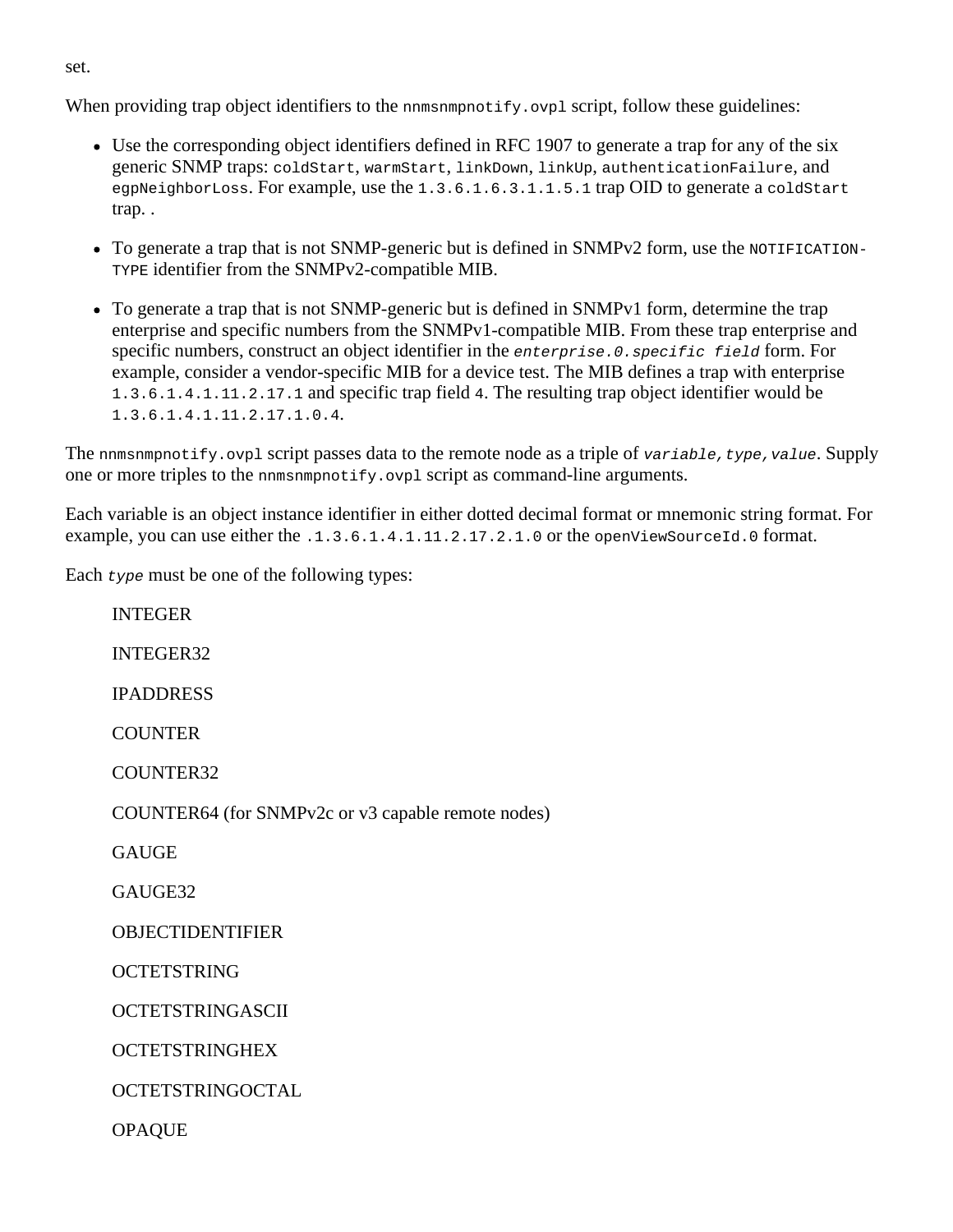**OPAQUEASCII** OPAQUEHEX OPAQUEOCTAL **TIMETICKS** 

UNSIGNED32

For a complete description of each *type*, refer to *RFC 1155* and *RFC 1902*.

The *value* parameter must be valid for the type specified. When using a type that requires a hexadecimal or octal value, you must fully define each byte of the value. For example, if you specify  $f f f$  (or 17377), it is missing a byte, and will not work. Use 0fff (or 017377) instead. You must specify a *value* on the command line. *value* must not be larger than 512 bytes.

#### **Parameters**

#### -v *version*

Requests the nnmsnmpnotify.ovpl script to use a specific version of SNMP to communicate with the remote node. Valid choices for *version* are 1, 2c, or 3.

-c *community*

Specifies the community string to use for authentication on the remote node.

Note: If the community string contains characters the shell interferes with, use one or more escape symbols or quotation marks as required.

-p *port*

Specifies the port to use to communicate with the remote node.

-t *timeout*

Specifies a timeout period, in tenths of seconds, to wait for an acknowledgment when using an SNMP Version 2 Inform request. This option is only valid when used with the  $-A$  option.

```
-r retries
```
Specifies the number of retransmissions to attempt when no acknowledgment is received when using an SNMP Version 2 Inform request. This option is only valid when used with the  $-A$  option.

-d

Dump ASN.1 packet trace

 $-T$ 

Prints the OID in dotted decimal format.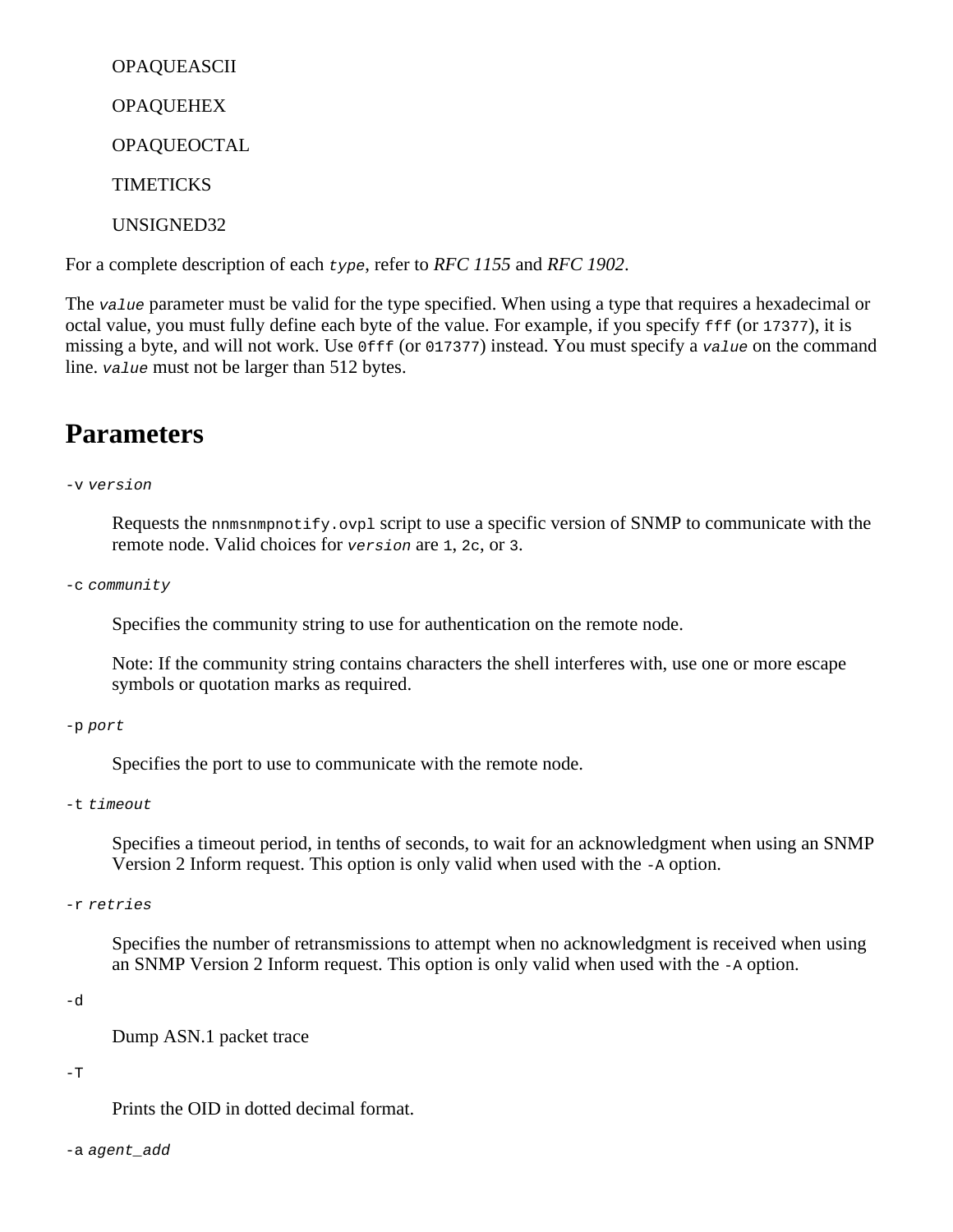Overrides the local host as the source of the notification with the given agent address. *agent\_addr* must be an IP address or hostname.

-e *enterprise*

Overrides the default enterprise object identifier for the notification with the given *enterprise* value.

#### **EXAMPLES**

The following command sends an SNMP link down Inform request to the node v2c\_node:

nnmsnmpnotify.ovpl -A -v2c v2c\_node .1.3.6.1.6.3.1.1.5.3

The following command sends an SNMP link down trap request to the node  $v1$  node with the agent address set to agent:

nnmsnmpnotify.ovpl -a agent v1\_node .1.3.6.1.6.3.1.1.5.3

#### **AUTHOR**

nnmsnmpnotify.ovpl was developed by Hewlett Packard Enterprise.

#### **FILES**

The environment variable below represents a universal path that is established according to your shell and platform requirements:

Windows: \$NNM\_BIN\$\nnmsnmpnotify.ovpl

*UNIX*: \$NNM\_BIN/nnmsnmpnotify.ovpl

#### **SEE ALSO**

[nnmsnmpwalk.ovpl\(](#page-273-0)1M), [nnmsnmpset.ovpl](#page-278-0)(1M), [nnmsnmpbulk.ovpl](#page-269-0)(1M).

*RFC 1155, 1157, 1212: SNMP Version 1*.

*RFC 1901 - 1908, 2576, 2578, 3416 - 3418: SNMP Version 2*.

*RFC 3411 - 3415: SNMP Version 3*.

#### **EXTERNAL INFLUENCES**

#### **Environmental Variables**

\$LANG determines the language in which messages appear. If \$LANG is not specified or is set to an empty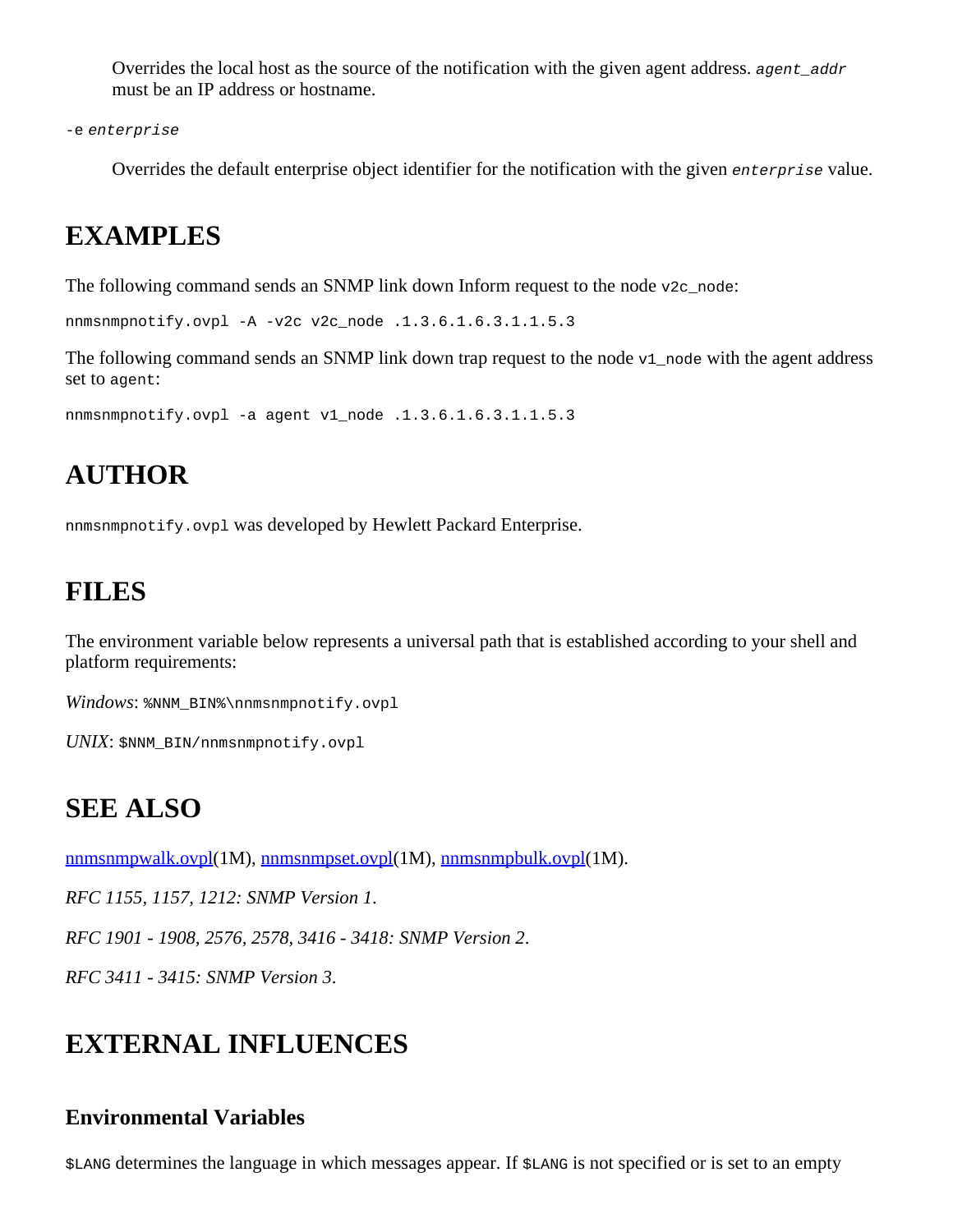string, a default of c is used instead of  $$LANG$ . If any internationalization variable contains an invalid setting, nnmsnmpnotify.ovpl behaves as if all internationalization variables are set to C.

#### **International Code Set Support**

Supports single-byte and multiple-byte character code sets.

NOTE: SNMP MIB values of the type octetstringascii are restricted to NVT-ASCII.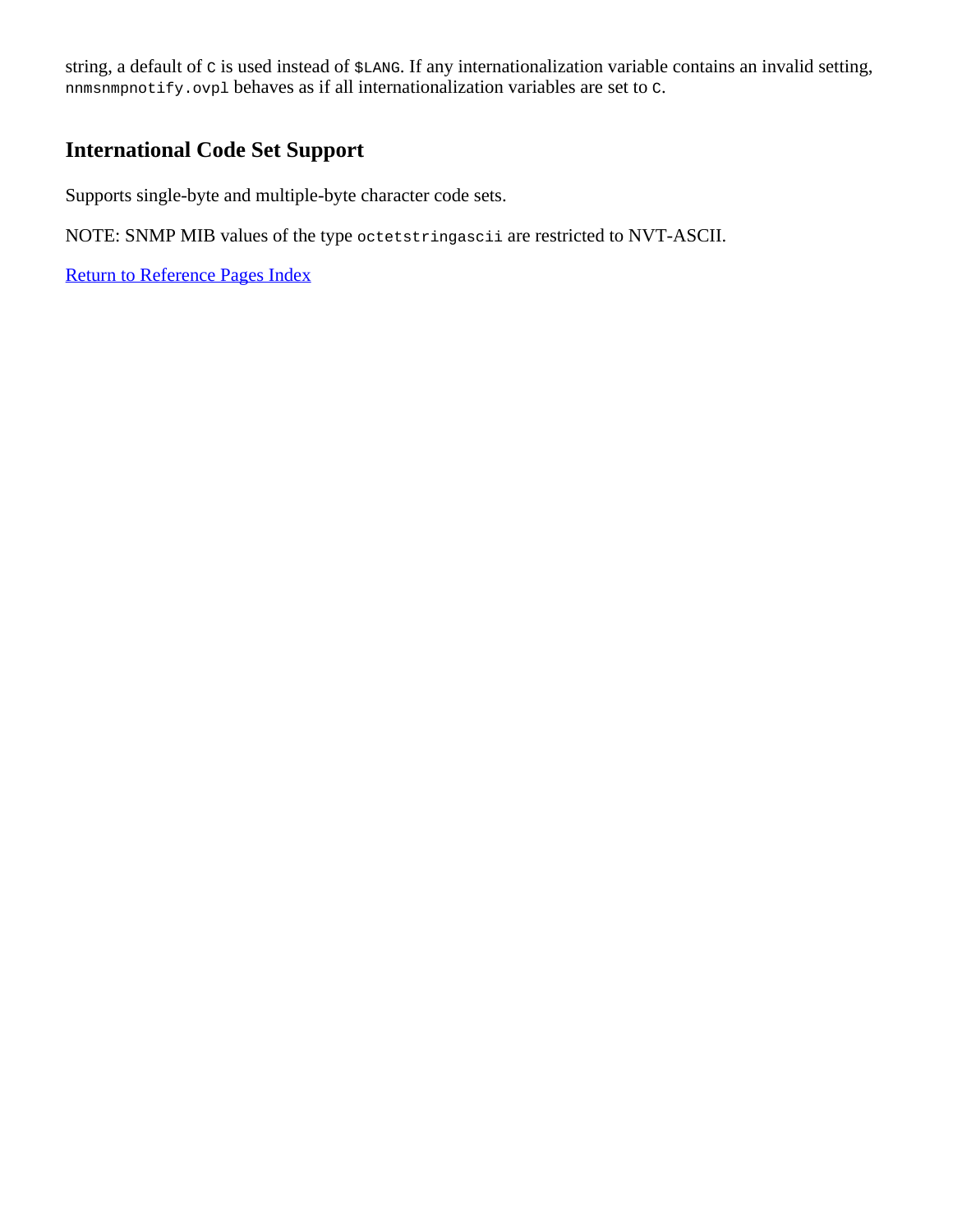<span id="page-33-0"></span>nmsdbmgr — controls the NNMi embedded database, including periodic database connectivity testing

## **SYNOPSIS**

nmsdbmgr [-ovspmd] [-start] [-test] [-initnmsdb] [-stop] [-status] [-kill]

### **DESCRIPTION**

 $n_{\text{msdbmqr}}$  is a program that provides an interface for the ovspmd process to control the NNMi embedded database. The nmsdbmgr program enables the ovspmd process to start, stop, and check the status of the embedded database.

While running, the program tests database connectivity every five minutes and updates the status message reported to the ovspmd process, depending on the results of the connectivity test. If the database test succeeds, the message reported is Database Available. If the connectivity test fails, the message reported is Data Warehouse Inaccessible. If you see the failure message, you may experience database-related problems in NNMi, such as the failure to retrieve and display the node inventory in the NNMi console.

While it is technically possible to run this command independently of the ovspmd process, doing so is highly discouraged and could cause unexpected results.

NOTE: If you examine the process table while the nmsdbmgr program is running, notice that this program spawns many child processes named postgres or postgres.exe, depending on the platform. These child processes represent the embedded database itself. Having many instances of them is normal.

## **EXAMPLES**

Normal usage of this command is indirect, using the ovspmd process.

Typical usage starts or stops the process as follows:

```
# ovstart –c nmsdbmgr
# ovstop –c nmsdbmgr
# ovstatus –c nmsdbmgr
```
## **AUTHOR**

nmsdbmgr was developed by Hewlett Packard Enterprise.

### **FILES**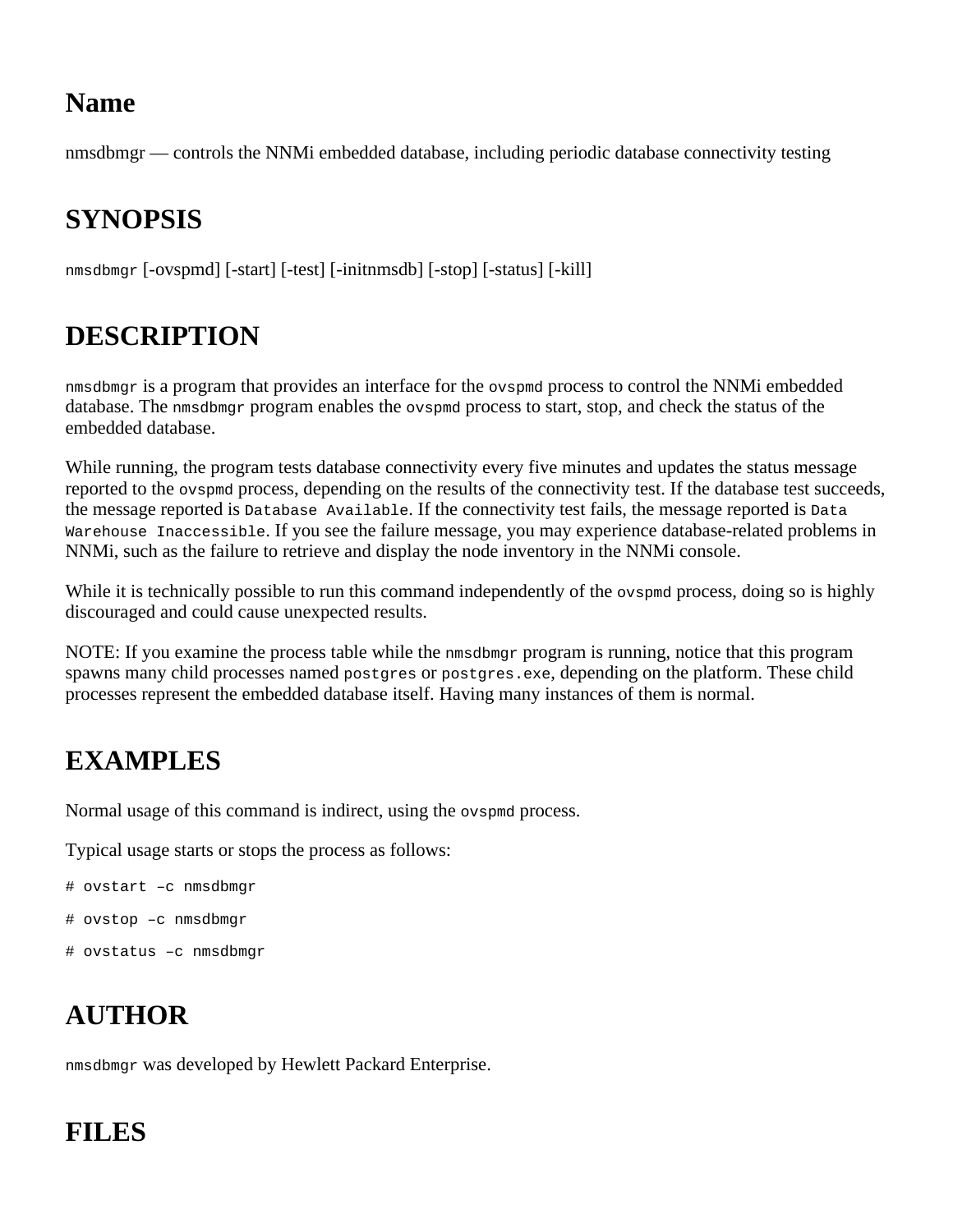*Windows*: %NNM\_DB%\Postgres

*Windows*: %NNMInstallDir%\nonOV\Postgres

*UNIX*: \$NNM\_DB/Postgres

*UNIX*: \$NNMInstallDir/nonOV/Postgres

### **SEE ALSO**

ovspmd(1M), ovstart(1M), ovstop(1M), ovstatus(1M).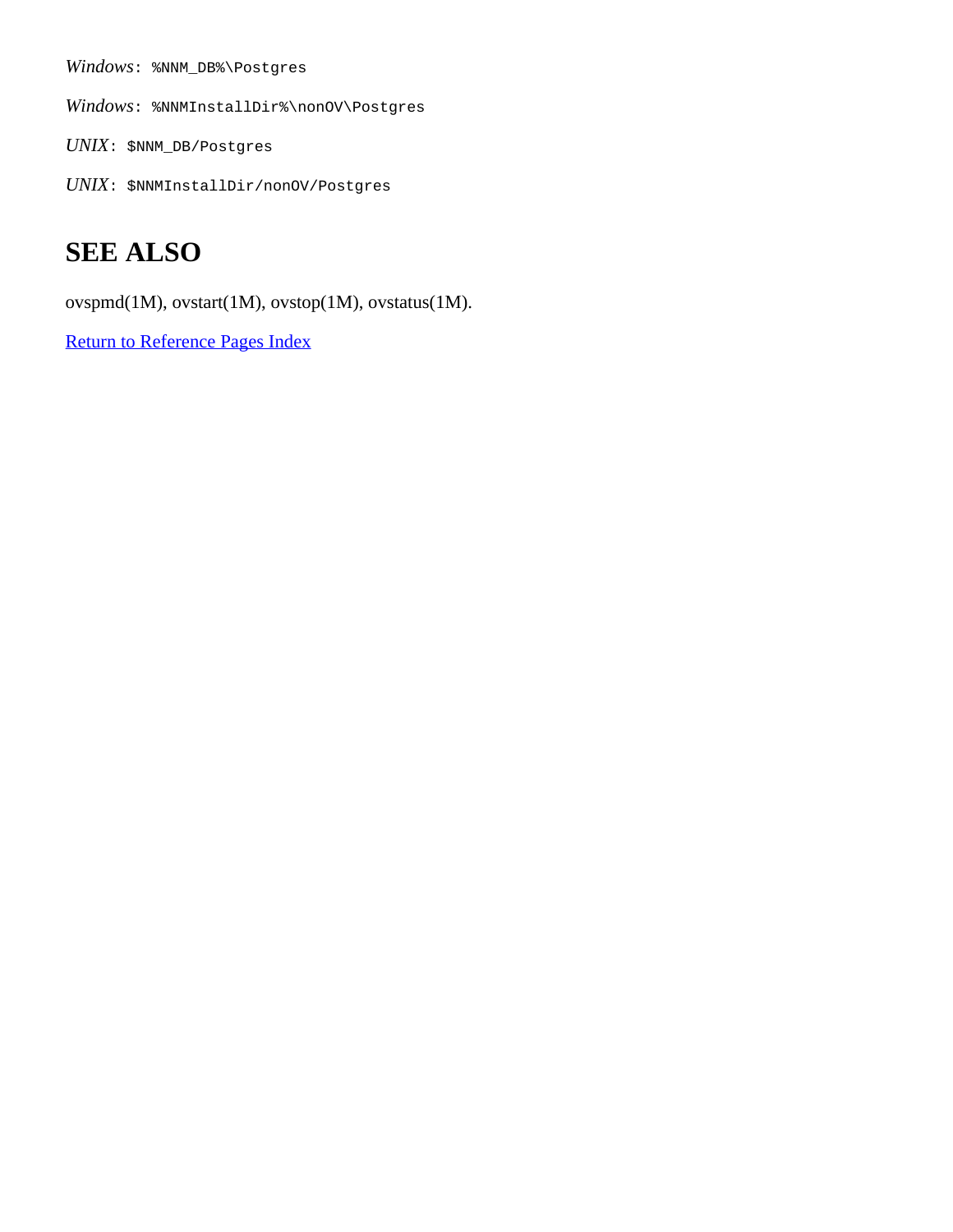<span id="page-35-0"></span>nnmaction — wrapper process for the HP NNMi Action Server (action server).

### **SYNOPSIS**

nnmaction

## **DESCRIPTION**

nnmaction is a process referred to as the action server. It is managed by the ovspmd process. You can pass arguments to the action server by adding entries to the nnmaction.properties file.

Never run the nnmaction command manually. The ovspmd process starts and manages the nnmaction process. To restart the nnmaction process, run the ovstop nnmaction command followed by the ovstart nnmaction command. Run the ovstatus nnmaction command to determine the status of the nnmaction process.

You must be logged on as root or ar administrator to run the ovstart or ovstop commands.

## **AUTHOR**

nnmaction was developed by Hewlett Packard Enterprise.

#### **FILES**

*Windows*: %NNM\_SHARED\_CONF%\props\nnmaction.properties

Parameter file used by the action server.

*UNIX*: \$NNM\_SHARED\_CONF/props/nnmaction.properties

Parameter file used by the action server.

#### **SEE ALSO**

ovspmd(1M), ovstart(1M), ovstop(1M), ovstatus(1M)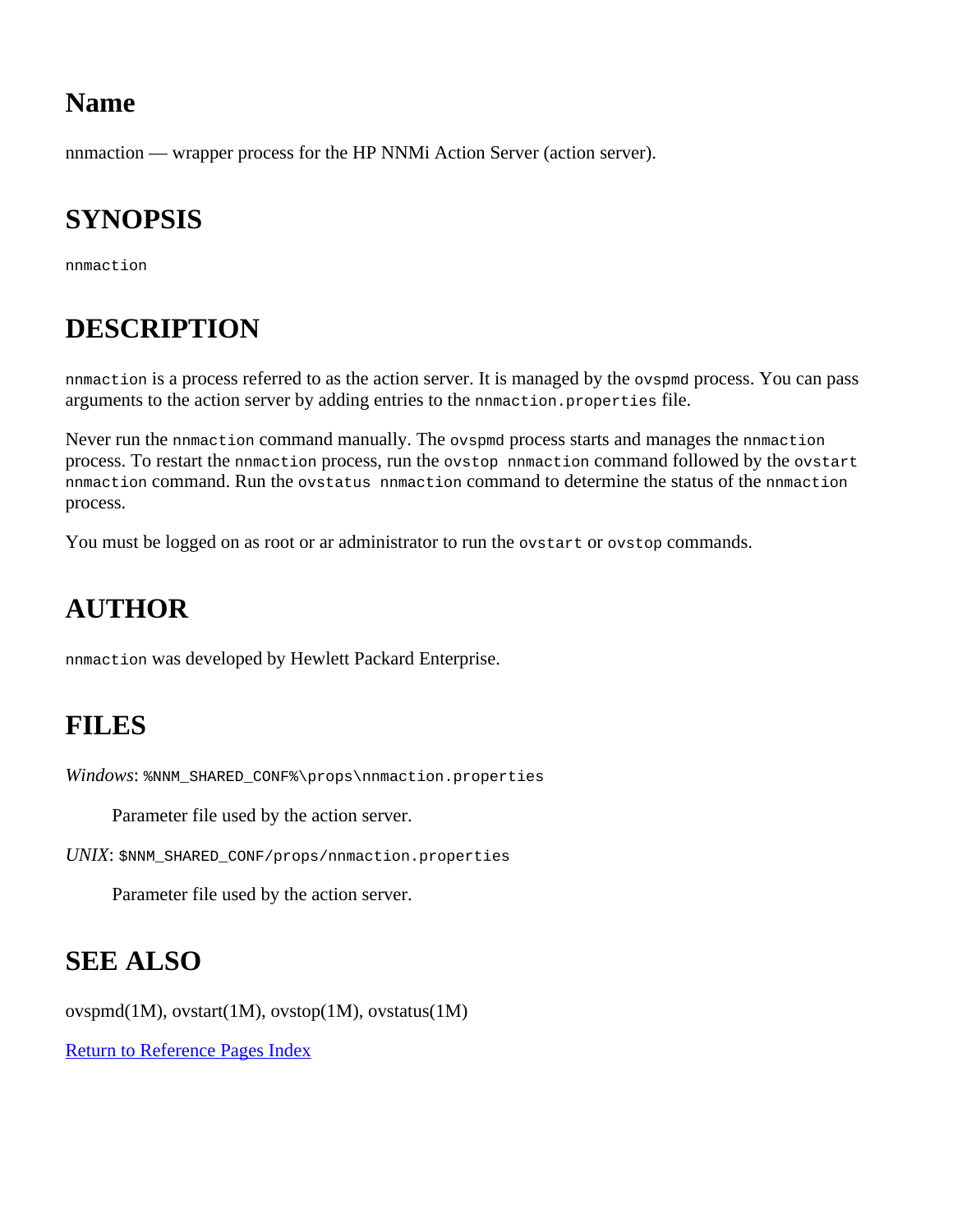nnmbackup.ovpl — script used to back up NNMi data and files

# **SYNOPSIS**

nnmbackup.ovp1 [-?|-h|-help] [-type (online|offline)] [-scope (config|topology|events|all)] [-force] [-archive] [-noTimeStamp] -target <*directory*>

# **DESCRIPTION**

nnmbackup.ovpl is the main backup script for NNMi. For NNMi installations using an embedded database, the nnmbackup.ovpl script determines the directories and tables to back up using the %NNM\_DATA%\shared\nnm\backup.properties (Windows) or \$NNM\_DATA/shared/nnm/backup.properties (UNIX) file. The backup.properties file also defines any files and directories that require extra processing during the restore phase. The nnmbackup.ovpl script accepts arguments to determine things like backup scope (config, topology, events, all), backup location, and backup type (online or offline).

If you plan to use the nnmbackup.ovpl script to create an NNMi backup, then use the nnmrestore.ovpl script to place database records on a second NNMi management server, both NNMi management servers must have the same type of operating system and NNMi version and patch level. Placing the backup data from one NNMi management server onto a second NNMi management server means that both servers have the same database UUID. After you restore NNMi on the second NNMi management server, uninstall NNMi from the original NNMi management server.

Before running the nnmbackup.ovpl script, make sure you have adequate storage space in the target directory. For most NNMi installations, if you have enough space to store the contents of the NNMi installation,  $\text{RNNM}$  DATA% (Windows), or  $\text{SNNM}$  DATA (UNIX) directories, you should have adequate storage space. Check the available storage space in the following locations:

- *Windows*: %NnmInstallDir%
- *UNIX*:/opt/OV (UNIX)

If you selected the embedded database option during the NNMi installation, you can find the embedded database data storage in the  $\text{N-chared}\n$ databases\Postgres (Windows) or \$NNM\_DATA/shared/nnm/databases/Postgres (UNIX) directory.

The target directory contains all of the files applicable for the backup options you have selected, or a single tar file if you use the –archive option. Each backup operation stores files in a parent directory called nnmbak-<*TIMESTAMP*> inside of target directory. Any database operations occurring during the backup are included in the backup. You can compress the files after the backup completes.

Files that require extra processing during the restore phase are stored with their full paths beneath the target directory/special files/handling routine directory. During the restore phase, NNMi selects files for exclusion, restoration, or merge. For more information, see the nnmrestore.ovpl reference page, or the UNIX manpage.

The nnmbackup.ovpl script includes the necessary data to perform a restore operation. You must be logged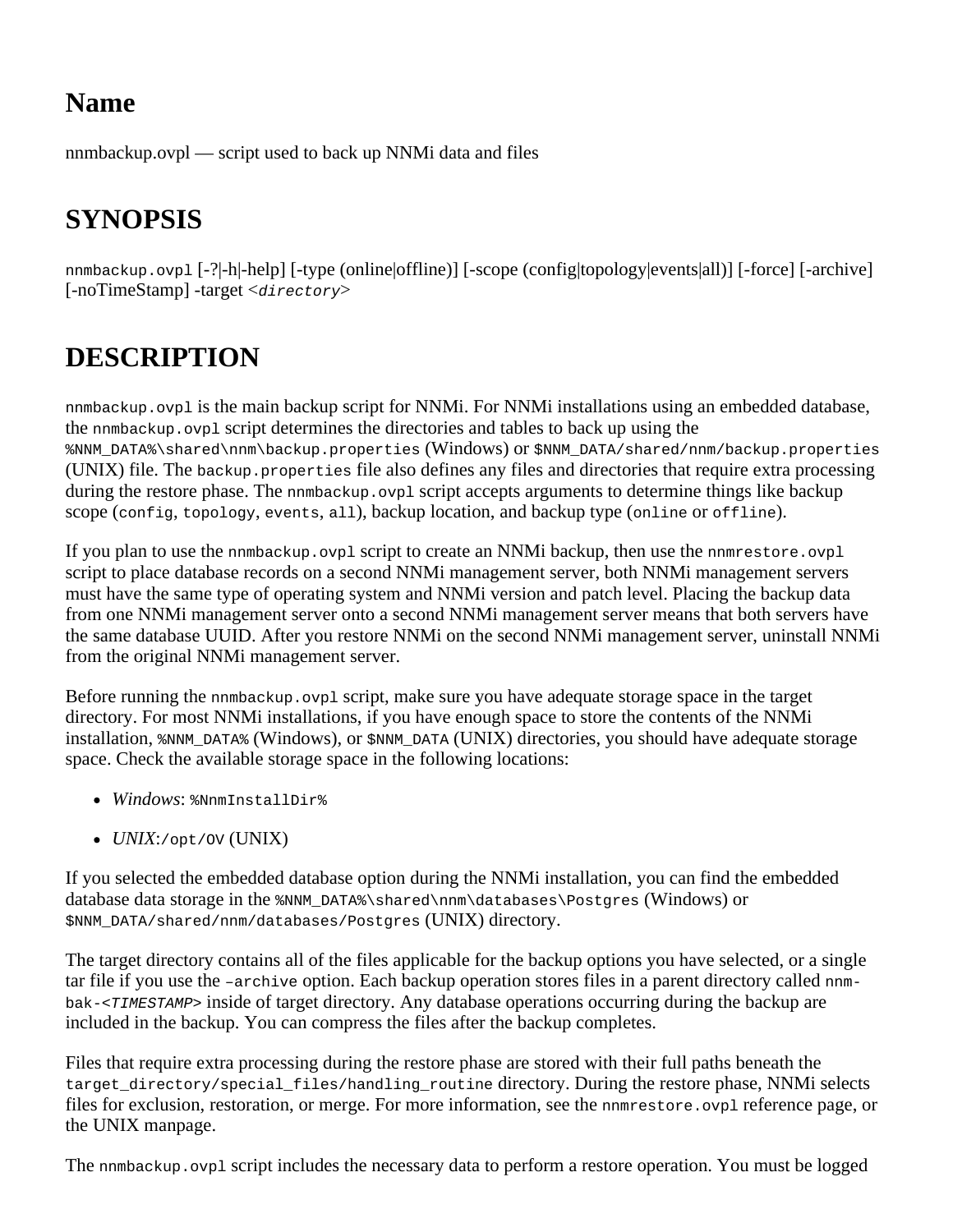in as administrator on Windows NNMi management servers or root on UNIX NNMi management servers to run the nnmbackup.ovpl script.

#### **Caution**

Database backups performed by the nnmbackup.ovpl script only apply to the embedded database. If you chose a different database at install time, the table data is not backed up using this script. File-system backups work regardless of the database type. For details about how to back up NNMi data if you select a different database at install time, see the *NNMi Deployment Reference* (available at http://h20230.www2.hp.com/selfsolve/manuals).

### **Parameters**

The nnmbackup.ovpl script supports the following options:

```
-type (online|offline)
```
This option determines the type of backup to be performed. If you specify the online option, both NNMi and the nmsdbmgr process must be running before running the nnmbackup.ovpl script. If you specify the offline option, completely stop NNMi before running the nnmbackup.ovpl script.

-scope (config|topology|events|all)

This option determines the scope of the backup operation. There are two types of data that the nnmbackup.ovpl script backs up: files in the file system and tables in the database. The -scope option value for files in the file system is always applicable, regardless of the backup type you choose (see the –type option). However, the -scope option value for tables in the database is applicable only when you run an online backup using the -type online) option. For offline scoped backups, you get the entire contents of the database, not just the scope you request. For this reason, HP recommends that you do not define scope when doing offline backups (the default is all). The scopes available are config, topology, events, and all. Each scope includes all of the data and files from the previous  $scope (all \rightarrow events \rightarrow topology \rightarrow config)$ . The %NNM\_DATA%\shared\nnm\backup.properties (Windows) or \$NNM\_DATA/shared/nnm/backup.properties (UNIX) file contains a list of the files and tables backed up for each scope.

#### -force

If you use the -force option, the nnmbackup.ovpl script starts and stops NNMi based on the type of backup you requested. For online backups, if NNMi is not running, the nnmbackup.ovpl script starts the nmsdbmgr process (required for backups). For offline backups, if NNMi is running, the command stops all NNMi processes.

#### -archive

If you provide the -archive option, the nnmbackup.ovpl script stores the backup files in a tar file in the target directory.

#### -noTimeStamp

With this option, the nnmbackup.ovpl script stores the backup files in a target directory without a timestamp in the name, i.e. just "nnm-bak" or "nnm-bak.tar". Any previous backup which exists with that same folder/file name will be renamed to have ".previous" suffix. If there is already a ".previous" backup, it will be deleted. This option is provided to allow for daily backups, keeping latest two successful backups, and not keeping every backup that has been performed, over time, to reduce disk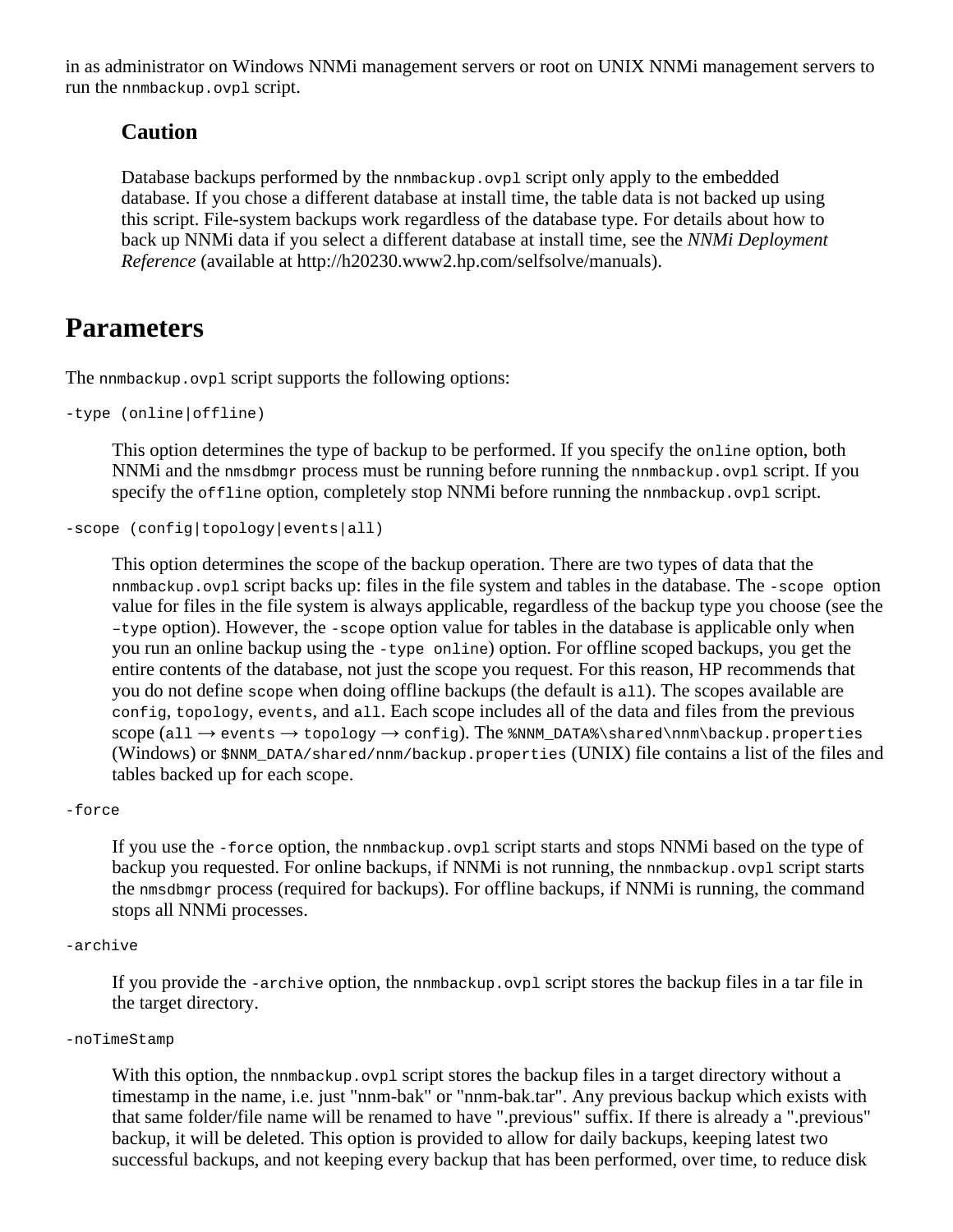usage.

-target <*directory*>

Specifies the output directory where you want the backup files stored. The nnmbackup.ovpl script creates a parent directory named nnm-bak-<*TIMESTAMP*> inside the target directory where all backup files are stored. If the archive option is present, the nnmbackup.ovpl script creates a temporary directory, nnm-bak-<*TIMESTAMP*>, then replaces this directory with a tar file using the same name as the temporary directory.

-?|-h|-help

Display command usage.

### **EXAMPLES**

Suppose you want to save the NNMi configuration before discovering your network, but do not want to save the discovery results. To do this, you might run a backup using the online and config options:

#./nnmbackup.ovpl –type online –scope config –target /tmp/bak/config

Suppose you want to save the NNMi configuration, discovered topology, and event data without bringing the application down. To do this, you might run a backup using the online, events, and force options:

#./nnmbackup.ovpl –type online –scope events –target /tmp/bak/evt

Suppose you want to run a regularly scheduled backup. To do this you might perform a backup using the offline and full options:

#./nnmbackup.ovpl –force –type offline –scope all –target /tmp/bak/all

### **AUTHOR**

The nnmbackup.ovpl script was developed by Hewlett Packard Enterprise.

### **FILES**

Windows: %NNM\_DATA%\shared\nnm\backup.properties

*UNIX*: \$NNM\_DATA/shared/nnm/backup.properties

## **SEE ALSO**

nnmrestore.ovpl(1).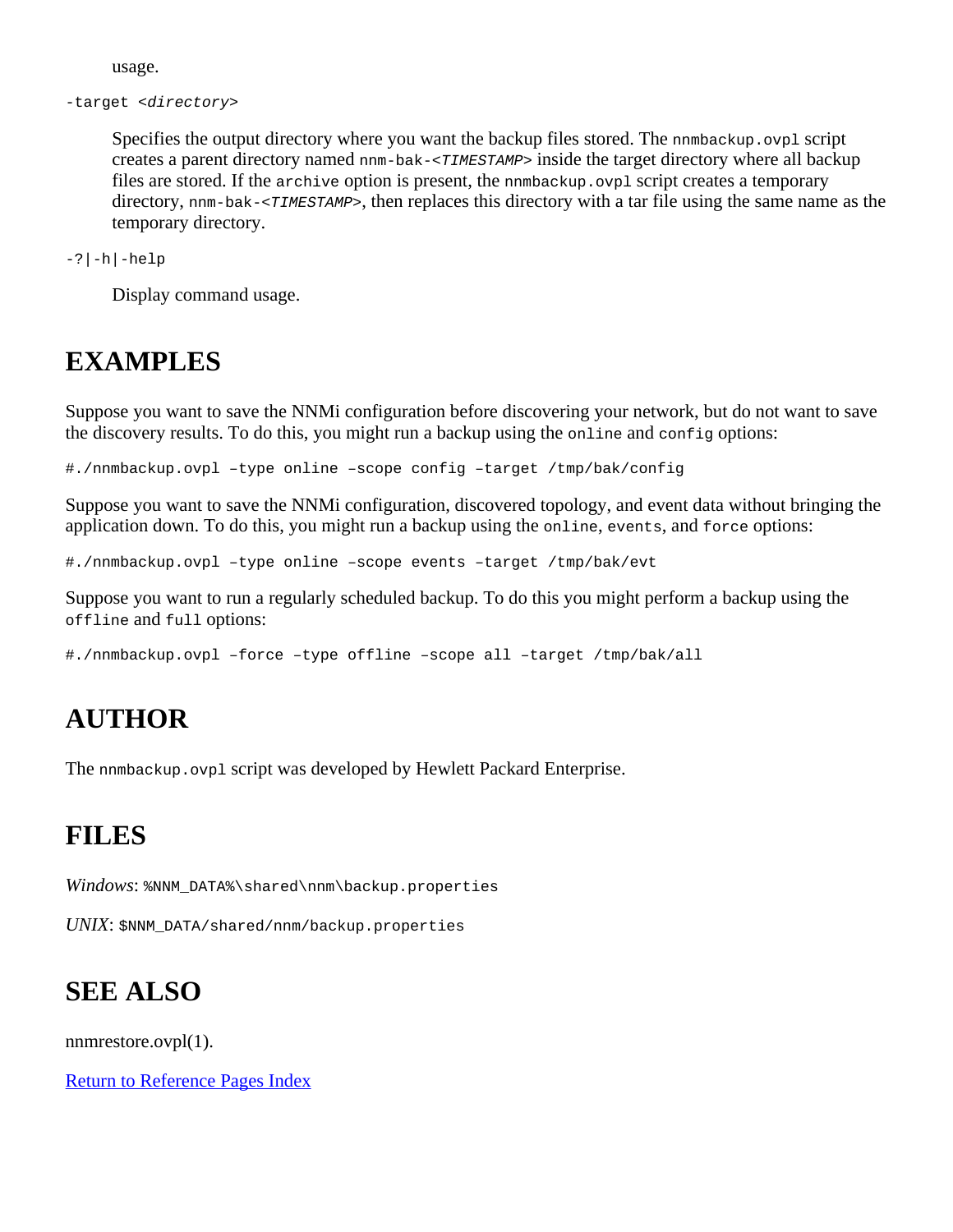nnmbackupembdb.ovpl — make a full backup of the NNMi embedded database.

# **SYNOPSIS**

nnmbackupembdb.ovpl [-?|-h|-help] [-noTimeStamp] -target <target directory> [-force]

# **DESCRIPTION**

Use the nnmbackupembdb.ovpl script to make a full backup of the NNMi embedded database. The contents of the backup are uncompressed and stored in a file you specify. This file must be used to restore the NNMi embedded database by using the nnmrestoreembdb.ovpl script.

If you plan to use the nnmbackupembdb.ovpl script to create a backup of the NNMi embedded database, then use the nnmrestoreembdb.ovpl script to place embedded database records on a second NNMi management server, both NNMi management servers must have the same type of operating system and NNMi version and patch level.

Before running the nnmbackupembdb.ovpl script, make sure you have adequate storage space in the target directory. Look for the embedded database data storage in the

%NNM\_DATA%\shared\nnm\databases\Postgres (Windows) or

\$NNM\_DATA/shared/nnm/databases/Postgres (UNIX) directory. Check the size of this directory to make sure the target directory has sufficient space to store the backup file. Compress the file after backup if necessary.

The backup file is created in the target directory and contains all data stored in the database at the start of the backup operation. Any statements run in the database while the backup is running are not included in the backup.

You can run this script while NNMi is running; however, you may experience temporary performance degradation. At a minimum, the nmsdbmgr process must be running for the script to be successful. If you use the -force option, the script starts the nmsdbmgr process (if it is not running), and suppresses any interactive messages.

You must be logged in as administrator on Windows systems or root on UNIX systems to run this script.

## **Parameters**

#### -noTimeStamp

With this option, the nnmbackupembdb.ovpl script stores the backup files in a target directory without a timestamp in the name, i.e. just "nnm-bak". Any previous backup which exists with that same folder/file name will be renamed to have ".previous" suffix. If there is already a ".previous" backup, it will be deleted. This option is provided to allow for daily backups, keeping latest two successful backups, and not keeping every backup that has been performed, over time, to reduce disk usage.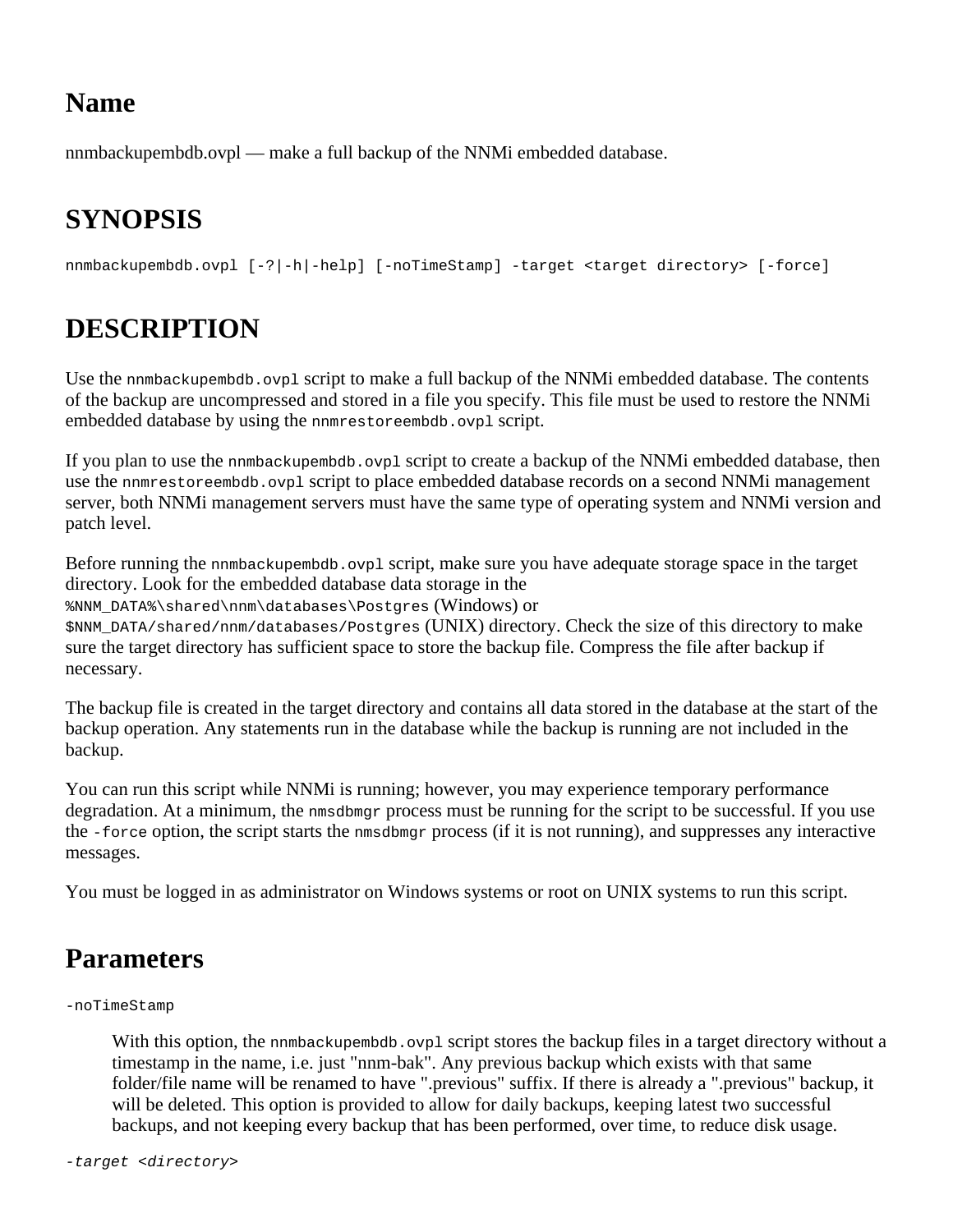Directory name in which to store the backup file. (Will be created if it does not exist)

-force

If you provide this option, the script starts the nmsdbmgr process if it is not currently running.

-?|-h|-help

Display command usage.

### **EXAMPLES**

You can use this script to run an *on-demand* backup, or you can include running the script as a task in regularly scheduled backup scripts. Run the script as follows:

# nnmbackupembdb.ovpl -target /backups/nnm

You'll see these messages:

WARNING: Running this command while NNM is running, while allowed, will cause temporary performance problems. At a minimum, please make sure the nmsdbmgr process is running (ovstart nmsdbmgr). Are you sure you want to run a full database backup now? [n] y Ok, performing full embedded database backup... NNM embedded database successfully backed up to /backups/nnm/nnm-bak.2009092906.pgd. #

## **AUTHOR**

nnmbackupembdb.ovpl was developed by Hewlett-Packard Company.

### **FILES**

*Windows*: %NNM\_BIN%\nnmbackupembdb.ovpl

*UNIX*: \$NNM\_BIN/nnmbackupembdb.ovpl

### **SEE ALSO**

ovstart(1M), ovstop(1M), ovstatus(1M), nmsdbmgr(1M), nnmrestoreembdb.ovpl(1M).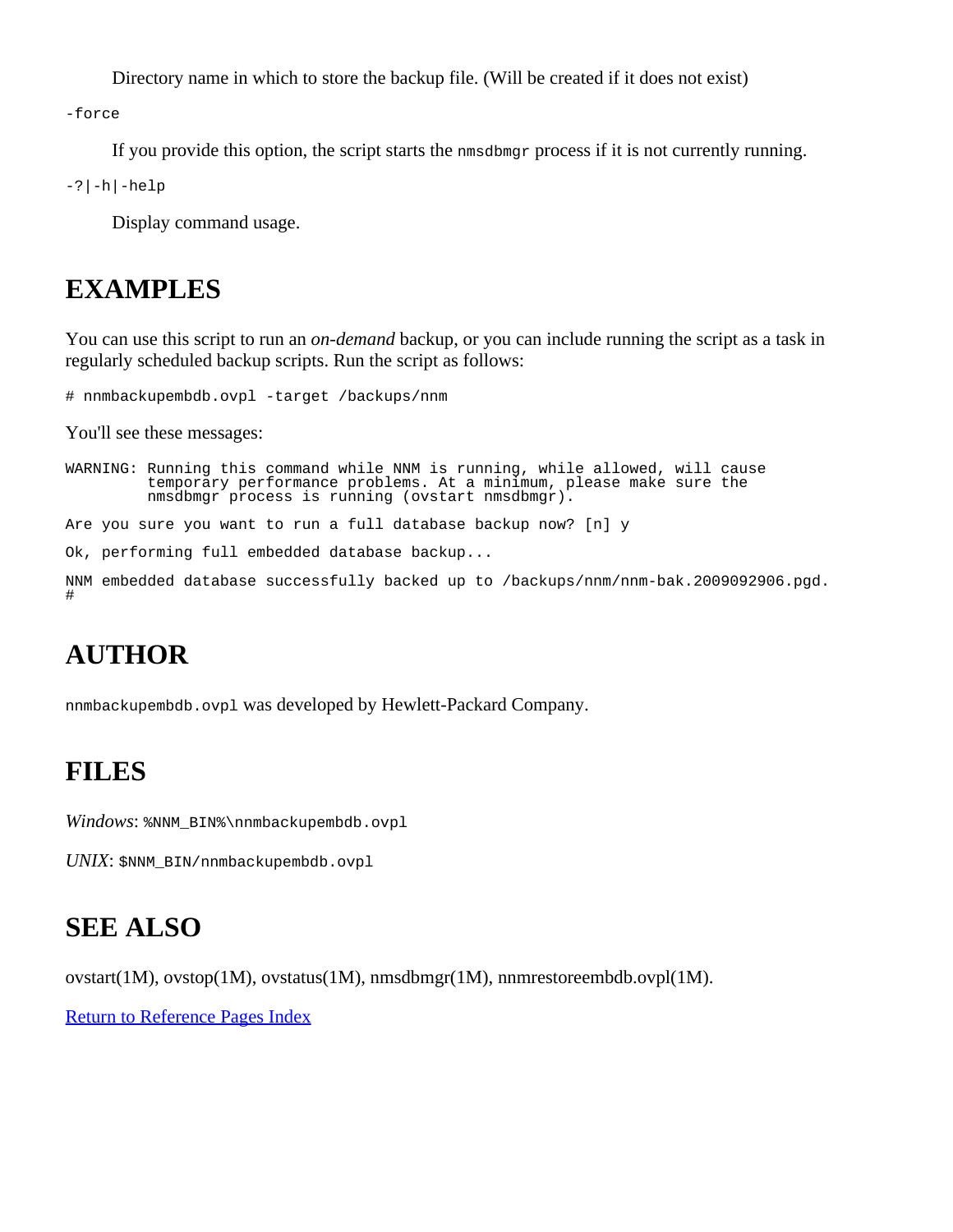nnmcertmerge.ovpl — Automation of trust and key store merges into NNMi certificate stores

# **SYNOPSIS**

nnmcertmerge.ovpl [-?|-h|-help] [-keystore <*file*> -truststore <*file*>]|[-directory <*directory*>]

# **DESCRIPTION**

Use the nnmcertmerge.ovpl script to automate certificate store merges into the nnm.keystore and nnm.truststore files. The nnmcertmerge.ovpl script simplifies the task of merging all certificates when NNMi is using the Global Network Management, High Availability, or application failover features.

You must be logged in as administrator on Windows systems or root on UNIX systems or as to run this script.

# **Parameters**

nnmcertmerge.ovpl supports the following options:

-keystore <*file*>

If you provide this option, the target file is merged into the nnm.keystore file. This option can be provide at the same time as the -truststore option.

-truststore <*file*>

If you provide this option, the target file is merged into the nnm.truststore file. This option can be provide at the same time as the -keystore option.

-directory <*directory*>

You must use the -directory option by itself. If you provide this option, the script handles all files in the target directory as follows:

The script merges all files ending in .keystore into the nnm.keystore file.

The script merges all files ending in .truststore into the nnm.truststore file.

-?|-h|-help

Displays the command usage.

### **EXAMPLES**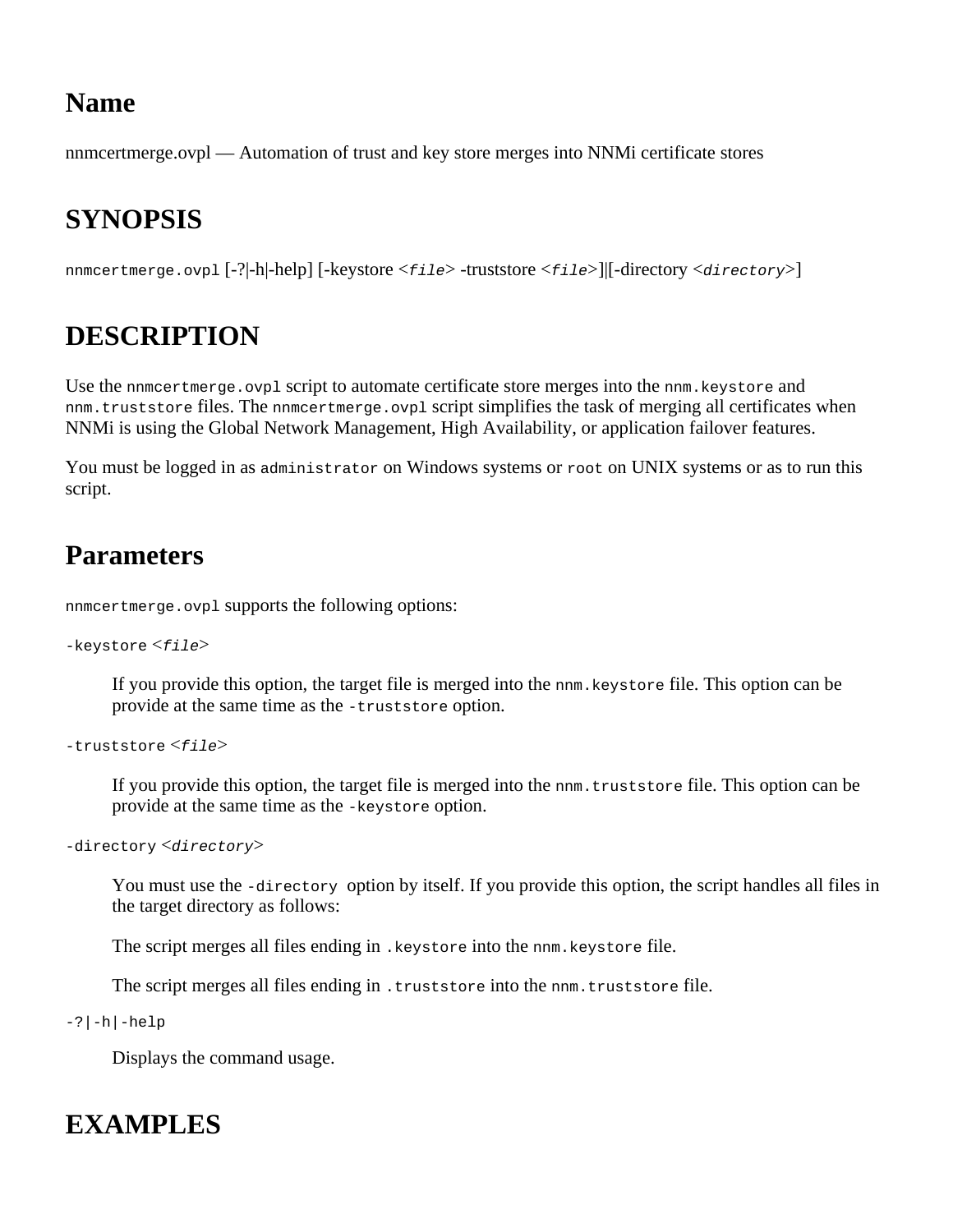Merge a keystore with NNMi:

nnmcertmerge.ovpl -keystore /tmp/hostA.keystore

Merge a truststore with NNMi:

nnmcertmerge.ovpl -truststore /tmp/hostA.truststore

Merge a keystore and truststore with NNMi:

nnmcertmerge.ovpl -keystore /tmp/hostA.keystore -truststore /tmp/hostA.truststore

Merge a set of keystores and truststores with NNMi:

nnmcertmerge.ovpl -directory /tmp/AppFailoverHosts/

# **AUTHOR**

nnmcertmerge.ovpl was developed by Hewlett Packard Enterprise.

### **FILES**

The nnmcertmerge.ovpl script resides in the \$NNM\_BIN\$ directory (Windows) or the \$NNM\_BIN directory (UNIX).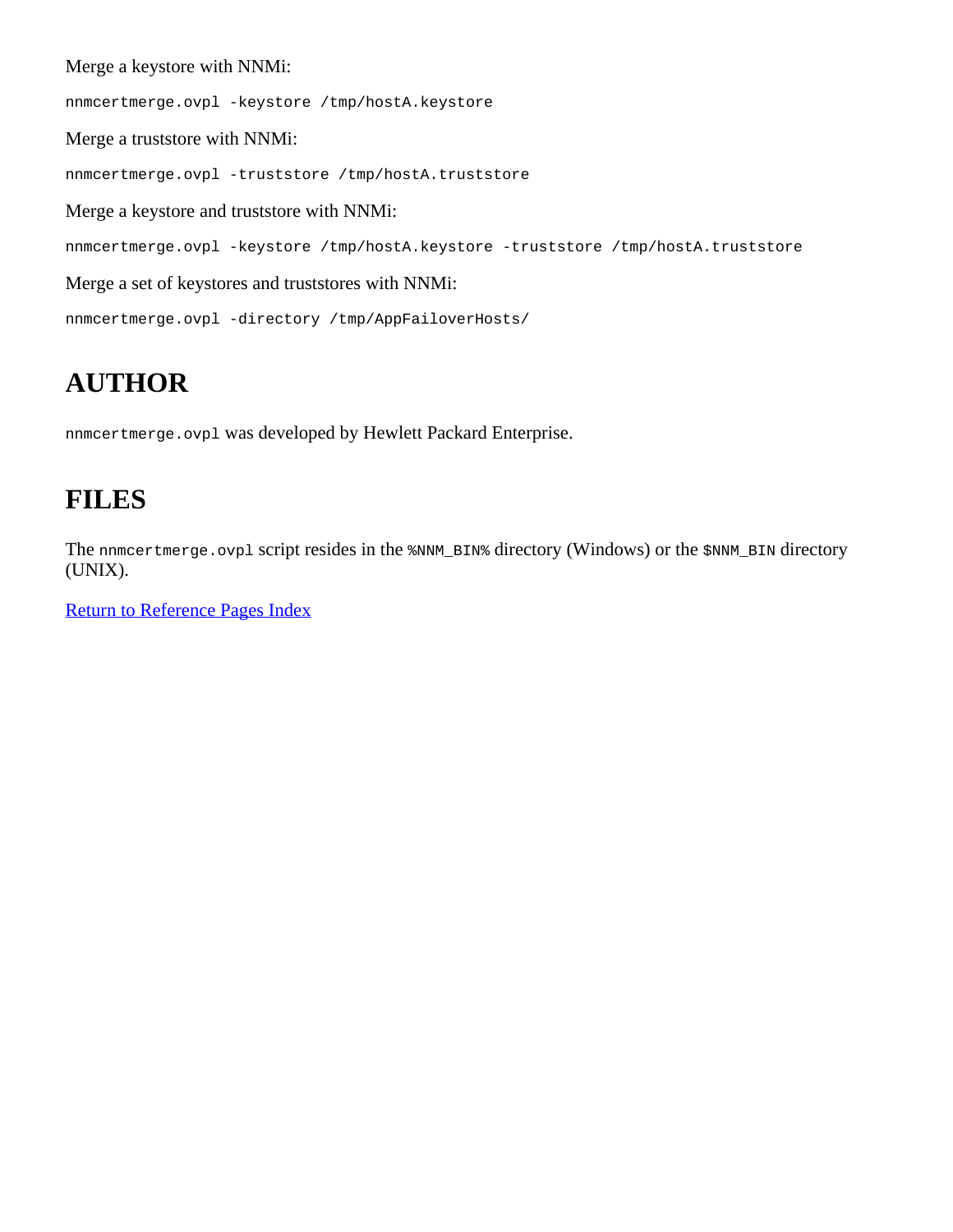nnmchangedbpw.ovpl — change the user name and password used to authenticate with the NNMi database.

## **SYNOPSIS**

nnmchangedbpw.ovpl

# **DESCRIPTION**

Use the nnmchangedbpw.ovpl script to change the user name and password NNM uses to connect to the database. This script is useful when database passwords expire, or if you need to change the database user name. Before running this script, run the **ovstop** command to stop NNMi.

#### **Note**

To avoid adverse behavior after changing the database user name and password, you must stop NNMi before running the nnmchangedbpw.ovpl script. You can run this script while NNMi is running, but any new database connections created by NNMi fail during authentication.

You must be logged in as administrator on Windows systems or root on UNIX systems to run this script.

### **Parameters**

No supported parameters.

### **EXAMPLES**

Use the nnmchangedbpw.ovpl script if your organization requires frequent password changes for the NNM database, or to change the user name NNMi uses to connect to the NNMi database.

The nnmchangedbpw.ovpl script does not display the password as you type it in.

When using the nnmchangedbpw.ovpl script, you should see the following messages:

# nnmchangedbpw.ovpl WARNING: Please make sure NNM has been stopped before running this tool. Failure to stop NNM could result in unexpected database failures. Have you stopped NNM (ovstop)? [n] y Thank you! Please provide a database user account name. user: mydbuser Please provide the password for database user account. password: mynewpw enter password again: mynewpw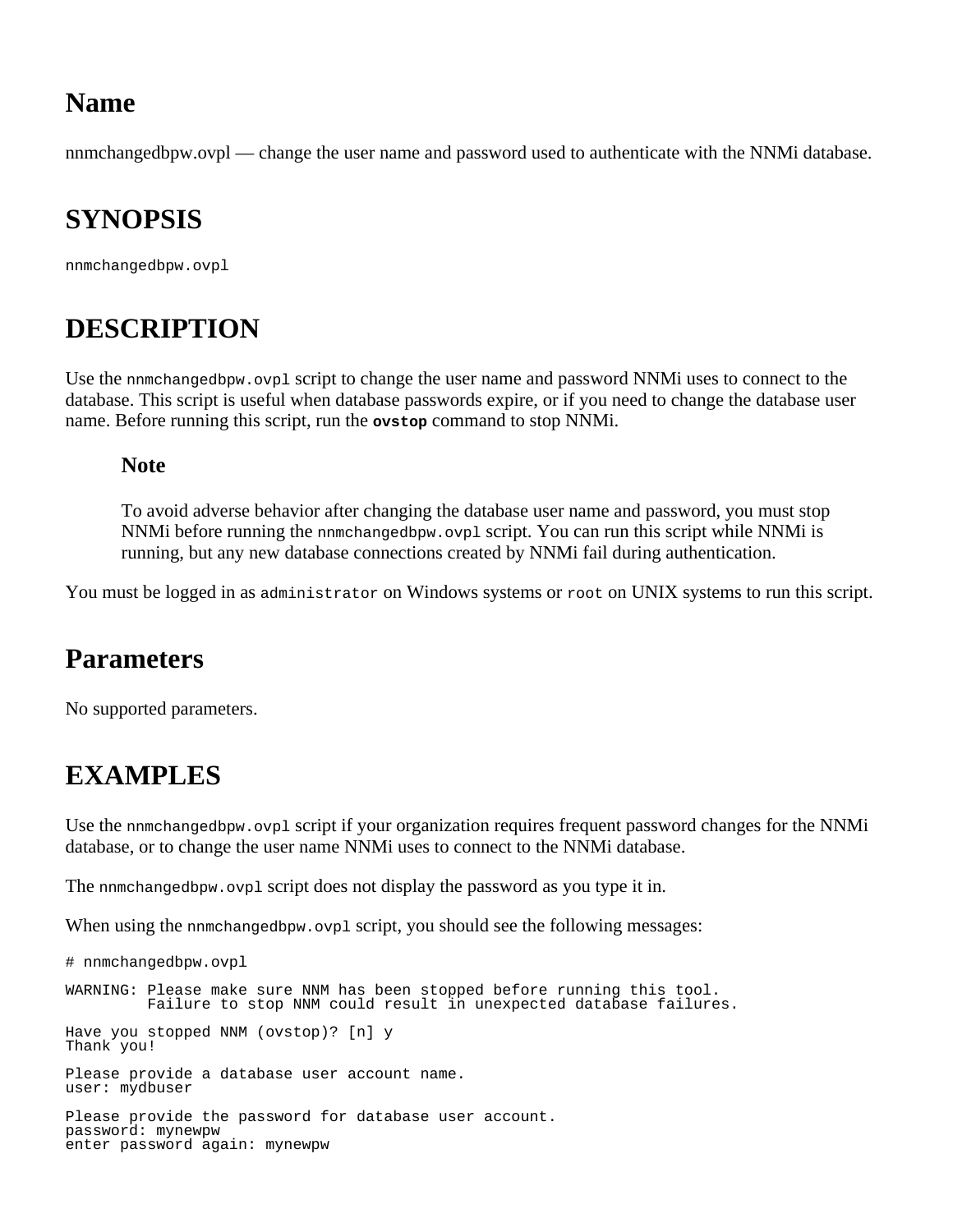# **AUTHOR**

nnmchangedbpw.ovpl was developed by Hewlett Packard Enterprise.

# **FILES**

*Windows*: %NNM\_BIN%\nnmchangedbpw.ovpl

*UNIX*: \$NNM\_BIN/nnmchangedbpw.ovpl

# **SEE ALSO**

ovstart(1M), ovstop(1M), ovstatus(1M).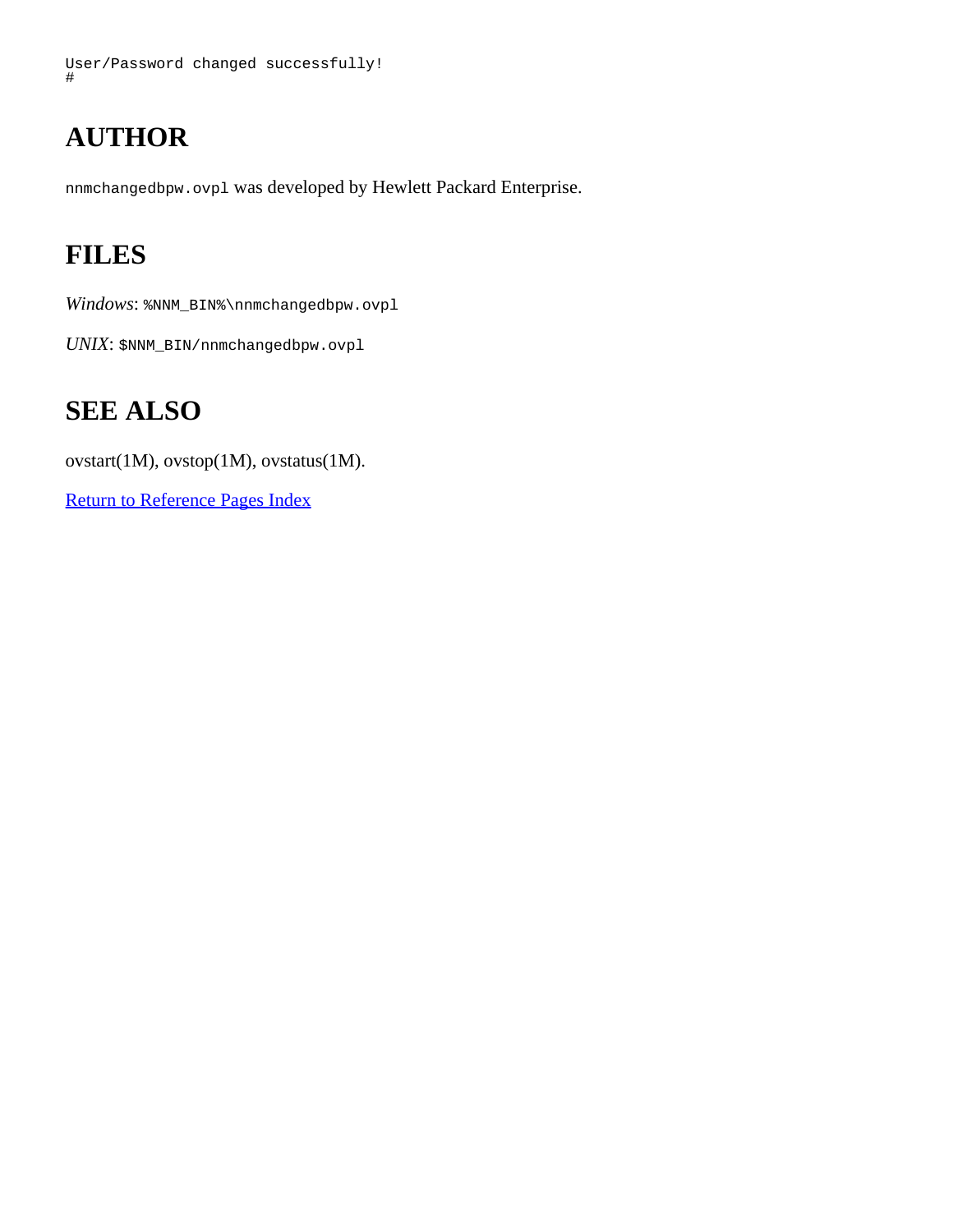nnmchangeembdbpw.ovpl — change the password used to authenticate with the NNMi embedded database.

# **SYNOPSIS**

nnmchangeembdbpw.ovpl

# **DESCRIPTION**

Use the nnmchangeembdbpw.ovpl script to change the password NNMi uses to connect to the embedded database. This script is useful if you installed NNMi with the embedded database option. Only use this script if you want to change the default password that was created for the embedded database during installation. If you do not run this script, NNMi functions normally.

The nnmchangeembdbpw.ovpl script requires that NNMi is stopped and nmsdbmgr is running. It will automatically bring the system to this state if necessary, i.e. automatically running ovstop followed by ovstart nmsdbmgr.

After the nnmchangeembdbpw.ovpl script finishes, the embedded database password is changed to the value supplied through the interactive prompts, and the NNMi management server is reconfigured to use the new password to connect to the database.

You must be logged in as administrator on Windows systems or root on UNIX systems to run the nnmchangeembdbpw.ovpl script.

### **Parameters**

No supported parameters.

## **EXAMPLES**

Use the nnmchangeembdbpw.ovpl script if your organization requires frequent password changes for the NNMi embedded database.

The nnmchangeembdbpw.ovpl script does not display the password as you type it in.

When using the nnmchangeembdbpw.ovpl script, you should see the following messages:

# nnmchangeembdbpw.ovpl

```
WARNING: Stop NNMi and all NNMi processes before running this tool.
          Failure to stop NNMi could result in unexpected database failures.
          After stopping NNMi, run ovstart nmsdbmgr to start only the database.
Have you stopped NNM (ovstop)? [n] y
```

```
Thank you!
```
Provide a new password for the embedded database user account.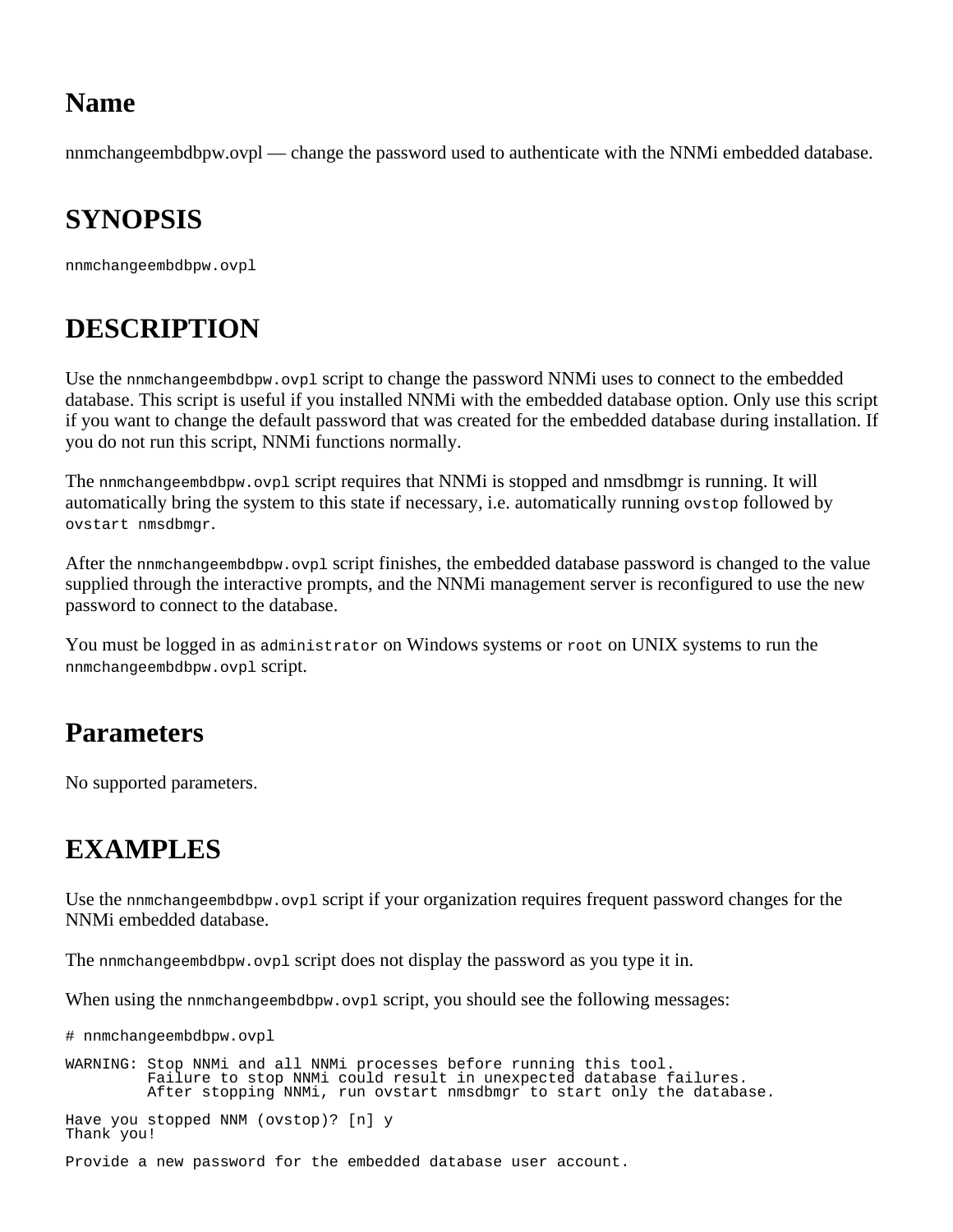```
password: mynewpw
enter password again: mynewpw
Password changed successfully!
#
```
# **AUTHOR**

nnmchangeembdbpw.ovpl was developed by Hewlett Packard Enterprise.

### **FILES**

*Windows*: %NNM\_BIN%\nnmchangeembdbpw.ovpl

*UNIX*: \$NNM\_BIN/nnmchangeembdbpw.ovpl

# **SEE ALSO**

ovstart(1M), ovstop(1M), ovstatus(1M), nmsdbmgr(1M).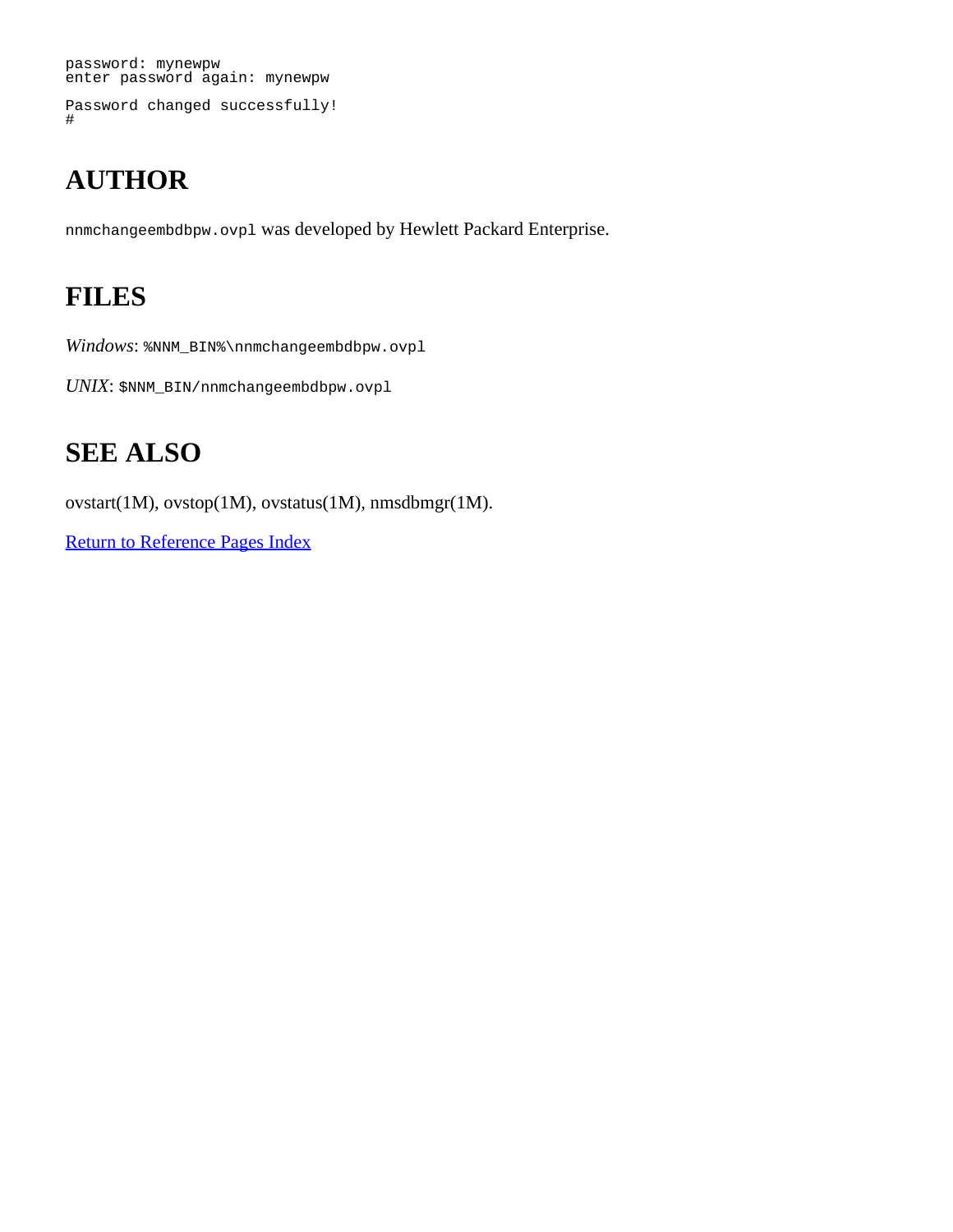nnmchangesyspw.ovpl — change the password for the system account normally set during NNMi installation.

# **SYNOPSIS**

nnmchangesyspw.ovpl

# **DESCRIPTION**

You can use the nnmchangesyspw.ovpl script to change the NNM is system password. The NNM is system password is normally set during installation and used for recovery purposes. Only use this command if you want to reset the system password that was set during NNMi installation.

Before running the nnmchangesyspw.ovpl script, run the ovstop command to stop NNMi. After running the nnmchangesyspw.ovpl script, run the ovstart command to start NNMi. This will ensure that the new value for the password is valid immediately.

You must be logged in as administrator on Windows systems or root on UNIX systems to run this script.

### **Parameters**

No supported parameters.

## **EXAMPLES**

You might want to change the system password if you have deleted all other user accounts with administrator privileges, and do not remember the system password value set during NNMi installation.

The nnmchangesyspw.ovpl script does not display the password as you type it in.

When using the nnmchangesyspw.ovpl script, you should see the following messages:

```
# nnmchangesyspw.ovpl
WARNING: This change may not take affect immediately unless NNM is
          restarted. Please run ovstop before executing this script,
          and ovstart after execution to ensure the change is immediate.
Would you like to continue? [n] y
Thank you!
Please provide a new password for the system user account.
password: mynewpw
enter password again: mynewpw
System password changed successfully
```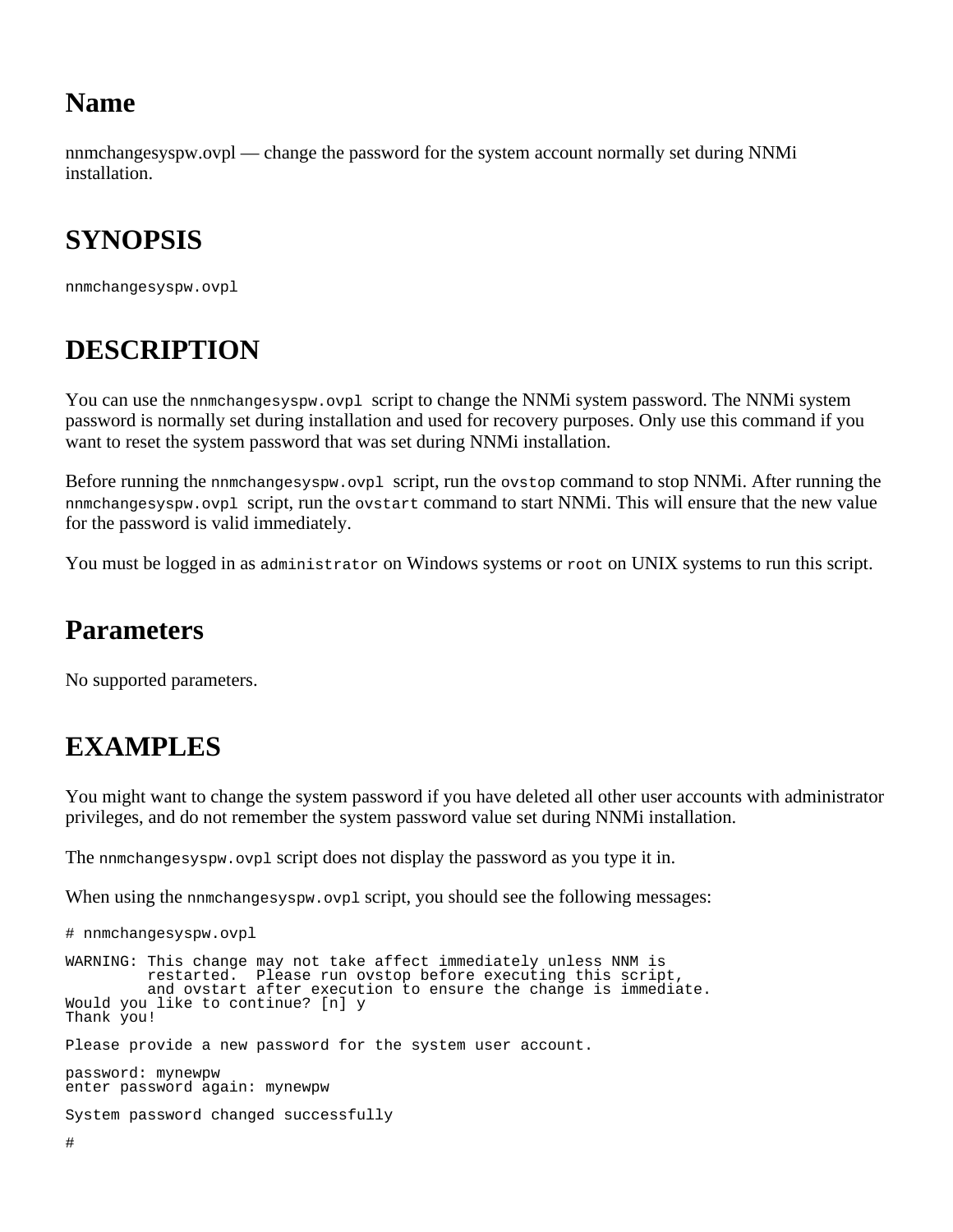# **AUTHOR**

nnmchangesyspw.ovpl was developed by Hewlett Packard Enterprise.

# **FILES**

*Windows*: %NNM\_BIN%\nnmchangesyspw.ovpl

*UNIX*: \$NNM\_BIN/nnmchangesyspw.ovpl

# **SEE ALSO**

[ovstart](#page-325-0)(1M), [ovstop](#page-329-0)(1M), [ovstatus](#page-25-0)(1M).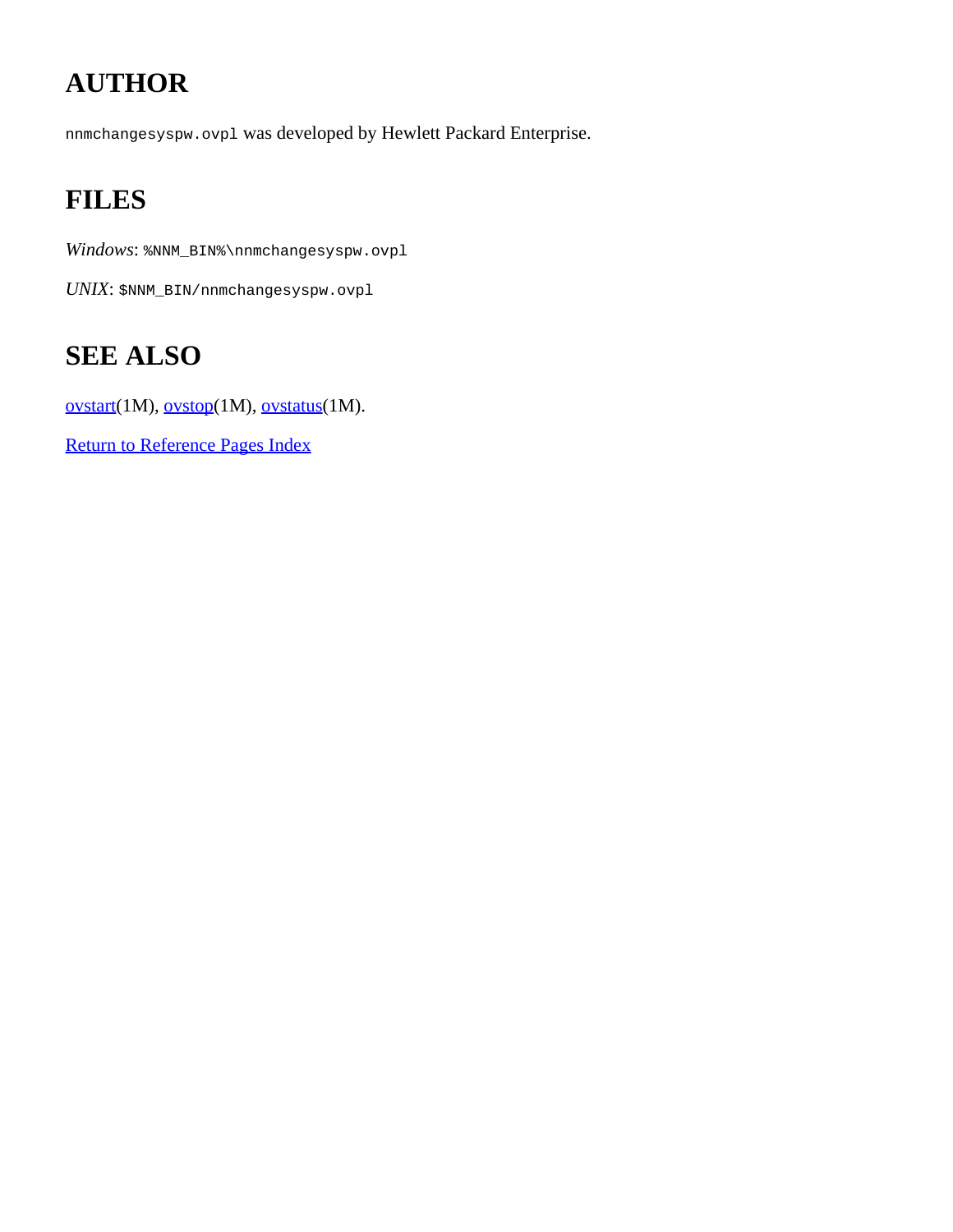nnmchangetrappw.ovpl — Change the TrapReceiver password

# **SYNOPSIS**

nnmchangetrappw.ovpl [-u *<user>* -p *<password>*] [-jndiHost *<hostname>*] [-jndiPort *<port>*] [-?]

# **DESCRIPTION**

nnmchangetrappw.ovpl is used to modify the password the TrapReceiver uses to secure connections between itself and JBoss. The password will be prompted on the command line, it cannot be passed in.

If you are using nnmchangetrappw.ovpl in a HA or application failover environment, HP suggests stopping and starting the TrapReceiver on the inactive server to ensure that both the active and inactive node are using the same password.

## **Parameters**

nnmchangetrappw.ovpl supports the following parameters:

-u <*username*>

Optionally supply the NNMi administrator username to run the script. This script requires the NNMi administrator username unless you use an nnm.properties file. See the nnm.properties. 4 reference page for more information.

-p <*password*>

Optionally supply the NNMi administrator password to run the script. This script requires the NNMi administrator password unless you use an nnm.properties file. See the nnm.properties. 4 reference page for more information.

-?

Prints the usage statement and exits.

```
-jndiHost <hostname>
```
The server jndi host; default is localhost.

-jndiPort <*port*>

The server jndi port; default is 1099.

## **EXAMPLES**

nnmchangetrappw.ovpl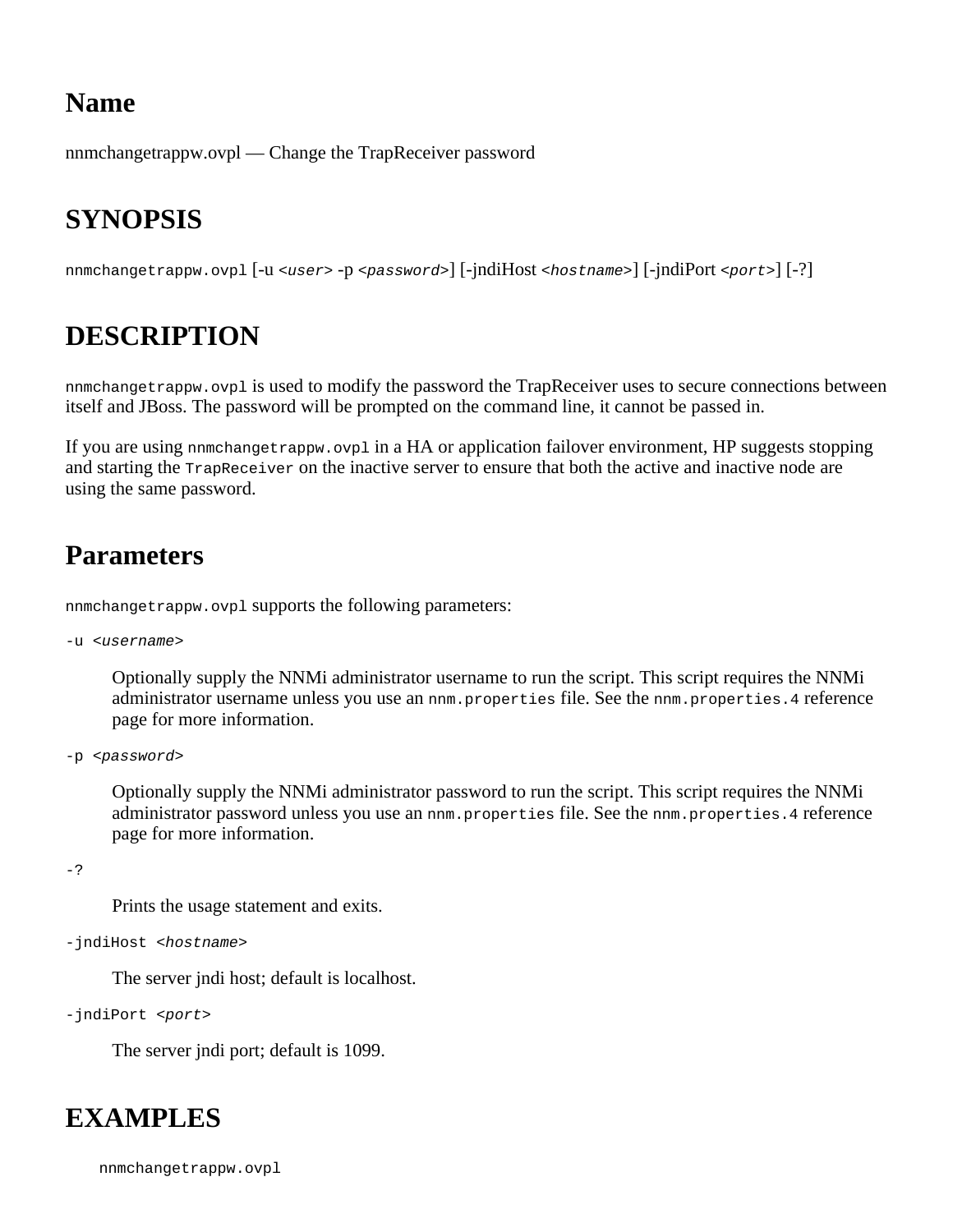The script does not display the password as you type it in.

When using the nnmchangetrappw.ovpl script, you should see the following messages:

```
# nnmchangetrappw.ovpl
WARNING: This change may cause the TrapReceiver to become unavailable
for a period of time, ensure that you can afford to lose a
few traps.
Would you like to continue? [No]: 
y
Proceeding with password change
Please enter your password: 
Please enter your password again: 
It will take a period of time for this password update to complete
#
```
### **AUTHOR**

nnmchangetrappw.ovpl was developed by Hewlett Packard Enterprise.

### **SEE ALSO**

[nnmtrapreceiver](#page-299-0)(1M).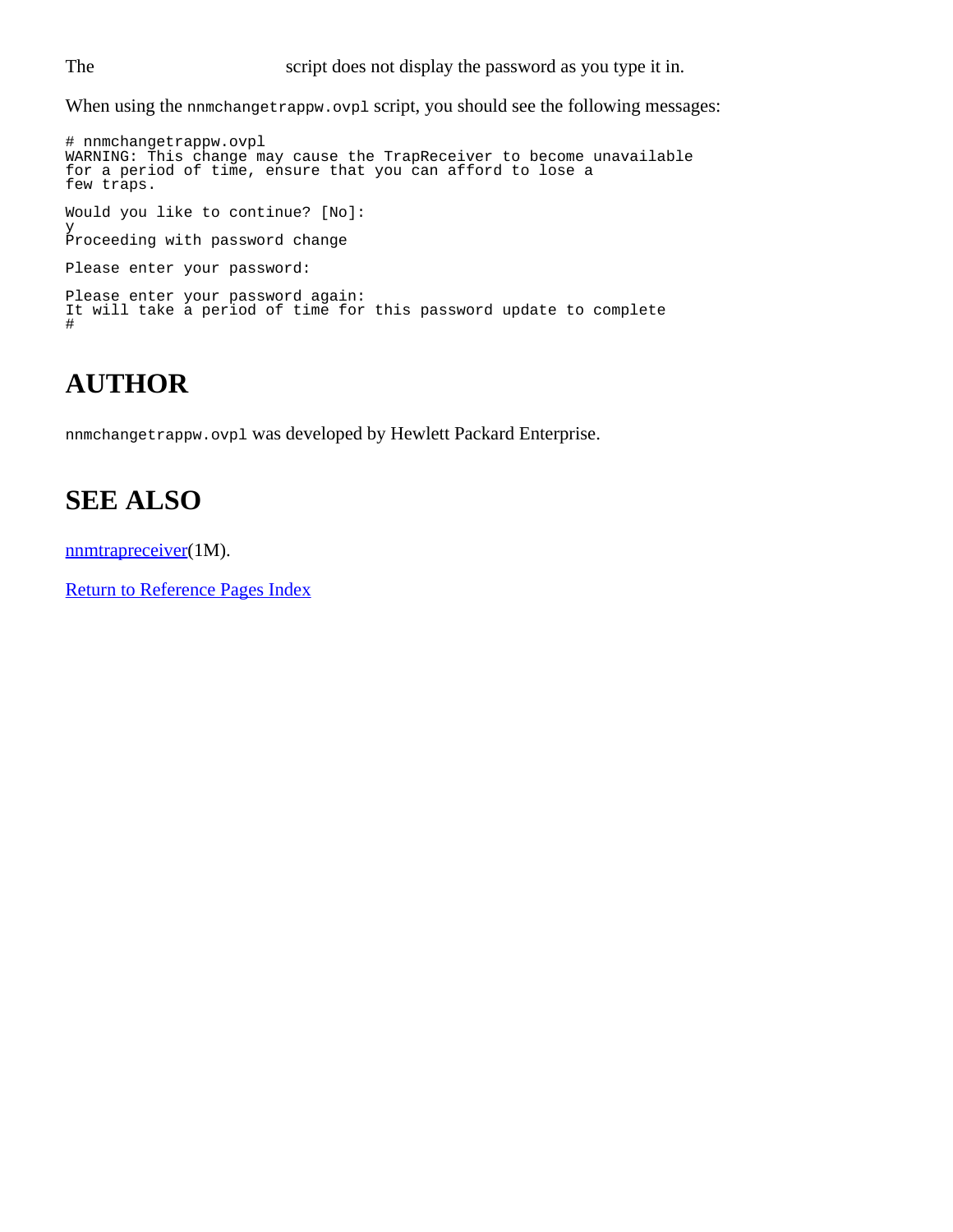<span id="page-51-0"></span>nnmcommconf.ovpl — display communication configuration information

# **SYNOPSIS**

nnmcommconf.ovpl [-u *username* ] [-p *password*] [-jndiHost *host name*] [-jndiPort *port* Default is 1099] proto *<icmp* | *snmp*> -host *<hostname>*

# **DESCRIPTION**

nnmcommconf.ovpl is a script that reads information from NNMi about how NNMi tries to communicate with a given host using a specific protocol, then displays this information. The nnmcommconf.ovpl script displays information based on either SNMP or ICMP protocols.

#### **Parameters**

nnmcommconf.ovpl recognizes the following options.

-proto <*protocol*>

protocol: SNMP or ICMP

-host

The name of the host you plan to retrieve information from.

-u <*username*>

Supply the NNMi administrator username to run the script. This script requires the NNMi administrator username unless you use an nnm.properties file. See the nnm.properties. 4 reference page for more information.

```
-p <password>
```
Supply the NNMi administrator password to run the script. This script requires the NNMi administrator password unless you use an nnm.properties file. See the nnm.properties. 4 reference page for more information.

```
-jndiHost
```
The server JNDI host; the default is localhost.

-jndiPort

The server JNDI port; the default is 1099.

## **EXAMPLES**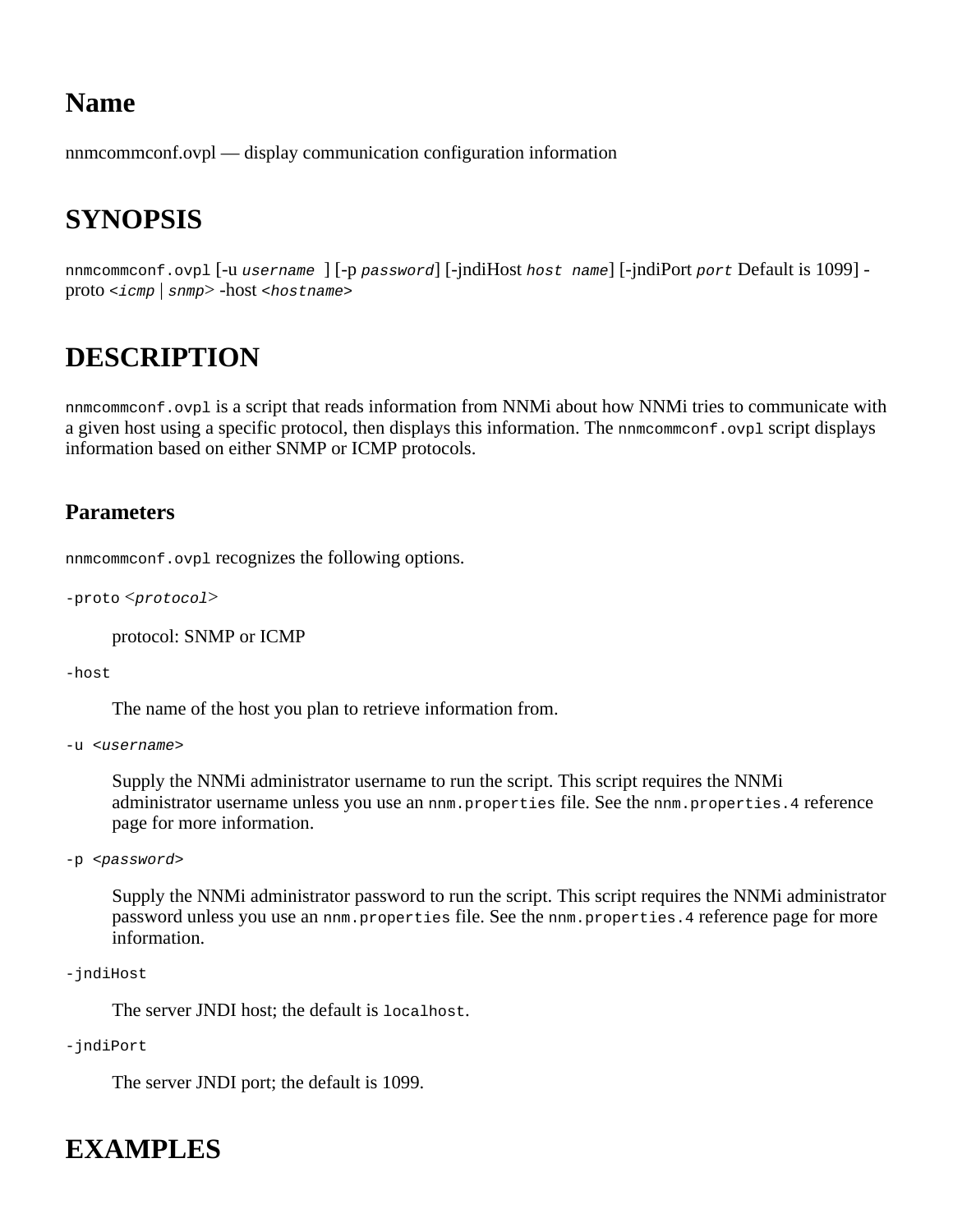By running the command as shown above, you might get the information displayed below.

| $address = 10.2.1.2$ |                                                                    |  |  |  |
|----------------------|--------------------------------------------------------------------|--|--|--|
| timeout              | $= 2000$                                                           |  |  |  |
| $address = 10.2.1.2$ |                                                                    |  |  |  |
| retries              | $=1$                                                               |  |  |  |
| enabled              | =true                                                              |  |  |  |
|                      | region name =default                                               |  |  |  |
|                      | nnmcommconf.ovpl -username foo -password bar -proto snmp -host baz |  |  |  |

By running the command as shown above, you might get the information displayed below.

| name          | $=$ baz  |             |
|---------------|----------|-------------|
| address       |          | $=10.2.1.1$ |
| addressForced |          | =false      |
| getCommunity  |          | =public     |
| timeout       | $= 5000$ |             |
| retries       | $=1$     |             |
| port          | $=161$   |             |
| enabled       | =true    |             |
| region name   |          | $=$ default |

### **AUTHOR**

nnmcommconf.ovpl was developed by Hewlett Packard Enterprise.

### **FILES**

nnmcommconf.ovpl resides in the following directory: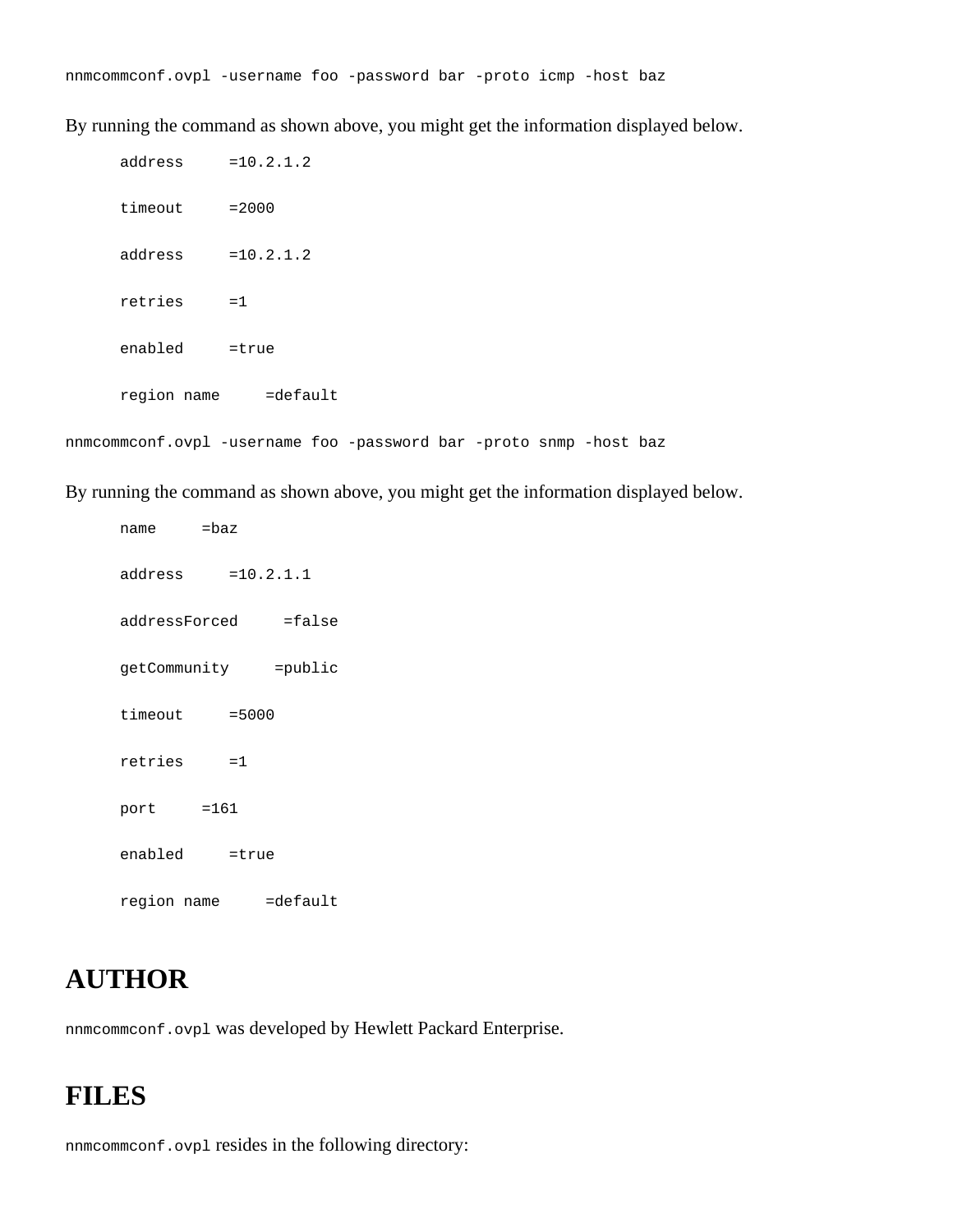*Windows*: %NNM\_BIN%\nnmcommconf.ovpl

*UNIX*: \$NNM\_BIN/nnmcommconf.ovpl

# **SEE ALSO**

[nnm.properties](#page-212-0)(4), [nnmcommload.ovpl](#page-54-0)(1M).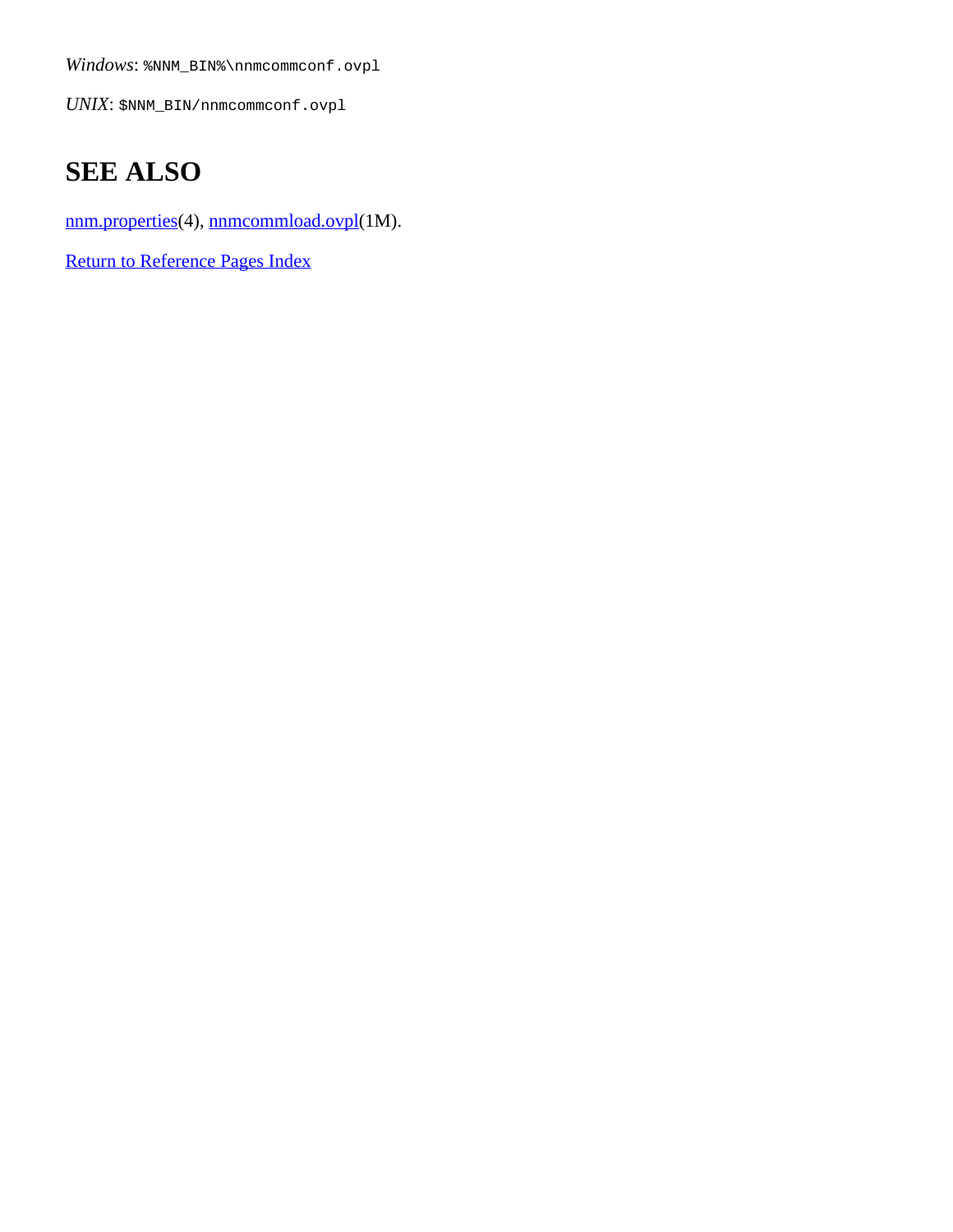nnmcommload.ovpl — load communication settings from a comma separated file

### **SYNOPSIS**

nnmcommload.ovpl [-u *username* ] [-p *password*] [-jndiHost *hostname*] [-jndiPort *port* Default is 1099] -file *<filepath* | *filename*>

### <span id="page-54-0"></span>**DESCRIPTION**

Use the nnmcommload.ovpl script to import communication settings for a group of devices in bulk. This is useful if the community strings are managed by a change control mechanism. You can bulk insert the assignments into NNMi. Depending upon the format of the data entered in the configuration file, each assignment will show up in the NNMi console as either an individual entry in the Regions or Specific Node Settings tab of the Communication Configuration dialog.

If you specify hostnames as IP addresses, the nnmcommload.ovpl script does not resolve the IP addresses to fully qualified names. If you specify actual hostnames, the nnmcommload.ovpl script resolves the hostnames to their fully qualified names using DNS. This can take some time to work through large import files. For files containing more than 500 lines, the nnmcommload.ovpl script saves the entries to the database in batches of 500. After the nnmcommload.ovpl script reads 500 lines from the import file, the SNMP configuration entries for those lines will be resolved based on any existing SNMP region or default settings and saved to the database.

To perform the import, create a text file that includes the information shown below. Create one line for each device. Within each line, add the information in the order shown in the list below. Separate each value with a comma. Enter comments in lines that start with a number (#) character. The nnmcommload.ovpl script interprets the data strictly by position within the line, so you must specify a comma as a placeholder for non-specified values. You can embed commas by quoting the string. For example: "comm,string"

Target node name or IP address (required for Specific Node Setting configuration)

One or more Hostname Filters separated by ";;" (optional for Region configuration)

• Single Read community string (optional for Specific Node Setting configuration)

One or more read community strings separated by ";;" (optional for Region configuration)

If community string priority is desired, append the string "#PRI#" followed by the priority to each region community string. For example "public#PRI#5" would assign a priority of 5 to community string "public"

Management address (optional for Specific Node Setting configuration)

One or more address ranges separated by ";;" (optional for Region configuration)

- Write community string (optional)
- Timeout in milliseconds (optional)
- Number of retries (optional)
- Port (optional)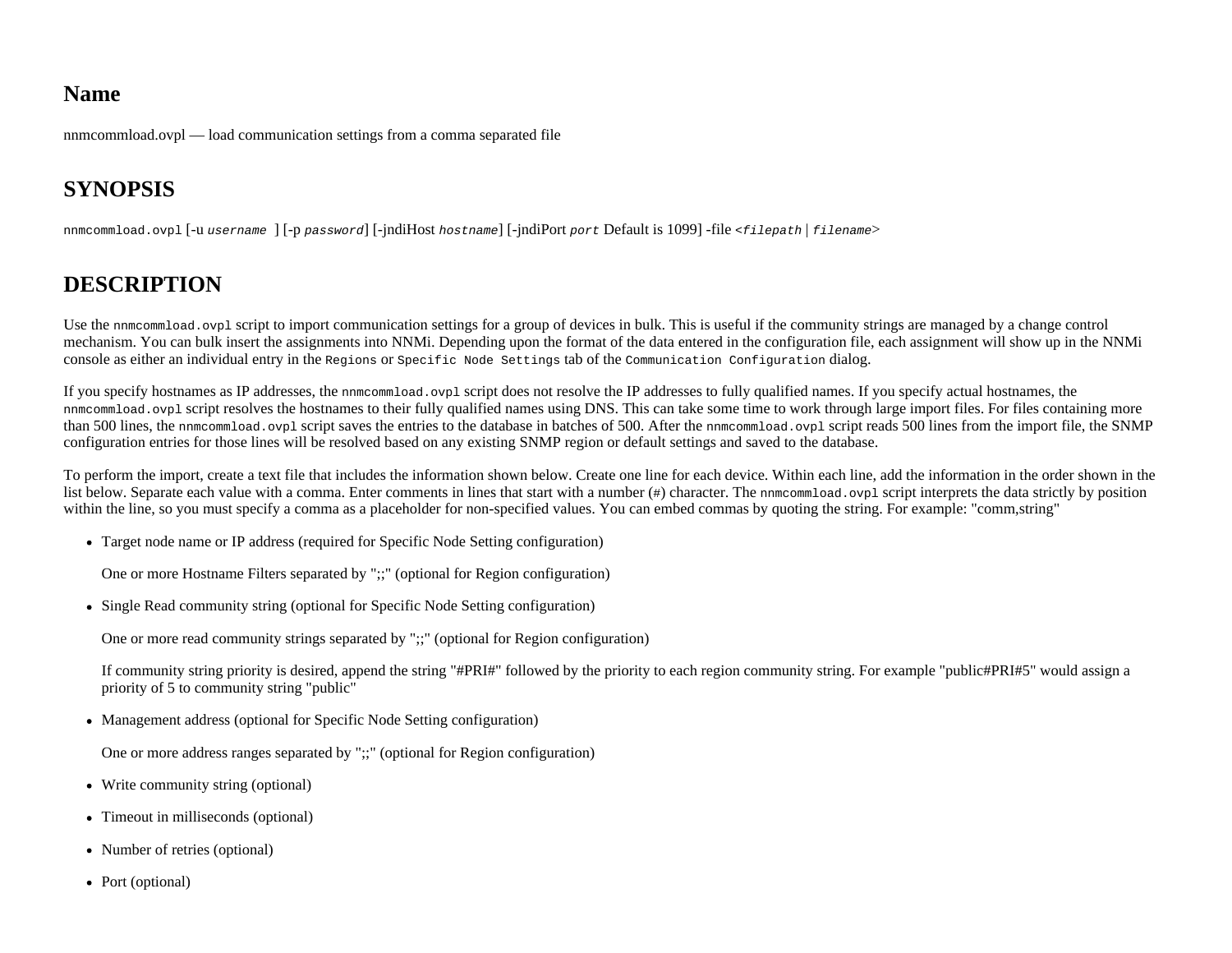- Proxy address (optional)
- Proxy port (optional)
- User name (SNMP V3 optional for Specific Node Setting Configuration) One or more User Names separated by ";;" (SNMP V3 optional for Region Configuration)
- Context name (SNMP V3 optional for Specific Node Setting Configuration) One or more Context Names separated by ";;" (SNMP V3 optional for Region Configuration)
- Authentication protocol (SNMP V3 optional for Specific Node Setting Configuration MD5 [SHA] One or more Authentication Protocols separated by ";;" (SNMP V3 optional for Region Configuration)
- Authentication password (SNMP V3 optional for Specific Node Setting Configuration) One or more Authentication Passwords separated by ";;" (SNMP V3 optional for Region Configuration)
- Privacy protocol (SNMP V3 optional for Specific Node Setting Configuration DES|3DES|AES|AES192|AES256) One or more Privacy Protocols separated by ";;" (SNMP V3 optional for Region Configuration)
- Privacy password (SNMP V3 optional for Specific Node Setting Configuration) One or more Privacy Passwords separated by ";;" (SNMP V3 optional for Region Configuration)
- Preferred SNMP version (optional 1|2|3 for Specific Node Setting Configuration only)
- Enable SNMP Communication flag (optional true|false)
- Enable SNMP Address Rediscovery flag (optional true|false)
- Enable SNMP GetBulk flag (optional true|false)
- Description (optional for either Specific Node Setting or Region Configuration)
- Enable ICMP Communication flag (optional true false)
- ICMP Timeout in milliseconds (optional)
- ICMP Number of retries (optional)
- Device Credential User Name(optional for Specific Node Setting Configuration)
	- One or more Device Credential User Names separated by ";;" (optional for Region Configuration)
- Device Credential Password (optional for Specific Node Setting Configuration)
	- One or more Device Credential Passwords separated by ";;" (optional for Region Configuration)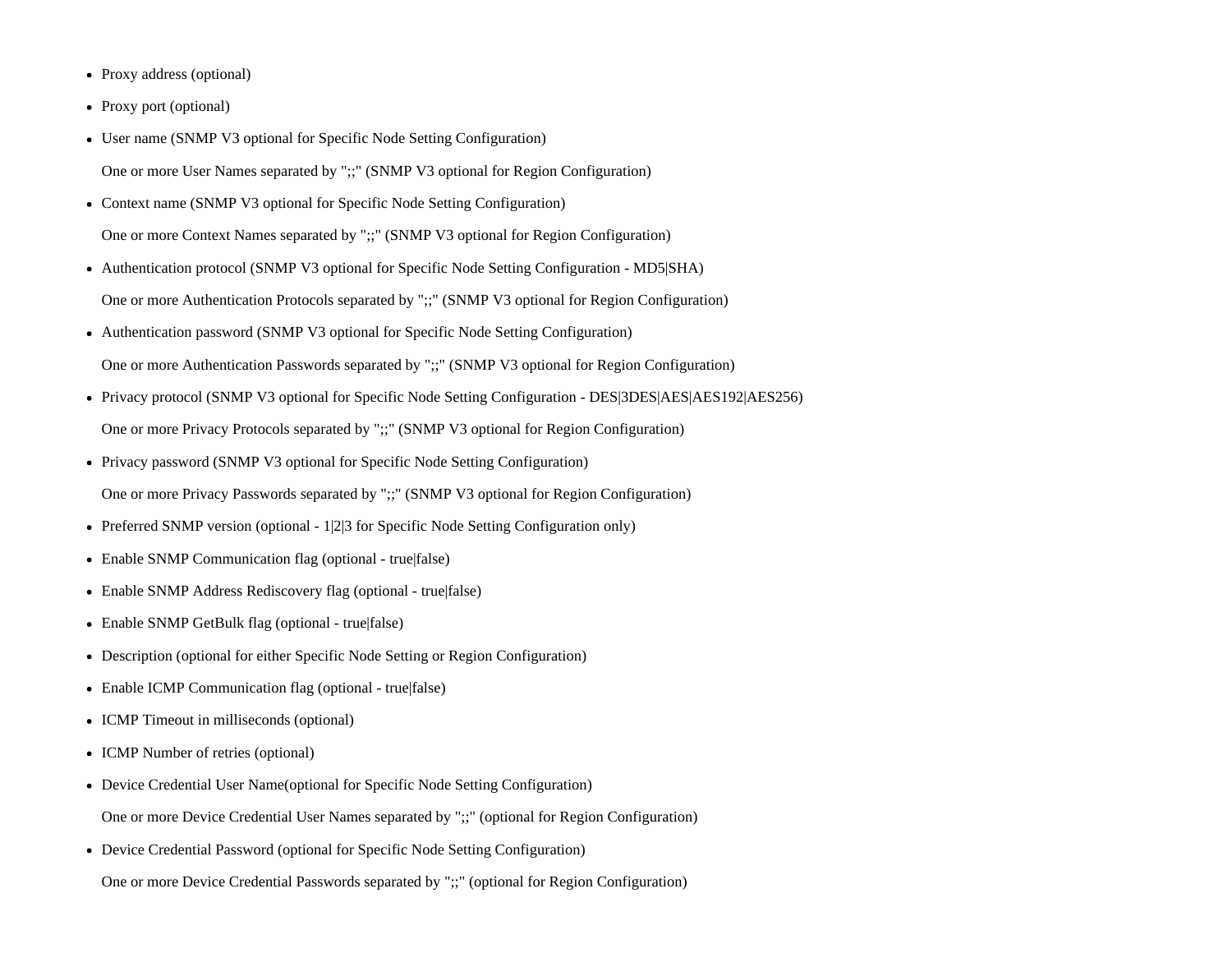Device Credential Type (optional for Specific Node Setting Configuration)

One or more Device Credential Types separated by ";;" (optional for Region Configuration) Currently the only type supported is "Shell". There can only be one configuration per type per region

- Region Name (Optional for Region Configuration Defaulted to "Region" + Ordering, e.g. Region15)
- Region Ordering (Optional for Region Configuration Defaulted to 1 greater than the current max ordering value for existing regions)
- Minimum SNMP Security Level (Optional for Region Configuration V1-ONLY|V1V2-ONLY|COMMUNITY|NOAUTH-NOPRIV|AUTH-NOPRIV|AUTH-PRIV) If not specified, defaulted to value of COMMUNITY

For example, all of the following entries are considered valid entries for loading a Specific Node Configuration:

hostname

hostname,

hostname,,

hostname,public

hostname,,10.2.2.3,,1000,2,161

node1,community,10.3.7.96,writecommunity

node2, community,10.3.7.95 (the space character before community will be removed)

10.2.23.34,community,10.2.23.8

10.2.23.34,community,10.2.23.88,writecommunity,2000,2,161,10.56.22.199,162

Here's an example for loading a Region Configuration with multiple hostname filters, address ranges, read community strings, SNMPv3 configurations, and device credentials. Note also the community string priority being assigned.

testv3\*;;cisco\*.fc.usa.hp.com, public;;readcommunity#PRI#1, 3.3.3.3;;4.4.4.4, writecommunity,<br>3333,3,161,7.7.7.7,777,v3User1;;v3User2,v3Context1;;v3Context2,MD5;;SHA,authPass1;;authPass2,AES;;DES,privPass1;;privPass2,3,tru description, T, 3, 3, user1, password1, shell, myregion, 10, Community

Here's another example for loading a Region Configuration with multiple SNMPv3 configurations. Only the V3 and region parameters are specified.

- v3User1 is a No Authentication/No Privacy user
- v3User2 has MD5 Authentication and No Privacy
- v3User3 has SHA Authentication and 3DES Privacy

Note how the ";;" separators are used to skip specifying authentication and privacy information where appropriate

,,,,,,,,,v3User1;;v3User2;;v3User3,v3Context1;;;;v3Context3,;;MD5;;SHA,;;authPass2;;authPass3,;;;;3DES,;;;;privPass3,3,,,,,,,,,,,myregion,10,Community

#### **Parameters**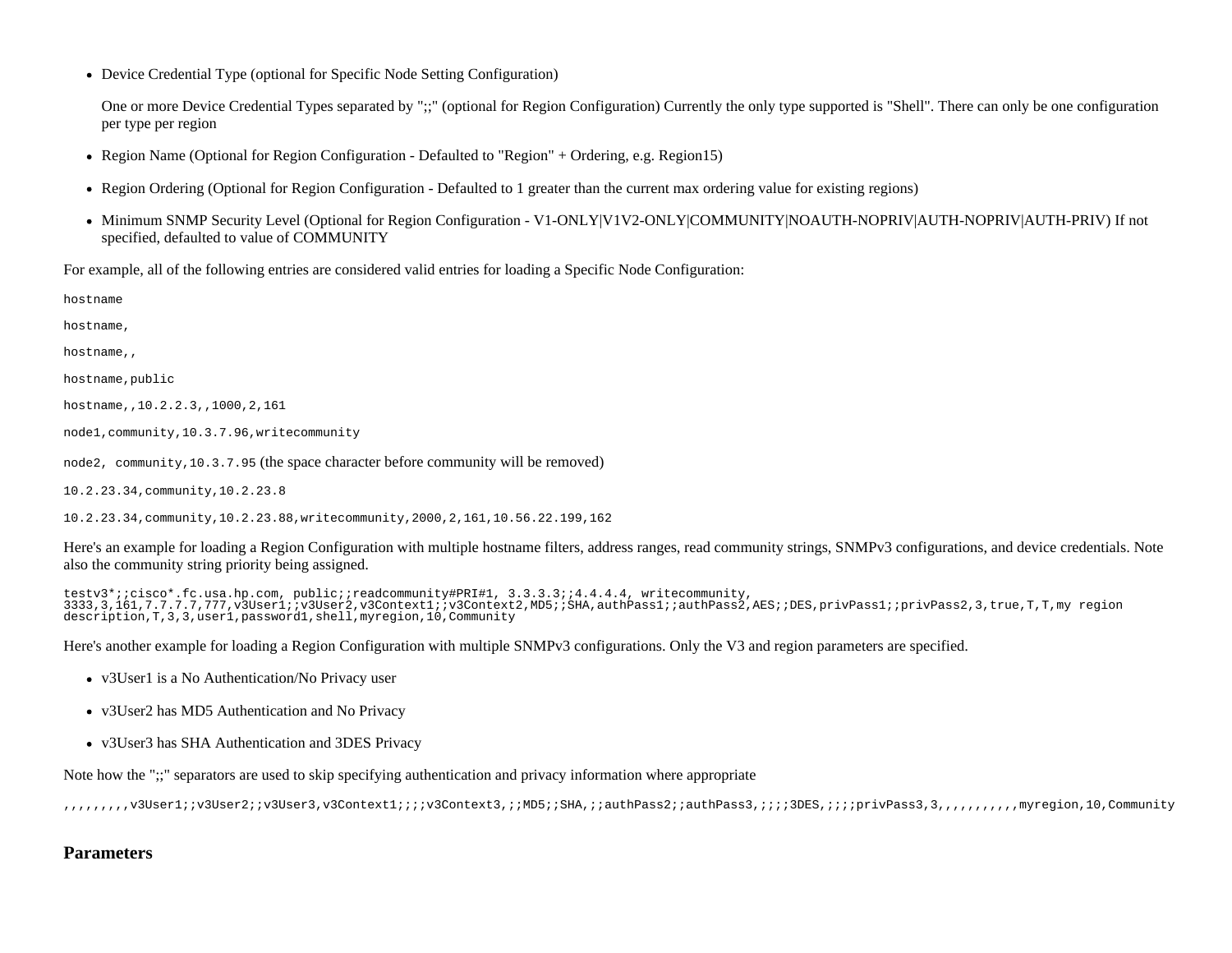nnmcommload.ovpl recognizes the following options.

-u <*username*>

Supply the NNMi administrator username to run the script. This script requires the NNMi administrator username unless you use an nnm.properties file. See the nnm.properties.4 reference page for more information.

-p <*password*>

Supply the NNMi administrator password to run the script. This script requires the NNMi administrator password unless you use an nnm. properties file. See the nnm.properties.4 reference page for more information.

-jndiHost (optional)

The hostname of the server running the jboss application server. If you do not specify a hostname, the nnmcommload.ovpl script uses localhost as the default value.

-jndiPort (optional)

The jboss application server port. If you do not specify this port, the nnmcommload.ovpl script uses 1099 as the default value.

-file (required)

A file name or full path to a file created with the format described above containing the data to be loaded.

#### **EXAMPLES**

nnmcommload.ovpl -u joe -p secret -file C:\temp\import.txt nnmcommload.ovpl -u joe -p secret -file /tmp/import.txt

nnmcommload.ovpl -u joe -p secret -jndiHost myserver -jndiPort 1117 -file import.txt

#### **AUTHOR**

nnmcommload.ovpl was developed by Hewlett Packard Enterprise.

#### **FILES**

nnmcommload.ovpl resides in the following location:

*Windows*: %NNM\_BIN%\nnmcommload.ovpl

*UNIX*: \$NNM\_BIN/nnmcommload.ovpl

#### **SEE ALSO**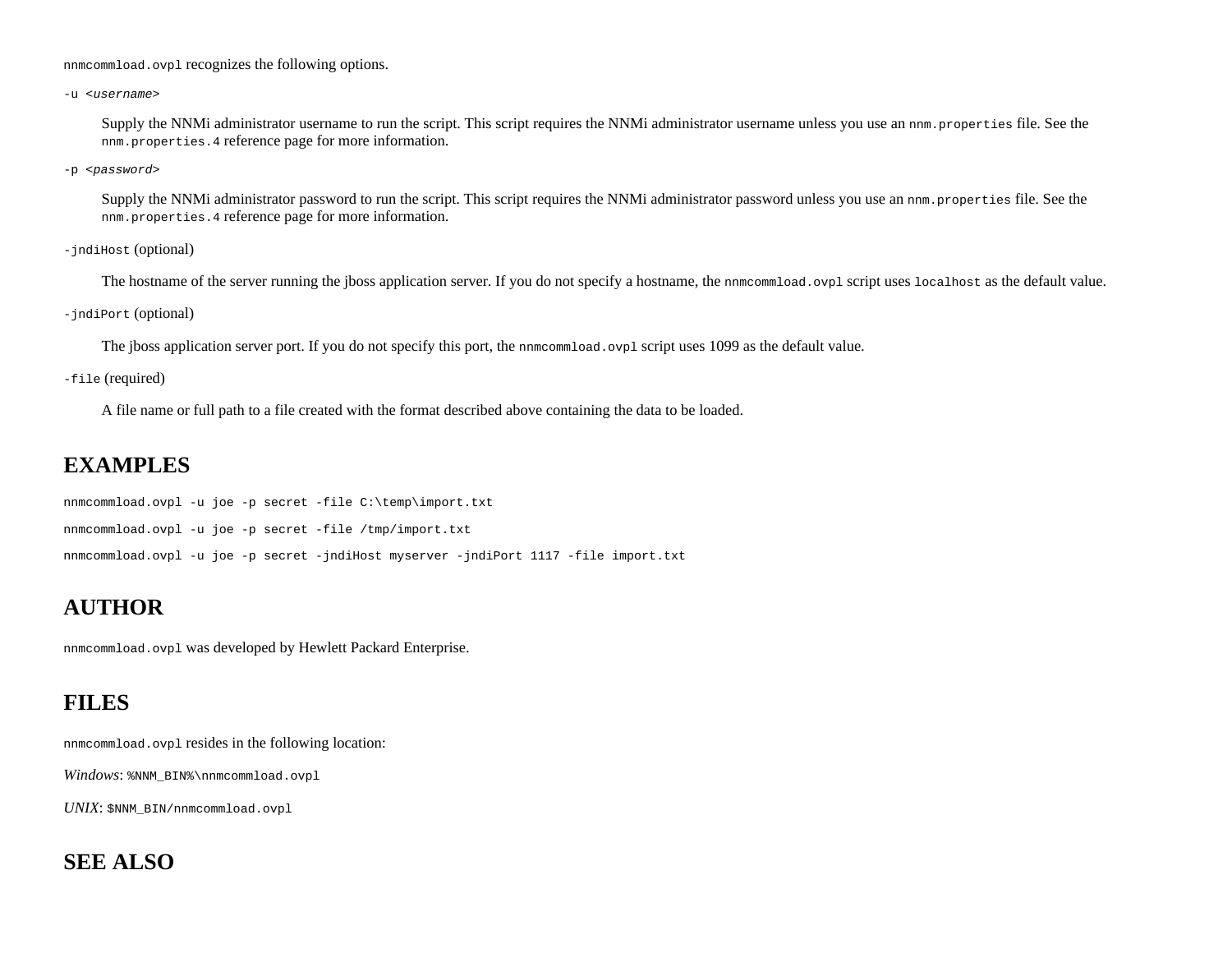[nnm.properties](#page-212-1) (4), [nnmcommconf.ovpl](#page-51-0)(1M).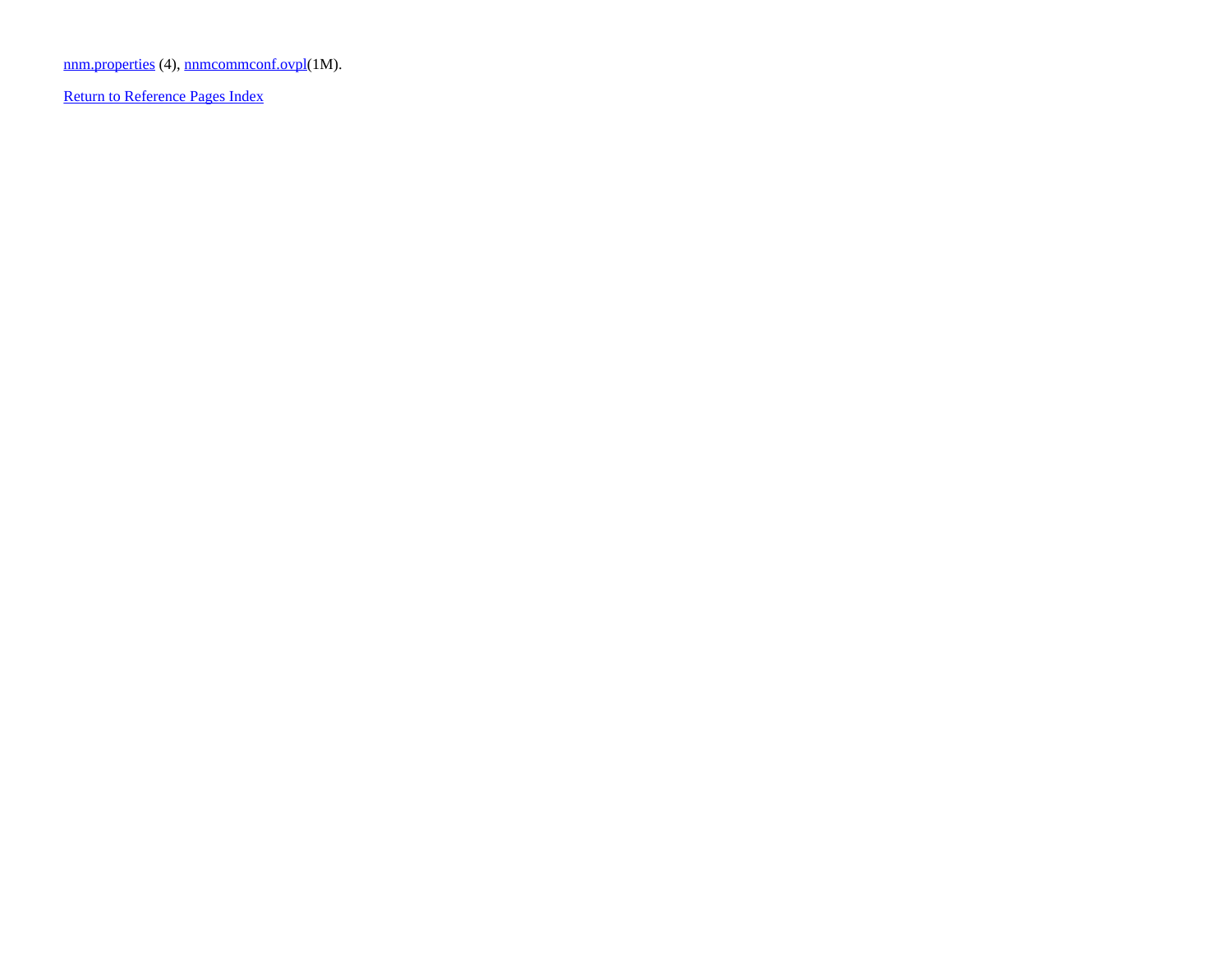nnmcommunication.ovpl — Allows management of communication settings.

### **SYNOPSIS**

<span id="page-59-0"></span>nnmcommunication.ovpl -?

nnmcommunication.ovpl addCertificate (-default|-region (<*name*>|<*uuid*>)| -nodeSetting (<*name*>|<*uuid*>)) (-cert <*cert\_file*>)

nnmcommunication.ovpl addCommunity (-default|-region <*region*>) -community <*value*> [-ordering <*order*>]

nnmcommunication.ovpl addCredential (-default|-region <*region*>|-nodeSetting <*nodeName*>) -type (SHELL|VMWARE) username <*username*> -password <*password*>

nnmcommunication.ovpl addSnmpV3Setting (-default | -region (<*name*>|<*uuid*>)) -snmpV3Setting (<*name*>|<*uuid*>)

nnmcommunication.ovpl createAddressRange [-uuid <*uuid*>] -region <*region*> -range <*ip\_range*>

nnmcommunication.ovpl createHostnameFilter -hostname <*pattern*> -region <*region*> [-uuid <*uuid*>]

nnmcommunication.ovpl createNodeSettings -name <*name*> [-addressDiscovery (true|false)] [-description <*description*>] [ icmpEnabled (true|false)] [-icmpRetries <*number*>] [-icmpTimeout <*timeout*>] [-managementAddress <*ip*>] [-shellCredential <*credential*>] [-shellUser <*username*>] [-vmWareCredential <*credential*>] [-vmWareUser <*username*>] [ snmpCommunity <*string*>] [-snmpEnabled (true|false)] [-snmpGetBulk (true|false)] [-snmpPort <*port*>] [ snmpPreferredVersion (V1|V2C|V3)] [-snmpProxyAddress <*ip*>] [-snmpProxyPort <*port*>] [-snmpRetries <*number*>] [ snmpTimeout <*timeout*>] [-snmpV3Setting (<*name*>|<*uuid*>)] [-snmpWriteCommunity <*community\_string*>] [-uuid <*uuid*>]

nnmcommunication.ovpl createRegionSettings -name <*name*> -ordering <*order*> [-addressDiscovery (true|false)] [ addressFilter <*filter*>] [-description <*description*>] [-hostnameFilter <*filter*>] [-icmpEnabled (true|false)] [-icmpRetries <*number*>] [-icmpTimeout <*timeout*>] [-name <*name*>] [-ordering <*integer*>] [-shellCredential <*credential*>] [-shellUser <*username*>] [-vmWareCredential <*credential*>] [-vmWareUser <*username*>] [-snmpCommunities <*strings*>] [ snmpEnabled (true|false)] [-snmpGetBulk (true|false)] [-snmpPort <*port*>] [-snmpPreferredVersion (V1|V2C|V3)] [ snmpProxyAddress <*ip*>] [-snmpProxyPort <*port*>] [-snmpRetries <*number*>] [-snmpSecurityLevel (COMMUNITY\_ONLY|COMMUNITY|NO\_AUTH\_NO\_PRIV|AUTH\_NO\_PRIV|AUTH\_PRIV|COMMUNITY\_ONLY\_V1)] [-snmpTimeout <*timeout*>] [-snmpV3Settings (<*name*>|<*uuid*>)] [-snmpWriteCommunity <*community\_string*>] [-uuid <*uuid*>]

nnmcommunication.ovpl createSnmpV3Settings -name <*name*> [-authPass <*string*>] [-authProtocol (HMAC\_MD5\_96|HMAC\_SHA\_1)] [-contextName <*string*>] [-name <*name*>] [-privPass <*string*>] [-privProtocol (DES\_CBC|TripleDES|AES\_128|AES\_192|AES\_256)] [-username <*name*>] [-uuid <*uuid*>]

nnmcommunication.ovpl delete (-region <*region*>| -nodeSetting <*nodeSetting*>| -snmpV3Setting <*v3Setting*>)

nnmcommunication.ovpl deleteAddressRange (-region (<*name*>|<*uuid*>) | -range <*ip\_range*> | -uuid <*uuid*> )

nnmcommunication.ovpl deleteHostnameFilter (-hostname <*pattern*> -region <*region*> | -uuid <*uuid*>)

nnmcommunication.ovpl listAddressRanges [-range <*ip\_range*>] [-region (<*name*>|<*uuid*>)] [-uuid <*uuid*>]

nnmcommunication.ovpl listCertificates (-default|-region (<*name*>|<*uuid*>)|-nodeSetting (<*name*>|<*uuid*>))

nnmcommunication.ovpl listCommunities (-default|-region <*region*> | -nodeSetting <*node*>)

nnmcommunication.ovpl listDefaults

nnmcommunication.ovpl listCredentials (-default|-region <*region*>|-nodeSetting <*nodeName*>) [-type (SHELL|VMWARE)]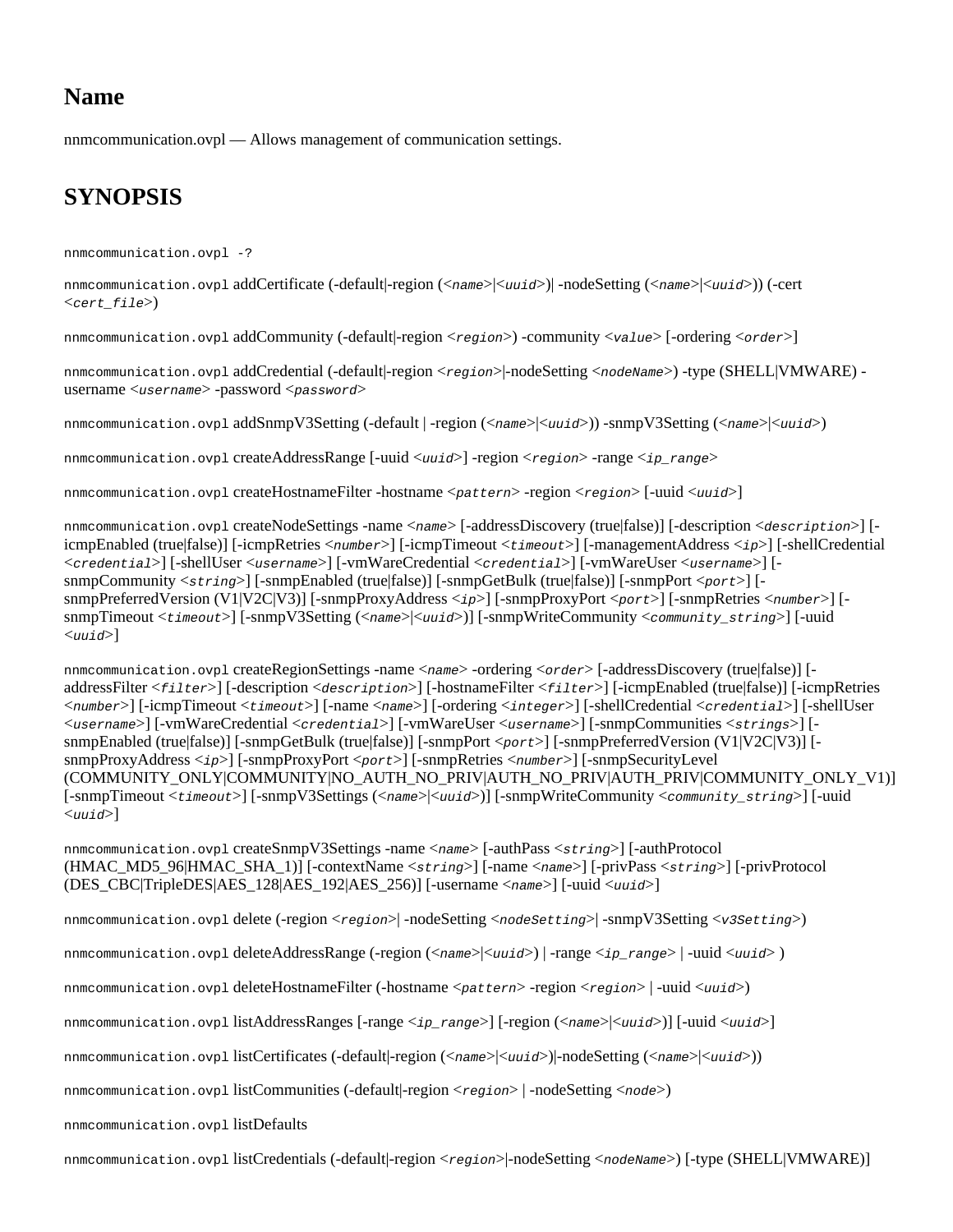nnmcommunication.ovpl listEffective -node <*node*>

nnmcommunication.ovpl listHostnameFilters (-hostname <*pattern*> -region <*region*>) | (-uuid <*uuid*>)

nnmcommunication.ovpl listNodeSettings -name <*name*>

nnmcommunication.ovpl listRegionSettings [-name <*name*>]

nnmcommunication.ovpl listSnmpAgentSettings [-node (<*name*>|<*uuid*>)]

nnmcommunication.ovpl listSnmpV3Settings [(-name <*name*>|-uuid <*uuid*>)]

nnmcommunication.ovpl listWebAgentSettings [-node (<*name*>|<*uuid*>)]

nnmcommunication.ovpl removeCertificate (-default|-region (<*name*>|<*uuid*>)|-nodeSetting (<*name*>|<*uuid*>)) (-uuid <*uuid*>|-subjectDN <*subjectDN*>| -fingerPrint <*fingerPrint*>|-serialNumber <*serialNumber*>)

nnmcommunication.ovpl removeCommunity (-default|-region <*region*>) (-community <*value*>|-ordering <*order*>) -uuid <*uuid*>: The object unique identifier.

nnmcommunication.ovpl removeCredential (-default|-region <*region*>|-nodeSetting <*nodeName*>) -type (SHELL|VMWARE) [-username <*username*>]

nnmcommunication.ovpl removeSnmpV3Setting (-default | -region (<*name*>|<*uuid*>)) -snmpV3Setting (<*name*>|<*uuid*>)

nnmcommunication.ovpl updateCredential (-default|-region <*region*>|-nodeSetting <*nodeName*>) -type (SHELL|VMWARE) (-username <*username*>|-password <*password*>)

nnmcommunication.ovpl updateDefaults [-addressDiscovery (true|false)] [-default] [-icmpEnabled (true|false)] [-icmpRetries <*number*>] [-icmpTimeout <*timeout*>] [-interfaceMatcher <*value*>] [-managementAddressSelection <*ALG1,ALG2,ALG3*>] [ preferIPVersion (IPv4|IPv6|IPAny)] [-shellCredential <*credential*>] [-shellUser <*username*>] [-snmpCommunities <*strings*>] [-snmpEnabled (true|false)] [-snmpGetBulk (true|false)] [-snmpPort <*port*>] [-snmpPreferredVersion (V1|V2C|V3)] [-snmpProxyAddress <*ip*>] [-snmpProxyPort <*port*>] [-snmpRetries <*number*>] [-snmpSecurityLevel (COMMUNITY\_ONLY|COMMUNITY|NO\_AUTH\_NO\_PRIV|AUTH\_NO\_PRIV|AUTH\_PRIV|COMMUNITY\_ONLY\_V1)] [-snmpTimeout <*timeout*>] [-snmpV3Settings (<*name*>|<*uuid*>)] [-snmpWriteCommunity <*community\_string*>]

nnmcommunication.ovpl updateSnmpAgentSettings -node (<*name*> | <*uuid*>) [-address <*ip*>] [-community <*string*>] [ enabled (true|false)] [-mode (AUTO|LOCKED)] [-port <*port*>] [-retries <*integer*>] [-snmpProxyAddress <*ip*>] [ snmpProxyPort <*port*>] [-timeout <*duration*>] [-version (V1|V2C|V3)] [-writeCommunity <*string*>]

nnmcommunication.ovpl updateNodeSettings -nodeSetting (<*name*>|<*uuid*>) [-addressDiscovery (true|false)] [-description <*description*>] [-icmpEnabled (true|false)] [-icmpRetries <*number*>] [-icmpTimeout <*timeout*>] [-managementAddress <*ip*>] [-name <*name*>] [-shellCredential <*credential*>] [-shellUser <*username*>] [-vmWareCredential <*credential*>] [ vmWareUser <*username*>] [-snmpCommunity <*string*>] [-snmpEnabled (true|false)] [-snmpGetBulk (true|false)] [-snmpPort <*port*>] [-snmpPreferredVersion (V1|V2C|V3)] [-snmpProxyAddress <*ip*>] [-snmpProxyPort <*port*>] [-snmpRetries <*number*>] [-snmpTimeout <*timeout*>] [-snmpV3Setting (<*name*>|<*uuid*>)] [-snmpWriteCommunity <*community\_string*>]

nnmcommunication.ovpl updateRegionSettings -region (<*name*>|<*uuid*>) [-addressDiscovery (true|false)] [-addressFilter <*filter*>] [-description <*description*>] [-hostnameFilter <*filter*>] [-icmpEnabled (true|false)] [-icmpRetries <*number*>] [ icmpTimeout <*timeout*>] [-name <*name*>] [-ordering <*integer*>] [-shellCredential <*credential*>] [-shellUser <*username*>] [-vmWareCredential <*credential*>] [-vmWareUser <*username*>] [-snmpCommunities <*strings*>] [-snmpEnabled (true|false)] [-snmpGetBulk (true|false)] [-snmpPort <*port*>] [-snmpPreferredVersion (V1|V2C|V3)] [-snmpProxyAddress <*ip*>] [-snmpProxyPort <*port*>] [-snmpRetries <*number*>] [-snmpSecurityLevel (COMMUNITY\_ONLY|COMMUNITY|NO\_AUTH\_NO\_PRIV|AUTH\_NO\_PRIV|AUTH\_PRIV|COMMUNITY\_ONLY\_V1)] [-snmpTimeout <*timeout*>] [-snmpV3Settings (<*name*>|<*uuid*>)] [-snmpWriteCommunity <*community\_string*>]

nnmcommunication.ovpl updateSnmpV3Setting -snmpV3Setting (<*name*>|<*uuid*>) [-authPass <*string*>] [-authProtocol (HMAC\_MD5\_96|HMAC\_SHA\_1)] [-contextName <*string*>] [-name <*name*>] [-privPass <*string*>] [-privProtocol (DES\_CBC|TripleDES|AES\_128|AES\_192|AES\_256)] [-username <*name*>]

nnmcommunication.ovpl updateWebAgentSettings -node (<*name*>|<*uuid*>) [-mode <*(AUTO|LOCKED)*>] [-agentEnabled true|false)] [-username <*string*>] [-password <*string*>] [-port <*port*>] [-scheme (HTTP|HTTPS)] [-timeout <*duration*>] [ cert <*cert\_file*>]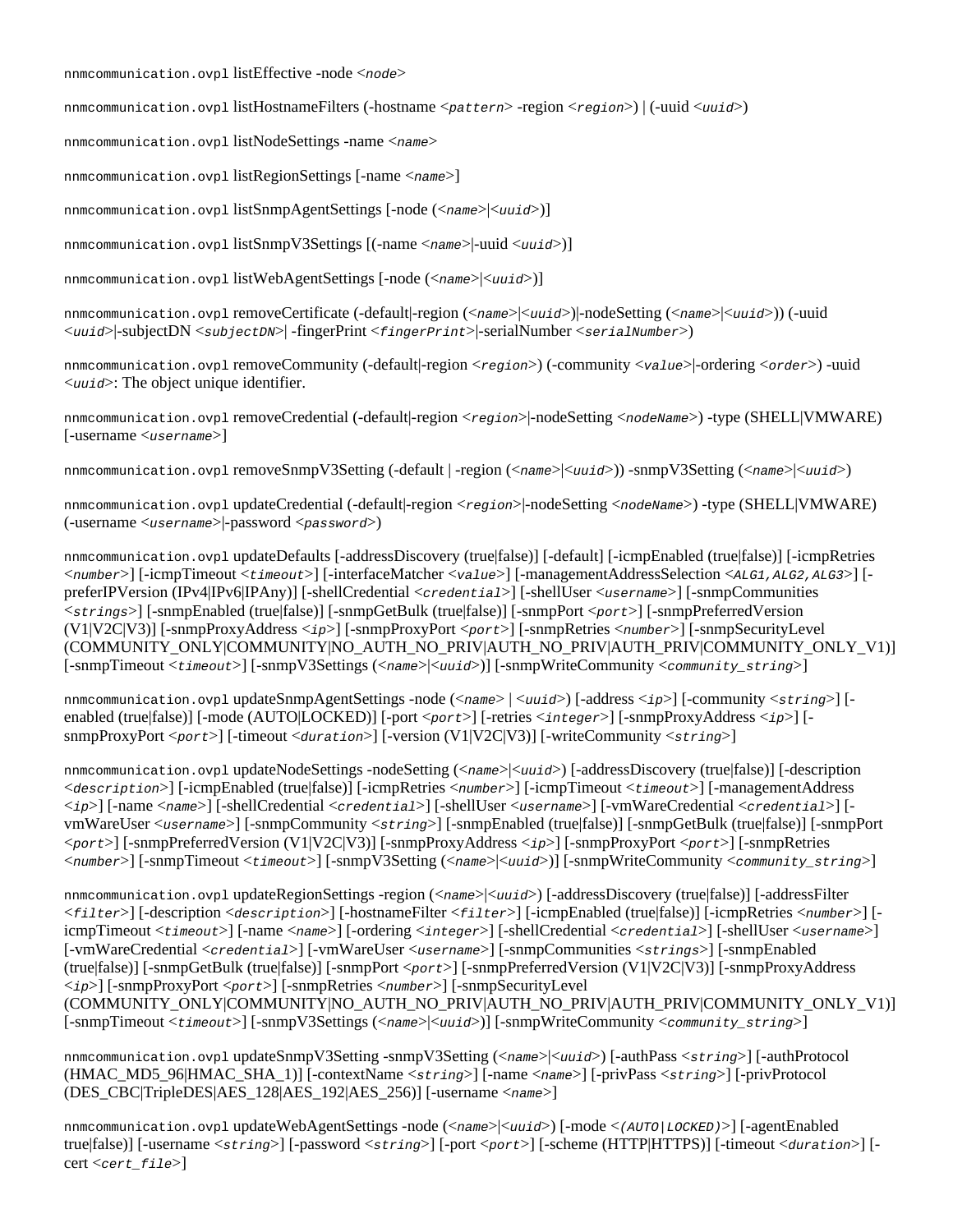nnmcommunication.ovpl -batch <*batch\_file*> [-quiet]

The following additional options are available to most/all of the commands listed above:

nnmcommunication.ovpl -fields <*fields*> -format <*style*> -http.host <*host*> -http.port <*port*> -jndiHost <*hostname*> jndiPort <*port*> -p <*password*> -u <*username*>

#### **DESCRIPTION**

The general format of the nnmcommunication.ovpl command line is the following:

nnmcommunication.ovpl <*command*> <*options*>

Each of the available choices for *command* are listed below, in the [Commands](#page-61-0) section. Similarly, the available *options* for each of the commands are found in the [Options](#page-63-0) section. Many commands share similar options. See the [Synopsis](#page-59-0) section above for the appropriate list of options for each command.

#### <span id="page-61-0"></span>**Commands**

#### addCertificate

Adds device trusted certificate to default or specific node or regions settings communication configuration

#### addCommunity

Adds a community string to default, region or node settings. If ordering is not provided then the specified community string will be tried last.

addCredential

Adds device credentials for communication configuration to default, node-specific, or regions settings.

addSnmpV3Setting

Assigns the specified SNMPv3 setting to default or region settings.

batch

Runs the tool in batch mode with the supplied input file or  $\Upsilon$  to read from standard-in. Note that in batch mode, the input file lists several other commands to perform. The entire batch operation is performed as a single database transaction, which means that if there is an error part way through the batch operation, all previous operations which had succeeded are rolled back. The error message will list the line number in the batch file that had the error.

createAddressRange

Creates a new address range entry whose name is the specified <region>. Note that the region name can have multiple address range entries associated with it.

createHostnameFilter

Creates a new hostname filter entry.

createNodeSettings

Creates a new per-node configuration.

createRegionSettings

Creates a new region configuration.

createSnmpV3Settings

Creates a new SNMPv3 configuration.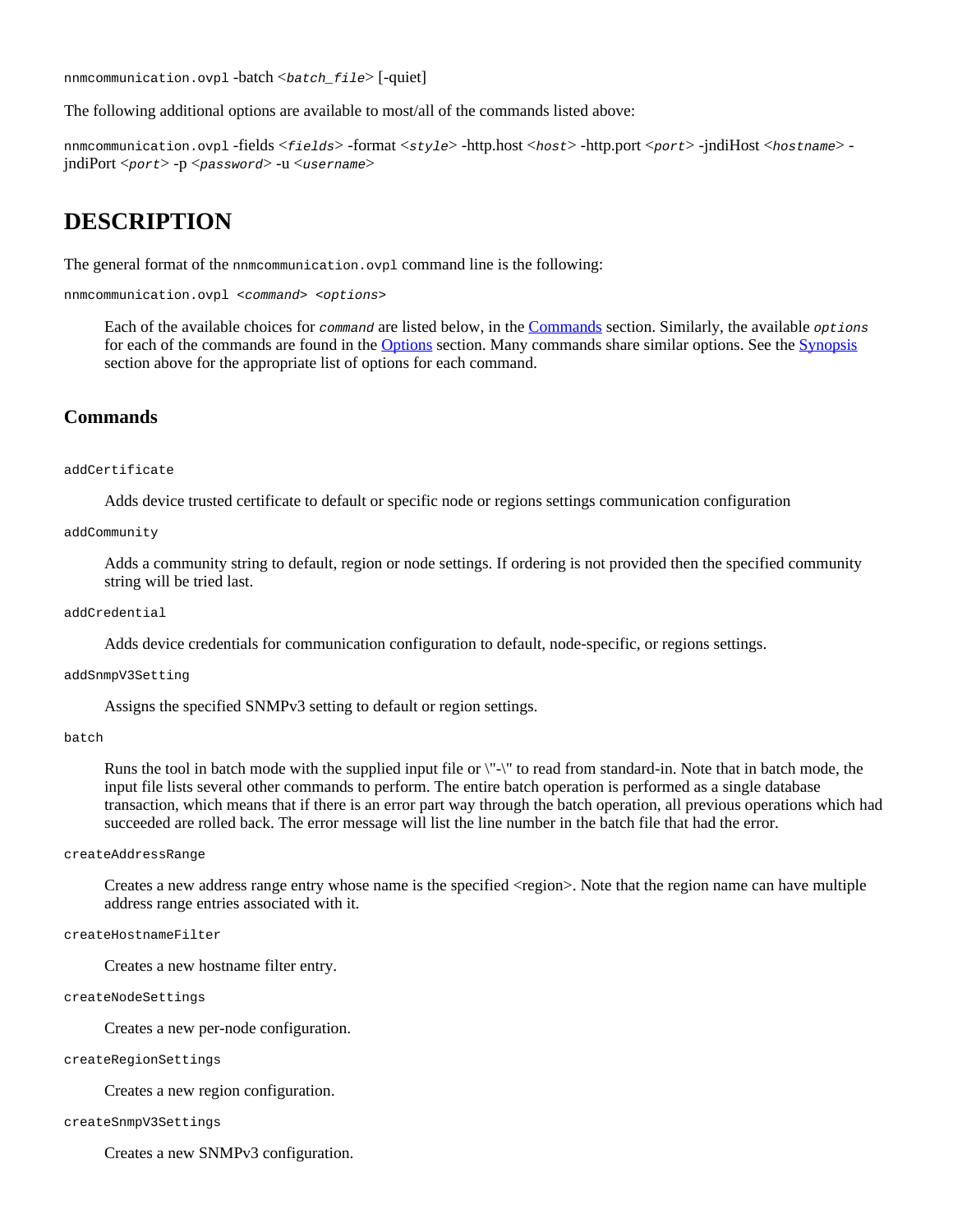#### delete

Deletes a region, per-node setting or SNMPv3 setting.

#### deleteAddressRange

Removes one or more address range entries.

#### deleteHostnameFilter

Removes one or more hostname filter entries.

#### listAddressRanges

Lists address range entries.

#### listCertificates

Lists device trusted certificates configured for default or specific node or regions settings communication configuration.

#### listCommunities

Lists the community string for default, region or node settings.

#### listCredentials

Lists device credentials for communication configuration to default, node-specific, or regions settings.

#### listDefaults

Lists the default communication settings.

#### listEffective

Lists the effective communication settings configured for a node.

#### listHostnameFilters

Lists hostname filter entries.

#### listNodeSettings

Lists the per-node settings.

#### listRegionSettings

Lists the configured communication regions. If a name is provided, then only that region is listed, otherwise all regions are listed.

#### listSnmpAgentSettings

Lists the active settings for SNMP agents managed by the local NNMi server.

#### listWebAgentSettings

Lists the settings of all Web Agents managed by the local NNMi management server. To view a list of Web Agents running on a specific node, provide the hostname or UUID of the node with the command.

```
removeCertificate
```
Removes configured device trusted certificates from default or specific node or regions settings communication configuration.

#### listSnmpV3Settings

Lists the SNMPv3 configuration(s). If a name is provided, then only the SNMPv3 settings matching that name are listed, otherwise all SNMPv3 settings are listed.

#### removeCommunity

Removes a community string from default, region or node settings.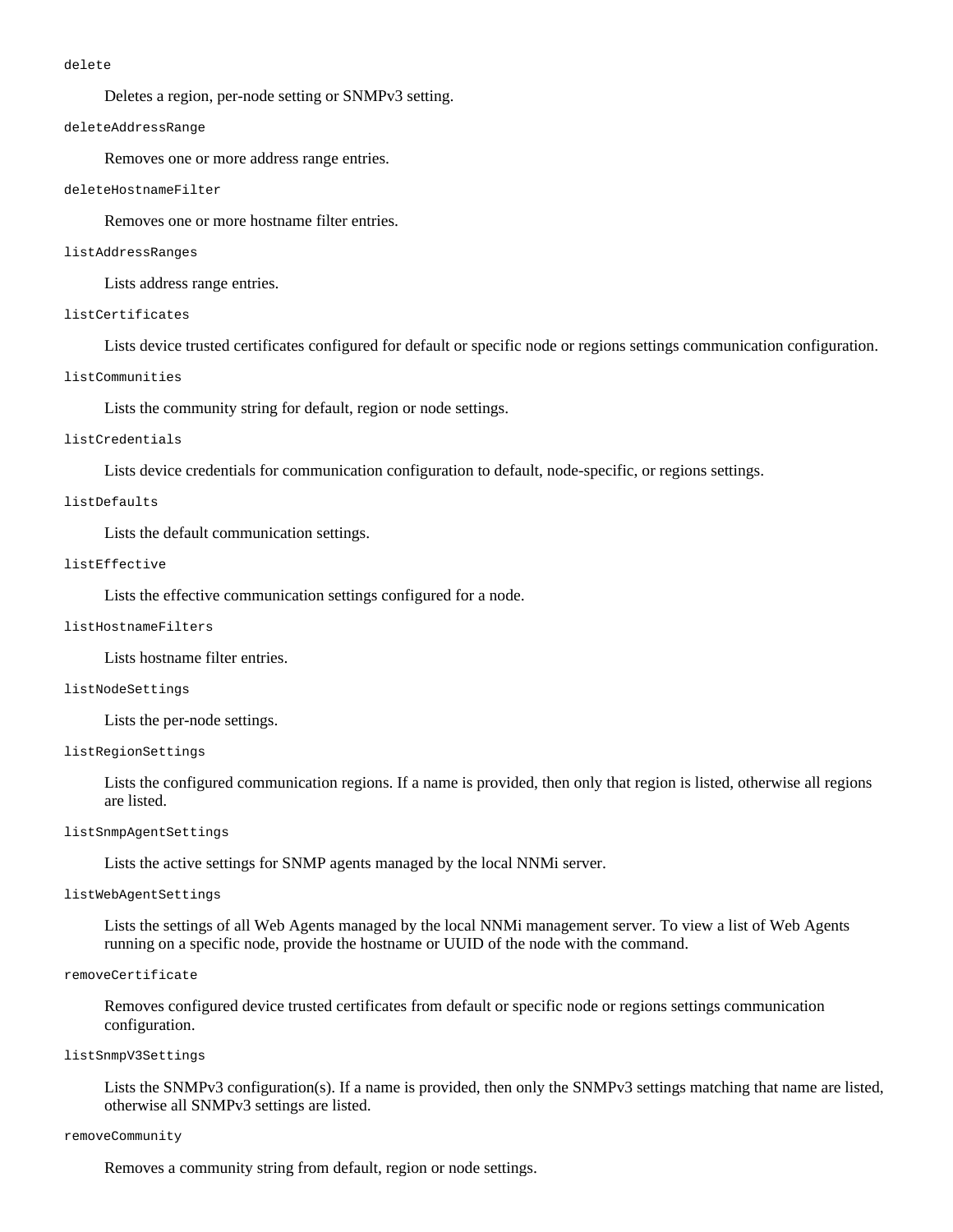removeCredential

Deletes device credentials for communication configuration from default, node-specific, or regions settings.

removeSnmpV3Setting

Removes the specified SNMPv3 setting from default or region settings.

updateSnmpAgentSettings

Directly updates agent settings for node managed by the local NNMi server. Directly updating agent settings will cause the agent mode to become LOCKED unless the -mode AUTO argument is specified with the command.

updateCredential

Updates device credentials for communication configuration in default, node-specific, or regions settings.

updateDefaults

Updates fields on the default communication configuration.

updateNodeSettings

Updates fields on a per-node configuration.

updateRegionSettings

Updates fields on a communication region configuration.

updateSnmpV3Setting

Change values on an SNMPv3 configuration.

updateWebAgentSettings

Directly updates the settings of a Web Agent hosted on a node managed by the local NNMi management server. Directly updating agent settings will cause the agent mode to become LOCKED unless the -mode AUTO argument is specified with the command. "-cert" option can be specified without any value to delete trusted certificates from Web Agent Settings.

#### <span id="page-63-0"></span>**Options**

This section lists common options to the commands listed above.

-address <*ip*>

The management address to use for the node.

-addressDiscovery (true|false)

If true NNMi will attempt to discover a new management address if the old one stops responding.

-addressFilter <*filter*>

The address range for included nodes. For example 10.1.0.0/16, 192.168.1-20.\* or fc00::/7. Multiple entries can be concatenated with a semi-colon separator.

-authPass <*string*>

The SNMPv3 authentication pass-phrase.

```
-authProtocol (HMAC_MD5_96|HMAC_SHA_1)
```
The SNMPv3 authentication protocol.

-cert <*cert\_file*>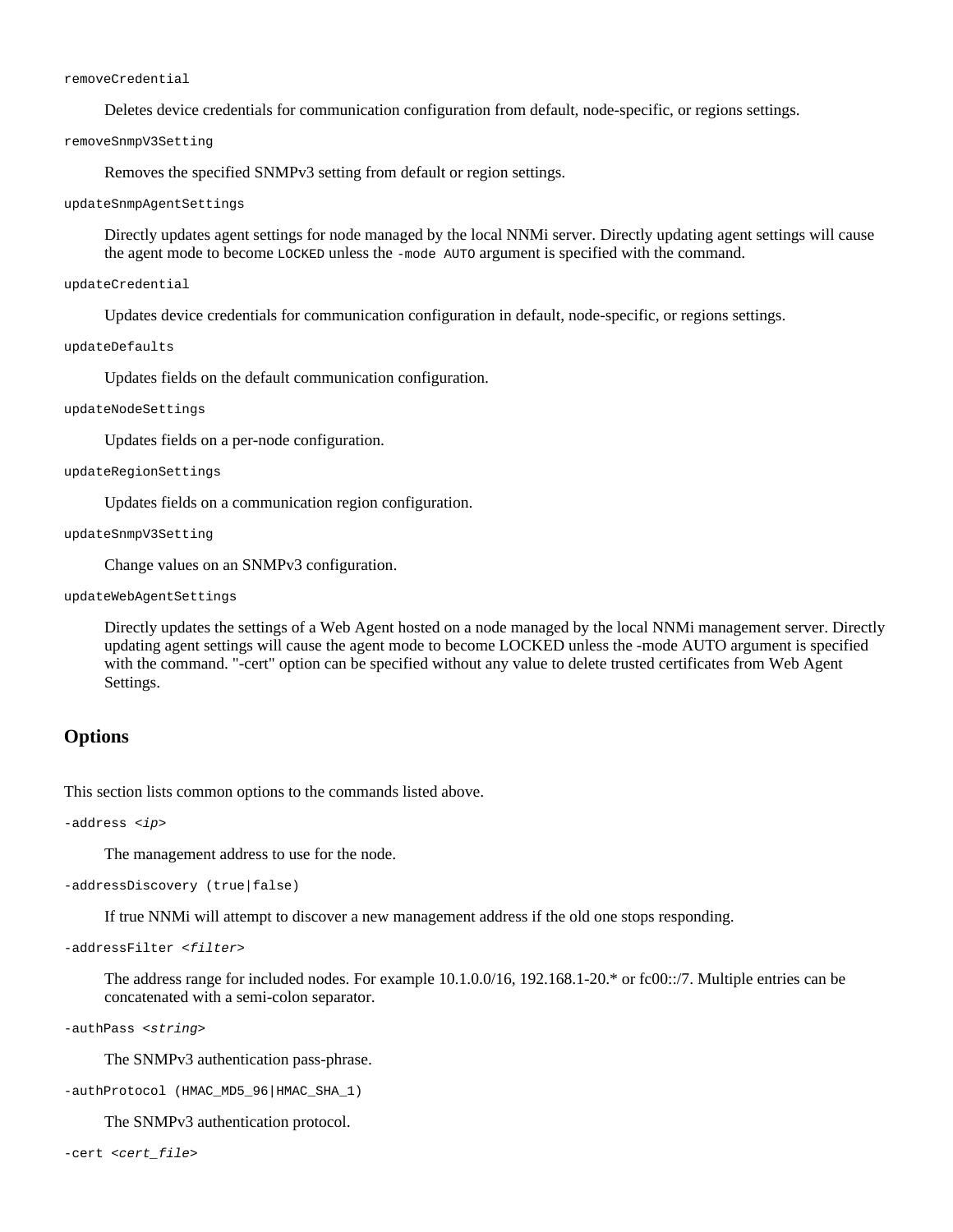Fully qualified path to the trusted certificate file. The supported trusted certificate file extensions are .pem, .crt, .cer and .der

-community <*string*>

The value of the community string.

-contextName <*string*>

The SNMPv3 Context Name.

-default

Changes values on the default settings in case of add/update/remove options, enumerates the default settings for list options

-description <*description*>

The settings description.

-fingerPrint <*fingerPrint*>

Public key fingerprint of the trusted certificate.

-hostnameFilter <*filter*>

The hostname pattern for included nodes, for example \*.usa.myco.com.

-icmpEnabled (true|false)

True to enable ICMP communication; false to disable.

-icmpRetries <*number*>

The ICMP retries.

```
-icmpTimeout <timeout>
```
The ICMP timeout in milliseconds.

-interfaceMatcher <*value*>

Expression to match an interface to use as the preferred management address.

```
-managementAddress <ip>
```
The management address to use for the node.

-managementAddressSelection <*ALG1,ALG2,ALG3*>

The order to run management address selection algorithms. Valid values are: LOW\_LOOPBACK, HIGH\_LOOPBACK, SEED, or INTERFACE. If INTERFACE is used, then you must also specify the <*interfaceMatcher*> parameter.

-mode (AUTO|LOCKED)

Mode of the agent. AUTO means apply from configuration LOCKED means values are explicitly set by the user.

-name <*name*>

Filters the output by name; wildcards  $*$  and ? are supported.

-name <*name*>

The settings name.

-node <*node*>

Filters the output by node name; FQDN, short name and IP address are supported.

```
-nodeSetting (<name>|<uuid>)
```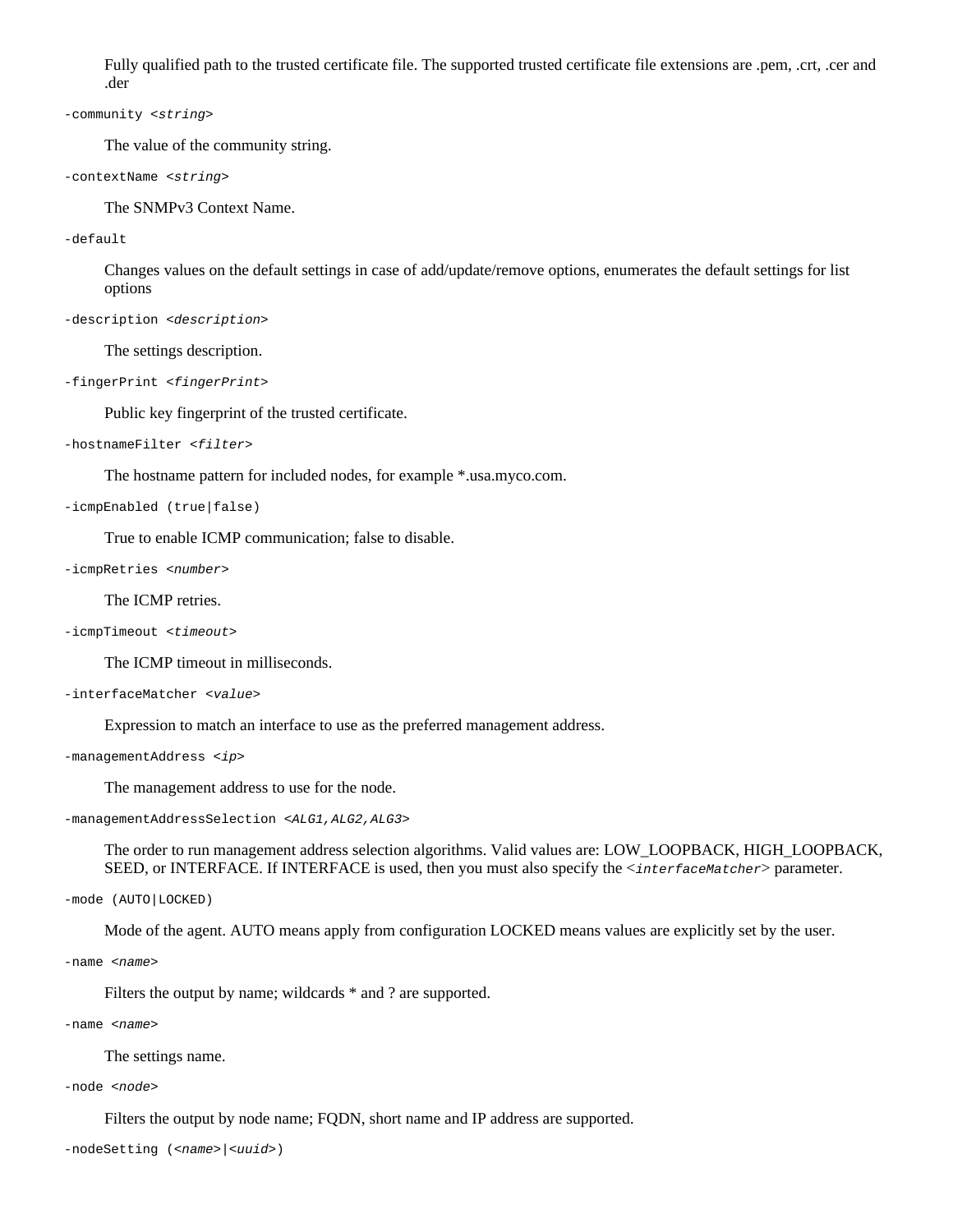Specifies a per-node setting; valid inputs are the setting name or setting UUID.

-ordering <*integer*>

The priority ordering of the settings. Settings are tried in priority order, from 1 to the highest number. Having two items with same priority order will result in an error.

-password <*string*>

Password for the device communication.

-preferIPVersion (IPv4|IPv6|IPAny)

The preferred IP version.

-privPass <*string*>

The SNMPv3 privacy pass-phrase.

-privProtocol (DES\_CBC|TripleDES|AES\_128|AES\_192|AES\_256)

The SNMPv3 privacy protocol.

```
-range <ip_range>
```
An ip address range. Examples are: 192.168.1.0/24 or 192.168.1-10.\*.

-retries <*integer*>

The number of SNMP retries.

```
-region (<name>|<uuid>)
```
Specifies the region. Valid values are the region name or UUID.

-serialNumber <*serialNumber*>

Serial Number of the trusted certificate.

-shellCredential <*credential*>

The device shell credential.

-shellUser <*username*>

The device shell username.

```
-snmpCommunities <strings>
```
The SNMP read community string(s), which is a semicolon-separated list. Note that shells on the Linux platforms treat the semicolon character as a special character, therefore the list must be quoted to avoid this special interpretation.

-snmpCommunity <*string*>

The snmp community to use for the node.

```
-snmpEnabled (true|false)
```
Enables or disables SNMP communication.

-snmpGetBulk (true|false)

If true NNMi will use SNMPv2c GetBulk commands.

-snmpPort <*port*>

The port to use for SNMP communication.

-snmpPreferredVersion (V1|V2C|V3)

The default SNMP version to use.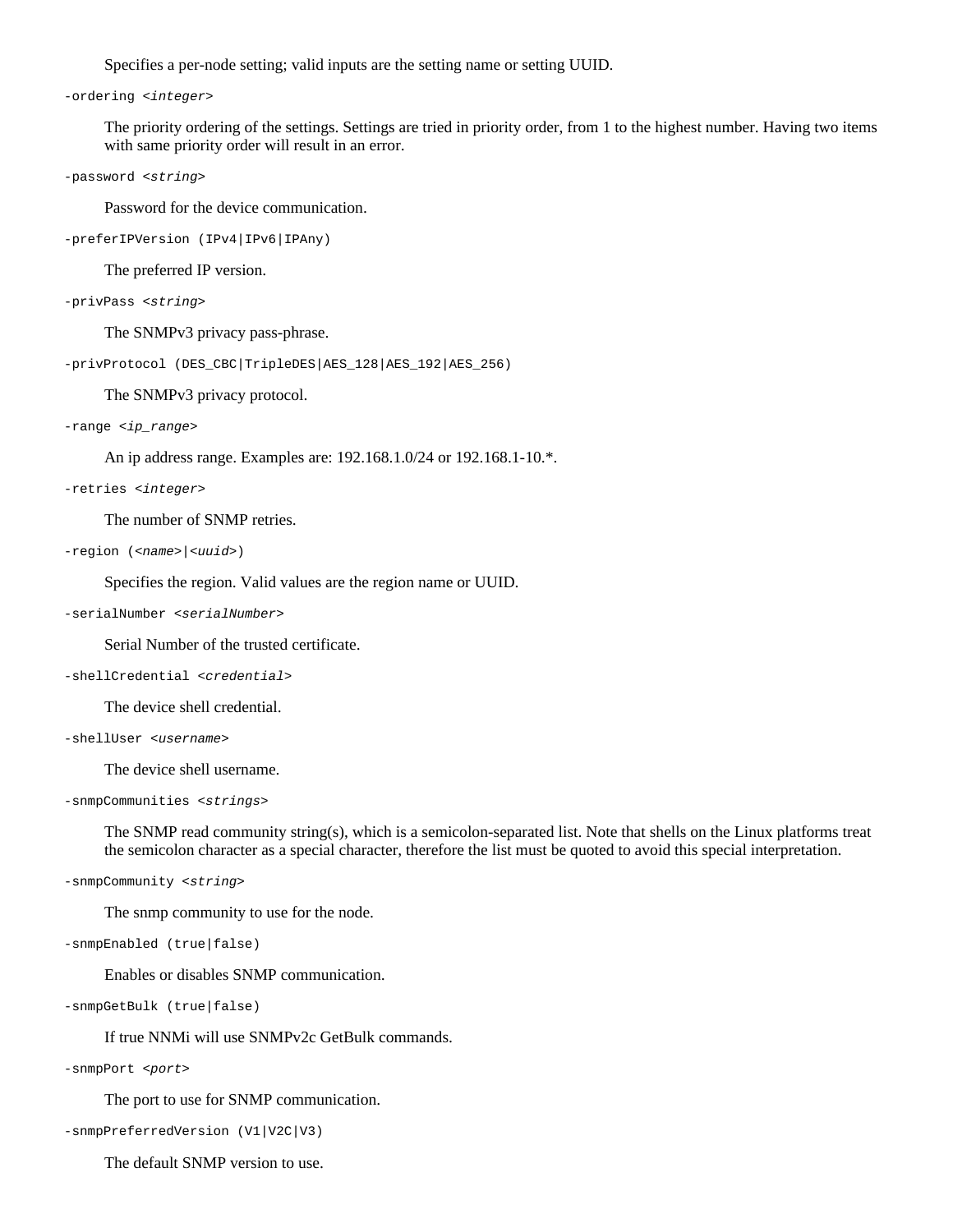-snmpProxyAddress <*ip*>

The IP address of the SNMP proxy to use. To enable use of an SNMP proxy, an SNMP proxy port must also be provided.

-snmpProxyPort <*port*>

The port to use for communication with the SNMP proxy. To enable use of an SNMP proxy, an SNMP proxy address must also be provided.

-snmpRetries <*number*>

The number of SNMP retries.

```
-snmpSecurityLevel (COMMUNITY_ONLY|COMMUNITY|NO_AUTH_NO_PRIV|AUTH_NO_PRIV|AUTH_PRIV|COMMUNITY_ONLY_V1)
```
The SNMP minimum security level.

-snmpTimeout <*timeout*>

The SNMP timeout in milliseconds.

-snmpV3Setting (<*name*>|<*uuid*>)

Reference to an SNMP V3 Setting by Name or UUID.

-snmpV3Settings (<*name*>|<*uuid*>)

Reference to one or more SNMP V3 Settings by Name or UUID.

-snmpWriteCommunity <*community\_string*>

The SNMP write community string.

```
-subjectDN <subjectDN>
```
Subject DN of the trusted certificate.

```
-timeout <duration>
```
The timeout for the Snmp Agent or Web Agent. Format is either 1000 or PT1S for one second for the Snmp Agent ,PT1S for one second for the Web Agent.

```
-type <SHELL|VMWARE>
```
The credential type; valid values are SHELL, VMWARE.

-username <*name*>

The username for this configuration.

-uuid <*uuid*>

The object unique identifier.

-version (V1|V2C|V3)

The SNMP version used by this agent. Valid values are V1, V2C or V3.

-writeCommunity <*string*>

The SNMP write community string.

```
-agentEnabled (true|false)
```
Enables or disables Web Agent communication.

```
-scheme (HTTP|HTTPS)
```
The scheme to be used by the Web Agent for communication.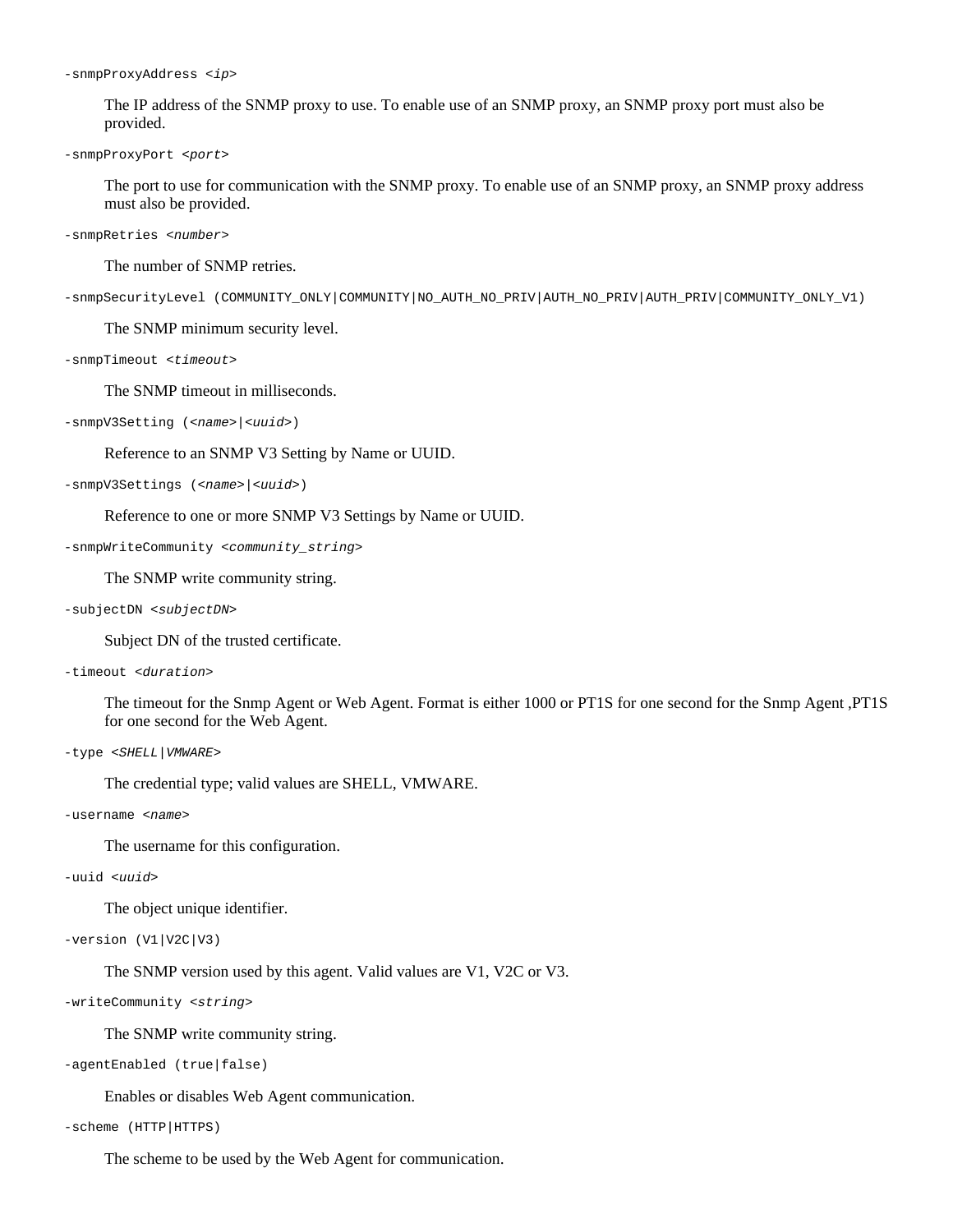#### **Additional Parameters**

```
-fields <fields>
```
Selects the output fields for table data as a comma-separated list

```
-format <style>
```
Sets the output format for table data; valid values are TEXT, LIST, CSV or XML.

-http.host <*host*>

The server host; default is localhost.

```
-http.port <port>
```
The server port; default is 80.

-jndiHost <*hostname*>

The server jndi host; default is localhost

-jndiPort <*port*>

The server jndi port; default is 1099

```
-p <password>
```
The password of the user

-quiet

Suppresses the normal output and only print errors.

-u <*username*>

The username to run this command

### **EXAMPLES**

Create region settings for all nodes in the USA (as determined by hostname), and set the ordering to 10:

nnmcommunication.ovpl -createRegionSettings -name UsaNodes -ordering 10 -hostnameFilter \*.usa.myco.com.

Update the region settings created above to set some fields:

```
nnmcommunication.ovpl -updateRegionSettings -region UsaNodes -addressDiscovery true -
snmpPreferredVersion V2C -snmpTimeout 200
```
List the region settings created above:

nnmcommunication.ovpl -listRegionSettings -region UsaNodes

Create SNMPV3 settings to be used by some node

nnmcommunication.ovpl -createSnmpV3Settings -name xyzSettings -username xyzUser -contextName xyzContext -authProtocol HMAC\_MD5\_96 -authPass myPass -privProtocol AES\_192 -privPass myPrivPass

List the SNMPv3 settings created above:

nnmcommunication.ovpl -listSnmpV3Settings -name xyzSettings

Create per-node settings for the node xyz.myco.com, using the SNMPv3 settings created above:

nnmcommunication.ovpl -createNodeSettings -name xyz.myco.com -snmpPreferredVersion V3 -snmpV3Setting xyzSettings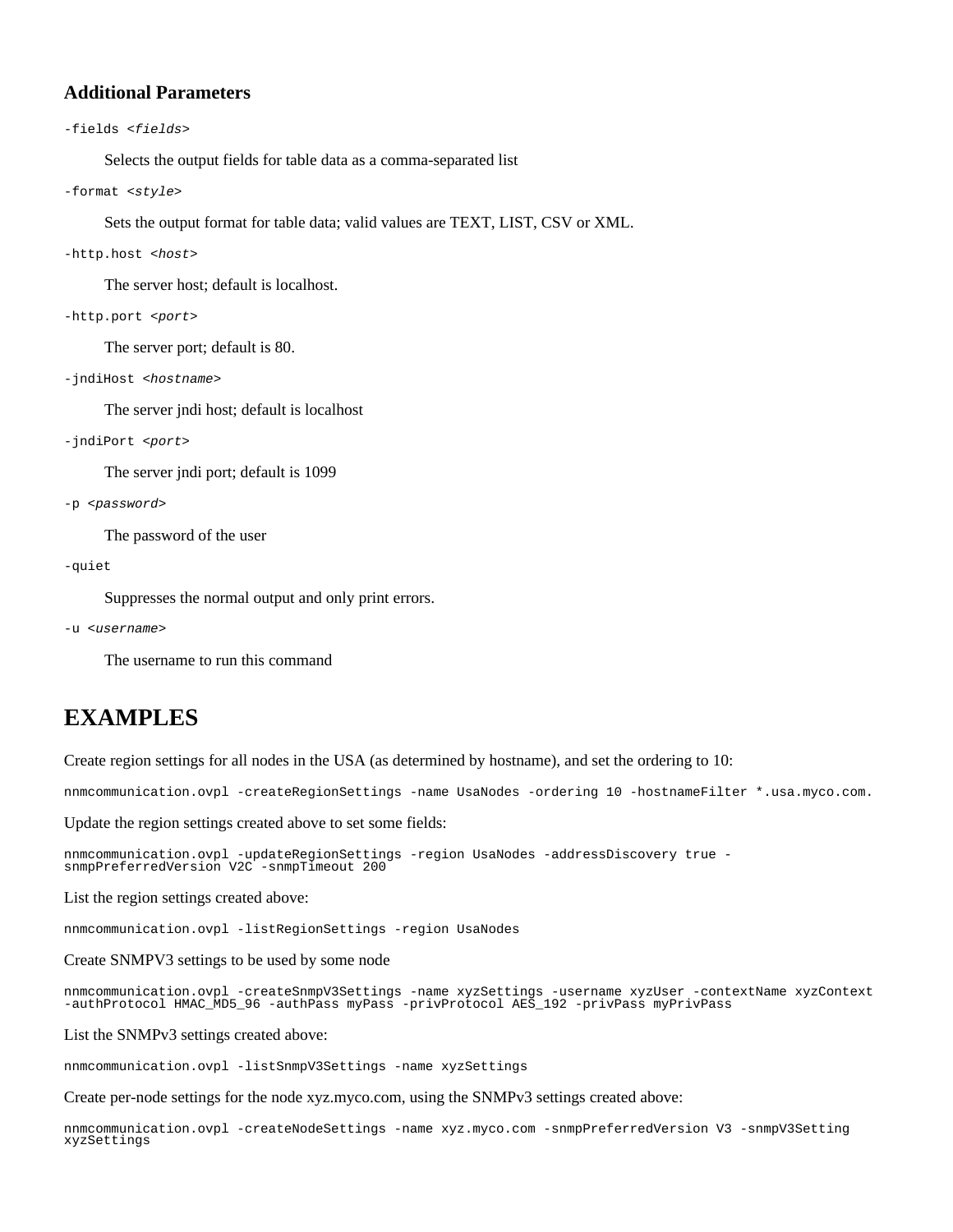List the effective node settings for xyz.myco.com:

nnmcommunication.ovpl -listEffective -node xyz.myco.com Update the node settings for xyz.myco.com to turn off ICMP: nnmcommunication.ovpl -updateNodeSettings -nodeSetting xyz.myco.com -icmpEnabled false Update the management address and lock the agent settings for node mynode nnmcommunication.ovpl updateSnmpAgentSettings -node mynode -address 192.168.1.1 Update the management address without locking the agent settings for mynode nnmcommunication.ovpl updateSnmpAgentSettings -node mynode -address 192.168.1.1 -mode AUTO Update the Web Agent hosted on mynode, set the port to 80, scheme to HTTP, and timeout to 3 minutes nnmcommunication.ovpl updateWebAgentSettings -node mynode -port 80 -scheme HTTP -timeout PT3M Update the Web Agent hosted on mynode to set the trusted certificate specified nnmcommunication.ovpl updateWebAgentSettings -cert /tmp/trustedCert-host1.pem Add new default credentials to communicate with a VMware hypervisor. nnmcommunication.ovpl addCredential -default -type VMWARE -username vmwareuser -password vmwarepass List all the default credentials. nnmcommunication.ovpl listCredentials -default Remove the default VMWARE credentials. nnmcommunication.ovpl removeCredential -default -type VMWARE Update the default VMWARE credentials. nnmcommunication.ovpl updateCredential -default -type VMWARE -username username -password password Add trusted certificate to default communication configuration. nnmcommunication.ovpl addCertificate -default -cert /tmp/trustedCert-host1.pem List all trusted certificates configured for the "Americas" region in the communication configuration nnmcommunication.ovpl listCertificates -region Americas Remove trusted certificate configured from default with matching Serial Number

nnmcommunication.ovpl removeCertificate -default -serialNumber "1111111111"

### **AUTHOR**

nnmcommunication.ovpl was developed by Hewlett Packard Enterprise.

#### **FILES**

\$NNM\_BIN/nnmcommunication.ovpl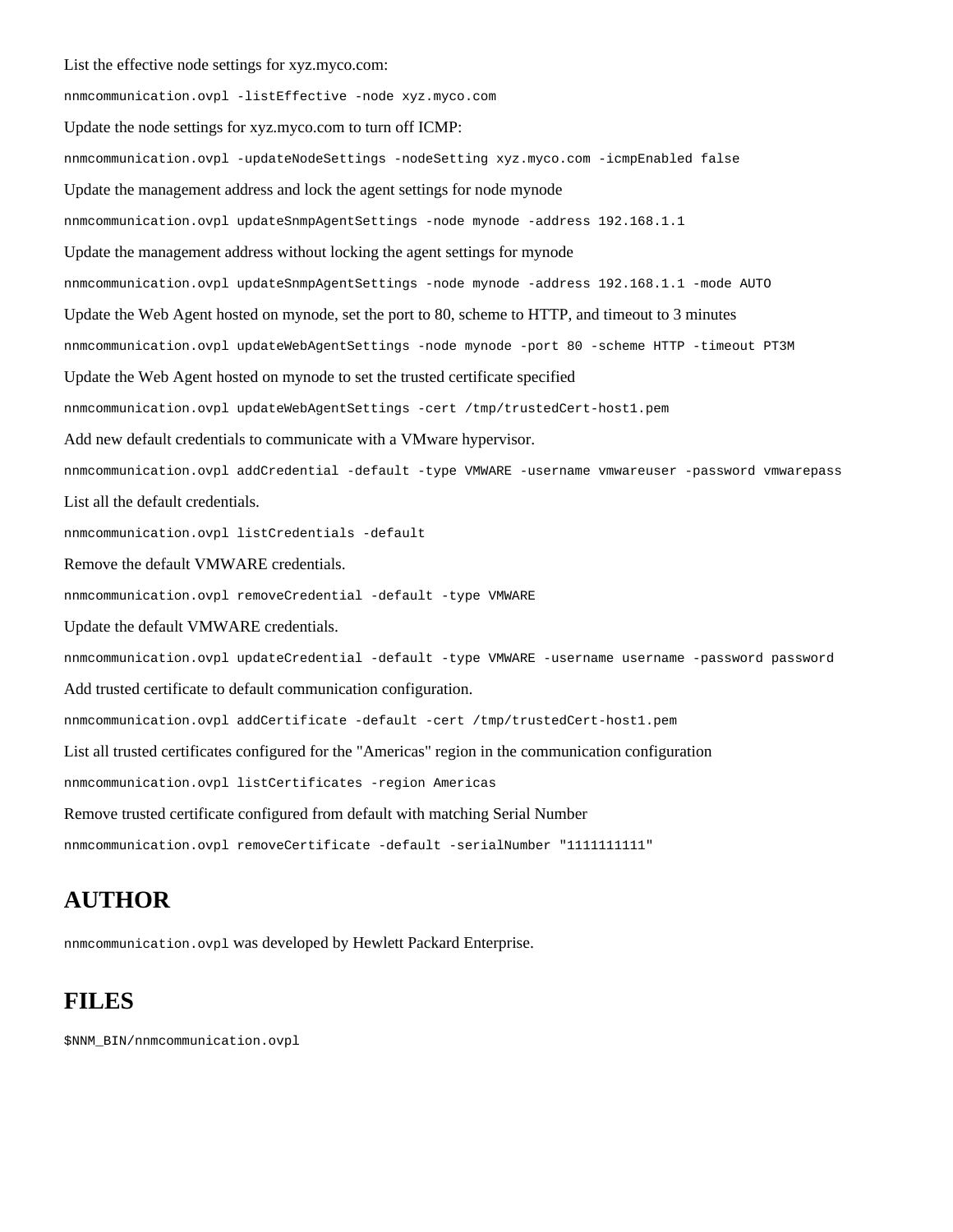nnmconfigexport.ovpl — Export the configuration to one or more files that can be imported on another system.

# **SYNOPSIS**

nnmconfigexport.ovpl -? | -c <*configuration*>*[,configuration...]* [-a <*author\_key*>] [-u <*username*> -p <*password*>] [-x <*file\_prefix*>] [-f <*output file or directory*>]

# **DESCRIPTION**

nnmconfigexport.ovpl is a Perl script that enables you to export the customized configuration to stdout, or to save it in a file.

### **Parameters**

nnmconfigexport.ovpl supports the following options:

-?

Displays the usage statement.

```
-u <username>
```
Supply the NNMi administrator username to run the script. This script requires the NNMi administrator username unless you use an nnm.properties file. See the nnm.properties.4 reference page for more information.

-p <*password*>

Supply the NNMi administrator password to run the script. This script requires the NNMi administrator password unless you use an nnm.properties file. See the nnm.properties. 4 reference page for more information.

-c <*configuration*>*[,configuration...]*

Exports the XML schema for the specified configuration. Use a comma separated list for multiple configurations. If there are multiple configurations, you must specify a directory when using the  $-\epsilon$ option.

Valid configurations:

account

Exports user accounts, user roles, user principals, user groups and user account mappings.

author

Exports authors. Can be optionally filtered using the -a argument.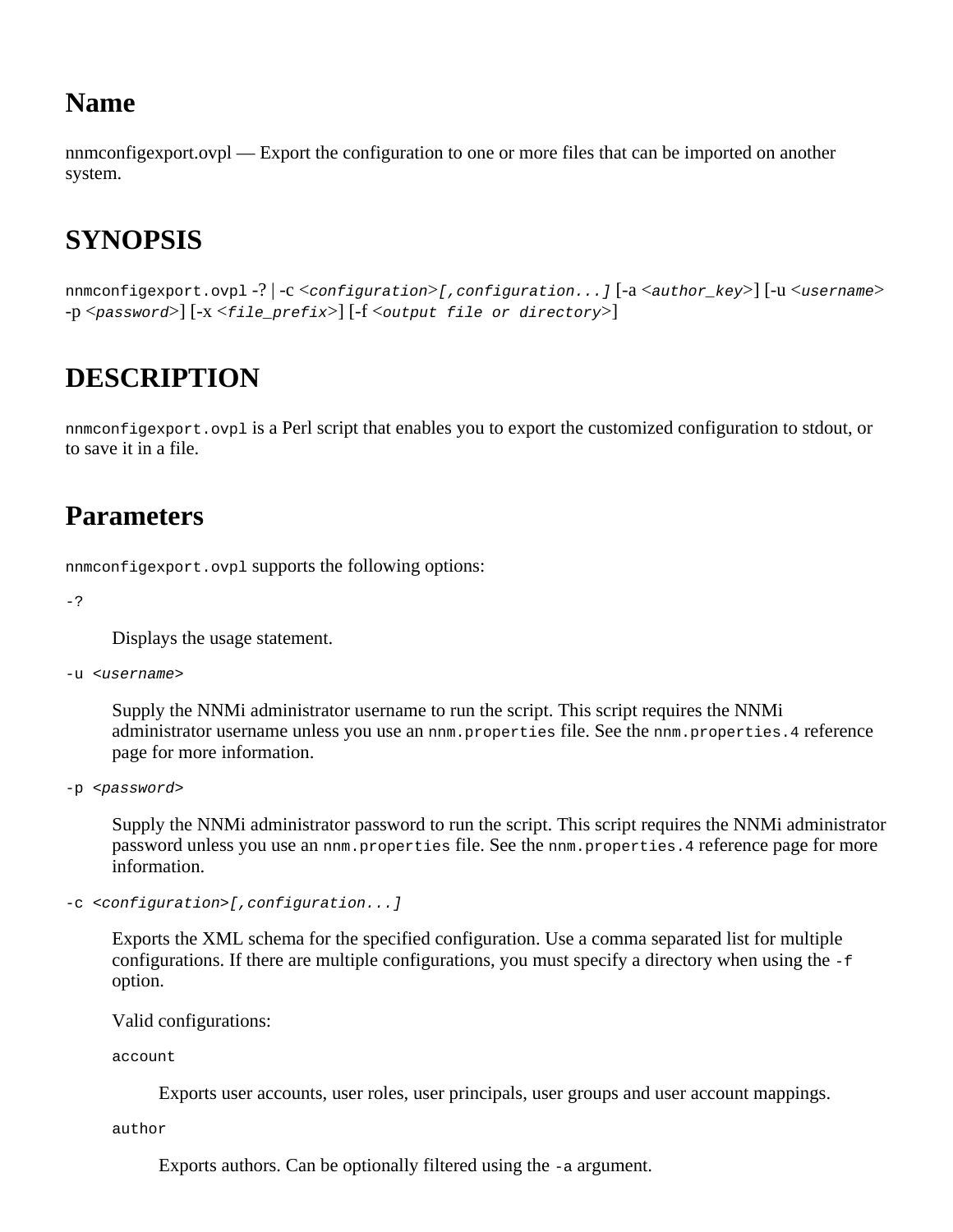Exports custom correlation configuration. Can be optionally filtered using the -a argument.

comm

Exports communication configuration. Does not export SNMPv3 communication configuration and device credentials. The encryption algorithms used with this data rely on an internal key specific to the NNMi installation. It is not possible to import this data, so the data is excluded from the export.

custpoll

Exports custom poller configuration.

device

Exports device profiles. Can be optionally filtered using the -a argument.

disco

Exports discovery configuration (does not include seeds).

#### discoseed

Exports discovery seeds.

icons

Exports icons.

#### ifgroup

Exports interface groups.

#### iftype

Exports interface types (IfTypes). Can be optionally filtered using the -a argument.

incident

Exports incident configuration. Can be optionally filtered using the -a argument.

menu

Exports menus. Can be optionally filtered using the -a argument.

menuitem

Exports all menu items configured for the Actions menu. If you supply the -a argument, the output contains the related parent menus and sub-menus.

#### mibexpr

Exports MIB expressions. Can be optionally filtered using the -a argument.

mibtypes

Exports MIB OID Types.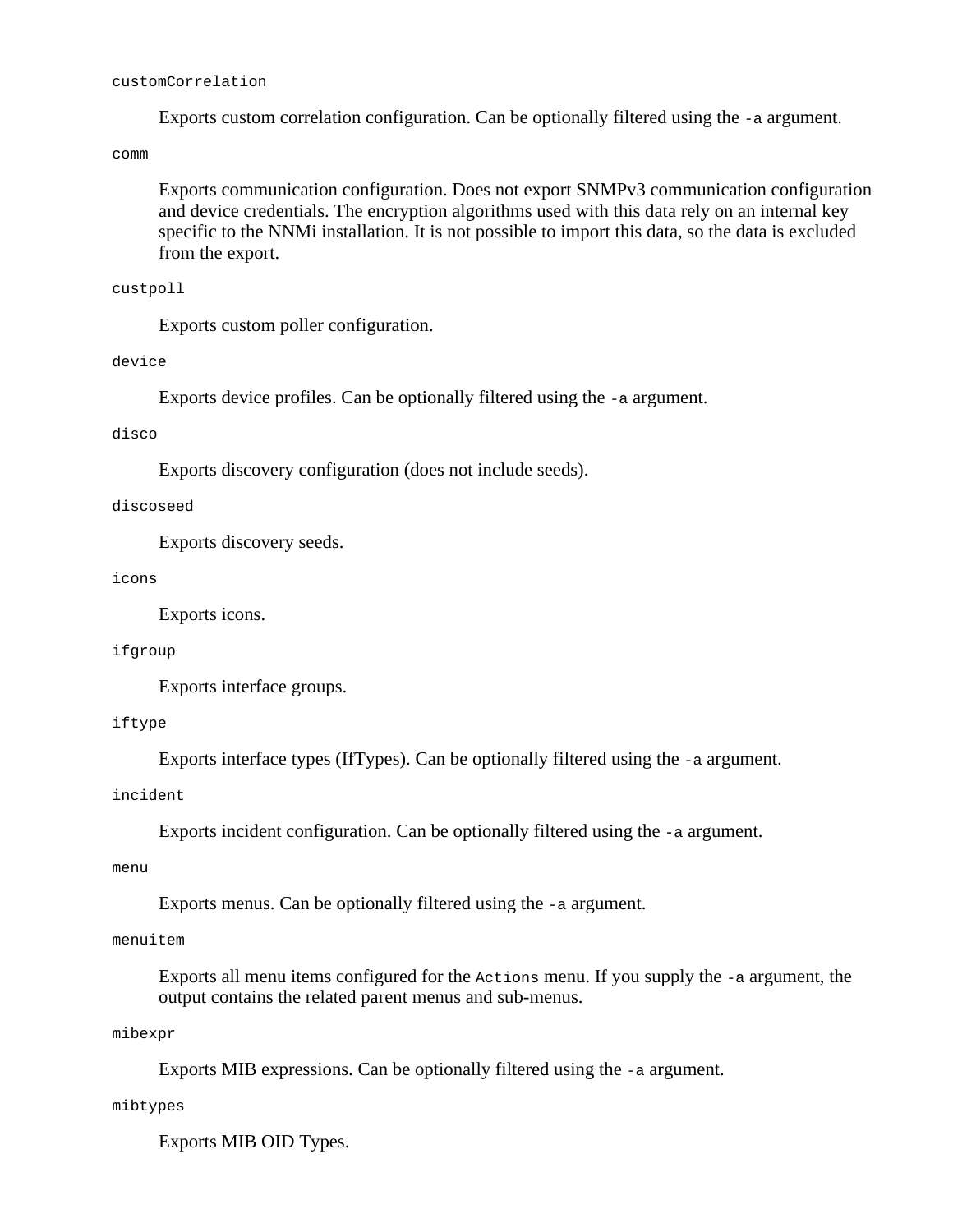monitoring

Exports monitoring configuration.

nodegroup

Exports node groups.

#### ngmap

Exports node group maps. The node host names must match between both NNMi management servers for the node coordinates to import successfully.

oam

Exports Overlapping Address Mappings.

rams

Exports one or more route analytics management server configurations.

NOTE: The Query Password field of a RAMS configuration will only be valid when you import it into the same NNMi installation on the same system. If you import the Query Password field into a different system, you will have to re-enter the Query Password.

security

Exports security groups and tenants.

securitymappings

Exports security group mappings.

station

Exports NNM 6.x/7.x management stations.

status

Exports the node group status configuration.

trap

Exports the trap logging configuration. Can be optionally filtered using the  $-a$  argument.

ui

Exports user interface settings.

all

Exports all of the available configuration areas. If you use this option, you must direct the output to a directory.

-a <*author\_key*>

Export only the configuration items created by author with key author\_key in a special XML format used for incremental import. The nnmconfigimport.ovpl script automatically detects this XML format. You do not need to use a special option when using the nnmconfigimport.ovpl script. This option is only available for configurations author, customCorrelation, device, incident, menu, and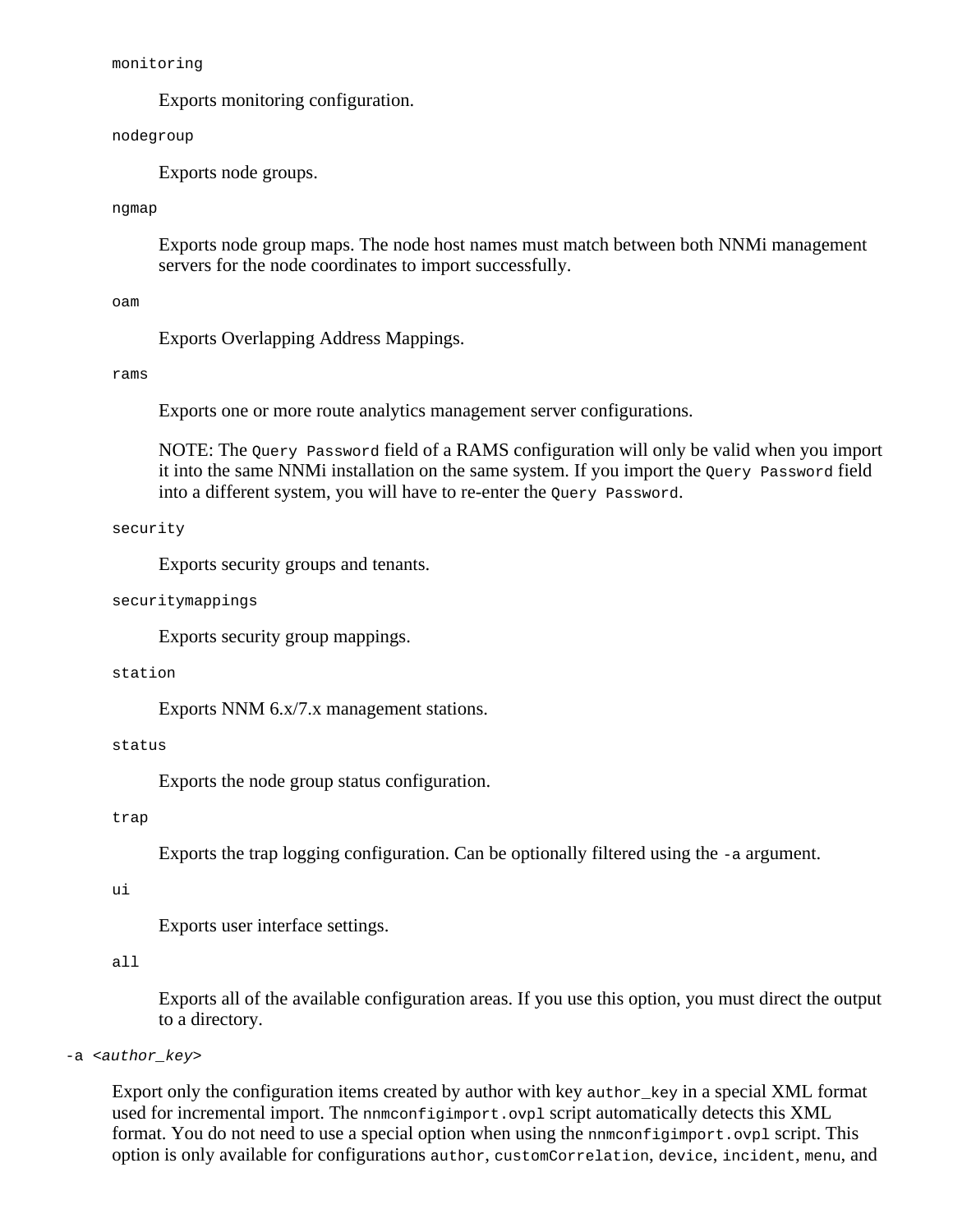menuitem. You can find available author keys by doing an export of authors. See the examples shown below.

-f <*output file or directory*>

Saves the output to the specified file or directory.

-x <*file\_prefix*>

A file name prefix that is used to name files when the specified output is a directory. Files will be named <*prefix*>-<*area*>.xml.

### **EXAMPLES**

nnmconfigexport.ovpl -u *myusername* -p *myadminpassword* -c comm

Exports the communication configuration to stdout.

nnmconfigexport.ovpl -u *myusername* -p *myadminpassword* -c comm,disco -f /tmp -x my

Exports the communication and discovery configurations to files named /tmp/my-comm.xml and /tmp/my-disco.xml.

nnmconfigexport.ovpl -u *myusername* -p *myadminpassword* -c author

Exports all authors with author key and label to stdout.

```
nnmconfigexport.ovpl -u myusername -p myadminpassword -c menuitem -a com.mycorp.nnm.author
-f /tmp/mycorpmenuitems.xml
```
Exports the menuitem configuration created by author with key com.mycorp.nnm.author to the /tmp/mycorpmenuitems.xml file.

### **AUTHOR**

nnmconfigexport.ovpl was developed by Hewlett Packard Enterprise.

### **SEE ALSO**

[nnmconfigimport.ovpl](#page-73-0)(1M), [nnm.properties](#page-212-0)(4).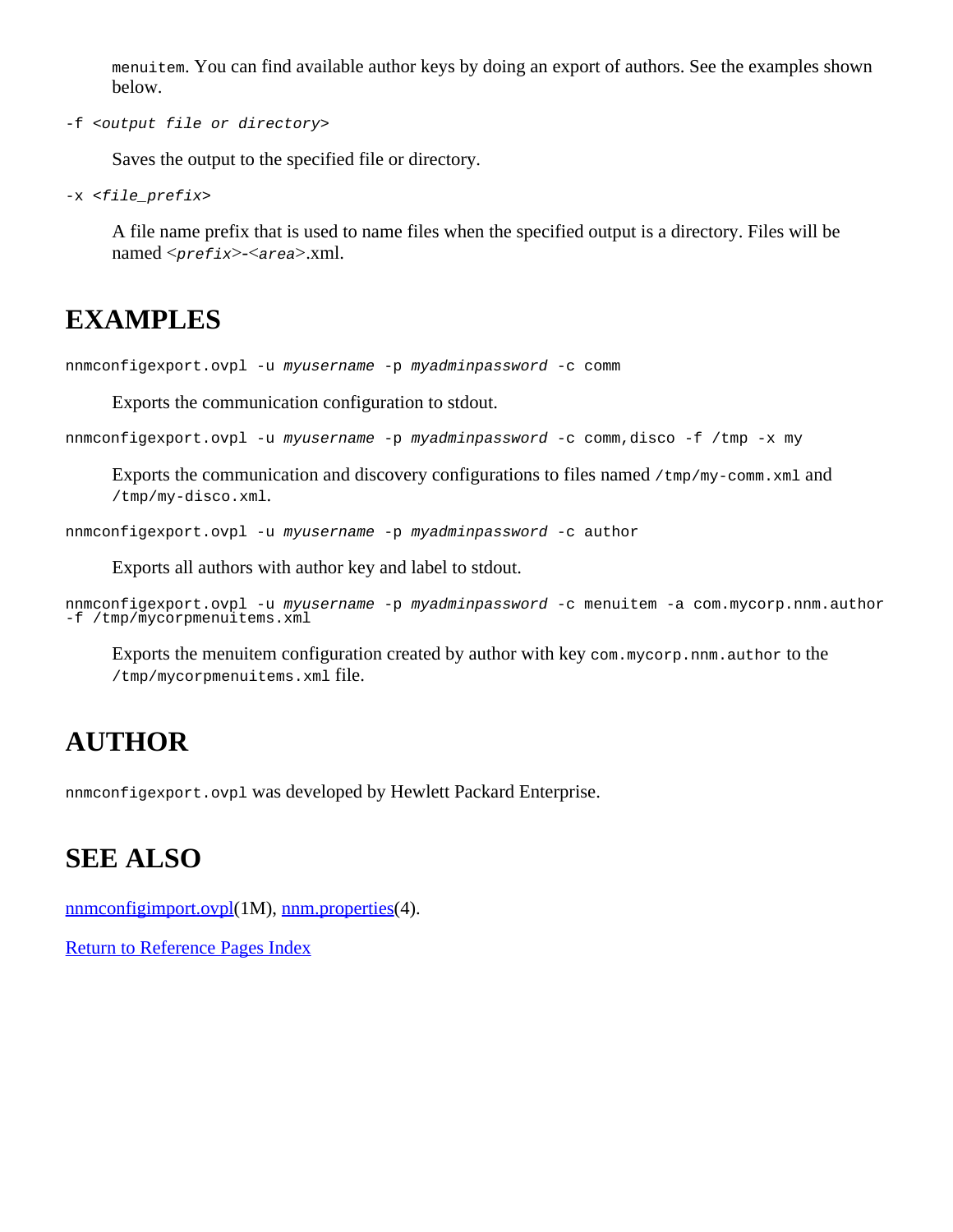### <span id="page-73-0"></span>**Name**

nnmconfigimport.ovpl — import the nnmconfigexport.ovpl XML output to the NNMi database.

## **SYNOPSIS**

nnmconfigimport.ovpl -? | [-u <*username*> -p <*password*>] -f <*input file or directory*> [-x <*file prefix*>] [-memory <*number of megabytes*>] [-timeout <*time in seconds*>] [-sync -f <*input file or directory*>] [-jndiHost <*hostname*>] [-jndiPort <*port*>]

## **DESCRIPTION**

nnmconfigimport.ovpl is a Perl script that enables you to import the output from the nnmconfigexport.ovpl script into the NNMi database.

NOTE: When performing an action import, you must restart the NNMi console (sign out, then sign in) for the changes to take effect.

### **Parameters**

The nnmconfigimport.ovpl script supports the following options:

-?

Displays the usage statement.

-u <*username*>

Supply the NNMi administrator username to run the script. This script requires the NNMi administrator username unless you use an nnm.properties file. See the nnm.properties.4 reference page for more information.

-p <*password*>

Supply the NNMi administrator password to run the script. This script requires the NNMi administrator password unless you use an nnm.properties file. See the nnm.properties. 4 reference page for more information.

-f <*input file or directory*>

Imports the configuration XML file, or, if you specify a directory, imports all of the files in that directory.

```
-x <file prefix>
```
The file prefix used to filter files to be imported when you use the -f option and specify a directory. Any files within the specified directory that are named <*file prefix*>-\* will be imported, then sorted by dependencies.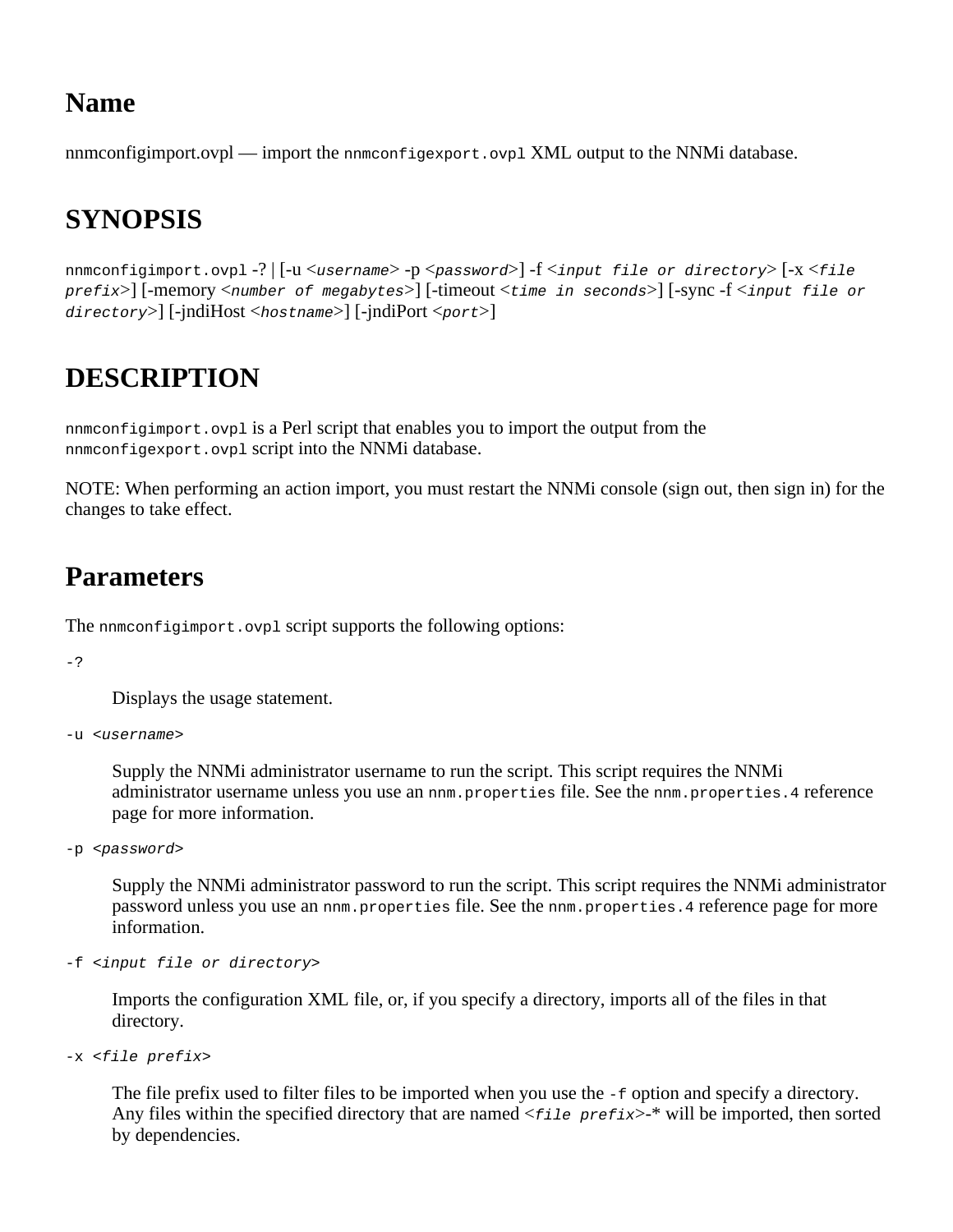The amount of memory available for the nnmconfigimport.ovpl script to perform work. The default is 512 megabytes. Larger import files may require this value be set to 1024 or 2048. This option is not presented in the usage message since it is used by the nnmconfigimport.ovpl script and not passed to the actual import tool.

-timeout <*time in seconds*>

The amount of time available for the import of a particular file to complete. Some import types such as incidents might require a larger timeout value based on the amount of data. The default is 3600 (60 minutes). This option is not presented in the usage message since it is used by the nnmconfigimport.ovpl script, and not passed to the actual import tool.

-sync -f <*input file or directory*>

Updates the target system to exactly match the contents of the import file(s). This means that objects not listed in the input file will be deleted on the target system.

-jndiHost <*hostname*>

The server jndi host. Default is localhost.

-jndiPort <*port*>

The server jndi port. Default port is 1099.

### **NOTES**

For a majority of areas nnmconfigimport.ovpl appends to the existing configuration. And in a few areas like Discovery, Communication, Monitoring, and Status, the existing configuration settings are replaced. Please see *Export/Import Behavior and Dependencies* in the Online Help for more information.

In order to add configuration elements, you must run the nnmconfigexport.ovpl script with a provided author key.

The nnmconfigimport.ovpl script automatically detects if you ran the nnmconfigexport.ovpl script using a provided author\_key, and adds configuration entries instead of replacing them.

The Query Password field of a RAMS configuration will only be valid when you import it into the same NNMi installation on the same system. If you import it into a different system, you will need to re-enter the Query Password.

Never edit the nnmconfigexport.ovpl output files before importing them.

### **EXAMPLES**

nnmconfigimport.ovpl -u system -p openview -f /tmp/nnmconfig.xml

Imports the customized configuration in the  $/\text{tmp/nmconfig.xml}$  file to the NNMi database. (You must provide an NNMi username and password. In this case, the username is system and the password is openview.)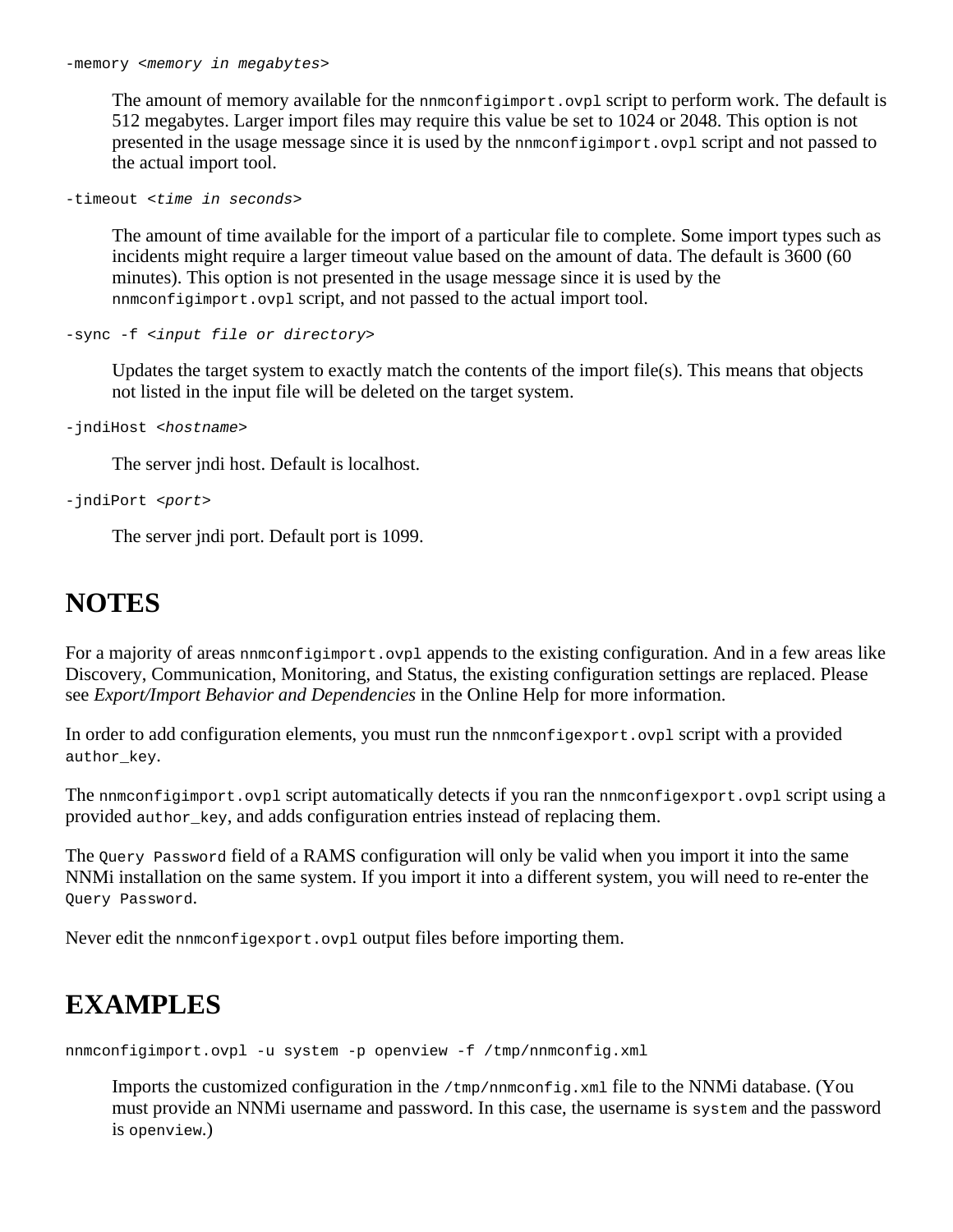# **AUTHOR**

nnmconfigimport.ovpl was developed by Hewlett Packard Enterprise.

# **SEE ALSO**

[nnmconfigexport.ovpl\(](#page-69-0)1M), [nnm.properties](#page-212-0)(4).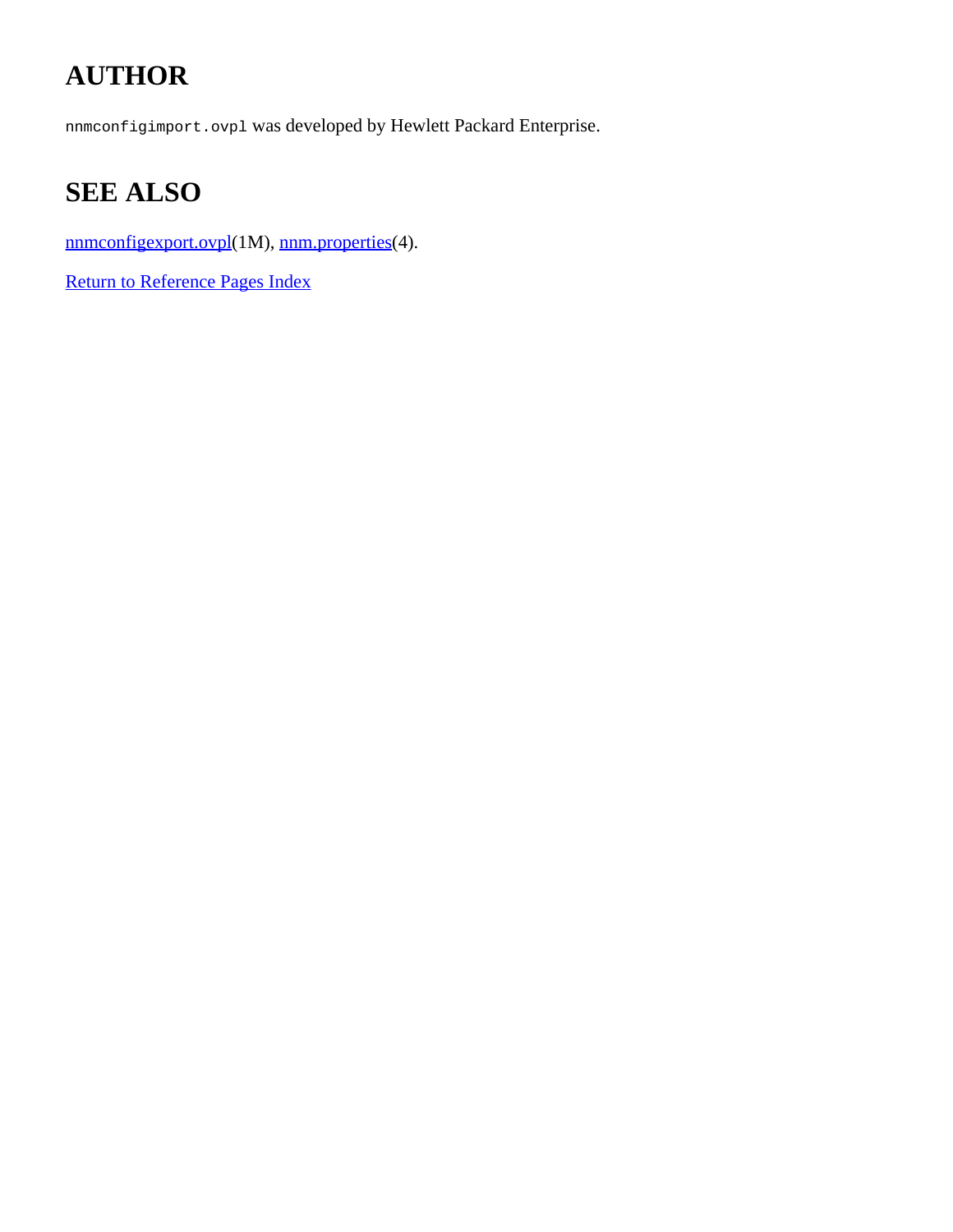### **Name**

nnmconfigpoll.ovpl — poll a node for discovery information

## **SYNOPSIS**

nnmconfigpoll.ovpl [-v] [-t *timeout in secs*] [-u <*username*> -p <*password*>] [-jndiHost <*hostName*> Default: localhost] [-jndiPort <*port*> Default: 1099] [-tenant <*name*>] *node*

## **DESCRIPTION**

The nnmconfigpoll.ovpl script sends a request to the discovery service to poll the node for discovery information. The node must exist in the discovered topology. The *node* parameter you enter can be a node name in the topology or an IP address associated with a node.

Running the nnmconfigpoll.ovpl script starts a layer 2 connectivity analysis for the node. NNMi displays status messages for the layer 3 discovery information in the NNMi console as the discovery service polls the device.

The nnmconfigpoll.ovpl script polls for discovery information. To poll for status information, use the the nnmstatuspoll.ovpl script.

### **Parameters**

The nnmconfigpoll.ovpl script recognizes the following parameters and options:

 $-\mathbf{v}$ 

Display verbose information about the discovery poll.

-t <*timeout in secs*>

The client waits *timeout in secs* seconds for a response.

-u <*username*>

Supply the NNMi administrator username to run the script. This script requires the NNMi administrator username unless you use an nnm.properties file. See the nnm.properties. 4 reference page for more information.

-p <*password*>

Supply the NNMi administrator password to run the script. This script requires the NNMi administrator password unless you use an nnm.properties file. See the nnm.properties. 4 reference page for more information.

-jndiHost <*serverName*>

The server JNDI host; default is localhost.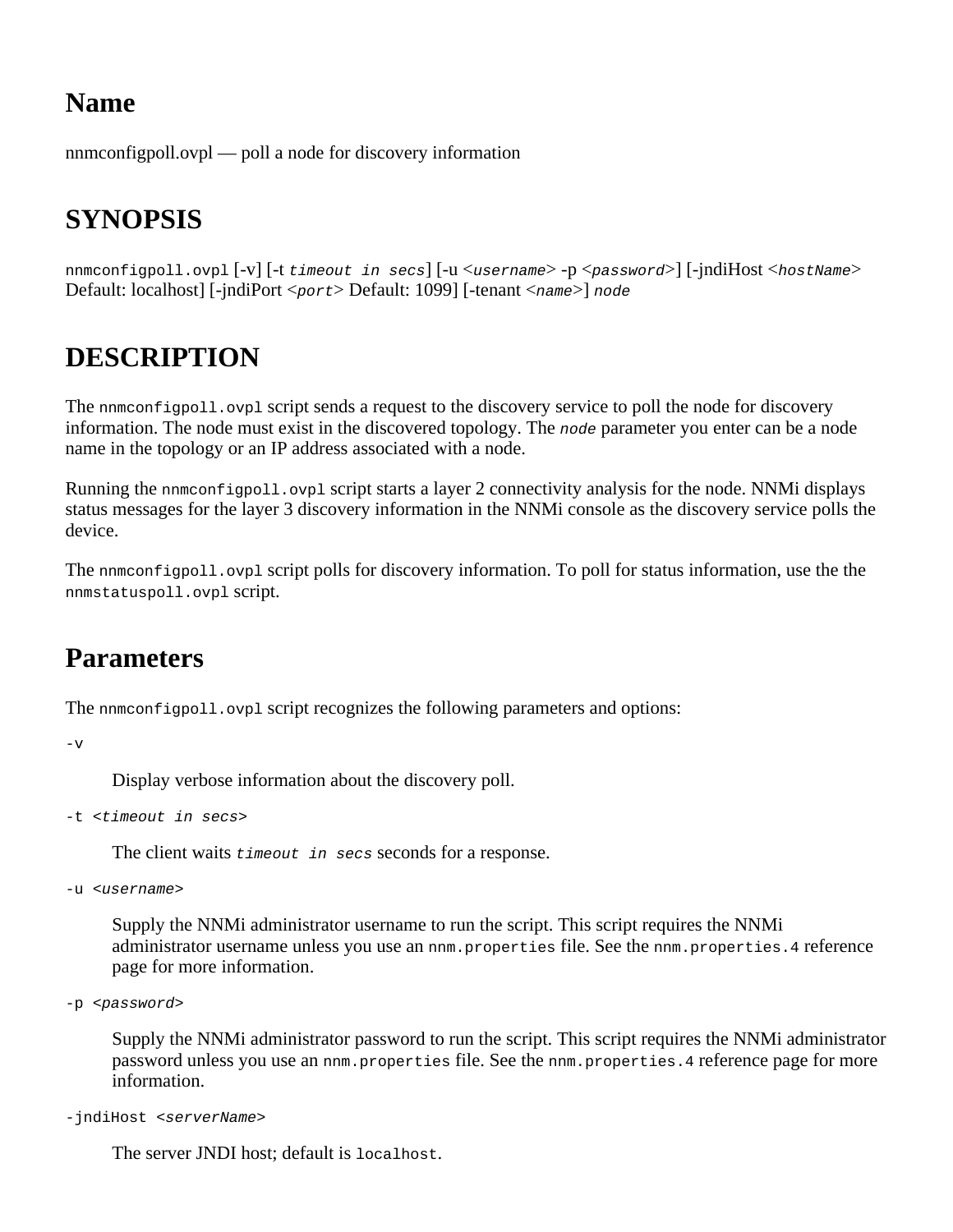```
-jndiPort <port>
```
The server JNDI port; default is 1099.

```
-tenant <name>
```
The tenant group the node belongs to; must be used when the node name is not unique in the network such as using an IP address that has duplicates;no default.

### **EXAMPLES**

The following examples show how to use the nnmconfigpoll.ovpl script to poll a node using different options.

Poll a node using its node name.

nnmconfigpoll.ovpl -u *username* -p *password thisnode*

Poll a node using its fully qualified node name.

nnmconfigpoll.ovpl *thisnode.x.y.z*

Poll a node using its IP address.

nnmconfigpoll.ovpl 10.97.247.129

Poll a node using its IP address and tenant name.

nnmconfigpoll.ovpl -tenant myDuplicateAddressesDomain 10.97.247.129

## **AUTHOR**

nnmconfigpoll.ovpl was developed by Hewlett Packard Enterprise.

### **FILES**

Windows: \$NNM\_BIN\$\nnmconfigpoll.ovpl

*UNIX*: \$NNM\_BIN/nnmconfigpoll.ovpl

## **SEE ALSO**

[nnmstatuspoll.ovpl\(](#page-285-0)1M).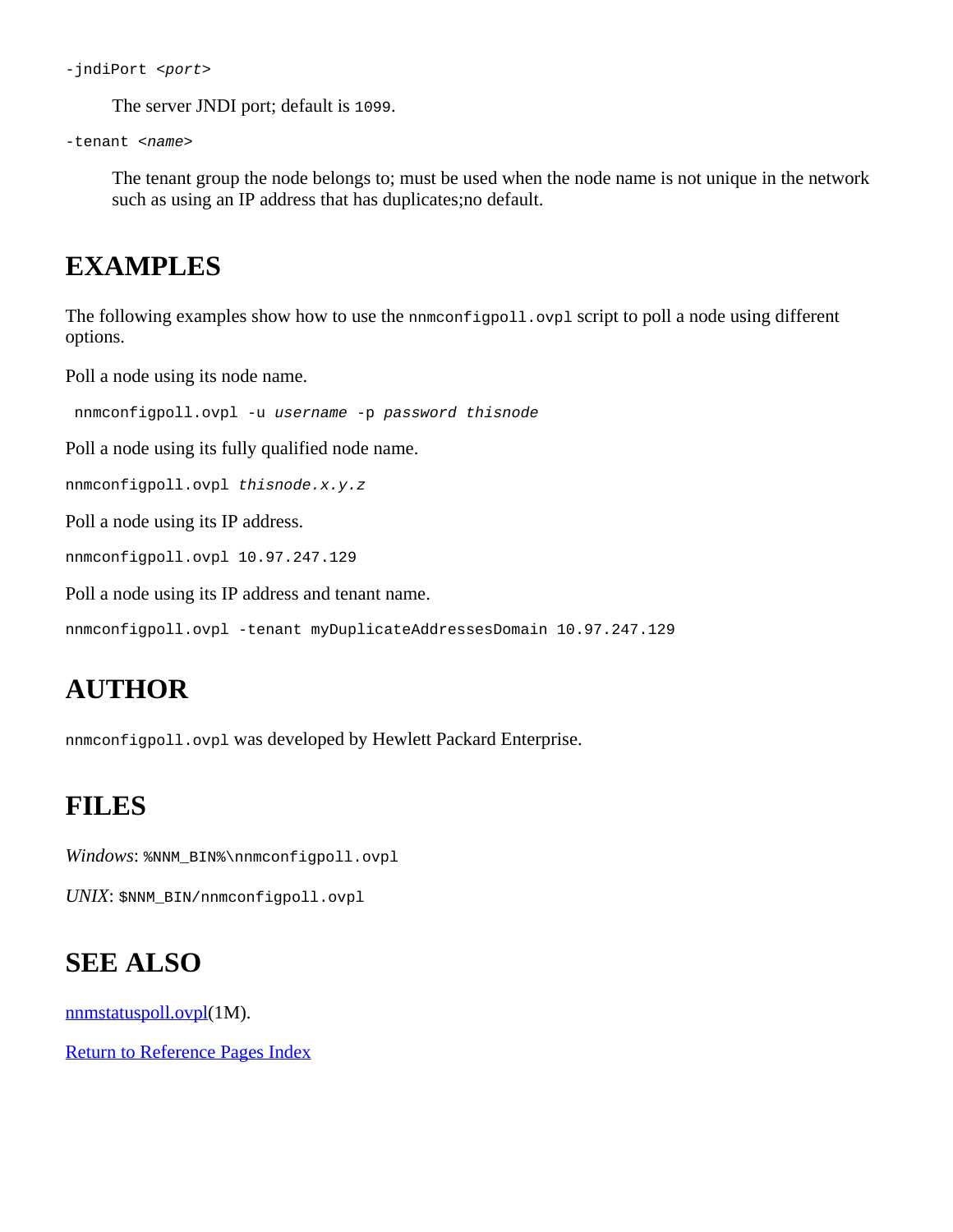### **Name**

nnmconnedit.ovpl — make corrections to the L2 (layer 2) connection topology. Users can add and delete connections.

## **SYNOPSIS**

nnmconnedit.ovpl -f *corrections file* -t [add|delete] [-help] [-u <*username*> -p <*password*>] [-jndiHost <*hostName*> Default: localhost] [-jndiPort <*port*> Default: 1099]

### **DESCRIPTION**

Due to a variety of factors, NNMi L2 connection topology discovery can contain inaccuracies. The nnmconnedit.ovpl script provides a way for the user to add connections to or delete connections from NNMi. The administrator creates the *corrections file* and must follow the following structured XML format:

```
<connectionedits>
    <connection>
        <operation>add or delete</operation>
         <node>name, long name or IP address</node>
 <interface>ifName, ifAlias, ifDescr or ifIndex</interface>
 <node>name, long name or IP address</node>
        <interface>ifName, ifAlias, ifDescr or ifIndex</interface>
    </connection>
</connectionedits>
```
Where:

*operation* identifies whether the connection is to be added or deleted.

*node* is identified by its short name, long name (DNS name) or IP address.

*interface* is identified in order by ifIndex, ifName, ifDescr, or ifAlias. This value must be unique. Note that using ifIndex is discouraged due to the interface renumbering feature supported by some devices. For non-SNMP nodes, ifAlias or ifDescr are recommended.

For each connection element, there must be at least two nodes and two interfaces. The number of nodes and interfaces must be equal. Each node and interface pair is known as an endpoint, so a single connection element can have two or more endpoints specified. Multiple connection elements are permitted within a corrections file.

When adding a connection, each endpoint will be removed from any existing connection of which it may be a member, then added to the new connection. If there are more than two endpoints specified in the connection element, the connection will appear on maps as a shared-media connection symbol. If the connection element specifies a connection which already exists in the NNMi database, then nothing will be changed.

When deleting a connection, nothing will be changed unless a connection with the same set of endpoints already exists in the NNMi database. In that case, all of the specified endpoints will be left in a disconnected state. If network devices are reporting a connection, deleting that connection will only be temporary. In this case, the deleted connection reappears in NNMi the next time NNMi discovers the nodes involved in the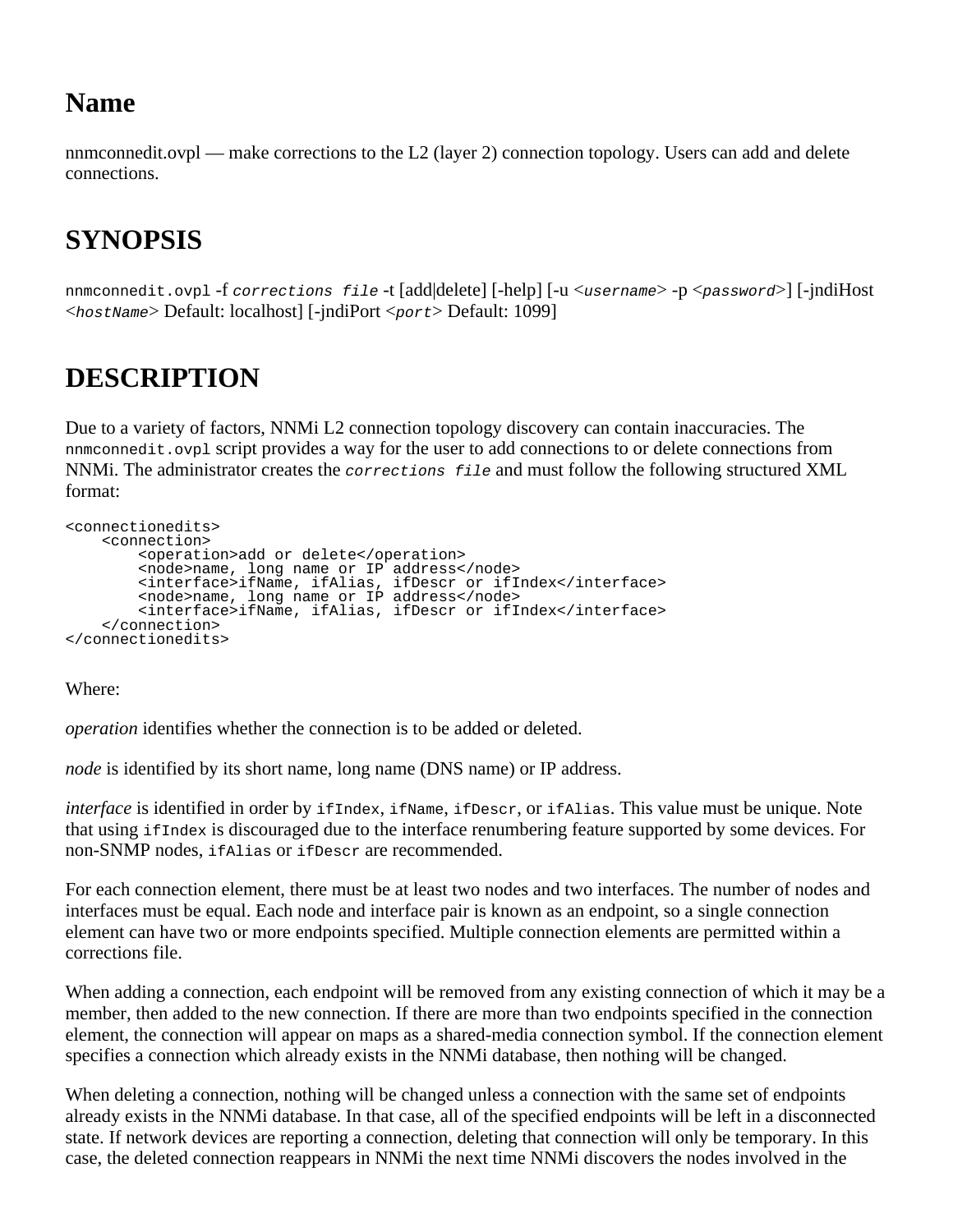connection.

### **Parameters**

The nnmconnedit.ovpl script recognizes the following parameters and options:

```
-f corrections file
```
Specifies the name of the file that contains the formatted connection add and delete directives.

```
-t [add | delete]
```
Generates a template file that can be used to create a corrections file. Specifying *add* will create an add operation template while specifying *delete* will generate a delete operation template.

```
-u <username>
```
Supply the NNMi administrator username to run the script. This script requires the NNMi administrator username unless you use an nnm.properties file. See the nnm.properties. 4 reference page for more information.

```
-p <password>
```
Supply the NNMi administrator password to run the script. This script requires the NNMi administrator password unless you use an nnm.properties file. See the nnm.properties. 4 reference page for more information.

```
-jndiHost <serverName>
```
The server JNDI host; default is localhost.

```
-jndiPort <port>
```
The server JNDI port; default is 1099.

-help

This option displays the script usage information.

### **EXAMPLES**

Suppose that NNMi connection discovery was unable to find the L2 connection between two switches manufactured by different vendors. To remedy this, go to each device and get the node names and interface names that need to be connected. Next, create the add template file,  $m$ ychg.xml, passing the -t option of the nnmconnedit.ovpl script. Next, edit the file, filling in the node and interface information. Save your changes in the mychg.xml file.

The following is an example of the mychg.xml (add template) file:

```
<connectionedits>
     <connection>
         <operation>add</operation>
         <node>nodeA.x.y.z</node>
         <interface>fa/09</interface>
         <node>nodeB.x.y.z</node>
         <interface>fa/05</interface>
     </connection>
```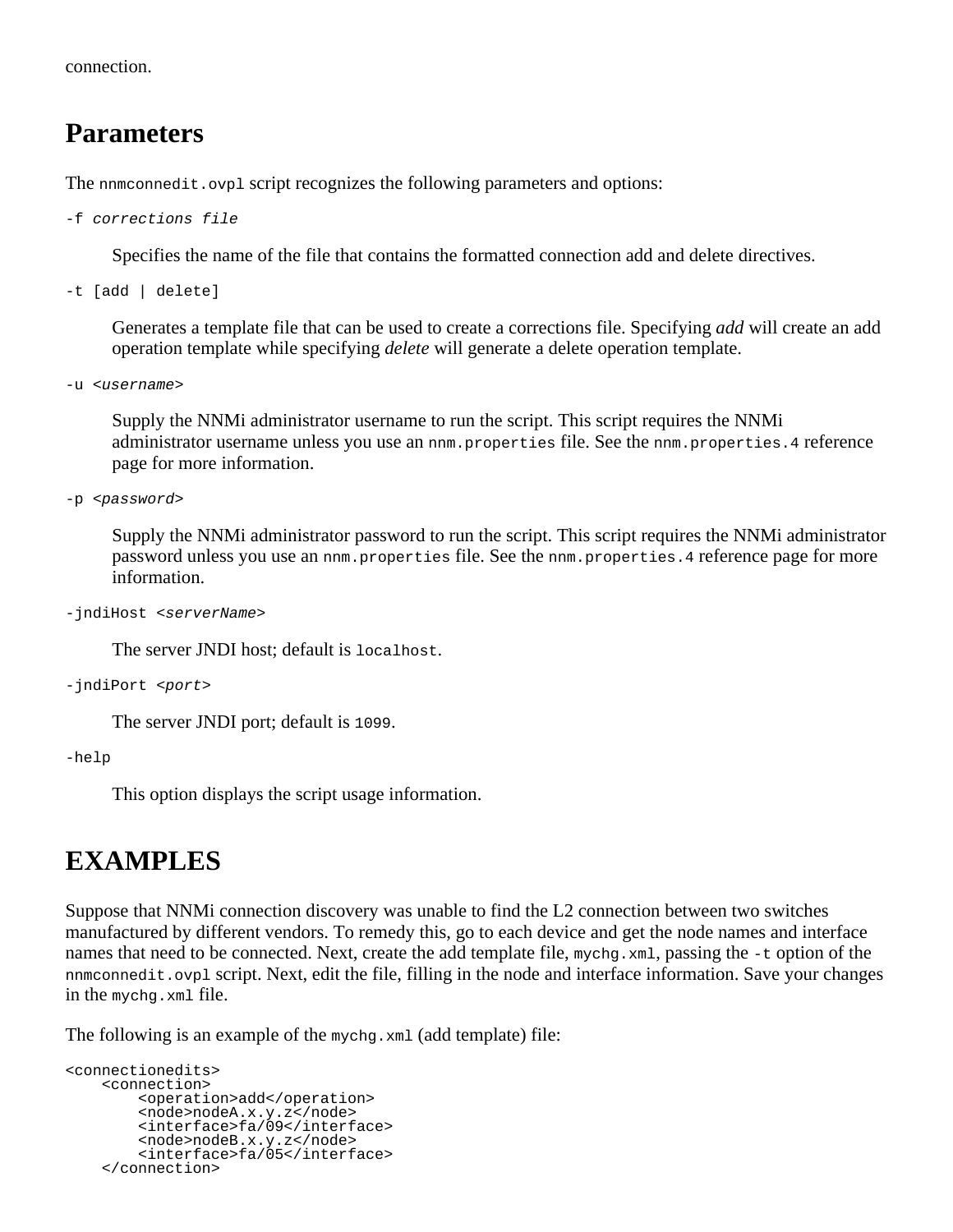Finally, run the nnmconnedit.ovpl script, passing the mychg.xml file with the -f option.

nnmconnedit.ovpl -f mychg.xml

Suppose that NNMi connection discovery creates an L2 connection where none should exist. To remedy this, get the node names and interfaces involved in the incorrect connection. Then create the mychg.xml (delete template) file, passing the  $-t$  option of the nnmconnedit.ovpl script. Next, edit the file by filling in the node and interface information. Save your changes in the mychg.xml file.

The following is an example of the mychg.xml (delete template) file:

```
<connectionedits>
     <connection>
         <operation>delete</operation>
         <node>nodeA.x.y.z</node>
         <interface>fa/09</interface>
         <node>nodeB.x.y.z</node>
         <interface>fa/05</interface>
     </connection>
</connectionedits>
```
Finally, run the nnmconnedit.ovpl script, passing the mychg.xml file with the -f option.

nnmconnedit.ovpl -u username -p password -f mychg.xml

### **AUTHOR**

nnmconnedit.ovpl was developed by Hewlett Packard Enterprise.

### **FILES**

None

### **See Also**

None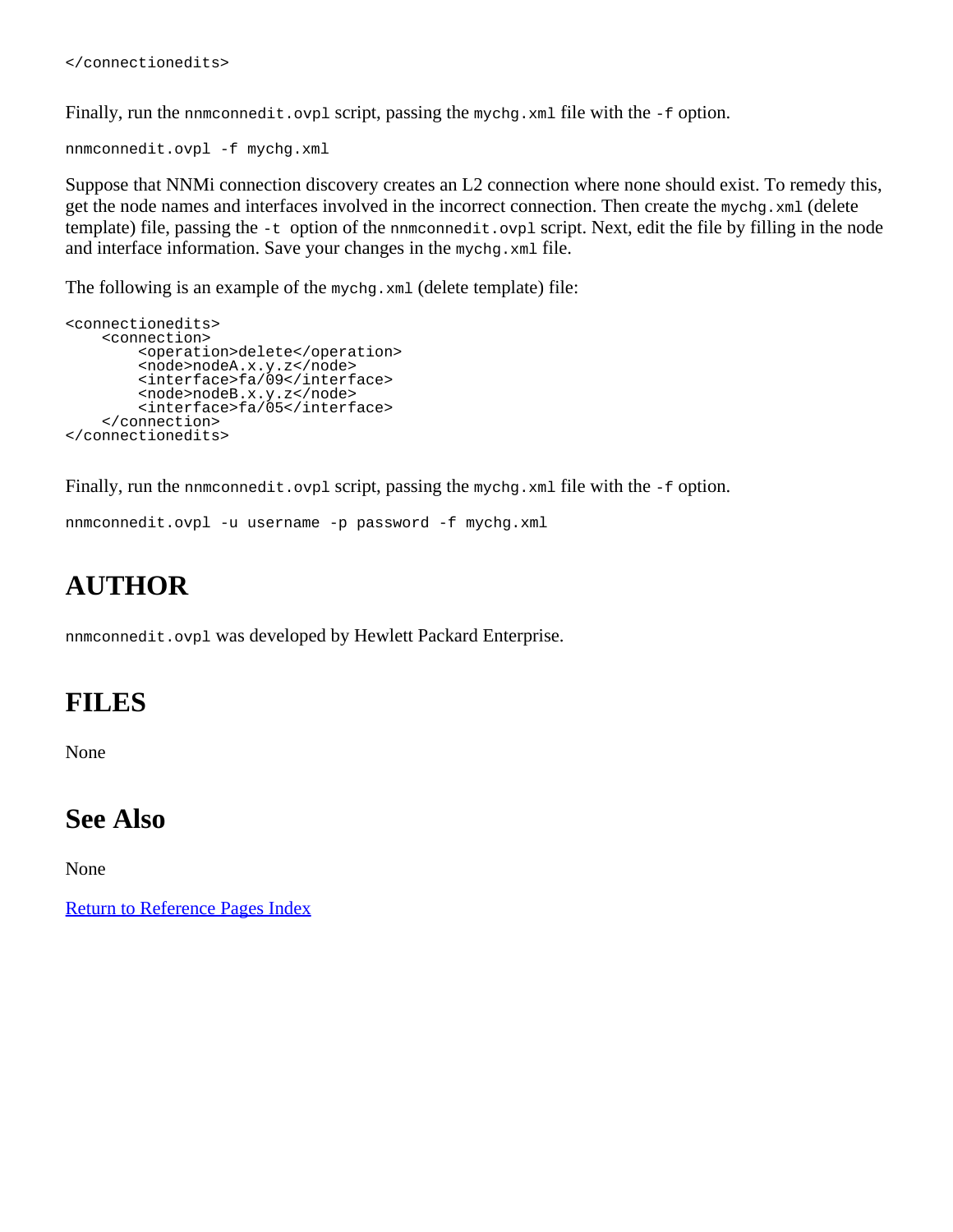### **Name**

nnmcustompollerconfig.ovpl — Create, list, update, delete, enable, and disable Custom Poller configuration.

### **SYNOPSIS**

#### <span id="page-81-0"></span>nnmcustompollerconfig.ovpl

nnmcustompollerconfig.ovpl createCollection [-uuid <*object uuid*>] -name <*name*> -type <*collection type*> [-filterVariable <*mib filter variable*>] [ affectNodeStatus <true|false>] [-exportCollection <true|false>] [-compressExport <true|false>] [-generateIncident <true|false> -incidentSource <*incident source object*>]

nnmcustompollerconfig.ovpl createComparisonMap [-uuid <*object uuid*>] -variable <*name*>|<*uuid*> -ordering <*ordering*> -comparisonOperator <*comparison operator*> -comparisonValue <*comparison value*> -stateMapping <*state mapping*>

nnmcustompollerconfig.ovpl createCountThreshold [-uuid <*object uuid*>] -variable <*name*>|<*uuid*> { (-lowState <*low state*> -lowValue <*low value*> [ lowValueRearm <*lowValueRearm*>] [-lowTriggerCount <*low trigger count*>] ) | (-highState <*high state*> -highValue <*high value*> [-highValueRearm <*high value rearm*>] [-highTriggerCount <*high trigger count*>]) }

nnmcustompollerconfig.ovpl createMibDefinition -converstionType <*conversion type*> -isTabular <true|false> -oidType <*oid type*> -oid <*oid*> [-uuid <*object uuid*>]

nnmcustompollerconfig.ovpl createMibExpression -expression <*mib expression*> [-displayVariable <*display variable*>] -author <*unique key*> [-desc <*"description"*>] [-displayFilter <*name*>] [-conversionAlgorithm <*conversation algorithm*>] -key <*unique key*> -name <*name*>

nnmcustompollerconfig.ovpl createPolicy -name <*>name*> -pollingInterval <*polling interval*> -ordering <*ordering*> [-uuid <*object uuid*>] -collection <*name*>|<*uuid*> -nodeGroup <*name*>|<*uuid*> -activeState <*active state*> [-filter <*mib filter*>]

nnmcustompollerconfig.ovpl createReportCollection -reportGroup <*name*>|<*uuid*> {[-uuid <*object uuid*>] -collection <*name*>|<*uuid*>} | {-list <*csv list of identifiers*>}

nnmcustompollerconfig.ovpl createReportGroup [-uuid <*object uuid*>] -name <*name*>

nnmcustompollerconfig.ovpl createTimeThreshold [-uuid <*object uuid*>] -variable <*name*>|<*uuid*> { (-lowState <*low state*> -lowValue <*low value*> [ lowValueRearm <*lowValueRearm*>] -lowDuration <*low duration*> -lowWindowDuration <*low window duration*>) | (-highState <*high state*> -highValue <*high value*> [-highValueRearm <*high value rearm*>] -highDuration <*high duration*> -highWindowDuration <*high window duration*>) }

nnmcustompollerconfig.ovpl createVariable -collection <*name*>|<*uuid*> [-uuid <*object uuid*>] -reportDataType <*report data type*> -mibExpression <*key*>| <*name*> -name <*name*>

nnmcustompollerconfig.ovpl deleteCollection -collection <*name*>|<*uuid*> | -list <*csv list of identifiers*>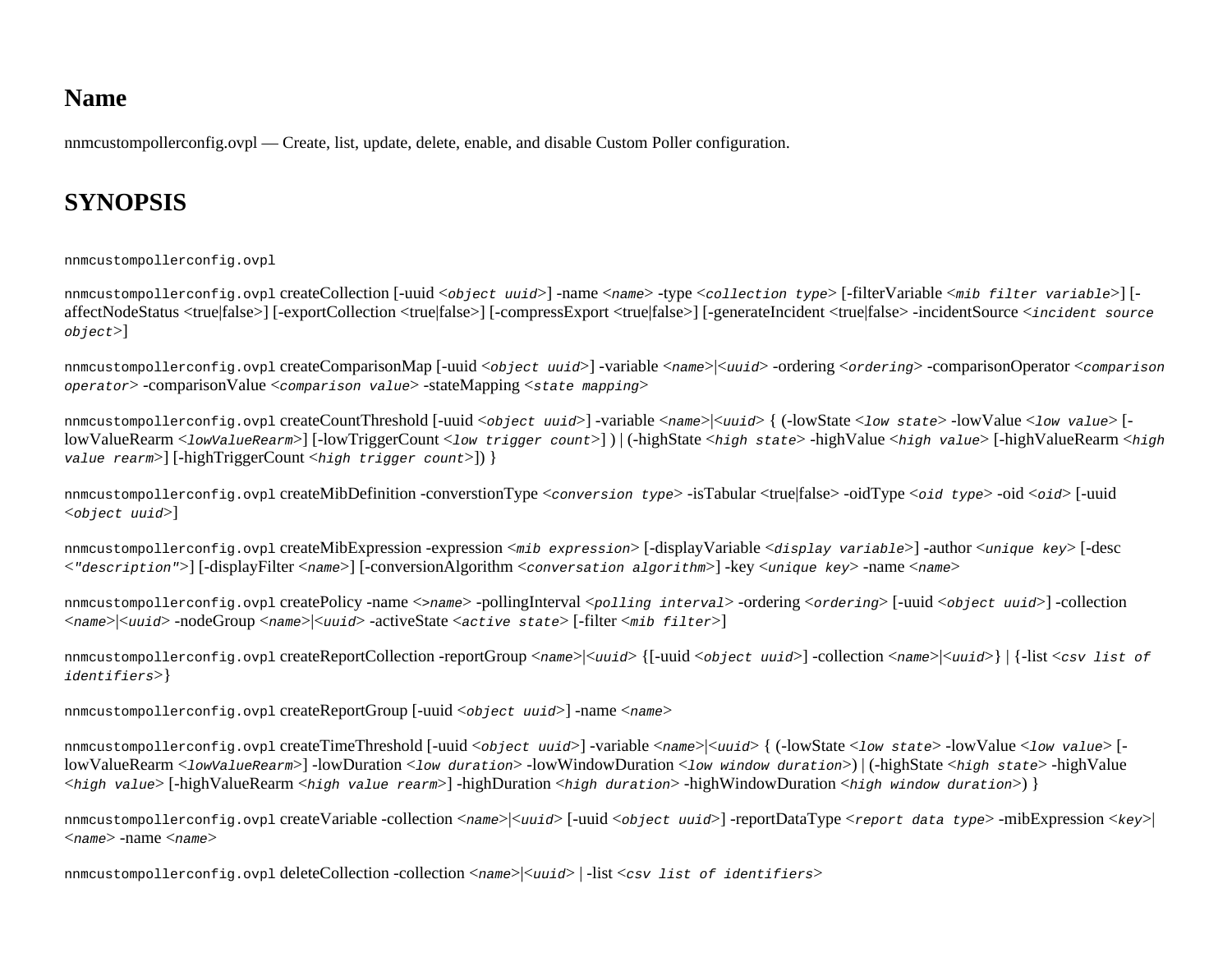nnmcustompollerconfig.ovpl deleteComparisonMap -map <*uuid*> | -list <*csv list of identifiers*> nnmcustompollerconfig.ovpl deleteCountThreshold -threshold <*uuid*> | -list <*csv list of identifiers*> nnmcustompollerconfig.ovpl deleteMibDefinition -mibDefinition <*oid*>|<*uuid*> | -list <*csv list of identifiers*> nnmcustompollerconfig.ovpl deleteMibExpression -mibExpression <*key*>|<*name*> | -list <*csv list of identifiers*> nnmcustompollerconfig.ovpl deletePolicy -policy <*name*>|<*uuid*> | -list <*csv list of identifiers*> nnmcustompollerconfig.ovpl deleteReportCollection -reportCollection <*uuid*> | -list <*csv list of identifiers*> nnmcustompollerconfig.ovpl deleteReportGroup -reportGroup <*name*>|<*uuid*> | -list <*csv list of identifiers*> nnmcustompollerconfig.ovpl deleteTimeThreshold -threshold <*uuid*> | -list <*csv list of identifiers*> nnmcustompollerconfig.ovpl deleteVariable -variable <*name*>|<*uuid*> | -list <*csv list of identifiers*> nnmcustompollerconfig.ovpl disable

nnmcustompollerconfig.ovpl enable

nnmcustompollerconfig.ovpl listCollection [-exportCollection <true|false>] [-name <*name*>] [-generateIncident <true|false>] [-incidentSource <*incident source object*>] [-compressExport <true|false>] [-uuid <*object uuid*>] [-type <*collection type*>] [-filterVariable <*mib filter variable*>] [-affectNodeStatus <true|false>]

nnmcustompollerconfig.ovpl listComparisonMap [-ordering <*ordering*>] [-stateMapping <*state mapping*>] [-comparisonOperator <*comparison operator*>] [-uuid <*object uuid*>] [-comparisonValue <*comparison value*>] [-variable <*name*>|<*uuid*>]

nnmcustompollerconfig.ovpl listCountThreshold [-highState <*high state*>] [-lowTriggerCount <*low trigger count*>] [-lowValueRearm <*lowValueRearm*>] [-lowValue <*low value*>] [-highTriggerCount <*high trigger count*>] [-lowState <*low state*>] [-uuid <*object uuid*>] [-highValueRearm <*high value rearm*>] [-variable <*name*>|<*uuid*>] [-highValue <*high value*>]

nnmcustompollerconfig.ovpl listMibDefinition [-converstionType <*conversion type*>] [-isTabular <true|false>] [-oidType <*oid type*>] [-oid <*oid*>] [-uuid <*object uuid*>]

nnmcustompollerconfig.ovpl listMibExpression [-author <*unique key*>] [-conversionAlgorithm <*conversation algorithm*>] [-desc <*"description"*>] [ displayFilter <*name*>] [-displayVariable <*display variable*>] [-expression <*mib expression*>] [-key <*unique key*>] [-name <*name*>]

nnmcustompollerconfig.ovpl listPolicy [-activeState <*active state*>] [-collection <*name*>|<*uuid*>] [-filter <*mib filter*>] [-name <*name*>] [-nodeGroup <*name*>|<*uuid*>] [-ordering <*ordering*>] [-pollingInterval <*polling interval*>] [-uuid <*object uuid*>]

nnmcustompollerconfig.ovpl listReportCollection [-collection <*name*>|<*uuid*>] [-list <*csv list of identifiers*>] [-reportGroup <*name*>|<*uuid*>] [-uuid <*object uuid*>]

nnmcustompollerconfig.ovpl listReportGroup [-name <*name*>] [-uuid <*object uuid*>]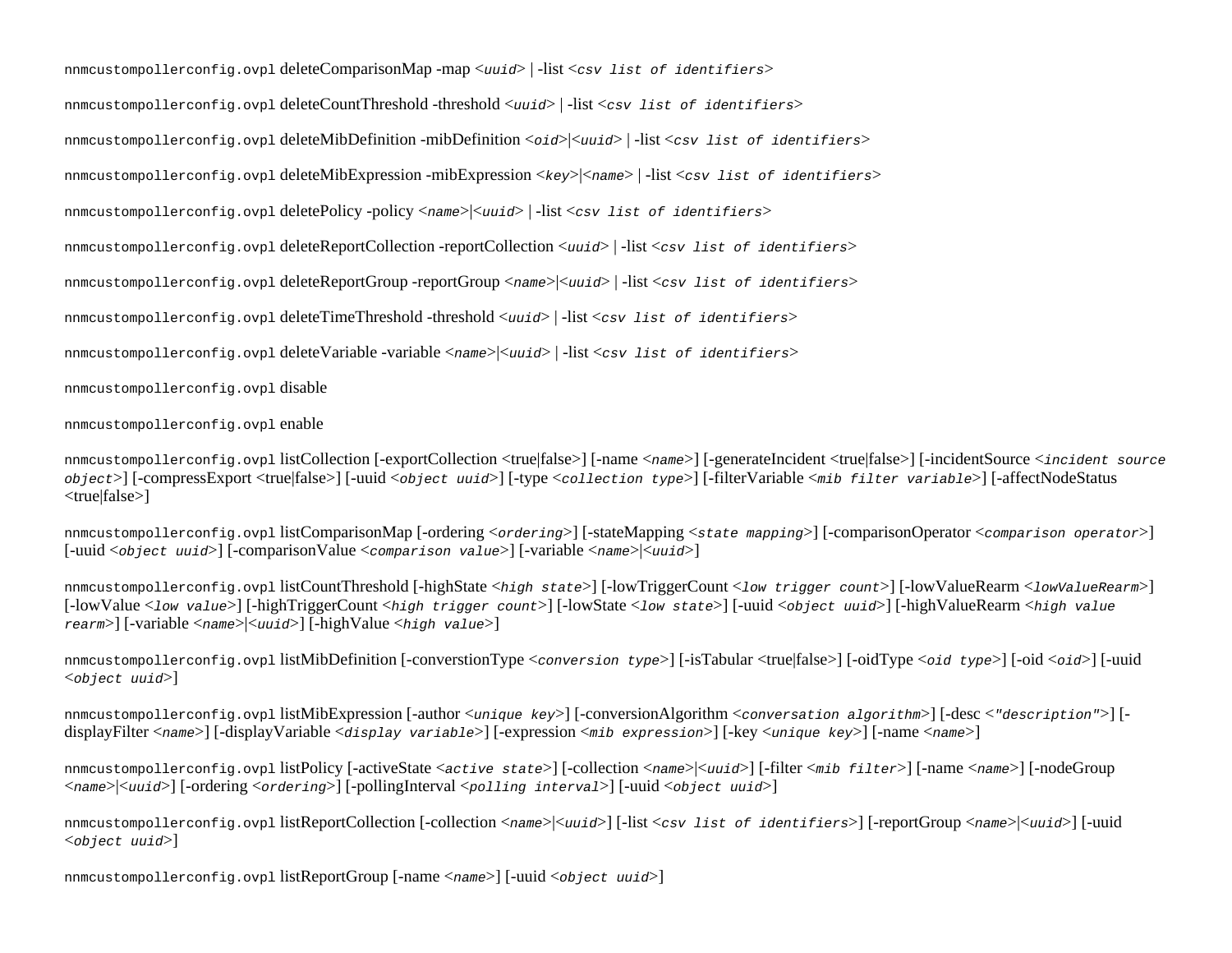nnmcustompollerconfig.ovpl listTimeThreshold [-highDuration <*high duration*>] [-highState <*high state*>] [-lowWindowDuration <*low window duration*>] [-lowDuration <*low duration*>] [-lowValueRearm <*lowValueRearm*>] [-lowValue <*low value*>] [-lowState <*low state*>] [-uuid <*object uuid*>] [ highValueRearm <*high value rearm*>] [-variable <*name*>|<*uuid*>] [-highWindowDuration <*high window duration*>] [-highValue <*high value*>]

nnmcustompollerconfig.ovpl listVariable [-collection <*name*>|<*uuid*>] [-uuid <*object uuid*>] [-reportDataType <*report data type*>] [-mibExpression <*key*>| <*name*>] [-name <*name*>]

nnmcustompollerconfig.ovpl status

nnmcustompollerconfig.ovpl updateCollection -collection <*name*>|<*uuid*> [-exportCollection <true|false>] [-name <*name*>] [-generateIncident <true|false>] [ incidentSource <*incident source object*>] [-compressExport <true|false>] [-type <*collection type*>] [-filterVariable <*mib filter variable*>] [ affectNodeStatus <true|false>]

nnmcustompollerconfig.ovpl updateComparisonMap -map <*uuid*> [-variable <*name*>|<*uuid*>] [-ordering <*ordering*>] [-comparisonOperator <*comparison operator*>] [-comparisonValue <*comparison value*>] [-stateMapping <*state mapping*>]

nnmcustompollerconfig.ovpl updateCountThreshold -threshold <*uuid*> [-variable <*name*>|<*uuid*>] [-lowState <*low state*>] [-lowValue <*low value*>] [ lowValueRearm <*lowValueRearm*>] [-lowTriggerCount <*low trigger count*>] [-highState <*high state*>] [-highValue <*high value*>] [-highValueRearm <*high value rearm*>] [-highTriggerCount <*high trigger count*>]

nnmcustompollerconfig.ovpl updateMibDefinition -mibDefinition <*oid*>|<*uuid*> [-oid <*oid*>] [-oidType <*oid type*>] [-converstionType <*conversion type*>] [-isTabular <true|false>]

nnmcustompollerconfig.ovpl updateMibExpression -mibExpression <*key*>|<*name*> [-expression <*mib expression*>] [-displayVariable <*display variable*>] [ author <*unique key*>] [-desc <*"description"*>] [-displayFilter <*name*>] [-conversionAlgorithm <*conversation algorithm*>] [-key <*unique key*>] [-name <*name*>]

nnmcustompollerconfig.ovpl updatePolicy -policy <*name*>|<*uuid*> [-name <*name*>] [-pollingInterval <*polling interval*>] [-ordering <*ordering*>] [-collection <*name*>|<*uuid*>] [-nodeGroup <*name*>|<*uuid*>] [-activeState <*active state*>] [-filter <*mib filter*>]

nnmcustompollerconfig.ovpl updateReportGroup -reportGroup <*name*>|<*uuid*> [-name <*name*>]

nnmcustompollerconfig.ovpl updateTimeThreshold -threshold <*uuid*> [-variable <*name*>|<*uuid*>] [-lowState <*low state*>] [-lowValue <*low value*>] [ lowValueRearm <*lowValueRearm*>] [-lowDuration <*low duration*>] [-lowWindowDuration <*low window duration*>] [-highState <*high state*>] [-highValue <*high value*>] [-highValueRearm <*high value rearm*>] [-highDuration <*high duration*>] [-highWindowDuration <*high window duration*>]

nnmcustompollerconfig.ovpl updateVariable -variable <*name*>|<*uuid*> [-collection <*name*>|<*uuid*>] [-reportDataType <*report data type*>] [-mibExpression <*key*>|<*name*>] [-name <*name*>]

### **DESCRIPTION**

The general format of the nnmcustompollerconfig.ovpl command line is the following:

nnmcustompollerconfig.ovpl <*command>* <*options*>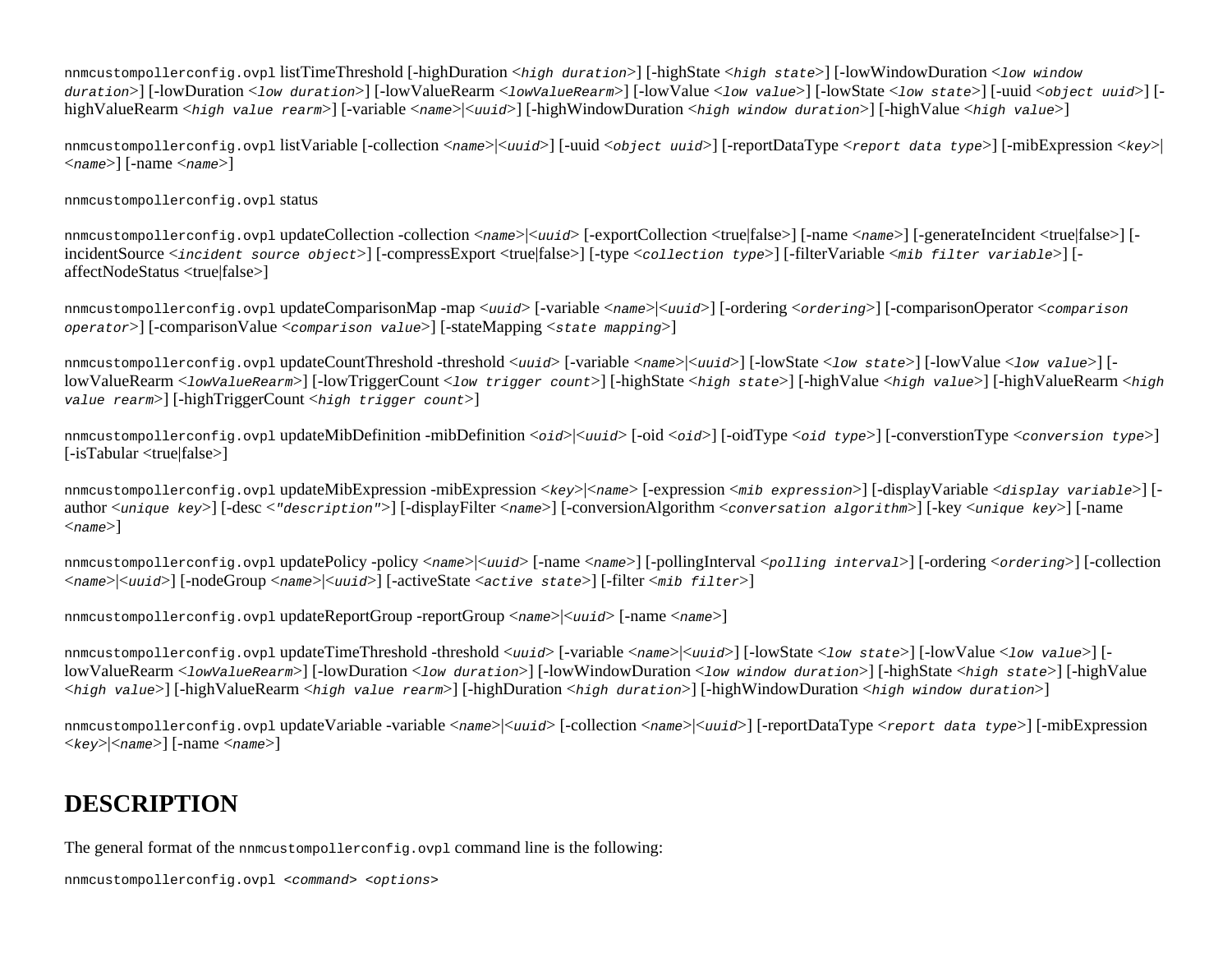Each of the available choices for *command* are listed below, in the [Commands](#page-84-0) section. Similarly, the available *options* for each of the commands are found in the [Options](#page-88-0) section. Many commands share similar options. See the [Synopsis](#page-81-0) section above for the appropriate list of options for each command.

For more info on how to correctly specify a Mib Expression, refer to the [Mib Expressions](#page-93-0) section.

To understand how deleting Report Groups affect NPS, please read [Report Groups and NPS](#page-94-0).

Please read [Deleting Collections and Policies from the Command](#page-95-0) [Line](#page-95-0) to fully understand how removing select configuration will affect other Custom Poller configuration.

See [Oid Output Format](#page-95-1) for information on changing the output format for the Expression field on MibExpressions.

#### **Commands**

#### <span id="page-84-0"></span>batch

Runs the tool in batch mode with the supplied input file or \"-\" to read from standard-in. Note that in batch mode, the input file lists several other commands to perform. The entire batch operation is performed as a single database transaction, which means that if there is an error part way through the batch operation, all previous operations which had succeeded are rolled back. The error message will list the line number in the batch file that had the error.

#### createCollection

Creates a new Custom Poller Collection with the specified name and type. Refer to the [Collection Type](#page-94-1) for more information on the which fields are supported for different Collection Types.

#### createComparisonMap

Creates a new Comparison Map for the specified variable. Note, Ordering must be unique per variable.

#### createCountThreshold

Creates a new Count Threshold for the specified Variable.

#### createMibDefinition

Creates a new Mib Definition. Note, Oid must be unique.

#### createMibExpression

Creates a new Mib Expression using the specified key. An Author must exist to create new Mib Expressions. Note, Key must be unique.

#### createPolicy

Creates a new Policy. A Node Group must exist to create new Policies. A Collection must have Variables before mapping to a Policy. Note, Ordering must be unique per Collection. Cannot create duplicate Policies with the same Collection and Node Group.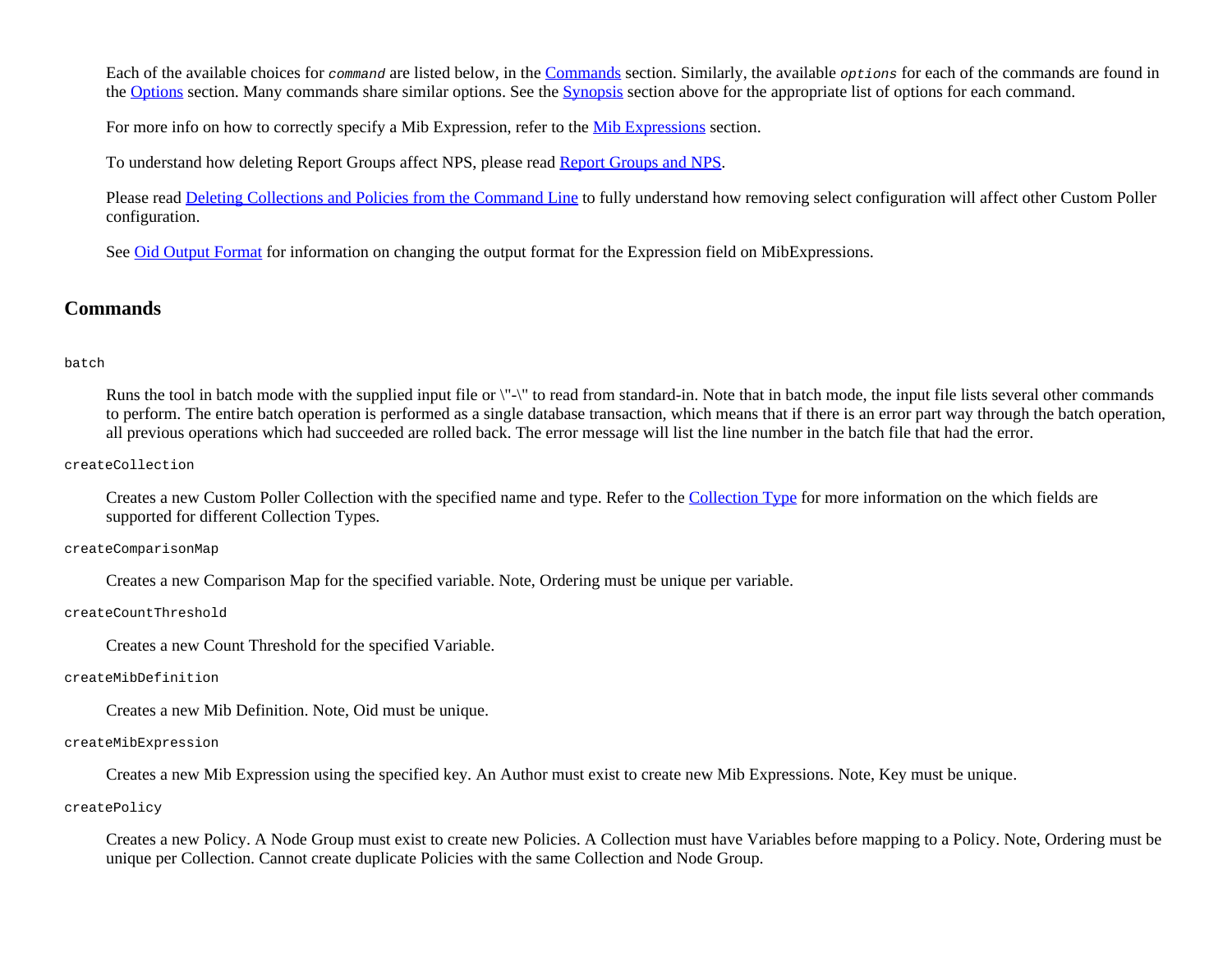#### createReportCollection

Creates a new Report Collection.

createReportGroup

Creates a new Report Group.

#### createTimeThreshold

Creates a new Time Threshold for the specified Variable.

#### createVariable

Creates a new Variable for the specified Collection.

#### deleteCollection

Deletes either a single Collection or a list of Collections.

#### deleteComparisonMap

Deletes either a single Comparison Map or a list of Comparison Maps.

deleteCountThreshold

Deletes either a single Count Threshold or a list of Count Thresholds.

deleteMibDefinition

Deletes either a single Mib Definition or a list of Mib Definitions.

deleteMibExpression

Deletes either a single Mib Expression or a list of Mib Expressions.

#### deletePolicy

Deletes either a single Policy or a list of Policies.

#### deleteReportCollection

Deletes either a single Report Collection or a list of Report Collections.

deleteReportGroup

Deletes either a single Report Group or a list of Report Groups.

deleteTimeThreshold

Deletes either a single Time Threshold or a list of Time Thresholds.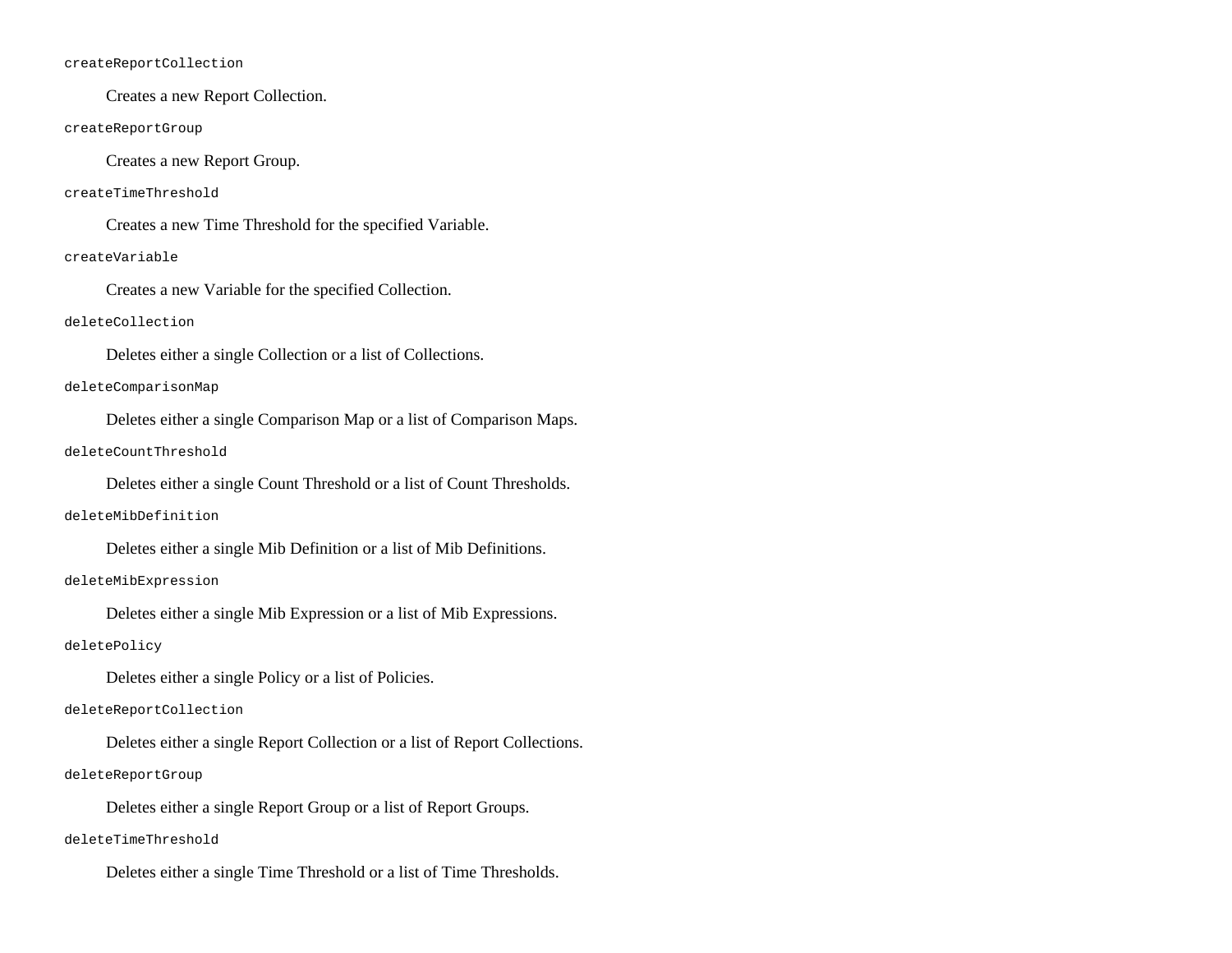#### deleteVariable

Deletes either a single Variable or a list of Variables.

#### enable

Enable Custom Poller.

#### disable

Disable Custom Poller.

#### listCollection

List Collections based on optional filters. Specifying no filters will list all Collections. All Collections matching the filter(s) will be listed. The wildcards "\*" and "?" are supported.

The fields for listCollection are: uuid,name,type,filterVariable,affectNodeStatus,generateIncident,exportCollection,compressExport,incidentSource

listComparisonMap

List Comparison Maps based on optional filters. Specifying no filters will list all Comparison Maps. All Comparison Maps matching the filter(s) will be listed. The wildcards "\*" and "?" are supported.

The fields for listComparisonMap are: uuid,variable,stateMapping,comparisonValue,comparisonOperator,ordering

listCountThreshold

List Count Thresholds based on optional filters. Specifying no filters will list all Count Thresholds. All Count Thresholds matching the filter(s) will be listed. The wildcards "\*" and "?" are supported.

The fields for listCountThreshold are: uuid,variable,lowValue,lowValueRearm,lowState,lowTriggerCount,highValue,highValueRearm,highState,highTriggerCount

#### listMibDefinition

List Mib Definitions based on optional filters. Specifying no filters will list all Mib Definitions. All Mib Definitions matching the filter(s) will be listed. The wildcards "\*" and "?" are supported.

The fields for listMibDefinition are: uuid,oid,oidType,conversionType,isTabular

#### listMibExpression

List Mib Expressions based on optional filters. Specifying no filters will list all Mib Expressions. All Mib Expressions matching the filter(s) will be listed. The wildcards "\*" and "?" are supported.

The fields for listMibExpression are: key,name,desc,author,expression,displayVariable,displayFilter,conversionAlgorithm

#### listPolicy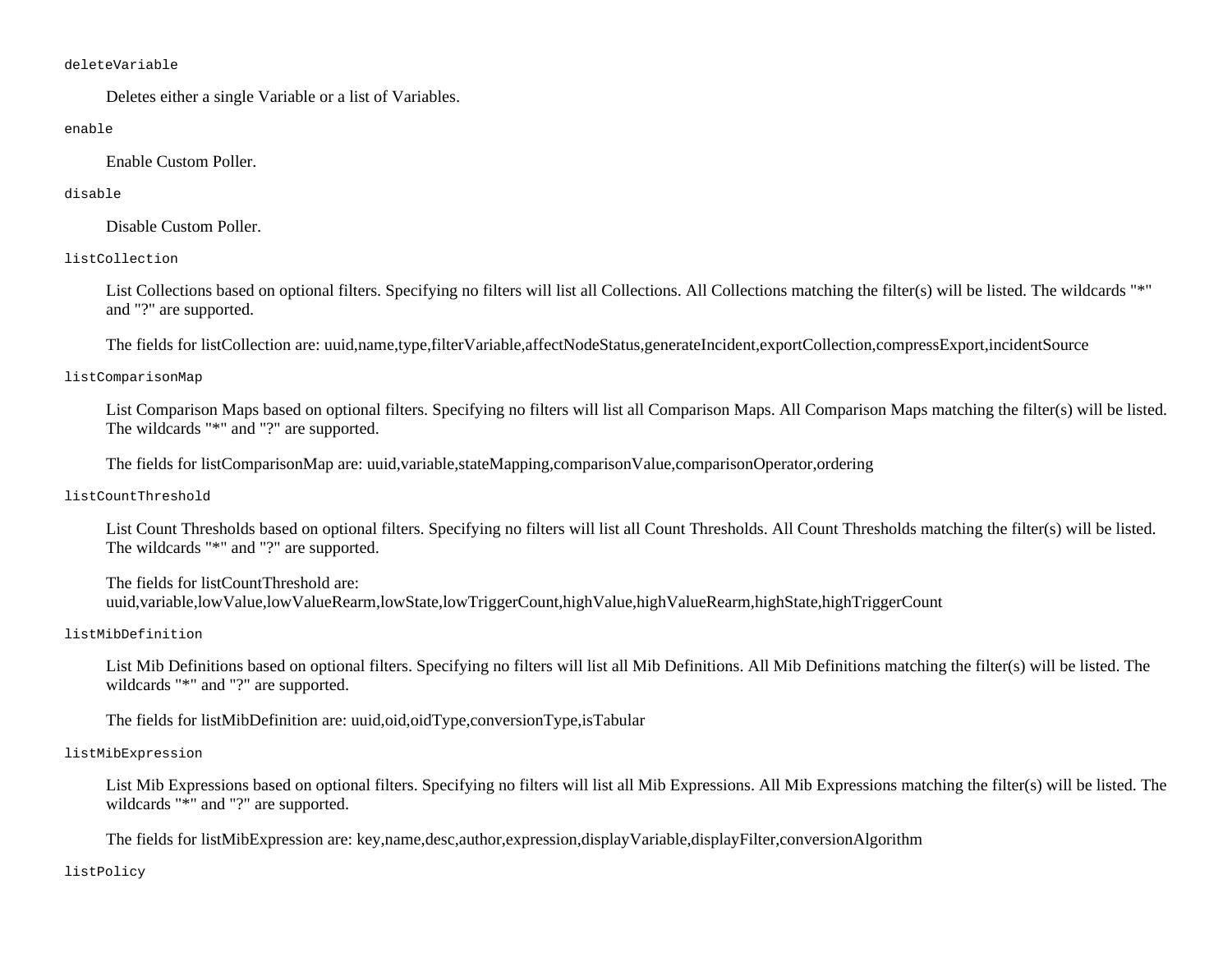List Policies based on optional filters. Specifying no filters will list all Policies. All Policies matching the filter(s) will be listed. The wildcards "\*" and "?" are supported.

The fields for listPolicy are: uuid,name,collection,ordering,activeState,nodeGroup,filter,pollingInterval

listReportCollection

List Report Collections based on optional filters. Specifying no filters will list all Report Collections. All Report Collections matching the filter(s) will be listed. The wildcards "\*" and "?" are supported.

The fields for listReportCollection are: uuid,reportGroup,collection

listReportGroup

List Report Groups based on optional filters. Specifying no filters will list all Report Groups. All Report Groups matching the filter(s) will be listed. The wildcards "\*" and "?" are supported.

The fields for listReportGroup are: uuid,name

listTimeThreshold

List Time Thresholds based on optional filters. Specifying no filters will list all Time Thresholds. All Time Thresholds matching the filter(s) will be listed. The wildcards "\*" and "?" are supported.

The fields for listTimeThreshold are: uuid,variable,lowValue,lowValueRearm,lowState,lowDuration,lowWindowDuration,highValue,highValueRearm,highState,highDuration,highWindowDuration

listVariable

List Variables based on optional filters. Specifying no filters will list all Variables. All Variables matching the filter(s) will be listed. The wildcards "\*" and "?" are supported.

The fields for listVariable are: uuid,name,collection,mibExpression,reportDataType

status

The status of Custom Poller.

updateCollection

Update fields on a Collection.

updateComparisonMap

Update fields on a Comparison Map.

updateCountThreshold

Update fields on a Count Threshold.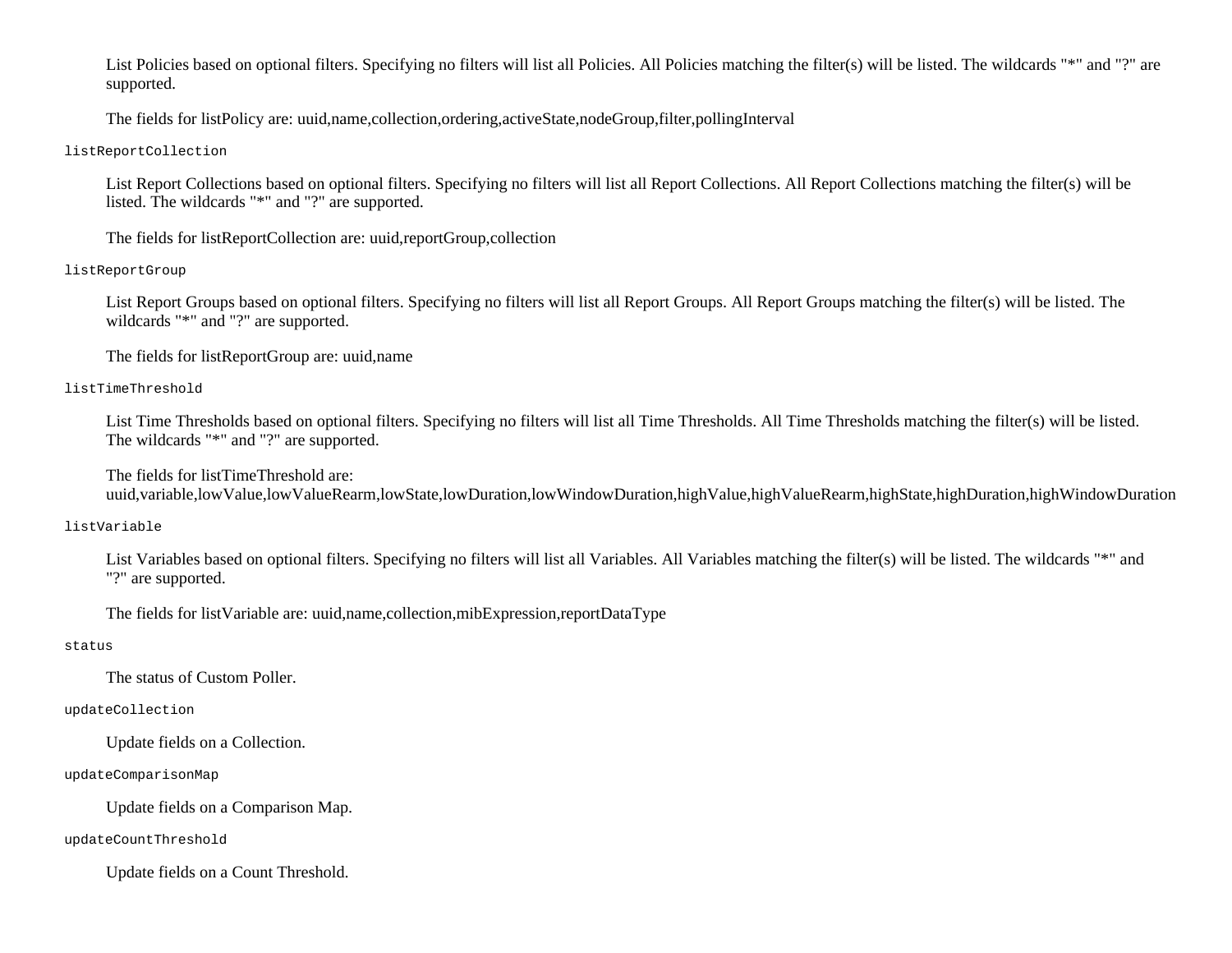#### updateMibDefinition

Update fields on a Mib Definition.

updateMibExpression

Update fields on a Mib Expression.

updatePolicy

Update fields on a Policy.

updateReportGroup

Update fields on a Report Group.

updateTimeThreshold

Update fields on a Time Threshold.

updateVariable

Update fields on a Variable.

#### <span id="page-88-0"></span>**Options**

-activeState <*active state*>

The Active State of the Policy (active | inactive | suspended).

-affectNodeStatus <*true|false*>

Affect Node Status (true | false).

-author <*unique key*>

Unique Author Key. The Author indicates who created or last modified the MIB Expression.

-collection <*name*>|<*uuid*>

The name of the Collection.

-comparisonOperator <*comparison operator*>

Operator used to evaluate the Comparison Value and subsequently determine State  $\langle \langle \rangle \langle = | = | \rangle = | \rangle$  isNull | isNotNull | default).

-comparisonValue <*comparison value*>

The value returned when the MIB Expression is evaluated when polled. While this is not required for default, isNull, and isNotNull, please specify any string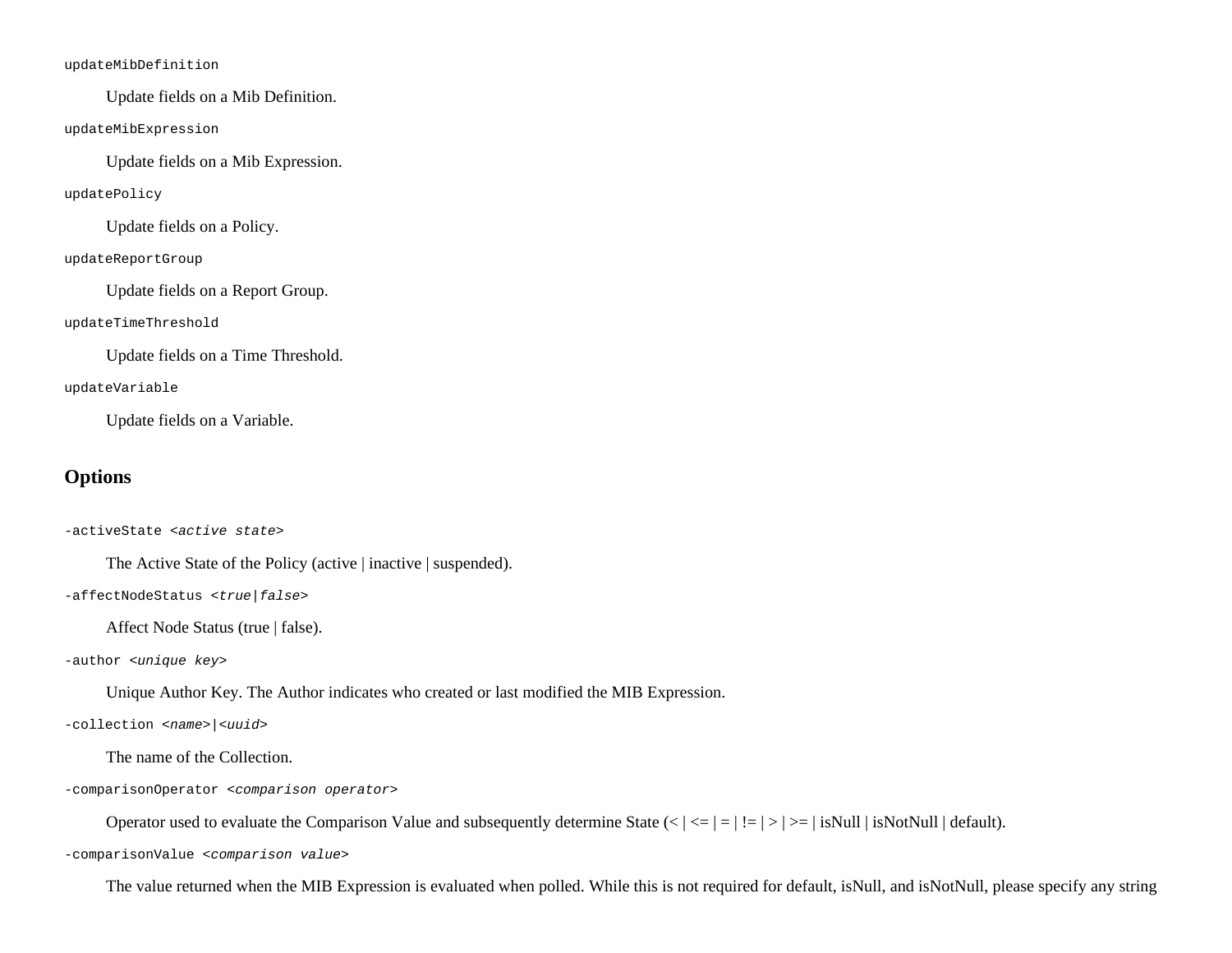for a fake value.

-compressExport <*true|false*>

Compress Export File (true | false).

-conversionAlgorithm <*conversation algorithm*>

Used to determine the display format for the Display Variable (numeric | mib\_variable | alphabetic | ifname\_indirect | iface\_name). Configurable but not supported for Bulk collection.

-desc <*"description"*>

The user defined description for the MIB Expression.

-displayFilter <*name*>

The value that NNMi displays for the Display Variable is determined by the criteria you provide here. Enter a valid regular expression.

-displayVariable <*display variable*>

Specify the MIB Variable you want to display.

-exportCollection <*true|false*>

Export Collection (true | false).

#### -expression <*mib expression*>

Specify the expression string in quotes. Refer to the [Mib Expressions](#page-93-0) section for more info on how to successfully provide all necessary information.

-filter <*mib filter*>

The MIB Filter value to be used as the filter for determining the Polling instances.

-filterVariable <*mib filter variable*>

Required for multiple instance (repeating) MIB Variables only. The MIB Filter Variable is the MIB Variable whose value you want to use as a filter to determine which instances of the MIB Expression to Custom Poll. You must also specify a MIB Filter value when creating the associated policy.

-generateIncident <*true|false*>

Generate Incident (true | false).

```
-highDuration <high duration>
```
Designate the minimum time within which the value must remain in the High range before the threshold state changes to High and (optionally) an incident is generated. See the [Specifying a Duration](#page-95-2) section to understand how to provide this information correctly.

-highState <*high state*>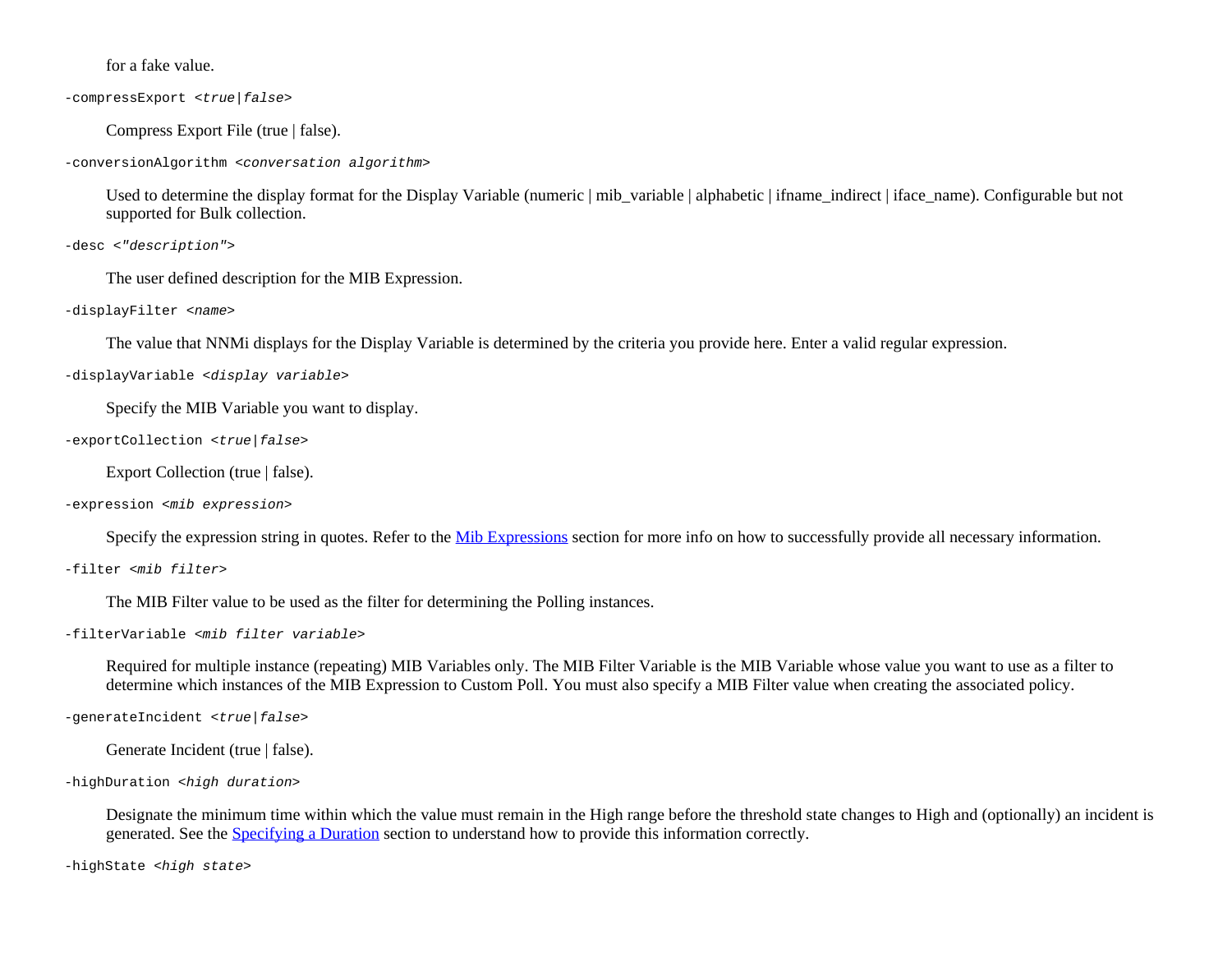The State when the results of polling the MIB Expression exceed the specified High Value for the specified Count or Duration (normal | warning | minor | major | critical).

-highTriggerCount <*high trigger count*>

Designate the number of consecutive polling intervals the returned value must be greater than the specified High Value to meet the threshold criteria. The default value is 1.

-highValue <*high value*>

Designate the value that above will become a threshold situation. The appropriate value depends on the MIB Expression definition.

-highValueRearm <*high value rearm*>

Designate the lower boundary of the High Threshold range of values. The appropriate value depends on the MIB Expression definition.

-highWindowDuration <*high window duration*>

Designate the window of time within which the High Duration criteria must be met. See the **Specifying a Duration** section to understand how to provide this information correctly.

-incidentSource <*incident source object*>

Incident Source Object (custom\_code\_collection | custom\_polled\_instance).

-isTabular <*true|false*>

Specifies whether the MIB variable represented by the selected OID defines multiple instances grouped in a MIB table.

-key <*unique key*>

Unique Key.

-list <*csv list of identifiers*>

A comma separated list of identifiers for the objects. Specifying different identifier types (uuid, name, etc) per object is allowed.

-lowDuration <*low duration*>

Designate the minimum time within which the value must remain in the Low range before the threshold state changes to Low and (optionally) an incident is generated. See the [Specifying a Duration](#page-95-2) section to understand how to provide this information correctly.

-lowState <*low state*>

The State when the results of polling the MIB Expression are below the specified Low Value for the specified Count or Duration (normal | warning | minor | major | critical).

-lowTriggerCount <*low trigger count*>

Designate the number of consecutive polling intervals the returned value must be less than the specified Low Value to meet the threshold criteria. The default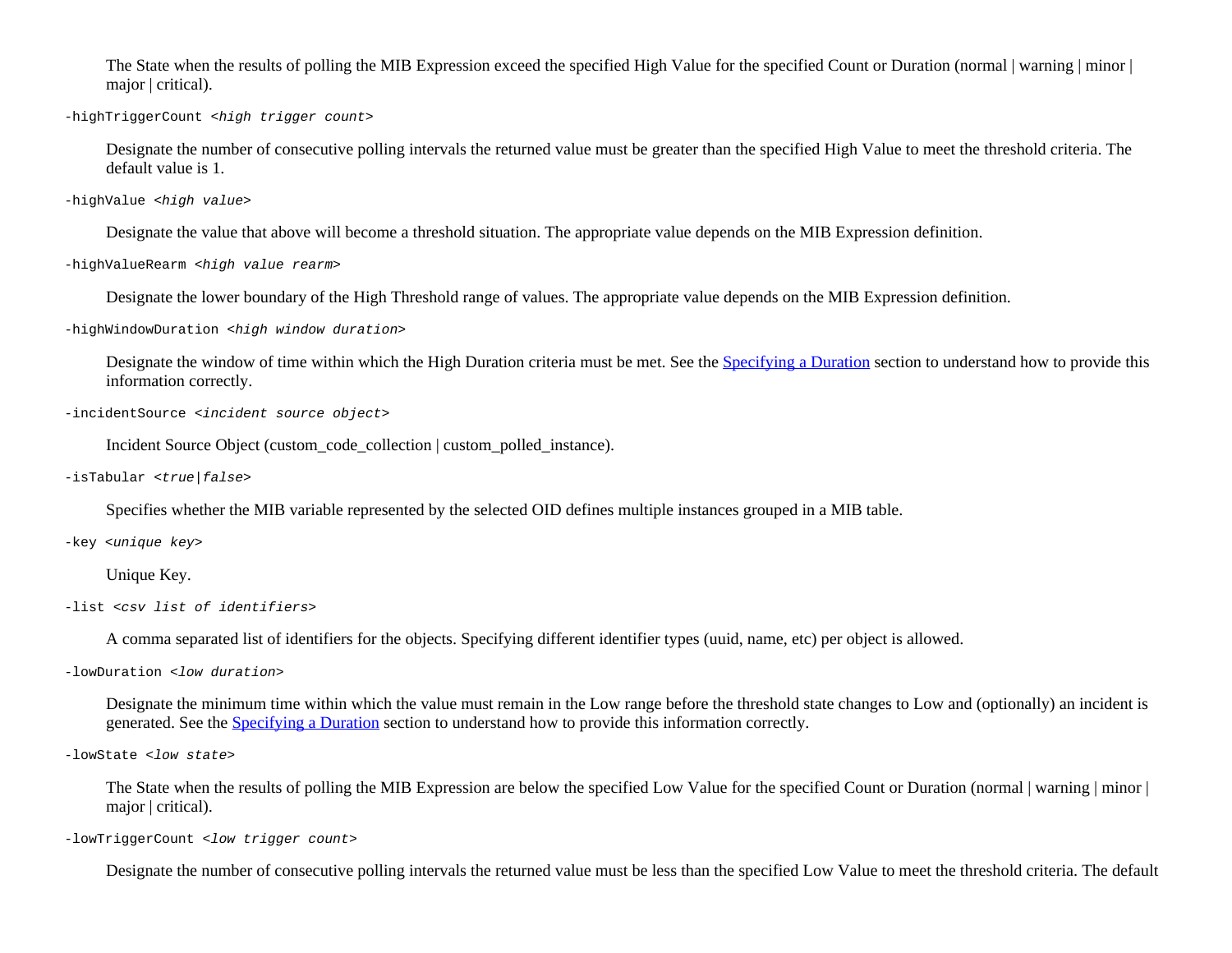value is 1.

-lowValue <*low value*>

Designate the value that below which indicates entering the Low range. The appropriate value depends on the MIB Expression definition.

-lowValueRearm <*lowValueRearm*>

Designate the upper boundary of the Low Threshold range of values. The appropriate value depends on the MIB Expression definition.

-lowWindowDuration <*low window duration*>

Designate the window of time within which the Low Duration criteria must be met. See the **Specifying a Duration** section to understand how to provide this information correctly.

-map <*uuid*>

The uuid of the Comparison Map.

-mibDefinition <*oid*>|<*uuid*>

The oid or uuid of the Mib Definition.

-mibExpression <*key*>|<*name*>

The name or key of the MIB Expression.

-name <*name*>

The name of the settings.

-nodeGroup <*name*>|<*uuid*>

The name or uuid of the Node Group to which the Policy applies.

-oid <*oid*>

The numeric representation of the OID (Object Identification) value for an associated MIB variable.

-oidType <*oid type*>

The base type to be used for the associated MIB variable value (integer | unsigned\_integer | octet\_string | counter | counter64 | gauge | time\_ticks | ip\_address). -conversionType <*conversion type*>

The conversion type to be used for the associated MIB variable value (default | bigint | long | string | hex\_string | byte\_array | ip\_address).

-ordering <*ordering*>

The priority ordering for the settings.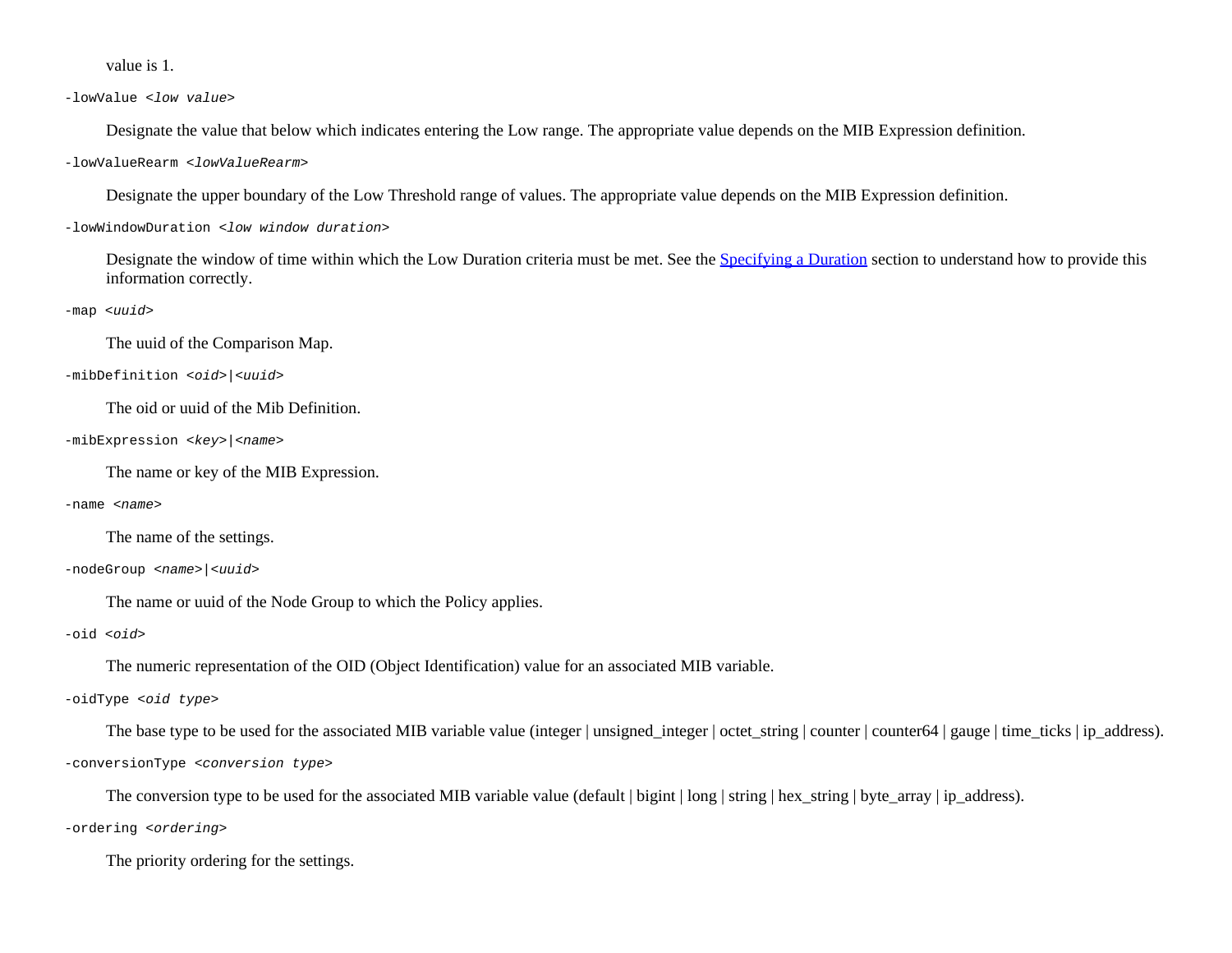-policy <*name*>|<*uuid*>

The name or uuid of the Policy.

-pollingInterval <*polling interval*>

The interval in which to perform the Custom Poll. Enter either a Java Duration or number of milliseconds.

-reportCollection <*uuid*>

The uuid of the Report Collection.

-reportDataType <*report data type*>

The data type for the Report (gauge | percent | counter | integer | string | unset).

-reportGroup <*name*>|<*uuid*>

The name or uuid of the Report Group.

-stateMapping <*state mapping*>

The State to assign to the Polled Instance when the polled value is returned (normal | warning | minor | major | critical).

-threshold <*uuid*>

The uuid of the Count or Time Threshold.

-type <*collection type*>

Collection type (instance | bulk)

-uuid <*object uuid*>

The unique object identifier.

-variable <*name*>|<*uuid*>

The name or uuid of the Variable.

### **Additional Parameters**

-fields <*fields*>

Selects the output fields for table data as a comma-separated list

-format <*style*>

Sets the output format for table data; valid values are TEXT, LIST, CSV or XML.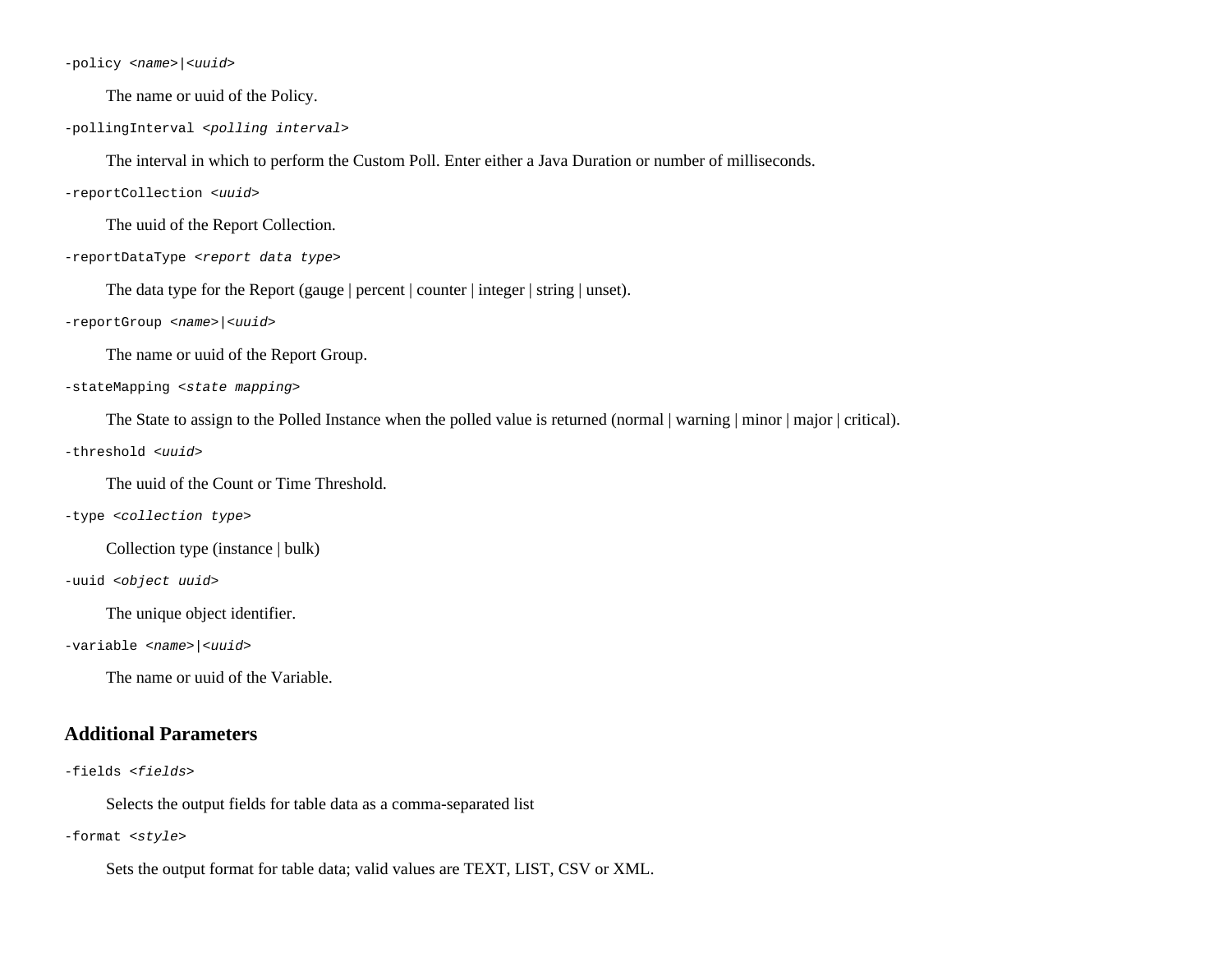-http.host <*host*>

The server host; default is localhost.

-http.port <*port*>

The server port; default is 80.

-jndiHost <*hostname*>

The server jndi host; default is localhost

-jndiPort <*port*>

The server jndi port; default is 1099

-p <*password*>

The password of the user

-quiet

Suppresses the normal output and only print errors.

-u <*username*>

The username to run this command

#### <span id="page-93-0"></span>**Mib Expressions**

This section explains how to correctly specify the "-expression" option for Mib Expression commands.

An expression can be either a single operand OR an arithmetic expression of multiple operands.

The two halves that make up an operand is an oid and a name. The user can specify either 1) an oid, 2) a name, or 3) an oid and name. Option 1) is always successful. If the corresponding MIB is loaded, the correct name will be found. Otherwise, the name will be set to the oid. Option 2) requires the MIB to be loaded as the oid must be looked up. An error will be thrown if the MIB is not loaded. Option 3) is always successful. In all cases,the oid is not validated upon creation or modification of the Mib Expression. If the provided oid is incorrect, it will be found upon polling.

The format for an operand is: "oid:name", "oid", or "name". A colon ":" is the delimiter between the oid and name. Note: numerical constants can also be specified as operands for arithmetic expressions.

Operand Examples:

oid = .1.3.6.1.2.1.2.2.1.10 --> looked up name --> .1.3.6.1.2.1.2.2.1.10:ifInOctets

oid =  $.1.3.6.1.2.1.2.2.1.10$  --> could not find name  $-$ >  $.1.3.6.1.2.1.2.2.1.10$ :.1.3.6.1.2.1.2.2.1.10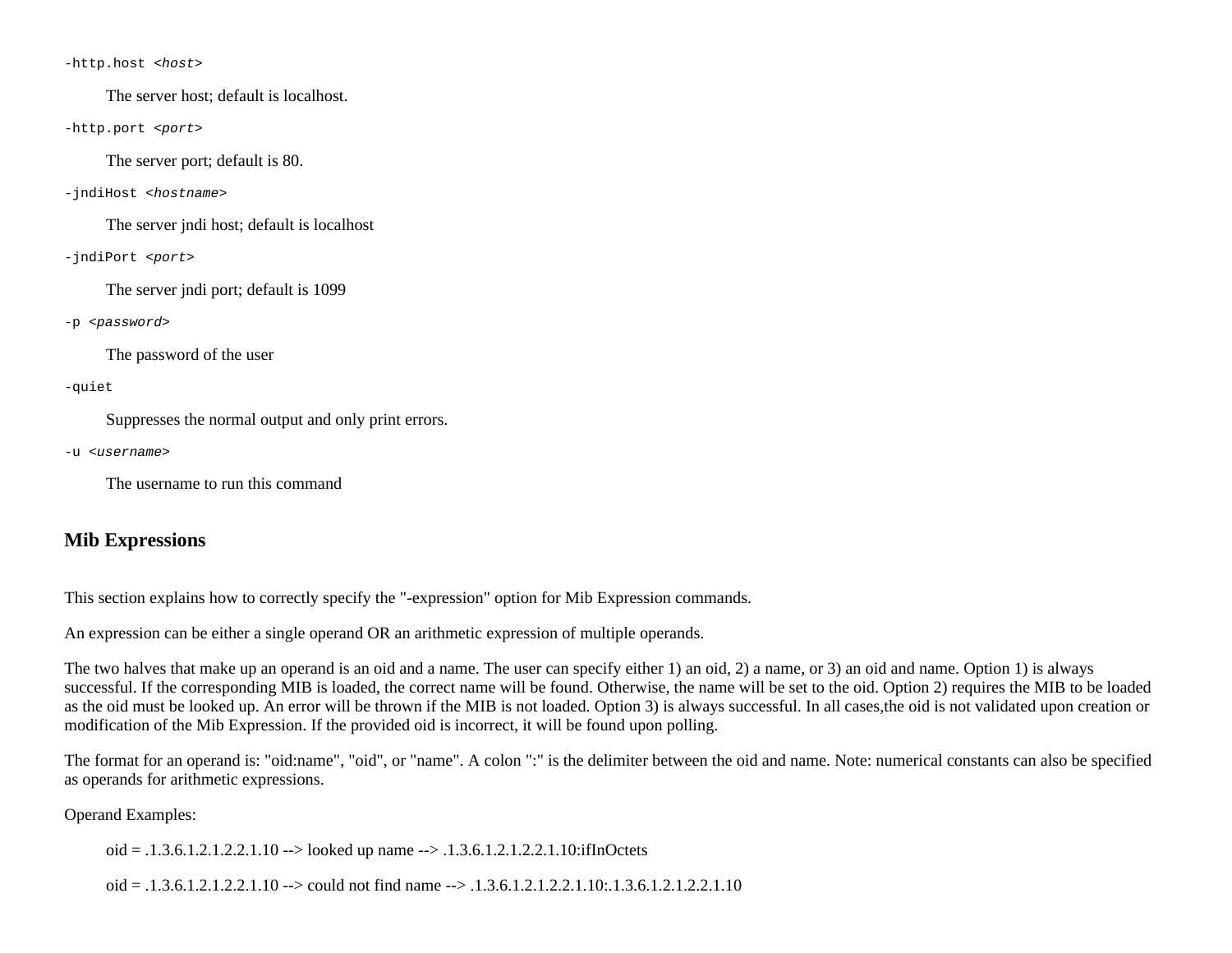name = ifInOctets  $\rightarrow$  looked up oid  $\rightarrow$  .1.3.6.1.2.1.2.2.1.10:ifInOctets

oid:name = .1.3.6.1.2.1.2.2.1.10:ifInOctets

 $constant = 0.5$ 

Supported operators for arithmetic expressions are: "+", "-", "/", and "\*". There can be any amount of whitespace or none between operands, operators, and parentheses. Operators must be explicitly defined and not implicitly inferred.

Arithmetic Expression Examples:

Correctly formatted expression =  $((.1.3.6.1.2.1.1.2.2.1.11+.1.3.6.1.2.1.31.1.1.1.5)/(.1.3.6.1.2.1.1.3*0.01))$ Correctly formatted expression =  $((.1.3.6.1.2.1.2.2.1.11 + .1.3.6.1.2.1.31.1.1.1.5) / (.1.3.6.1f.2.1.1.3 * 0.01))$ Incorrectly defined =  $(.1.3.6.1.2.1.2.2.1.11 + .1.3.6.1.2.1.31.1.1.1.5)10.0$ Incorrectly defined =  $(.1.3.6.1.2.1.2.2.1.11 + .1.3.6.1.2.1.31.1.1.1.5) (10.0)$ Correctly defined =  $(.1.3.6.1.2.1.2.2.1.11 + .1.3.6.1.2.1.31.1.1.1.5) * 10.0$ 

### <span id="page-94-1"></span>**Collection Type**

At this time, some features of Custom Poller are not supported for BULK Collections. Fields associated with these features may still be configured using this tool but will not be used. If the fields were configured and the Collection Type is changed to INSTANCE, the fields will retain their values. For more information on all the features not support for BULK Collection, please refer to the Help.

Unsupported fields for BULK Collection:

Affect Node Status for Collections

Incident Generation for Collections

Thresholds for Variables

Comparison Maps for Variables

### <span id="page-94-0"></span>**Report Groups and NPS**

Caution: If you delete a Report Group, NNM iSPI Performance for Metrics removes all historical reporting data associated with that Report Group. To retain the historical reporting data, change the Active State of the associated Custom Poller policy to Suspend.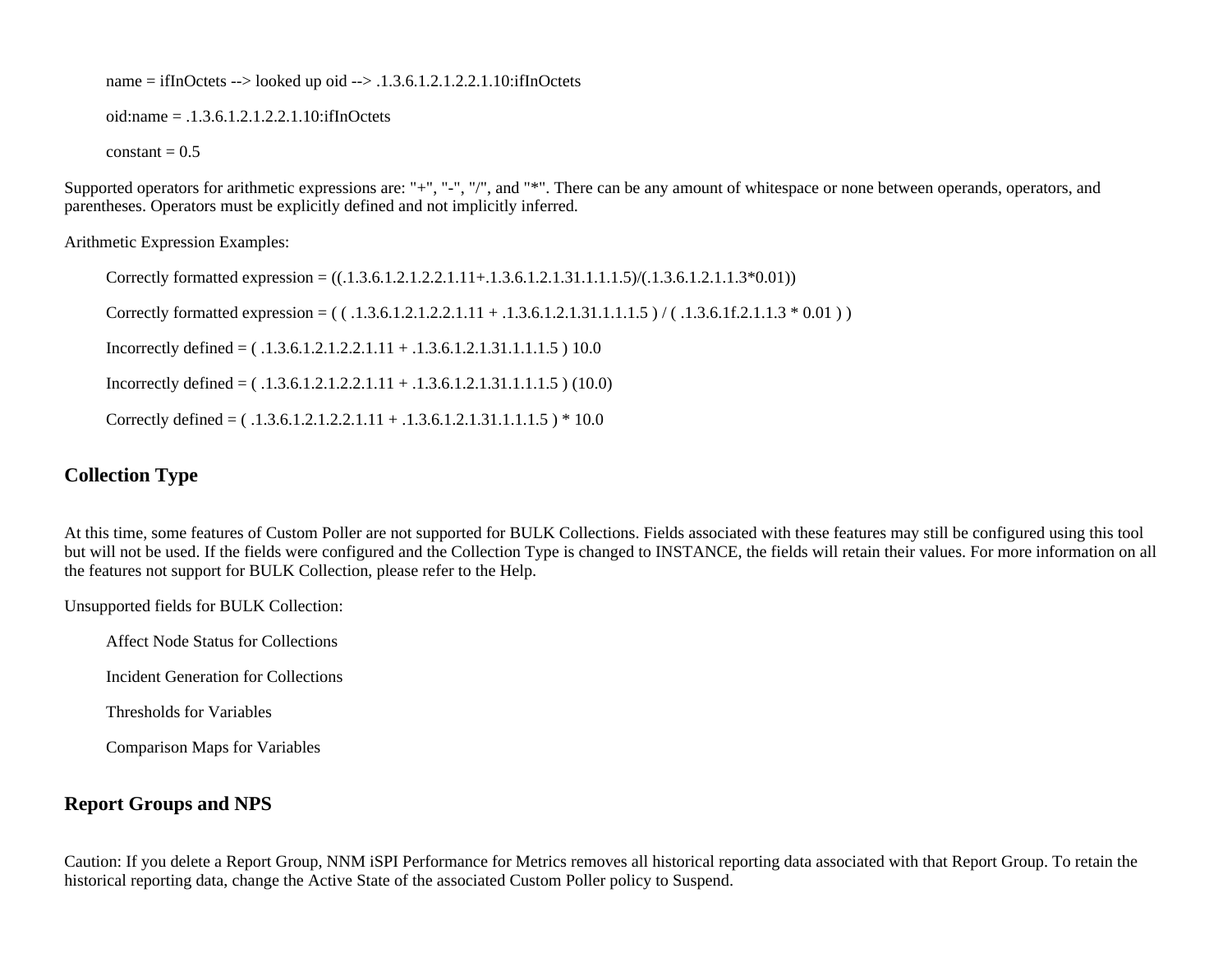### <span id="page-95-0"></span>**Deleting Collections and Policies from the Command Line**

Caution: If you delete a Collection or Policy using the command line tool, related configuration will also be removed. This tool mimics the same functionality as the UI. When deleting a collection, all Policies, Variables, Custom Node Collections and Custom Polled Instances that were a result of the collection will also be removed. If a Policy is removed, Custom Node Collections and Custom Polled Instances are also deleted.

#### <span id="page-95-2"></span>**Specifying a Duration**

A Duration can be specified either in number of milliseconds or the following format. The format should be: "PddDThhHmmMss.nnnS" where dd=days, hh=hours, mm=minutes, ss=seconds, nnn=milliSeconds.

Examples:

 $25 \text{ minutes} = 1500000 = \text{PT}25\text{M}$ 

10 minutes 30 seconds =  $630000 = PT10M30S$ 

4 hours 30 minutes =  $16200000 = PT4H30M$ 

### **OID Output Format**

<span id="page-95-1"></span>By default, the command line output for the Expression field of a MibExpression is displayed in OID format. There is a NNM Java System Property that allows the user to change the output of the expression to instead show Object names. Set the following property to true to instead see Object names instead of OIDs.

com.hp.nnm.custompoller.nnmcustompollerconfig.ovpl.showObjectNameInsteadOfOid=true

Examples:

Without property: (.1.3.6.1.2.1.2.2.1.10 / (.1.3.6.1.2.1.1.3 \* 0.01))

```
With property: (ifInOctets / (sysUpTime * 0.01))
```
### **EXAMPLES**

#### Create an Instance Collection:

nnmcustompollerconfig.ovpl createCollection -name "xyz instance collection" -type instance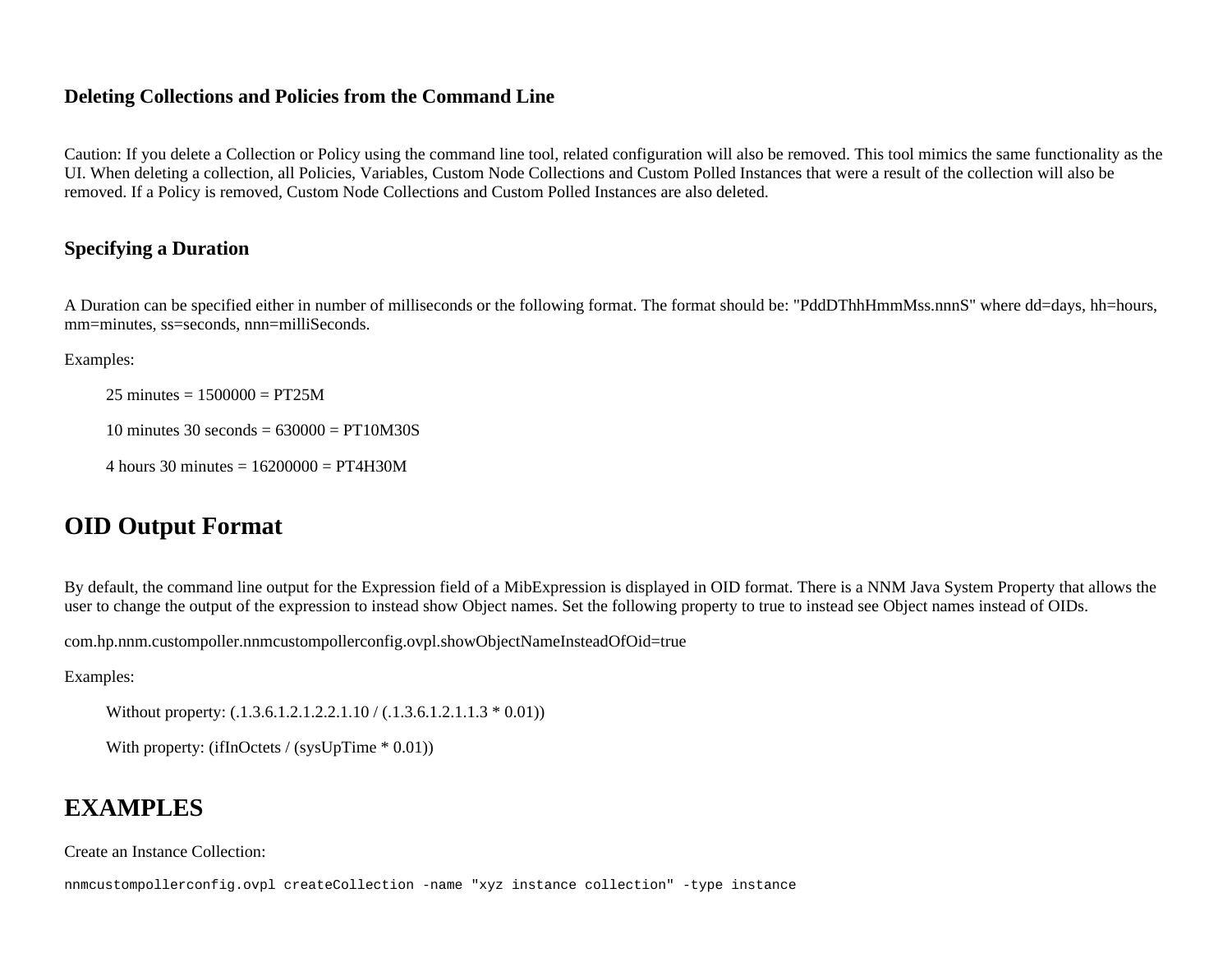Create a Mib Expression with a simple expression:

nnmcustompollerconfig.ovpl createMibExpression -key testKey -name "abc expression" -author com.customer.author -expression .1.3.6.1.2.1.2.2.1.10

Update a Policy's polling interval:

nnmcustompollerconfig.ovpl updatePolicy -policy "xyz policy" -pollingInterval 1500000

List all Report Collections associated with a specific Collection:

nnmcustompollerconfig.ovpl listReportCollection -collection abcCollection

List all Report Groups whose name starts with USA:

nnmcustompollerconfig.ovpl listReportGroup -name USA\*

Delete a Variable:

nnmcustompollerconfig.ovpl deleteVariable -variable xyzVariable

### **AUTHOR**

nnmcustompollerconfig.ovpl was developed by Hewlett Packard Enterprise.

### **FILES**

\$NNM\_BIN/nnmcustompollerconfig.ovpl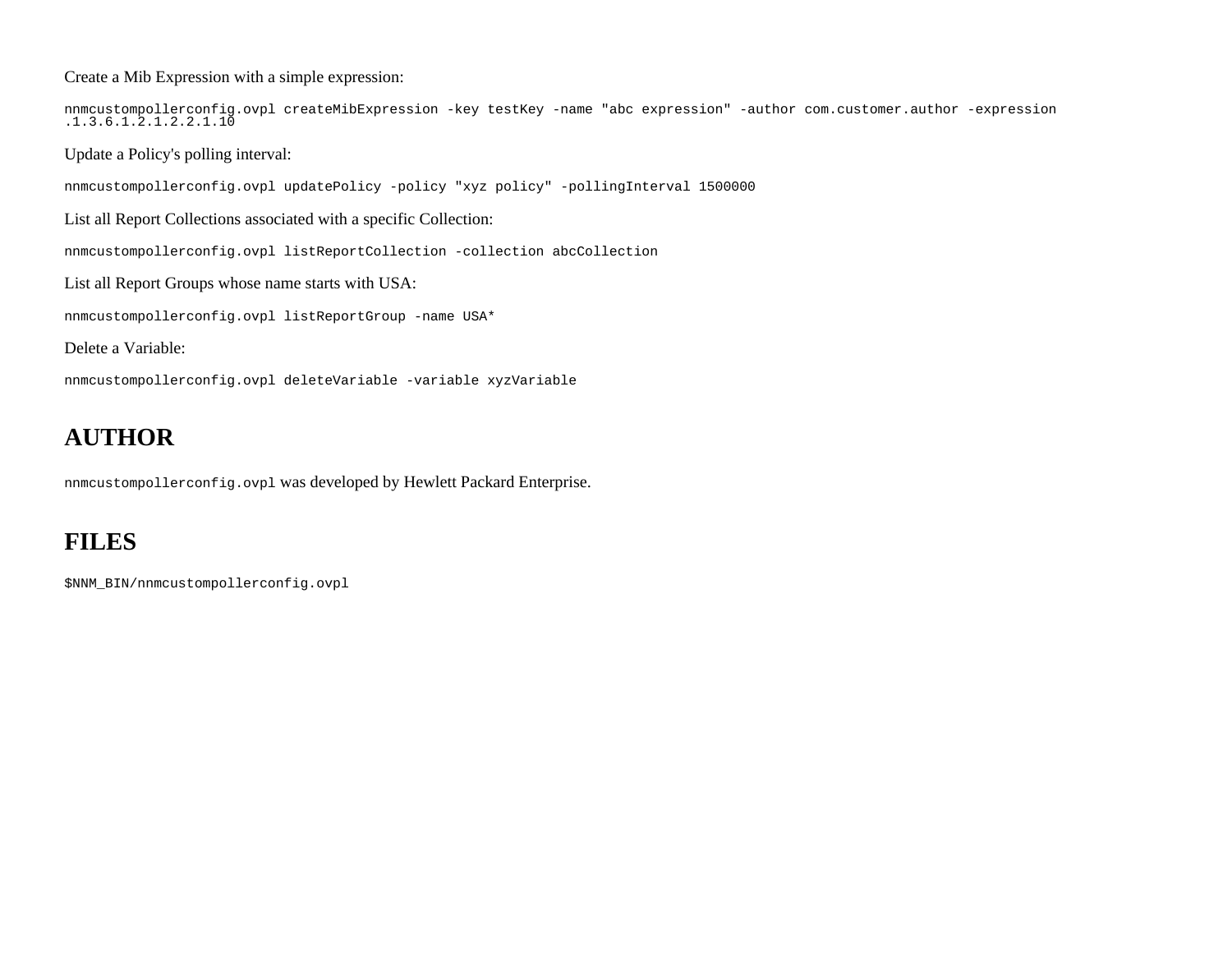### **Name**

nnmdeleteattributes.ovpl — delete custom attributes from a comma separated values (CSV) file or line for Nodes, Interfaces, and PhysComps (Cards/Chassis).

## **SYNOPSIS**

nnmdeleteattributes.ovpl [-?] [-i <*ifname | ifindex | ifalias | ifdesc*>] -t <*type*> (-f <*path & filename of csv file*>) | (-s <*"csv formatted line"*>) [-u <*username*> -p <*password*>] [-jndiHost <*hostName*> Default: localhost] [-jndiPort <*port*> Default: 1099]

### **DESCRIPTION**

nnmdeleteattributes.ovpl allows custom attributes to be deleted from a comma separated values (CSV) file, such as a .csv file from Microsoft™ Excel. This command is useful if you have previously created custom attributes that are no longer needed. This command will delete attributes from either nodes, interfaces, or phys comps. For nodes, once the attributes are deleted, any nodes in a node group formed by referencing those attributes will disappear from the node group.

### **Parameters**

nnmdeleteattributes.ovpl supports the following options:

-?

Prints the usage statement.

```
-i <ifname | ifindex | ifalias | ifdesc>
```
Specify the interface identifier to override default search. Must be either "ifname", "ifindex", "ifalias" or "ifdesc".

-t <*type*>

Supply the object type to delete attributes on. Must be either "node", "interface", or "physcomp".

```
-f <path & filename of csv file>
```
Supply the CSV file name (with path, e.g. /tmp/csvfile.csv) that contains the custom attributes to delete.

```
-s <"csv formatted line">
```
Supply a single CSV formatted line. Eliminates the need to create a file for a small change.

-u <*username*>

Supply the NNMi administrator username to run the script. This script requires the NNMi administrator username unless you use an nnm.properties file. See the nnm.properties. 4 reference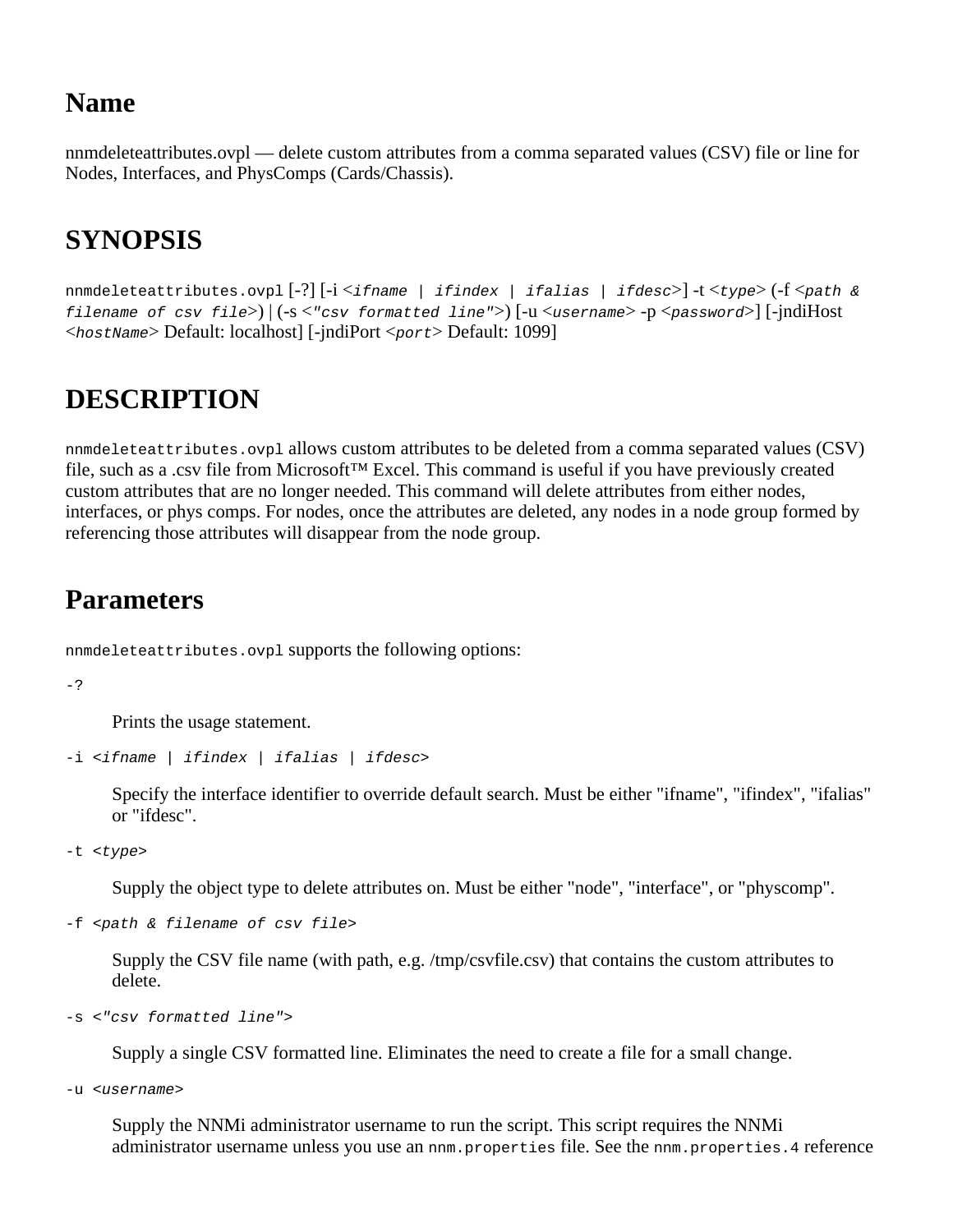page for more information.

```
-p <password>
```
Supply the NNMi administrator password to run the script. This script requires the NNMi administrator password unless you use an nnm.properties file. See the nnm.properties. 4 reference page for more information.

```
-jndiHost <serverName>
```
The server JNDI host; default is localhost.

```
-jndiPort <port>
```
The server JNDI port; default is 1099.

### **Syntax of Comma Separated File for Nodes**

The CSV file you supply must have the following syntax for deleting attributes from nodes.

Empty lines are ignored.

Lines that being with the # character are ignored.

• Column  $1(A)$ : Node DNS | IP Address

Specify the DNS name of the node OR the IP address. This field is compulsory.

• Column  $2(B)$ : Attribute Name

The name of the custom attribute.

Additional attribute names may be specified on the same line or on a separate line with the same node DNS | IP Address.

Example lines:

192.168.1.1,Project,Service Type

192.168.1.1,Asset Tracking

192.168.2.2,Project,Service Type,Asset Tracking

## **Syntax of Comma Separated File for Interfaces**

The CSV file you supply must have the following syntax for deleting attributes from interfaces.

Empty lines are ignored.

Lines that being with the # character are ignored.

• Column  $1(A)$ : Node DNS | IP Address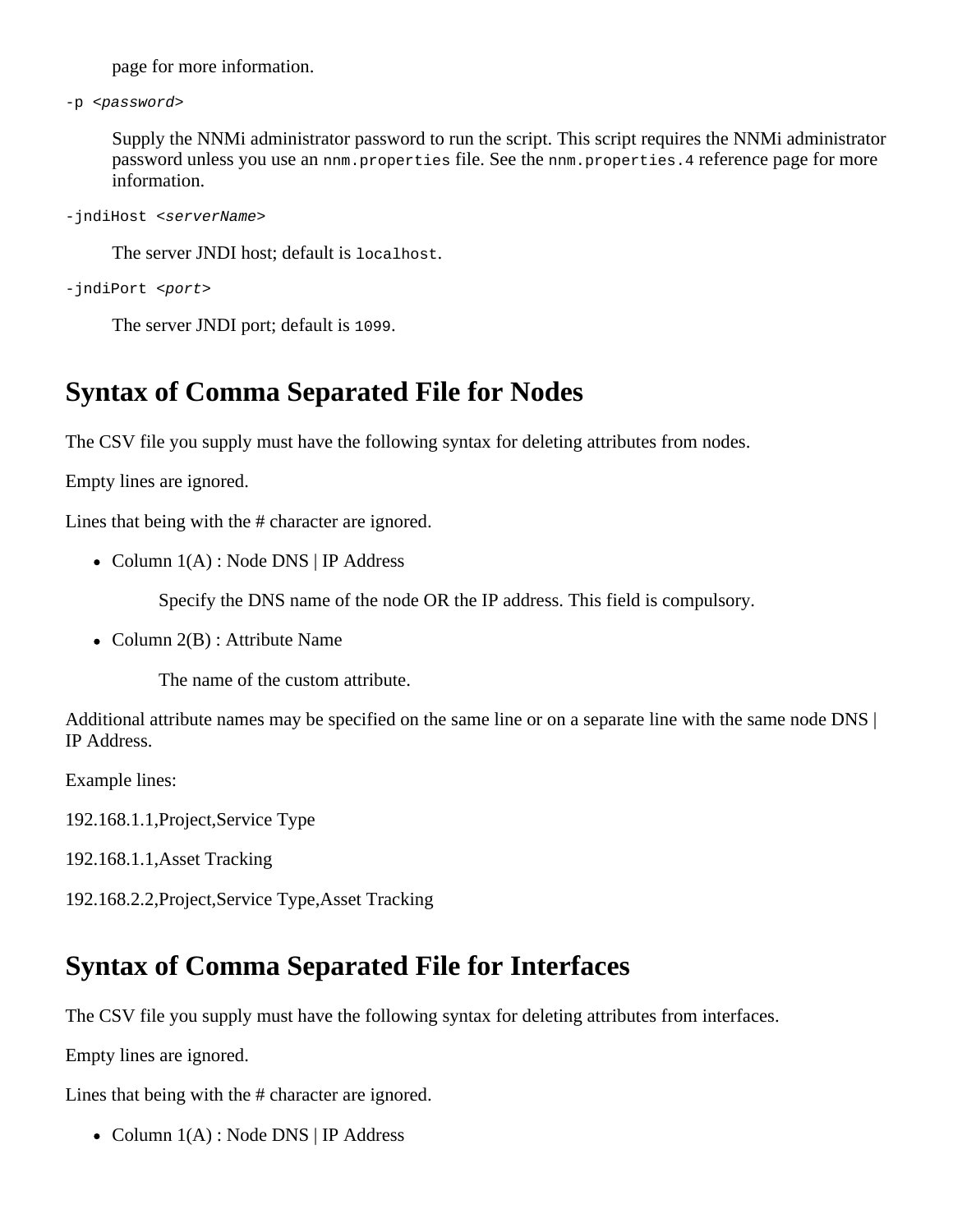Specify the DNS name of the node OR the IP address. This field is compulsory.

• Column 2(B) : Interface Id

Specify the identifier of the interface on the node specified in the previous field. The value may be the interface index, alias, name or description and is searched in this same order. All matching interfaces have the attribute(s) deleted. This field is compulsory.

• Column  $3(C)$ : Attribute Name

The name of the custom attribute.

Additional attribute names may be specified on the same line or on a separate line with the same node DNS | IP Address and Interface Id.

Example lines:

192.168.1.1,1001,Project,Service Type

192.168.1.1,1001,Asset Tracking

192.168.2.2,A1,Project,Service Type,Asset Tracking

### **Syntax of Comma Separated File For PhysComp Attributes**

The CSV file you supply must have the following syntax for adding attributes on PhysComps (Cards/Chassis).

Empty lines are ignored.

Lines that being with the # character are ignored.

• Column  $1(A)$ : Node DNS | IP Address

Specify the DNS name of the node OR the IP address. This field is compulsory.

• Column  $2(B)$ : PhysComp Id

Specify the identifier of the phys comp on the node specified in the previous field. The value may be the phys comp physical index, name or description and is searched in this same order. All matching phys comps will have the attribute(s) deleted. This field is compulsory.

• Column  $3(C)$ : PhysComp Type

The name to identify the type of PhysComp. "card" and "chassis" are valid types.

• Column  $4(D)$ : Attribute Name

The name of the custom attribute.

Additional attribute name and value pairs may be specified on the same line or on a separate line with the same node DNS | IP Address, PhysComp Id, and PhysComp Type.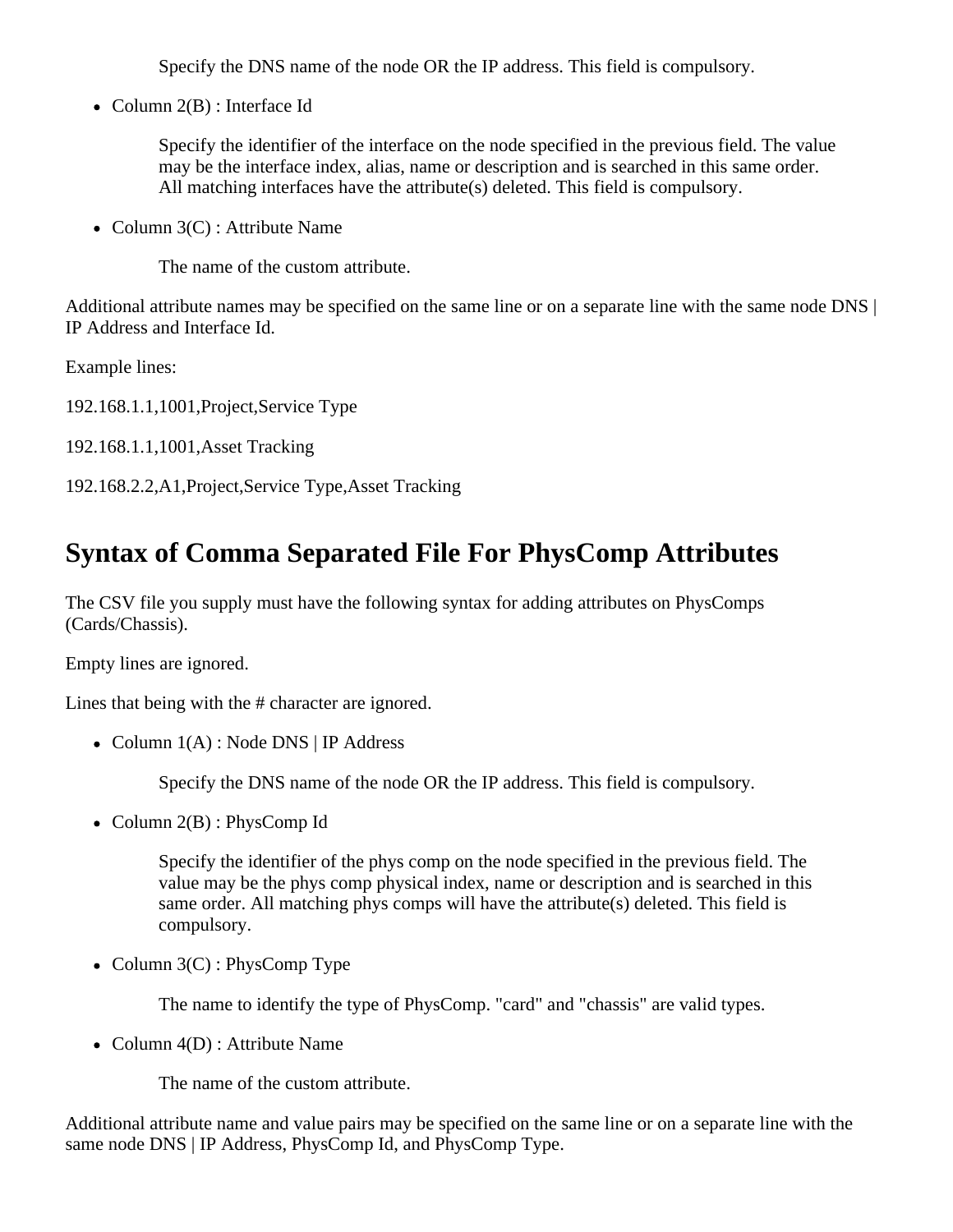Example lines:

192.168.1.1,7,chassis,Location,Service Type

192.168.1.1,7,chassis,Asset Tracking

192.168.2.2,/AmdFE,card,Location,Service Type,Asset Tracking

### **Use of Microsoft Excel**

Microsoft Excel is a handy tool to create comma separated files, but .csv files do not maintain the Excel spreadsheet's column width, comments, etc. It is recommended that you store a nnmdeleteattributes.ovpl input file as a native .xls format, and then perform File:Save As... to create a .csv file. Then you can add Excel comments to the file, make columns wider, and you do not need to worry about escaping the comma character.

### **EXAMPLES**

Sample CSV file contents for nodes: 192.168.2.2,Project,Service Type,Asset Tracking To delete the Node custom attributes from a CSV file: nnmdeleteattributes.ovpl -t node -f /tmp/test.csv To delete the Node custom attributes from the command line: nnmdeleteattributes.ovpl -t node -s "192.168.1.1,Project" Sample CSV file contents for interfaces: 192.168.2.2,1001,Project,Service Type,Asset Tracking To delete the Interface custom attributes from a CSV file: nnmdeleteattributes.ovpl -t interface -f /tmp/test.csv To delete the Interface custom attributes from a CSV file based on only ifname search: nnmdeleteattributes.ovpl -t interface -i ifname -f /tmp/test.csv To delete the Interface custom attributes from the command line: nnmdeleteattributes.ovpl -t interface -s "192.168.1.1,1001,Project" To delete a custom attribute for a single interface with ifindex: nnmdeleteattributes.ovpl -t interface -i ifindex -s "192.168.1.1,1001,Project" Sample phys comp CSV file (/tmp/test.csv) contents: 192.168.2.2,7,chassis,Location,Service Type,Asset Tracking To delete the Phys Comp custom attributes from a CSV file: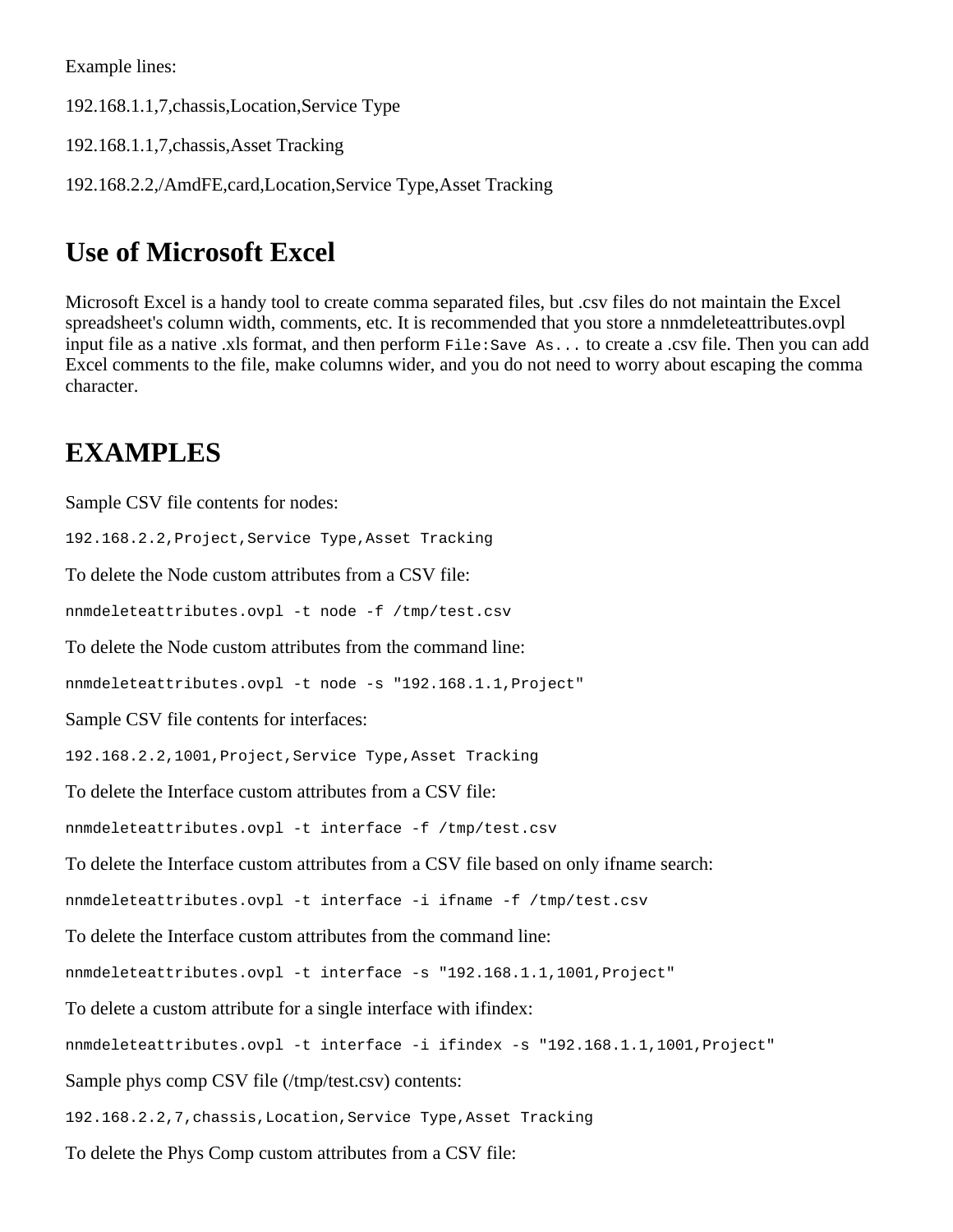nnmdeleteattributes.ovpl -t physcomp -f /tmp/test.csv

To load a single PhysComp custom attributes line from the command line:

nnmdeleteattributes.ovpl -t physcomp -s "192.168.1.1, /AmdFE, card, Project"

### **Error Codes**

There are several error codes that help identify problems:

- INFO : information message.
- ATTR ERROR : A problem was found with the specified attribute.
- DEL\_FAIL\_ERROR : An attempt to delete the specified attribute failed.
- OBJECT ERROR : The specified object was not found.
- BAD\_LINE\_ERROR : The line provided is not properly formatted.
- IO\_ERROR : The CSV file was not found or is not readable.
- BAD\_NAME\_WARNING : The specified attribute name is too long (50 character maximum).
- BAD\_VALUE\_WARNING : The specified value is too long (2000 character maximum).

### **AUTHOR**

nnmdeleteattributes.ovpl was developed by Hewlett Packard Enterprise.

### **FILES**

Windows: \NNM\_BIN\\nnmdeleteattributes.ovpl

*UNIX:* \$NNM\_BIN/nnmdeleteattributes.ovpl

### **SEE ALSO**

[nnmloadattributes.ovpl](#page-143-0) (1M), [nnmloadnodegroups.ovpl](#page-154-0) (1M), [nnm.properties](#page-212-0) (4).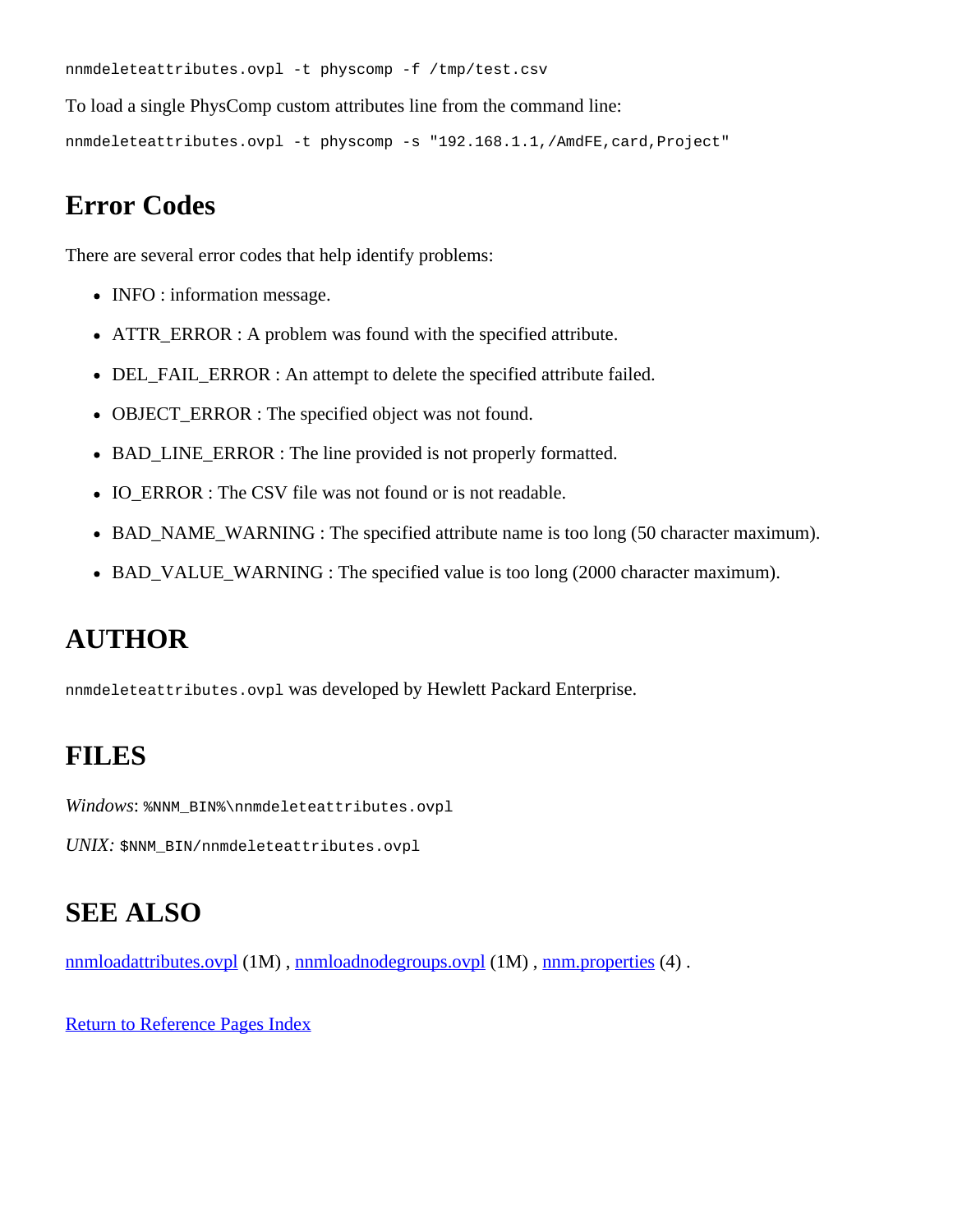### **Name**

nnmdeleteurlaction.ovpl — delete URL actions and menus for the supplied author key.

## **SYNOPSIS**

nnmdeleteurlaction.ovpl [-h | -help | -?] <*authorKey*> [-u *username*] [-p *password*]

### **DESCRIPTION**

The nnmdeleteurlaction.ovpl Perl script enables you to delete URL actions and menus by providing the author key to actions or menus.

NOTE: When using the nnmdeleteurlaction.ovpl script to delete an action or menu, you must restart the NNMi console (sign out; then sign back in) to implement the changes.

Use the nnmdeleteurlaction.ovpl script to remove (during uninstall) any actions or menus created during the installation of NNMi iSPIs or third party integrations.

### **Parameters**

nnmdeleteurlaction.ovpl supports the following options:

```
-? | -h | -help
```
Displays the usage statement.

```
-u <username>
```
Supply the NNMi administrator username to run the script. This script requires the NNMi administrator username unless you use an nnm.properties file. See the nnm.properties.4 reference page for more information.

```
-p <password>
```
Supply the NNMi administrator password to run the script. This script requires the NNMi administrator password unless you use an nnm.properties file. See the nnm.properties. 4 reference page for more information.

### **EXAMPLES**

nnmdeleteurlaction.ovpl com.hp.nms.author.nas

Deletes the URL actions and menus that are created when the NAS integration is installed.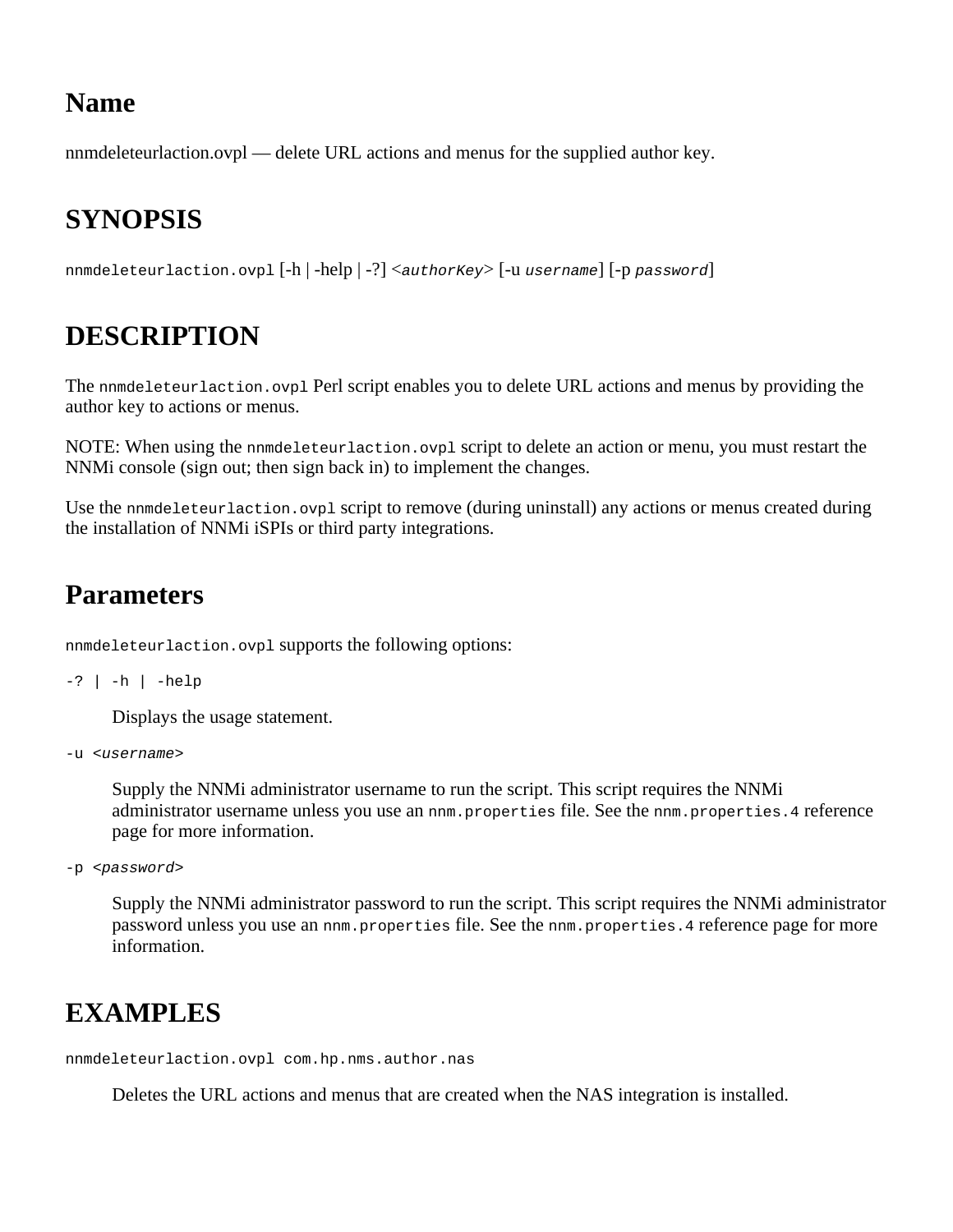# **AUTHOR**

nnmdeleteurlaction.ovpl was developed by Hewlett Packard Enterprise.

# **SEE ALSO**

[nnmconfigimport.ovpl](#page-73-0)(1M), [nnmconfigexport.ovpl\(](#page-69-0)1M).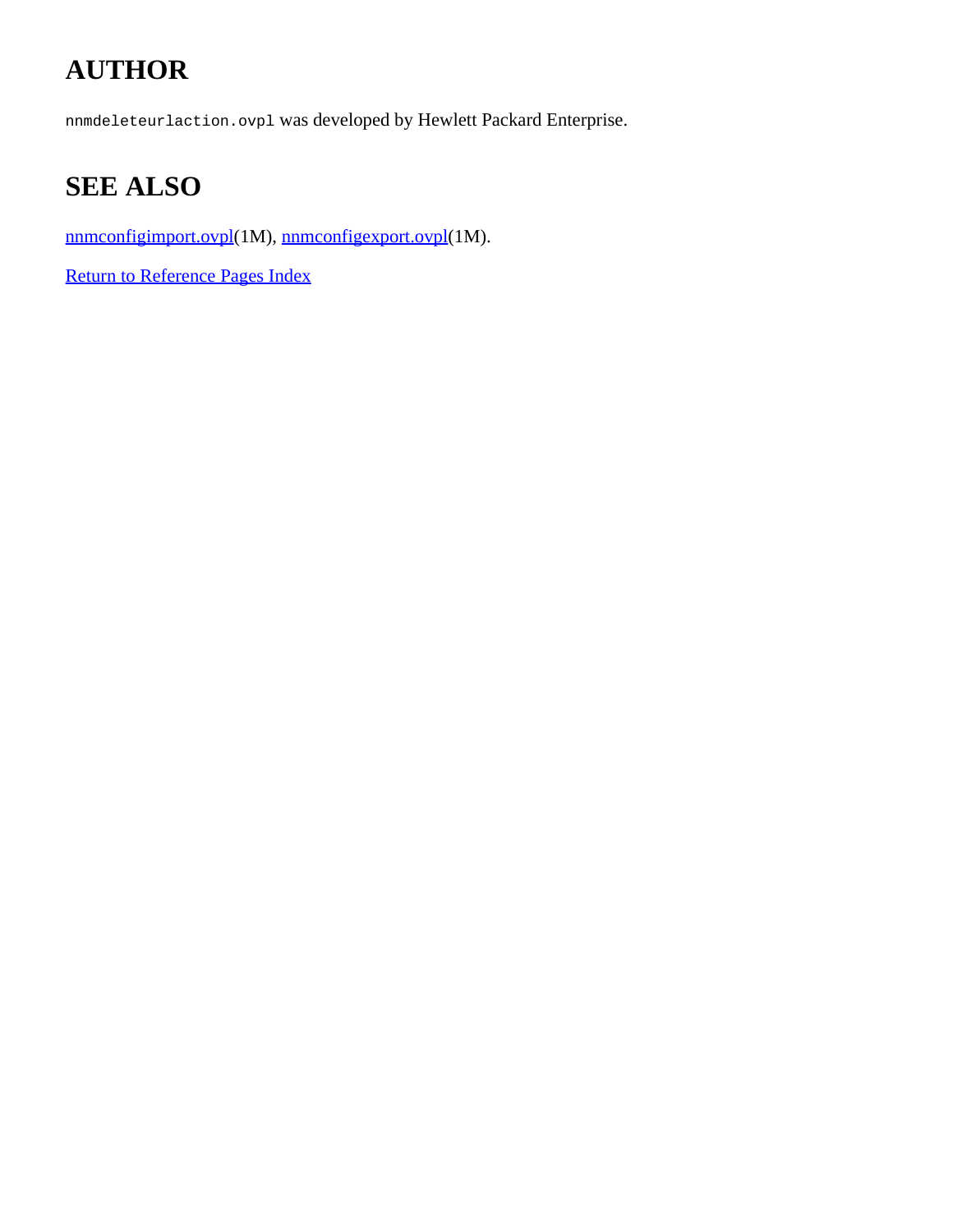# **NAME**

nnmdisableperfspi.ovpl - unconfigure NPS and Metrics

# **SYNOPSIS**

Usage: nnmdisableperfspi.ovpl [-s <shareName>] | [-h]

**-s: shareName: the name of the NPS share, default <perfSpi> -h Usage**

# **DESCRIPTION**

Utility to help unconfigure NPS and Metrics.

Equivalent to running the following configuration scripts with the disable/remove options:

**nnmEnableMetrics.ovpl -disable nnmEnableNpsActions.ovpl -disable nnmEnableNpsEtl.ovpl -r [-s <shareName>]**

All shares (NFS or CIFS) are removed.

# **AUTHOR**

nnmdisableperfspi.ovpl was developed by Hewlett-Packard Company.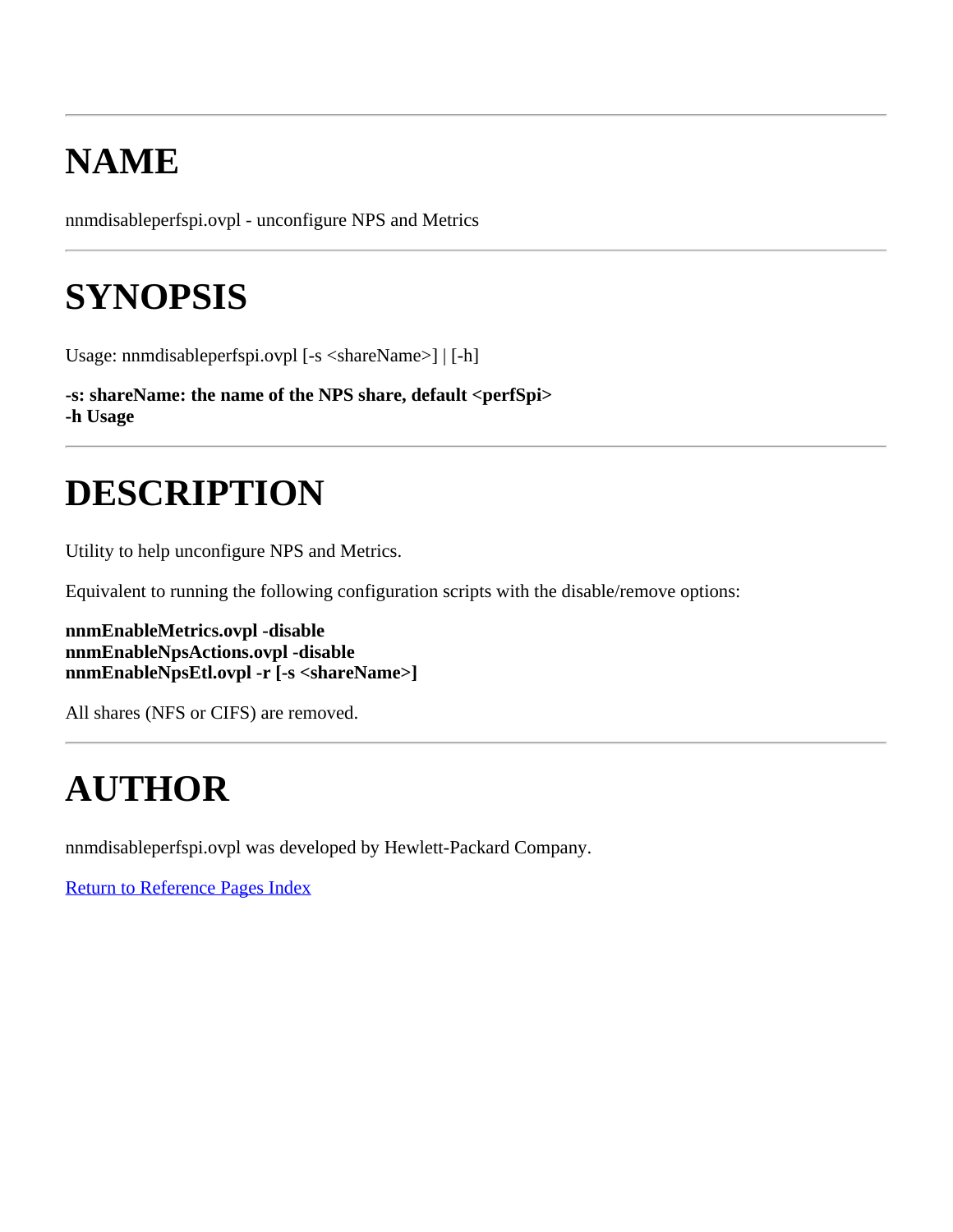### **Name**

nnmdiscocfg.ovpl

## **SYNOPSIS**

nnmdiscocfg.ovpl -autodisco rule=*rulename* rangetype=*ignore|include* [ -f *ipAddressRangeFile* | -n *ipAddressRanges*] [-u <*username*> -p <*password*>] [-jndiHost <*hostName*> Default: localhost] [-jndiPort <*port*> Default: 1099]

nnmdiscocfg.ovpl -excludeipaddrs [ -f *ipAddressRangeFile* | -n *ipAddressRanges*] [-u <*username*> -p <*password*>] [-jndiHost <*hostName*> Default: localhost] [-jndiPort <*port*> Default: 1099]

## **DESCRIPTION**

The nnmdiscocfg.ovpl script permits the addition of ip address ranges to existing auto-discovery rules. The auto-discovery ip address ranges control how discovery finds devices in your network.

You can add discovery IP address range exclusion filters to prevent the creation of unwanted ip addresses in the NNMi topology. NNMi does not associate addresses matching the filters with nodes or interfaces and none of these nodes or interfaces will show up in the IP Address inventory. IP address range filters do not control how auto-discovery locates and identifies devices in your network.

### **Parameters**

The nnmdiscocfg.ovpl script recognizes the following parameters and options:

```
-autodisco rule=ruleName rangetype=ignore|include
```
Add ip address ranges to an existing auto-disovery rule specified by *ruleName*. The ranges can be included in the rule by specifying rangetype=include or ignore.

-excludeipaddrs

Add ip address ranges to the discovery *Excluded IP Addresses* configuration.

```
-f ipAddressRangeFile
```
Specify a text file for the script to read that contains the IP address ranges.

-n *ipAddressRanges*

Specify IP address ranges to load directly from the command line, with each range separated by a space.

```
-u <username>
```
Supply the NNMi administrator username to run the script. This script requires the NNMi administrator username unless you use an nnm.properties file. See the nnm.properties. 4 reference page for more information.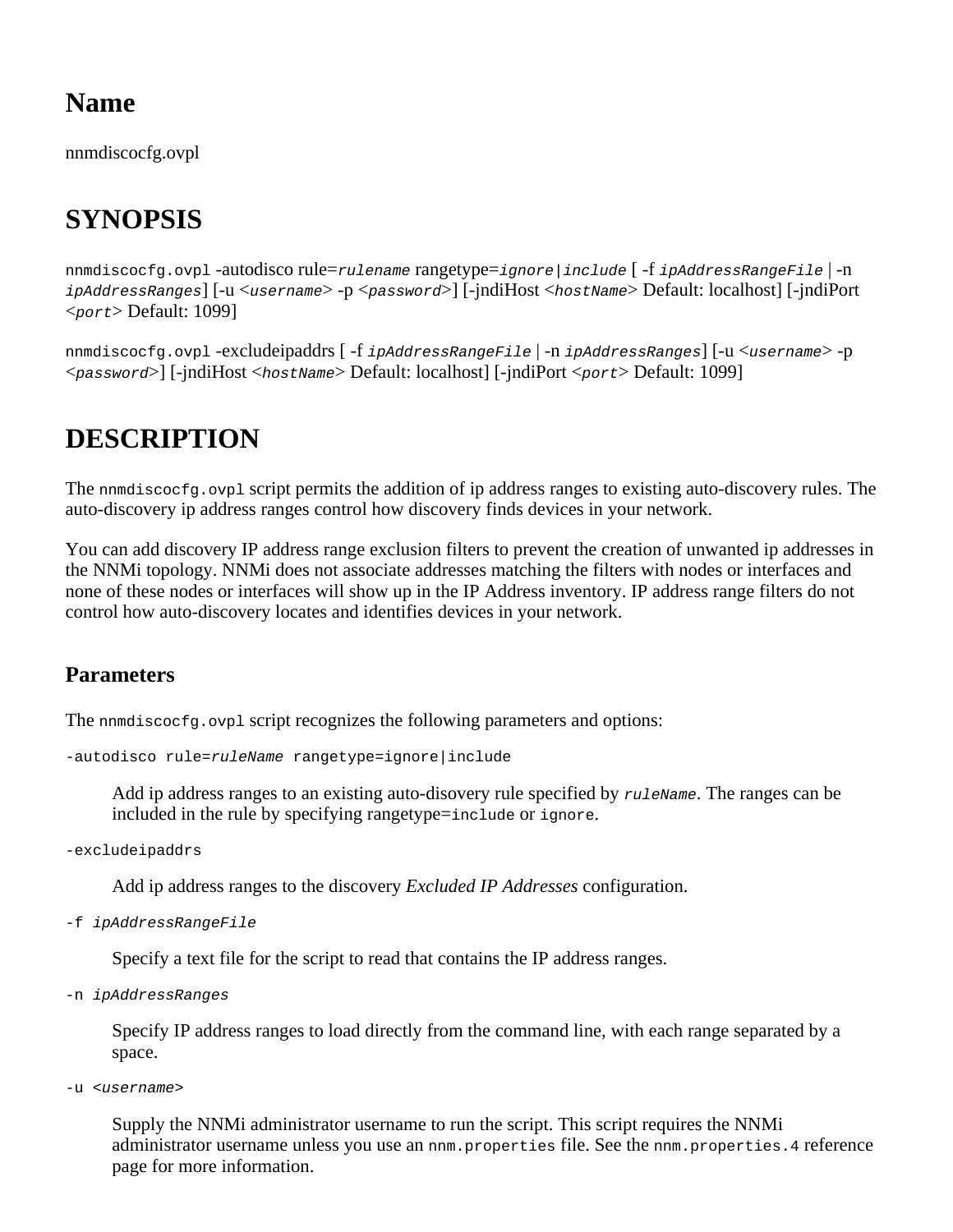Supply the NNMi administrator password to run the script. This script requires the NNMi administrator password unless you use an nnm.properties file. See the nnm.properties. 4 reference page for more information.

```
-jndiHost <serverName>
```
The server JNDI host; default is localhost.

```
-jndiPort <port>
```
The server JNDI port; default is 1099.

### **EXAMPLES**

Add a list of IP address ranges to an existing auto-discovery rule:

```
 nnmdiscocfg.ovpl -autodisco rule=bld1floor2 rangetype=include -n 10.2.112.21-34
10.2.112.36 10.1.*.1-98
```
Add an IP address range to the IP Address exclusion configuration:

nnmdiscocfg.ovpl -u username -p password -excludeipaddrs -n 198.2.\*.117

Load IP address range from a file named privateNet1.txt located on your local files system in the tmp directory:

```
 nnmdiscocfg.ovpl -autodisco rule=bld1floor2 rangetype=exclude -f /tmp/lab3devices.txt
```
Load IP address range filters from a file named ignoreAddresses.txt located on your local files system in the tmp directory:

nnmdiscocfg.ovpl -excludeipaddrs -f /tmp/ignoreAddresses.txt

## **AUTHOR**

nnmdiscocfg.ovpl was developed by Hewlett Packard Enterprise.

### **SEE ALSO**

[nnmnoderediscover.ovpl\(](#page-188-0)1M), [nnm.properties](#page-212-0)(4)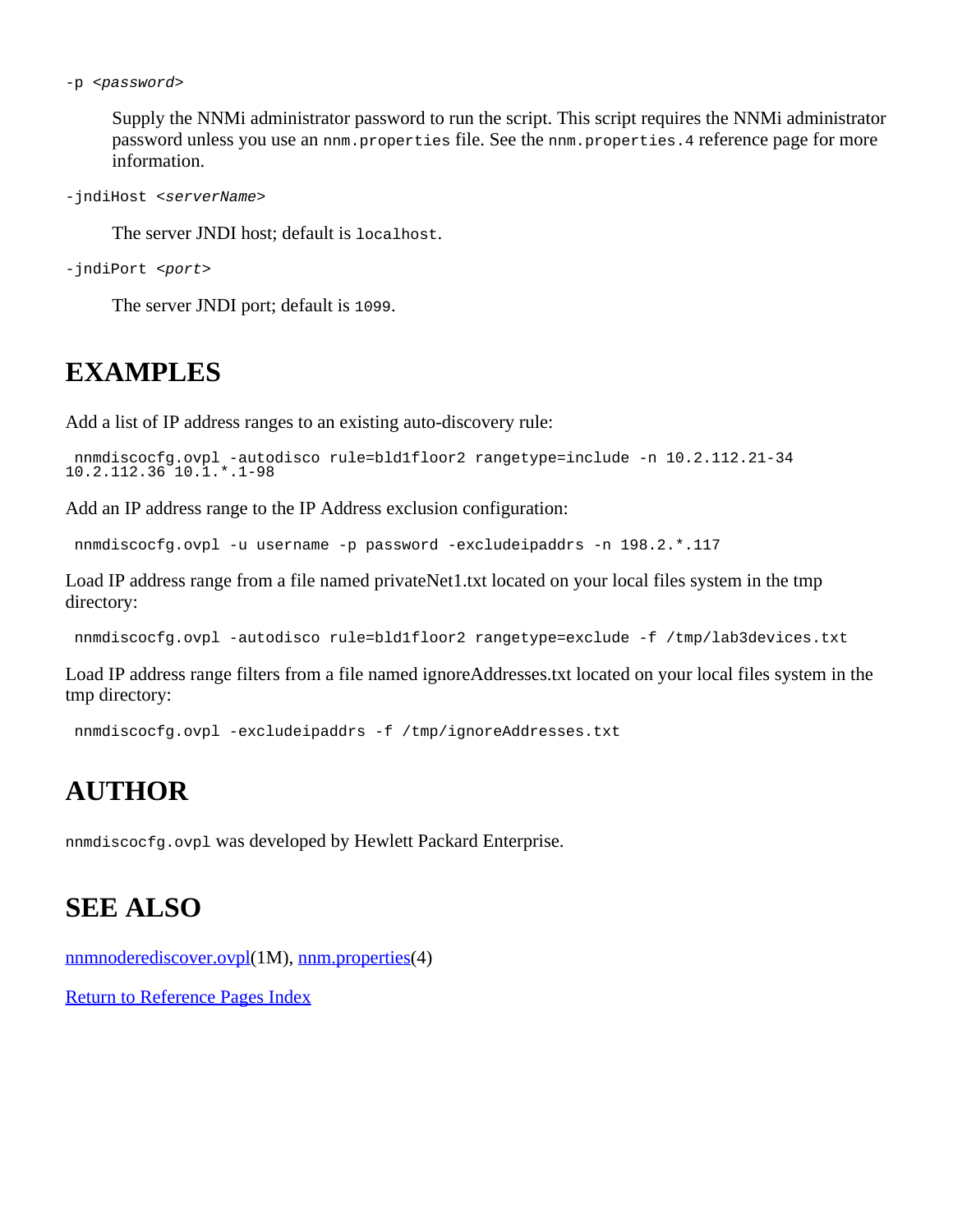# **NAME**

nnmEnableMetrics.ovpl - Enables Metrics related functionality.

# **SYNOPSIS**

nnmEnableMetrics.ovpl [-disable]

# **DESCRIPTION**

Enable Metrics related functionality. As a result of this, NNMi will start polling performance related metric data for various topology objects such as nodes and interfaces. This data can be correspondingly visualized in in the iSPI Performance for Metrics reports as well as graphs in NNMi's Performance Workbench as well as analysis panes.

-h Display this help page

-disable Disables Metrics related functionality.

# **AUTHOR**

nnmEnableMetrics.ovpl was developed by Hewlett-Packard Company.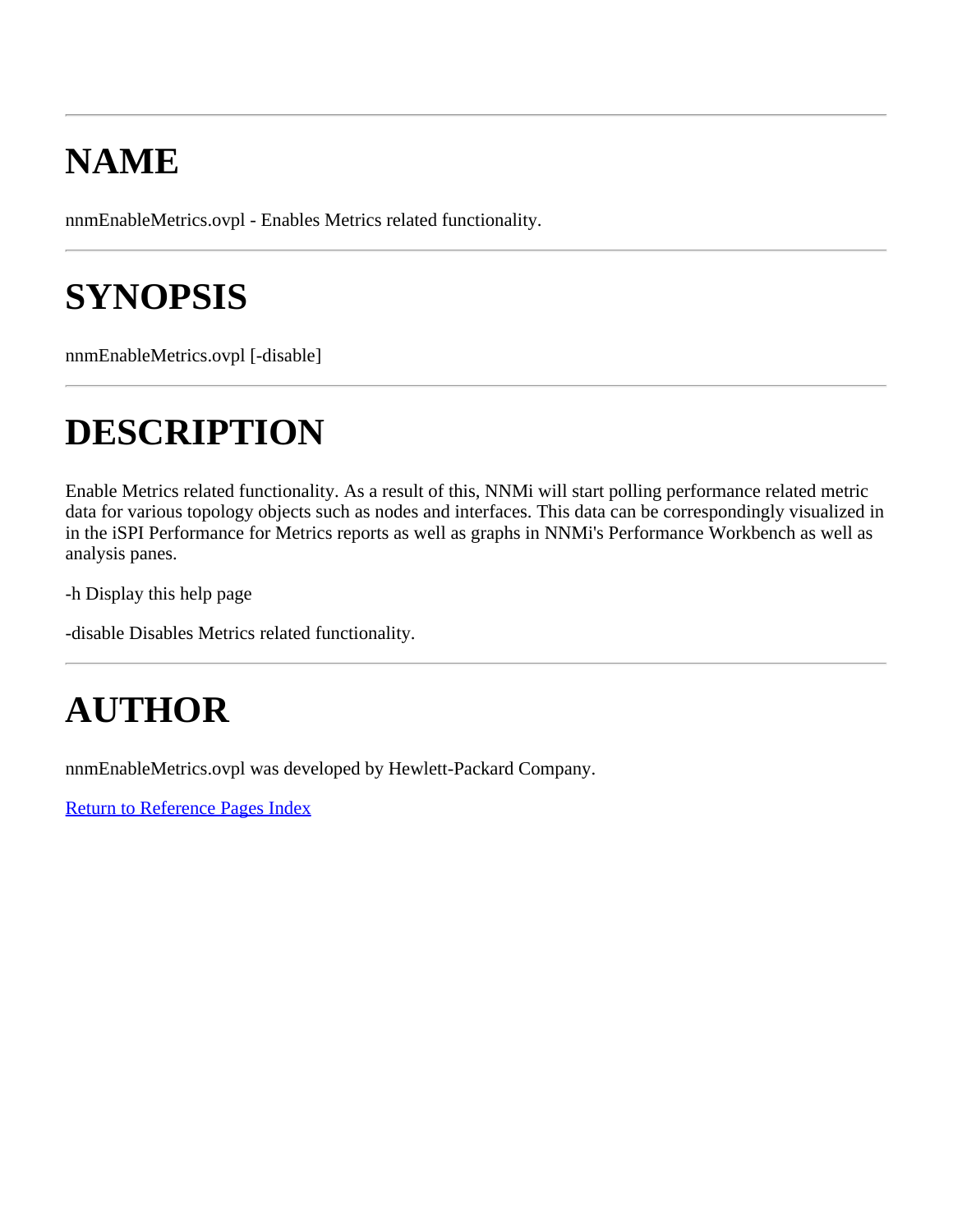# **NAME**

nnmEnableNPSActions.ovpl - Deploys URL actions in NNMi menu system for NPS Report launches

# **SYNOPSIS**

usage: nnmEnableNPSActions.ovpl [-spiHost <hostname>] [-spiPort <port>] [-spiProtocol <http|https>] disable

 -h Display this help page -spiHost <hostname> Specify the host NPS will be running on (default: NNMi server FQDN) -spiPort <port> Specify the port NPS will be running on (default: 9300) -spiProtocol <protocol> Specify the protocol (http/https) -a Only install NPS actions -disable Disable the URL actions - remove them from the NNMi Actions Menu

# **DESCRIPTION**

This utility program is designed to deploy URL actions in the NNMi menu system that are related to NNM iSPI for Performance. It installs the URL actions in the NNMi menu system and also updates relevant configuration with the NPS server's host, port and protocol details. As a result the URL actions for the reports launch to the correct server and port.

# **AUTHOR**

nnmEnableNPSActions.ovpl was developed by Hewlett-Packard Company.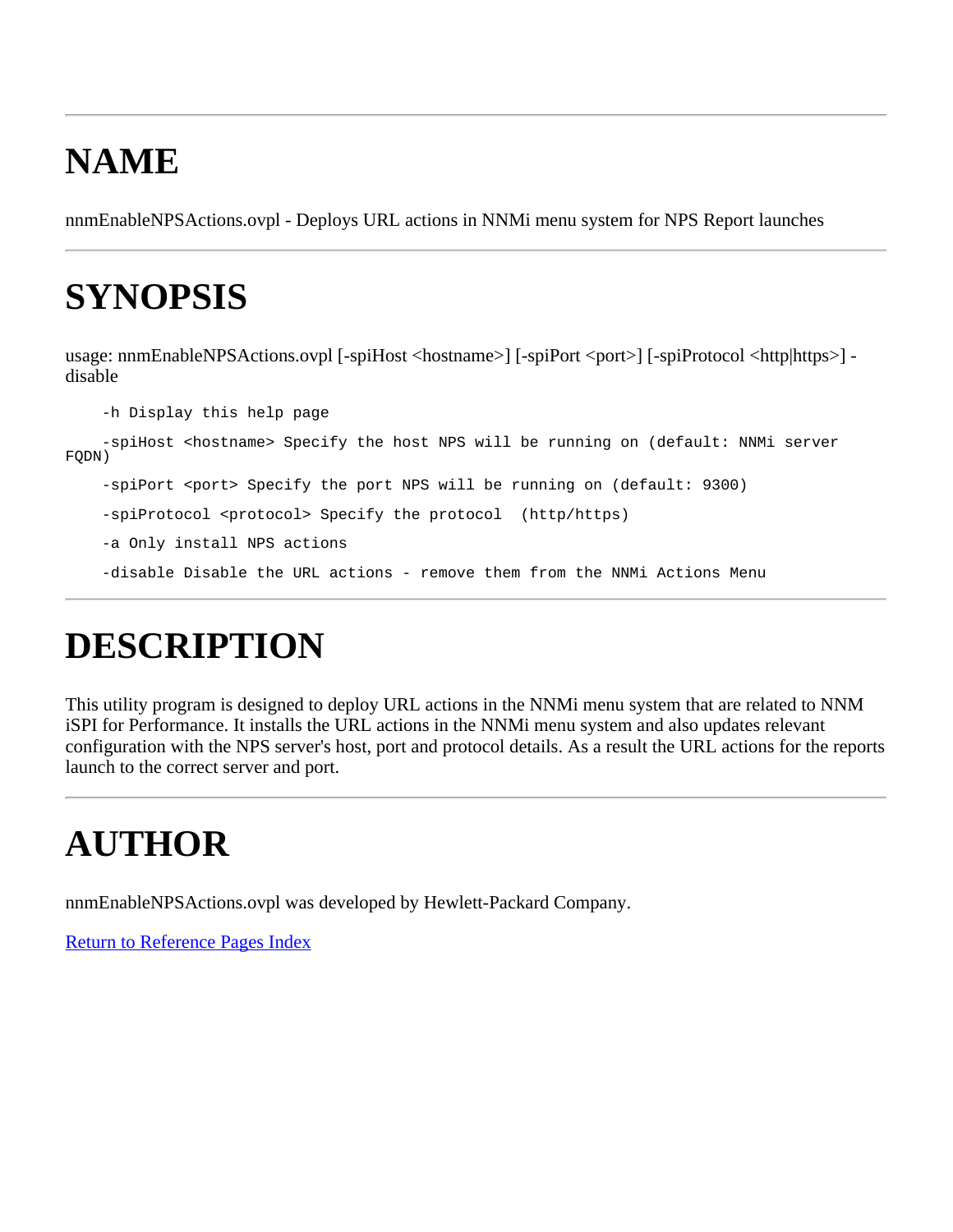# **NAME**

nnmEnableNpsEtl.ovpl - set up access to a CIFS share from network server

# **SYNOPSIS**

Usage: nnmEnableNpsEtl.ovpl [[-a][-u <username>][-c [-p <password> |-i]][-s <shareName>] [-d  $\epsilon$   $\mathsf{path}\_\mathsf{to}\_\mathsf{share}\$  | [-r] | [-h]

 -a: add share -b remote host (only required for NFS on Linux) - default is NNM FQDN -n use NFS instead of CIFS for sharing (all other options are ignored if this is selected) -u: username - Username (or domain\\username) for share access control - default <NpsUser> -c: create new local user (if account exists, it will not be recreated) -p: password for new local user -i: prompt for password (avoids showing password on commandline) -r: remove share all shares (NFS or CIFS) are removed Advanced options: -s: share name - default <PerfSpi> -d: shared directory - default <\$OvDataDir/shared/perfSpi/datafiles> -h Usage

# **DESCRIPTION**

Utility to set up a credential based CIFS filesystem share on the server, to be used primarily for setting up shared directory access to the NNMi perfSpi datafiles folder for NPS ETL server(s) to access.

The Network Path to the CIFS share (output by the script) can be used directly when configuring NPS on Windows servers.

The NPS utility, setupSharedDriveAccess.ovpl, can be used on Linux NPS servers to mount the share to a local mountpoint. The mountpoint path is then used to configure NPS.

Example 1: Add a share, dynamically creating new user account, with default username/password/shareName/directory

C:\>nnmEnableNpsEtl.ovpl -a -c

Creating new local user account <NpsUser>

Creating share <PerfSpi> on directory <C:/OV Data Dir/shared/perfSpi/datafiles> for user <NpsUser>

Share details: Share name PerfSpi Path C:/OV Data Dir/shared/perfSpi/datafiles Remark NNMi NPS Shared Directory; Maximum users No limit Users Caching Manual caching of documents Permission BUSHMILLS\NpsUser, FULL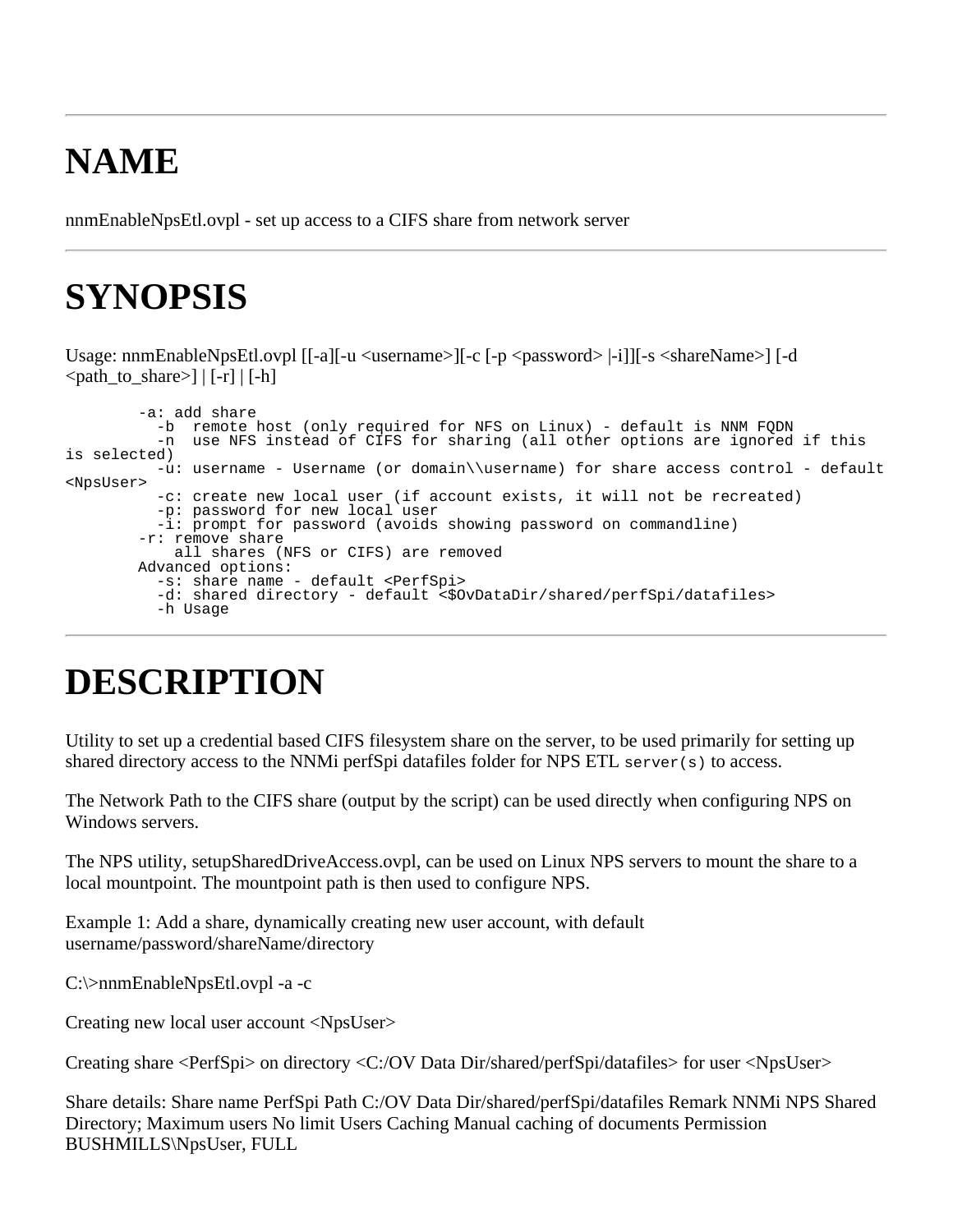Network Path to Share < \\bushmills.usa.hp.com\PerfSpi > Accessible by user < NpsUser >

Example 2: Remove default share

C:\>nnmEnableNpsEtl.ovpl -r

Share details: Share name PerfSpi Path C:/OV Data Dir/shared/perfSpi/datafiles Remark NNMi NPS Shared Directory; Maximum users No limit Users Caching Manual caching of documents Permission BUSHMILLS\NpsUser, FULL

Removing share <PerfSpi>

The User Account associated with the share must be removed manually

# **AUTHOR**

nnmEnableNpsEtl.ovpl was developed by Hewlett-Packard Company.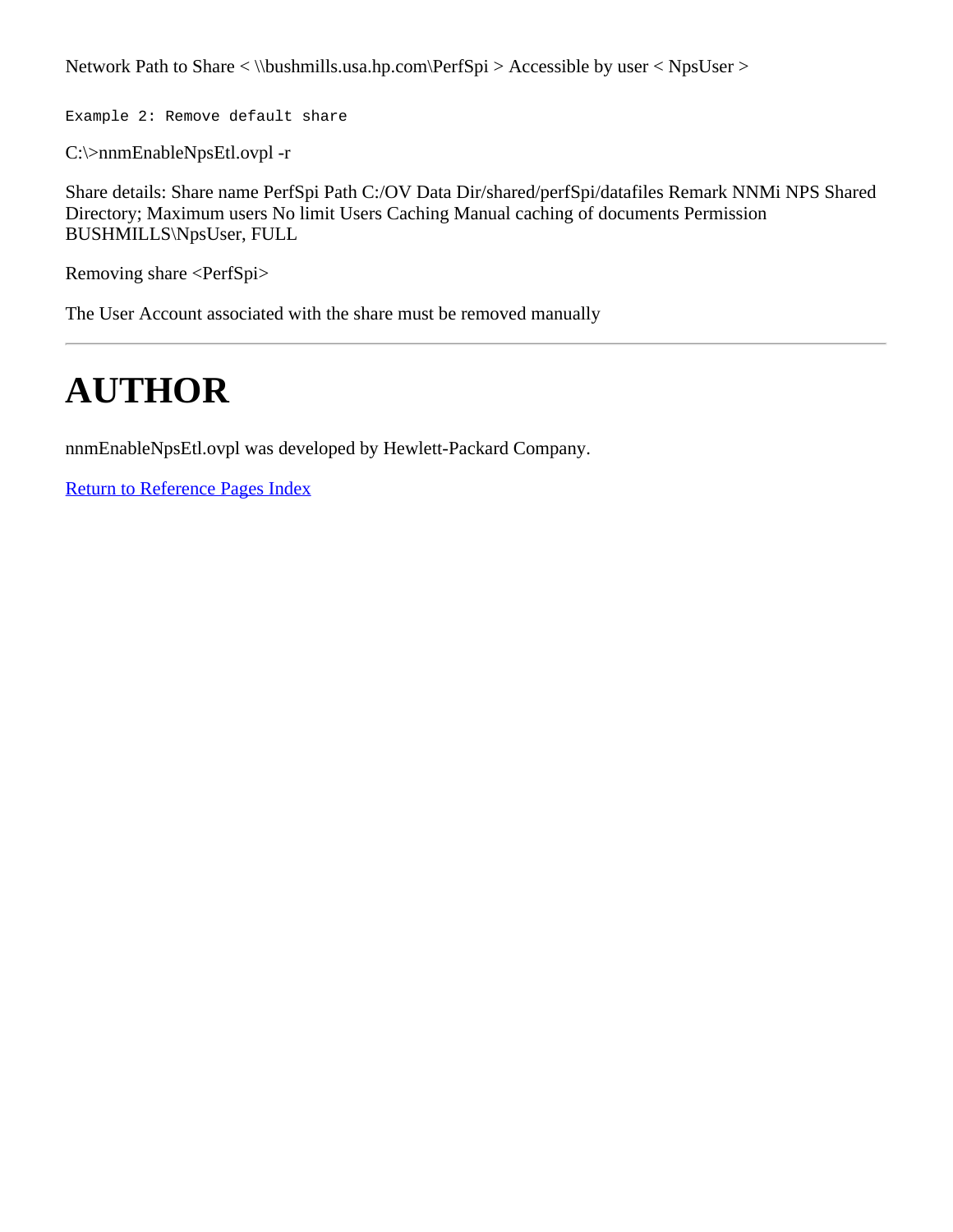# **NAME**

nnmenableperfspi.ovpl - set up NPS and Metrics

# **SYNOPSIS**

Usage: nnmenableperfspi.ovpl [-f < configmarried | [-u] | [-h]

- -f: configuration file containing saved responses
- -u Perform a onetime upgrade from old configuration to new configuration
- -h Usage

# **DESCRIPTION**

Utility to help configure NNM iSPI Performance and Network Performance Server.

If no parameters are passed, interactive mode is enabled and this script will prompt for appropriate values. The script will ask the user if they would like to use values previously recorded in a configuration response file.

When a response file is specified using -f, configuration parameters are obtained from the file.

When used with -u, parameters are obtained from a prior  $9.2x / 10.0x$  configuration file. Default values are used for parameters that did not exist in the earlier version. The -u mode should only be used by the product installer and can only be run once.

If an empty parameter is given, either interactively or via a response file, then a default value is used. A password is only requested if a username is specified.

Parameters are saved in an output file suitable for subsequent use as a configuration response file. The script returns the name of the file created. The file contains one line per parameter, the format is 'name = value'

### **Response file parameters**

#### **spiHost: the host name of the Network Performance Server**

This must respond to a ping. For a distributed multi-host NPS environment, this will be the host configured with the UiBi role.

#### **spiPort: the port number of the Network Performance Server**

Default is 9300.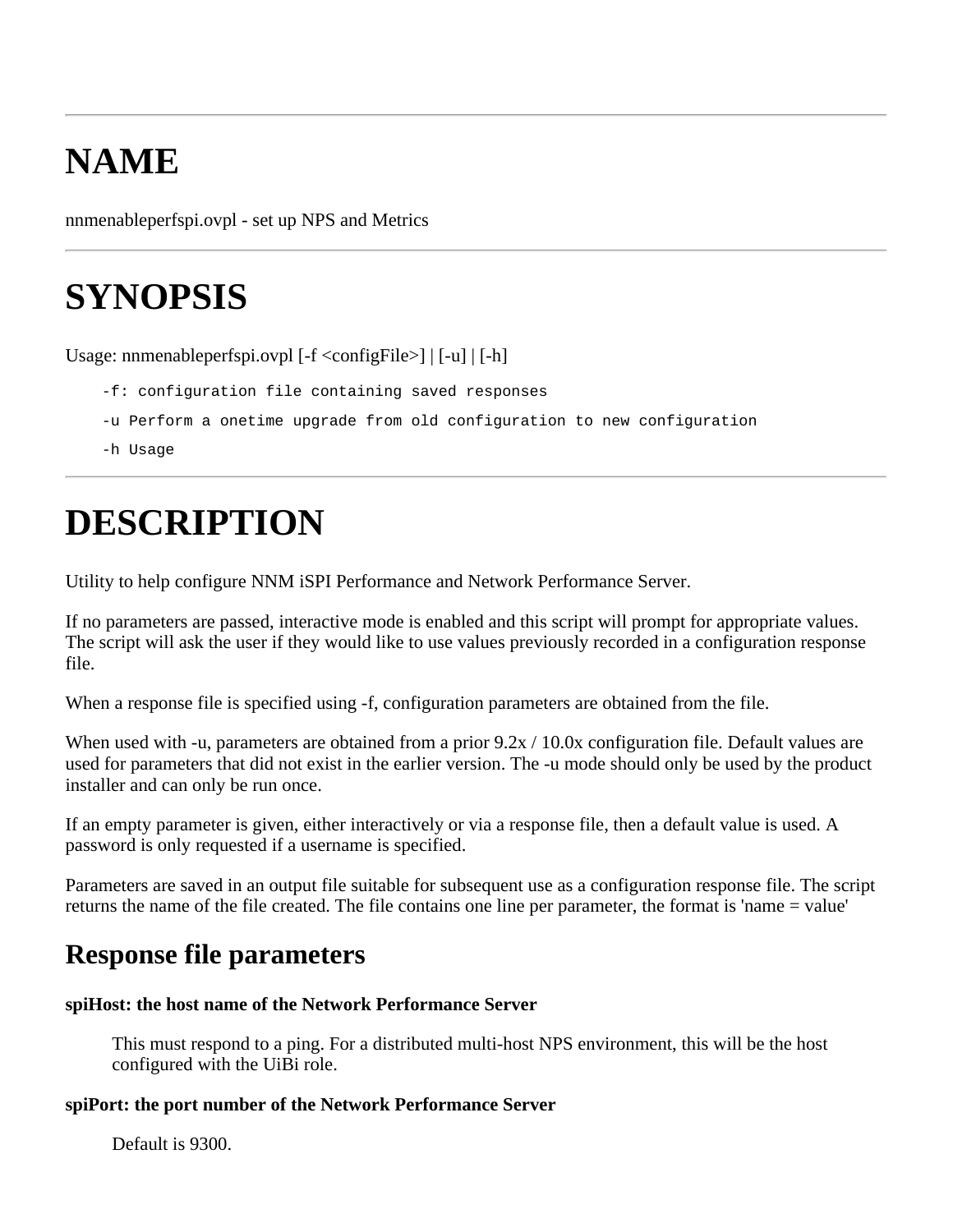#### **spiProtocol: the protocol used by the Network Performance Server [http|https]**

Default is http.

#### **shareType: the sharing mechanism, CIFS or NFS (linux only)**

If NFS is selected the following parameters are ignored

#### **userName: username (or domain\\username) for share access control**

Username for share access control.

#### **password: password for new local user**

Password to use for a new local user.

#### **shareName: share name**

Share name available on the network.

#### **sharedDir: shared directory**

Directory which is shared.

Response files must be owned by the current user and accessible only by the owner or they will be rejected

# **AUTHOR**

nnmenableperfspi.ovpl was developed by Hewlett-Packard Company.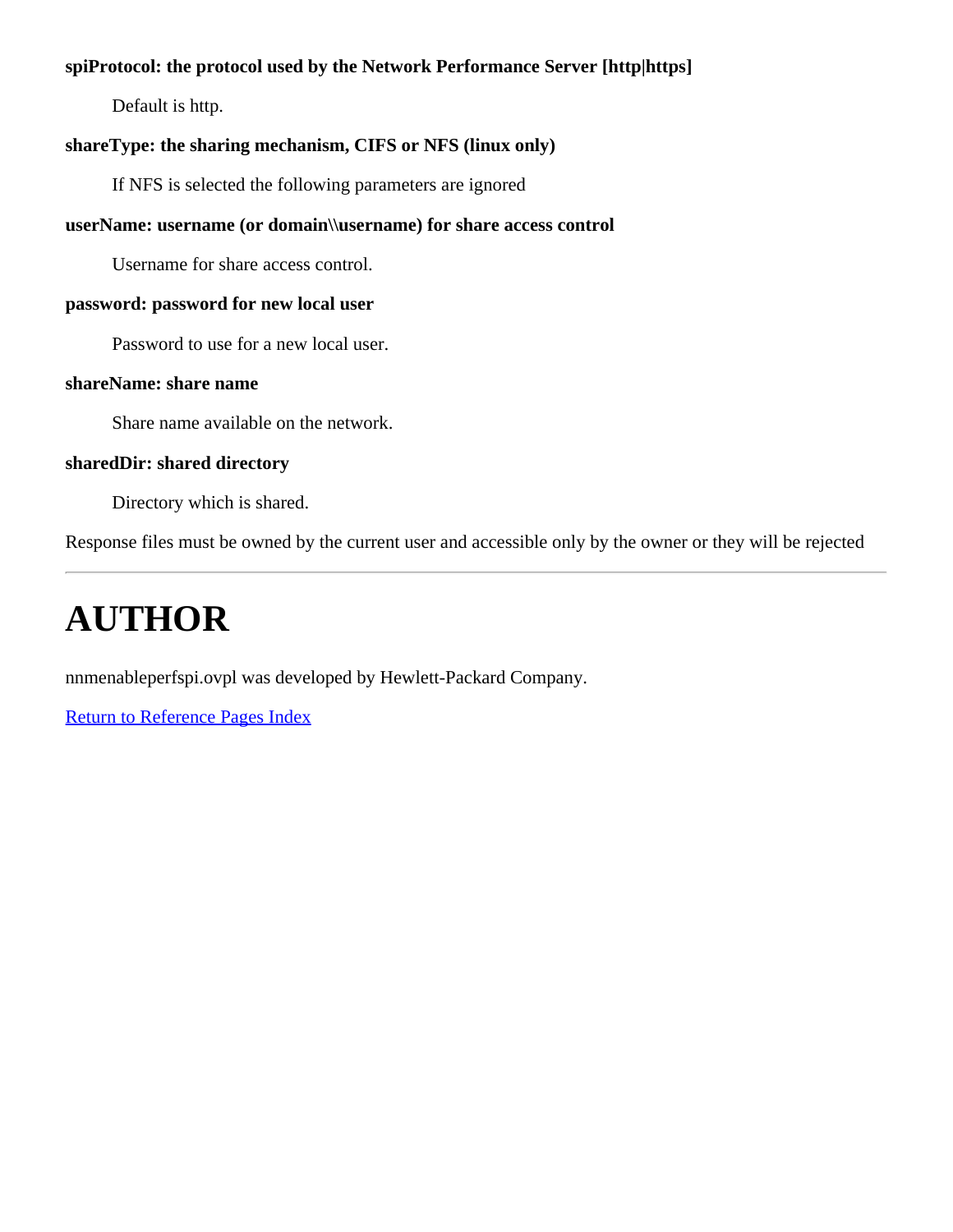nnmhealth.ovpl — Prints NNMi health information

# **SYNOPSIS**

nnmhealth.ovpl [-u <*username*> -p <*password*>] ( -print [quiet|brief|detailed|conclusions|verbose|agents|history] [-refresh] | -activate <*conclusions*> | -suppress <*conclusions*> )

# **DESCRIPTION**

The nnmhealth.ovpl script prints out information about the internal health of NNMi. It supports several levels of output from no output, except for the return code (quiet), to the full health report (verbose).

In addition to viewing the current health of NNMi, you might use the nnmhealth.ovpl script to suppress or activate individual health conclusions. The administrator might suppress health conclusions if he or she is aware of the problem and does not want NNMi to report more warnings until the issue is resolved.

If the administrator modifies the suppressed list using the nnmhealth.ovpl script, the modifications take effect on the next health scan. The modifications to the suppressed list continue until the administrator activates them or until the administrator restarts NNMi.

### **Parameters**

The nnmhealth.ovpl script supports the following options:

```
-u <username>
```
Supply the NNMi administrator username to run the script. This script requires the NNMi administrator username unless you use an nnm.properties file. See the nnm.properties.4 reference page for more information.

-p <*password*>

Supply the NNMi administrator password to run the script. This script requires the NNMi administrator password unless you use an nnm.properties file. See the nnm.properties. 4 reference page for more information.

-print <*level*>

Prints information about the health of NNMi. The level can be one of the following: brief|conclusions|detailed||quiet|agents|verbose

If no level is specified the command will default to brief

-print brief: Prints the overall system status. The value can be one of the following: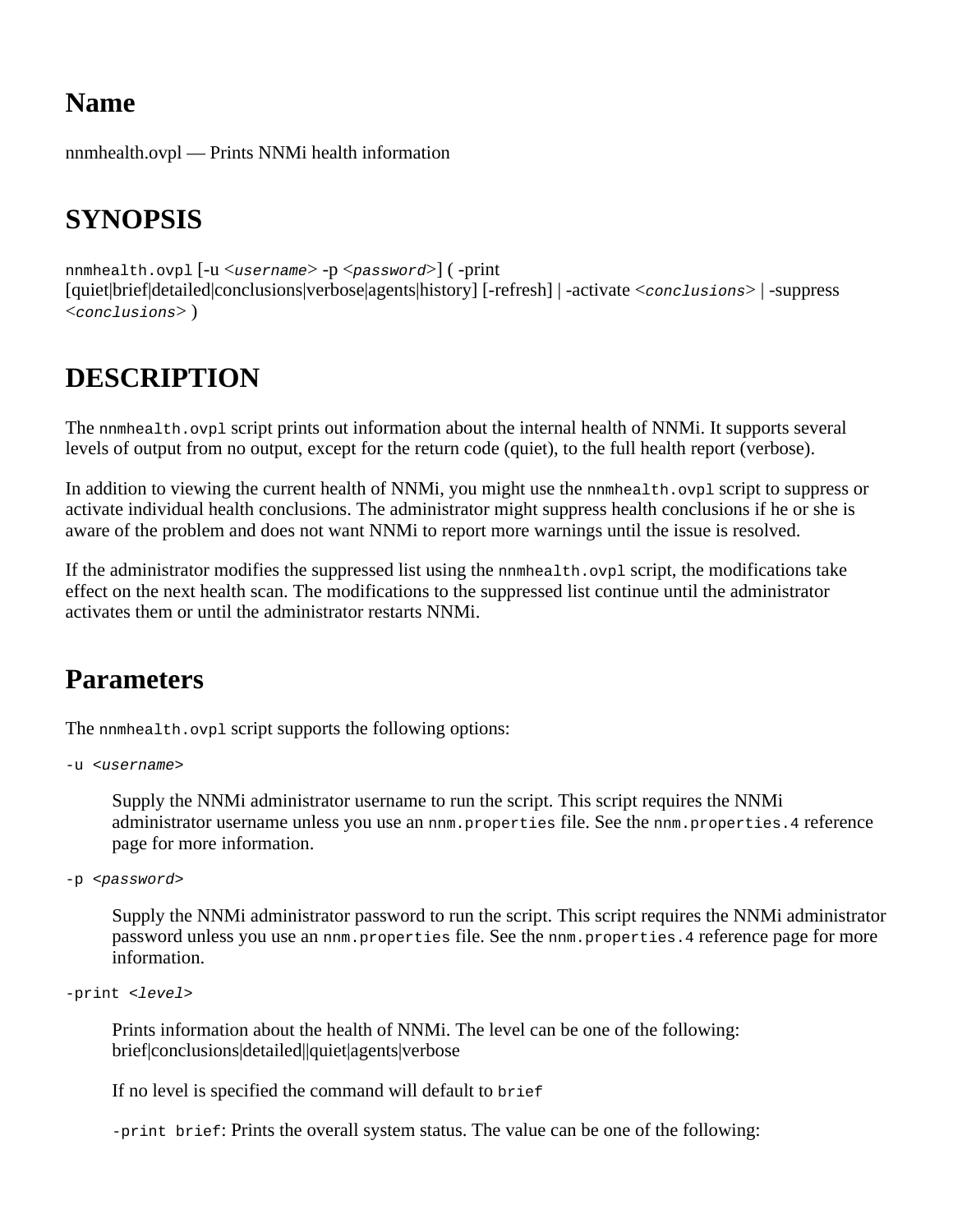Normal

Warning

Minor

Major

**Critical** 

-print conclusions: Prints the active and suppressed conclusions.

-print detailed: Prints detailed system health information.

-print agents: Prints the registered agents.

-print quiet: Returns an integer value that represent the system status. The value can be one of the following:

- 0 Normal
- 1 Warning
- 2 Minor
- 3 Major
- 4 Critical

-print verbose [-filter AgentList]: Prints verbose information for all registered agents. Optionally you can supply a list of comma separated agent names using the -filter option. The verbose output is for support use only.

#### -refresh

An optional argument to the -print command which will cause the monitoring system to refresh its information before returning the report.

-suppress <*conclusions*>

Configures the supplied conclusions to be suppressed until NNMi is restarted or until the conclusion is activated again. Specify conclusions as a comma separated list. You can find active conclusions using the -print conclusions option.

Note that suppressing a conclusion does not imply it would otherwise be active.

-activate <*conclusions*>

Removes the supplied conclusions from the suppressed list. Specify the conclusions as a comma separated list. You can find suppressed conclusions available to be activated by using the -print conclusions option.

#### -help

Prints the usage statement.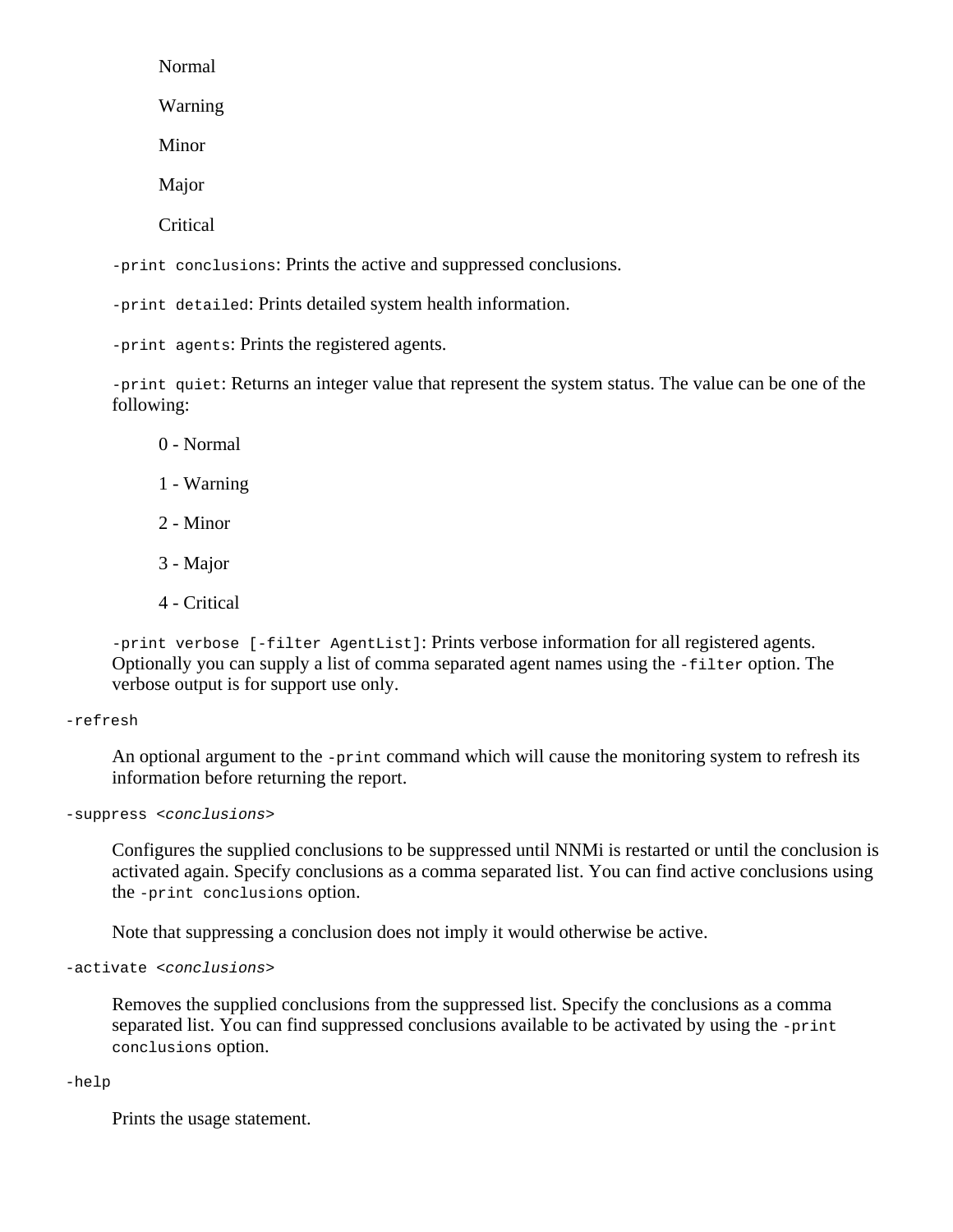### **EXAMPLES**

nnmhealth.ovpl -u *username* -p *password* -print brief

Prints the overall status of NNMi.

nnmhealth.ovpl -print brief -refresh

Updates and prints the current status of NNMi. If no credentials are specified then the stored password for the logged in user will be used.

nnmhealth.ovpl -u *username* -p *password* -print detailed

Prints the current list of health warnings.

nnmhealth.ovpl -u *username* -p *password* -print agents

Prints the current list of registered agents that report health related information.

nnmhealth.ovpl -u *username* -p *password* -print history

Prints history information of registered health agents..

nnmhealth.ovpl -u *username* -p *password* -suppress "SystemLowSwap,SystemLowSwapPercent"

Configures NNMi to skip checking the health of swap space in absolute terms and also as a percentage.

nnmhealth.ovpl -u *username* -p *password* -activate "SystemLowSwap"

Configures NNMi to resume checking for the SystemLowSwap conclusion.

### **AUTHOR**

nnmhealth.ovpl was developed by Hewlett Packard Enterprise.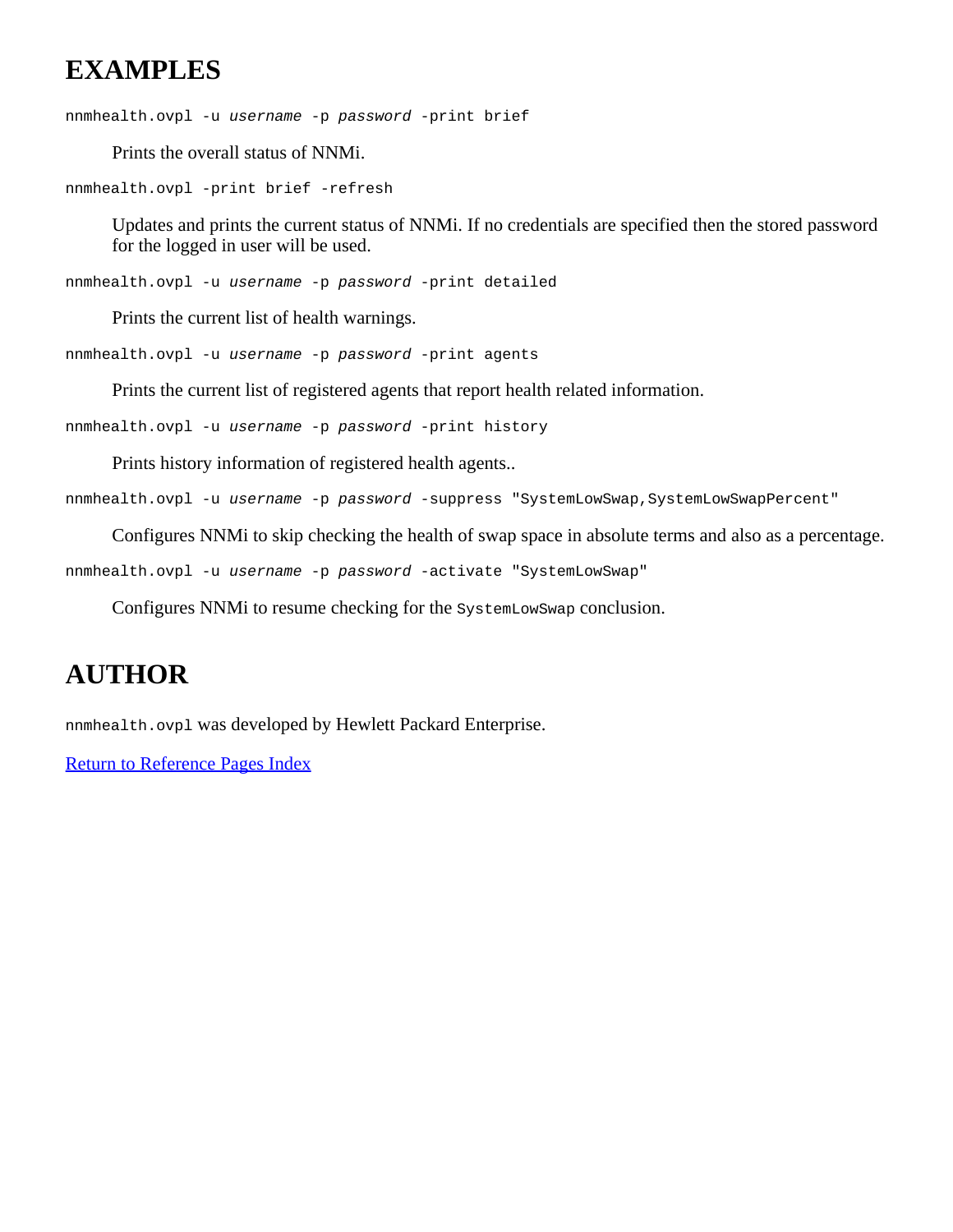nnmicons.ovpl — NNMi UI Configuration

#### **SYNOPSIS**

nnmicons.ovpl -help

nnmicons.ovpl -list | -create (*<iconSpec1,iconSpec2,...>* | -file *<file>*) | -update (*<iconSpec1,iconSpec2,...>* | -file *<file>*) | delete (*<iconName1,iconName2,...>* | -file *<file>*) [-preview] [-u <*username*> -p <*password*>] [-jndiHost <*hostName*> Default: localhost] [-jndiPort <*port*> Default: 1099]

#### **DESCRIPTION**

nnmicons.ovpl provides access to icons that are stored in the NNM database. The icons can be listed, created, update and deleted.

#### **Parameters**

nnmicons.ovpl supports the following commands:

-list

List the icons that are stored in the NNMi database

-create (*<iconSpec1,iconSpec2,...>* | -file *<file>*)

Create icons using either icon specifications or an input file.

*<iconSpec1,iconSpec2,...>*

comma separated list of icon specifications, where iconSpecN is of the form: iconName:authorKey[:<iconImageSpec1> [:<iconImageSpec2>]]

An iconImageSpecN is of the form, size:path. size is the size of the square image in pixels, and must either 16 or 32 path is the file path to the image file. The image file must be either a GIF, JPEG, or PNG, and the corresponding file suffix must be one .gif, .jpeg, .jpg, or .png

-file

Path to a file containing contain a list of iconSpecs, one per line. Blank lines and comment may also be included in the file. Comments are denoted by a '#' character at the beginning of a line.

-update (*<iconSpec1,iconSpec2,...>* | -file *<file>*)

Update icons using either icon specifications or an input file. If the icons do not exist, they will be created.

*<iconSpec1,iconSpec2,...>*

comma separated list of icon specifications, where iconSpecN is of the form: iconName:authorKey:<iconImageSpec1>: <iconImageSpec2>:...

An iconImageSpec is of the form, size:path. size is the size of the square image in pixels, path is the file path to the image file. The image file must be either a GIF, JPEG, or PNG, and the corresponding file suffix must be one .gif, .jpeg, .jpg, or .png

-file

Path to a file containing contain a list of iconSpecs, one per line. Blank lines and comment may also be included in the file. Comments are denoted by a '#' character at the beginning of a line.

-delete (*<iconName1,iconName2,...>* | -file *<file>*)

Delete icons using either icon names or an input file. If the icons do not exist, they will be ignored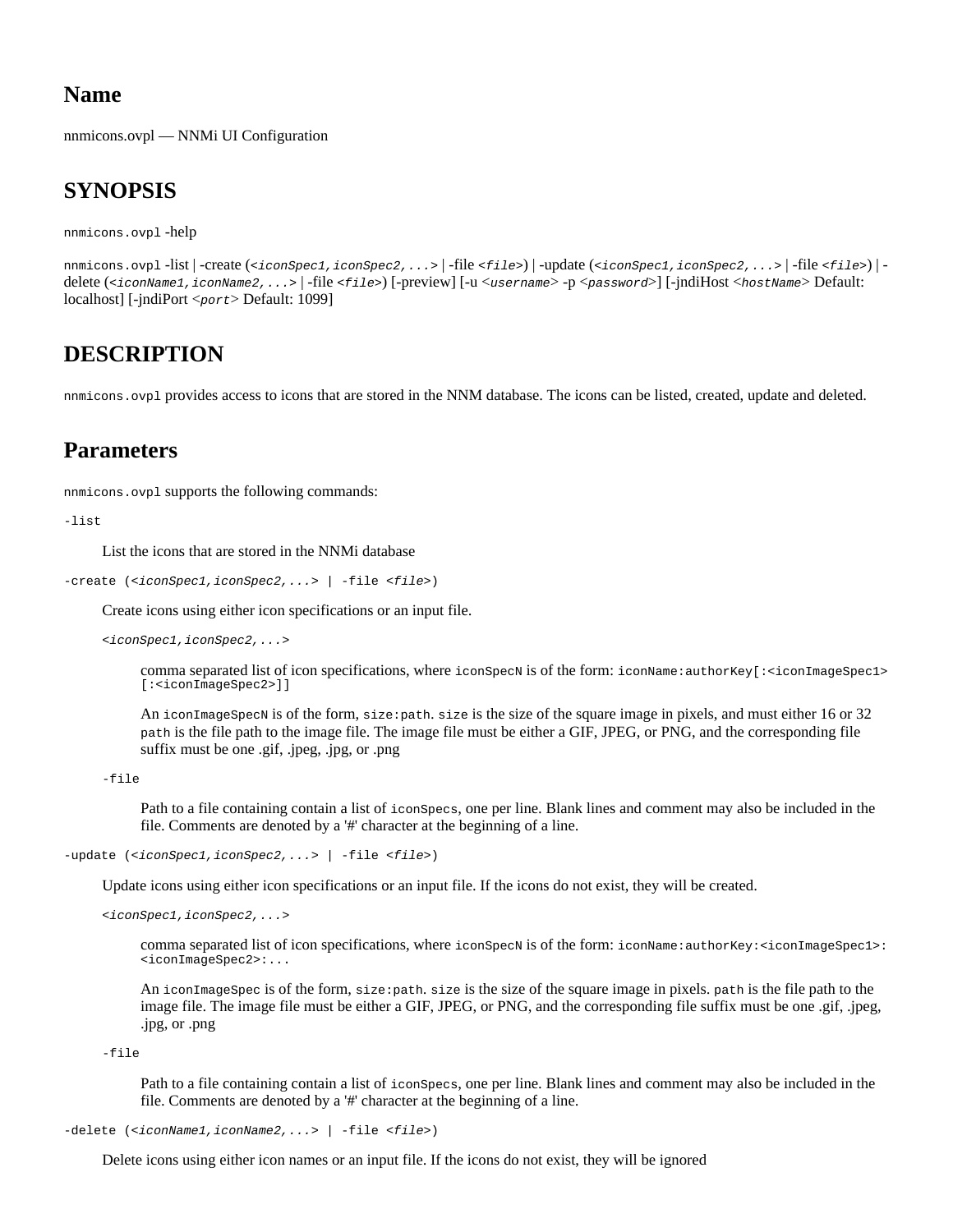*<iconName1,iconName2,...>*

iconNameN is the icon name associated with the icon.

-file

Path to a file containing contain a list of icon names, one per line. Blank lines and comment may also be included in the file. Comments are denoted by a '#' character at the beginning of a line.

-u <*username*>

Supply the NNMi administrator username to run the script. This script requires the NNMi administrator username unless you use an nnm.properties file. See the nnm.properties.4 reference page for more information.

-p <*password*>

Supply the NNMi administrator password to run the script. This script requires the NNMi administrator password unless you use an nnm.properties file. See the nnm.properties.4 reference page for more information.

-jndiHost *<hostname>*

The server jndi host; default is localhost.

-jndiPort *<port>*

The server jndi port; default is 1099.

#### **EXAMPLES**

List icons in NNMi database

nnmicons.ovpl -list

Create icons using icons specifications:

 nnmicons.ovpl -create iconName1:com.customer.author:16:image16.gif:32:image32.gif,iconName2:com.customer.author:16:anotherimage16.gif

Update icons using a specification file:

nnmicons.ovpl -update -f /tmp/iconSpecificationFile.txt

Delete icons using icon names:

nnmicons.ovpl -delete iconName1,iconName2

#### **AUTHOR**

nnmicons.ovpl was developed by Hewlett Packard Enterprise.

#### **FILES**

*Windows: install\_dir*\bin\nnmicons.ovpl

*UNIX:* \$NNM\_BIN/nnmicons.ovpl

#### **SEE ALSO**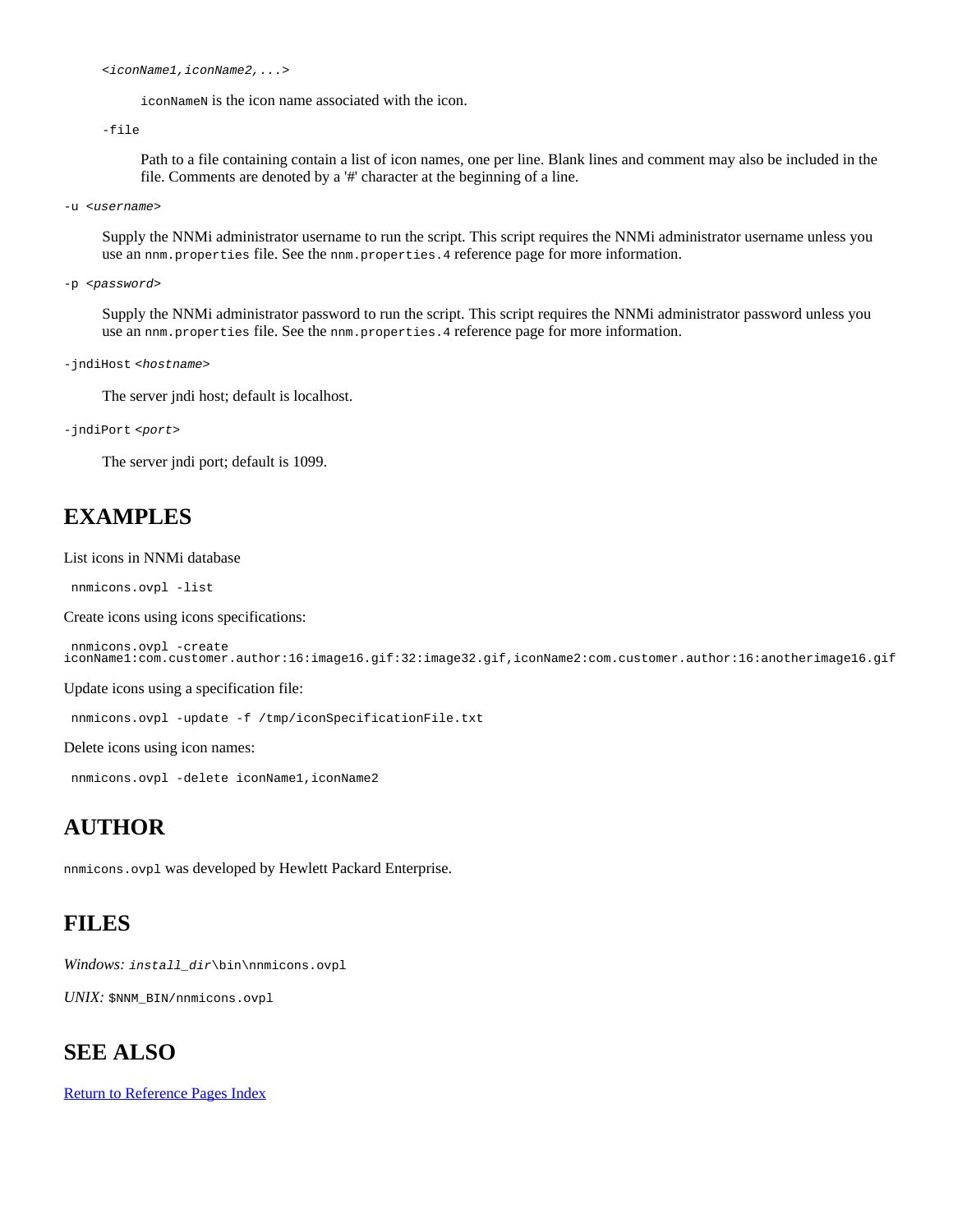nnmincidentcfg.ovpl — create incident configurations from SNMP MIBs

# **SYNOPSIS**

nnmincidentcfg.ovpl [ [ [-loadTraps *mib\_module\_name* [-authorLabel *author\_label* -authorKey *author\_key*]] | -deleteAuthor *author\_key* | -deleteCategory *category\_key* | -deleteFamily *family\_key* | disableAllTraps *<true|false>* [-u *username*] [-p *password*] ]

# **DESCRIPTION**

nnmincidentcfg.ovpl is used to create incident configurations for SNMP traps defined in a TRAP-TYPE or NOTIFICATION-TYPE macro in an SNMP MIB file. To load a MIB into NNMi for defining MIB Expressions or to display numeric SNMP Object Identifiers as text, use the nnmloadmib.ovpl command.

The created incident will have the following values, which can then be manually updated with the NNMi user interface:

- 1. Name will be set to the name of the trap/notification in the MIB file.
- 2. Oid will be set to the oid of the trap/notification in the MIB file.
- 3. Enable will be set to "true."
- 4. Category will be set to "Status."
- 5. Family will be set to "Node."
- 6. Severity will be set to "Normal."
- 7. Message Format will be set to the name of the incident configuration.
- 8. Description will be set to the trap/notification description in the MIB file.

The created incident can be accessed using the Incident Configuration view. This can be further customized as required.

nnmincidentcfg.ovpl supports a special annotation called *#SUMMARY*. The value for the #SUMMARY annotation will be used as Message Format value in the created incident configuration entry. This annotation is applied to the MIB file just after the trap description as a MIB comment. The following shows an example of this:

```
 MyTrap TRAP-TYPE
     ENTERPRISE hp
     VARIABLES {
        serverName, trapTime, volumeName, volumeNum
\frac{1}{2} DESCRIPTION "The disk volume is out of space. Please consult
    your sysop, and/or the proper manual."
     --#SUMMARY "Volume $1 on system $2 is out of space."
```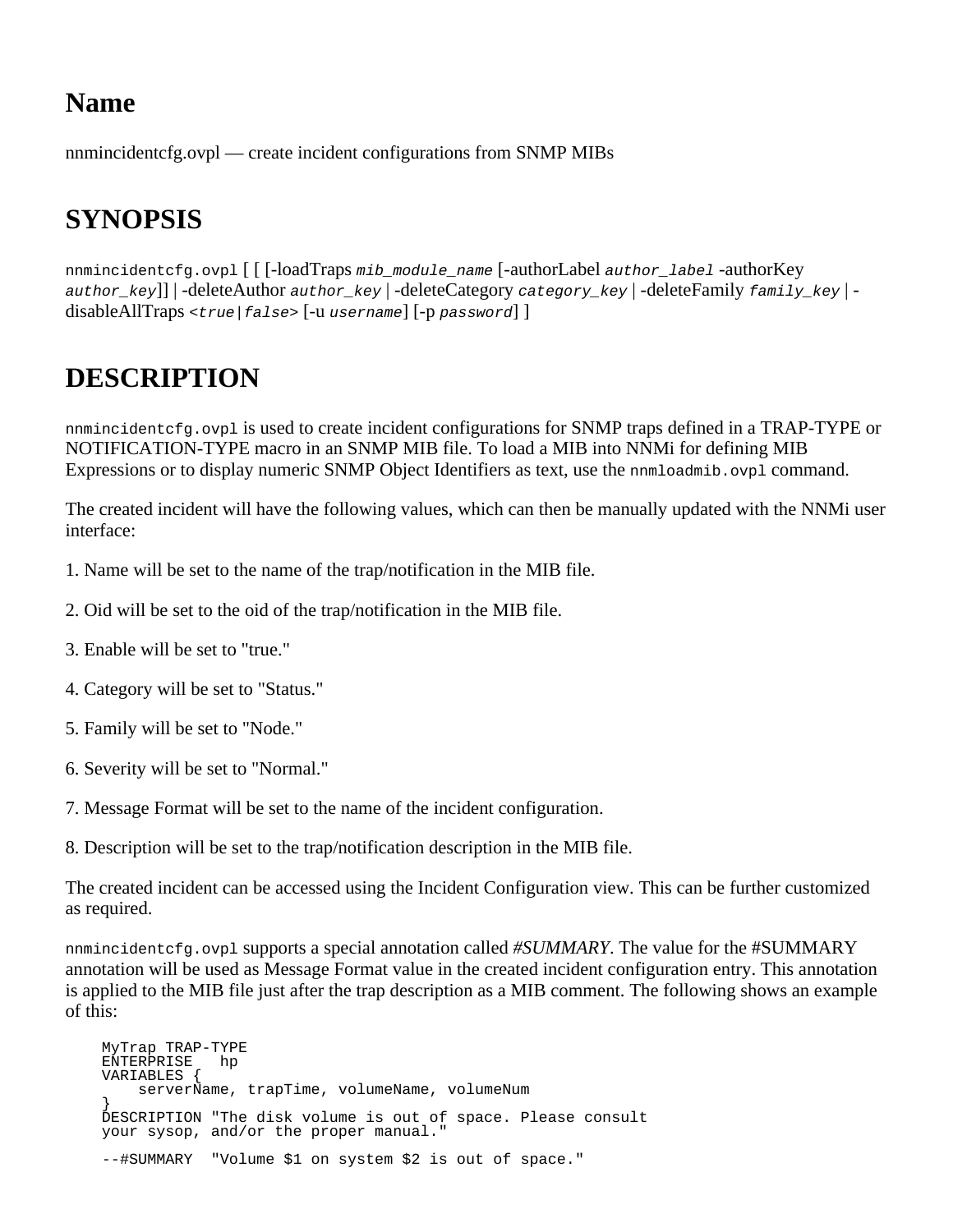### **Parameters**

nnmincidentcfg.ovpl supports the following options:

```
-loadTraps <mib_module_name>
```
Specify the MIB module name that has the trap definitions. nomincident of g. ovpl parses trap/notification definitions (TRAP-TYPE or NOTIFICATION-TYPE macros) found in the MIB module, and creates incident configurations for each entry.

-authorLabel <*author\_label*>

Specifies the label of the author for the target incident configurations. This is an optional parameter. If author label is specified, then author key must also be specified.

```
-authorKey <author_key>
```
Specifies the key of the author for the target incident configurations. This is an optional parameter. If author key is specified, then author label must also be specified. It is recommended that java packaging notation with your company's domain be used, such as com.example.nnm.author.

-deleteAuthor <*author\_key*>

It may be desirable to delete an Author that is no longer being used by the incident configuration. This option may be used to delete an Author by specifying the Author key value as long as no configurations reference the Author object.

-deleteCategory <*category\_key*>

It may be desirable to delete a Category that is no longer being used by the incident configuration. This option may be used to delete a Category by specifying the Category key value as long as no incidents or incident configurations reference the Category object.

-deleteFamily <*family\_key*>

It may be desirable to delete a Family that is no longer being used by the incident configuration. This option may be used to delete a Family by specifying the Family key value as long as no incidents or incident configurations reference the Family object

-disableAllTraps <*true|false*>

If *true* all traps should be loaded as disabled in the incident configuration. The default value is *false*, meaning the incident configuration is enabled by default.

```
-u <username>
```
Supply the NNMi administrator username to run the script. This script requires the NNMi administrator username unless you use an nnm.properties file. See the nnm.properties. 4 reference page for more information.

```
-p <password>
```
Supply the NNMi administrator password to run the script. This script requires the NNMi administrator password unless you use an nnm.properties file. See the nnm.properties. 4 reference page for more information.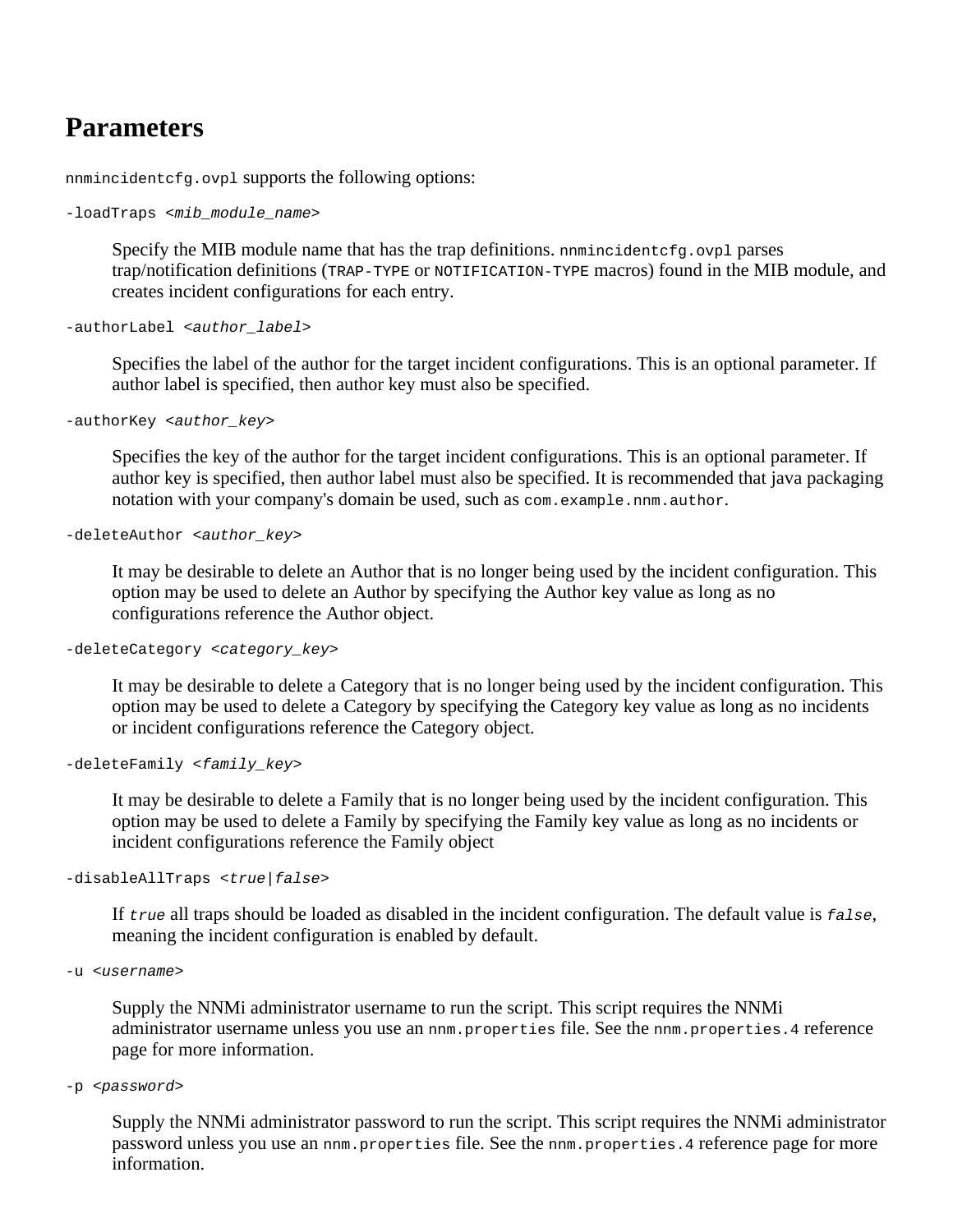# **EXAMPLES**

nnmincidentcfg.ovpl -loadTraps "CISCO-VTP-MIB" -authorLabel "Cisco" -authorKey com.example.cisco.nnm.author nnmincidentcfg.ovpl -loadTraps "mpls"

# **AUTHOR**

nnmincidentcfg.ovpl was developed by Hewlett Packard Enterprise.

# **SEE ALSO**

*RFC 2578 Structure of Management Information Version 2 (SMIv2) RFCs 1155, 1212, 1215: SNMP Version 1 Structure of Management Information RFCs 1902, 1903, 1904: SNMP Version 2 Structure of Management Information* [nnmloadmib.ovpl\(](#page-149-0)1M),

[nnm.properties](#page-212-0)(4).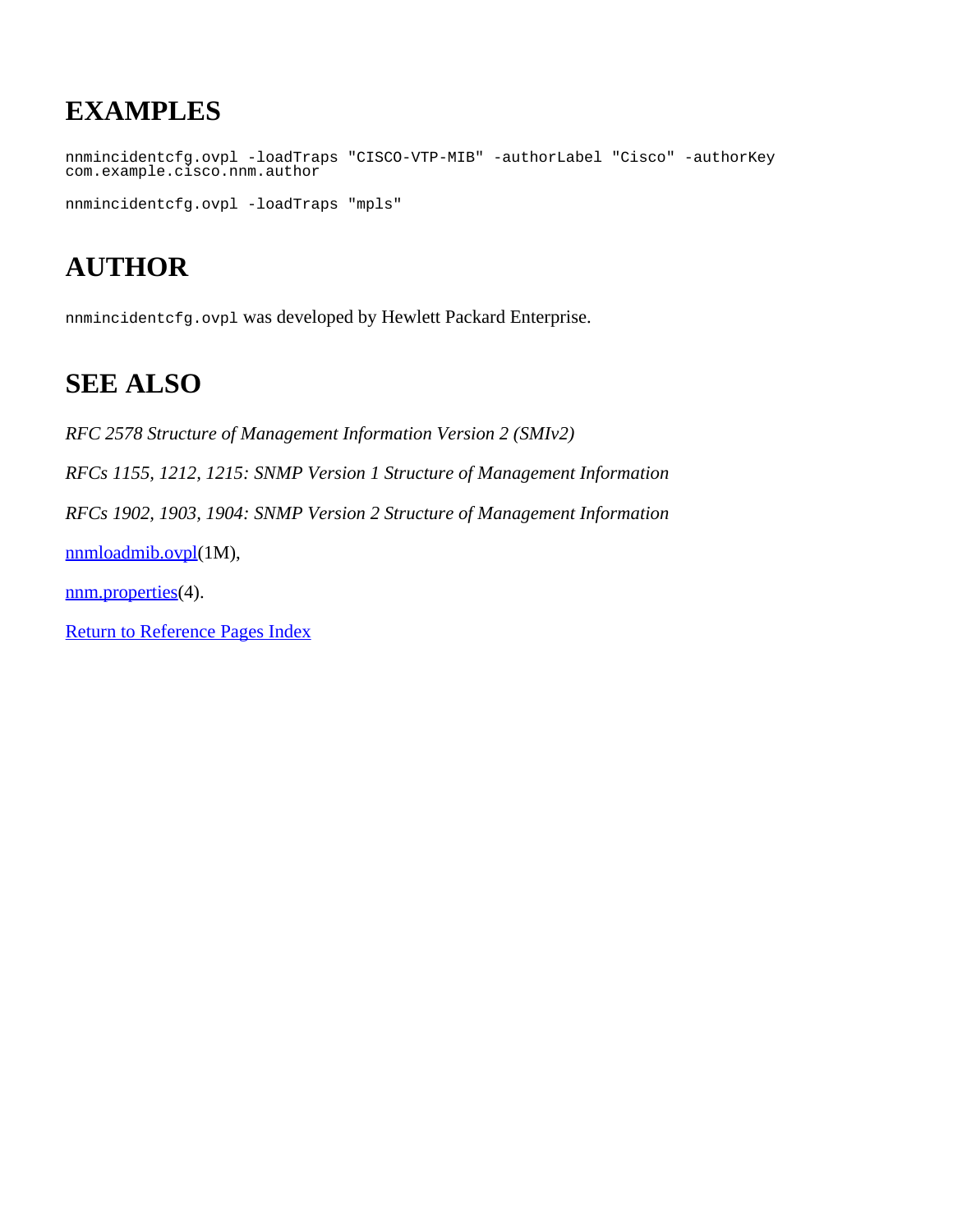<span id="page-121-0"></span>nnmincidentcfgload.ovpl — load and validate formatted incident configuration files

# **SYNOPSIS**

nnmincidentcfgload.ovpl { -load *filename* [-timeout *timeout*] [-memory *memory*] [-u *<user name>* -p *<password>*] [-jdniHost *<host name>* -jdniPort *<port>*] } { -validate *filename* [-timeout *timeout*] [ memory *memory*] [-u *<user name>* -p *<password>*] [-jdniHost *<host name>* -jdniPort *<port>*] } { -formats *sourceFilename* -formatd *destinationFilename* [-u *<user name>* -p *<password>*] [-jdniHost *<host name>* -jdniPort *<port>*] } { -expression *expression* }

# **DESCRIPTION**

The nnmincidentcfgload.ovpl is used to load and validate incident configuration files. These configuration files must conform to the required  $\text{tag}$  format described in nomingularities format for each configuration type.

Valid configuration types include the following:

```
*MgmtEventConfig
*PairwiseConfig
*SnmpTrapConfig
*SyslogMessageConfig
```
Incident configurations must first have been created using the NNMi console or be loaded into the database using the nnmincidentcfg.ovpl command.

Before using the nnmincidentcfgload.ovpl command, do one of the following:

 $\ddot{\phantom{a}}$ \*Use the nnmincidentcfgdump.ovpl command to create a formatted file. Edit the incident configurations using the required format described in nnmincidentcfg.format. \*Use an editor to create the formatted file with all required tags and modifications using the format requirements described in nnmincidentcfg.format.

When using the nomincident cfgload.ovpl command, note the following:

```
*To avoid errors, if you need to edit complex incident configurations, use the
nnmincidentcfg.ovpl command to create the formatted file rather than using a text editor.
*The content of the formatted file replaces the configurations that are stored in the NNMi
database. 
*The nnmincidentcfgload.ovpl also re-formats the incident configuration file by inserting
white space where needed to clarify the format hierarchy. This re-formatted file does not
contain any original comments.
```
### **Parameters**

nnmincidentcfgload.ovpl supports the following options:

-load <*filename*>

Loads the formatted incident configuration file you specify into the NNMi database. Invalid file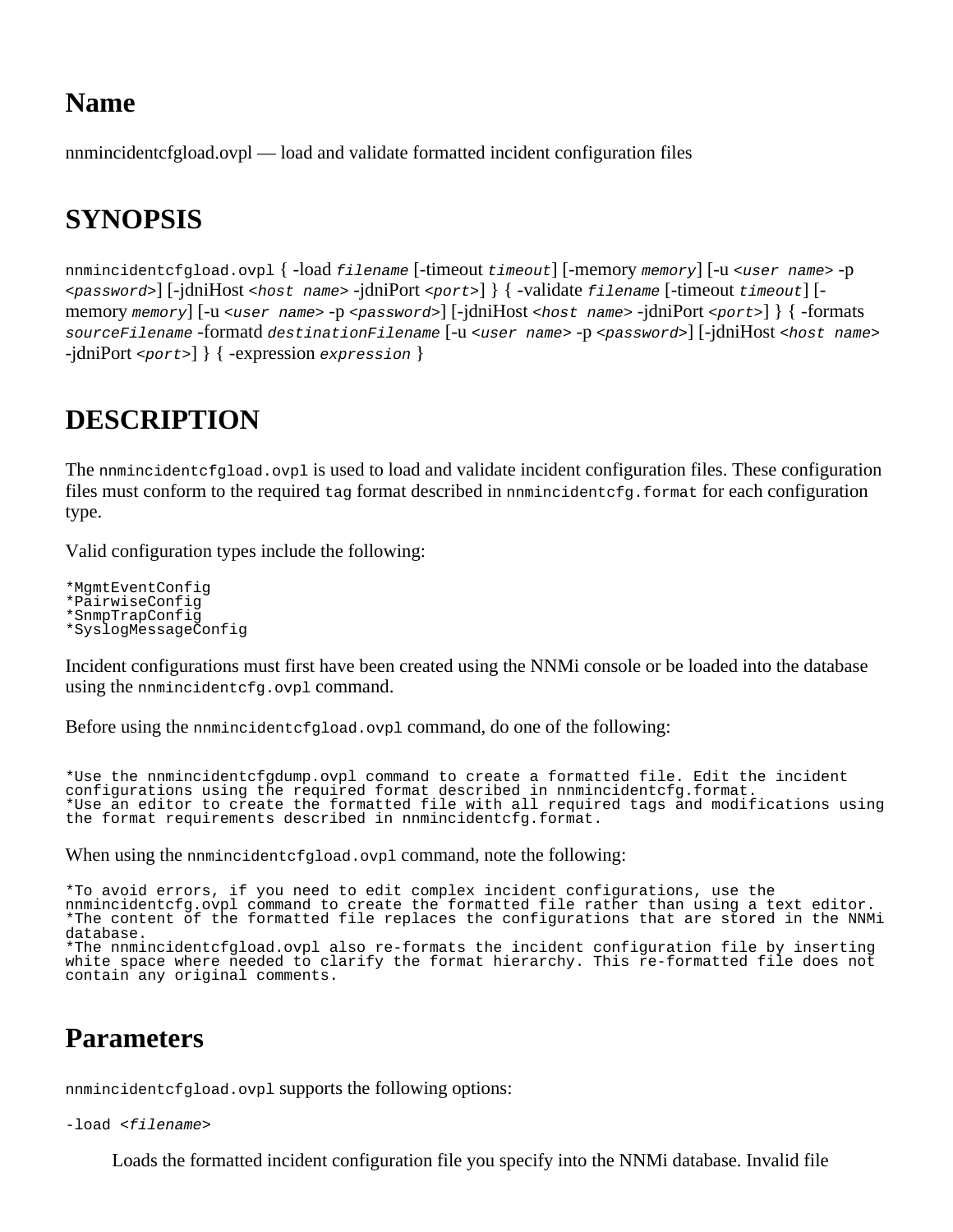formats are not loaded into the NNMi database. NNMi reports each validation error, including the line number and error.

-validate <*filename*>

Displays the line number and validation error for all errors encountered in the formatted incident configuration file you specify. It does not load the incident configurations into the NNMi database.

```
-formats <sourceFilename>
```
Formats the file you specify and writes the file to the filename specified using -formatd <*destinationFilename*>.

```
-formatd <destinationFilename>
```
Specifies the filename that will contain the formatted version of -formats <*sourceFilename*>.

-expression <*expression*>

Validates the specified expression.

```
-timeout <timeout>
```
Specifies the transaction time out in seconds that NNMi should use for the nnmincidentdump.ovpl command.

-memory <*memory*>

Specifies the maximum heap size in Megabytes (MB). The minimum <*memory*> value is 512 MB. The default <*memory*> value is 1536 MB.

```
-u <username>
```
Supply the NNM administrator password to run the script. Required unless a  $\frac{num}{normal}(4)$  file exists.

```
-p <password>
```
Supply the NNM administrator password to run the script. Required unless a  $\frac{num}{normal}(4)$  file exists.

```
-jndiHost <host name>
```
The server JNDI host. The default value is localhost.

-jndiPort <*port*>

The server JNDI port. The default value is 1099.

### **EXAMPLES**

Load an incident configuration file:

```
nnmincidentcfgload.ovpl -load dumped-config.tag
```
Validate an incident configuration file:

```
nnmincidentcfgload.ovpl -validate modified-config.tag
```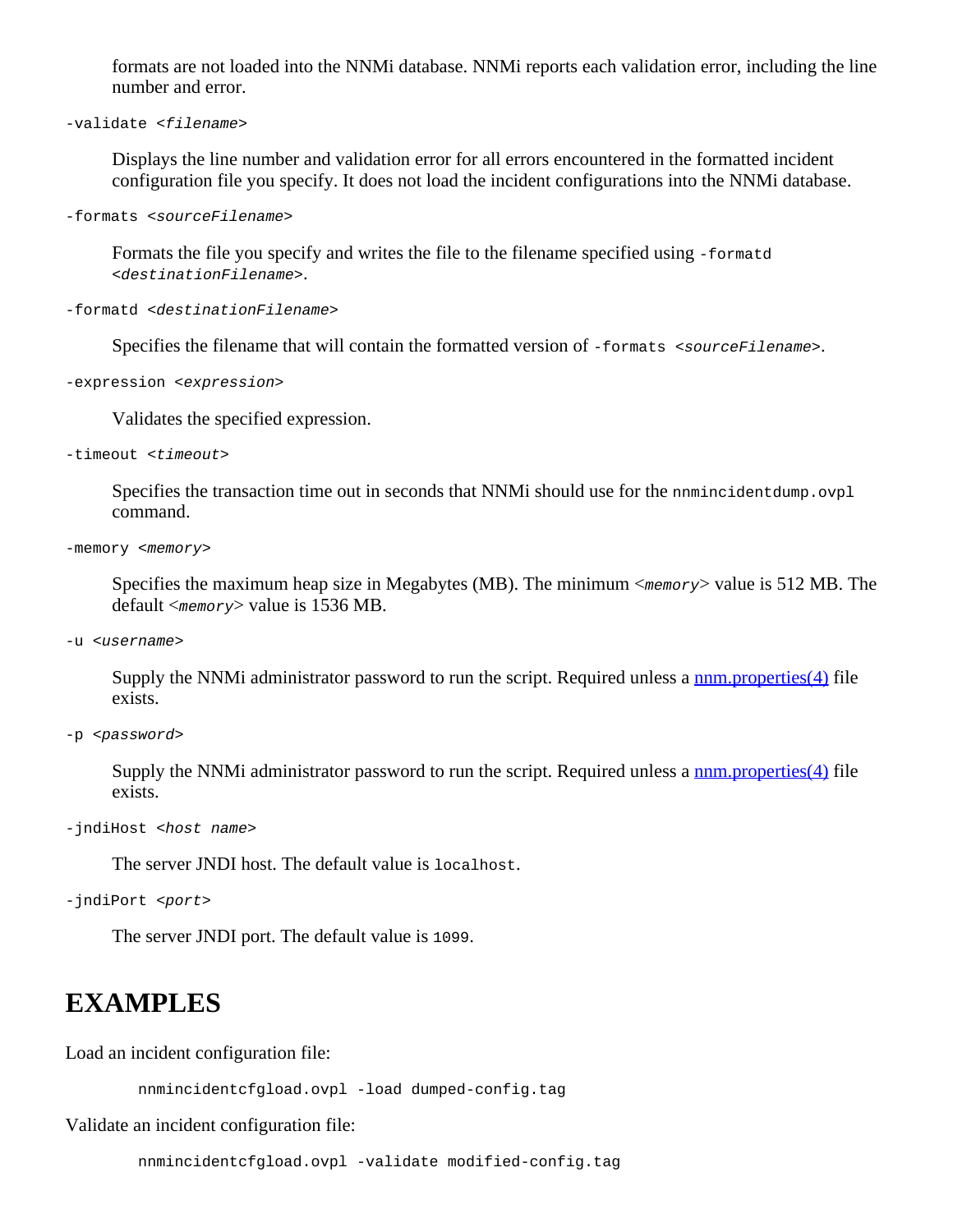Reformat an incident configuration file:

```
nnmincidentcfgload.ovpl -formats custom.tag -formatd formatted-output.tag
```
Validate an expression string:

```
nnmincidentcfgload.ovpl -expression "ciaName like \"whatTimeIsIt\""
```
The following example configuraton file contains all of the required tags for an incident configuration of type SnmpTrapConfig :

```
*ConfigurationType=SnmpTrapConfig
        *Name MinimalistTrapConfig
       *Oid .1.3.4.5.6
       -Key com.customer.author<br>-Category
       -Key com.hp.nms.incident.category.Fault
               -Key com.hp.nms.incident.family.Node
       -MessageFormat Custom message format
       -Severity MINOR
```
The following example adds an action to the SNMP Trap Incident configuration:

```
*ConfigurationType=SnmpTrapConfig
        *Name MinimalistTrapConfig
        *Oid .1.3.4.5.6<br>-Author
        -Key com.customer.author<br>-Category
                 -Key com.hp.nms.incident.category.Fault
        -ActionConfiguration
             -Actions
                  -Action
                  -Command echo "hello" > /tmp/hello.test
                 -CommandType SCRIPT_OR_EXECUTABLE
        -LifecycleState InProgress<br>-Family
                -Key com.hp.nms.incident.family.Node
        -MessageFormat Custom message format
        -Severity MINOR
```
# **AUTHOR**

nnmincidentcfgload.ovpl was developed by Hewlett Packard Enterprise.

### **FILES**

NNMi provides example configuration files and a description of the valid formats in the following directory:

```
Windows: install_dir\examples\nnm\incidentcfg
UNIX: /opt/OV/examples/nnm/incidentcfg
```
# **SEE ALSO**

[nnmincidentcfgdump.ovpl](#page-125-0) (1M).

[nnmincidentcfg.format](#page-222-0) (4).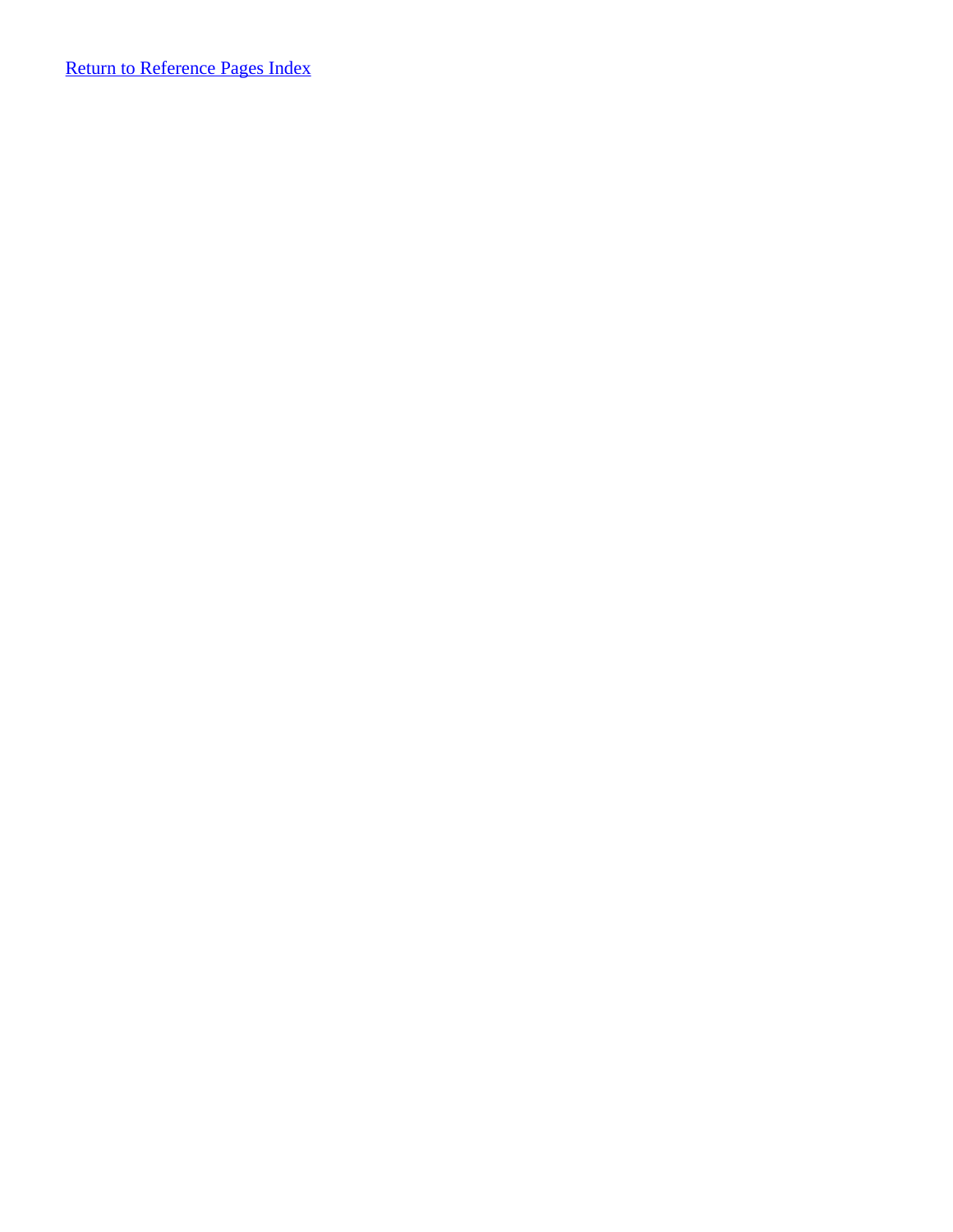<span id="page-125-0"></span>nnmincidentcfgdump.ovpl — copies incident configuration data from the database into a tag formatted file.

# **SYNOPSIS**

nnmincidentcfgdump.ovpl { -dump *<filename>* [-authorKey *<author(s)>* | -name *<names(s)>* | -oid *<oid pattern(s)>* | -mib *<mib name(s)>*] [-type *<type(s)>*] [-timeout *<timeout>*] [-memory *<memory>*] [-u *<user name>* -p *<password>*] [-jdniHost *<host name>* -jdniPort *<port>*] } { -listAuthors [-u *<user name>* -p *<password>*] [-jdniHost *<host name>* -jdniPort *<port>*] }

# **DESCRIPTION**

nnmincidentcfgdump.ovpl is used to copy incident configurations from the database into a tag formatted file. These configuration files can be edited and loaded back into the database by using nnmincidentcfgload.ovpl.

Valid configuration types include the following:

```
*MgmtEventConfig
*PairwiseConfig
*SnmpTrapConfig
*SyslogMessageConfig]
```
Incident configurations must first have been created using the NNMi console or be loaded into the database using the nnmincidentcfg.ovpl command.

### **Parameters**

nnmincidentcfgdump.ovpl supports the following options:

-dump <*filename*>

Specifies the destination file to which the incident configurations will be copied. If this file exists on the filesystem before the configuration is copied, the user will be notified to delete it.

```
-authorKey <author(s)>
```
Specifies the author keys to include in the formatted configuration file. All configurations which are tied to the specified author keys are included. If this argument is not provided all author keys are included.

Cannot be used with the -name, -oid, or -mib parameters

-name <*name(s)*>

Specifies one or more incident configuration names to include in the formatted configuration file. All configurations with matching names will be included. If this argument is not provided all incident configurations for the specified type are included.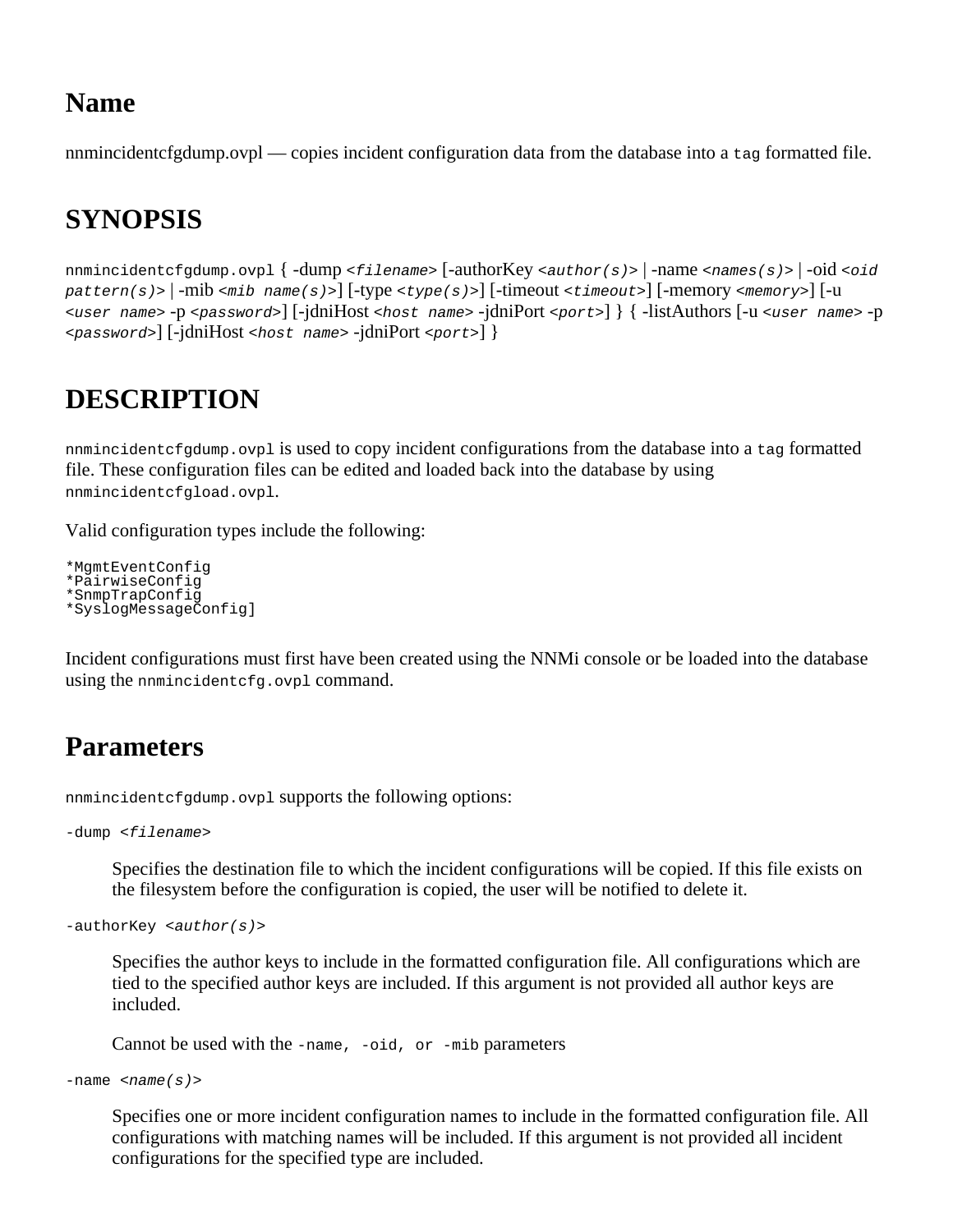Cannot be used with the  $-$ authorKey,  $-$ oid, or  $-$ mib parameters

. -oid <*oid pattern(s)*>

> Specifies one or more Object Identifier (OID) patterns to be included in the formatted configuration file. The OID Pattern must follow these syntax requirement:

```
*Can contain one wild card "*". 
*Must start with ".".
*Can contain only numbers or wild card separated by "."
```
Cannot be used with the  $-\text{name}$ ,  $-\text{authorKey}$ ,  $-\text{mb}$ , or  $-\text{type}$  parameters

-mib <*mib names(s)*>

Specifies the MIB module that must be contained in an incident configuration to be included in the formatted configuration file. Note the following requirements for the MIB module name:

\*Must already exist in the NNMi database. \*Must already have traps loaded in the NNMi database.

Cannot be used with the  $-\text{name}$ ,  $-\text{authorKey}$ ,  $-\text{oid}$ , or  $-\text{type}$  parameters

-type <*type(s)*>

Specifies one or more configuration types to include in the formatted configuration file. Only the configuration types that are specified are included. If this argument is not provided all configuration types are included.

Valid configuration types include the following:

NOTE: Configuration types are not case sensitive.

```
*MgmtEventConfig
*PairwiseConfig
*SnmpTrapConfig
*SyslogMessageConfig
```
Cannot be used with the  $-\text{oid}$ , or  $-\text{mib}$  parameters

-timeout <*timeout*>

Specifies the transaction time out in seconds that NNMi should use for the nnmincidentdump.ovpl command.

-memory <*memory*>

Specifies the maximum heap size in Megabytes (MB). The minimum <*memory*> value is 512 MB. The default <*memory*> value is 1536 MB.

-u <*username*>

You must supply the administrator (Windows) or root (UNIX) username to run the script. Required unless a  $\frac{nnm}{proporties(4)}$  file exists.

-p <*password*>

You must supply the administrator (Windows) or root (UNIX) password to run the script. Required unless a  $\frac{nnm}{proporties(4)}$  file exists.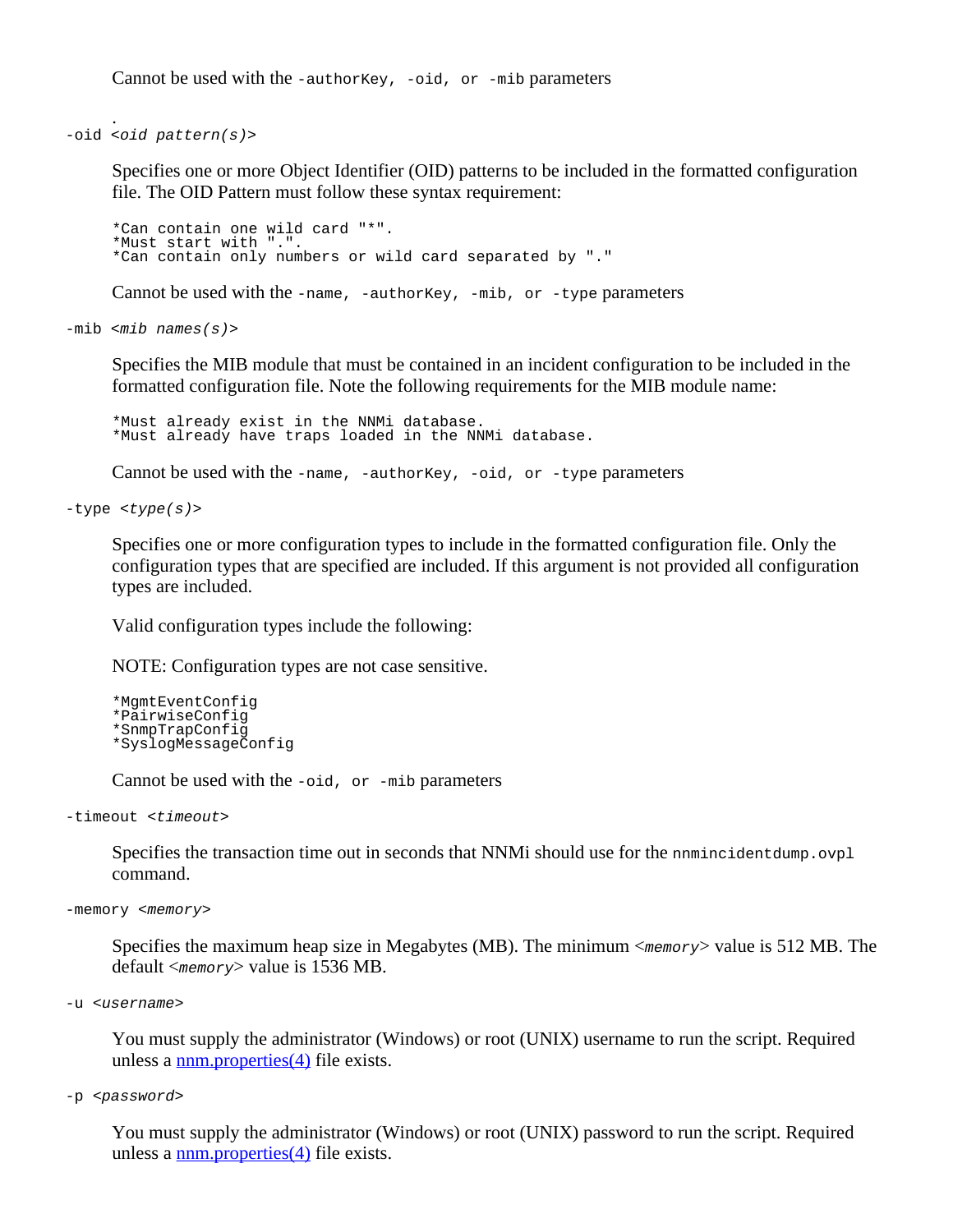-jndiHost <*host name*>

The server JNDI host. The default value is localhost.

-jndiPort <*port*>

The server JNDI port. The default value is 1099.

#### **EXAMPLES**

Include the entire Events configuration:

nnmincidentcfgdump.ovpl -dump full-dump.tag

Include all Management and Snmp Trap configurations:

nnmincidentcfgdump.ovpl -dump type-dump.tag -type MgmtEventConfig SnmpTrapConfig

Include all NNMi and Customer Event configurations:

nnmincidentcfgdump.ovpl -dump nnm-and-customer-author-dump.tag -authorKey com.hp.nms.author.nnm com.customer.author

Include all NNMi Management Event configurations:

nnmincidentcfgdump.ovpl -dump author-type-dump.tag -authorKey com.hp.nms.author.nnm -type MgmtEventConfig

Include the following named configurations, NodeDown and DuplicateCorrelation:

nnmincidentcfgdump.ovpl -dump names-dump.tag -name NodeDown DuplicateCorrelation

Include all trap configurations that were loaded by the CISCO-VTP-MIB to a tag file named ciscoVtpMib.tag:

nnmincidentcfgdump.ovpl -dump ciscoVtpMib.tag -mib CISCO-VTP-MIB

Include the SnmpLinkDown/Up trap configurations:

nnmincidentcfgdump.ovpl -dump snmpLinkDownAndUp.tag -oid .1.3.6.1.6.3.1.1.5.3 .1.3.6.1.6.3.1.1.5.4

Include all LinkDown trap configurations (This includes CiscoLinkDown):

nnmincidentcfgdump.ovpl -dump linkDownTraps.tag -oid .1.3.6.1.6.3.1.1.5.3.\*

Include all CiscoSNMPTrap configurations:

nnmincidentcfgdump.ovpl -dump ciscoSnmpTraps.tag -oid .1.3.6.1.6.3.1.1.5.\*.1.3.6.1.4.1.9

List all available author key / label pairs

nnmincidentcfgdump.ovpl -listAuthors

### **AUTHOR**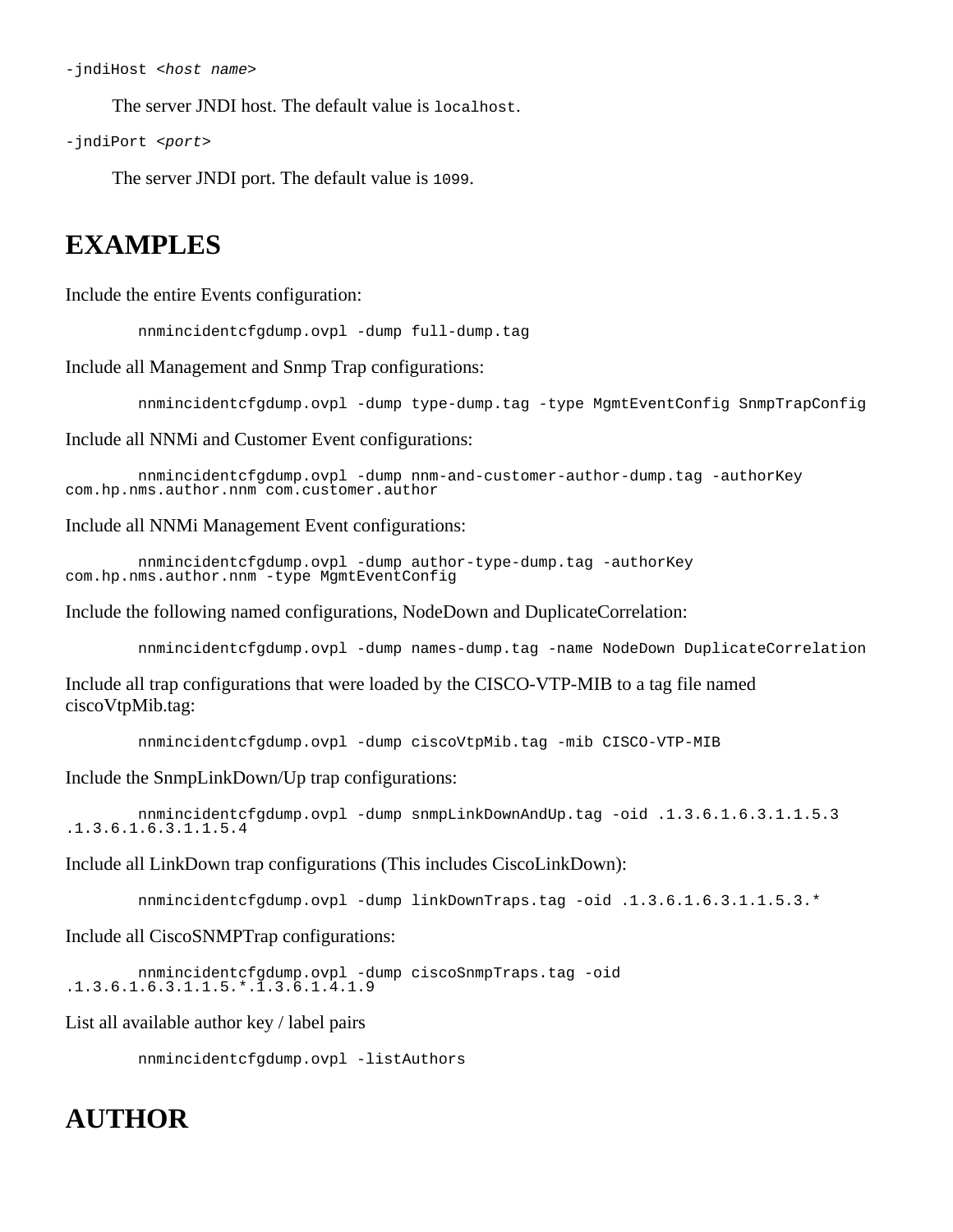nnmincidentcfgdumpovplwas developed by Hewlett Packard Enterprise.

# **FILES**

Configuration formats, and example configuration files for each configuration type are provided under the following directories.

```
Windows: install_dir\examples\nnm\incidentcfg: UNIX: /opt/OV/examples/nnm/incidentcfg
```
nnmincidentcfgdumpovplwas developed by Hewlett Packard Enterprise.

## **SEE ALSO**

[nnmincidentcfgload.ovpl](#page-121-0) (1M).

[nnmincidentcfg.format](#page-222-0) (4).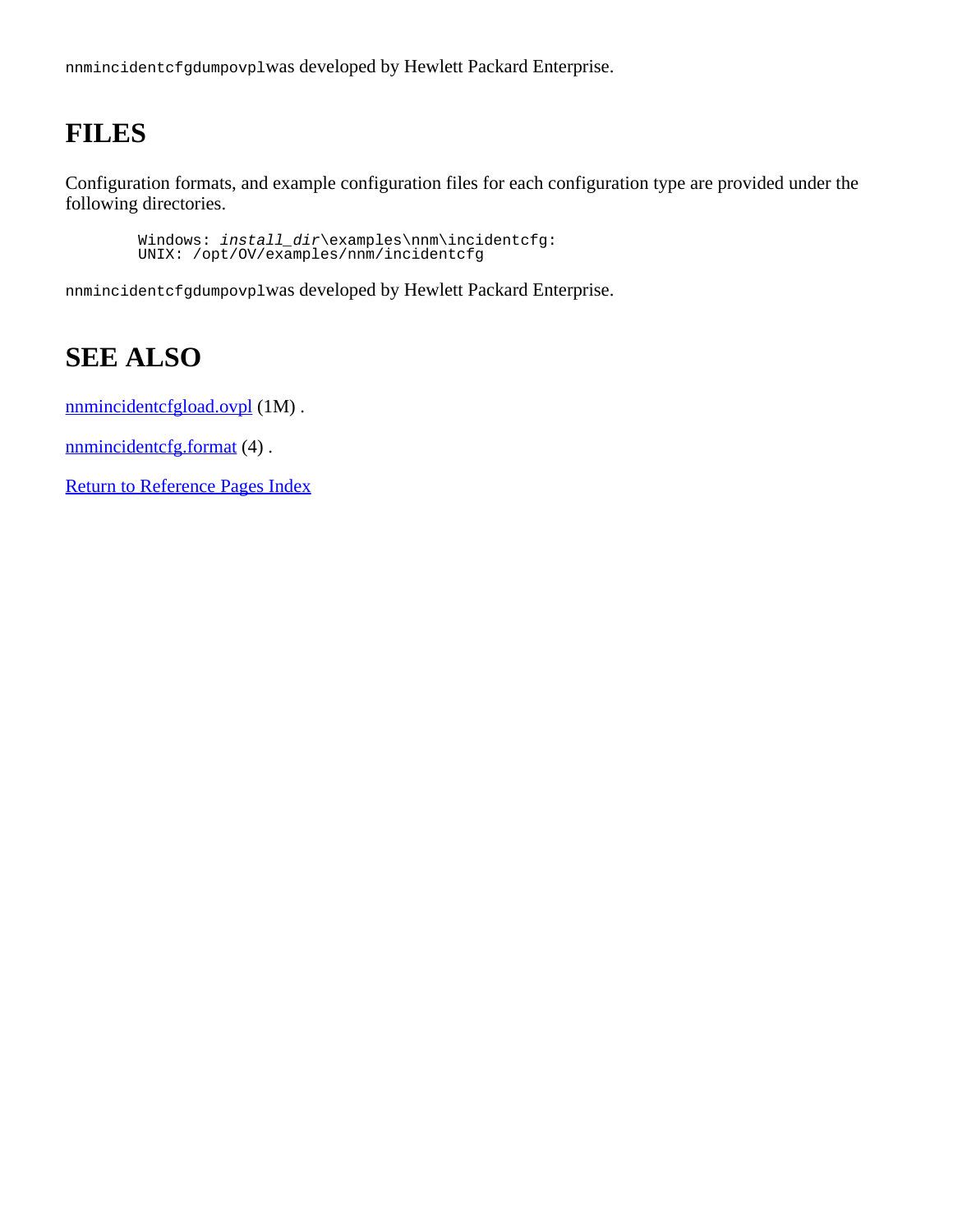nnmldap.ovpl — reload or view LDAP configuration.

# **SYNOPSIS**

nnmldap.ovpl -reload | -info | -diagnose <*username*> | -encrypt <*password*>

## **DESCRIPTION**

nnmldap.ovpl is a script that enables you to reload, view or diagnose changes to the Lightweight Directory Access Protocol (LDAP) sign-in configuration without restarting jboss.

### **Parameters**

nnmldap.ovpl supports the following options:

-info

Displays the LDAP configuration, such as

```
Configuration=providerURL:"ldap://example.com:636/". Number of available Incident
assignment users:0
```
-reload

Reloads the LDAP configuration.

-diagnose <*username*>

Verifies configuration in the ldap.properties file by attempting to access <*username*> in the Directory Service using the LDAP configuration parameters. This command will respond with information to help you diagnose LDAP configuration problems.

<*username*> must be a valid username in the Directory Service. It is the same name that is used in the NNMi console username prompt of the NNMi login screen.

-encrypt <*password*>

Encrypts the supplied LDAP bind password so that it can be safely stored in the ldap.properties file.

The output of this command should be copied into the bindCredential property in the ldap.properties file. Encrypted passwords start with the {ENC} prefix.

Encrypted passwords can only be decrypted by the same NNMi which created them. If the database is reset or the properties are copied to a new NNMi system then this command will need to be re-run to generate a new encrypted password. The exception to this is if you are using NNMi in an application failover or High Availability (HA) configuration. In application failover or HA configurations, the encrypted password generated by the nnmldap.ovpl script is valid on both NNMi management servers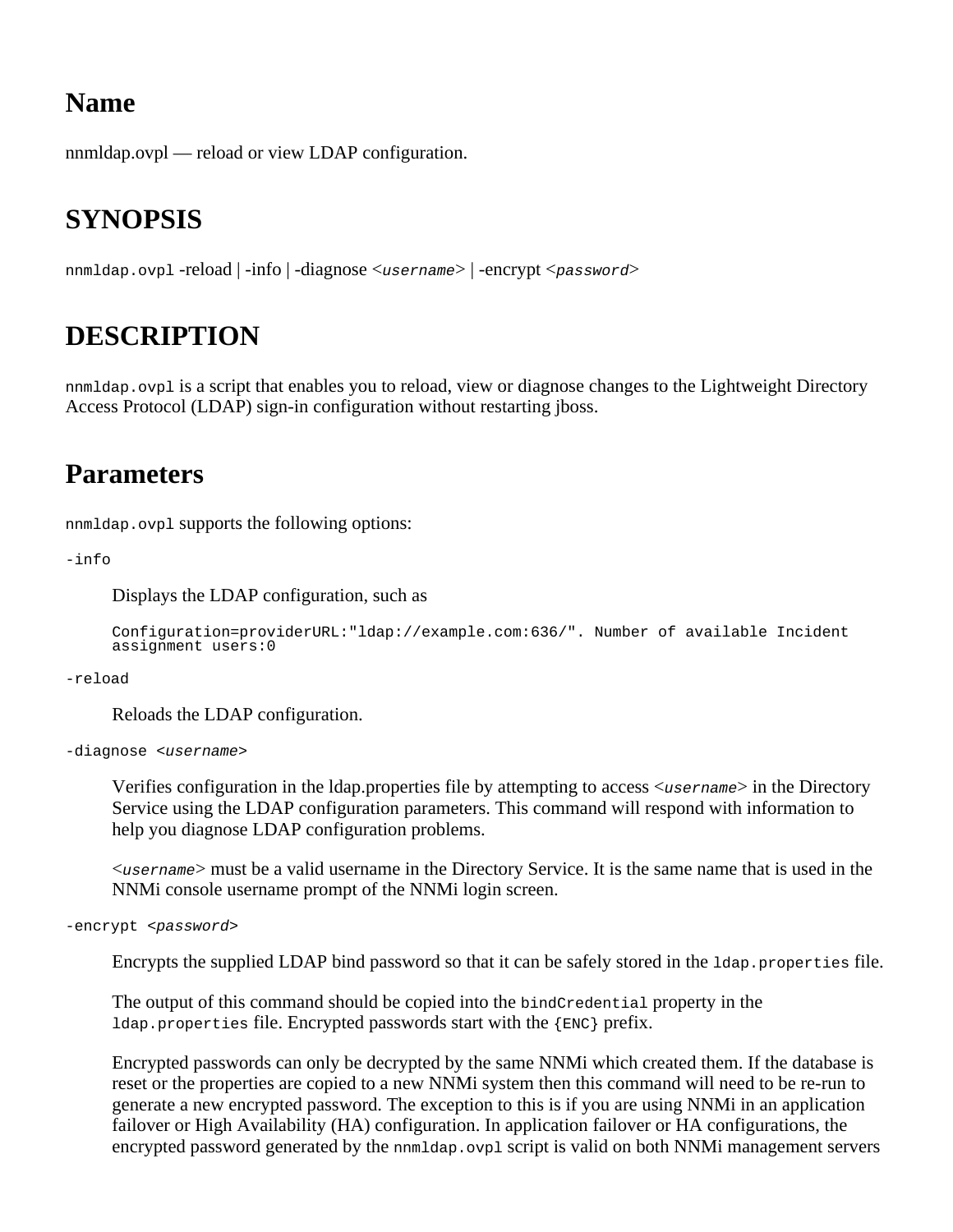(since the database is the same on both NNMi management servers).

### **EXAMPLES**

nnmldap.ovpl -info

Returns the current LDAP configuration.

```
nnmldap.ovpl -reload
```
Reads modifications to the ldap.properties file (such as enabling or disabling LDAP).

nnmldap.ovpl -diagnose <*username*>

Shows configuration parameters for the ldap.properties file, and verifies that information can be extracted from the Directory Service.

nnmldap.ovpl -encrypt password

Returns the encrypted value of the supplied password string. For example: {ENC}Mgnb1w007XYYenHvAFf3dQ==

# **AUTHOR**

nnmldap.ovpl was developed by Hewlett Packard Enterprise.

### **SEE ALSO**

[nnmsso.ovpl](#page-283-0)(1M), [ldap.properties](#page-214-0)(4).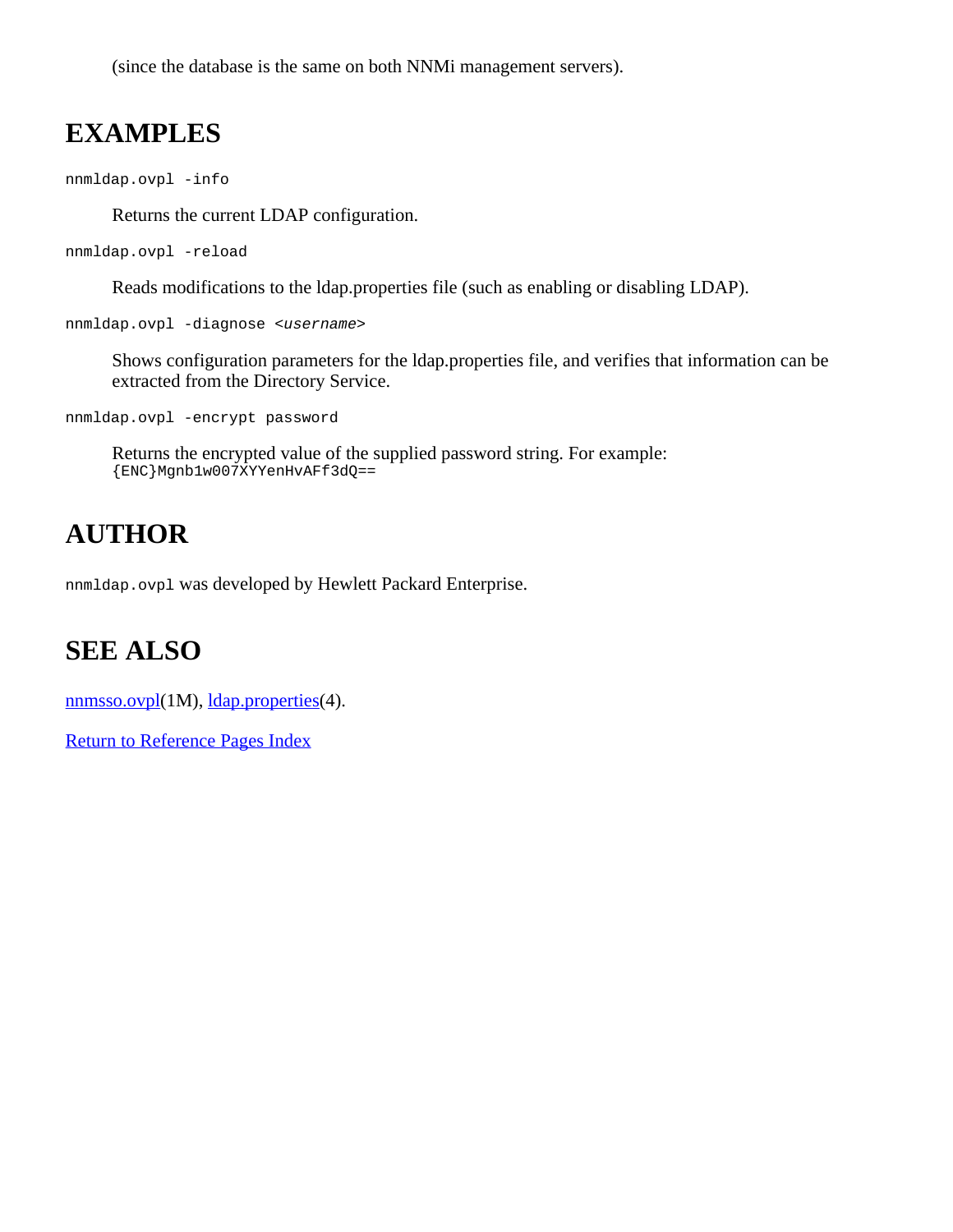nnmlicense.ovpl — administer Network Node Manager licensing

# **SYNOPSIS**

nnmlicense.ovpl [-h | -help]

nnmlicense.ovpl [ *<PRODUCT>* [-nosync] [(-g|-gui)|(-install|-f *<lic\_file>*] ]

The  $-f$  -install option installs license passwords into the licensing database.

# **DESCRIPTION**

nnmlicense.ovpl provides license management for HP Network Node Manager (NNMi). License management includes the ability to retrieve license passwords from Hewlett-Packard, installing license passwords from a file, the removal of license passwords, and reporting valid licenses.

There are two steps to adding a license: updating the license database and notifying the running NNMi processes that new license information is available. The -nosync option performs the former but does not notify NNMi. If the -nosync option is not specified, the running NNMi system is automatically notified; it is not necessary to stop and restart NNMi.

The -nosync option allows you to perform multiple licensing tasks (e.g. removing a license and installing a replacement license). You then notify NNMi with the following:

nnmlicense.ovpl NNM

The -g|-gui option opens the license management GUI, which provides access to most license management capabilities:

Retrieve/Install License Key

Enables a license password to be retrieved from Hewlett-Packard.

Install/Restore License Key

Installs license passwords from a text file.

Request License Key through Email/Fax

Provides the ability to to request a license for systems that cannot transfer data to Hewlett-Packard.

Report License Key

Reports license information for the particular product.

#### Backup License File

Enables the backing up of a license file before installing or removing licenses.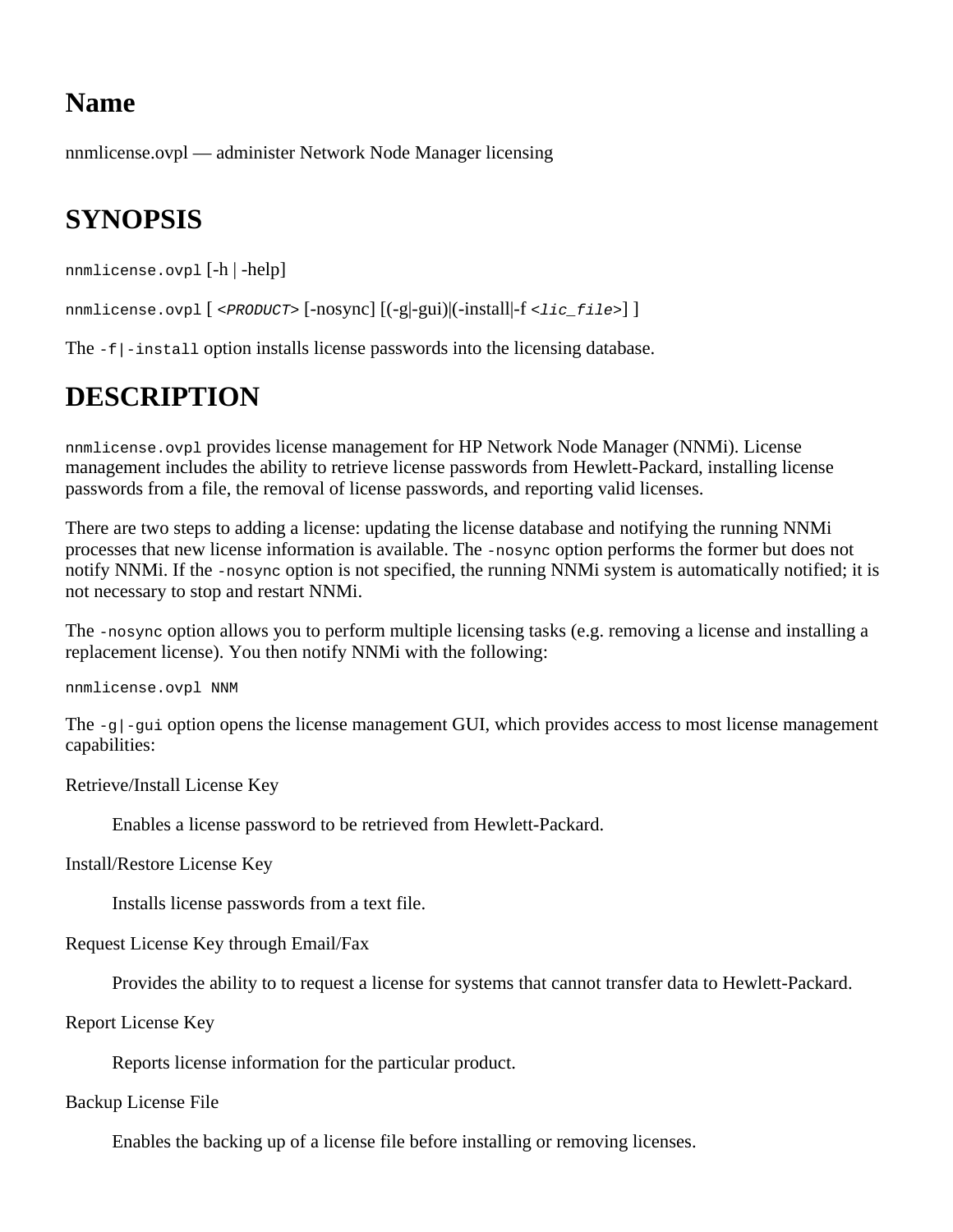Remove License Key

Removes license keys (usually temporary or emergency licenses provided by Hewlett-Packard).

Recover License Key

Adds back licenses that were previously removed.

The license management GUI enables multiple operations before updating the running NNMi system. For example, you can replace a license by removing the old license, and then adding a new one in its place.

### **Parameters**

*PRODUCT*

The short name for the product being licensed.

-nosync

Prevents synchronization with the running NNMi system.

-g|-gui

Starts the license management GUI.

```
-f|-install <lic_file>
```
Install the license contained in the specified license file

### **EXAMPLES**

To install a license password contained in a file named "license.txt", perform the following:

```
$NnmInstallDir/bin/nnmlicense.ovpl NNM -f license.txt
```
This will update the license database and notify NNMi of the licensing change. To avoid notifying NNMi, the -nosync option can be provided:

\$NnmInstallDir/bin/nnmlicense.ovpl NNM -nosync -f license.txt

The following example demonstrates replacing a license with a new one. Suppose the customer is given a temporary license for the NNM product, with a capacity of 500 nodes. Sometime later this customer receives their official license. The temporary license must first be removed the permanent license is accepted. This can be done using the license management GUI. First remove the temporary license (Remove License Key), and then add the permanent license (Install/Restore License Key). The running NNMi system is updated when they exit the GUI.

# **AUTHOR**

nnmlicense.ovpl was developed by Hewlett Packard Enterprise.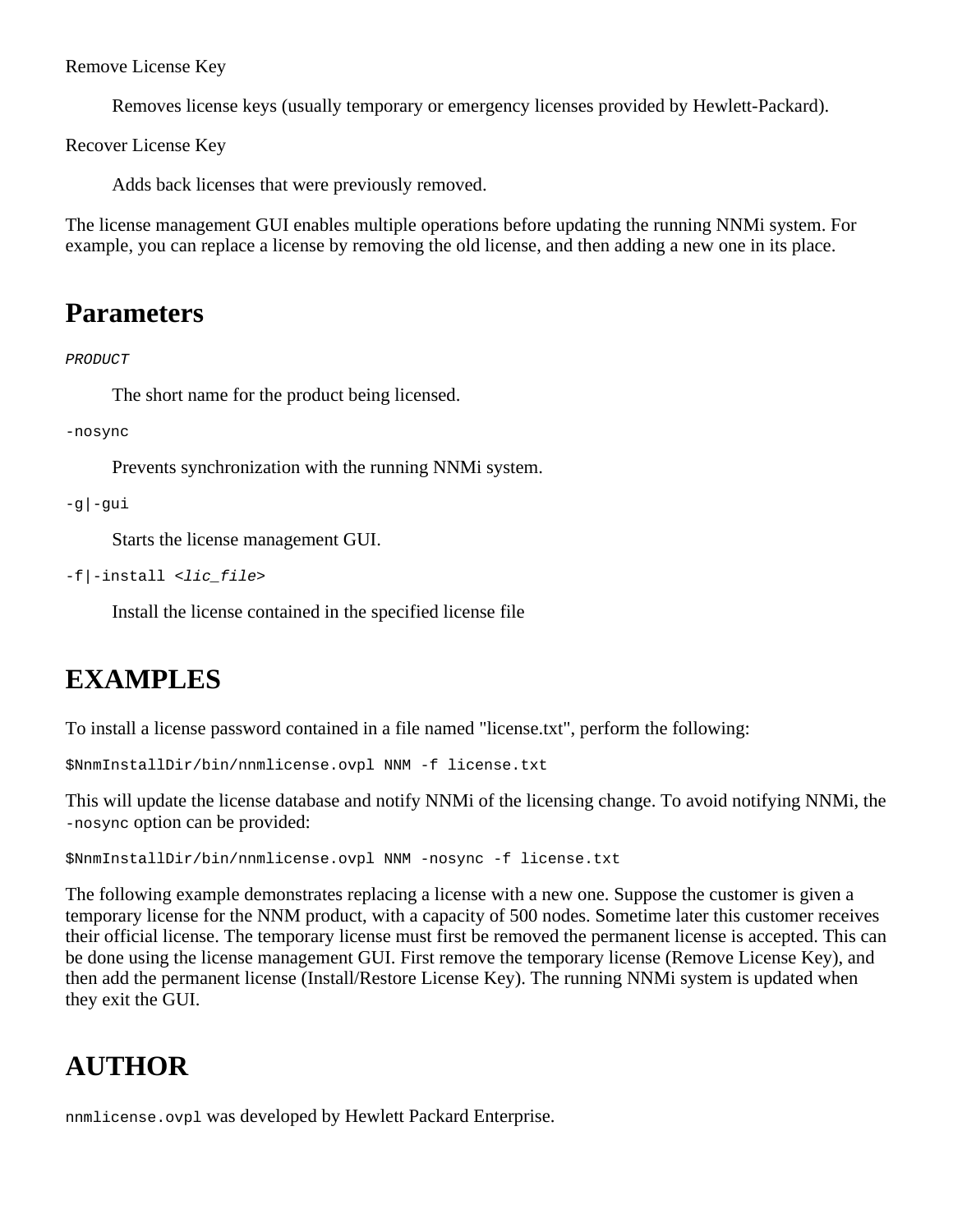# **FILES**

\$NnmInstallDir/misc/nms/lic/NNM.pdf

Product definition file used by licensing.

\$NnmDataDir/shared/nnm/conf/licensing/NNM.bin

Data file representing the license information that is consumed by  $\infty$  jboss.

<drive>:\Program Files (x86)\Common Files\Hewlett-Packard\HPOvLIC

Program files and data files for licensing on Microsoft Windows systems.

/opt/OV/HPOvLIC

Program files for licensing on UNIX-based systems.

/var/opt/OV/HPOvLIC

Data files for licensing on UNIX-based systems.

# **SEE ALSO**

Installation Guide for future details on licensing.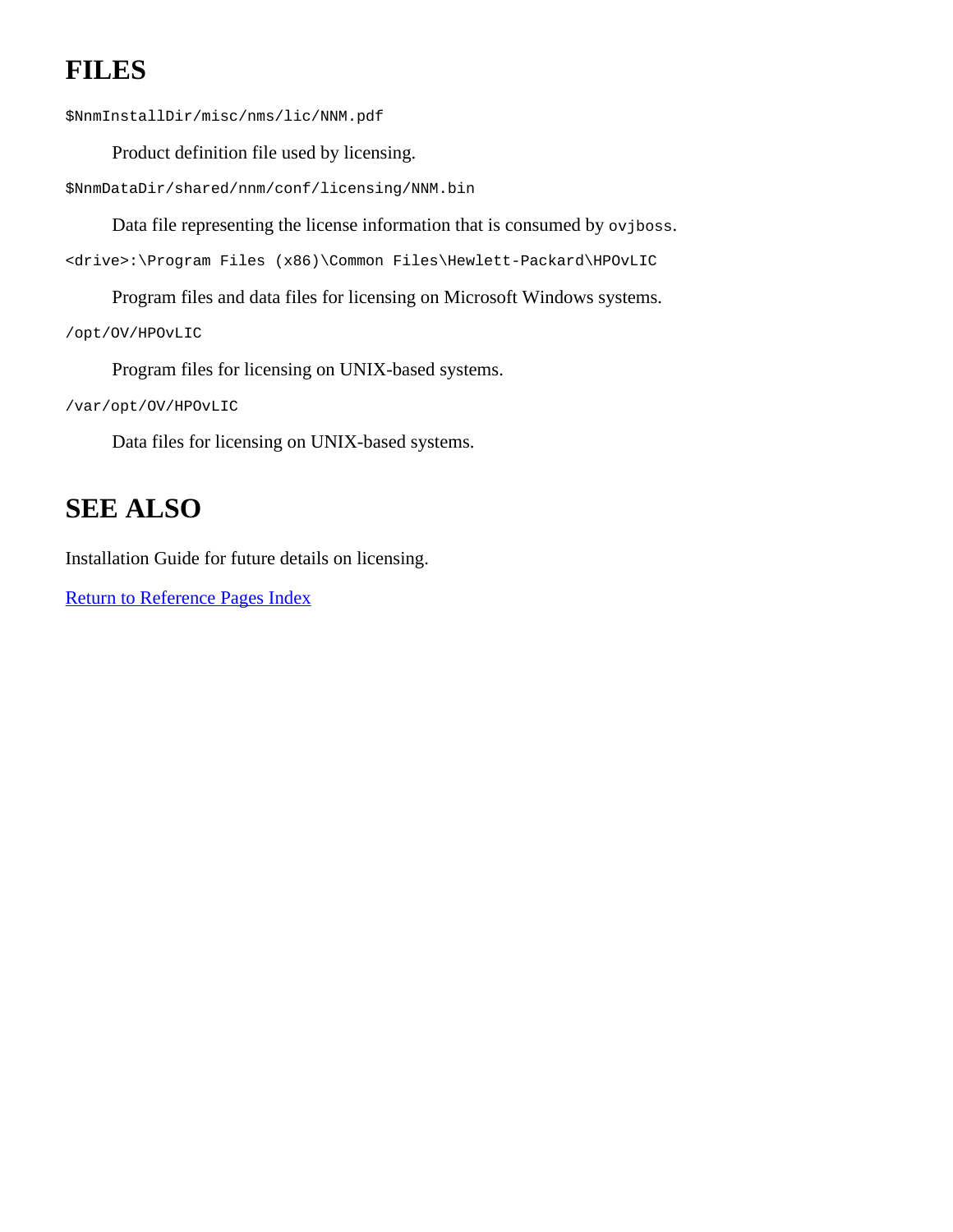nnmloadinterfacegroups.ovpl — script to load Interface Group definitions from a comma-separated values (CSV) file.

# **SYNOPSIS**

nnmloadinterfacegroups.ovpl [-?] [-u <*username*> -p <*password*>] [-r true | false] -f <*csv\_filename*>

# **DESCRIPTION**

NOTE: This script will do as much validation as possible on the comma-separated values (CSV) file before injecting data in the NNMi data store.

The nnmloadinterfacegroups.ovpl script loads Interface Group definitions from a comma-separated values (CSV) file, such as a .csv file exported from Microsoft™ Excel. This script is useful if you have a large amount of interface data defined in an external data store, and you want to load it into the NNMi database as Interface Group definitions. After loading the contents of the .csv file into NNMi, you can use the Interface Group form to further refine the definition of each Interface Group.

### **Parameters**

nnmloadinterfacegroups.ovpl supports the following options:

-?

Prints the usage statement.

-u <*username*>

Supply the NNMi administrator username to run the script. This script requires the NNMi administrator username unless you use an nnm.properties file. See the nnm.properties. 4 reference page for more information.

-p <*password*>

Supply the NNMi administrator password to run the script. This script requires the NNMi administrator password unless you use an nnm.properties file. See the nnm.properties. 4 reference page for more information.

-r true | false

Back up the existing Interface Group configuration before using this option.

-r false (the default setting) means if the Interface Group Name already exists in the NNMi database, the nnmloadinterfacegroups.ovpl command does not change the previous settings.

-r true means all the settings for any existing Interface Group with the same Name (column 1) are overwritten with the values in your CSV file. Caution: this is not a merge, it is a complete replacement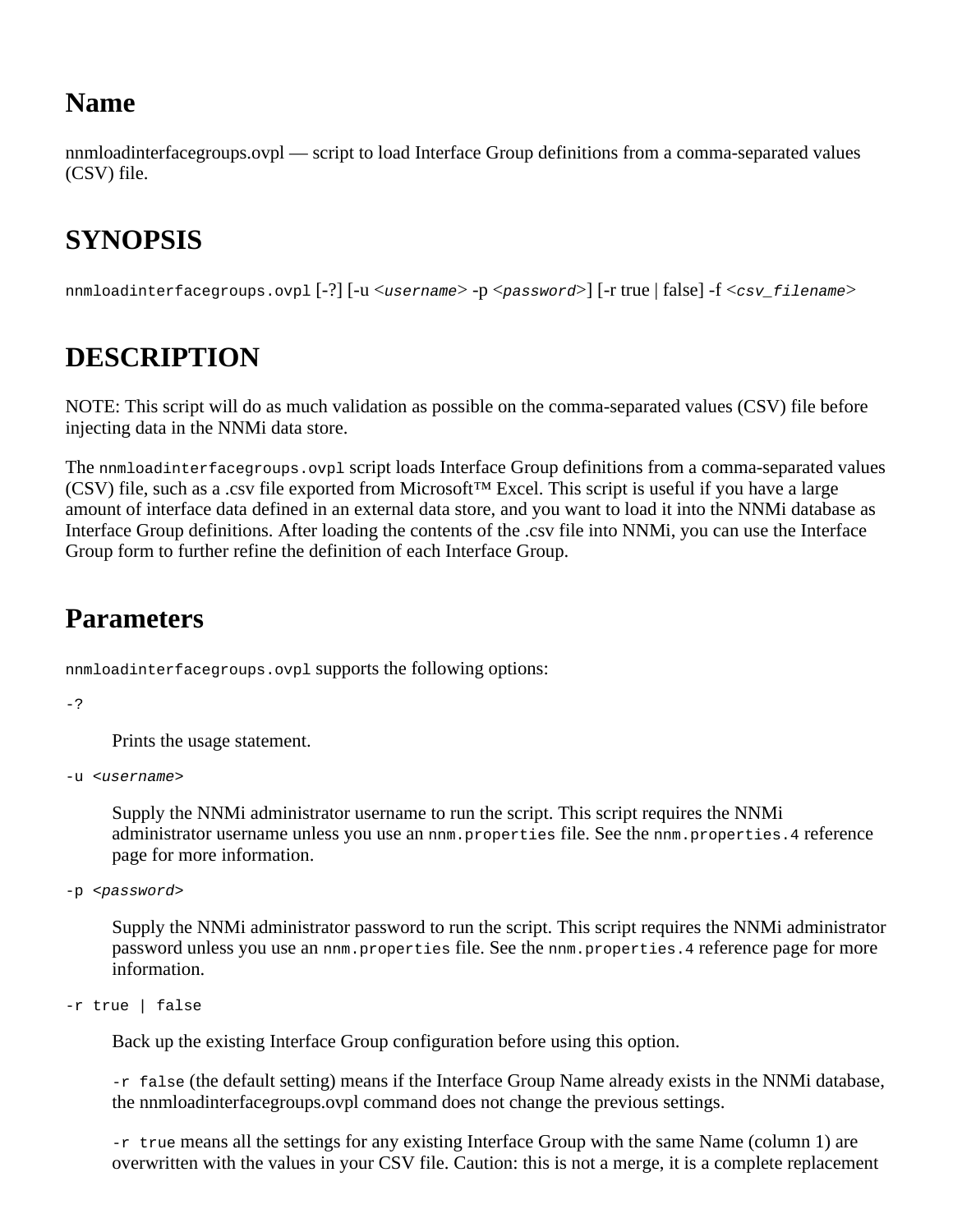of that Interface Group configuration.

-f <*csv\_filename*>

Enter the CSV file name and the path for the CSV file.

# **Syntax of Comma-Separated File**

**NOTE:** Fields containing special characters such as newlines, commas or quotes should be surrounded by double-quotes in the CSV file. Fields containing embedded double-quote characters must also use the escaped form of two double-quote characters in the field which is surrounded by double-quotes as specified by RFC 4180 - Common Format and MIME Type for Comma-Separated Values (CSV) Files.

The CSV file you supply must have the following syntax:

Required. Column 1. You must provide a value for the Interface Group Name.

Optional. Columns 2-7 are optional. Leave any combination of these columns blank.

You do not need to add a comma to indicate the end of Column 7. No semicolon ";" is required at the end of a list of values in a CSV field within a column (between commas ",").

NNMi combines the results of all settings in the following manner:

1. NNMi first evaluates any ifType Filters (column 6). Interfaces must match at least one specification to belong to this Interface Group.

2. NNMi then evaluates any Additional Filters (column 7). Interfaces must also pass all Additional Filters specifications to belong to this Interface Group.

3. If a Node Group (column 5) is specified for this Interface Group, any interface in this group must be contained in a node that is a member of that Node Group.

Empty lines or lines starting with a # character are ignored as comments. Add the following comment to line 1 to make it easy to remember the syntax for each required column.

#InterfaceGroupName,[Notes],[AddtoFilterList],[AddtoPerformanceFilterList],[NodeGroupName], [ifType1;...], [AdditionalFilters]

• Column  $1(A)$ : Interface Group Name

Required. Specify the Name of the Interface Group you want to import. (This becomes the Name attribute value in the Interface Group form.)

• Column  $2(B)$  : Notes

Optional. Describe the Interface Group in your own terms. (This becomes the Notes field text in the Interface Group form.)

• Column  $3(C)$ : Add to View Filter List

Optional. Sets the Add to View Filter List field of the Interface Group form.

1 (the default setting) this Interface Group is available in the drop-down filter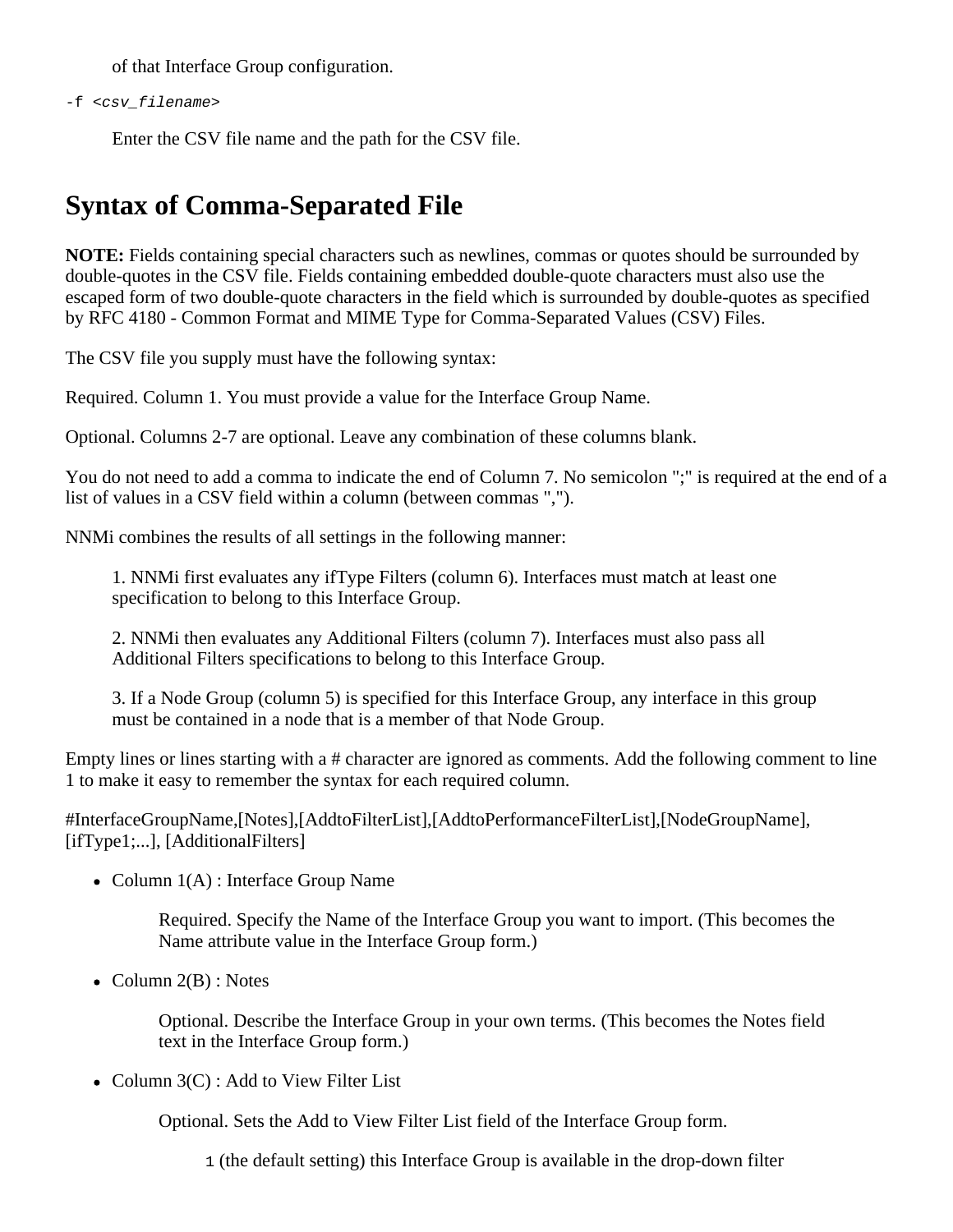list when viewing tables, such as the All Interfaces table.

0 do not include this Interface Group in the view drop-down filter list.

Recommendation: Set this value to 1 only for the most commonly used Interface Groups. Avoid too many Interface Groups or the view filter list is too long and difficult to use.

• Column  $4(D)$ : Add to Performance Filter List

Optional. Sets the NNMi iSPI Performance Add to Filter List field of the Interface Group form.

0 (the default setting) this Interface Group is not available as a filter in NNM iSPI Performance reports.

1 this Interface Group appears in the Optional Filters selection panel of the NNM iSPI Performance reports.

Recommendation: Set this value to 1 only for Interface Groups that are needed as filters in NNM iSPI Performance reports.

• Column  $5(E)$ : Node Group Name

Optional. The specified Node Group serves as a filter for this Interface Group.

Note: If you specify a Node Group, the Node Group must already exist in the NNMi database.

• Column  $6(F)$ : ifType Filters

Optional. Add ifType Filters settings, separated by semicolon ";" (After importing, these specifications appear on the ifType Filters tab of the Interface Group form.) Each ifType is identified by the ifType name.

Provide the exact ifType name as it appears in the NNMi console.

Example entries for ifType Filters:

- ds0;ds0Bundle;ds1;ds1FDL;ds3;g703at2mb
- ppp;pppMultilinkBundle;propPointToPointSerial;slip
- ethernetCsmacd
- Column 7(G) : Additional Filters

Optional. Specify additional filter expressions used to further define the interfaces to be included in an Interface Group. The format of additional filters is:

1. Define a filter condition operator and its associated filter conditions within a matching set of parentheses.

2. Define a filter by specifying the filter attribute followed by a filter operator and then finally by the filter value.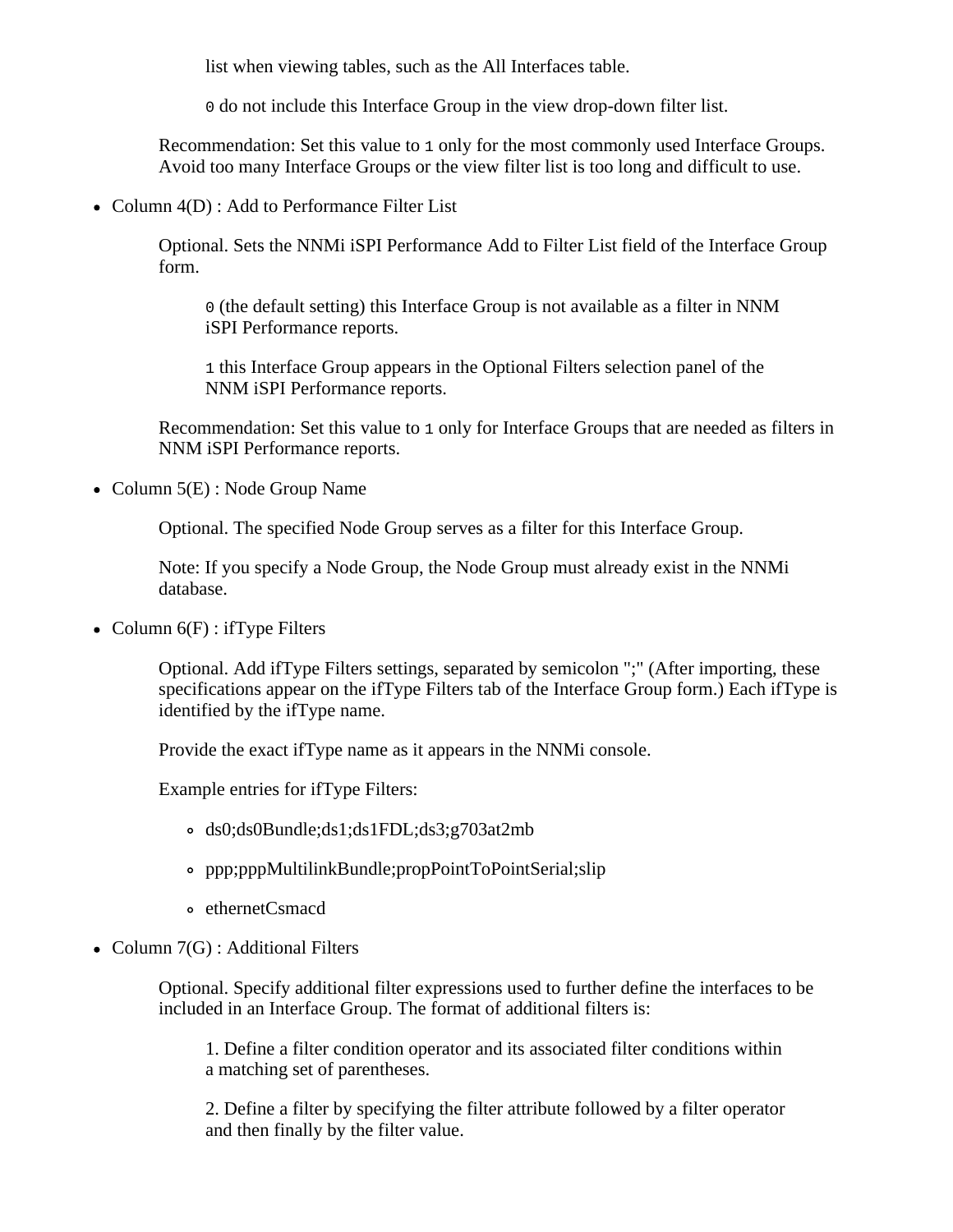All filter attributes and operators that are available in the interface group form are supported. Multiple filter values can be specified by using a ':' to separate them while multiple filters for a filter condition operator will be separated by a ';'. A space is used to separate a filter attribute and the filter operator and a space is also used to separate a filter operator and the filter value.

#### **Filter Attributes:**

- ifAlias
- ifDesc
- ifIndex
- ifName
- ifSpeed
- hostedOn
- ipAddress
- isSnmpInterface
- sysOidInterface
- devCategoryInterface
- devVendorInterface
- devFamilyInterface
- customAttrName
- customAttrValue
- capability
- vlanId
- vlanName
- ipPhysAddress
- configuredDuplexSetting

#### **Filter Operators:**

- $\circ$  !=
- $\circ$  >
- $\circ$  >=
- $\circ$   $\lt$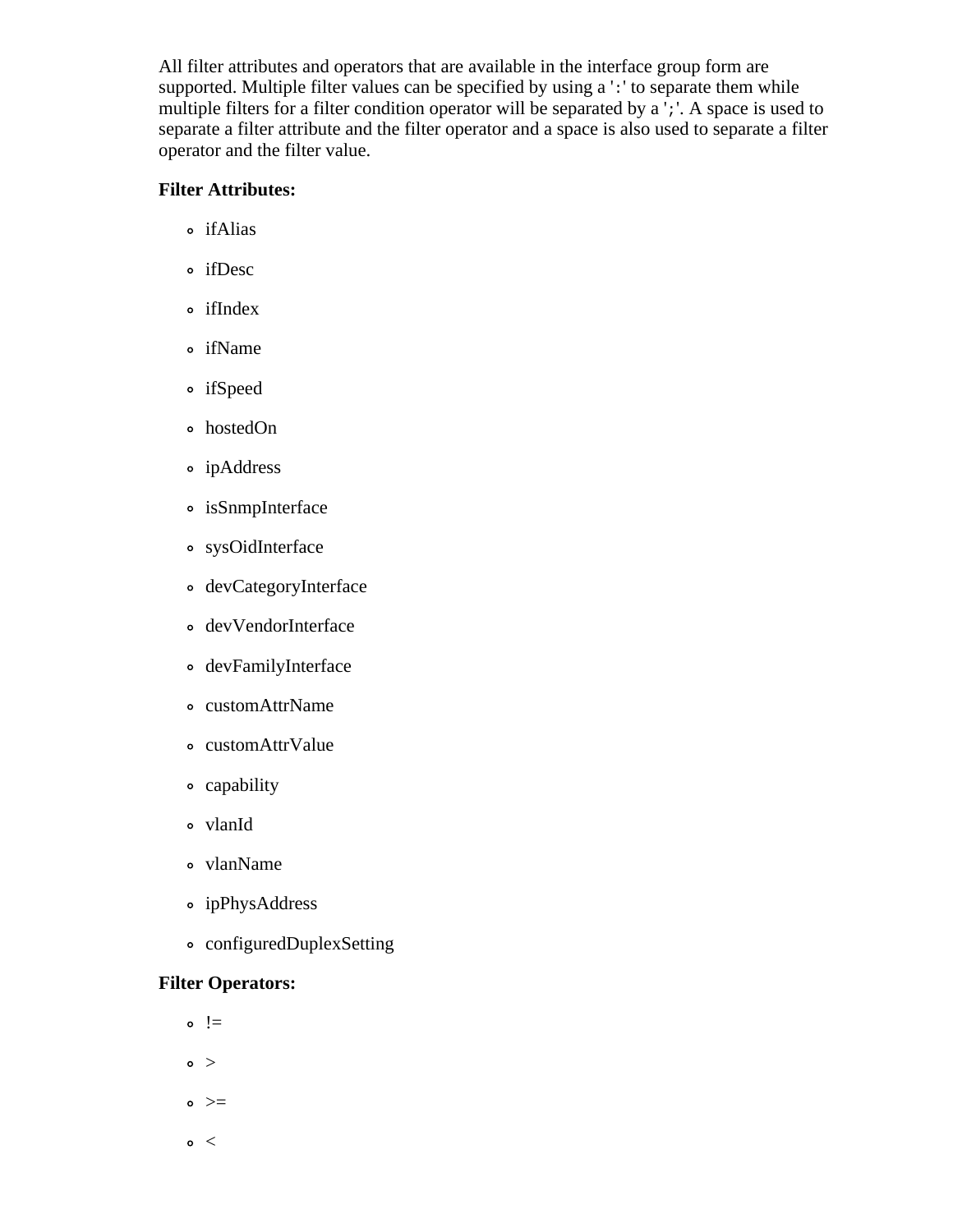- $\circ$   $\leq$
- $\circ$  =
- between
- $\circ$  in
- is\_not\_null
- is\_null
- like
- not between
- not\_in
- not\_like

#### **Filter Condition Operators:**

- AND
- o OR
- NOT
- EXISTS
- NOT\_EXISTS

#### **Examples:**

| • (AND hostedOn like *.mycompany.com (OR (EXISTS (AND customAttrName =<br>$circuit: customAttribute = 12)$ (EXISTS (AND customAttrName =<br>circuit; customAttrValue = $15)$ ) ) ) |
|------------------------------------------------------------------------------------------------------------------------------------------------------------------------------------|
| • (AND hostedOn like *.mycompany.com (EXISTS (AND customAttrName =<br>circuit; customAttrValue in $12:15)$ ) )                                                                     |
| o hosted On like *. mycompany.com                                                                                                                                                  |
| • ifAlias = " Alias with leading and trailing spaces "                                                                                                                             |
| $\circ$ ifAlias = Alias with embedded \"double quotes\"                                                                                                                            |

These examples show the field value as it should be entered in a tool, like Microsoft Excel, which creates CSV files with correct formatting. When formatting CSV files by hand the rules specified in RFC 4180 should be followed, resulting in files such as:

"My Group",,,,,,"ifAlias = Alias with embedded \""double quotes\"""

#### **Note**

When entering filter values, avoid using the special characters '"', '(', ')', ':' and ';'. If you need to use these special characters then escape them with a '\'. For example: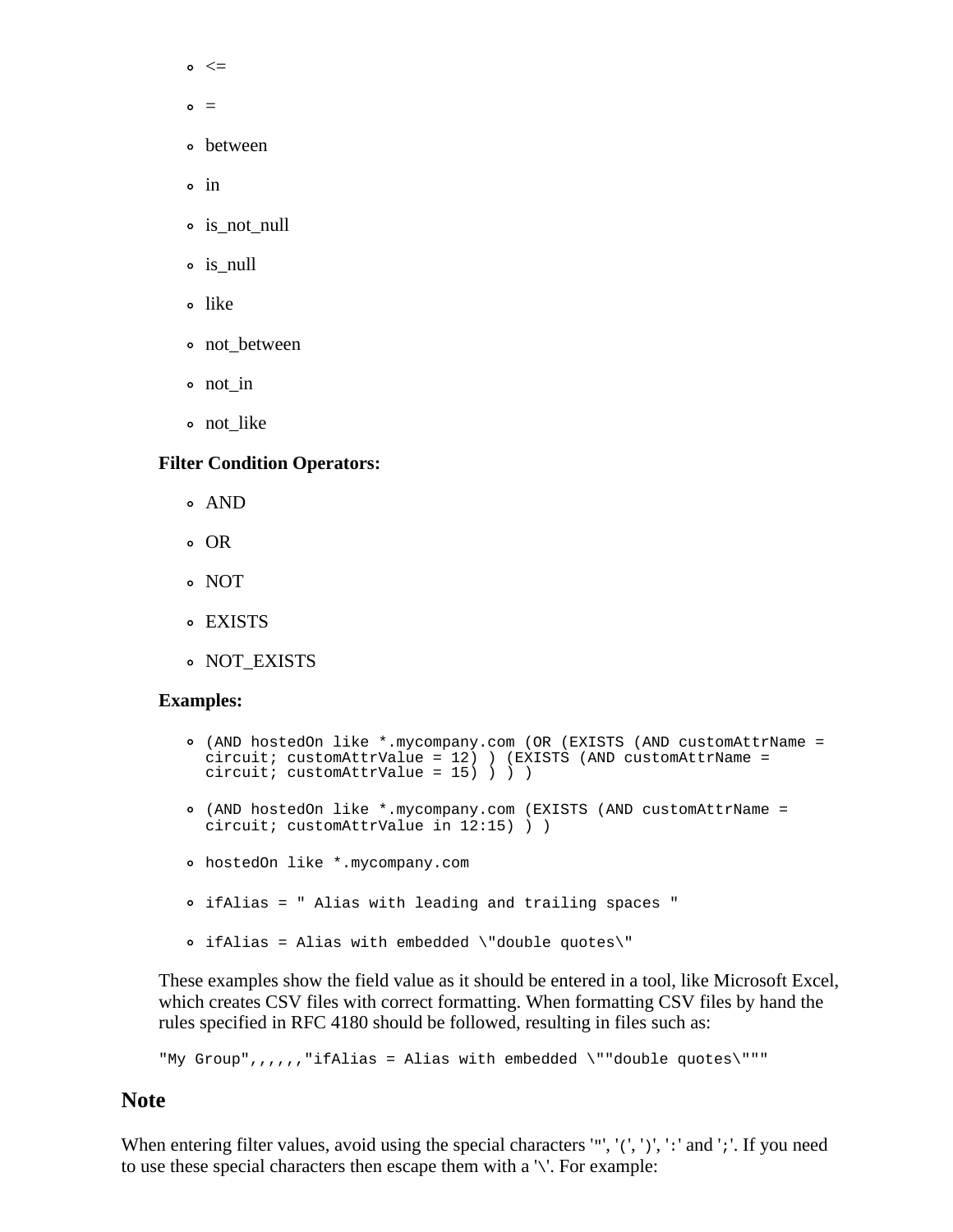- 'circuit:57' must be entered as 'circuit\:57'
- 'circuit(57)' must be entered as 'circuit $(57)$ '
- 'circuit"57"' must be entered as 'circuit\"57\"'
- 'circuit;57' must be entered as 'circuit\;57'
- 'circuit $\therefore$  57' must be entered as 'circuit $\langle \cdot \rangle$ :57'

These examples show the field value as it should be entered in a tool, like Microsoft Excel, which creates CSV files with correct formatting. When formatting CSV files by hand the rules specified in RFC 4180 should be followed, resulting in files such as:

```
"My Group",,,,,,"ifAlias = circuit\(57\)"
"My Group",,,,,,"ifAlias = circuit\""57\"""
```
# **Use of Microsoft Excel**

Microsoft Excel is a useful tool to create comma-separated files, but .csv files do not maintain their column width, comments, and other spreadsheet options. HP recommends that you store a nnmloadinterfacegroups.ovpl input file as a native .xls format, then complete a File:Save As... command to create a .csv file. You can then add Excel comments to the file, make columns wider, and do not need to escape the comma character.

Note that typing a comma in a line after a leading # in Microsoft Excel generates a non-commented entry when the .xls file is saved as a .csv file (creating a Interface Group with a Name starting with the # character).

# **EXAMPLES**

Sample CSV file contents:

```
Point to Point Interfaces,Point to Point Interfaces are usually associated with dial-
up.,1,1,,ppp;pppMultilinkBundle;propPointToPointSerial;slip
```
To load the Interface Groups from a CSV file without overwriting any existing Interface Group that matches a Name defined in column 1 of your CSV file:

nnmloadinterfacegroups.ovpl -u system -p myadminpasswd -f /tmp/test.csv

To load the Interface Groups from a CSV file, and overwrite any existing Interface Group that matches a Name defined in column 1 of your CSV file (Caution: this is not a merge, it is a complete replacement of that matching Interface Group's configuration):

nnmloadinterfacegroups.ovpl -u system -p myadminpasswd -r true -f /tmp/test.csv

# **AUTHOR**

nnmloadinterfacegroups.ovpl was developed by Hewlett Packard Enterprise.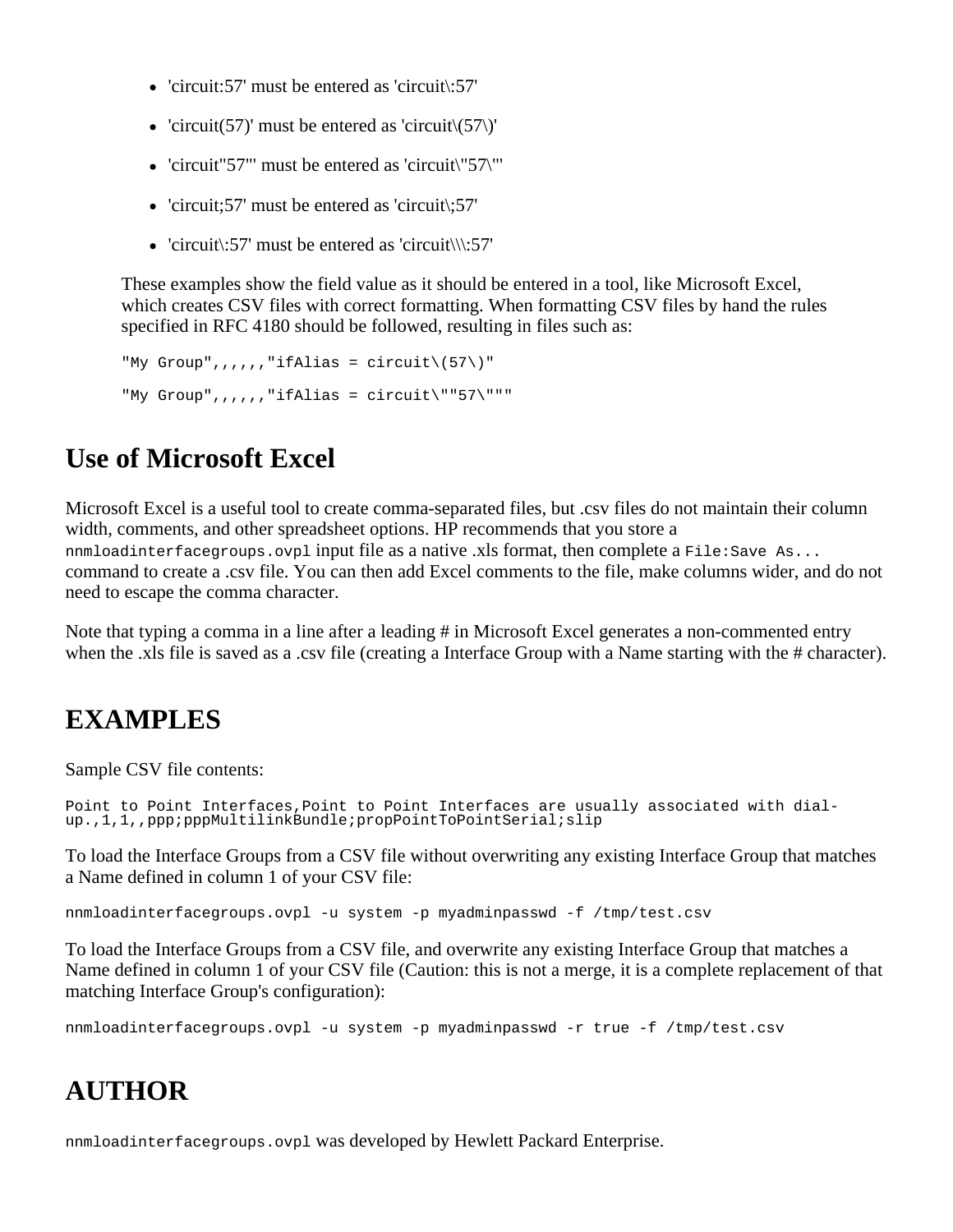# **FILES**

*Windows*: %NNM\_BIN%\nnmloadinterfacegroups.ovpl

*UNIX*: \$NNM\_BIN/nnmloadinterfacegroups.ovpl

# **SEE ALSO**

[nnmconfigimport.ovpl](#page-73-0)(1M), [nnmloadnodegroups.ovpl](#page-154-0)(1M), [nnm.properties](#page-212-0)(4).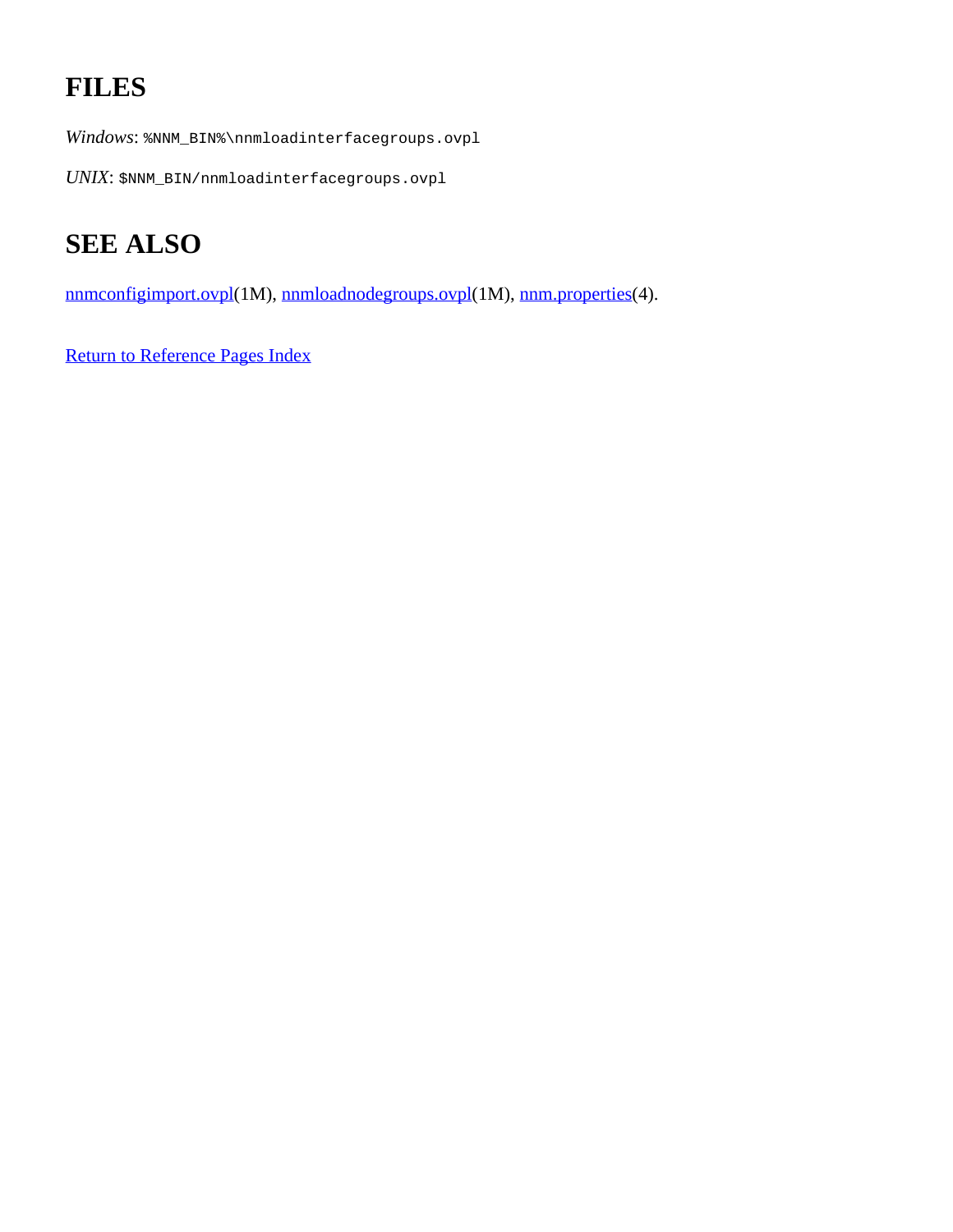nnmloadipmappings.ovpl — load overlapping IP address information

# **SYNOPSIS**

nnmloadipmappings.ovpl -f *mapping file* [-u <*username*> -p <*password*>] [-jndiHost <*hostName*> Default: localhost] [-jndiPort <*port*> Default: 1099]

# **DESCRIPTION**

nnmloadipmappings.ovpl allows customer to load IP address mappings configured in static NAT [RFC2663] environment from a text file. The loaded mappings will be populated into the corresponding IP Address inventory.

The -f option accepts a file with a single entry specified per line. Each line has the following format:

*Tenant Name*, "*Public IP Address*", "*Private IP Address*"

Where:

*Tenant Name* = The name of a tenant. *Public IP Address* = A specific NATed IPv4 address exposed to the ourside network. *Private IP Address* = A specific internal IPv4 address corresponding to the NATed public IP address.

Comments can be deliminated with a *#* character.

Note that one public IP address can only map to one private IP address in a tenant. Same for the private IP address in a tenant, it only can map to one public IP address. However, multiple mappings on a device is supported.

#### **Parameters**

The nnmloadipmappings.ovpl command recognizes the following parameters and options:

-f *mapping file*

Specify a text file to read the IP Address mappings from.

-u <*username*>

Supply the NNMi administrator password to run the script. Required unless a [nnm.properties\(4\)](#page-212-0) file exists.

-p <*password*>

Supply the NNMi administrator password to run the script. Required unless a  $\frac{nnm}{properties(4)}$  file exists.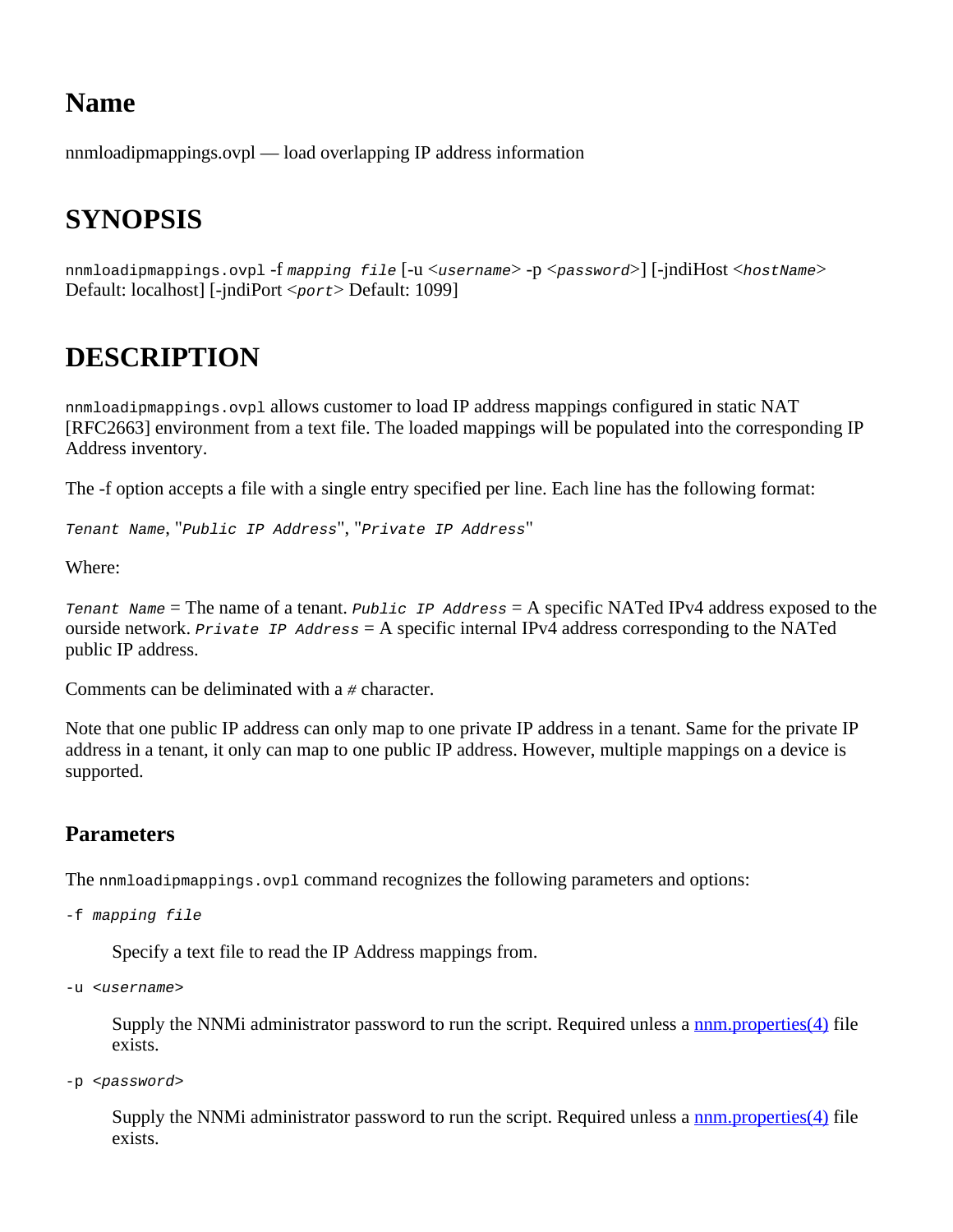-jndiHost <*serverName*>

The server JNDI host; default is localhost.

-jndiPort <*port*>

The server JNDI port; default is 1099.

### **EXAMPLES**

Load IP address mappings from a file name that is named Tenant1Mappings.txt:

nnmloadipmappings.ovpl -f /tmp/Tenant1Mappings.txt

Load IP address mappings from a file name that is named Tenant2Mappings.txt with username and password:

nnmloadipmappings.ovpl -u username -p password -f /tmp/Tenant2Mappings.txt

# **AUTHOR**

nnmloadipmappings.ovpl was developed by Hewlett Packard Enterprise.

### **FILES**

*Windows: install\_dir*\bin\nnmloadipmappings.ovpl

*UNIX:* \$NNM\_BIN/nnmloadipmappings.ovpl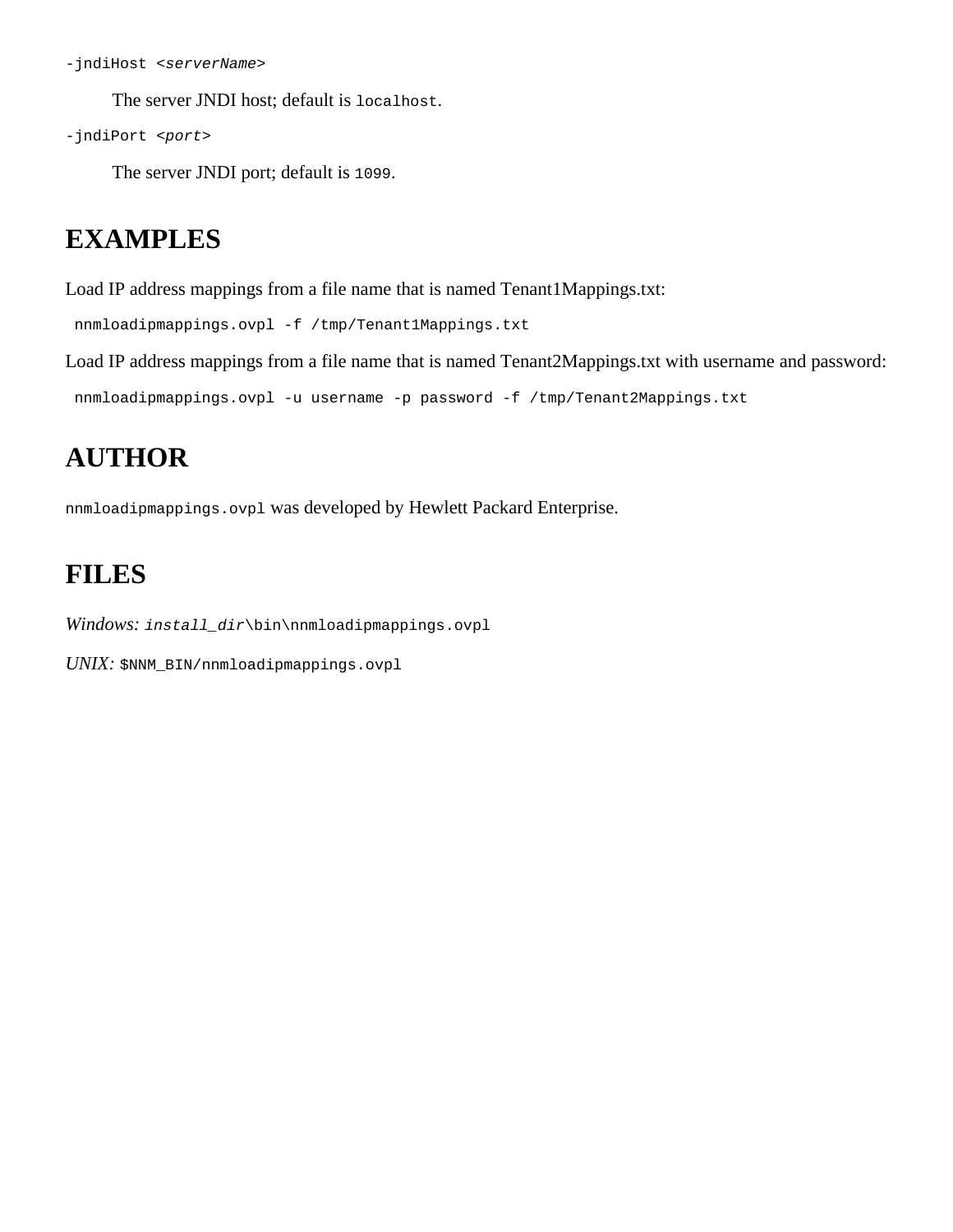nnmloadattributes.ovpl — load custom attributes from a comma separated values (CSV) file or line for Nodes, Interfaces, and PhysComps (Cards/Chassis).

# **SYNOPSIS**

nnmloadattributes.ovpl [-?] [-r <*true | false*>] [-i <*ifname | ifindex | ifalias | ifdesc*>] -t <*type*> (-f <*path & filename of csv file*>) | (-s <*"csv formatted line"*>) [-u <*username*> -p <*password*>] [-jndiHost <*hostName*> Default: localhost] [-jndiPort <*port*> Default: 1099]

# **DESCRIPTION**

nnmloadattributes.ovpl allows custom attributes to be loaded from a comma separated values (CSV) file, such as a .csv file from Microsoft<sup>™</sup> Excel. This command is useful if you have a large number of nodes, interfaces, or phys comps that are defined in an external datastore, and you would like to load these attributes into NNM. For nodes, after loading into NNM you can use the Node Group forms to group nodes according to their custom attributes.

### **Parameters**

nnmloadattributes.ovpl supports the following options:

-?

Prints the usage statement.

-r <*true | false*>

Existing attribute values are not changed unless this argument is provided with the value of true.

-i <*ifname | ifindex | ifalias | ifdesc*>

Specify the interface identifier to override default search. Must be either "ifname", "ifindex", "ifalias" or "ifdesc".

```
-t <type>
```
Supply the object type to load attributes on. Must be either "node", "interface", or "physcomp".

-f <*path & filename of csv file*>

Supply the CSV file name (with path, e.g. /tmp/csvfile.csv) that contains the custom attributes to load.

-s <*"csv formatted line"*>

Supply a single CSV formatted line. Eliminates the need to create a file for a small change.

-u <*username*>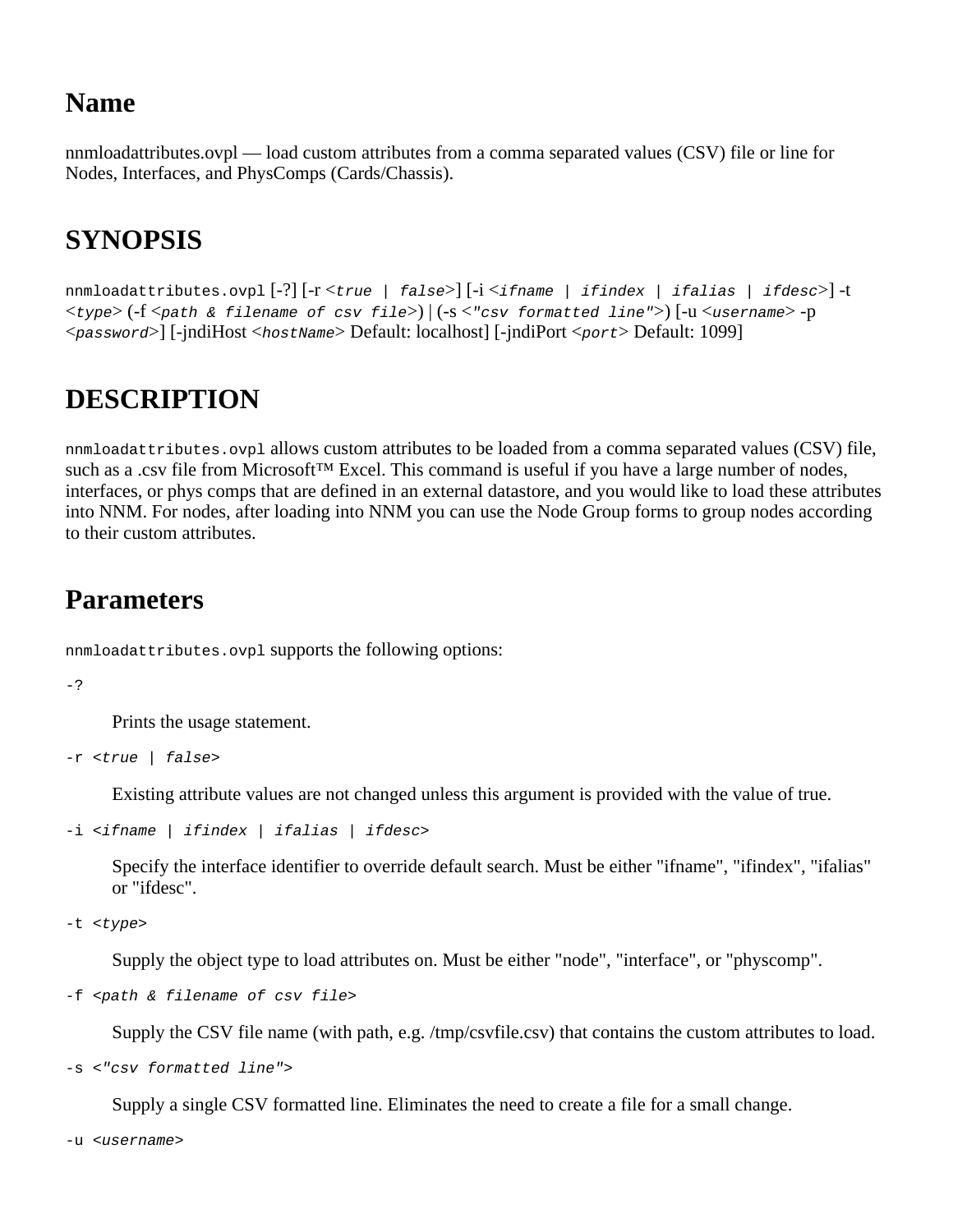Supply the NNMi administrator username to run the script. This script requires the NNMi administrator username unless you use an nnm.properties file. See the nnm.properties.4 reference page for more information.

```
-p <password>
```
Supply the NNMi administrator password to run the script. This script requires the NNMi administrator password unless you use an nnm.properties file. See the nnm.properties. 4 reference page for more information.

```
-jndiHost <serverName>
```
The server JNDI host; default is localhost.

```
-jndiPort <port>
```
The server JNDI port; default is 1099.

### **Syntax of Comma Separated File For Node Attributes**

The CSV file you supply must have the following syntax for adding attributes on Nodes.

Empty lines are ignored.

Lines that being with the # character are ignored.

• Column  $1(A)$ : Node DNS | IP Address

Specify the DNS name of the node OR the IP address. This field is compulsory.

• Column  $2(B)$ : Attribute Name

The name of the custom attribute.

• Column  $3(C)$ : Attribute Value

The value of the custom attribute.

Additional attribute name and value pairs may be specified on the same line or on a separate line with the same node DNS | IP Address.

Example lines:

192.168.1.1,Location,Building Five Upper,Service Type,eCommerce

192.168.1.1,Asset Tracking,N1234

192.168.2.2,Location,Fort Collins,Service Type,IT,Asset Tracking,F4321

# **Syntax of Comma Separated File For Interface Attributes**

The CSV file you supply must have the following syntax for adding attributes on Interfaces.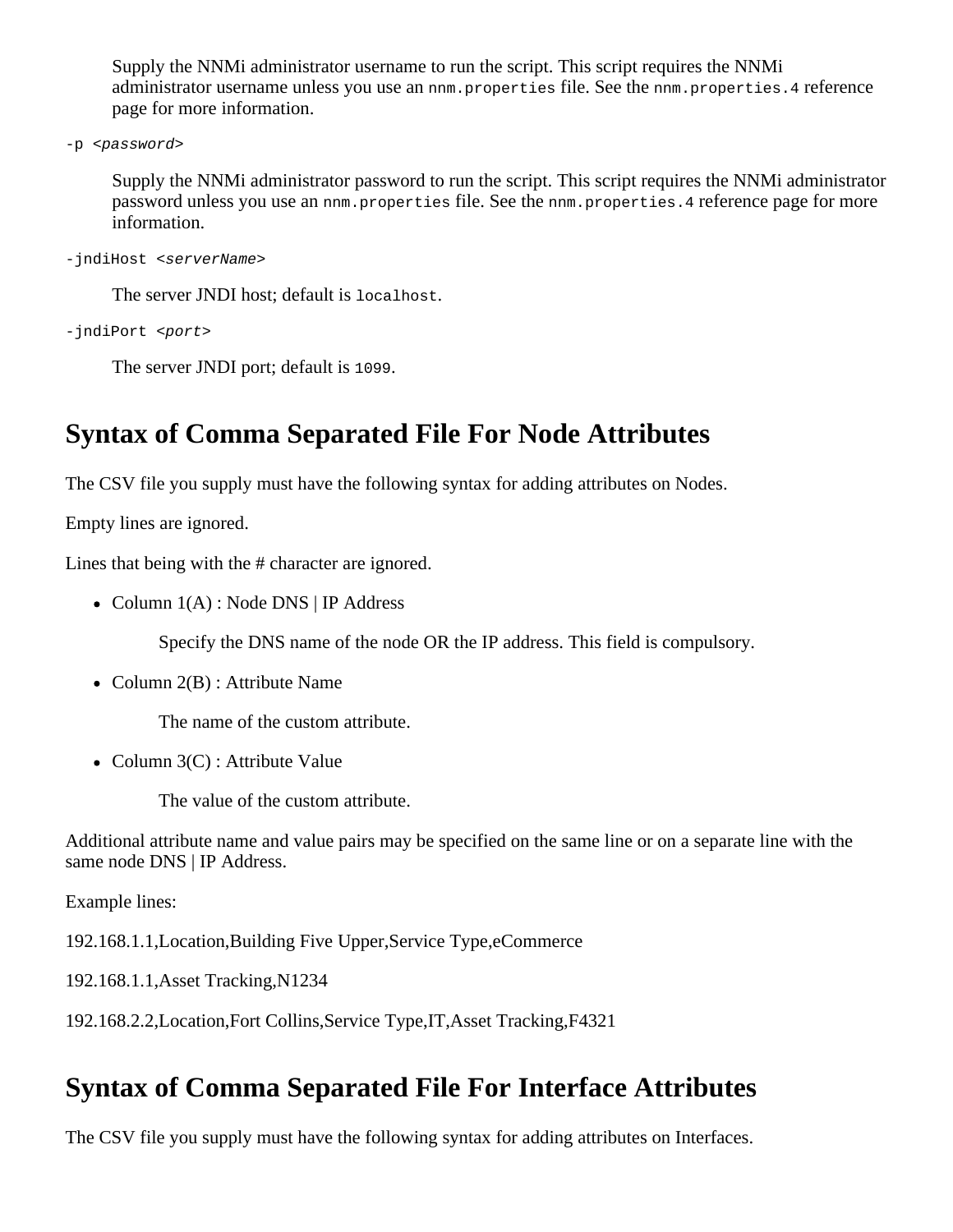Empty lines are ignored.

Lines that being with the # character are ignored.

• Column 1(A) : Node DNS | IP Address

Specify the DNS name of the node OR the IP address. This field is compulsory.

• Column 2(B) : Interface Id

Specify the identifier of the interface on the node specified in the previous field. The value may be the interface index, alias, name or description and is searched in this same order. All matching interfaces will have the attribute(s) loaded. This field is compulsory.

• Column  $3(C)$ : Attribute Name

The name of the custom attribute.

• Column  $4(D)$ : Attribute Value

The value of the custom attribute.

Additional attribute name and value pairs may be specified on the same line or on a separate line with the same node DNS | IP Address and Interface Id.

Example lines:

192.168.1.1,1001,Location,Building Five Upper,Service Type,eCommerce

192.168.1.1,1001,Asset Tracking,N1234

192.168.2.2,A1,Location,Fort Collins,Service Type,IT,Asset Tracking,F4321

## **Syntax of Comma Separated File For PhysComp Attributes**

The CSV file you supply must have the following syntax for adding attributes on PhysComps (Cards/Chassis).

Empty lines are ignored.

Lines that being with the # character are ignored.

• Column  $1(A)$ : Node DNS | IP Address

Specify the DNS name of the node OR the IP address. This field is compulsory.

• Column  $2(B)$ : PhysComp Id

Specify the identifier of the phys comp on the node specified in the previous field. The value may be the phys comp physical index, name or description and is searched in this same order. All matching phys comps will have the attribute(s) loaded. This field is compulsory.

• Column  $3(C)$ : PhysComp Type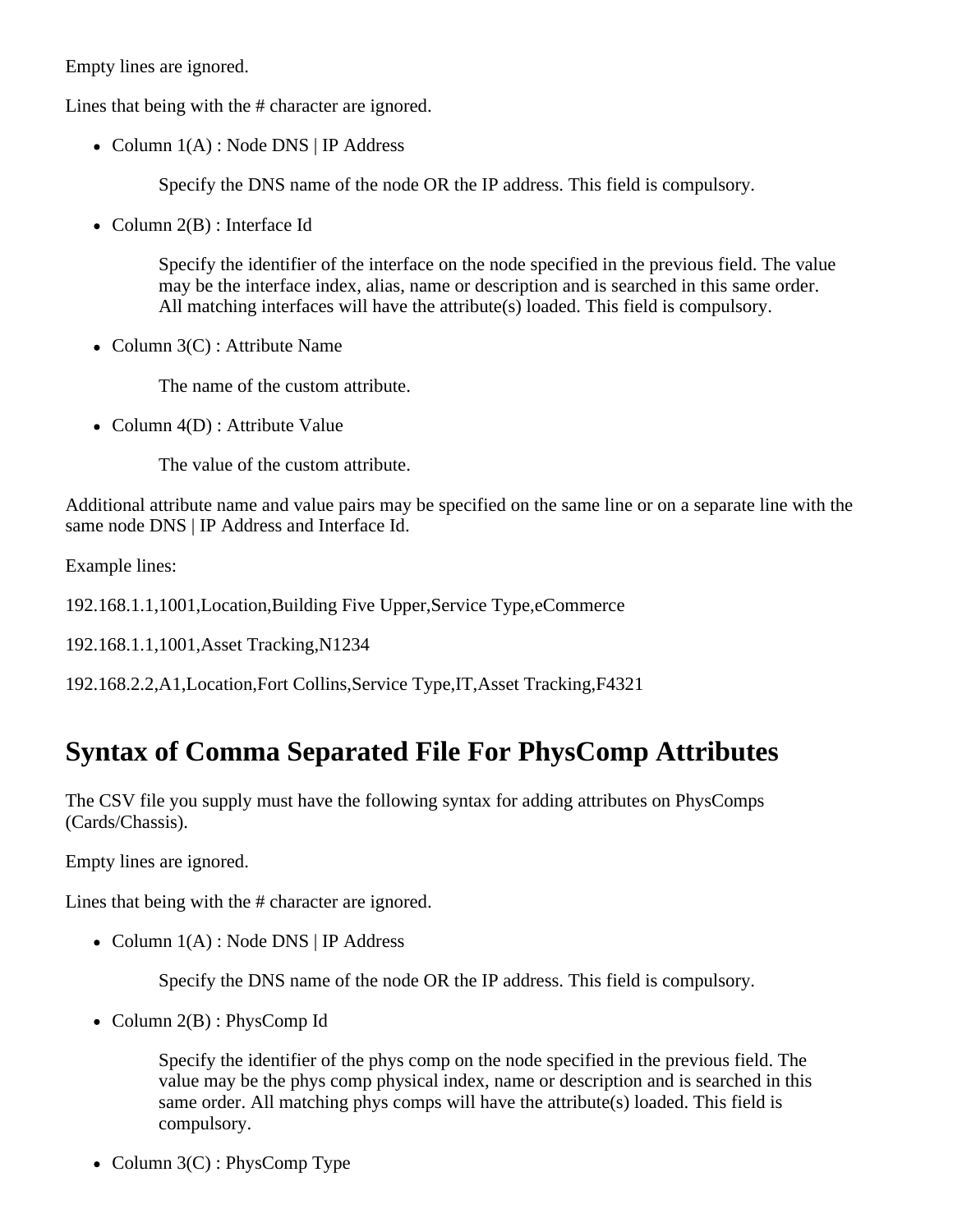The name to identify the type of PhysComp. "card" and "chassis" are valid types.

• Column 4(D) : Attribute Name

The name of the custom attribute.

• Column  $5(E)$ : Attribute Value

The value of the custom attribute.

Additional attribute name and value pairs may be specified on the same line or on a separate line with the same node DNS | IP Address, PhysComp Id, and PhysComp Type.

Example lines:

192.168.1.1,7,chassis,Location,Building Five Upper,Service Type,eCommerce

192.168.1.1,7,chassis,Asset Tracking,N1234

192.168.2.2,/AmdFE,card,Location,Fort Collins,Service Type,IT,Asset Tracking,F4321

#### **Error Codes**

There are several error codes that help identify problems:

- INFO : information message.
- ATTR\_ERROR : A problem was found with the specified attribute.
- DEL\_FAIL\_ERROR : An attempt to delete the specified attribute failed.
- OBJECT\_ERROR : The specified object was not found.
- BAD\_LINE\_ERROR : The line provided is not properly formatted.
- IO ERROR : The CSV file was not found or is not readable.
- BAD\_NAME\_WARNING : The specified attribute name is too long (50 character maximum).
- BAD\_VALUE\_WARNING : The specified value is too long (2000 character maximum).

#### **Use of Microsoft Excel**

Microsoft Excel is a handy tool to create comma separated files, but .csv files do not maintain the Excel spreadsheet's column width, comments, etc. It is recommended that you store a nnmloadattributes.ovpl input file as a native .xls format, and then perform File:Save As... to create a .csv file. Then you can add Excel comments to the file, make columns wider, and you do not need to worry about escaping the comma character.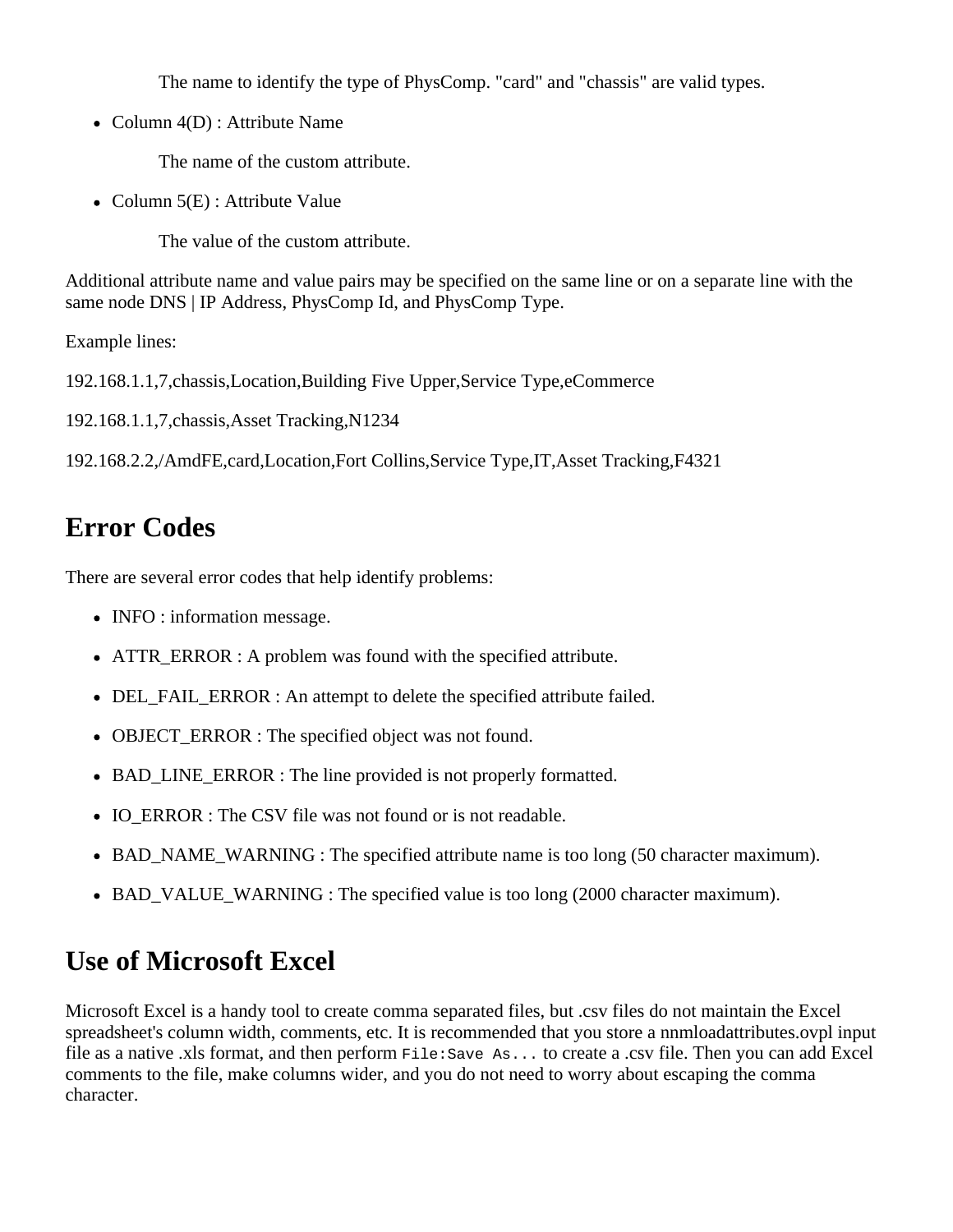#### **EXAMPLES**

Sample node CSV file (/tmp/test.csv) contents:

192.168.2.2,Location,Fort Collins,Service Type,IT,Asset Tracking,F4321

To load the Node custom attributes from a CSV file overwriting existing values:

nnmloadattributes.ovpl -t node -f /tmp/test.csv -r true

To load a single Node custom attributes line from the command line:

nnmloadattributes.ovpl -t node -s "192.168.1.1,Project,IT Update of Building Five"

Sample interface CSV file (/tmp/test.csv) contents:

192.168.2.2,A1,Location,Fort Collins,Service Type,IT,Asset Tracking,F4321

To load the Interface custom attributes from a CSV file overwriting existing values:

nnmloadattributes.ovpl -t interface -f /tmp/test.csv -r true

To load a single Interface custom attributes line from the command line:

nnmloadattributes.ovpl -t interface -s "192.168.1.1,1001,Project,IT Update of Building Five"

To load custom attributes for a single interface for a specific ifindex:

nnmloadattributes.ovpl -t interface -i ifindex -s "192.168.1.1,1001,Project,IT Update of Building Five"

Sample phys comp CSV file (/tmp/test.csv) contents:

192.168.2.2,7,chassis,Location,Fort Collins,Service Type,IT,Asset Tracking,F4321

To load the PhysComp custom attributes from a CSV file overwriting existing values:

nnmloadattributes.ovpl -t interface -f /tmp/test.csv -r true

To load a single PhysComp custom attributes line from the command line:

```
nnmloadattributes.ovpl -t physcomp -s "192.168.1.1,/AmdFE,card,Project,IT Update of
Building Five"
```
#### **AUTHOR**

nnmloadattributes.ovpl was developed by Hewlett Packard Enterprise.

#### **FILES**

*Windows: install\_dir*\bin\nnmloadattributes.ovpl

*UNIX:* \$NNM\_BIN/nnmloadattributes.ovpl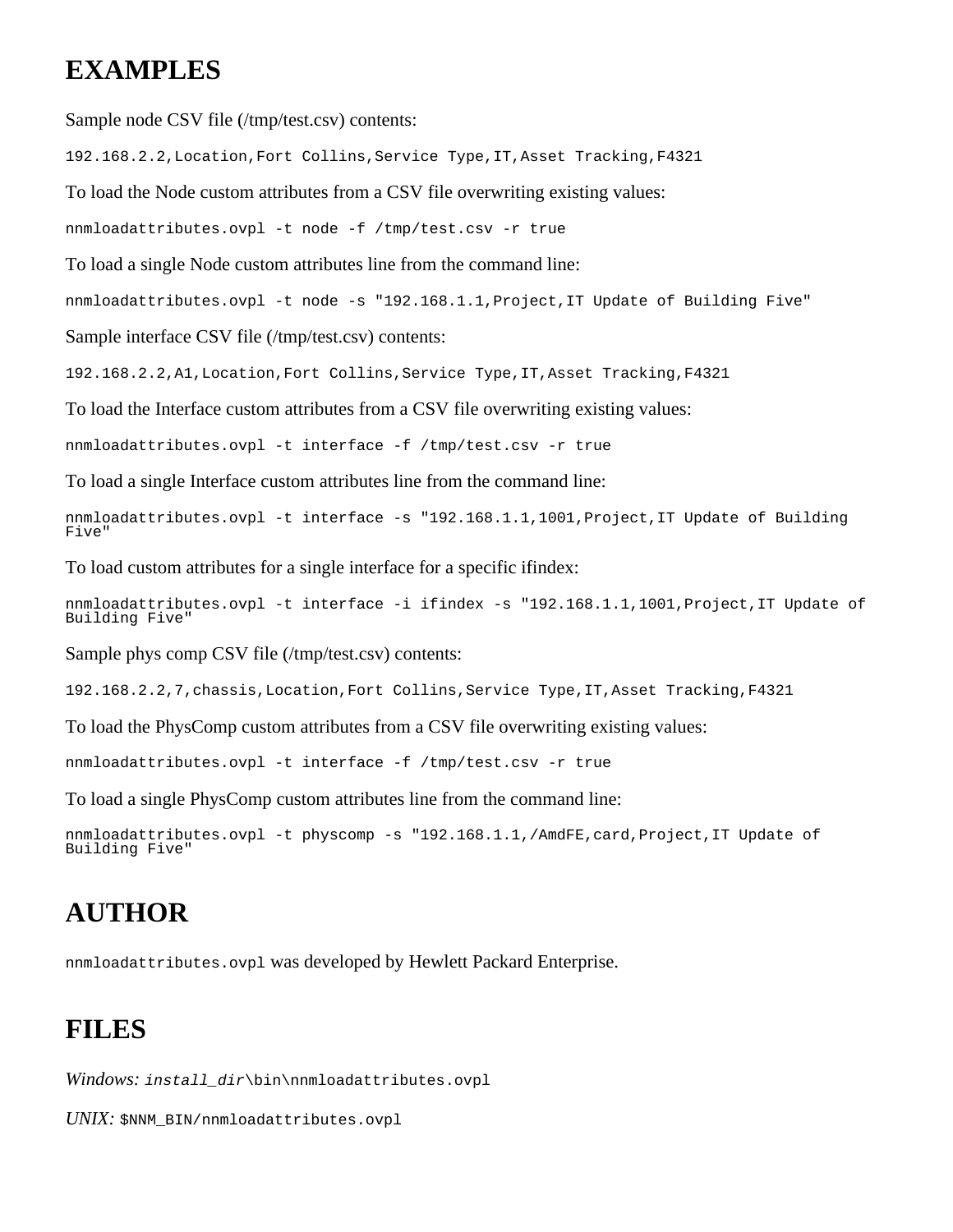# **SEE ALSO**

[nnmdeleteattributes.ovpl](#page-97-0) (1M), [nnmloadnodegroups.ovpl](#page-154-0) (1M), [nnm.properties](#page-212-0) (4).

[Return to Reference Pages Index](#page-2-0)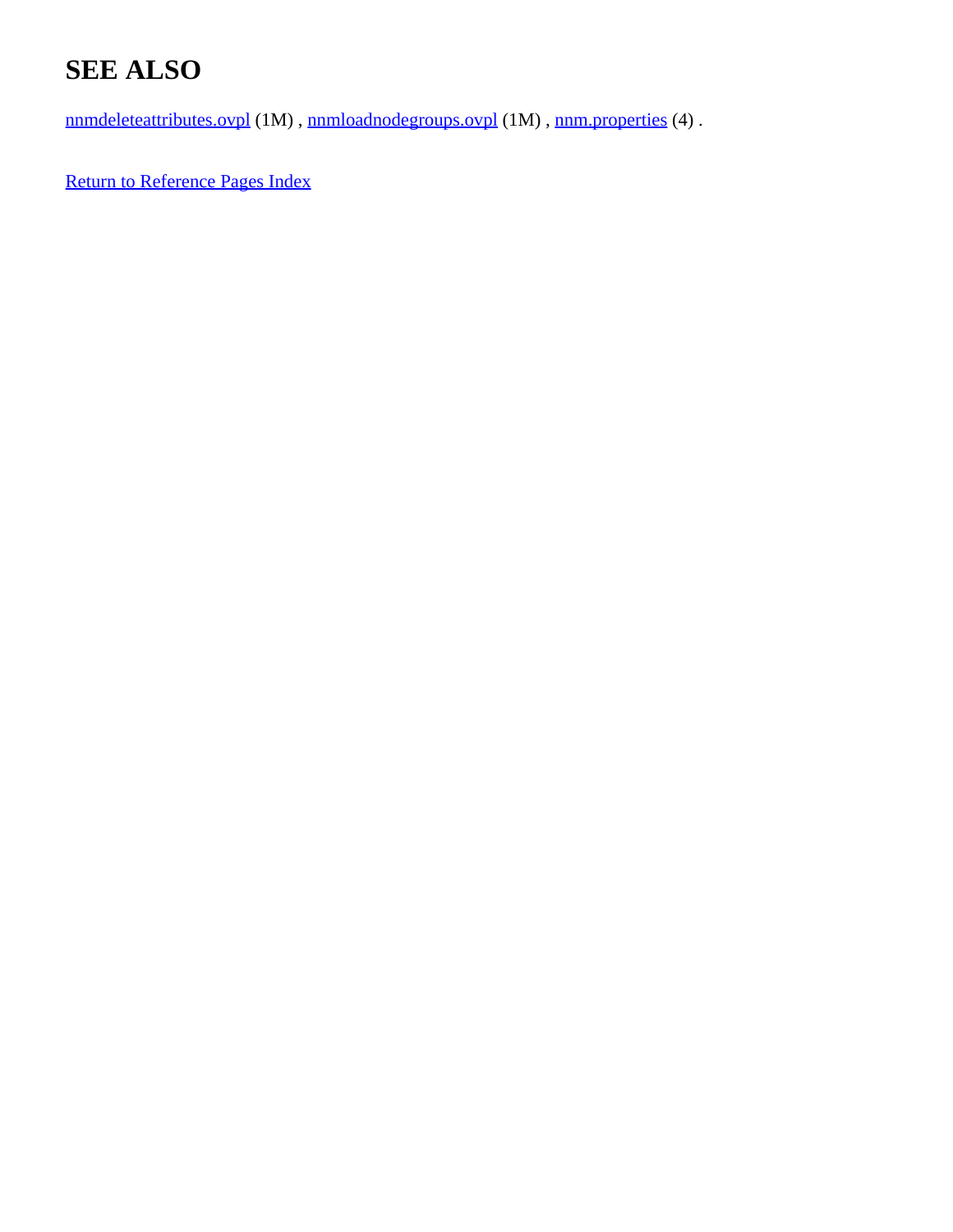## **Name**

nnmloadmib.ovpl — load and unload SNMP MIBs

## **SYNOPSIS**

nnmloadmib.ovpl [ [-load *mib-file*] [-unload *mib module*[:*mib module...*]] [-list] [-u *username*] [-p *password*] [-jndiHost *hostname*] [-jndiPort *port* Default is 1099] ]

# **DESCRIPTION**

nnmloadmib.ovpl is a script that loads an SNMP Management Information Base (MIB) in the Internet Structure of Management Information (SMI) format into NNMi. NNMi applications use this MIB information when converting SNMP Object Identifiers (OIDs) from numeric to human readable text. Load any new MIB information into NNMi before using the NNMi console to create a MIB expression that relies on the newly loaded MIB information. NNMi supports SMI Version 1 (RFC1155, 1212, 1215) and SMI Version 2 (RFC2578) SMI formats.

The nnmloadmib.ovpl script compiles and loads MIB modules for use by NNMi applications and stores the resulting information in the NNMi database.

To load corresponding NNMi Incident Configuration for TRAP-TYPE and NOTIFICATION-TYPE macros from a MIB, use the nnmincident cfg.ovpl script after using the nnmloadmib.ovpl script to load the MIB into the NNMi MIB database.

#### **Parameters**

The nnmloadmib.ovpl script supports the following parameters:

-load *mib-file*

Load the contents of the *mib-file* file into the MIB database.

Note: HP recommends copying the  $mib$ -*file* file to the \$NNM\_DATA/shared/nnm/user-snmp-mibs (UNIX) or  $\text{DATA} \s \sim -s nmp-mibs$  (Windows) directory (or a child directory) before running the **nnmloadmib.ovpl** script. Copying the *mib-file* file in this way enables the **Actions > Display MIB File** menu and the -list option to locate the original MIB file.

-unload *mib module*[:*mib module...*]

Unload *the list of MIB modules* from the MIB database, where *mib module* is the name of a MIB module that has been loaded into the MIB database.

#### -list

Lists the MIBs loaded in the database.

This option does not require the user to provide a username and password.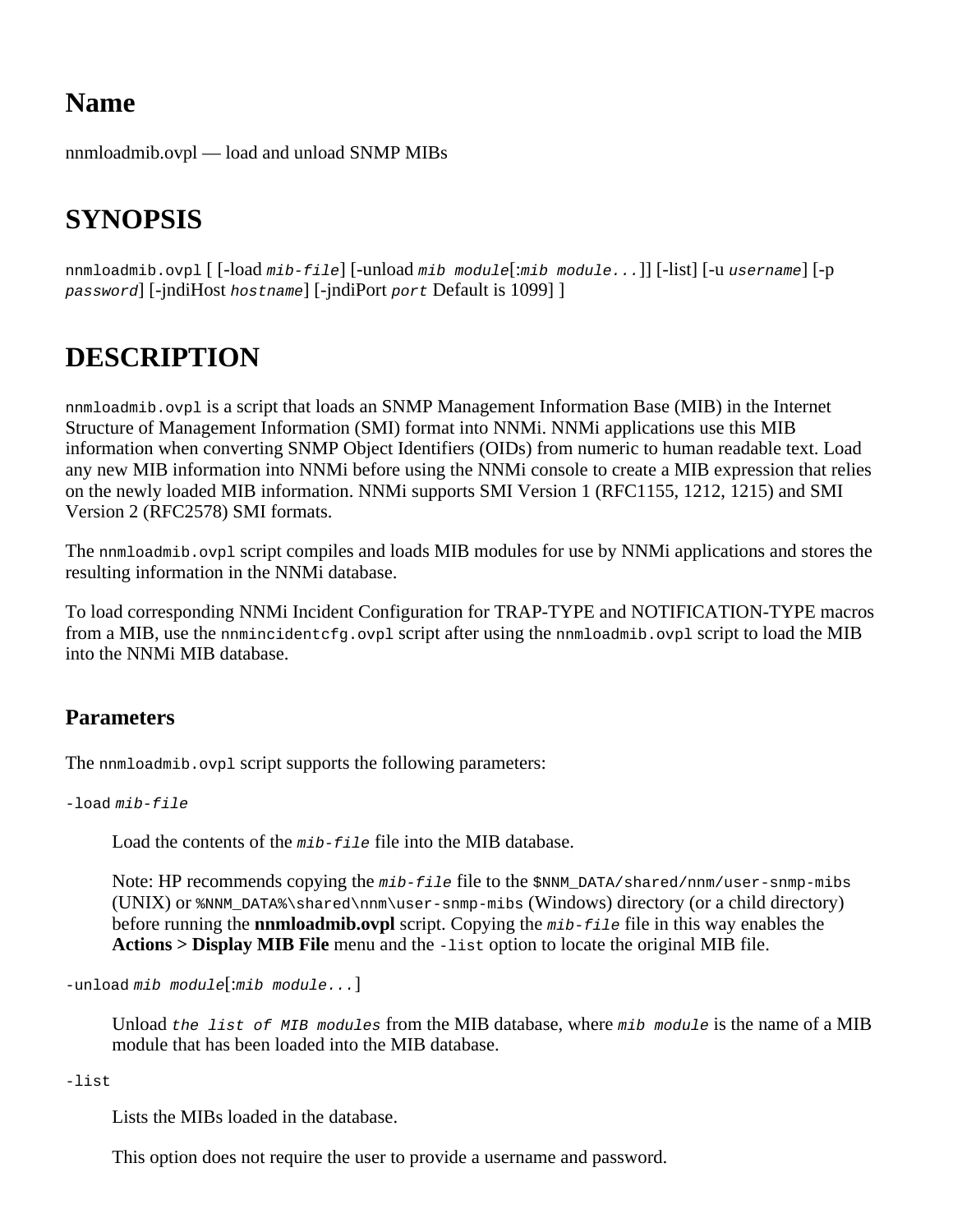Supply the NNMi administrator username to run the script. This script requires the NNMi administrator username unless you use an nnm.properties file. See the nnm.properties. 4 reference page for more information.

-p <*password*>

Supply the NNMi administrator password to run the script. This script requires the NNMi administrator password unless you use an nnm.properties file. See the nnm.properties. 4 reference page for more information.

```
-jndiHost<jndiHost> (optional)
```
The hostname of the server running the jboss application server. If you do not specify a hostname, the nnmcommload.ovpl script uses localhost as the default value.

```
-jndiPort<jndiPort> (optional)
```
The jboss application server port. If you do not specify this port, the nnmcommload.ovpl script uses 1099 as the default value.

#### **Loading/Unloading Validation**

When loading and unloading MIBs all of the existing MIBs that have been loaded are parsed to ensure that the load/unload operation will pass given the current state. This may result in warnings being displayed (such as overlapping OIDs) that my be unrelated to the given MIB being loaded or unloaded. As long as a successful status is returned from the command line invocation, all is well and these warnings can be ignored.

#### **Syntax of MIB Files**

Most of the relevant syntax for MIB files is described in RFC documents. See the "SEE ALSO" section of this reference page (and the UNIX manpage).

#### **Diagnostics**

The nnmloadmib.ovpl script returns the following exit codes:

```
\Omega
```
The script ran successfully.

#### 1

Invalid command-line usage.

 $20$ 

An unexpected exception occurred after running the script.

#### 21

You were not permitted to run the script with the credentials you supplied.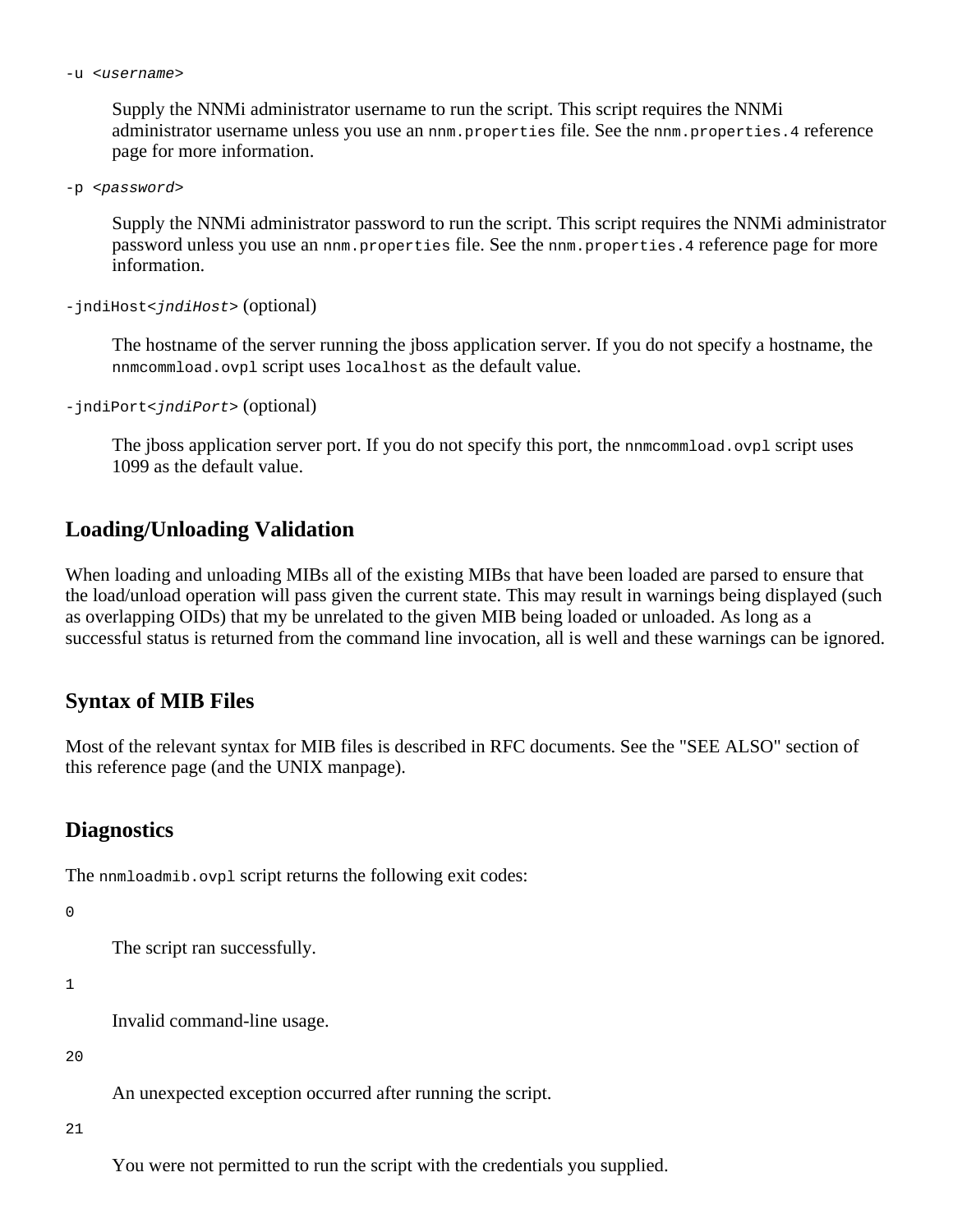22

The script detected a syntax error in the MIB file, or there was a failure to load the MIB due to a service failure.

 $23$ 

You used an illegal argument - typically you typed an option such as -load without including the required file name.

24

The script could not communicate with the mib loader service running in NNMi.

25

You did not supply any arguments. This script requires you to supply several arguments

27

NNMi is available, but the mib loader service is not resolvable.

30

The list operation failed due to database issues.

When the nnmloadmib.ovpl command fails, it will display a descriptive error message to help diagnose and fix potential problems with the MIB. All error messages have a similar format:

SEVERITY: MESSAGE FILENAME:LINE\_NUMBER:COLUMN\_NUMBER: DETAIL\_MESSAGE

Below are some common failures and recommended fixes for each.

ERROR: Cannot find symbol file:///tmp/CHECKPOINT-MIB.mib:2620:16:cpvTNlMonCurrAddr

The symbol name listed was either not found as a declaration in the MIB being loaded, or it is not listed as an import at the top of the MIB definition. This could be caused by a typo in the symbol name or a missing import delaration.

ERROR: Cannot find symbol file:///var/opt/OV/shared/nnm/user-snmp-mibs/example.mib:Line 13233: Column 16:COUNTER64

In order to properly load MIB files in NNMi, MIB files must be compliant with either the SNMP SMI v1 or SMI v2 standards, RFC1155 or RFC2578. Special consideration needs to be taken for case sensitive scenarios and the importing of objects from the correct defining MIB. In some cases, MIBs that used to load correctly on older versions of NNMi may need to be amended. A common example is the erroneous use of COUNTER64 instead of the correct definition of Counter64 for example scenarios such as "SYNTAX COUNTER64" which needs to be changed to "SYNTAX Counter64".

ERROR: Found symbol file:///tmp/CHECKPOINT-MIB.mib:3509:27:routingDest but expected a class org.jsmiparser.smi.SmiType instead of class org.jsmiparser.smi.SmiVariable

The symbol name listed is not of the expected type. In this case, an SMI type was expected, but a MIB variable name was provided instead. The solution in this particular case was to specify the correct SMI type, which was IPAddress.

ERROR: Cannot find module file:///tmp/rfc1472-PPP-SEC-MIB.mib:9:26:PPP-LCP-MIB

This error indicates that the specified MIB module, which is listed as an import, has not been loaded,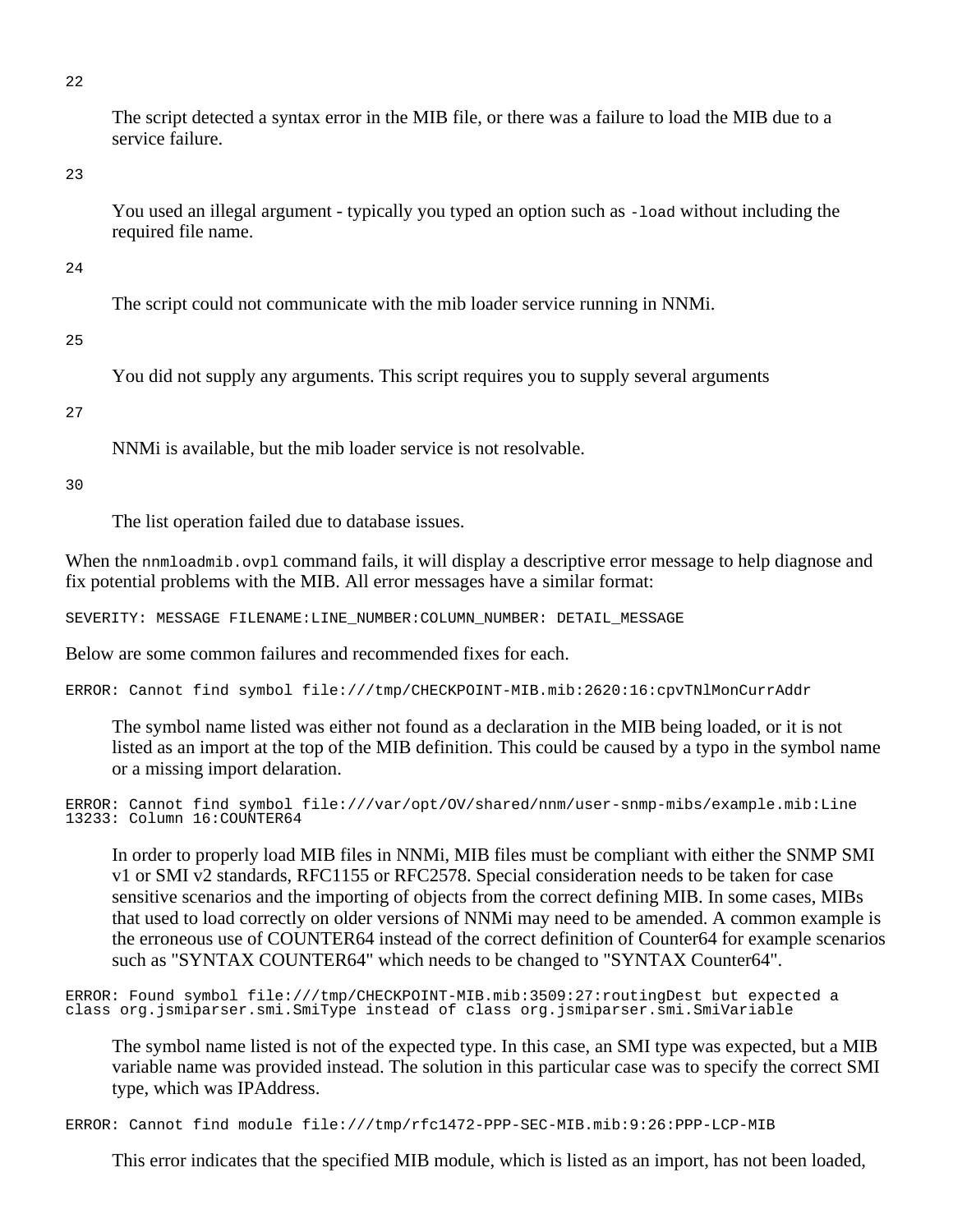and the parser cannot follow the import as a result. The solution is to load the referenced MIB first.

ERROR: Parse error: unexpected token: --#

NNMi supports some custom trap message formatting information that can be specified in a TRAP-TYPE or NOTIFICATION-TYPE macro definition. The following are valid values:

> $--#TYPE$  --#SUMMARY --#ARGUMENTS --#SEVERITY --#GENERIC --#CATEGORY --#SOURCE\_ID --#TIMEINDEX  $--#HELP$  --#HELPTAG  $--$ #STATE

This error indicates you have invalid keyword following the --#, or a sequence of keywords that NNMi does not expect. To correct this problem, remove any --# entries that do not correspond to the above list, or add an extra comment character sequence (--) to the beginning of the line.

#### **EXAMPLES**

To load the \$NNM\_DATA/shared/nnm/user-snmp-mibs/corp.mib MIB file, run the nnmloadmib.ovpl script as follows:

nnmloadmib.ovpl -load \$NNM\_DATA/shared/nnm/user-snmp-mibs/corp.mib -u user -p password

To list the loaded MIBs, run the nnmloadmib.ovpl script as follows::

nnmloadmib.ovpl -list -u *user* -p *password*

#### **AUTHOR**

nnmloadmib.ovpl was developed by Hewlett Packard Enterprise.

#### **FILES**

*Windows*: *%NnmInstallDir%*\misc\nnm\snmp-mibs\\*

*Windows*: *%NnmDataDir%*\shared\nnm\user-snmp-mibs/\*

*UNIX*:*\$NnmInstallDir*/misc/nnm/snmp-mibs/\*

```
UNIX:$NnmDataDir/shared/nnm/user-snmp-mibs/*
```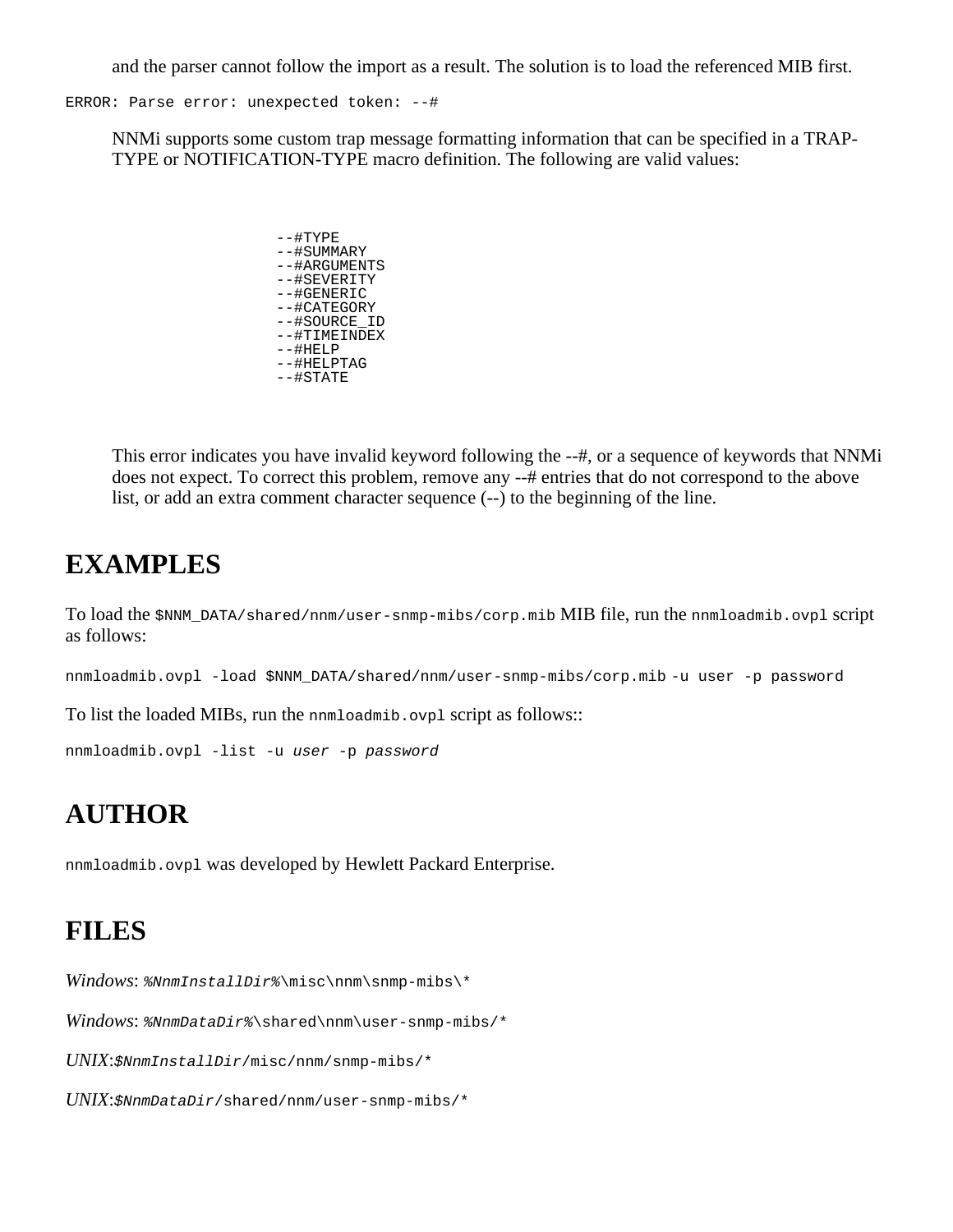## **SEE ALSO**

*RFC 2578 Structure of Management Information Version 2 (SMIv2)*

*RFCs 1155, 1212, 1215: SNMP Version 1 Structure of Management Information*

*RFCs 1902, 1903, 1904: SNMP Version 2 Structure of Management Information*

[nnmincidentcfg.ovpl](#page-118-0)(1M),

[nnmsnmpwalk.ovpl\(](#page-273-0)1M).

[Return to Reference Pages Index](#page-2-0)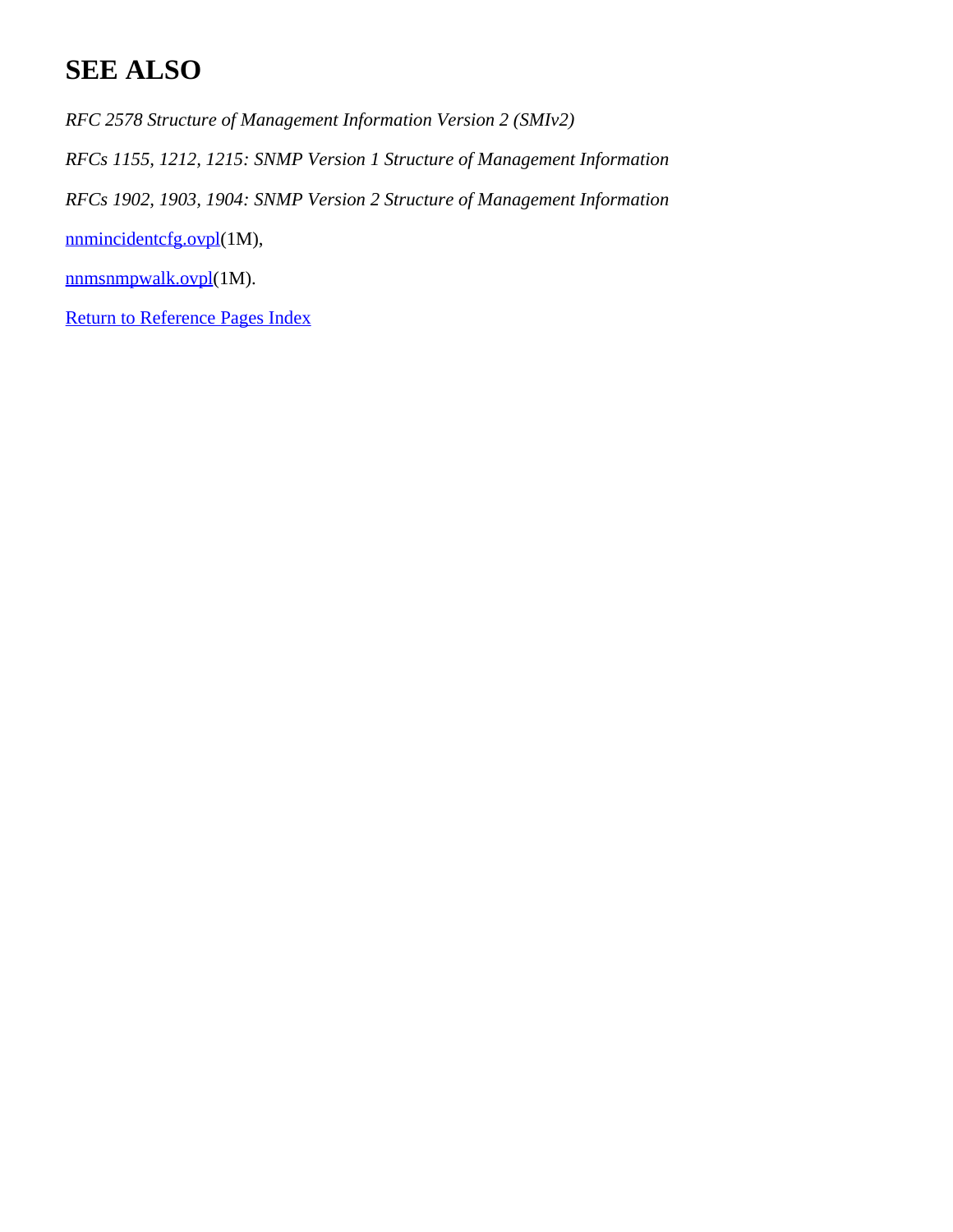## <span id="page-154-0"></span>**Name**

nnmloadnodegroups.ovpl — script to load Node Group definitions from a comma-separated values (CSV) file.

# **SYNOPSIS**

nnmloadnodegroups.ovpl [-?] [-u <*username*> -p <*password*>] [-r true | false] -f <*csv\_filename*>

## **DESCRIPTION**

NOTE: This script will not validate comma-separated values (CSV) files before injecting data in the NNMi data store.

The nnmloadnodegroups.ovpl script loads Node Group definitions from a comma-separated values (CSV) file, such as a .csv file exported from Microsoft™ Excel. This script is useful if you have a large amount of node data defined in an external datastore, and you want to load it into the NNMi database as a starting point for Node Group definitions. After loading the contents of the .csv file into NNMi, you can use the Node Group form to further refine the definition of each Node Group.

The following settings cannot be set in the CSV file. You must import the Node Group and then use the Node Group form to modify these default settings:

Calculate Status = true (NNMi calculates the Node Group status)

#### **Parameters**

nnmloadnodegroups.ovpl supports the following options:

-?

Prints the usage statement.

```
-u <username>
```
Supply the NNMi administrator username to run the script. This script requires the NNMi administrator username unless you use an nnm.properties file. See the nnm.properties.4 reference page for more information.

```
-p <password>
```
Supply the NNMi administrator password to run the script. This script requires the NNMi administrator password unless you use an nnm.properties file. See the nnm.properties. 4 reference page for more information.

```
-r true | false
```
Back up the existing Node Group configuration before using this option.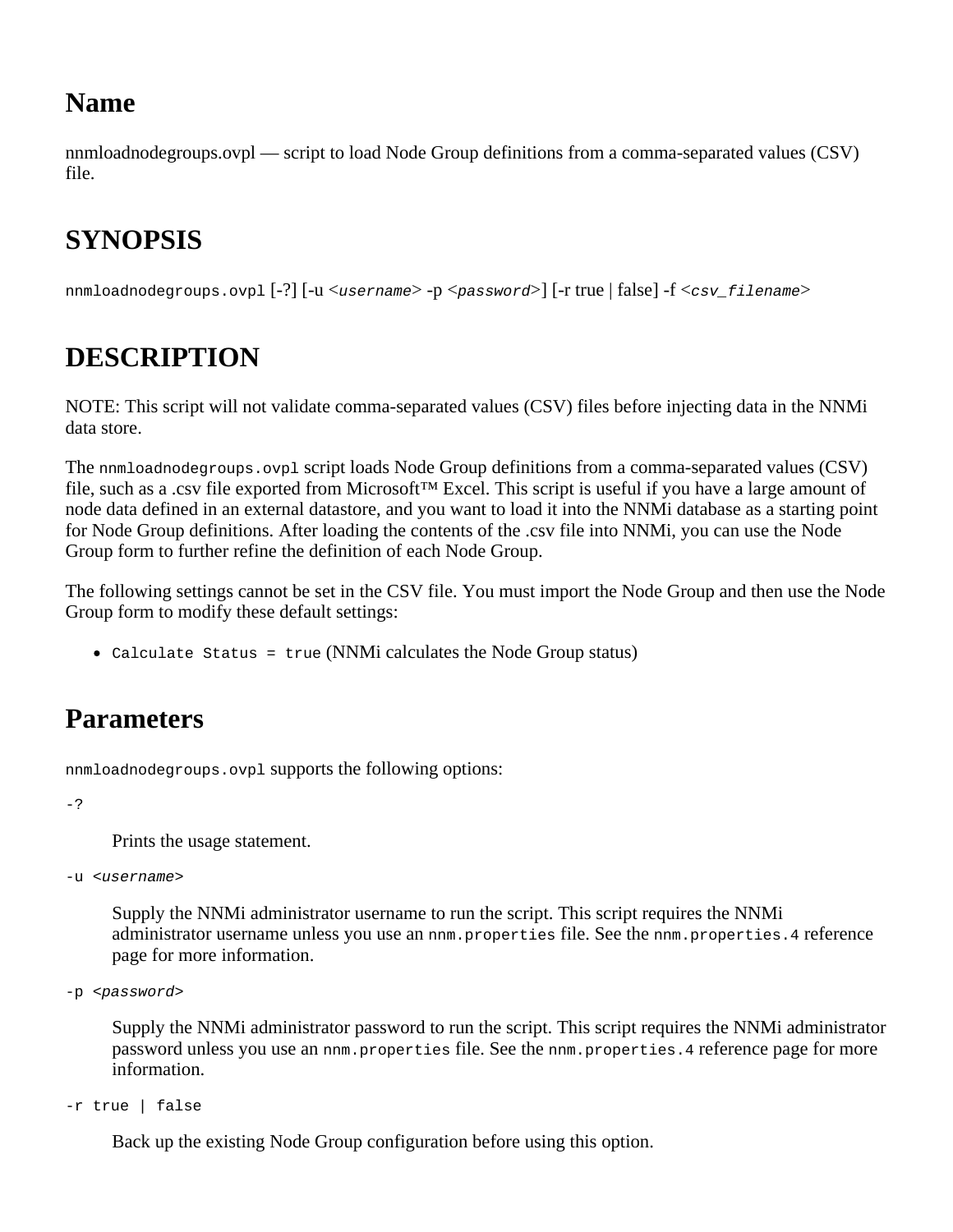-r false (the default setting) means if the Node Group Name already exists in the NNMi database, the nnmloadnodegroups.ovpl command does not change the previous settings.

 $-r$  true means all the settings for any existing Node Group with the same Name (column 1) are overwritten with the values in your CSV file. Caution: this is not a merge, it is a complete replacement of that Node Group configuration.

NOTE: When using the replace option with groups in a hierarchy it is required that all child groups are included in the same CSV file.

```
-f <csv_filename>
```
Enter the CSV file name and the path for the CSV file.

#### **Syntax of Comma-Separated File**

The CSV file you supply must have the following syntax:

Required. Column 1. You must provide a value for Node Group Name.

Optional. Columns 2-15 are optional. Leave any combination of these columns blank.

You do not need to add a comma to indicate the end of Column 15. No semicolon ";" is required at the end of the last entry within a column (between commas ",").

NNMi combines the results of all settings in the following manner:

1. NNMi first evaluates any Device Filters (column 5). Nodes must match at least one specification to belong to this Node Group.

2. NNMi then evaluates any Additional Filters (columns 7-14). Nodes must also pass all Additional Filters specifications to belong to this Node Group. Note: After importing, the Node Group form's Additional Filters tab displays the combined columns 7-14 settings. You can change the default Boolean logic using the Node Group form's Additional Filters Editor.

3. Any Additional Nodes specified (column 6) are always included in the Node Group, regardless of any filters.

4. Any Child Node Groups (column 4) results are treated the same as Additional Nodes.

Empty lines or lines starting with a # character are ignored as comments. Add the following comment to line 1 to make it easy to remember the syntax for each required column.

#[NodeGroupName],[Notes],[AddtoFilterList], [ChildNodeGroup:0/1;...],DeviceFilter[Category1:Vendor1:Family1:Profile1;...],AdditionalNodes[Fully-Qaul-hostname;...],AdditionalFilters > [hostname;...],[hostedIPAddress;...],[mgmtIPAddress;...], [customAttrName/customAttrValue;...],[capability;...]

• Column  $1(A)$ : Node Group Name

Required. Specify the Name of the Node Group you want to import. (This becomes the Name attribute value in the Node Group form.)

 $\bullet$  Column 2(B) : Notes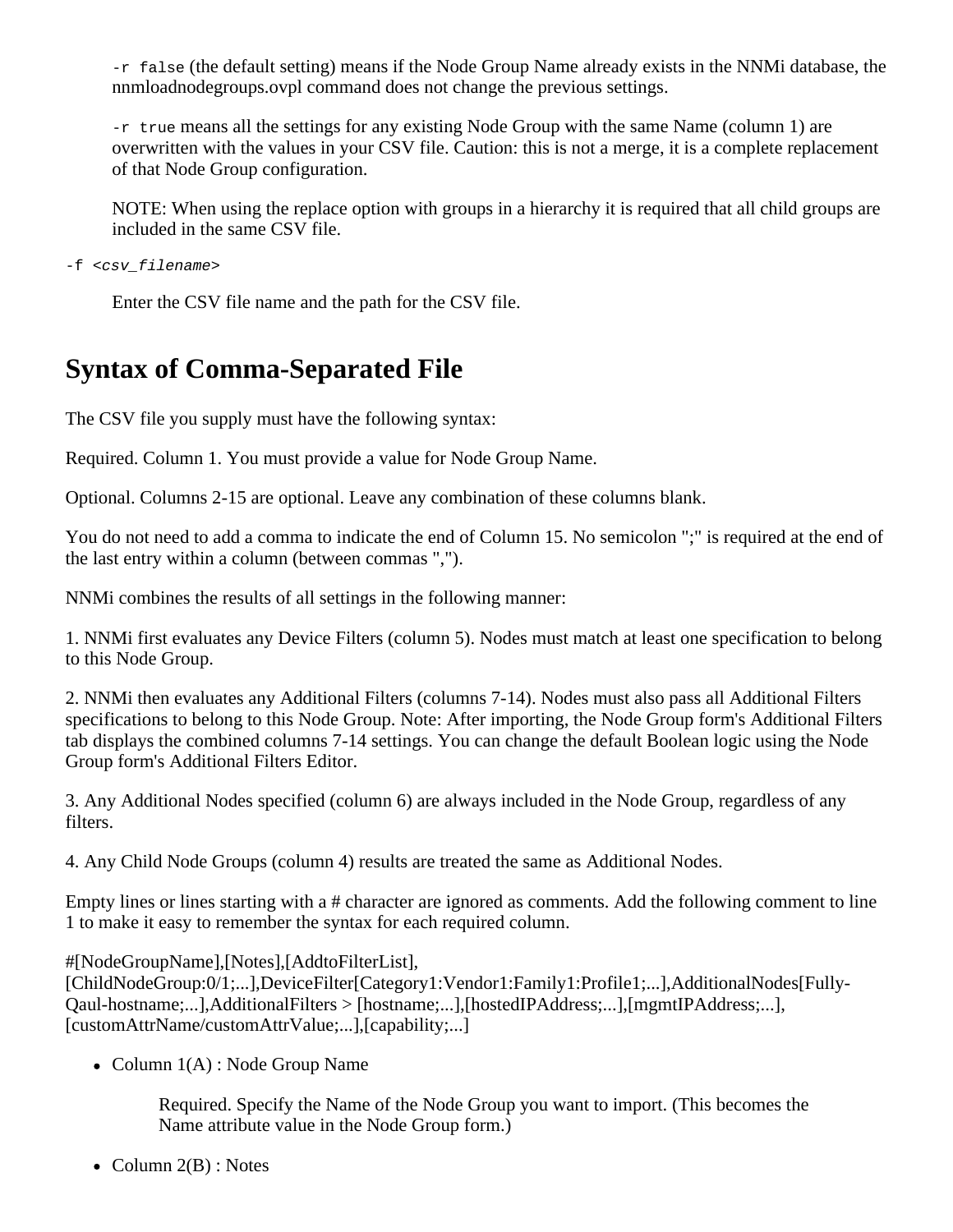Optional. Describe the Node Group in your own terms. (This becomes the Notes field text in the Node Group form.)

• Column  $3(C)$ : Add to View Filter List

Optional. Sets the Add to View Filter List field of the Node Group form.

1 (the default setting) means this Node Group is available in the drop-down filter list when viewing tables, such as the All Nodes table.

0 means do not include this Node Group in the view drop-down filter list.

Recommendation: Set this value to 1 only for top-level or most commonly used Node Groups. Avoid too many Node Groups or the view filter list is too long and difficult to use.

• Column  $4(D)$ : Child Node Groups

Optional. Specify a list of child Node Groups for this Node Group, separated by semicolon ";" (After importing, these specifications appear on the Child Node Groups tab of the Node Group form.) Note: If you are configuring Child Node Groups, the specified child Node Group must either already exist in the NNMi database or be defined in the same CSV file.

Example: ChildNodeGroup1:1[;ChildNodeGroup2:0;...]

0 (the default setting) means that child Node Group is shown as a Node Group icon in maps of the parent Node Group.

1 means expand the child Node Group in a map of the parent Node Group. This option displays all nodes as if they were defined within the parent Node Group.

Valid entries for Child Node Groups are:

- computers:1
- computers:0
- computers:
- computers:;printers:1
- Column  $5(E)$ : Device Filters

Optional. Add Device Filters settings, separated by semicolon ";" (After importing, these specifications appear on the Device Filters tab of the Node Group form.) Each filter specification consists of 4 optional colon-separated parts in the following format:

```
Category1:Vendor1:Family1:Profile1[;Category2:Vendor2:Family2:Profile2
...]
```
Provide the exact specification from the device's MIB file (not the text string displayed in the NNMi console's Device Profile form).

To match more filters, you may omit portions of a filter specification. For example, if you want to match any family for Category1 and Vendor1, add an entry such as the following: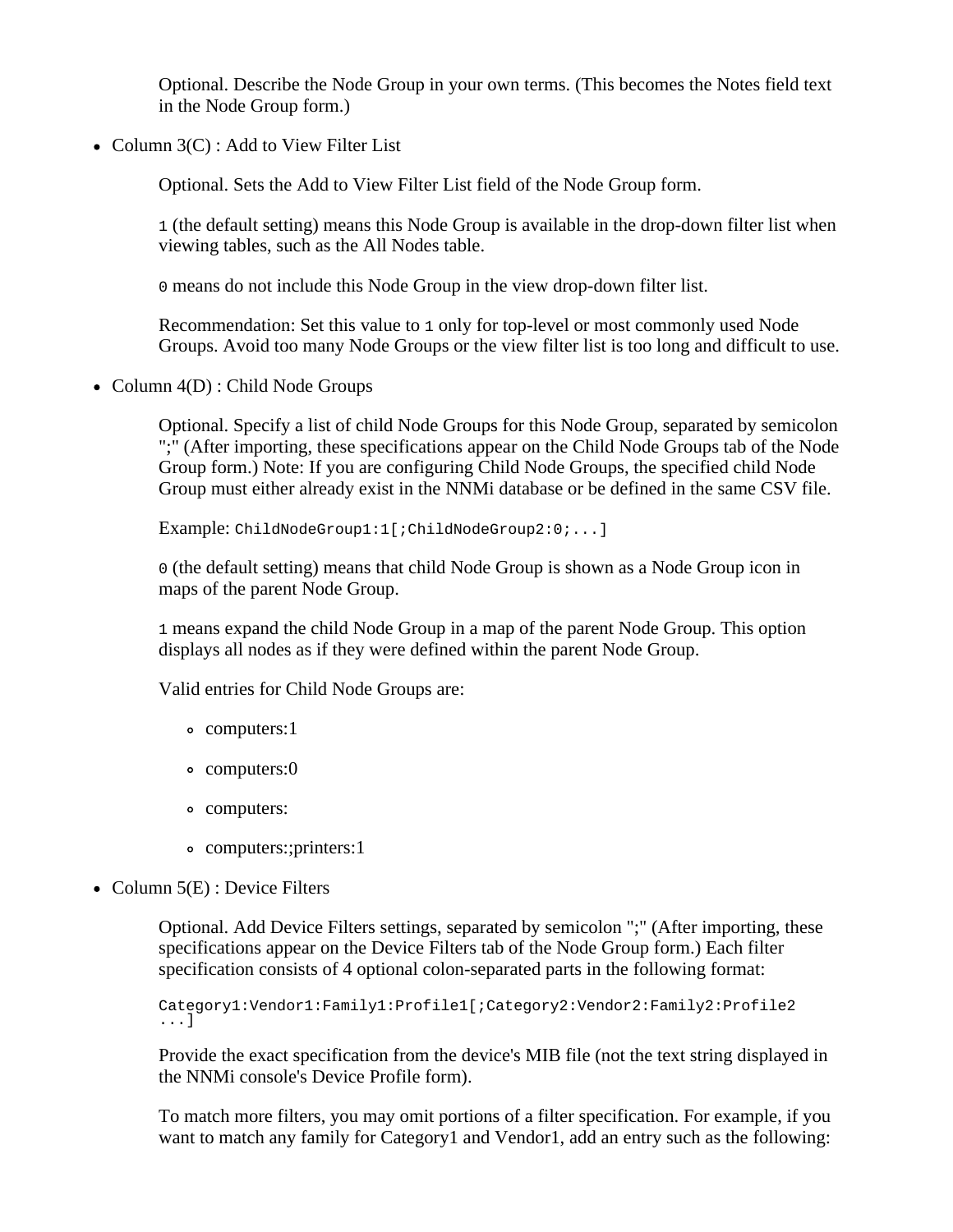Category1:Vendor1::

To leave family unspecified for filter1 and family and profile unspecified for filter2:

Category1:vendor1::profile1;Category2:vendor2::;

Valid example entries for device profile:

- com.hp.ov.nms.devices.printer:com.hp.ov.nms.devices.hewlettpackard::.1.3.6.1.4.1.9.1.380
- com.mycomp.ov.nms.devices.printer:com.hp.ov.nms.devices.mycompanyname::
- com.hp.ov.nms.devices.printer:::
- $\circ$  :::.1.3.6.1.4.1.9.1.380
- Column  $6(F)$ : Additional Nodes

Optional. Specify a list of specific node hostnames you want added to this Node Group, separated by a semicolon ";" (After importing, these specifications appear on the Additional Nodes tab of the Node Group form.) The hostnames you provide must be the current value of the fully-qualified, case-sensitive Hostname attribute as it appears on the Node form.

For example hostname1.x.y.z;hostname2.x.y.z;hostname3.x.y.z

• Column 7(G) : Additional Filters "sysName" code (Hostname Wildcards)

Optional. List the hostname wildcards separated by semicolon ";" (equivalent to the Operator "="). If you need other Operators, use the Node Group form after importing (these specifications appear on the Additional Filters tab of the Node Group form).

For example: \*.cnd.hp.com;\*snmp.hp.com

Column 8(H) : Additional Filters "hostedIPAddress" code (Hosted IP Address Ranges)

Optional. List the hosted IP address ranges separated by semicolon ";" (equivalent to the Operator "=") If you need other Operators, use the Node Group form after importing (these specifications appear on the Additional Filters tab of the Node Group form). Ranges have a lower and an upper address, separated by a dash. The addresses are inclusive. To include a single IP address, use the same value for the lower and upper address values. Note that if any address on a node matches this range, the node will be included in the Node Group.

Valid example: 10.20.30.1-10.20.30.254;192.168.177.1- 192.168.180.254;1.1.1.1-1.1.1.1

• Column 9(I) : Additional Filters "mgmtIPAddress" code (Management Address Ranges)

Optional. List the management Address ranges separated by semicolon ";" (equivalent to the Operator "=") Ranges are in the same format as hosted IP address ranges. If you need other Operators, use the Node Group form after importing (these specifications appear on the Additional Filters tab of the Node Group form). Note that Spiral Discovery only creates management IP Addresses on nodes that support SNMP. See the online help for the Node form's Management Address field for more information about how Spiral Discovery selects the Management Address.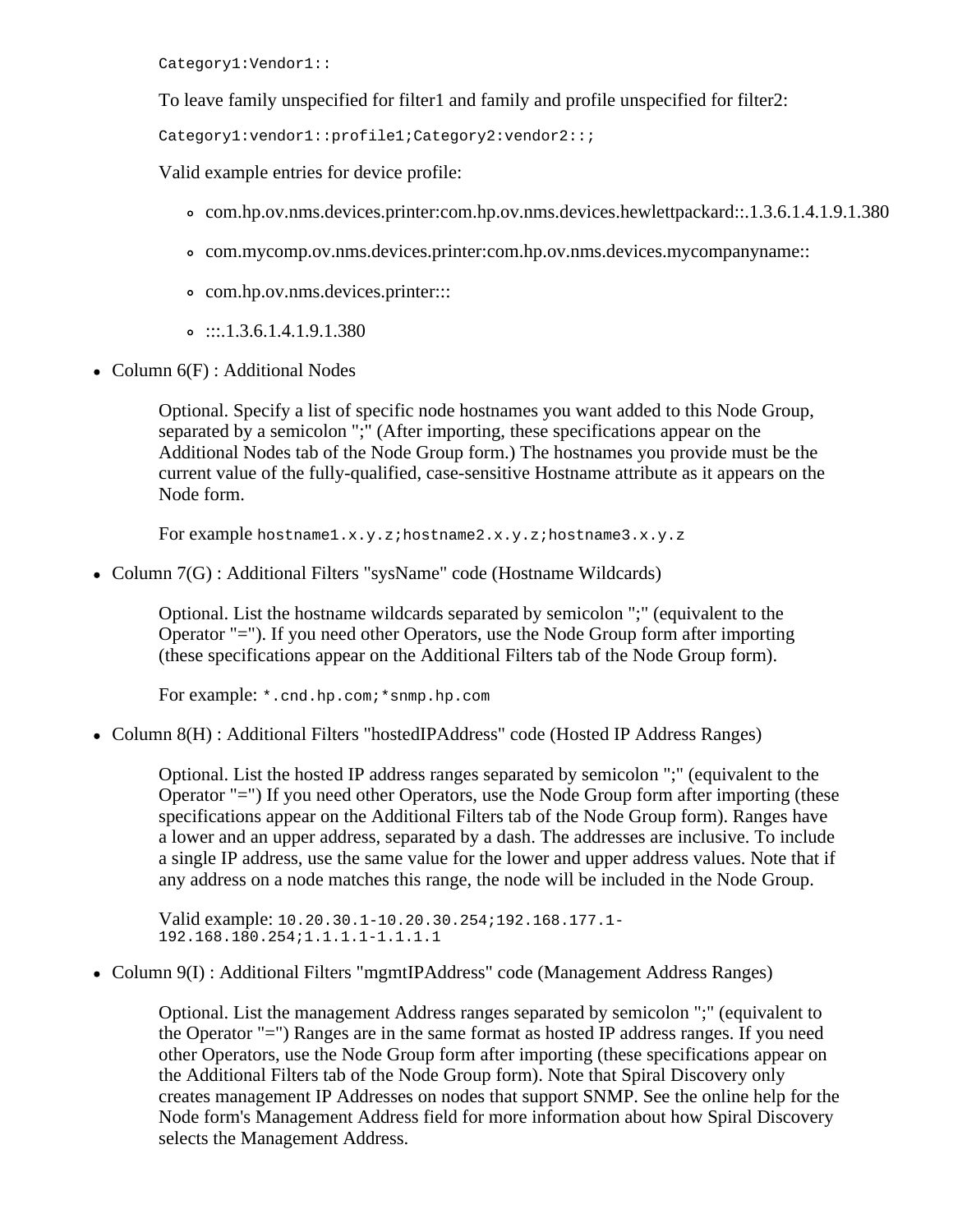Column 10(J) : Additional Filters "customAttrName:customAttrValue" codes (Custom Node Attributes)

Optional. List the custom attributes assigned to nodes as follows: "custom attribute name" operator "custom attribute value"[;...] and note the name and the value must be surrounded by quotes. After importing, these Custom Node Attribute specifications appear on the Additional Filters tab of the Node Group form.

Valid values for operator are as follows:

 $=$ ,  $!=$ , like, not like, between, not between,  $>$ ,  $>=$ ,  $<$ ,  $<=$ , is null, is not null (If you need other values, use the Node Group form after importing.) The operators is null and is not null do not have a value, for example, "my attribute" is not null. The values for between and not between are specified as  $x$  AND  $y$  (for example, "my attribute" between "100 AND 200").

For more than one custom attribute statement, place a semicolon between statements (for example, "Location" = "Bldg. Five";"Service Type" = "eCommerce"). Multiple "customAttrName:customAttrValue" statements are AND'ed together. Therefore, all the statements must evaluate to true for each node to be included in the Node Group.

• Column  $11(K)$ : Additional Filters "capability" code (Capabilities)

Optional. List the capabilities assigned to nodes as follows: capability operator "capability value"[ $i$ ...] Note the value must be surrounded by quotes. After importing, these Capabilities specifications appear on the Additional Filters tab of the Node Group form.

The valid values for operator are as follows:

=, !=, like, not like (If you need other values, use the Node Group form after importing.)

For more than one capability statement, place a semicolon between statements (for example, capability = "com.hp.ov.nms.isLANSwitch";capability != "com.hp.ov.nms.isIPv4Router"). Multiple capability statements are AND'ed together. Therefore, all the statements must evaluate to true for each node to be included in the Node Group.

• Column 12(L) : Security Group Details

Optional. Specify a list of security-group properties that you want to add to this nodegroup, separated by semicolon ";". To associate this node-group with a security-group by UUID, enter in the security-group's UUID in the form (xxxxxxxxx-xxxx-xxxxxxxxxxxxxxxx), where (x) is a hexadecimal digit (0-9a-fA-F) otherwise it will be assumed that the node-group is to be associated with a security-group by name.

For example 12345678-1234-1234-123456123456;test\_security\_group\_name

• Column  $13(M)$ : Tenant Details

Optional. Specify a list of tenant properties that you want to add to this node-group, separated by semicolon ";". To associate this node-group with a tenant by UUID, enter in the tenant's UUID in the form  $(xxxxxxx-xxxx-xxxxxxxxxxxxxxxx)$ , where  $(x)$  is a hexadecimal digit (0-9a-fA-F) otherwise it will be assumed that the node-group is to be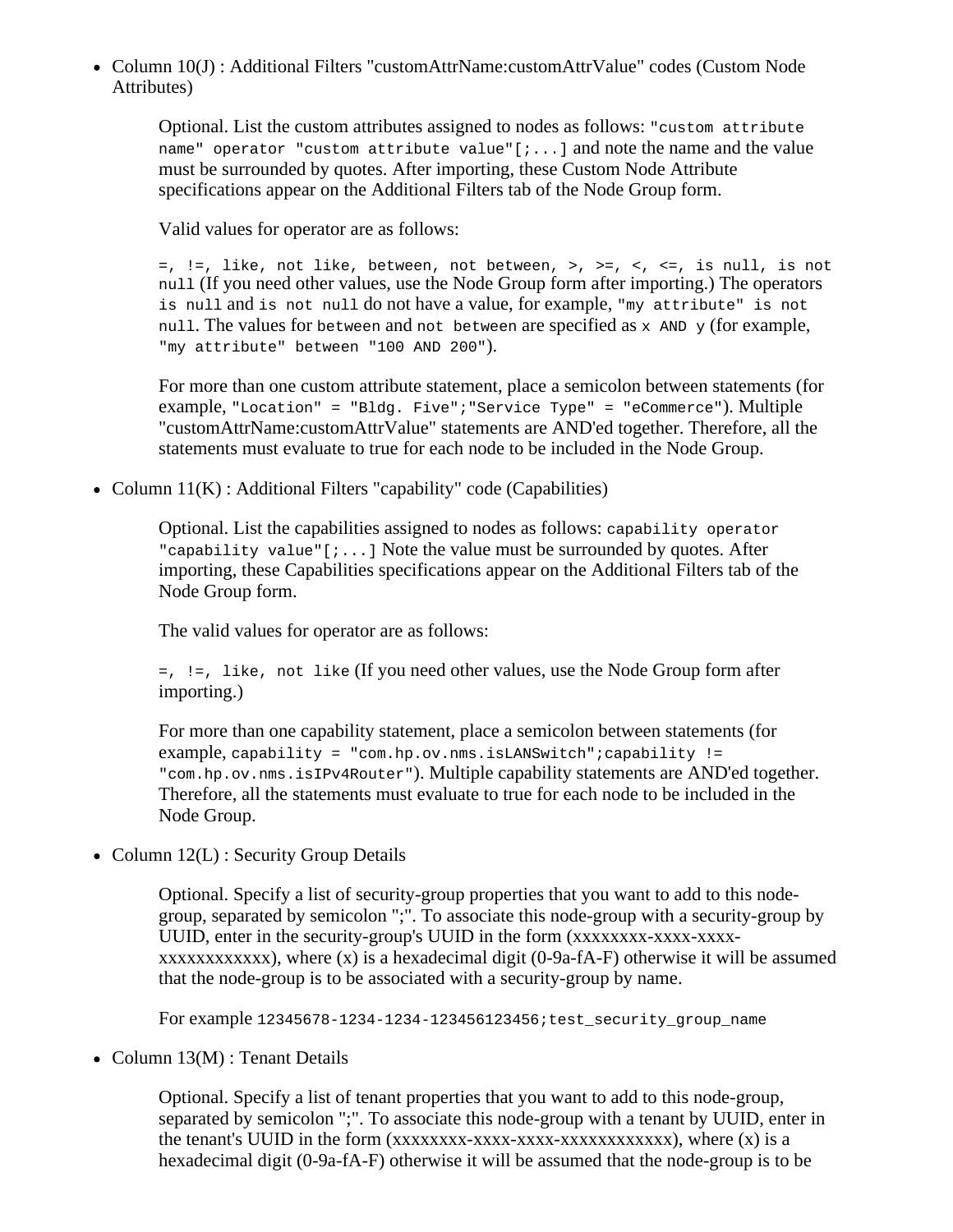associated with a tenant by name.

For example 12345678-1234-1234-123456123456;test\_security\_group\_name

• Column  $14(N)$ : Node Name

Optional. Specify a list of nodes by name that you want to add to this node-group, separated by semicolon ";". To associate this node-group with a node by node-name, include the node names in a list of semicolon-separated values.

For example test node name; node name 2

• Column  $15(0)$ : Add to Filter List

Optional. Sets the Add to Filter List field of the Node Group form.

0 (the default setting) means this Node Group is not available as a filter in NNM iSPI Performance reports.

1 means this Node Group appears in the Optional Filters selection panel of the NNM iSPI Performance reports.

Recommendation: Set this value to 1 only for Node Groups that are needed as filters in NNM iSPI Performance reports.

#### **Use of Microsoft Excel**

Microsoft Excel is a useful tool to create comma-separated files, but .csv files do not maintain their column width, comments, and other spreadsheet options. HP recommends that you store a nnmloadnodegroups.ovpl input file as a native .xls format, then complete a File:Save As... command to create a .csv file. You can then add Excel comments to the file, make columns wider, and do not need to escape the comma character. Microsoft Excel also makes it easy to populate the list of child Node Groups. To do this, make column 4(D) contain a calculated value such as the following:

=\$A1&":0;"&\$A2&":0;"&\$A3&":0;"&\$A4&":0;"&\$A5&":0;"&\$A6&":0;"&\$A7&":0;"

This example combines the Node Group Names defined in the first column of the first 7 rows, as child Node Groups of the Node Group Name defined in the first cell of the current row. Using this Excel reference, if you rename the child Node Group in the first column, you do not need to go back and change the reference in the parent Node Group's column 4(D). Note that typing a comma in a line after a leading # in Microsoft Excel generates a non-commented entry when the .xls file is saved as a .csv file (creating a Node Group with a Name starting with the # character).

#### **EXAMPLES**

Sample CSV file contents:

SNMP,Nodes that support SNMP and that are present in Colorado,,,,,server1.myco.com;server2.myco.com,\*.hp.com

**Note**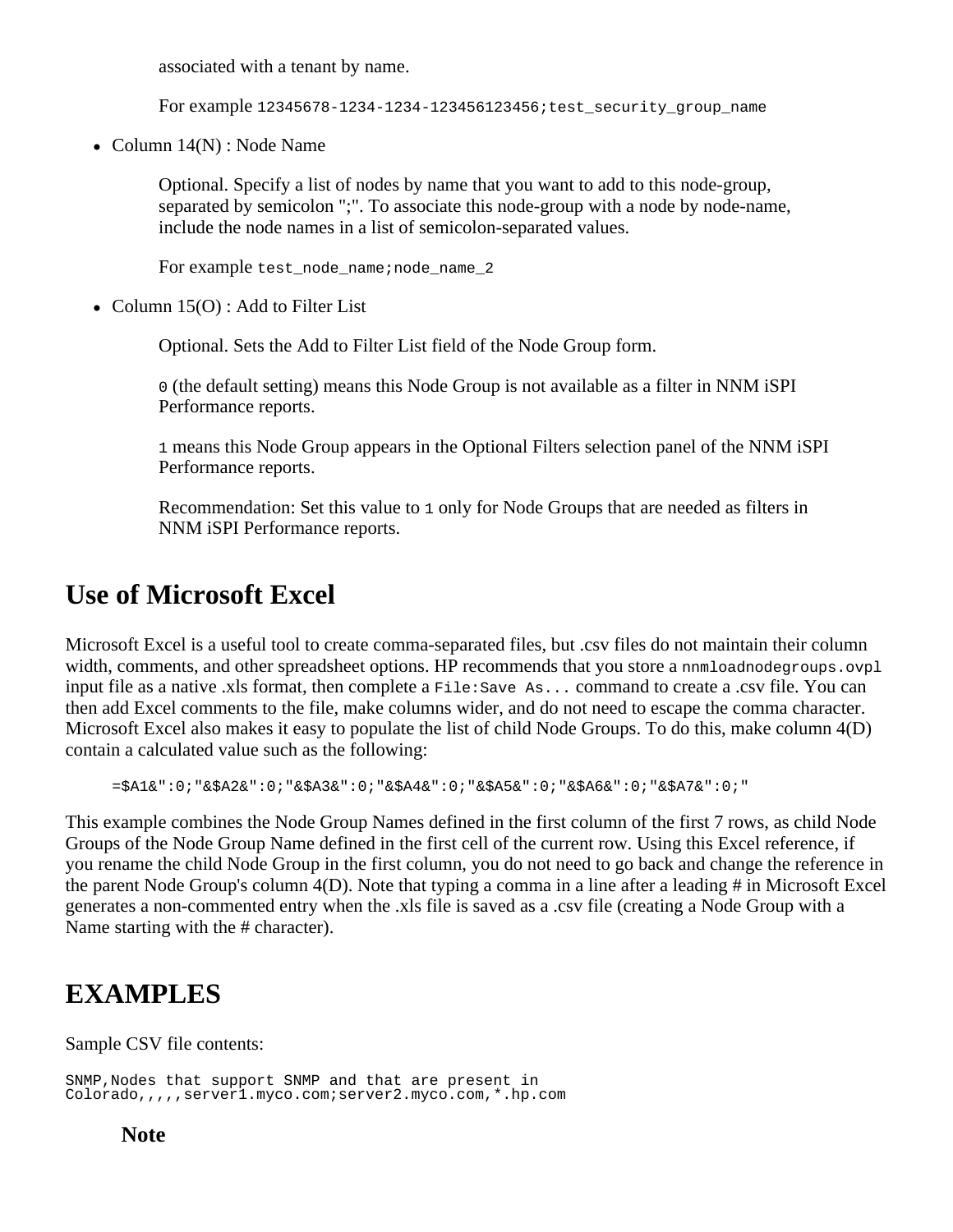When entering data in CSV files, do not use the separator characters (":" and ";") for other purposes (for example, in the Names - column 1 - of Node Groups). If you need to use the separator characters, escape them with "\". For example:

- "computer:1" must be entered as "computer\:1"
- "computer;1" must be entered as "computer\;1"
- "computer $\langle$ :1" must be entered as "computer $\langle \langle \cdot \rangle$ :1"

To load the Node Groups from a CSV file without overwriting any existing Node Group that matches a Name defined in column 1 of your CSV file:

nnmloadnodegroups.ovpl -u system -p myadminpasswd –f /tmp/test.csv

To load the Node Groups from a CSV file, and overwrite any existing Node Group that matches a Name defined in column 1 of your CSV file (Caution: this is not a merge, it is a complete replacement of that matching Node Group's configuration):

nnmloadnodegroups.ovpl -u system -p myadminpasswd -r true –f /tmp/test.csv

### **AUTHOR**

nnmloadnodegroups.ovpl was developed by Hewlett Packard Enterprise.

#### **FILES**

Windows: \$NNM\_BIN\$\nnmloadnodegroups.ovpl

*UNIX*: \$NNM\_BIN/nnmloadnodegroups.ovpl

#### **SEE ALSO**

[nnmconfigimport.ovpl](#page-73-0)(1M), [nnmloadinterfacegroups.ovpl](#page-134-0)(1M), [nnm.properties\(](#page-212-0)4).

[Return to Reference Pages Index](#page-2-0)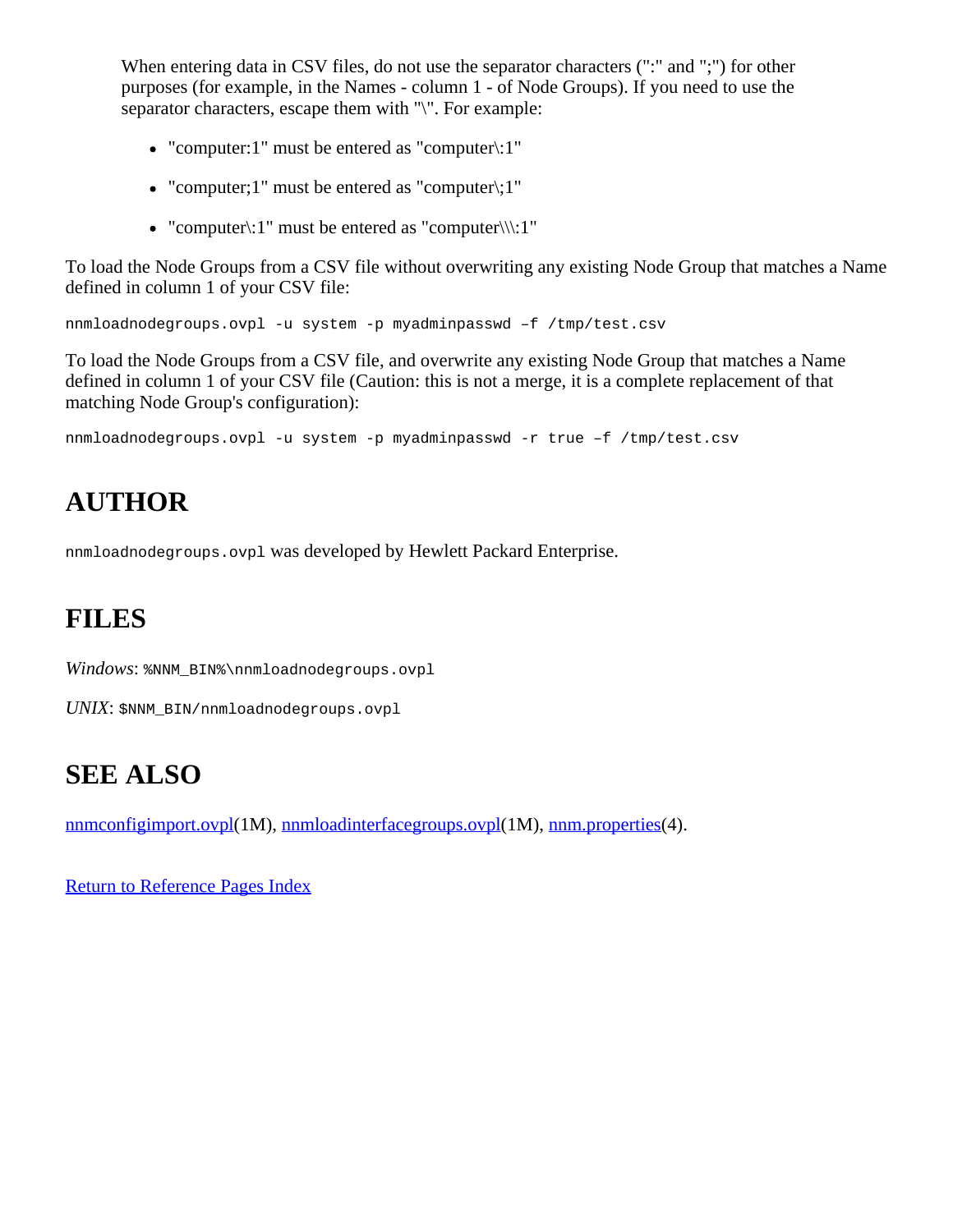## **Name**

nnmloadseeds.ovpl — load discovery node seed information

## **SYNOPSIS**

nnmloadseeds.ovpl -f *seedFile* [-t *tenant*] | -n *seeds* [-t *tenant*] | -list [-format LIST|TEXT|CSV|XML] [ fields name,tenant,results,modified,notes] [-u <*username*> -p <*password*>] [-jndiHost <*hostName*> Default: localhost] [-jndiPort <*port*> Default: 1099]

## **DESCRIPTION**

nnmloadseeds.ovpl allows discovery seeds to be loaded using command line arguments (-n option) or from a text file (-f option) or listed (-list option). A seed is a device that you want NNM to use as a starting point for the spiral discovery process. Seed values are either IP addresses or host names. When using the -n option the seeds are entered on the command line, separated by white space. Seeds are always added to NNM even if they do not support SNMP.

The -f option accepts a file with a single entry specified per line. Each line has the following format:

*IPAddress|HostName*, "*Optional Tenant Name or UUID*" # (optional comment to help identify the node, if desired)

Where:

*IPAddress* = the IP address of the node you wish to add.

*HostName* = the host name of the node you wish to add.

Tenants can be optionally specified using either the tenant name or tenant UUID. The tenant specification must be contained within quotation marks. The node discovered from the seed will be assigned to the specified tenant. If no tenant is specified, the node will be assigned to the default tenant.

Comments can be deliminated with a *#* character. Additionally, you can use INCLUDE-FILE *filename* to include other seedfiles.

If you specify the -t option, the tenant you specify will be used for all nodes passed in via the -n option, or all nodes in the seed file specified with the -f option. If you use -t and -f and your seed file contains seeds with tenants specified, all seeds with specified tenants will be rejected as invalid seeds.

Note that you should set up the SNMP configuration for the devices being loaded before running this command.

#### **Parameters**

The nnmloadseeds.ovpl command recognizes the following parameters and options: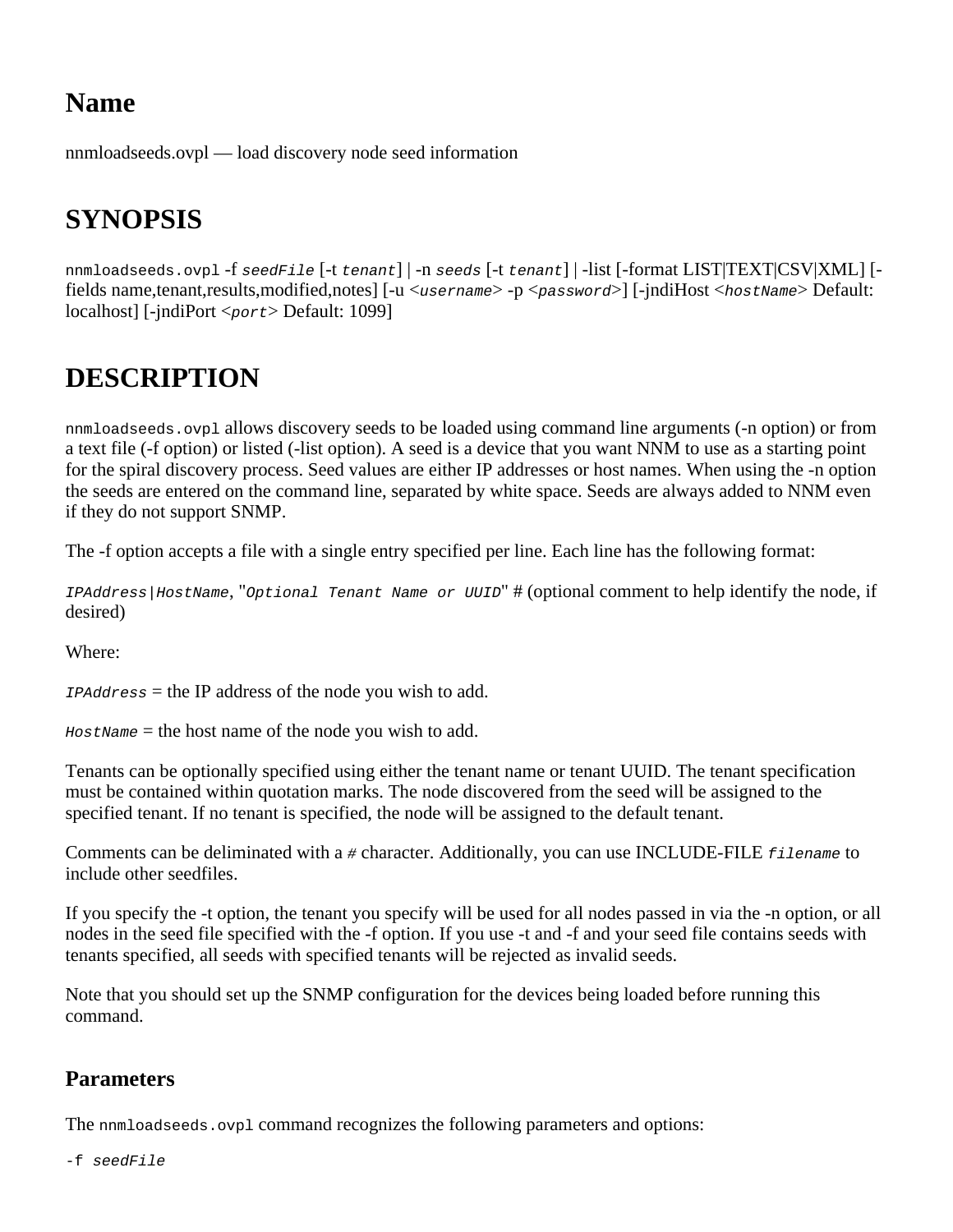Specify a text file to read the seeds from.

Note: The directory and filename of the seed file must be accessible for non-root users.

-n *seeds*

Specify seeds to load directly from the command line, with each seed separated by a space.

-list

Lists all seeds loaded by NNMi for discovery. The utility uses the standard formats defined for other NNMi tools: TEXT, CSV, XML, or LIST. The fields for the seed data can be limited by specifying: name, tenant, results, modified, and/or notes. These are pseudonyms for the column headers shown in the NNMi UI.

-t *tenant name or UUID*

Specify the tenant to be used for all seeds being loaded.

-u <*username*>

Supply the NNMi administrator username to run the script. This script requires the NNMi administrator username unless you use an nnm.properties file. See the nnm.properties.4 reference page for more information.

-p <*password*>

Supply the NNMi administrator password to run the script. This script requires the NNMi administrator password unless you use an nnm.properties file. See the nnm.properties. 4 reference page for more information.

```
-jndiHost <serverName>
```
The server JNDI host; default is localhost.

```
-jndiPort <port>
```
The server JNDI port; default is 1099.

#### **EXAMPLES**

Load a list of devices as seeds:

nnmloadseeds.ovpl -n mimcisco8540 15.2.112.22

Load seed for a node using its fully qualified name with username and password:

nnmloadseeds.ovpl -u username -p password -n mimcisco8540.superpoller3.mim

Load seeds from a file name that is named seeds\_to\_load.txt:

nnmloadseeds.ovpl -f /tmp/seeds\_to\_load.txt

Load seed for a node using its fully qualified name and specific tenant assignment:

nnmloadseeds.ovpl -n mimcisco8540.superpoller3.mim -t Customer1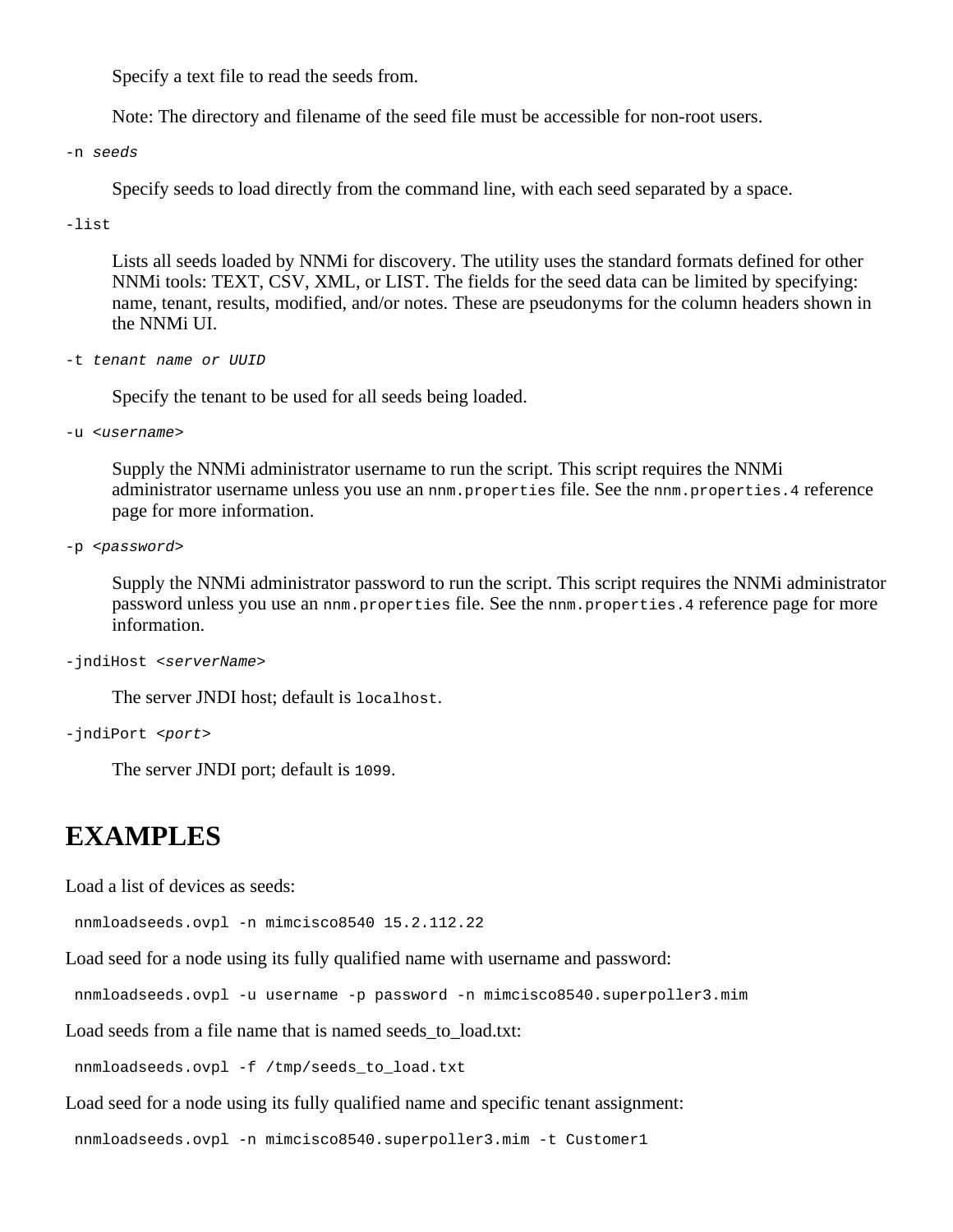Load seeds from a file name that is named seeds\_to\_load.txt and assign all seeds to a given tenant:

nnmloadseeds.ovpl -f /tmp/seeds\_to\_load.txt -t Customer2

List all loaded seeds in CSV format showing name and results of the seed discovery:

nnmloadseeds.ovpl -list -format CSV -fields name,results

## **AUTHOR**

nnmloadseeds.ovpl was developed by Hewlett Packard Enterprise.

## **FILES**

*Windows: install\_dir*\bin\nnmloadseeds.ovpl

*UNIX:* \$NNM\_BIN/nnmloadseeds.ovpl

## **SEE ALSO**

[nnmseeddelete.ovpl](#page-260-0)(1M), [nnmnodedelete.ovpl\(](#page-172-0)1M), [nnmnoderediscover.ovpl](#page-188-0)(1M), [nnm.properties](#page-212-0)(4).

[Return to Reference Pages Index](#page-2-0)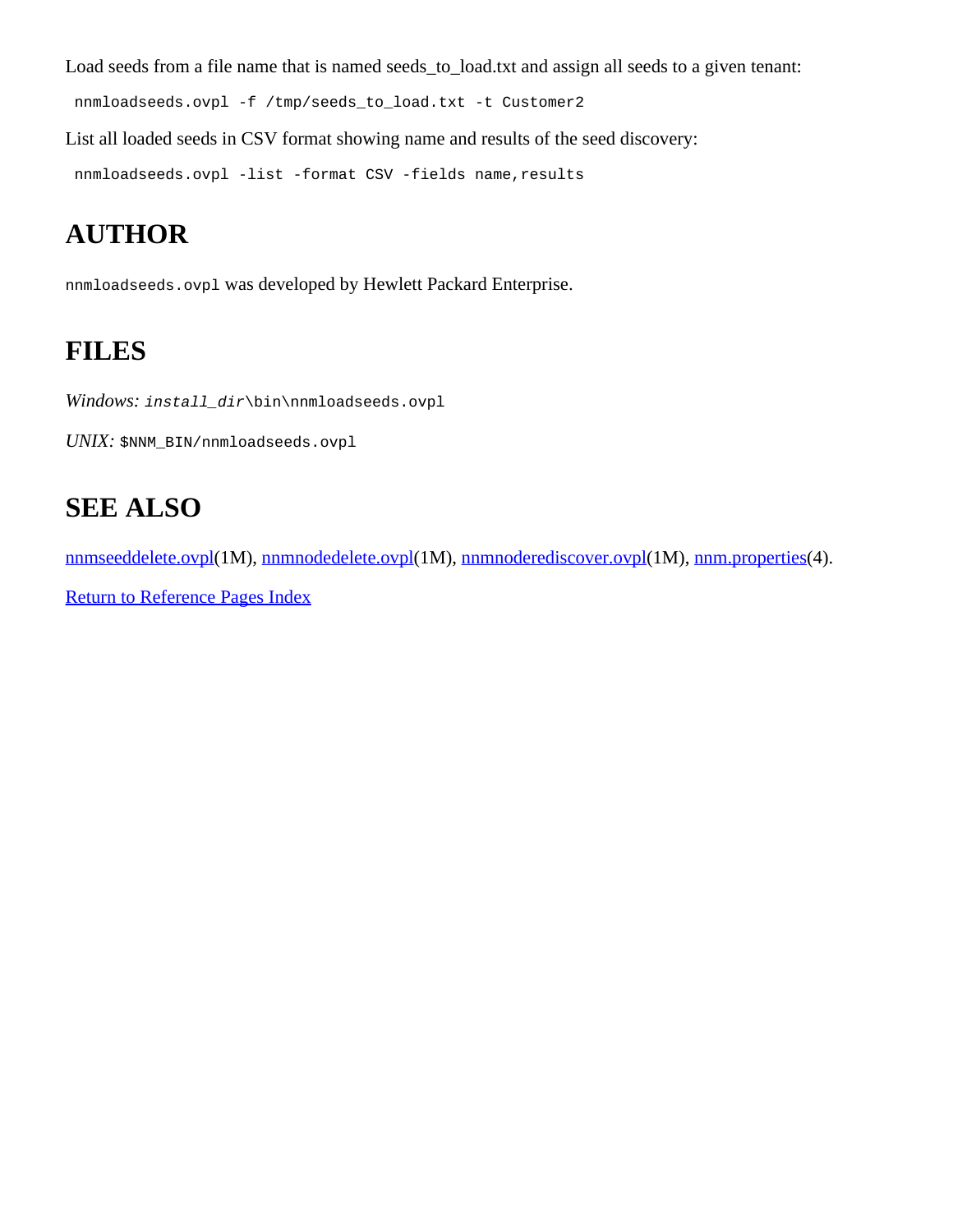### **Name**

nnmmanagementmode.ovpl — Change the NNM management mode of one or more nodes or interfaces.

## **SYNOPSIS**

nnmmanagementmode.ovpl -node.name *<nodename>* -mode *<mode>*

nnmmanagementmode.ovpl -t *<object type>* -f *<csv\_filename>*

```
nnmmanagementmode.ovpl -t <object type> -s <csv_line>
```
nnmmanagementmode.ovpl -t *<object type>* -f *<uuid\_file>* -mode *<MODE\_SPEC>* [-format *<format>*] [ fields *<fields>*]

## **DESCRIPTION**

nnmmanagementmode.ovpl allows the system administrator to set the management mode of a node or interface in the NNM database.

#### **Parameters**

nnmmanagementmode.ovpl recognizes the following options. Any unrecognized options are reported by a usage message.

 $-h$ 

Prints the usage statement.

-node.name *<nodename>*

The name of a node to change management mode on.

-mode *<mode>*

The desired management mode to set. Valid values are MANAGED, NOTMANAGED, or OUTOFSERVICE for nodes and INHERITED, NOTMANAGED or OUTOFSERVICE for interfaces

-mode *<MODE\_SPEC>*

When using the input uuid file to perform a batch change the mode argument accepts two styles. The first is a simple mode with values of MANAGED, NOTMANAGED, or OUTOFSERVICE (INHERITED, NOTMANAGED or OUTOFSERVICE for interfaces). The second style consists of a current and new mode in the form *CURRENT*:*NEW* where *CURRENT* and *NEW* have the same values of MANAGED, NOTMANAGED, or OUTOFSERVICE. In the second form the tool will only update objects that have the supplied current value and skip any that have a different value.

-t *<object type>*

Supply the object type to set the management mode on. Valid values are "node" or "interface".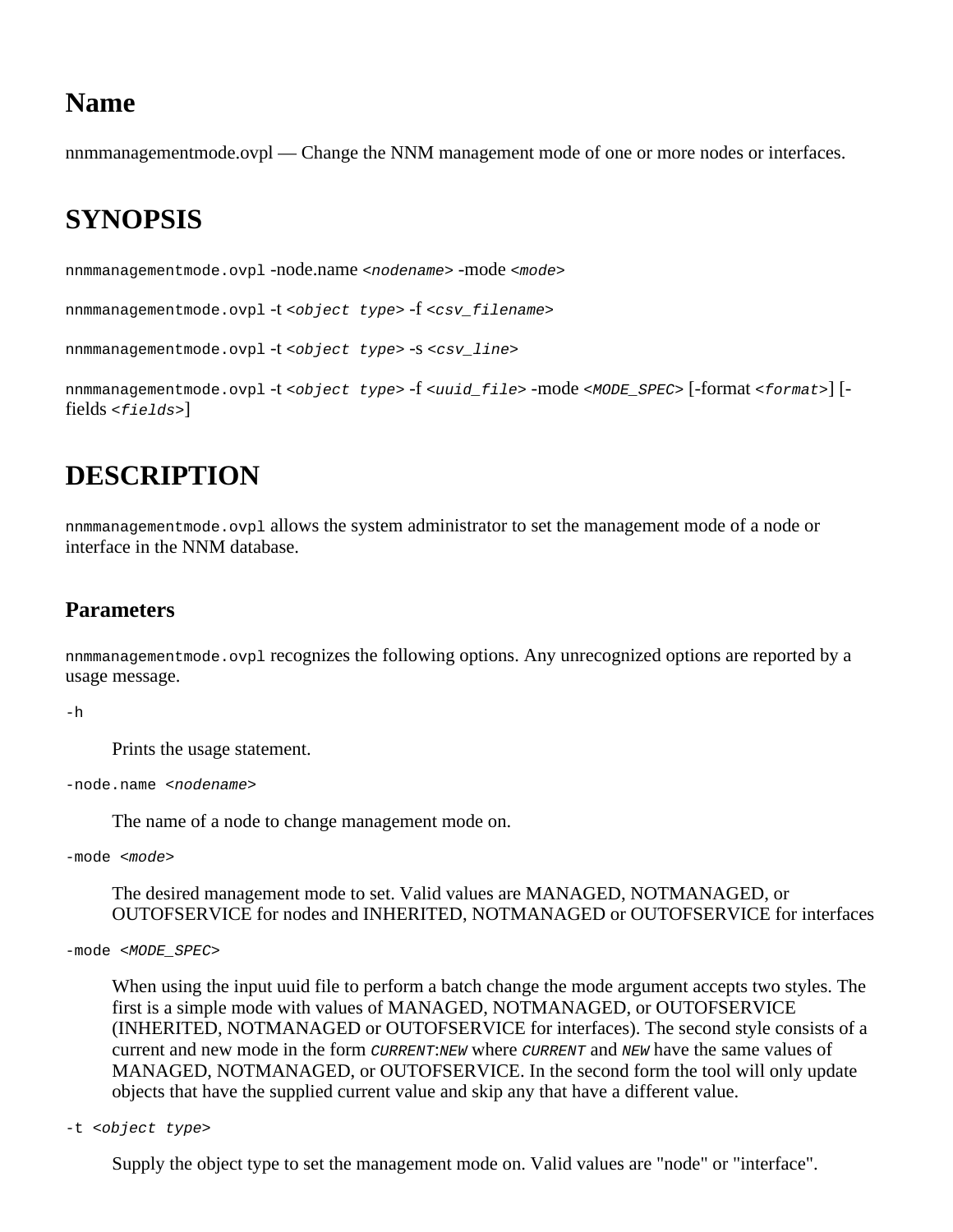```
-f <csv_filename>
```
Supply the CSV file name (with path, e.g. /opt/tmp/mynodes.csv) from where you want to set the management mode. If the file contains incorrect entries (too many/few columns, incorrect mode) the command will report these but will not execute any of the entries.

```
-b <batch_size>
```
If the input comes from a file, the command will process all entries and send the request to the server in chunks specified by this option. The default is 1000 entries at a time.

-s *<csv\_line>*

Supply a single CSV formatted line. Eliminates the need to create a file for a simple change.

-format (*csv*|*list*|*text*|*xml*)

Changes the output format when tabular data is being presented.

```
-fields <comma_separated_fields>
```
Selects the output fields when tabular data is being presented.

-jndiHost *<hostname>*

The server jndi host; the default is localhost.

```
-jndiPort <port>
```
The server jndi port; the default is auto-detected.

```
-u <username>
```
Supply the NNMi administrator username to run the script. This script requires the NNMi administrator username unless you use an nnm.properties file. See the nnm.properties. 4 reference page for more information.

```
-p <password>
```
Supply the NNMi administrator password to run the script. This script requires the NNMi administrator password unless you use an nnm.properties file. See the nnm.properties. 4 reference page for more information.

#### **Batch changing management modes**

To perform a batch change of management modes the following command may be used. Input to this command is from a file containing the UUIDs of the objects to update and the mode supplied on the command line. All objects listed in the file will be processed according to the supplied mode.

nnmmanagementmode.ovpl -t *<type>* -f *<filepath>* -mode *<MODE\_SPEC>*

In this mode the command output will consist of a table of the input UUIDs and the result code for that object. The result codes are:

UPDATED - The object has been updated to the new mode.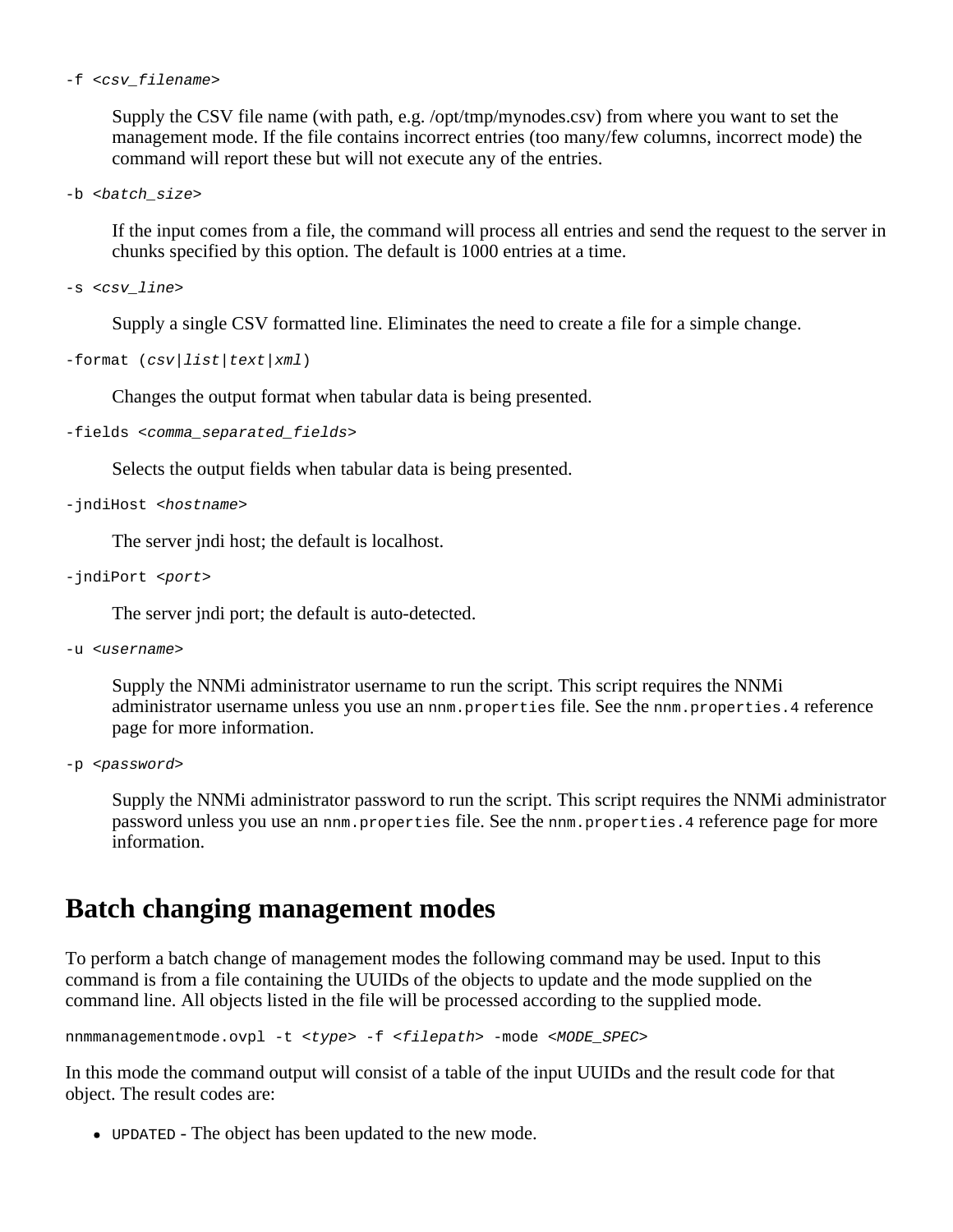- NOT\_FOUND No object with the specified UUID was found in the system.
- SKIPPED The object did not match the current mode filter.
- NO\_CHANGE The object already has the requested mode.
- ACCESS\_DENIED The user does not have permission to change the management mode for the object.

For example if the neighbors. txt file contains a list of interface UUIDs each on a single line then the following command would change each of those interfaces to the OUTOFSERVICE mode only if it was currently INHERITED. Interfaces in the UNMANAGED mode would be left unchanged.

nnmmanagementmode.ovpl -t interface -f neighbors.txt -mode INHERITED:OUTOFSERVICE

| TITITD                                                                                                                                                                                               | State                                                                               |
|------------------------------------------------------------------------------------------------------------------------------------------------------------------------------------------------------|-------------------------------------------------------------------------------------|
| 6f988a0f-c759-42d0-8e99-f3adce84fdd7<br>4dd87c33-9d0d-4713-b484-68c964ede6a6<br>bc0af80f-d729-40d6-bb2f-ad8bd68e2deb<br>bed3fff5-2385-4b09-9e3a-2572caaa624d<br>bd0723c0-6c53-47b1-ac13-41ecab16994e | <b>IIPDATED</b><br><b>IIPDATED</b><br>SKIPPED<br><b>IIPDATED</b><br><b>IIPDATED</b> |
|                                                                                                                                                                                                      |                                                                                     |

#### **Syntax of Comma Separated File for node management mode**

The CSV file you supply must have the following syntax for setting management mode on nodes.

Empty lines are ignored.

Lines that begin with the # character are ignored.

All columns are mandatory

• Column 1(A) : Node DNS|IP Address

Specify the DNS name of the node OR the IP address. The search algorithm is as follows:

- find a node that has a matching management ip address
- find a node that has a matching ip address in the default domain
- find a node that has a matching host name
- find a node that has a matching name
- Column 2(B) : Management mode

The mode to set the node to. Valid values are "MANAGED", "NOTMANAGED", or "OUTOFSERVICE"

Example lines:

192.168.1.1,OUTOFSERVICE

my.fqdn.com, MANAGED

#### **Syntax of Comma Separated File for interface management mode**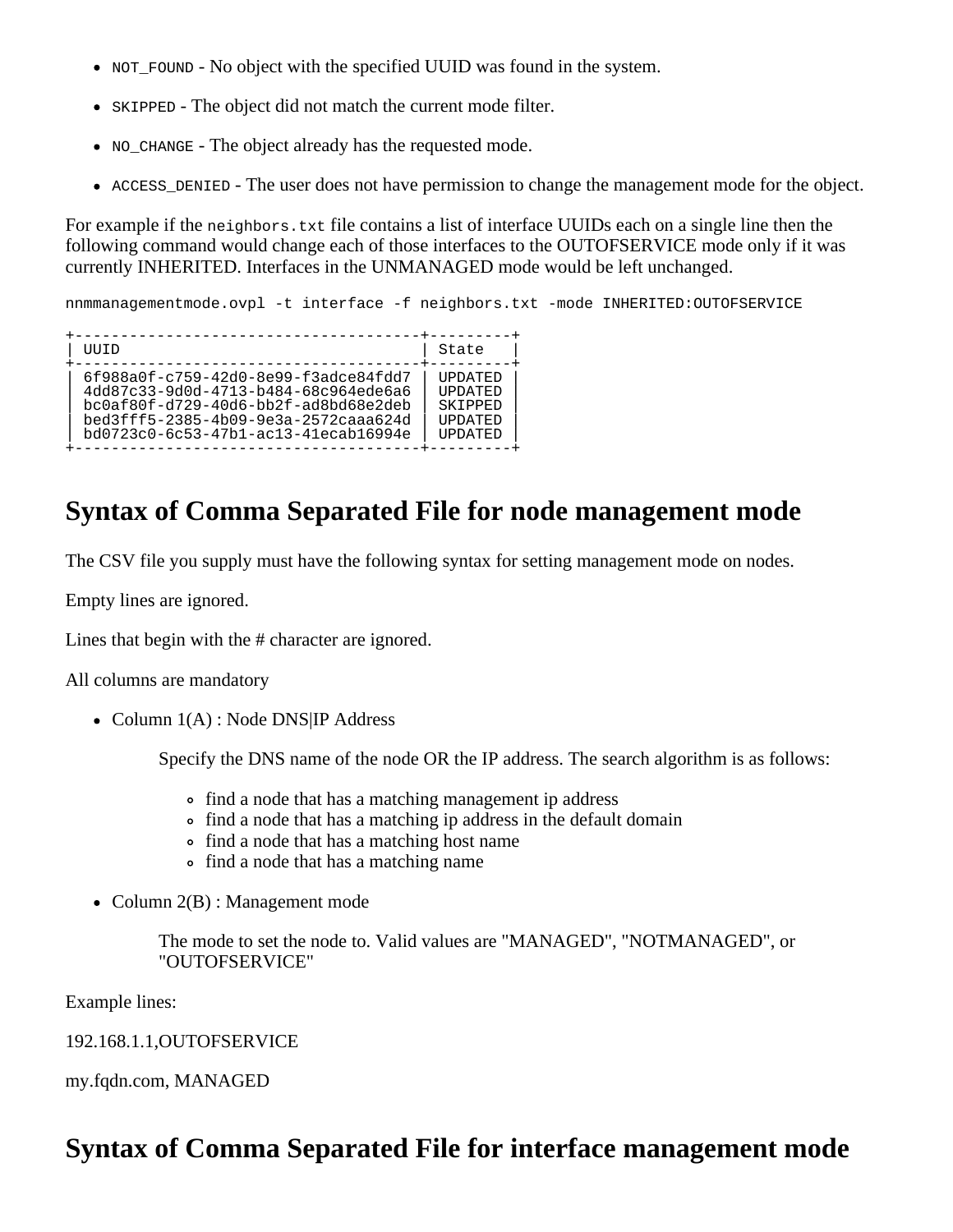The CSV file you supply must have the following syntax for setting management mode on interfaces.

Empty lines are ignored.

Lines that begin with the # character are ignored.

All columns are mandatory

• Column 1(A) : Node DNS|IP Address

Specify the DNS name of the node OR the IP address. The search algorithm is the same as specified above.

• Column 2(B) : Interface id

Interface Id Specify the identifier of the interface on the node specified in the previous field. The search algorithm is as follows:

- ifIndex
- ifName
- ifAlias
- ifDescription
- $\bullet$  Column 3(C) : Mode

The management mode to set the interface to. Valid entries are "INHERITED", "NOTMANAGED", or "OUTOFSERVICE"

Example lines:

192.168.1.1,1,OUTOFSERVICE

my.fqdn.com, myAlias, MANAGED

#### **RETURN VALUE**

nnmmanagementmode.ovpl exits with the status 0 (zero) if no errors were encountered, 1 otherwise.

## **AUTHOR**

nnmmanagementmode.ovpl was developed by Hewlett Packard Enterprise.

### **EXTERNAL INFLUENCES**

#### **Environmental Variables**

[Return to Reference Pages Index](#page-2-0)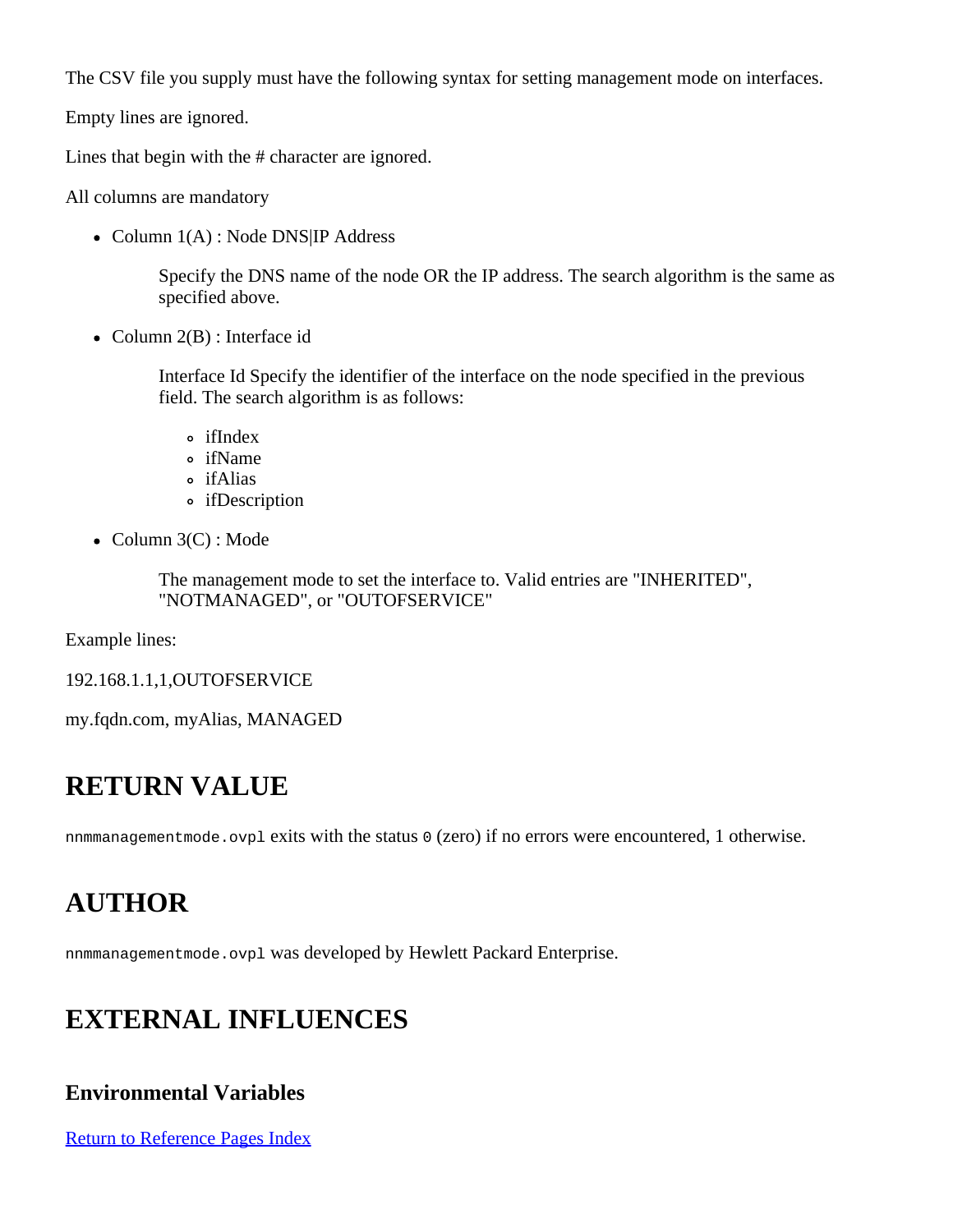### **Name**

nnmmigrateovpi.ovpl — Generates Custom Poller configuration commands for nnmcustompollerconfig.ovpl from OVPI collections.

## **SYNOPSIS**

nnmmigrateovpi.ovpl

nnmmigrateovpi.ovpl ( (-policyName <*policy name*> -teelFile <*file name*> -pollInterval <*interval*> nodeGroup <*name*>|<*uuid*> [-type <*collection type*>] [-ordering <*ordering*>] [-author <*author key*>] [ filterVariable <*mib filter variable*>] [-filter <*mib filter*>] ) | ( -policyFile <*file name*> -teelDir <*Directory name*>) ) [-batchFile <*file name*>]

## **DESCRIPTION**

This command makes it easier to migrate OVPI's SNMP collections to NNMi's Custom Poller. This command converts the OVPI's SNMP collectable TEEL file into configuration commands for [nnmcustompollerconfig.ovpl](#page-81-0). The generated output from this command can be used as input to nnmcustompollerconfig.ovpl, which will create the correct Custom Poller configuration.

This command has two basic forms of operation: In the first form, the command reads a single TEEL file and generates commands for nnmcustompollerconfig.ovpl to create a single Custom Poller Policy and an associated Collection. In the second form, the command takes a policy configuration file containing multiple TEEL file names and a directory name that contains the TEEL files as input and generates Custom Poller config commands for creating multiple Custom Poller Policies and associated Collections.

After executing the migration tool, a user should always review the converted Custom Poller configuration commands to verify their validity. One of most important areas to pay attention to is the MIB filtering. Without correct filtering configuration, a Custom Poll may fail. Please read **MIB** Filtering for more information.

### **Options**

```
-author <author key>
```
The author key for this configuration. The author should already be configured in NNMi. If this option is not given, then the default value of "com.customer.author" is assumed. If the Author does not exist at time of running the commands for nnmcustompollerconfig.ovpl, the default of "com.customer.author" is assumed.

#### -batchFile <*file name*>

Name of the file in which the generated configuration commands for nnmcustompollerconfig.ovpl are written. This file can be used with -batch option of nnmcustompollerconfig.ovpl. If this option is not given, the generated commands are written to standard out.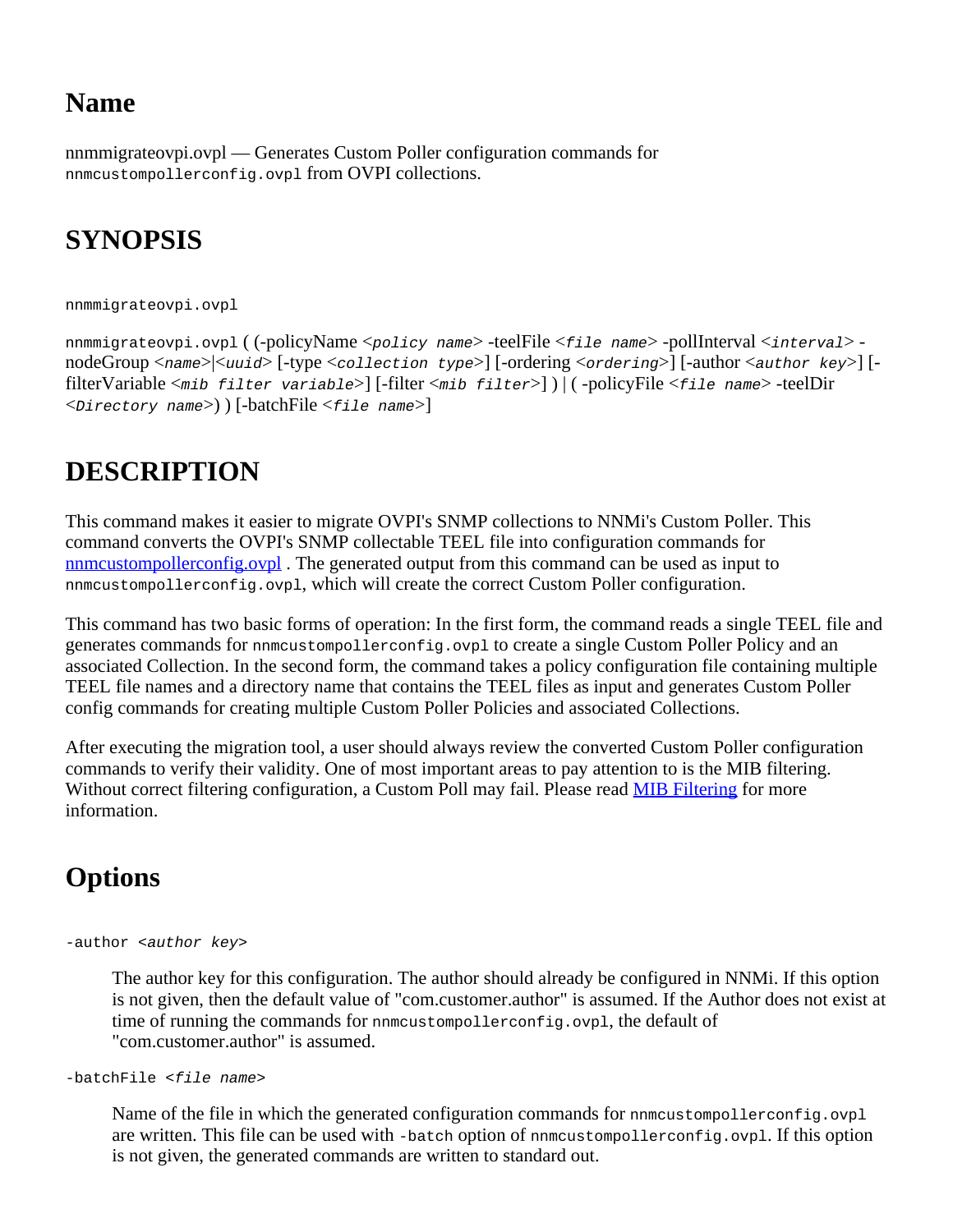-filter <*mib filter*>

The MIB Filter value to be used as the filter for determining the Polling instances.

-filterVariable <*mib filter variable*>

Required for multiple instance (repeating) MIB Variables only. The MIB Filter Variable is the MIB Variable whose value you want to use as a filter to determine which instances of the MIB Expression to Custom Poll. You must also specify a MIB Filter value when creating the associated policy.

-nodeGroup <*nodegroup name*>

Name or Uuid of the Node Group. The Node Group must have already been configured in NNMi.

-ordering <*ordering*>

The priority ordering for the Policy. If this option is not given, a default value for -ordering is used in the generated Custom Poller configuration commands. The default value may not be suitable or correct for the Custom Poller configuration.

-policyFile <*file name*>

Name of the Policy configuration file. This file contains the information for polling policy creation. This file should be in CSV (comma separated values) format. Please see the section [Notes about Policy](#page-169-0) [File Format](#page-169-0) for more details.

```
-policyName <policy name>
```
Name of the Policy configuration.

```
-pollInterval <interval>
```
Polling interval expressed in seconds.

```
-teelDir <directory name>
```
Name of the directory that contains the TEEL files, which are to be migrated.

```
-teelFile <file name>
```
Name of the TEEL file that needs to be migrate to Custom Poller configuration.

-type <*collection type*>

Collection Type. Must either be "instance" or "bulk". If this option is not given, the default value of "bulk" is assumed.

#### <span id="page-169-0"></span>**Notes about Policy File Format**

This section explains the CSV format of the policy file.

The CSV format for the policy file is: policy name, Teel File name, poll\_interval, Node group, collection Type, ordering, author, filter variable, filter

The first 4 fields are mandatory. The next 5 fields are optional. The optional fields must still be delimited by ','. For example, the following are all valid entries :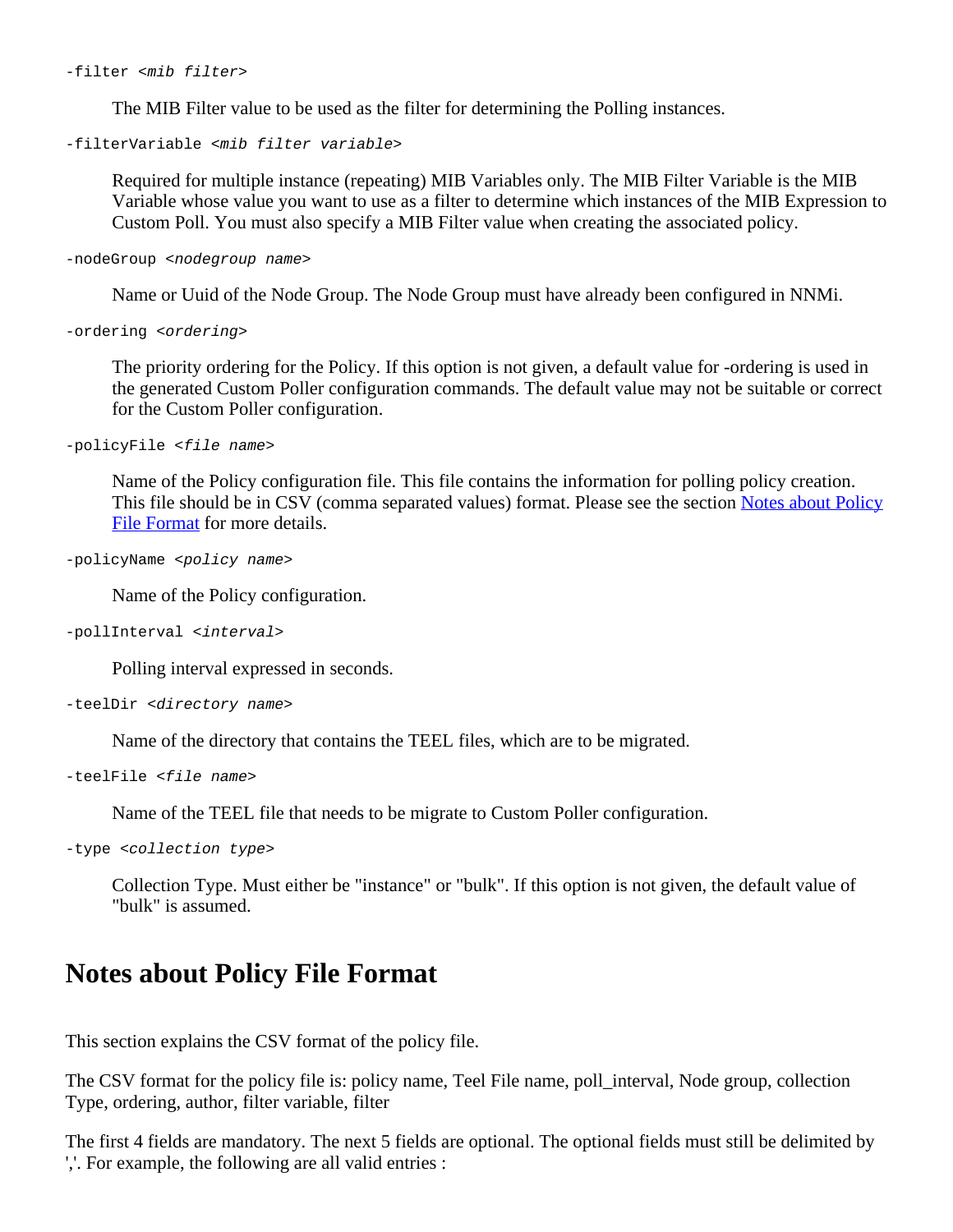policy1,teel1,5,nodegroupA,,,,,

policy2,teel2,10,nodegroupB,,2,authorX,,

policy3,teel3,15,nodegroupC,bulk,,authorY,,

policy4,teel4,20,nodegroupD,bulk,3,,,

policy4,teel4,20,nodegroupD,instance,3,,.1.3.6.1.2.1.2.2.1.3,6

Default values are assumed when the optional fields are not given.

The policy file format is chosen such that it makes it easier to export OVPI collection policy and modify it for use with nnmmigrateovpi.ovpl. The polling policy can be obtained from OVPI by using the OVPI command "collection\_manager -export <file name>".

The exported OVPI collection policy file contains the following columns: policy\_name, table\_name, poll\_interval, datapipe\_name, poll\_from, user\_name, server\_name, group, group\_server, desc

From the exported file from OVPI, one can extract the mandatory fields for the policy file as, cut -f1,2,3,8 d',' <exported filename> Please note that the "table name" field in the OVPI's exported collection policy is assumed to be same as the TEEL file name, without the "teel". If the TEEL file name is different from the table name, then you must manually edit the file such that it has correct TEEL file name.

## **MIB Filtering**

<span id="page-170-0"></span>For some Custom Poller collections, a MIB filter is required to successfully poll SNMP MIB Expressions. The MIB Filter Variable is the MIB variable value to use as a filter to determine which instances of the MIB expression to Custom Poll. For Custom Poller configuration, if you specify a MIB Filter Variable, you must also specify a MIB Filter (value). Review the NNMi help for more information.

The migration tool has optional arguments to specify the filter variable and filter value. If the user does not supply these arguments, the filter variable defaults to the first OID in the TEEL file and the filter value defaults to an asterisk ("\*"). These defaults may not be the desired values so it is important to the user to review the generated configuration commands.

# **AUTHOR**

nnmmigrateovpi.ovpl was developed by Hewlett Packard Enterprise.

# **FILES**

\$NNM\_BIN/nnmmigrateovpi.ovpl

# **SEE ALSO**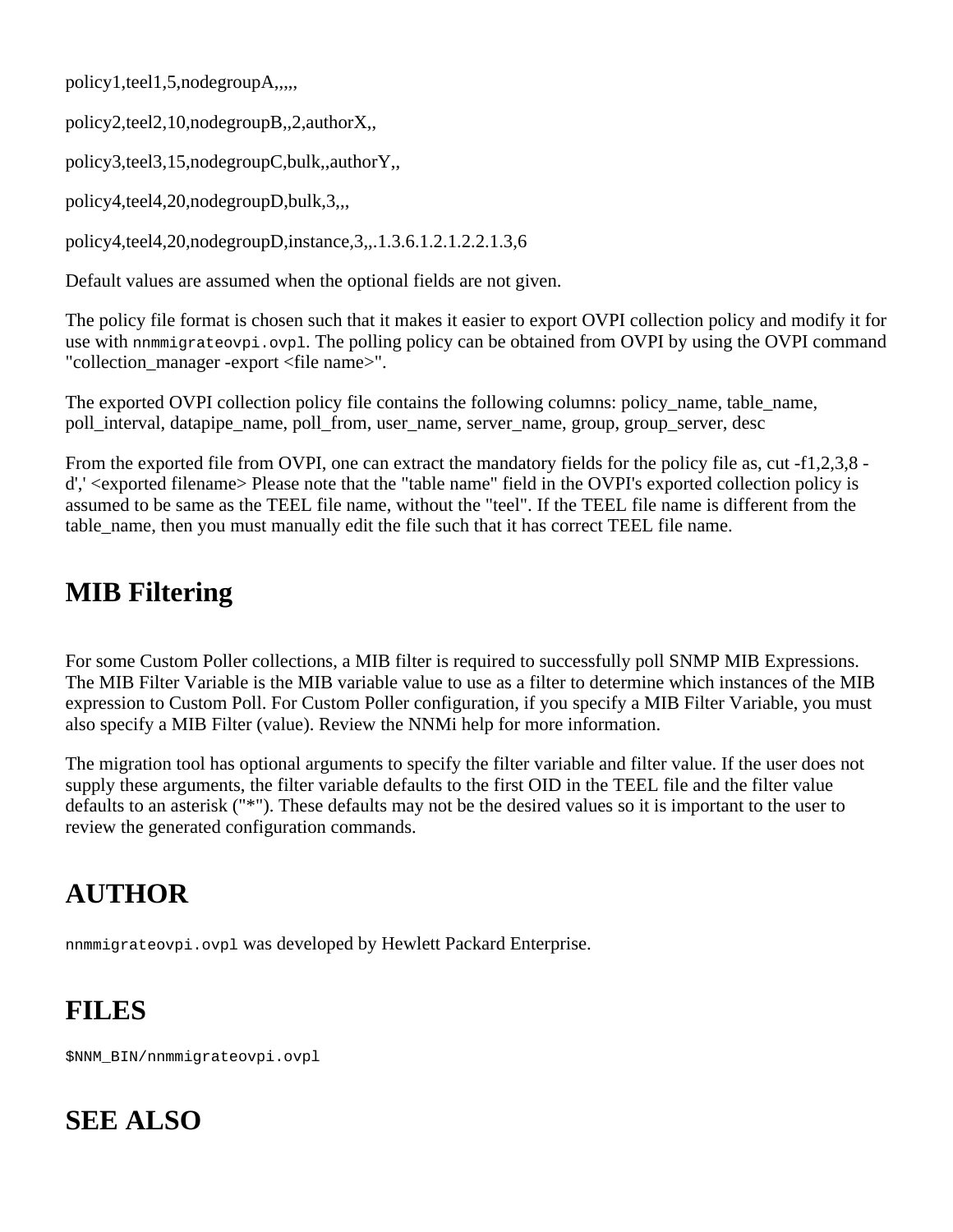[nnmcustompollerconfig.ovpl](#page-81-0) (1M) .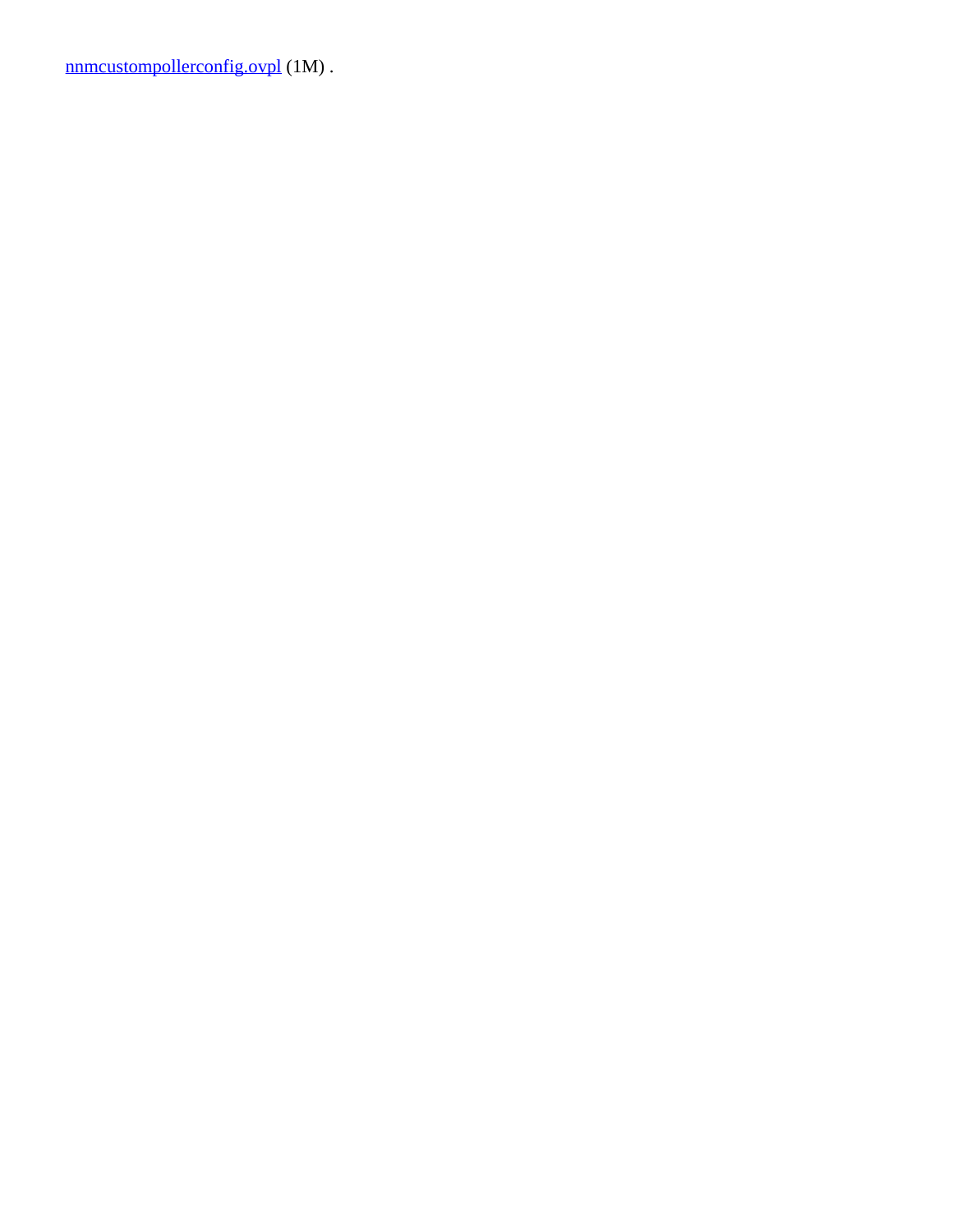## <span id="page-172-0"></span>**Name**

nnmnodedelete.ovpl — Remove node(s) and associated data from the NNM topology database

## **SYNOPSIS**

nnmnodedelete.ovpl -help | -node <*hostName*> | -rm <*Regional NNMi management server*> | -file <*filename*> [-u <*username*> -p <*password*>] [-jndiHost <*hostName*> Default: localhost] [-jndiPort <*port*> Default: 1099]

# **DESCRIPTION**

nnmnodedelete.ovpl removes a node and its associate data like interfaces, ip addresses etc from the system. If this results in empty VLANs and/or subnets they will be removed as well. If incidents point to this node, the Source Node field will be blanked out, but the incidents will not be removed. The node is identified using the hostName field.

The -rm option accepts the name of a Regional NNMi management server. Nodes that are managed by that Regional Manager, will be removed from the local database.

The -file option accepts a file with a single entry specified per line. Each line has the following format:

*HostName #* (optional comment to help identify the node, if desired) Where: *HostName* = the host name of the node you wish to add. Comments can be deliminated with a *#* character.

### **Parameters**

nnmnodedelete.ovpl supports the following options:

-node <*hostName*>

The hostname of the node to delete.

```
-rm <RegionalManagerName>
```
The name of the Regional NNMi management server.

-file <*fileName*>

Specify a text file to read the nodes from.

```
-u <username>
```
Supply the NNMi administrator username to run the script. This script requires the NNMi administrator username unless you use an nnm.properties file. See the nnm.properties.4 reference page for more information.

```
-p <password>
```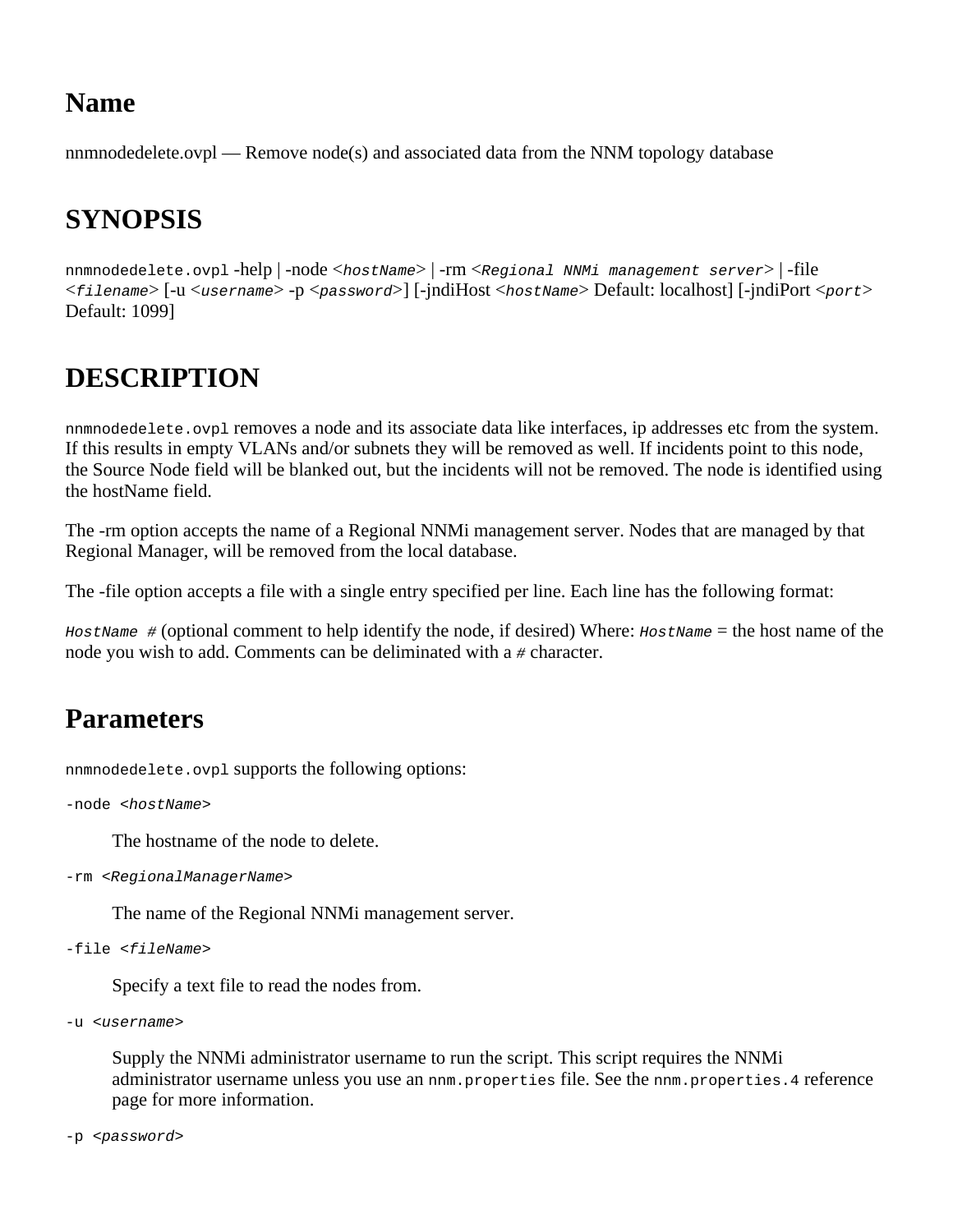Supply the NNMi administrator password to run the script. This script requires the NNMi administrator password unless you use an nnm.properties file. See the nnm.properties. 4 reference page for more information.

-jndiHost <*serverName*>

The server JNDI host; default is localhost.

-jndiPort <*port*>

The server JNDI port; default is 1099.

-help

Prints the usage statement.

#### **EXAMPLES**

nnmnodedelete.ovpl -u username -p password -node myNode

Removes the node myNode. (You must provide an NNM username and password.)

nnmnodedelete.ovpl -u username -p password -rm myRegionalManager

Removes all nodes associated with myRegionalManager (You must provide an NNM username and password.)

nnmnodedelete.ovpl -u username -p password -file myFile

Reads the nodes specified in the myFile file and attempts to remove them from the database. (You must provide an NNM username and password.)

#### **Diagnostics**

nnmnodedelete.ovpl returns the following exit codes:

0

Operation was successful.

1

An error occured; see error message for details.

2

Partly successful but some nodes were not deleted; see error messages for details.

#### **AUTHOR**

nnmnodedelete.ovpl was developed by Hewlett Packard Enterprise.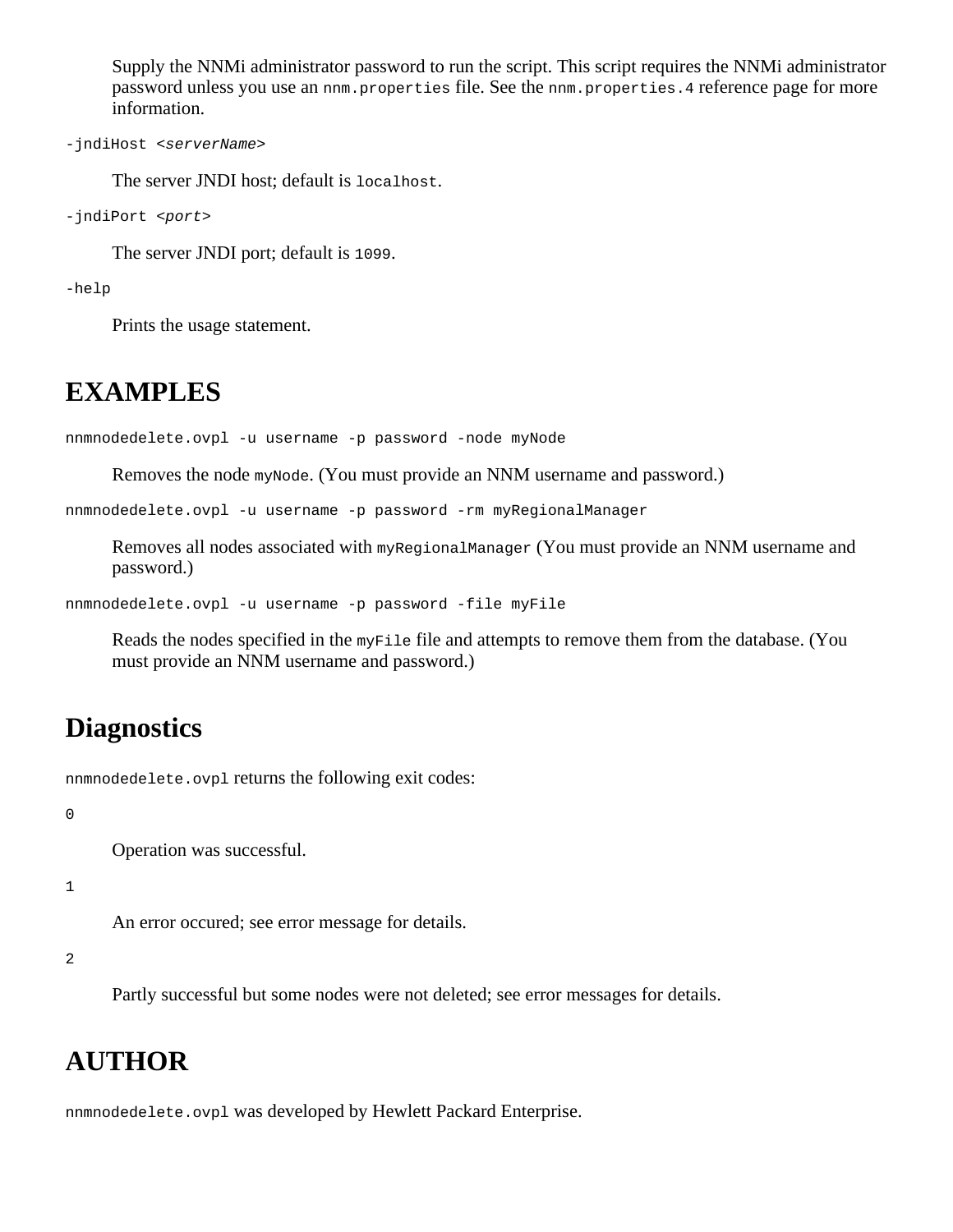# **FILES**

*\$NNM\_BIN*/nnmnodedelete.ovpl

# **NOTES**

The deleted node could be rediscovered if it was created due to a Auto Discovery Rule. The workaround would be to add the node's ip address to the Excluded IP Addresses entry in the Discovery Configuration form.

## **SEE ALSO**

[nnmseeddelete.ovpl](#page-260-0)(1M), [nnmnoderediscover.ovpl](#page-188-0)(1M), [nnmtopodump.ovpl](#page-287-0)(1M), [nnmresetembdb.ovpl\(](#page-239-0)1M), [nnm.properties](#page-212-0)(4).

[Return to Reference Pages Index](#page-2-0)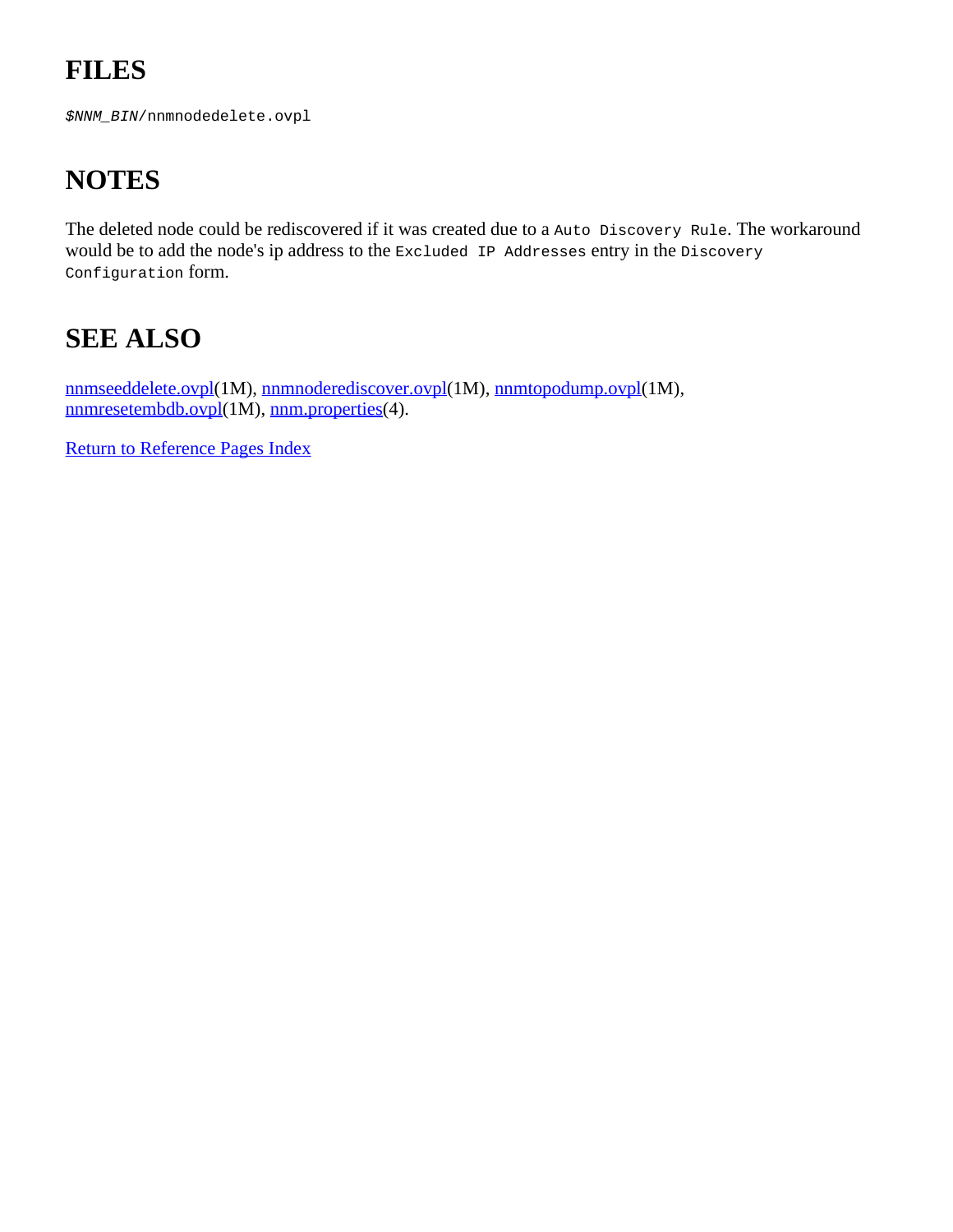## **Name**

nnmnodegroup.ovpl — Manages node groups and node group hierarchies.

# **SYNOPSIS**

```
nnmnodegroup.ovpl -?
```
nnmnodegroup.ovpl -add -group (<*name*>|<*uuid*>) [-file <*file*>|-node <*nodeList*>] [-deviceType <*deviceType*>] [-jndiHost <*hostname*> Default: localhost] [-jndiPort <*port*> Default: 1099] [-u <*username*> -p <*password*>] [-quiet]

nnmnodegroup.ovpl -batch <*source*> [-jndiHost <*hostname*> Default: localhost] [-jndiPort <*port*> Default: 1099] [-u <*username*> -p <*password*>] [-quiet]

nnmnodegroup.ovpl -create -name <*name*> [-file <*file*>|-node <*nodeList*>] [-filter <*filter*>] [-notes <*notes*>] [-parent <*parent*> [-expand (true|false)]] [-uuid <*uuid*>] [-addToPerfSPIReports (true|false)] [ addToViewFilterList (true|false)] [-calculateStatus (true|false)] [-deviceType <*deviceType*>] [-jndiHost <*hostname*> Default: localhost] [-jndiPort <*port*> Default: 1099] [-u <*username*> -p <*password*>] [-quiet]

nnmnodegroup.ovpl -delete -group (<*name*>|<*uuid*>) [-jndiHost <*hostname*> Default: localhost] [-jndiPort <*port*> Default: 1099] [-u <*username*> -p <*password*>] [-quiet]

nnmnodegroup.ovpl -list [-fields <*fields*>] [-format <*format*>] [-jndiHost <*hostname*> Default: localhost] [-jndiPort <*port*> Default: 1099] [-u <*username*> -p <*password*>] [-quiet]

nnmnodegroup.ovpl -listChildGroups -group <*group*> [-fields <*fields*>] [-format <*format*>] [-jndiHost <*hostname*> Default: localhost] [-jndiPort <*port*> Default: 1099] [-u <*username*> -p <*password*>] [-quiet]

nnmnodegroup.ovpl -listMembers -group (<*name*>|<*uuid*>) [-deep] [-fields <*fields*>] [-format <*format*>] [-jndiHost <*hostname*> Default: localhost] [-jndiPort <*port*> Default: 1099] [-u <*username*> -p <*password*>] [-quiet]

nnmnodegroup.ovpl -listParentGroups -group <*group*> [-fields <*fields*>] [-format <*format*>] [-jndiHost <*hostname*> Default: localhost] [-jndiPort <*port*> Default: 1099] [-u <*username*> -p <*password*>] [-quiet]

nnmnodegroup.ovpl -printNodes <*group name*> [ -hostName | -shortName | -uuid | -ip ] [-jndiHost <*hostname*> Default: localhost] [-jndiPort <*port*> Default: 1099] [-u <*username*> -p <*password*>] [-quiet]

nnmnodegroup.ovpl -relate -child <*child*> -parent <*parent*> [-expand (true|false)] [-jndiHost <*hostname*> Default: localhost] [-jndiPort <*port*> Default: 1099] [-u <*username*> -p <*password*>] [-quiet]

nnmnodegroup.ovpl -reload [-jndiHost <*hostname*> Default: localhost] [-jndiPort <*port*> Default: 1099] [-u <*username*> -p <*password*>] [-quiet]

nnmnodegroup.ovpl -remove -group (<*name*>|<*uuid*>) [-file <*file*>|-node <*nodeList*>] [-deviceType <*deviceType*>] [-jndiHost <*hostname*> Default: localhost] [-jndiPort <*port*> Default: 1099] [-u <*username*> -p <*password*>] [-quiet]

nnmnodegroup.ovpl -unrelate -child <*child*> -parent <*parent*> [-jndiHost <*hostname*> Default: localhost] [-jndiPort <*port*> Default: 1099] [-u <*username*> -p <*password*>] [-quiet]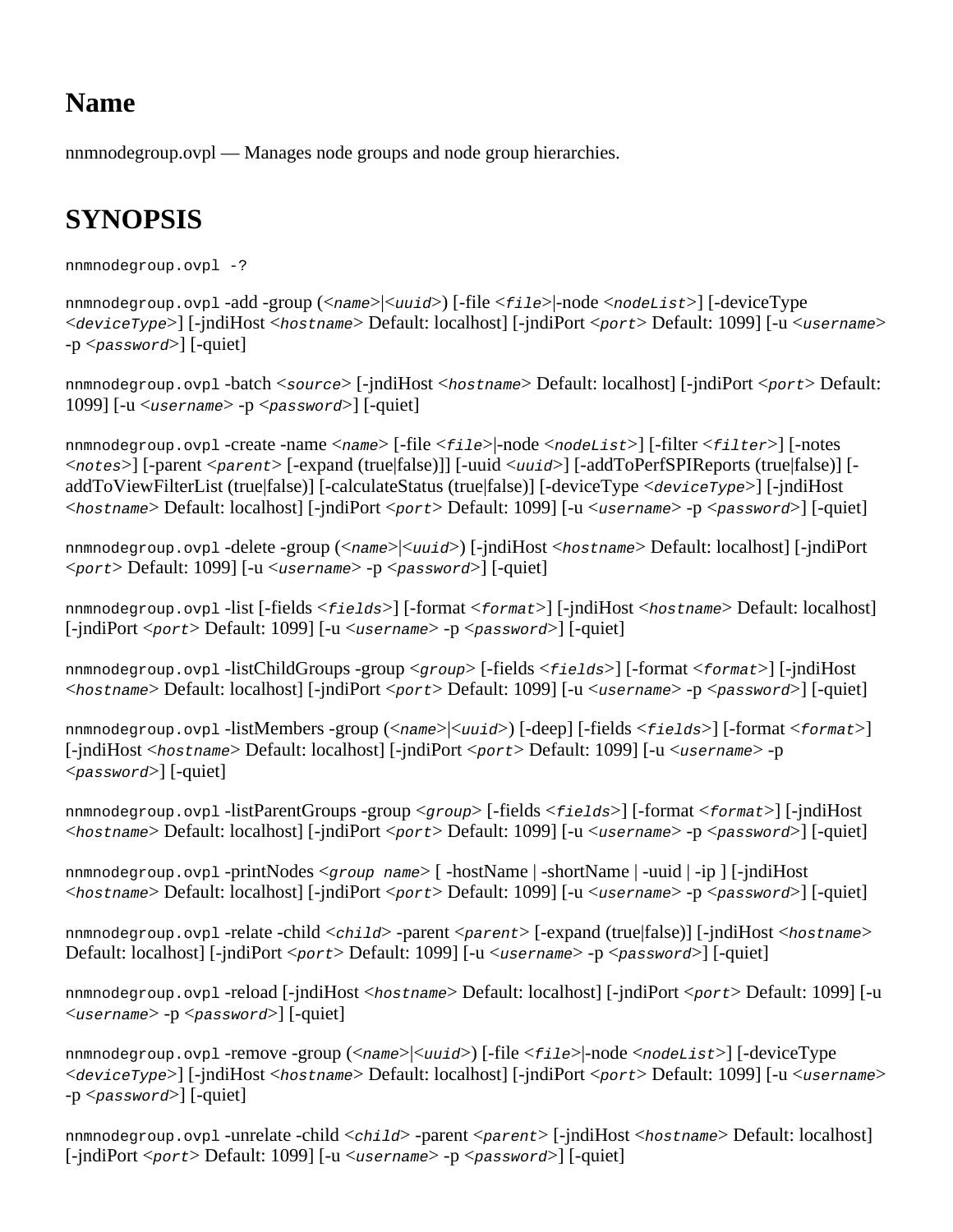nnmnodegroup.ovpl -update -group (<*name*>|<*uuid*>) [-addToPerfSPIReports (true|false)] [ addToViewFilterList (true|false)] [-calculateStatus (true|false)] [-deviceType <*deviceType*>] [-filter <*filter*>] [-name <*name*>] [-notes <*notes*>] [-jndiHost <*hostname*> Default: localhost] [-jndiPort <*port*> Default: 1099] [-u <*username*> -p <*password*>] [-quiet]

## **DESCRIPTION**

Use the nnmnodegroup.ovpl script to manage node group and node group hierarchies. This script allows you to create, update, and delete node groups; create and delete node group hierarchies; and manage nodes associated with node groups by allowing you to add nodes or configure the node group filters.

nnmnodegroup.ovpl provides multiple listing operations, including the following:

- List the information and hiearchy for node groups by listing either the child node groups or parent node groups.
- Use the -listMembers operation to list the nodes in the node group.
- Use the -list operation to list all node groups in the database.

The -printNodes operation will print node attributes belonging to a certain node group. When printing the node attributes, the group name is a required argument; if no other arguments are given, the hostName, shortName, UUID and management IP address attributes of each node are dumped; one comma-separated line per node. Note that the -printNodes command is a deprecated/legacy command which was available in earlier NNMi versions and its usage retained for backwards compatibility. As such you must specify the leading dash character, i.e. -printNodes will work, but printNodes will not. The new listMembers command is the replacement for printNodes.

#### **Parameters**

nnmnodegroup.ovpl supports the following options:

```
-add -group (<name>|<uuid>) [-file <file>|-node <nodeList>] [-deviceType <deviceType>]
```
Adds nodes or device type filters to a node group. At least one additional argument must be specified in addition to the group argument.

```
-group (<name>|<uuid>)
```
The name or UUID of the node group.

-file <*file*>

A text file that can contain node names, UUIDs, and IP addresses.

-node <*nodeList*>

A comma-separated list of node names, UUIDs, and IP addresses.

-deviceType <*deviceType*>

Used for selecting nodes for the node group. The deviceType parameter is a semicolon-separated list of strings, each having a format of category:vendor:family:profile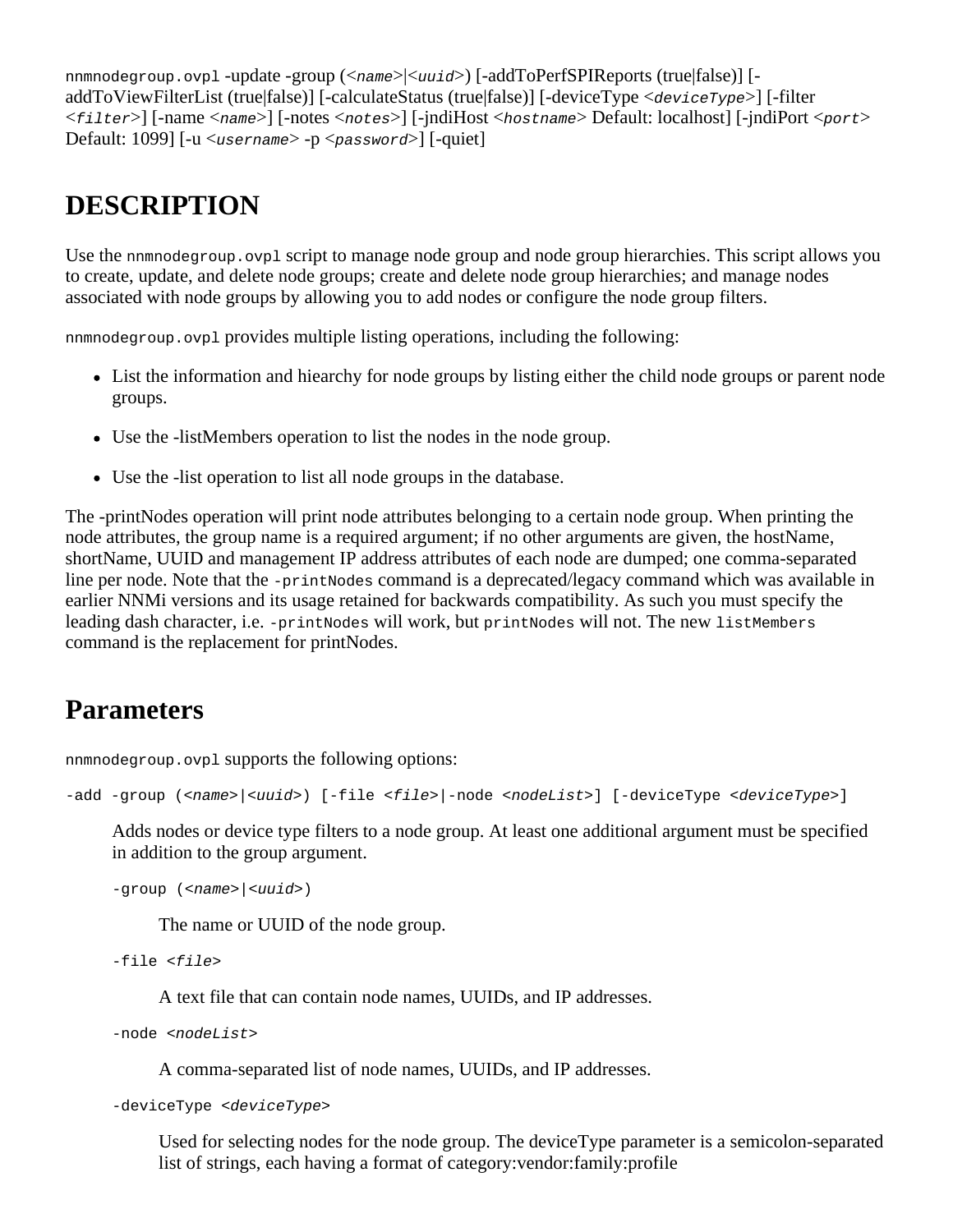Runs the script in batch mode with the supplied input file or \"-\" to read from standard input.

*source*

The source can be either - (for standard input) or a file.

```
-create -name <node group name> [-addToPerfSPIReports (true|false)] [-addToViewFilterList
(true|false)] [-calculateStatus (true|false)] [-deviceType <deviceType>] [-expand
(true|false)] [-file <file>|-node <nodeList>] [-filter <filter>] [-notes <notes>] [-parent <parent>] [-uuid <uuid>]
```
Creates a new node group.

-name <*name*>

The name of the node group being created.

```
-addToPerfSPIReports (true|false)
```
Allows the node group to be a filter for NNM iSPI Performance for Metrics reports. Changing this flag will have no effect unless an NNM iSPI Performance for Metrics license is installed.

```
-addToViewFilterList (true|false)
```
Includes the node group in the drop-down filter list when viewing tables.

```
-calculateStatus (true|false)
```
Allows the node group to have its status calculated.

```
-deviceType <deviceType>
```
Used for selecting nodes for the node group. The deviceType parameter is a semicolon-separated list of strings, each having the format of category:vendor:family:profile

```
-expand (true|false)
```
Expands the node group in its parent map. The -parent option must be specified.

-file <*file*>

A text file that can contain node names, UUIDs, and IP addresses.

-filter <*filter*>

A filter expression used for selecting nodes in the node group. Nodes whose attributes match the expression will be included in the group.

```
-node <nodeList>
```
A comma-separated list of node names, UUIDs, and IP addresses.

-notes <*notes*>

Notes to attach to the node group.

-parent <*parent*>

The name of a parent node group if the node group you are adding is being added as a child node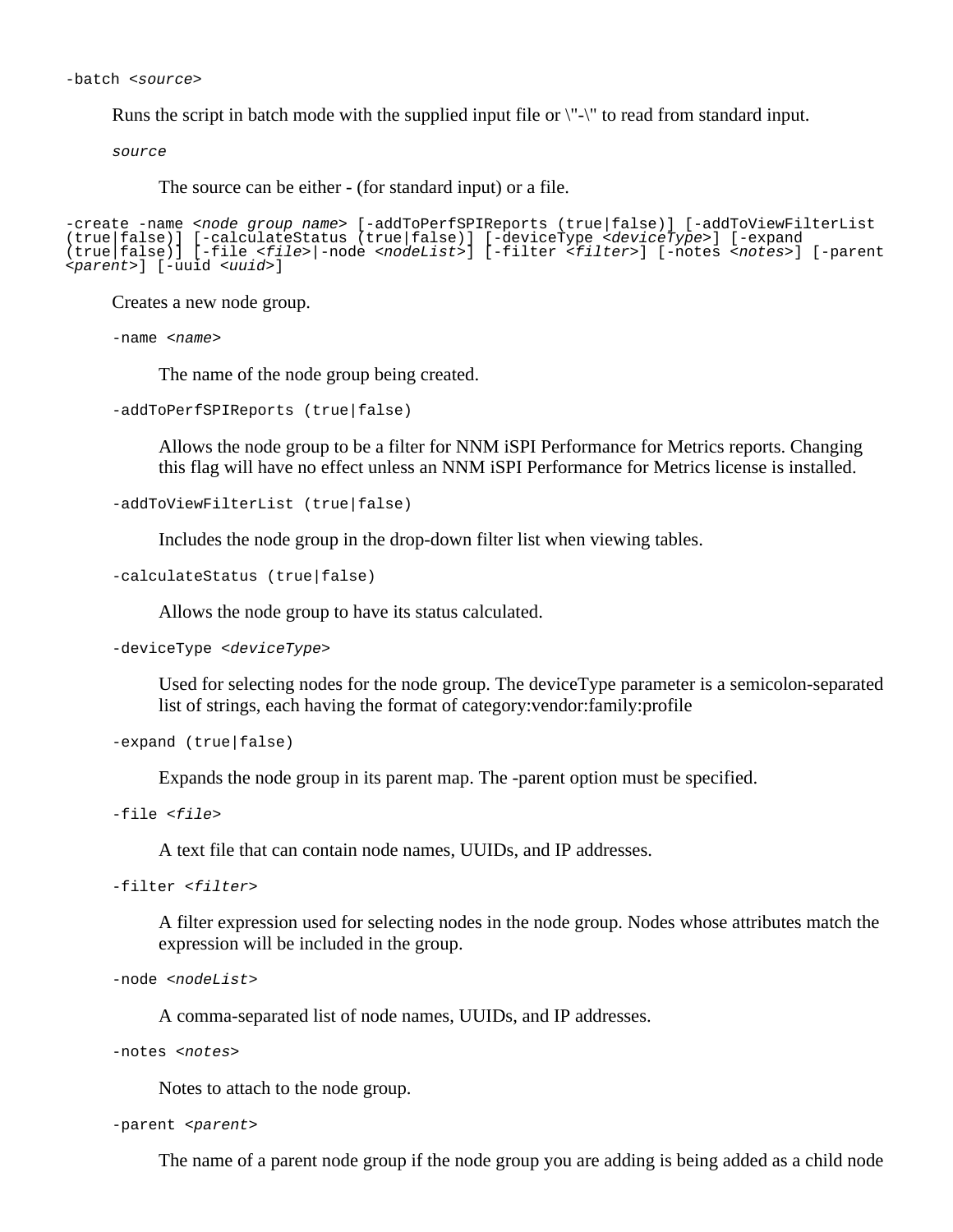#### group.

-uuid <*uuid*>

The UUID to be assigned to the node group.

```
-delete -group (<name>|<uuid>)
```
Deletes the node group.

```
-group (<name>|<uuid>)
```
The name or UUID of the node group being deleted.

-list [-fields <*fields*>] [-format <*format*>]

Print the names of the node groups in the database.

-fields <*fields*>

Selects the output fields for table data as a comma-separated list.

-format <*format*>

Sets the output format for table data; valid values are TEXT, LIST, CSV or XML.

-listChildGroups -group <*group*> [-fields <*fields*>] [-format <*format*>]

List child node groups for the specified node group.

-group <*group*>

The name of the node group to list children for.

-fields <*fields*>

Selects the output fields for table data as a comma-separated list.

-format <*format*>

Sets the output format for table data; valid values are TEXT, LIST, CSV or XML.

```
-listMembers -group (<name>|<uuid>) [-deep] [-fields <fields>] [-format <format>]
```
Print nodes in the specified node group.

-group (<*name*>|<*uuid*>)

The name or UUID of the node group.

-deep

By default, listMembers will only list the nodes of the node group. The -deep option will list all nodes in the node group and all child node groups.

```
-fields <fields>
```
Selects the output fields for table data as a comma-separated list.

-format <*format*>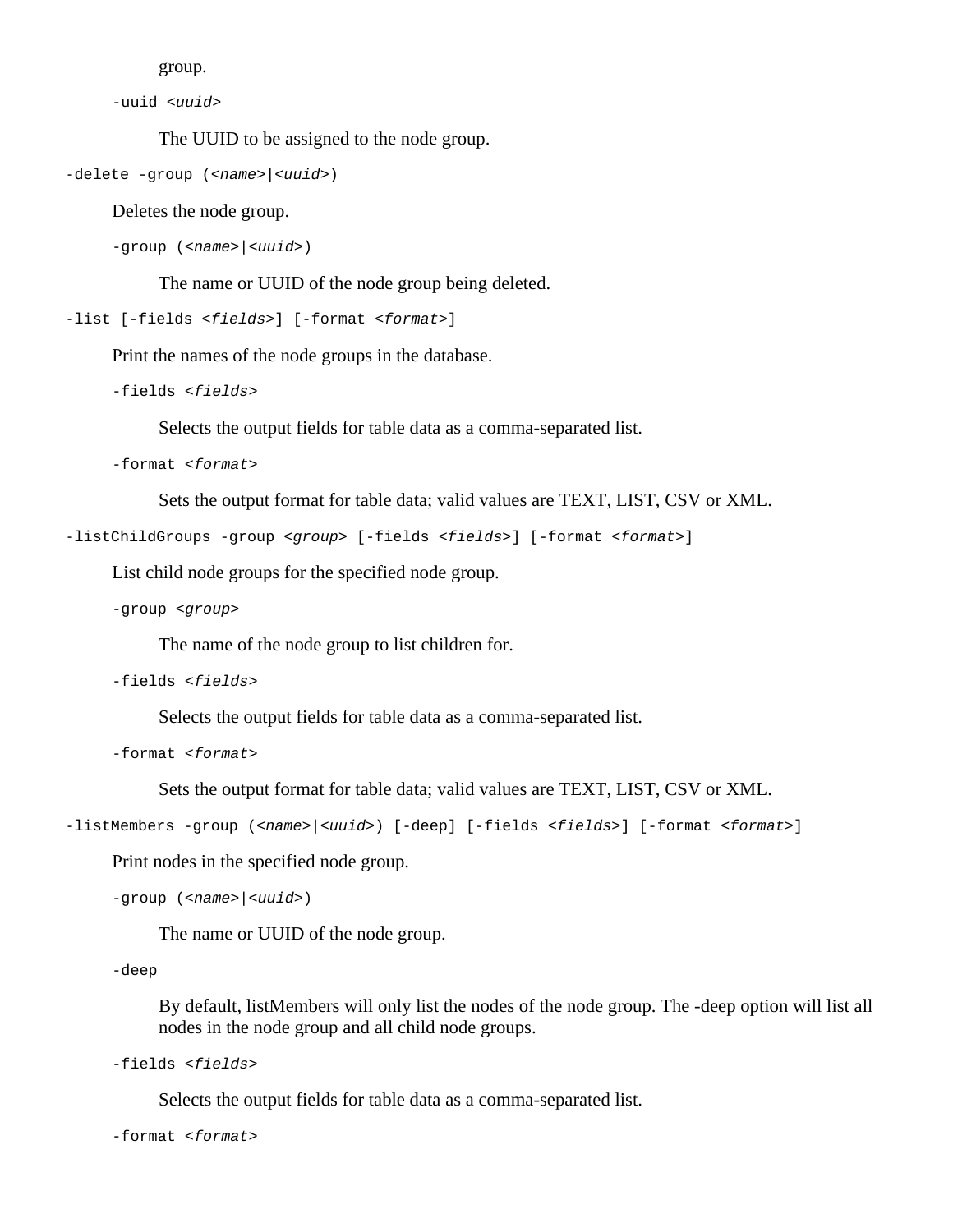Sets the output format for table data; valid values are TEXT, LIST, CSV or XML.

-listParentGroups -group <*group*> [-fields <*fields*>] [-format <*format*>]

List parent node groups for the specified node group.

-group <*group*>

The name of the node group to list parent groups for.

-fields <*fields*>

Selects the output fields for table data as a comma-separated list.

-format <*format*>

Sets the output format for table data; valid values are TEXT, LIST, CSV or XML.

```
-printNodes <node group name> [-hostName | -shortName | -uuid | -ip]
```
Prints attributes of nodes belonging to the specified node group. If no additional parameters are provided, the hostName, shortName, UUID and management IP address attributes of each node will be printed; one comma-separated line per node.

Optionally, one of the following parameters can be specified (only the specified attribute will be printed):

-hostName

Prints the hostName of each node belonging to the node group.

-shortName

Prints the shortName of each node belonging to the node group.

-uuid

Prints the UUID of each node belonging to the node group.

-ip

Prints the management IP address of each node belonging to the node group. If the IP address cannot be determined, the hostname will be printed.

```
-relate -child <child> -parent <parent> [-expand (true|false)]
```
Link a node group to another node group to create a parent and child relationship.

-child <*child*>

The name of the child node group.

-parent <*parent*>

The name of the parent node group.

-expand (true|false)

Expands the node group in maps.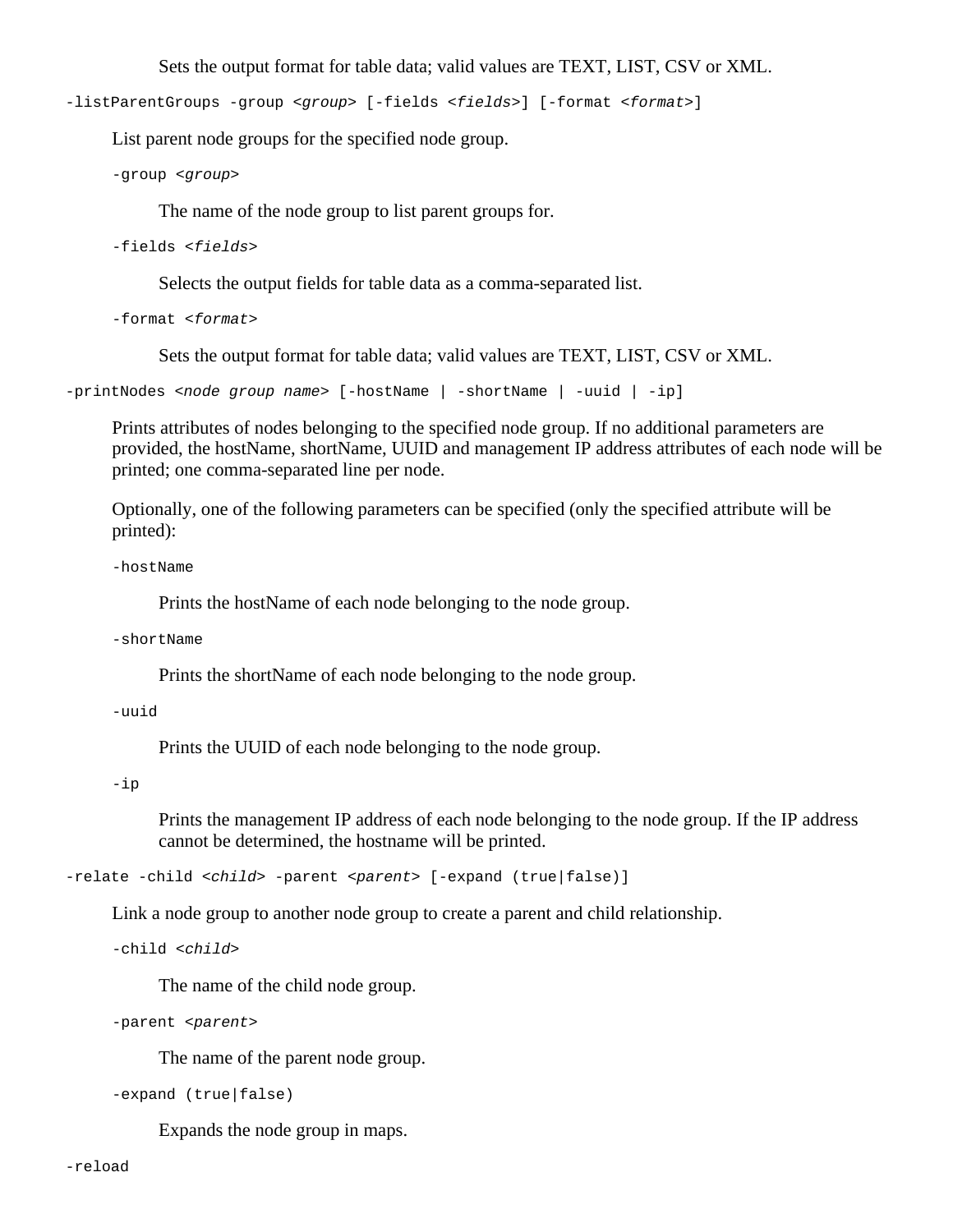Reloads the node group cache. This operation may be required when adding or removing nodes by either updating the list of additional nodes or by updating the filters for node groups, as the cache may not reflect the changes for several minutes.

The reload operation cannot be used as part of a batch operation because other operations might be committed only after the batch operation completes. The reload operation can be run as a separate command after the batch operation in order to refresh the cache.

```
-remove -group (<name>|<uuid>) [-file <file>|-node <nodeList>] [-deviceType <deviceType>]
```
Removes nodes from a node group. At least one additional argument must be specified in addition to the group argument.

```
-group (<name>|<uuid>)
```
The name or UUID of the node group.

```
-file <file>
```
A text file that can contain node names, UUIDs, and IP addresses.

```
-node <nodeList>
```
A comma-separated list of node names, UUIDs, and IP addresses.

-deviceType <*deviceType*>

Used for selecting nodes for the node group. The deviceType parameter is a semicolon-separated list of strings, each having the format of category:vendor:family:profile

```
-unrelate -child <child> -parent <parent>
```
Removes the node group hierarchy between a child and parent node group.

```
-child <child>
```
The name of the child node group.

-parent <*parent*>

The name of the parent node group.

```
-update -group (<name>|<uuid>) [-addToPerfSPIReports (true|false)] [-addToViewFilterList
(true|false)] [-calculateStatus (true|false)] [-deviceType <deviceType>] [-filter <filter>] [-name <newName>] [-notes <notes>]
```
Set attributes on a node group. At least one additional argument must be specified in addition to the group argument.

```
-group (<name>|<uuid>)
```
The name or UUID of the node group.

-addToPerfSPIReports (true|false)

Allows the node group to be a filter for NNM iSPI Performance for Metrics reports. Changing this flag will have no effect unless an NNM iSPI Performance for Metrics license is installed.

```
-addToViewFilterList (true|false)
```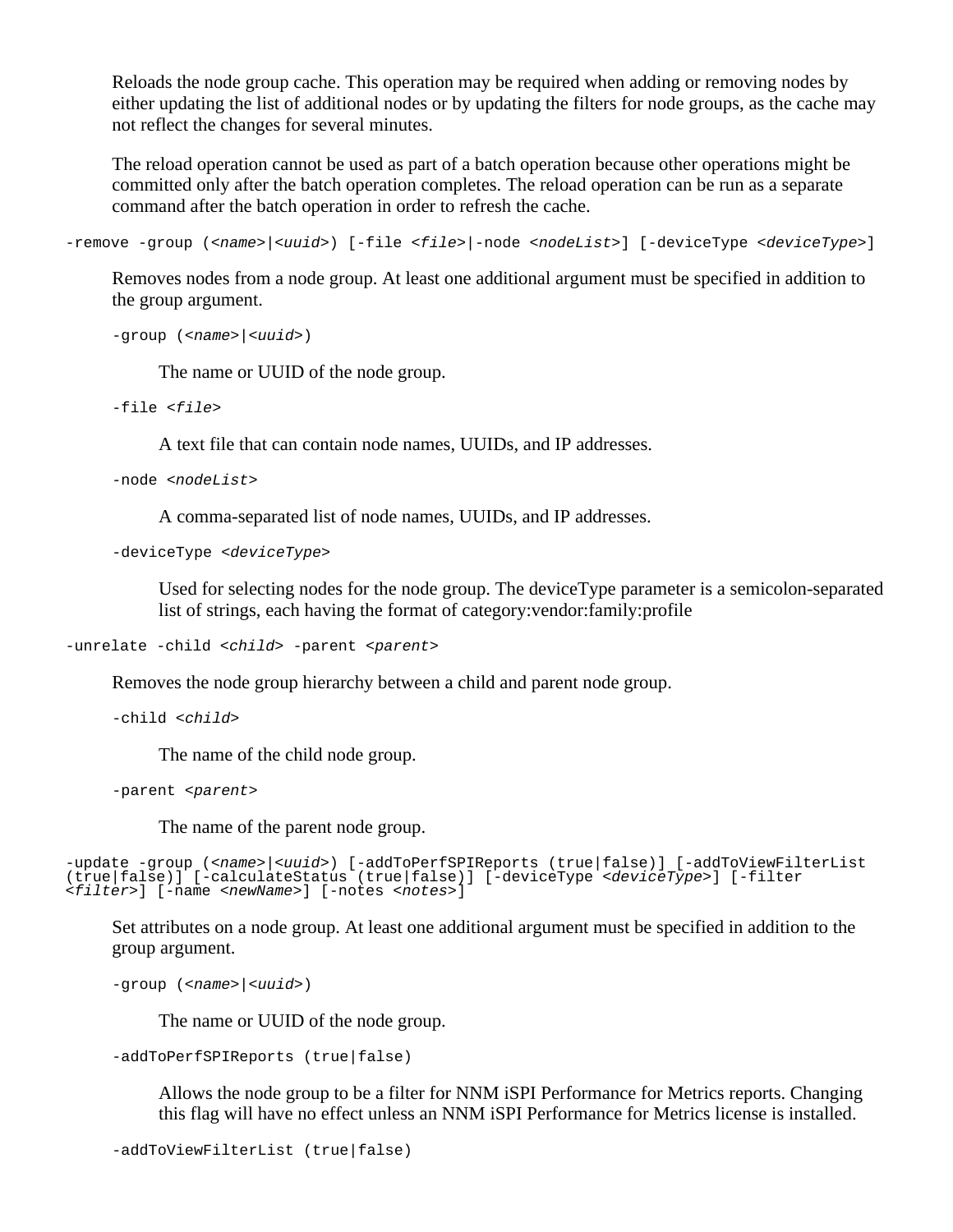Includes the node group in the drop-down filter list when viewing tables.

-calculateStatus (true|false)

Allows the node group to have its status calculated.

-deviceType <*deviceType*>

Used for selecting nodes for the node group. The deviceType parameter is a semicolon-separated list of strings, each having the format of category:vendor:family:profile

```
-filter <filter>
```
A filter expression used for selecting nodes in the node group. Nodes whose attributes match the expression will be included in the group.

```
-name <newName>
```
Changes the name of the node group to the specified newName.

-notes <*notes*>

Notes to attach to the node group.

#### -help

Prints the usage statement.

```
-u <username>
```
Supply the NNMi administrator username to run the script. This script requires the NNMi administrator username unless you use an nnm.properties file. See the nnm.properties.4 reference page for more information.

```
-p <password>
```
Supply the NNMi administrator password to run the script. This script requires the NNMi administrator password unless you use an nnm.properties file. See the nnm.properties. 4 reference page for more information.

-jndiHost

The server JNDI host; default is localhost.

-jndiPort

The server JNDI port; default is 1099.

#### **EXAMPLES**

To create a node group named mygroup:

nnmnodegroup.ovpl -create -name mygroup

To create a node group named mygroup2 with nodes a and b:

nnmnodegroup.ovpl -create -name mygroup -node "a,b"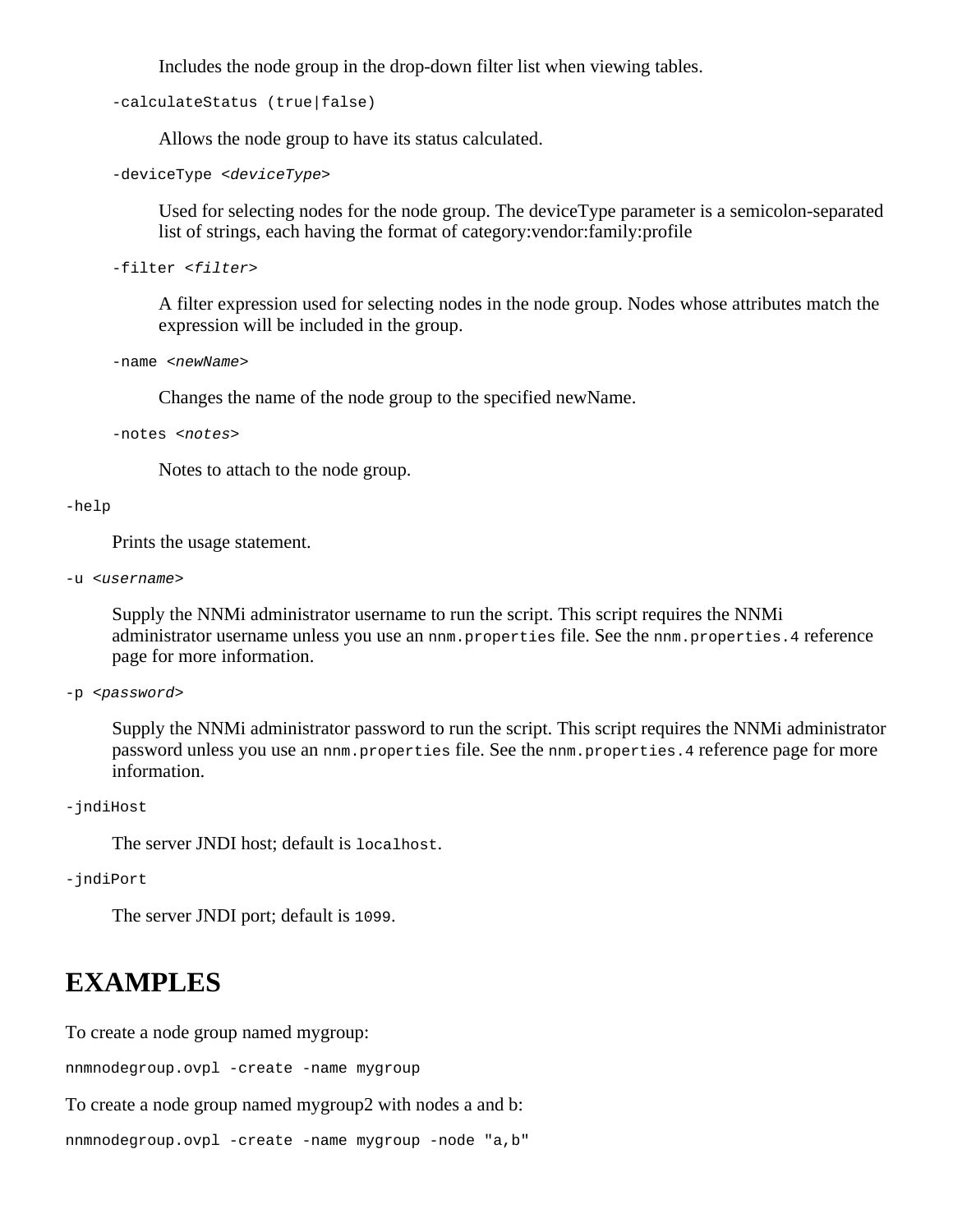To create a node group hierarchy with mygroup as the parent and mygroup2 as the child:

nnmnodegroup.ovpl -relate -parent mygroup -child mygroup2

To print the hostName, shortName, UUID and management IP address of all nodes that belong to the node group Routers:

nnmnodegroup.ovpl -printNodes Routers To print only the hostname of all nodes that belong to the node group Non-SNMP Devices: nnmnodegroup.ovpl -printNodes "Non-SNMP Devices" -hostName To list the node group names in the database: nnmnodegroup.ovpl -list To change the name of an existing node group and also change its calculate status to false:

nnmnodegroup.ovpl -update -group myGroup -name newName -calculateStatus false

### **RETURN VALUE**

nnmnodegroup.ovpl exits with the status 0 (zero) if no errors were encountered; otherwise it returns 1.

#### **AUTHOR**

nnmnodegroup.ovpl was developed by Hewlett Packard Enterprise.

#### **FILES**

\$NNM\_BIN/nnmnodegroup.ovpl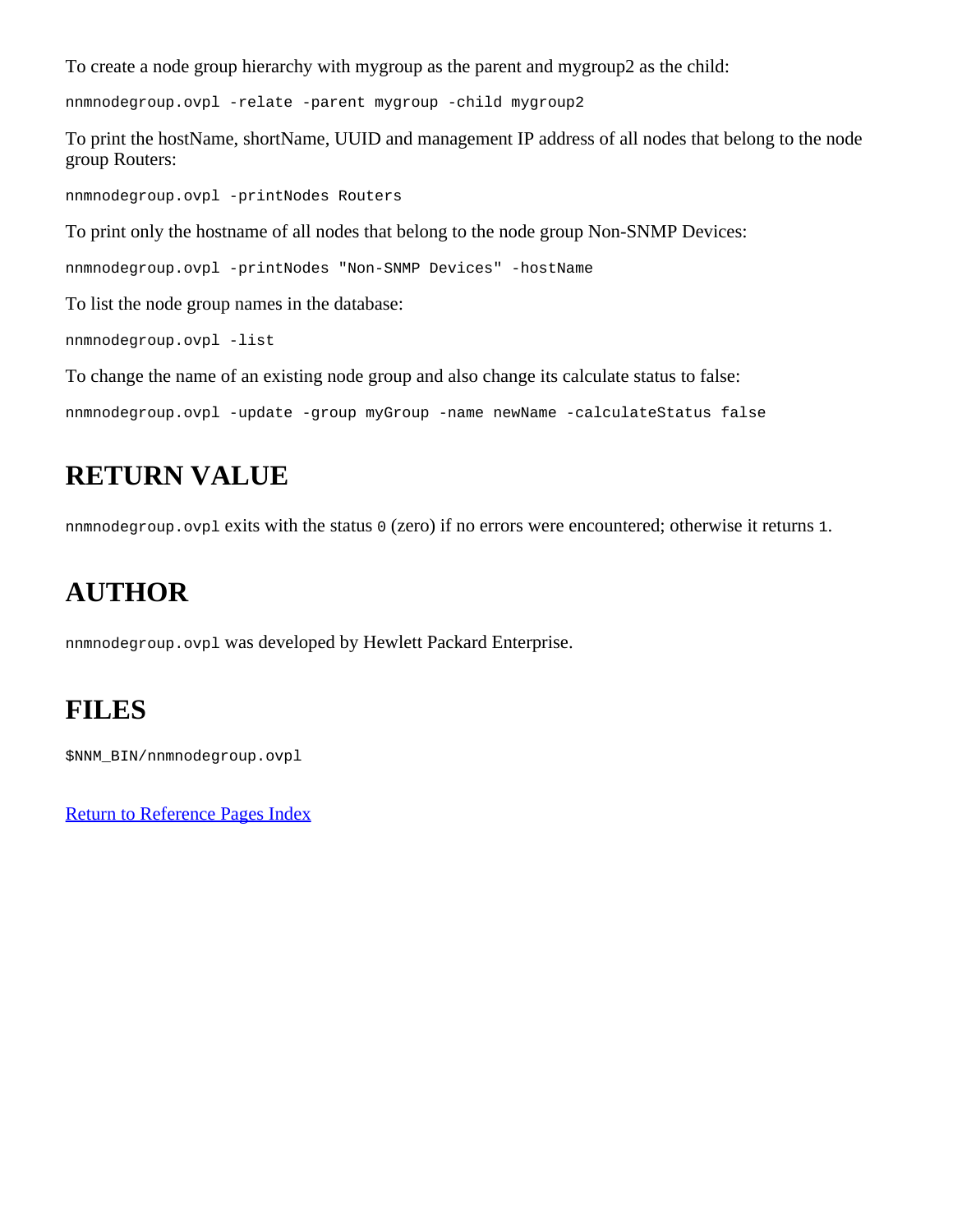nnmnodegroupmapsettings.ovpl — Command line tool used to create, update, modify, and delete Node Group Map Settings.

## **SYNOPSIS**

```
nnmnodegroupmapsettings.ovpl -u <user> -p <password> [-?] 
-create -nodeGroup <NODEGROUP> [<OPTIONS>]
-delete (-nodeGroup <NODEGROUP>]) | -uuid <UUID>
-exists (-nodeGroup <NODEGROUP>]) | -uuid <UUID>
-list [-nodeGroup <NODEGROUP> | -uuid <UUID>] [-format <FORMAT>]
-update (-nodeGroup <NODEGROUP> | -uuid <UUID>) [<OPTIONS>]
<OPTIONS> ::= -bgImage <BGIMAGE> -bgScale <BGSCALE> -connThresh <CONN_THRESHOLD> -connType
<CONNTYPE>
-ifaceFilter <IFACE_FILTER> -isConnNodeGroups <IS_CONN_NODE_GROUPS> -isConnNodes
<IS_CONN_NODES> -isL2conn <IS_L2CONN>
-isShowIncidents <IS_SHOW_INCIDENTS> -isVisio <IS_VISIO> -isL2connEdit <IS_L2CONN_EDIT>
<-isNeighborConn > <-neighborConnFilter > -mapRefresh <MAP_REFRESH>
-maxEndpoints <MAX_ENDPOINTS> -maxNodes <MAX_NODES> -nodeGroup <NODEGROUP> -order <ORDER>
-role <ROLE>
```
## **DESCRIPTION**

nnmnodegroupmapsettings.ovpl is a command line tool used to create, update, modify and delete Node Group Map Settings. Node Group Map Settings are created individually for a Node Group. Node Group Map Settings may be updated or deleted by the Node Group name or UUID or the Map Settings UUID. Additionally Settings can be listed verbosely by any Node Group to the screen, or formatted into various formats such as CSV or XML.

#### **Parameters**

nnmnodegroupmapsettings.ovpl supports the following options:

-?

Prints the usage statement.

```
-u <username>
```
Supply the NNMi administrator username to run the script. This script requires the NNMi administrator username unless you use an nnm.properties file. See the nnm.properties. 4 reference page for more information.

```
-p <password>
```
Supply the NNMi administrator password to run the script. This script requires the NNMi administrator password unless you use an nnm.properties file. See the nnm.properties.4 reference page for more information.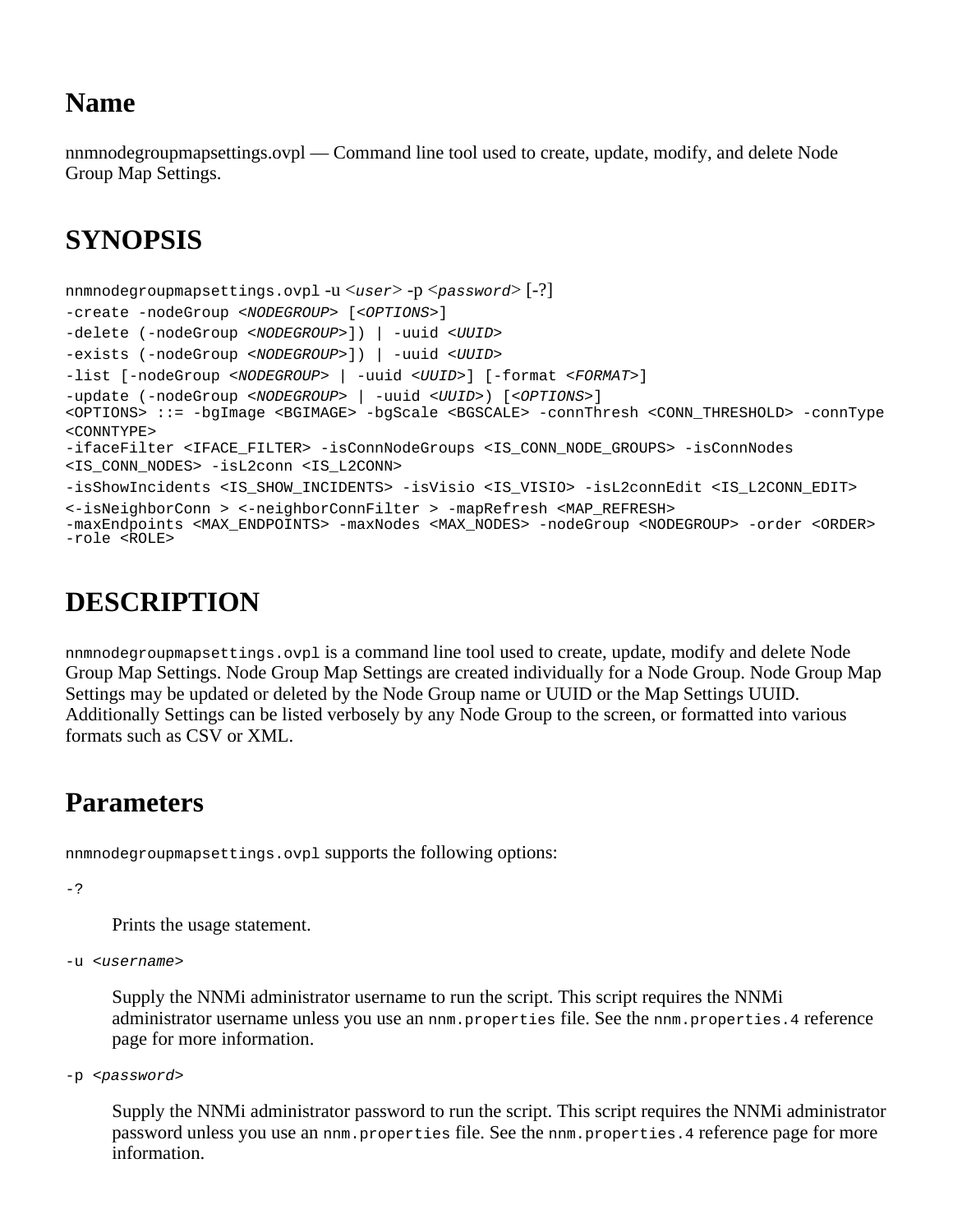#### -batch <*BATCH*>

The name of a text file that contains a list of batch commands to be executed when running the nodegroupmapsettings.ovpl command in batch mode. The file can contain blank lines or comments beginning with "#" character. Any remaining lines are considered to be valid for Node Group Map Settings.

```
-bgImage <string>
```
Name of a background image file to be associated with the Node Group Map.

```
-bgScale <float>
```
Scale for a background image file to be associated with the Node Group Map. Interpreted as a floating point value. Default value is 1.0

```
-connThresh <number>
```
Multiple connection threshold. The maximum number of connections between Nodes or Node Groups before the connection is collapsed into a Multiconnection

-connType <*string*>

Connection type. Type of connection to be displayed in the associated Node Group Map. Valid values are "none", "L2" or "L3". Arguments will be interpreted in a case-insensitive manner. Default value is "none".

```
-create
```
Create new Node Group Map Settings for the specified Node Group.

#### -delete

Delete the specified Node Group Map Settings.

#### -exists

Determines whether or not Node Group Map Settings exist for the specified Node Group. Displays "true" if the Node Group Map Settings exist; otherwise "false";

-format <*style*>

Format to list the output, currently 'text', 'list', 'csv' and 'xml' are available.

-ifaceFilter <*string*>

The name of an endpoint interface filter to applied to the contents of the associated Node Group Map.

```
-isConnNodeGroups (true|false)
```
Flag indicating whether or not Node Groups are to be connected on the associated Node Group Map. Interpreted as a boolean value. "True" in all combinations of case will be interpreted as true, while all other argument values will be interpreted as false.

```
-isConnNodes (true|false)
```
Flag indicating whether or not Nodes are to be connected on the associated Node Group Map. Interpreted as a boolean value. "True" in all combinations of case will be interpreted as true, while all other argument values will be interpreted as false.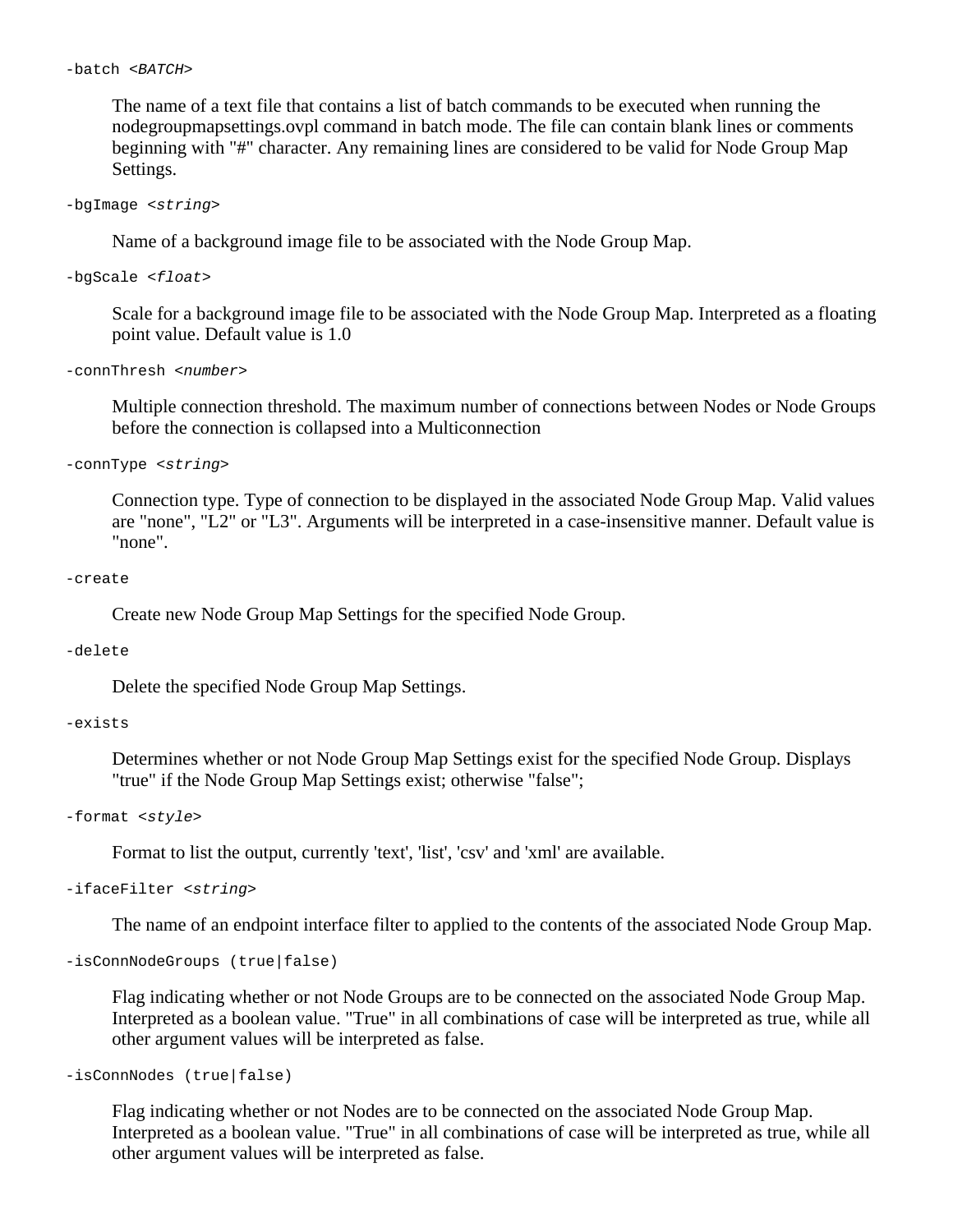Flag indicating whether or not Layer 2 connections determined by IPv4 Subnet Connection Rules are displayed on the associated Node Group Map. Interpreted as a boolean value. "True" in all combinations of case will be interpreted as true, while all other argument values will be interpreted as false.

-isL2ConnEdit (true|false)

Flag indicating whether or not Layer 2 connection edits added usin gthe nnmconnedit.ovpl command line tool are to be displayd on the associated Node Group Map. Interpreted as a boolean value. "True" in all combinations of case will be interpreted as true, while all other argument values will be interpreted as false.

-isNeighborConn (true|false)

Flag indicating whether or not additional connections to key networking devices (one hop away) which are not members of the Node Group will be added. Interpreted as a boolean value. "True" in all combinations of case will be interpreted as true, while all other argument values will be interpreted as false. Neighbor connections are restricted to device categories defined in the neighborConnFilter argument. If no filter is provided the Networking Infrastructure Devices Node Group will be used as a filter. Any child node group device filters will be ignored.

-isShowIncidents (true|false)

Flag indicating whether or not Incidents should be displayed on the associated Node Group Map. Interpreted as a boolean value. "True" in all combinations of case will be interpreted as true, while all other argument values will be interpreted as false.

-isVisio (true|false)

Flag indicating whether or not Visio export from the associated Node Group Map is supported. Interpreted as a boolean value. "True" in all combinations of case will be interpreted as true, while all other argument values will be interpreted as false.

-mapRefresh <*interval*>

Map refresh interval in minutes and seconds. Format is mmMssS, where mm is a number from 0 to 59 and ss is a number from 0 to 59. Examples: 59M59S (the maximum value), 1S (1 second), 5M (5 minutes), 5M30S (5 minutes 30 seconds)

-maxEndpoints <*number*>

The maximum number of endpoints to be displayed on the associated Node Group Map.

-maxNodes <*number*>

The maximum number of nodes to be displayed on the associated Node Group Map.

-neighborConnFilter <*number*>

A Node Group which will act as a filter for displaying one hop neighbor nodes that do not belong to the node group in Node Group Maps. Any Device Filters defined for the Node Group will be applied to candidate neighbor nodes. IMPORTANT NOTE - Child Node Groups will be ignored when applying the filter. Also see the description above for the isNeighborConn argument.

```
-nodeGroup (<name>|<uuid>)
```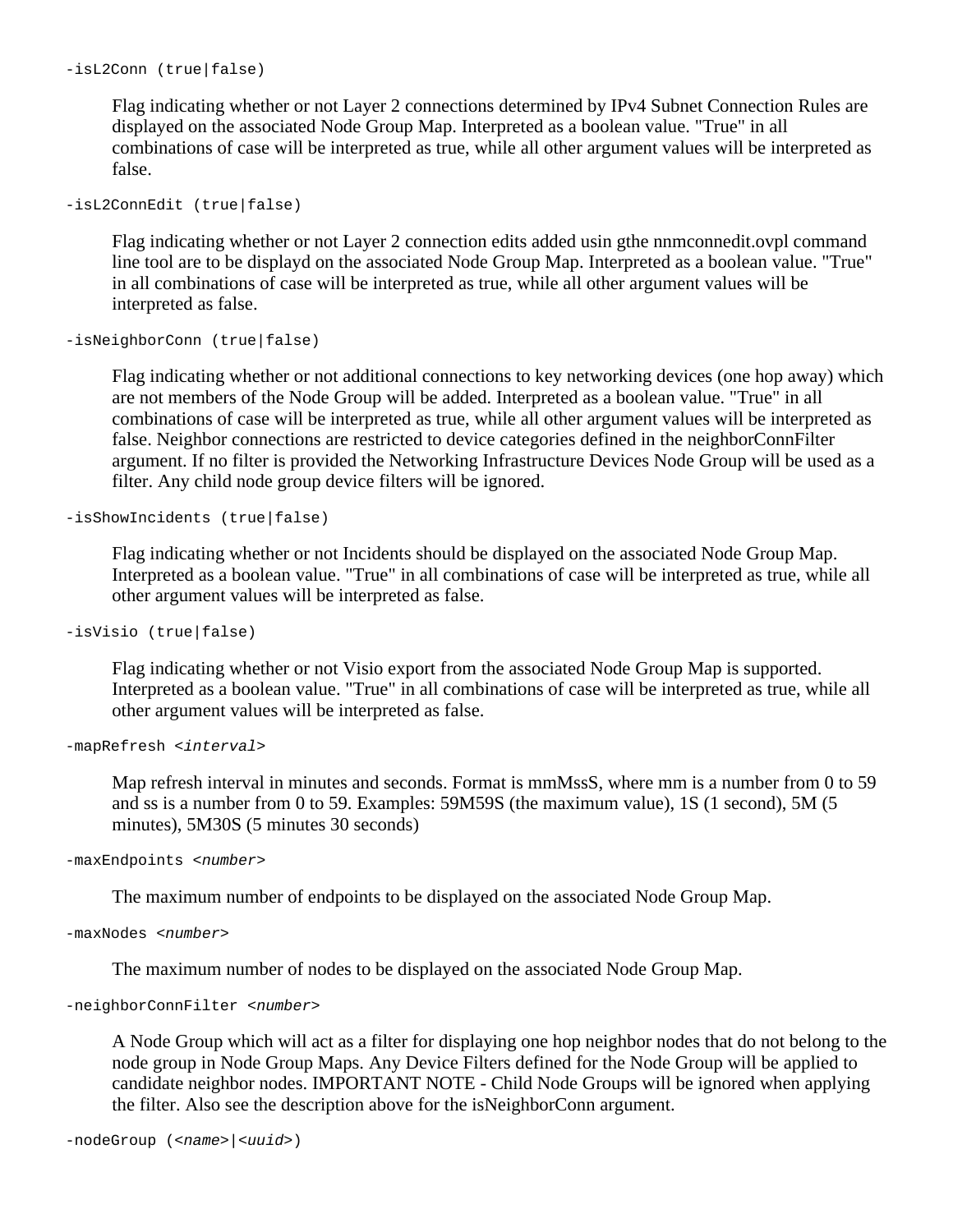Node Group name or UUID.

-list

List Node Group Map Settings information for the specified Node Group name or UUID, or list all settings for all Node Groups if no Node Group name or UUID are specified.

-order <*number*>

Priority order specified as an integer for the Node Group Map Settings. The lower the number the higher the priority. (e.g. 1 is higher priority than 10)

-role <*string*>

User role required to access the Node Group Map Settings. Valid values include "admin", "client", "level1", "level2", "guest". Arguments will be interpreted in a case-insensitive manner. Default value is "admin".

-update

Update the specified Node Group Map Settings. Specify the argument without a value to set a Node Group Map Settings field to null. For example,

nnnodegroupmapsettings.ovpl -update =nodeGroup Routers =ifaceFilter

wpi;d set the endpoint interface filter to null. The nodeGroup, connType, and role fields are required fields and cannot be set to null.

-uuid

UUID of the Node Group Map Settings.

#### **FORMATTING RULES**

As mentioned above, when specifying a Node Group name, enclose the name in double quotes if there are spaces present. (e.g. "Important Nodes"

#### **EXAMPLES**

Create Node Group Map Settings showing only the required arguments:

nnmnodegroupmapsettings.ovpl create -nodegroup Routers -connType L3 -role admin

Create Node Group Map Settings showing the optional arguments:

```
nnmnodegroupmapsettings.ovpl create -nodegroup Switches -connType L2 -role guest -bgImage
/images/Colorado.png -bgScale .75 -connThresh 3 -ifaceFilter "VLAN Interfaces" -
isConnNodeGroups true -isConnNodes t -isL2conn true -isVisio f -isL2connEdit True -
mapRefresh 5M -maxEndpoints 200 -maxNodes 100 -order 10 -role admin
```
List the Node Group Map Settings for the specified Node Group. The attribute data are displayed in a table.

nnmnodegroupmapsettings.ovpl list -nodegroup "Important Nodes"

List all of the Node Group Map Settings. The attribute data are displayed in a table.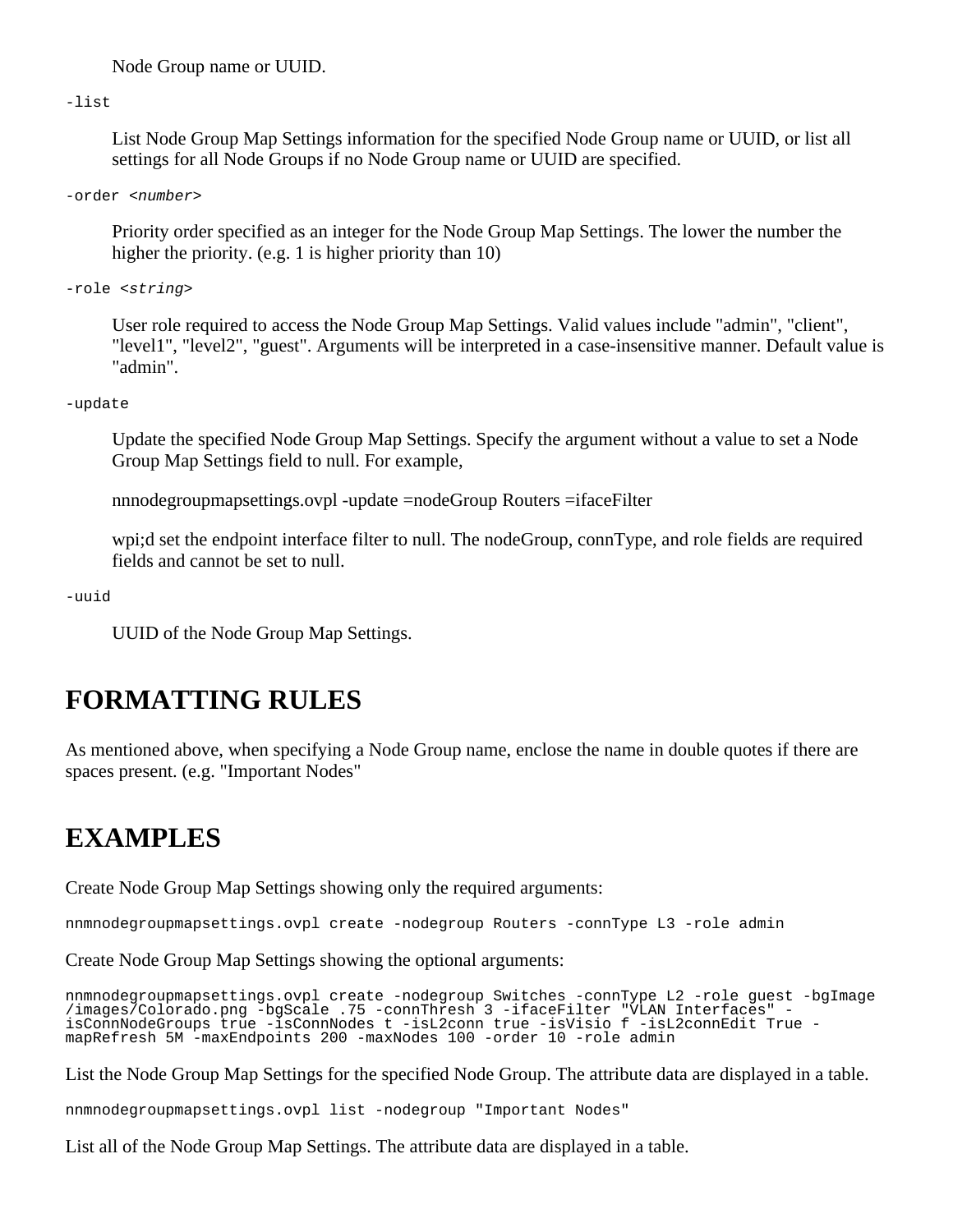List Node Group Map Settings for the specified Node Group in CSV format

nnmnodegroupmapsettings.ovpl list -nodeGroup "Non-SNMP Devices" -format csv

Delete Node Group Map Settings by Node Group name.

nnmnodegroupmapsettings.ovpl delete -nodegroup "Routers"

Delete Node Group Map Settings by the UUID of the settings.

nnmnodegroupmapsettings.ovpl delete -uuid 204846c0-a35b-4a92-9726-4ce0a8be596d

Update the Node Group Map Settings for a Node Group.

nnmnodegroupmapsettings.ovpl update -nodegroup Routers -bgImage /images/Denver.png bgScale .75 -connThresh 2 -ifaceFilter "Point to Point Interface" -isConnNodeGroups true isConnNodes t -isL2conn false -isVisio T -isL2connEdit False -mapRefresh 4M30S maxEndpoints 200 -maxNodes 100 -order 15 -role admin

# **AUTHOR**

nnmnodegroupmapsettings.ovpl was developed by Hewlett Packard Enterprise.

## **FILES**

\$NNM\_BIN/nnmnodegroupmapsettings.ovpl

## **SEE ALSO**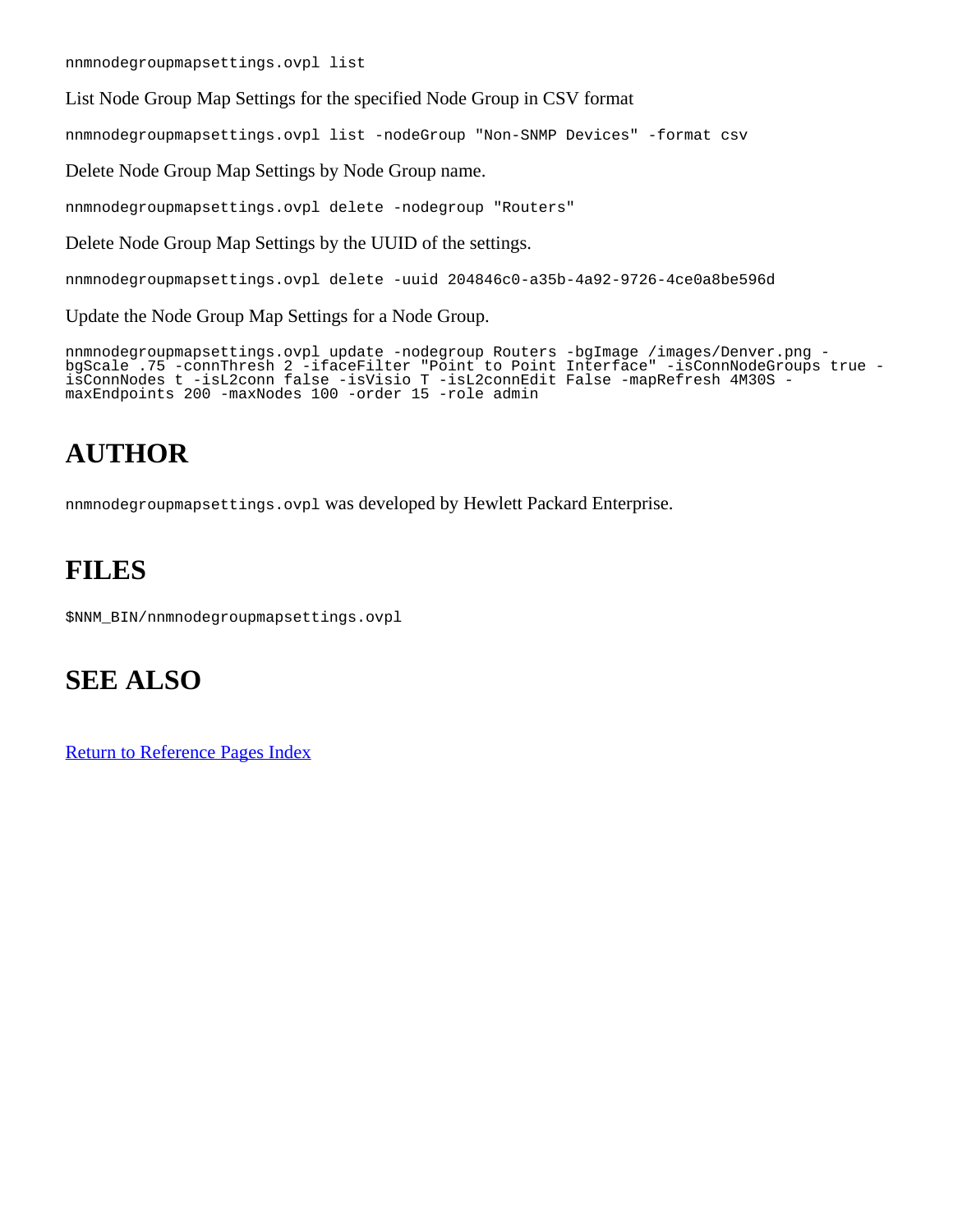nnmnoderediscover.ovpl — Discover node details after the node has changed

# **SYNOPSIS**

nnmnoderediscover.ovpl -help | -node <*hostName*> [-tenant <*name*>] [-fullsync] | -rm <*Regional NNMi management server*> [-fullsync] | -file <*filename*> [-tenant <*name*>] [-fullsync] | -all [-fullsync] [-u <*username*> -p <*password*>] [-jndiHost <*hostName*> Default: localhost] [-jndiPort <*port*> Default: 1099]

# **DESCRIPTION**

nnmnoderediscover.ovpl places node(s) into the NNMi discovery queue. The amount of time before the node starts discovery is dependent on how long NNMi takes to get to the node in the queue.

If the node is already in the discovery queue, it is not added again.

Note that when using the NNMi Advanced Global Network Management feature, nodes that are managed by a Regional Manager only go through discovery on the Regional Manager (NNMi management station) and are not rediscovered by the Global Manager.

The -rm option is for the NNMi Advanced Global Network Management feature. It is used when issuing the nnmnoderediscover.ovpl script on a Global Manager. NNMi requests that the Regional Manager (NNMi management server) send the most recent discovery results to the Global Manager.

The -file option accepts a file with a single entry specified per line. Each line contains a short name, or a fully-qualified DNS domain name, or an IP address. Each line has the following format: HostName # (optional comment to help identify the node) Where: HostName = the short name or DNS name or IP address of the node you want to add.

The -all option causes all nodes managed by the local NNMi management server to be rediscovered. Note that when you use the NNMi Advanced Global Network Management feature and issue the nnmnoderediscover.ovpl script on a Global Manager, the most recent discovery results are sent from the Regional Manager to the Global Manager.

The -tenant option identifies nodes with non-unique names or IP addresses such as might can the case with overlapping address domains. The name passed with the argument is the quoted tenant name.

The -fullsync option causes resynchronization to the node's states and status following the rediscovery of the node. When run from a Global Manager, the Global Manager's nodes are updated from the Regional Manager's nodes. When run from a Regional Manager, the command does a resynchronization for the regional node(s) and also does a resynchronization on the Global Manager for those nodes that belong to the given Regional Manager. This is an optional flag, which does not affect the algorithm for choosing which nodes are of rediscovered.

#### **Parameters**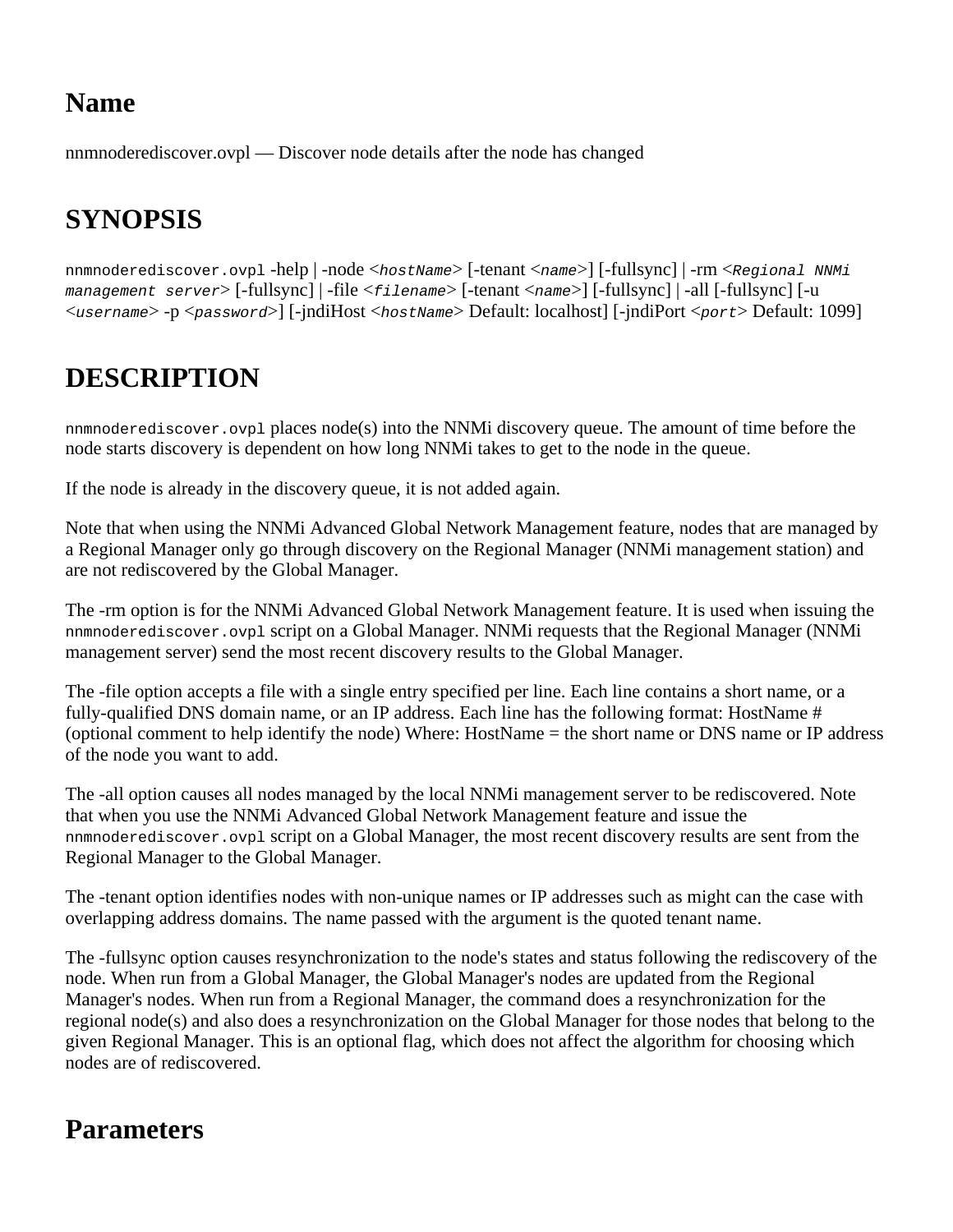nnmnoderediscover.ovpl supports the following options:

-node <*hostName*>

The hostname of the node to rediscover.

-rm <*RegionalManagerName*>

When using the NNMi Advanced Global Network Management feature and issuing the nnmnoderediscover.ovpl script on a Global Manager, the Name attribute value identifies a Regional NNMi management server.

```
-file <fileName>
```
Specifies a text file to read the nodes from.

-all

Specifies all nodes are to be rediscovered.

-tenant <*name*>

Optional parameter that when paired with a node name or IP will identify the node in domains where the name or IP can be non-unique.

-fullsync

Optional parameter that directs NNMi to resynchronize a node's states and status following the rediscovery of each node.

#### -u <*username*>

Supply the NNMi administrator username to run the script. This script requires the NNMi administrator username unless you use an nnm.properties file. See the nnm.properties.4 reference page for more information.

```
-p <password>
```
Supply the NNMi administrator password to run the script. This script requires the NNMi administrator password unless you use an nnm.properties file. See the nnm.properties. 4 reference page for more information.

-jndiHost <*serverName*>

The server JNDI host; default is localhost.

-jndiPort <*port*>

The server JNDI port; default is 1099.

-help

Displays the usage statement.

## **EXAMPLES**

nnmnoderediscover.ovpl -u *username* -p *password* -node myNode -tenant myTenant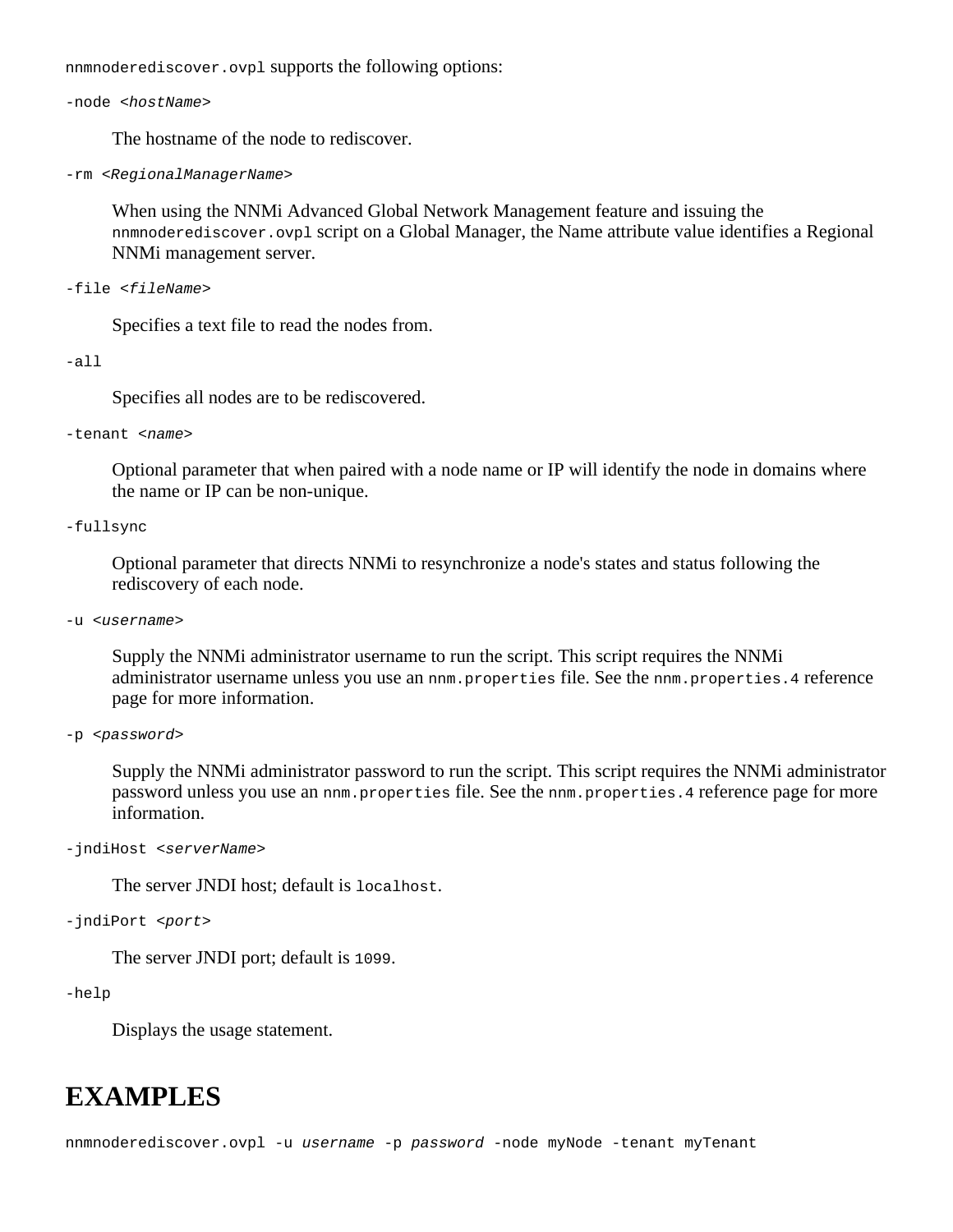Rediscovers the node myNode that is a member of the tenant myTenant. You must provide a valid administrator *username* and *password*.

nnmnoderediscover.ovpl -u *username* -p *password* -rm myRegionalManager

Rediscovers all nodes associated with myRegionalManager. You must supply a valid NNMi administrator *username* and *password*.

nnmnoderediscover.ovpl -u *username* -p *password* -file myFile -fullsync

Reads the nodes specified in the myFile file and places them into the NNMi discovery queue. Following the rediscovery of each node, the state and status for the node will be resynchronized. You must provide a valid adminstrator *username* and *password*.

#### **Diagnostics**

```
nnmnoderediscover.ovpl returns the following exit codes:
```
#### 0

Operation was successful.

#### 1

An error occurred; see error message for details.

## **AUTHOR**

nnmnoderediscover.ovpl was developed by Hewlett Packard Enterprise.

#### **SEE ALSO**

[nnmdiscocfg.ovpl](#page-105-0)(1M), [nnmloadseeds.ovpl](#page-161-0)(1M), [nnmseeddelete.ovpl](#page-260-0)(1M), [nnm.properties](#page-212-0)(4).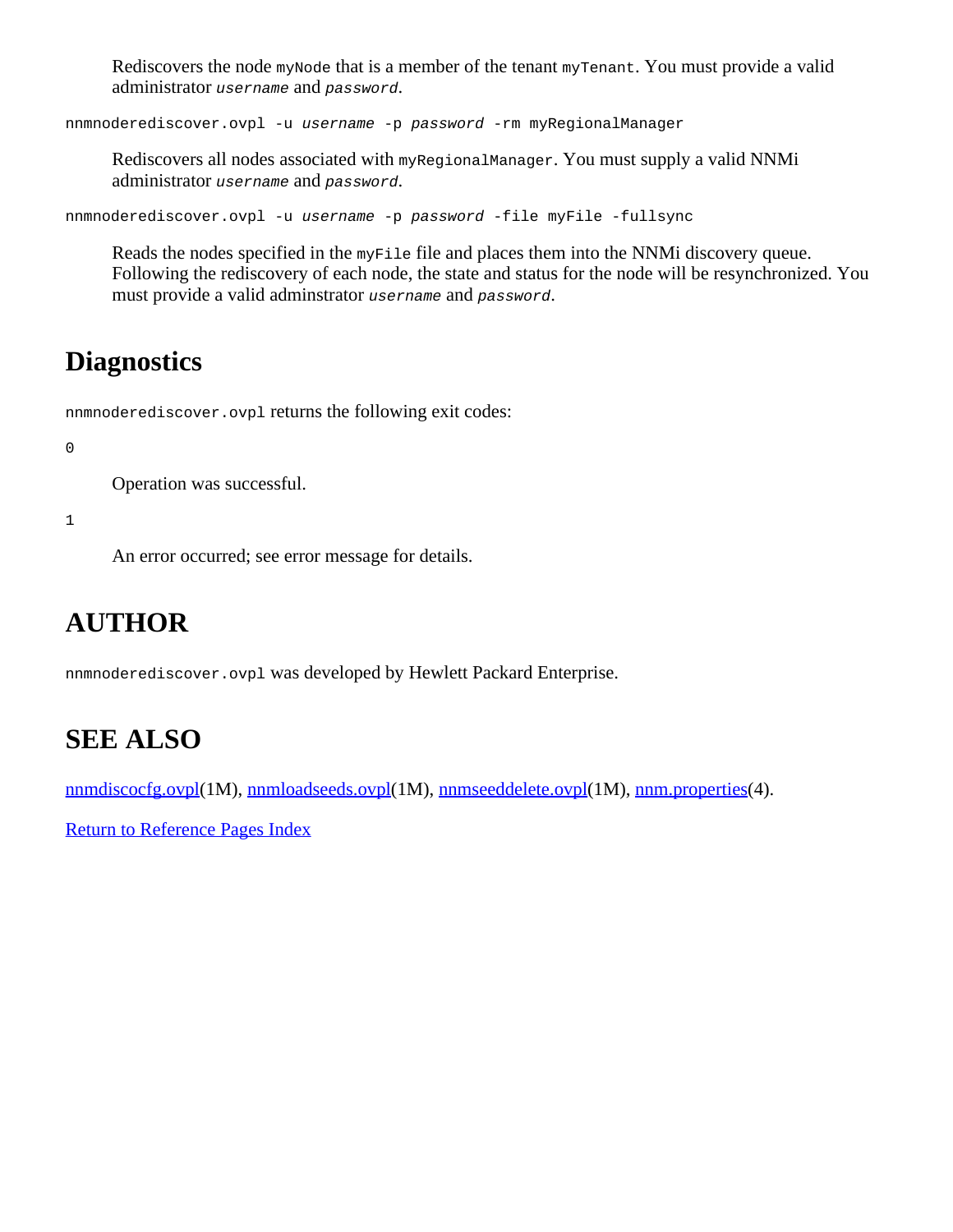nnmofficialfqdn.ovpl — Display the official Fully Qualified Domain Name (FQDN) of the NNMi management server.

## **SYNOPSIS**

nnmofficialfqdn.ovpl

# **DESCRIPTION**

Use nnmofficialfqdn.ovpl to display the official Fully Qualified Domain Name (FQDN). The official FQDN must be correct and consistent across systems to enable Single Sign On with NNM iSPIs. NNMi sets the official FQDN during installation. After installation, you can change it using the nnmsetofficialfqdn.ovpl command.

### **Options**

nnmofficialfqdn.ovpl by default displays verbose output with a ping test. nnmofficialfqdn.ovpl recognizes the following options:

-d

Display the domain name of the official FQDN. If the FQDN is only a short hostname or an IP address and if the terse option (-t) is used, NNMi does not display a value; otherwise, NNMi displays a message informing you that the domain name cannot be found.

-t

Terse mode. Displays the FQDN or domain name value only. When the FQDN or domain name is not found, no warning or informative text is shown. This option also skips the ping test.

-m

Query for the default FQDN and display the value. NNMi displays whichever value it finds first using the following order:

- FQDN
- Short hostname
- IP address

If none of the above are found, then 'localhost' is displayed.

-h

Display the help menu listing all the options.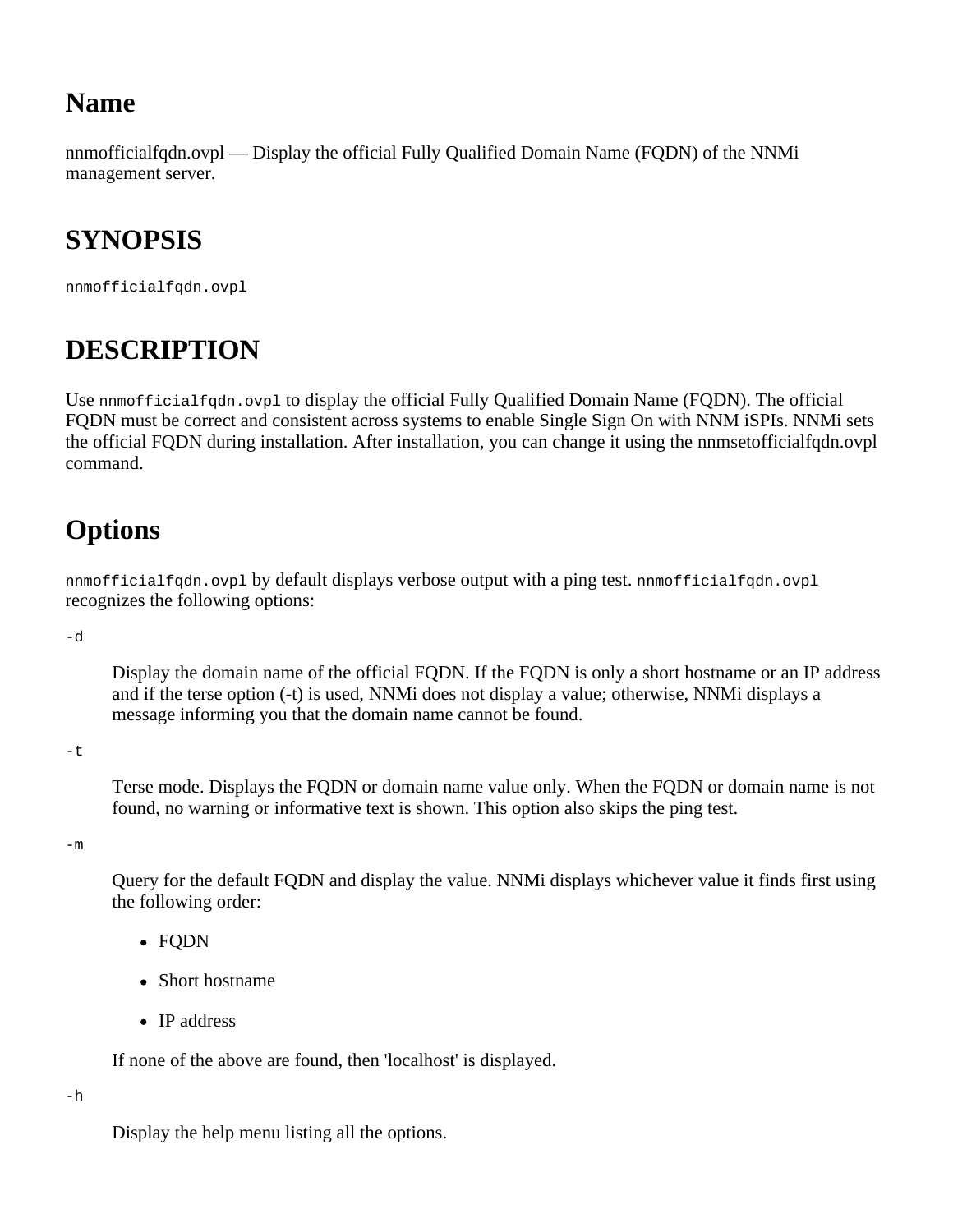### **EXAMPLES**

Running the command without any options displays the official FQDN and performs a ping test:

```
# nnmofficialfqdn.ovpl
      FQDN: hostname.somedomain
      Ping test: pinging hostname.somedomain please wait...
      Ping OK
```
Running the command with the -t option displays the official FQDN as follows:

```
# nnmofficialfqdn.ovpl -t
     hostname.somedomain
```
Running the command using the -d option displays the domain name as follows:

```
# nnmofficialfqdn.ovpl -d
       Domain: somedomain
```
Running the command using the -d and -t options displays only the domain name:

```
# nnmofficialfqdn.ovpl -dt
      somedomain
```
### **AUTHOR**

nnmofficialfqdn.ovpl was developed by Hewlett Packard Enterprise.

#### **FILES**

nnmofficialfqdn.ovpl resides in \$NNM\_BIN directory.

#### **SEE ALSO**

[nnmsetofficialfqdn.ovpl\(](#page-267-0)1M), [nnmsso.ovpl](#page-283-0)(1M).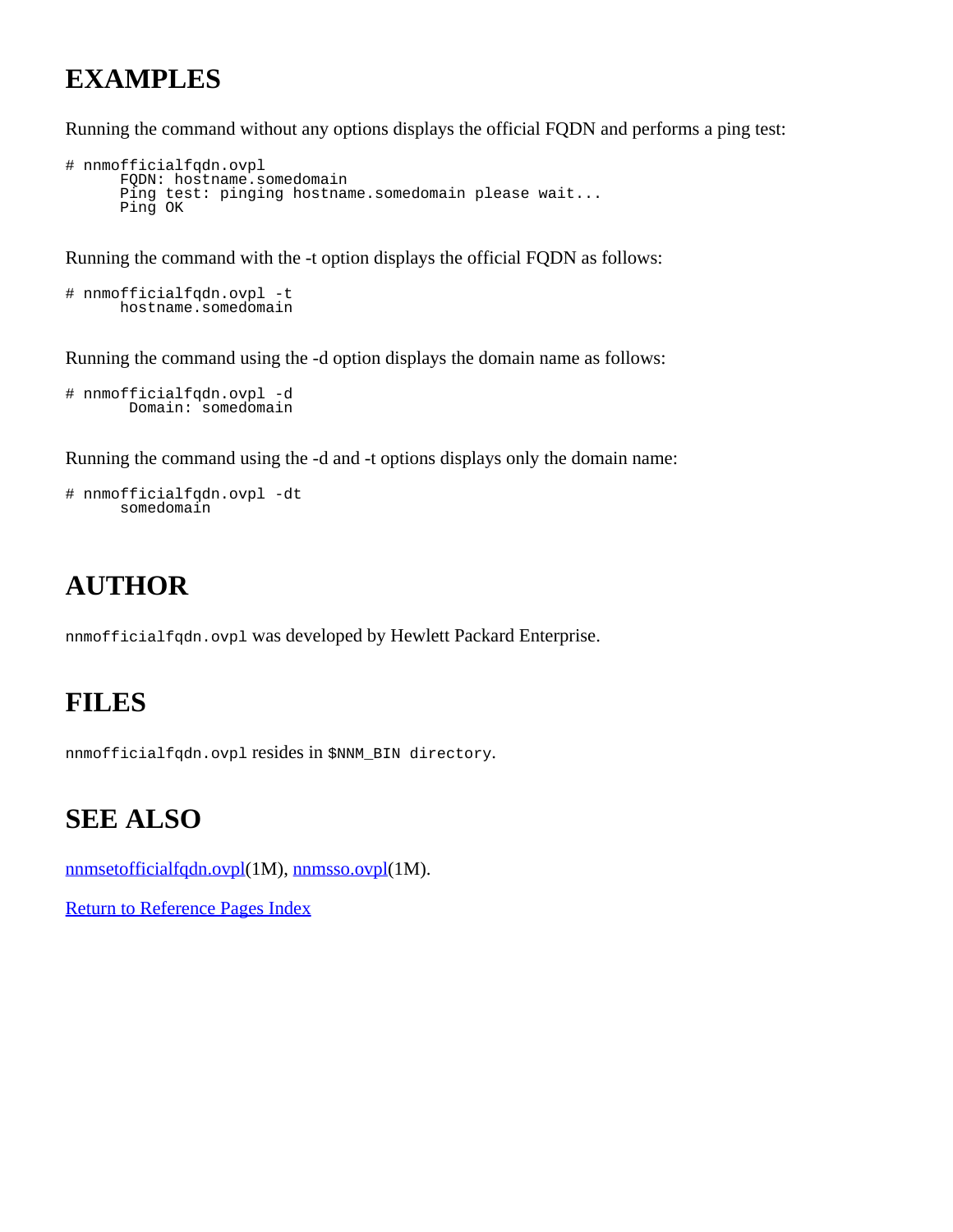nnmooflow.ovpl — Manage available HP OO flow definitions used by NNMi iSPI NET.

## **SYNOPSIS**

nnmooflow.ovpl [-h] [-l] [-i *xmlfilename*] [-d *uuid*] [--flow\_uuid *uuid*] [--flow\_name *flowname*] [- flow\_desc *flowdescription*] [--baseline] [--flow\_arg\_username *flowarguementusername*] [- flow arg password *flowarguementpassword*] [--flow arg hostname *flowarguementhostname*] [-flow\_arg\_ifname *flowarguementinterfacename*] [--flow\_arg\_iftype *flowarguementinterfacetype*] [- flow\_arg\_ifalias *flowarguementinterfacealias*] [--flow\_arg\_ifindex *flowarguementinterfaceindex*] [- flow\_arg\_portname *flowarguementportname*] [--flow\_arg\_portindex *flowarguementportindex*] [- flow\_arg\_username\_req] [--flow\_arg\_password\_req] [--flow\_arg\_hostname\_req] [--flow\_arg\_ifname\_req] [- -flow\_arg\_iftype\_req] [--flow\_arg\_ifalias\_req] [--flow\_arg\_ifindex\_req] [--flow\_arg\_portname\_req] [- flow\_arg\_portindex\_req] [--filter *filter*] [-u *nnmusername*] [-p *nnmpassword*]

## **DESCRIPTION**

Manage user defined HP OO flow definitions. This command can be used to list current HP OO flow definitions available to NNMi, import a new HP OO flow definition to NNMi, or delete an existing HP OO flow definition from NNMi.

HP OO flows are authored using HP Operations Orchestration Studio. Flows in HP OO can be invoked from NNMi during incident processing. A number of arguments can be passed to HP OO flows. See below for the full list of arguments which can be passed.

This list option will show all available HP OO flow definitions including those shipped with the iSPI NET diagnostics server and those previously imported. Note that only user defined HP OO flow definitions can be deleted.

An HP OO flow definition is imported into NNMi by creating an xmlfile using the format described below and importing the definition using the -i option. A single xml file can contain a single flow definition. If multiple flow definitions need to be imported to NNMi, create a separate xml file for each.

Alternatively, a flow can be imported into NNMi by describing the flow definition via command line arguements.

The following is a sample import xmlfile

```
<definition xmlns="http://openview.hp.com/xmlns/nnmi/diagnostics/1">
     <uuid>a2dbd722-b0c3-43ad-b435-4eae9adf37b1</uuid>
     <name>Test Flow</name>
     <description>A test flow for import</description>
     <baseline>true</baseline>
     <arguments>
         <argument>
             <type>HOST</type>
             <name>hostname</name>
             <required>true</required>
         </argument>
         <argument>
```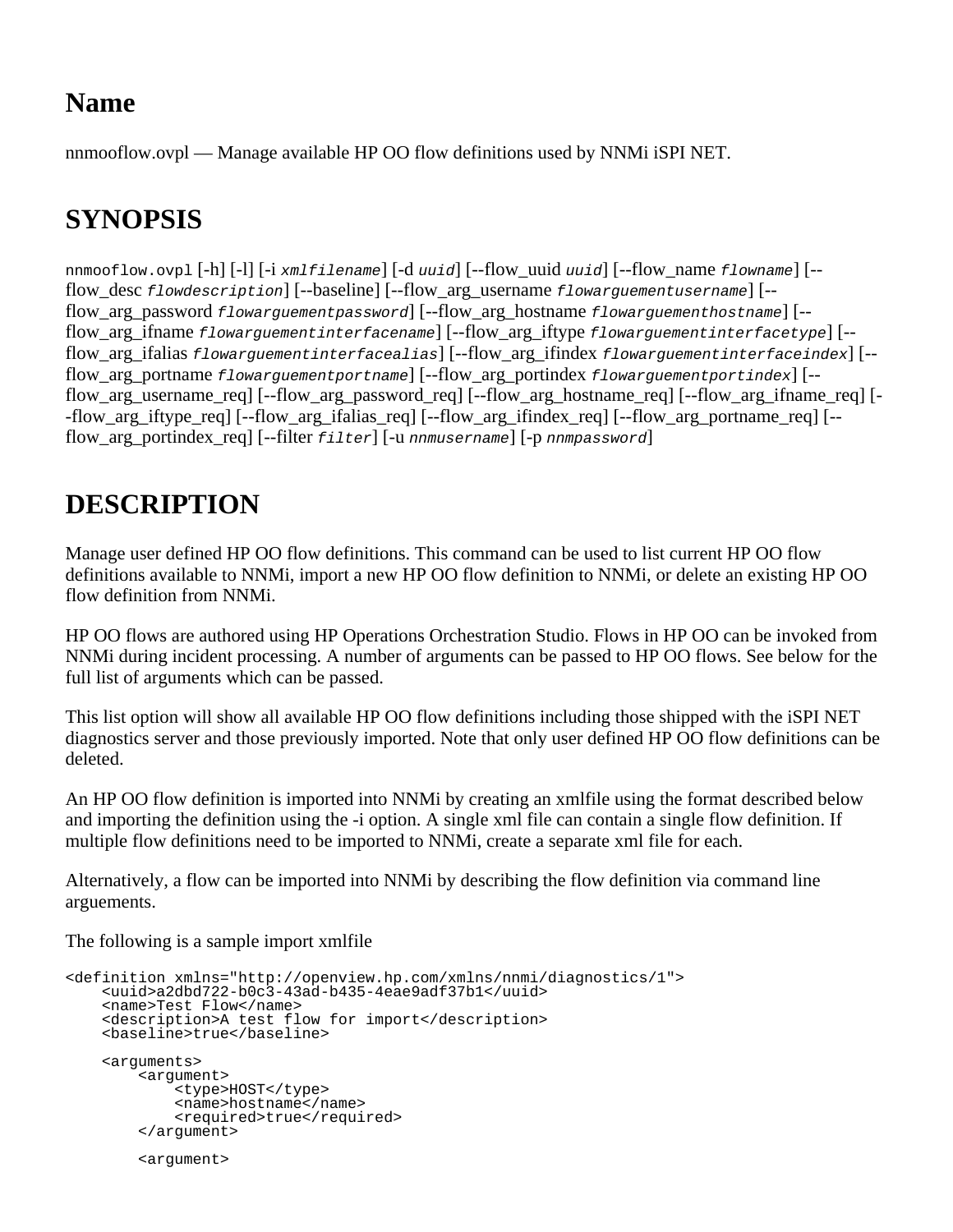```
 <type>SHELL_USERNAME</type>
             <name>user</name>
             <required>false</required>
         </argument>
         <argument>
             <type>SHELL_PASSWORD</type>
             <name>password</name>
             <required>true</required>
         </argument>
     </arguments>
     <filters>
         <filter>
             <vendor>com.hp.ov.nms.devices.cisco</vendor>
             <category>com.hp.ov.nms.devices.router</category>
<family>com.hp.ov.nms.devices.cisco3600seriesmultiservicebranchofficerouter</family>
         </filter>
     </filters>
 </definition>
```
The XML document requires the following structure:

```
<definition>
     <uuid></uuid>
     <name></name> 
     <description></description>
     <baseline></baseline>
     <arguments>
         <argument></argument>
     </arguments>
     <filters>
         <filter></filter>
     </filters>
</definition>
```
<definition> - XML document element.

<uuid>nnnnnnnn-nnnn-nnnn-nnnn-nnnnnnnnnnnn</uuid>- contains the uuid of the HP OO flow as provided by HP OO Studio. The uuid is available on the properties tab for the flow displayed in HP OO Studio.

 $\alpha$  -  $\alpha$  -  $\alpha$  -  $\alpha$  -  $\alpha$  -  $\alpha$  -  $\alpha$  -  $\alpha$  -  $\alpha$  -  $\alpha$  -  $\alpha$  -  $\alpha$  -  $\alpha$  -  $\alpha$  -  $\alpha$  -  $\alpha$  -  $\alpha$  -  $\alpha$  -  $\alpha$  -  $\alpha$  -  $\alpha$  -  $\alpha$  -  $\alpha$  -  $\alpha$  -  $\alpha$  -  $\alpha$  -  $\alpha$  -  $\alpha$  -  $\alpha$  -  $\alpha$  -  $\alpha$  -  $\alpha$ 128 characters. More than 128 characters will cause a parse exception when reading the xml file.

<description>string</description> - contains the description of the flow to be displayed in NNMi. Description can be a maximum size of 2048 characters. More than 2048 characters will cause a parse exception when reading the xml file.

<baseline>boolean</baseline> - defines whether the flow is baseline or not. This element is optional and can be either true or false. If this element is present and true, NNMi will mark the flow as a baseline flow and will attempt to run them when you choose Actions - Run Diagnostics. If this element is not present or set to false, NNMi will mark the imported flow as a non-baseline flow

 $\langle$ arguments $>$  - contains a list of 1 or more  $\langle$ argument $\rangle$  elements to pass to the flow. Include as many <argument> children as necessary. Each flow defined in HP OO Studio can accept named inputs. The  $\langle$  arguments $>$  list allows HP NNMi to pass NNMi defined variables to these inputs. The  $\langle$  type $>$  element defines the variable NNMi will pass to the input identified in the  $\langle$  -name  $\rangle$  element. SHELL\_USERNAME and SHELL\_PASSWORD are defined using NNMi's creditional configuration in NNMi's Communication configuration workspace. The variables passed to the HP OO flow are determined based on the incident's related device, interface, or port. If a argument is specified as required but NNMi can't determine an appropriate value based on the incident, the HP OO flow will not be invoked.

An  $\langle$  argument $\rangle$  element contains a  $\langle$  type $\rangle$ , a  $\langle$  and  $\langle$  and  $\rangle$  are elements.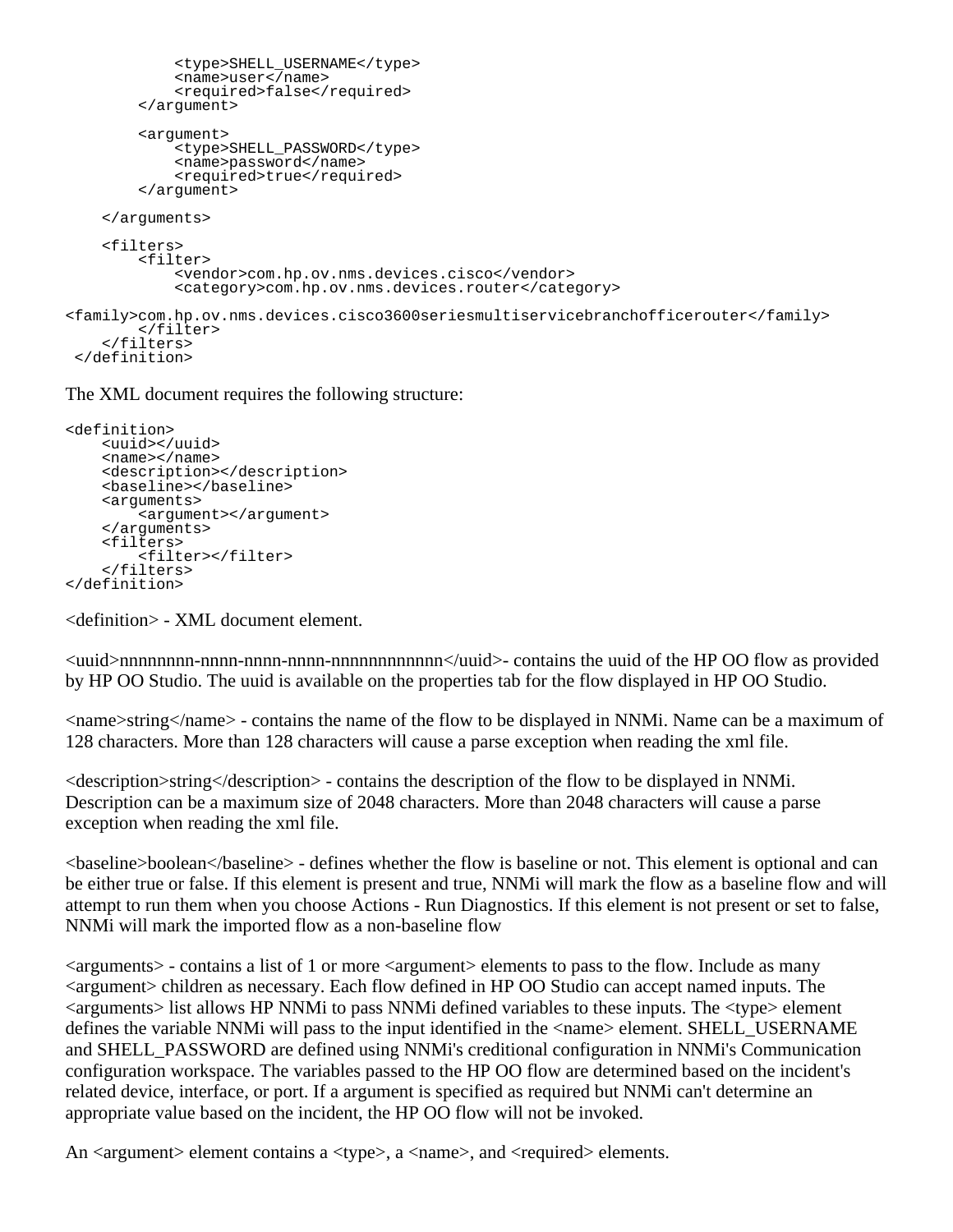The  $\langle$ type> element can be any of the following: SHELL\_USERNAME, SHELL\_PASSWORD, HOST, IFACE\_IFNAME, IFACE\_IFTYPE, IFACE\_IFALIAS, IFACE\_IFINDEX, PORT\_NAME, PORT\_INDEX.

The  $\alpha$  element represents the name of the input as defined in the HP OO Flow. The variable will be passed to the HP OO Flow using this input name.

The  $\le$ required $\ge$  element may be true or false and indicates if the argument must be supplied to HP OO.

Multiple <filter> elements can be specified. <filter> elements define the types of devices where a flow can be excuted. <filter> elements are constructed using <vendor>, <category>, and <family> child elements.

Filters specify the vendor, category, and family of the device or devices the flow supports. As such flows can be defined for generic use across a vendor's product line or defined to more narrowly execute on a category or family of devices from a vendor. Use the "unique key" as indentified in sub forms for Device Profile. You can find the "unique key" by opening the form corresponding to a specific Device vendor, Device Category, or Device Family using the Device Profile workspace.

A filter can specify just vendor, category, or family or all three to indicate a very specific device profile. <filters> can be empty, if the flow can operate on any device.

Once a flow definition has been imported to NNMi, it is available to be used in NNMi Incident Configuration. See NNMi online help for instructions on configuring incident flows.

#### **Parameters**

nnmooflow.ovpl supports the following parameters:

-h

Displays command summary

#### $-1$

Displays a list of all HP OO flow definitions available for use in incident configuration.

#### -d *uuid*

Removes the flow definition identified by the uuid. HP defined flow definitions can not be removed. User defined flow definitions which are referenced in incident configuration also may not be removed.

-i *xmlfilename*

Imports the flow definition defined by the xml file. A flow can be repeatly imported to NNMi. Only the last flow definition for a uuid imported by this command will be retained in the configuration.

```
--flow_uuid flowuuid
```
Defines the UUID of the flow being imported via command line to be flowuuid

--flow\_name *flowname*

Defines the name of the flow being imported via command line to be flowname

--flow\_desc *flowdesc*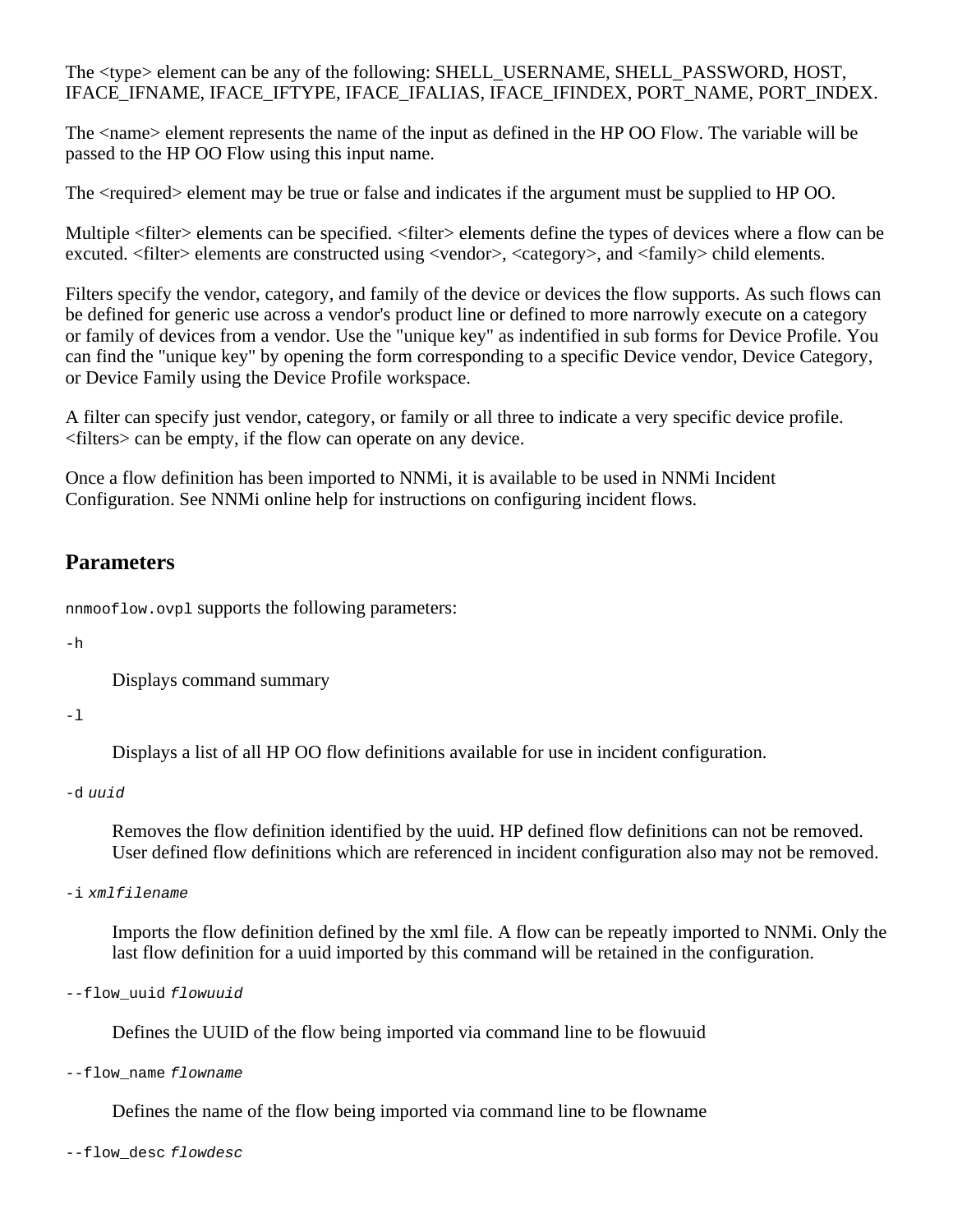Defines the description of the flow being imported via command line as flowdesc

--baseline

Defines that the flow being imported via the command line should be marked as baseline by NNMi

--flow\_arg\_username *flowargusername*

Defines that the shell username (SHELL\_USERNAME) generated by NNMi should be passed to OO as a flow input variable with name flowargusername

--flow\_arg\_password *flowargpassword*

Defines that the shell password (SHELL\_PASSWORD) generated by NNMi should be passed to OO as a flow input variable with name flowargpassword

--flow\_arg\_hostname *flowarghostname*

Defines that the hostname (HOST) generated by NNMi should be passed to OO as a flow input variable with name flowarghostname

--flow\_arg\_ifname *flowargifname*

Defines that the interface name (IFACE\_IFNAME) generated by NNMi should be passed to OO as a flow input variable with name flowargifname

--flow\_arg\_iftype *flowargiftype*

Defines that the interface type (IFACE\_IFTYPE) generated by NNMi should be passed to OO as a flow input variable with name flowargiftype

--flow\_arg\_ifalias *flowargifalias*

Defines that the interface alias (IFACE\_IFALIAS) generated by NNMi should be passed to OO as a flow input variable with name flowargifalias

--flow\_arg\_ifindex *flowargifindex*

Defines that the interface index (IFACE\_IFINDEX) generated by NNMi should be passed to OO as a flow input variable with name flowargifindex

--flow\_arg\_portname *flowargportname*

Defines that the interface port name (PORT\_NAME) generated by NNMi should be passed to OO as a flow input variable with name flowargportname

--flow\_arg\_portindex *flowargportindex*

Defines that the interface port name (PORT\_INDEX) generated by NNMi should be passed to OO as a flow input variable with name flowargportindex

--flow\_arg\_username\_req

Defines that the flow argument username is required

--flow\_arg\_pssword\_req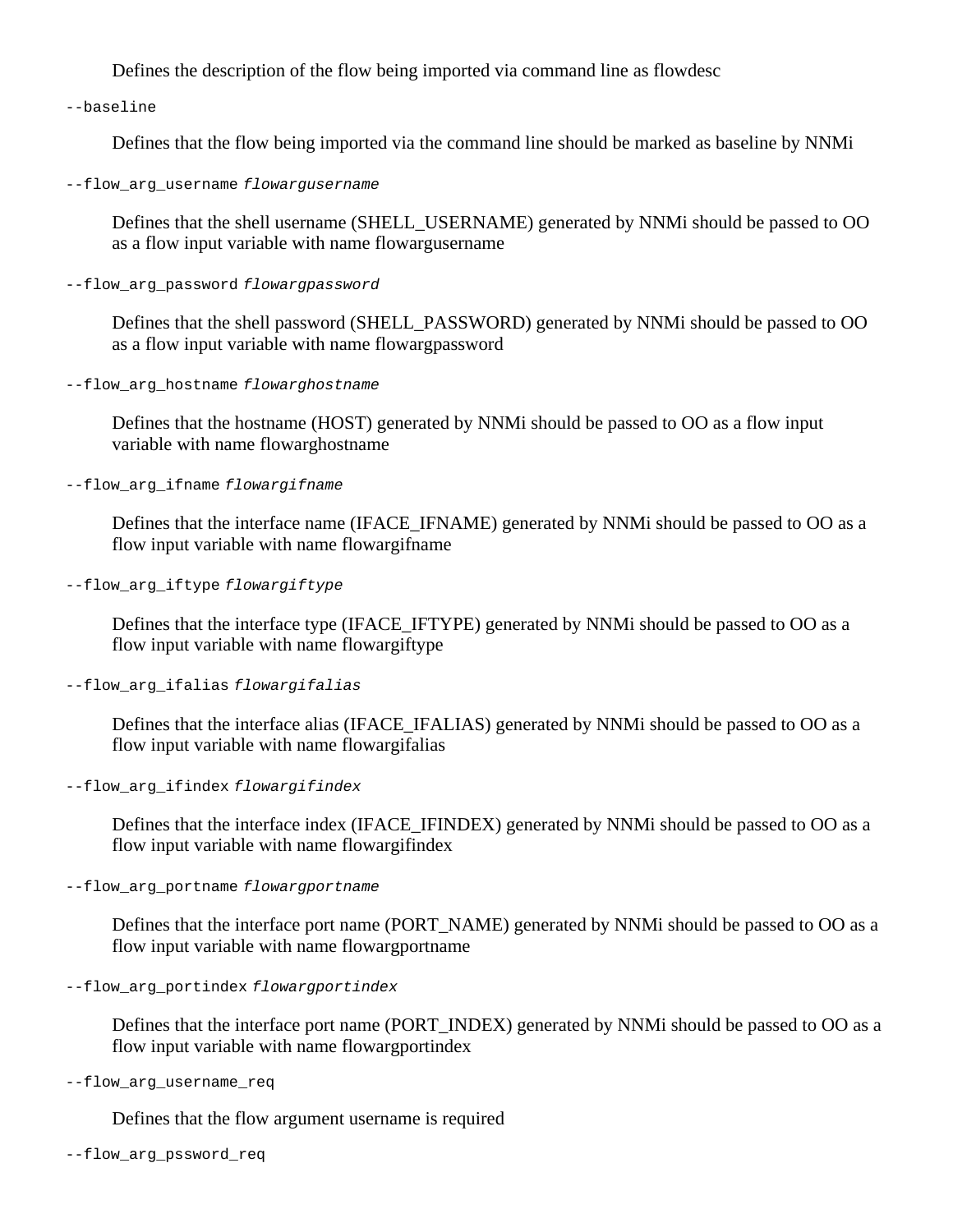Defines that the flow argument password is required

--flow arg hostname req

Defines that the flow argument hostname is required

```
--flow_arg_ifname_req
```
Defines that the flow argument interface name is required

```
--flow_arg_iftype_req
```
Defines that the flow argument interface type is required

```
--flow_arg_ifalias_req
```
Defines that the flow argument interface alias is required

```
--flow arg ifindex req
```
Defines that the flow argument interface index is required

```
--flow_arg_portname_req
```
Defines that the flow argument interface portname is required

```
--flow arg portindex req
```
Defines that the flow argument interface port index is required

--filter *filter*

Defines the filters which should be applied to the flow definition. Filters should be of the form "vendor,category,family". Multiple filter definitions are allowed for the same flow definition.

#### **EXAMPLES**

To list currently available HP OO Flow Definitions:

nnmooflow.ovpl -l

To load a flow definition

nnmooflow.ovpl -i flow.xml

To delete a flow definition

nnmooflow.ovpl -d 01d616b0-e852-4235-b447-48185bd31444

To import a flow definiton directly via command line

```
nnmooflow.ovpl --flow_uuid 40499f32-434d-4179-8ade-9c68d3920ffd --flow_name "Test NNMi
Baseline Flow" --flow_desc "A Baseline Flow" --baseline --flow_arg_username Username --
flow_arg_password Password --flow_arg_hostname Hostname --filter
"com.hp.ov.nms.devices.cisco,com.hp.ov.nms.devices.router" --flow_arg_username_req --
flow_arg_password_req --flow_arg_hostname_req
```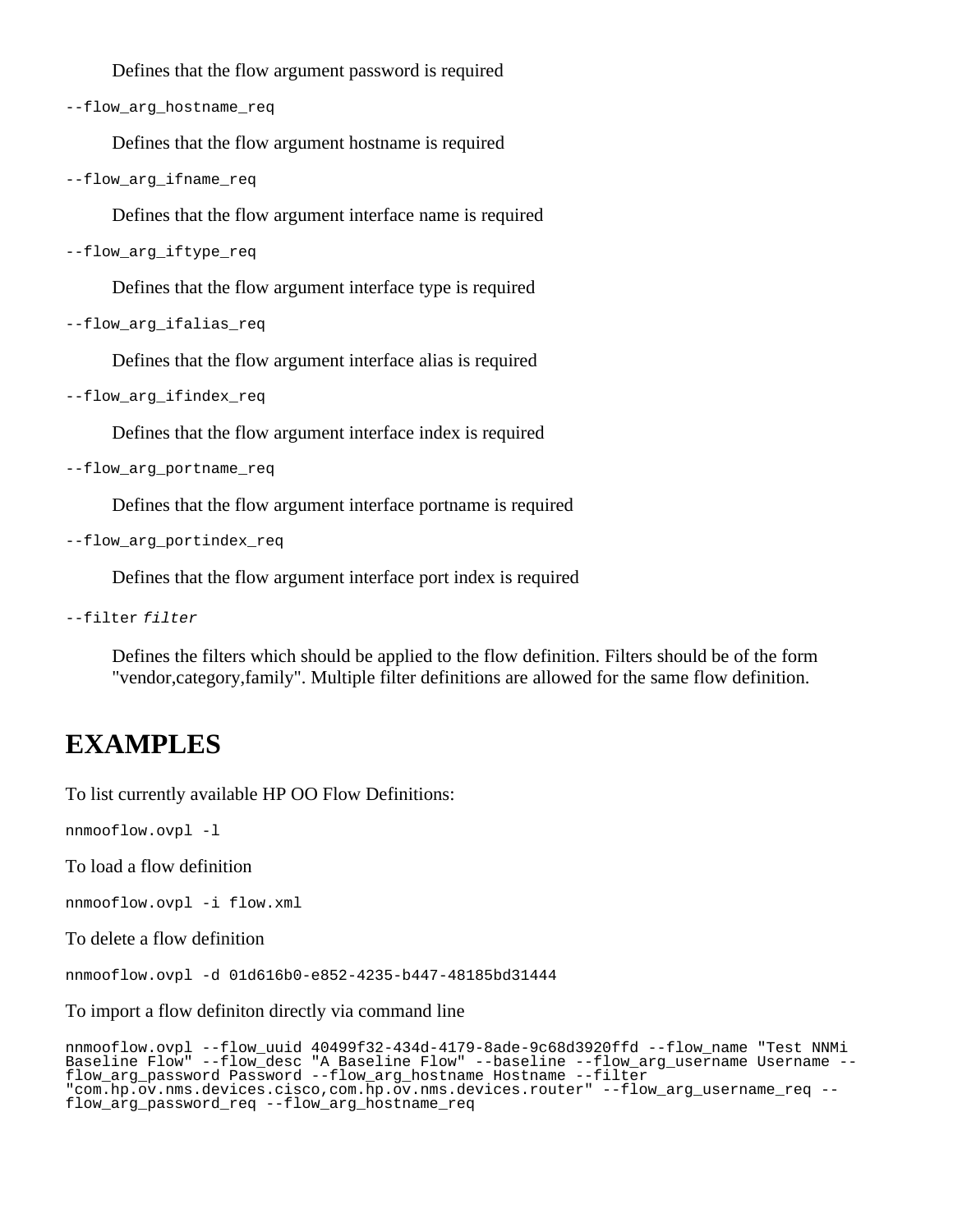# **AUTHOR**

nnmooflow.ovpl was developed by Hewlett Packard Enterprise.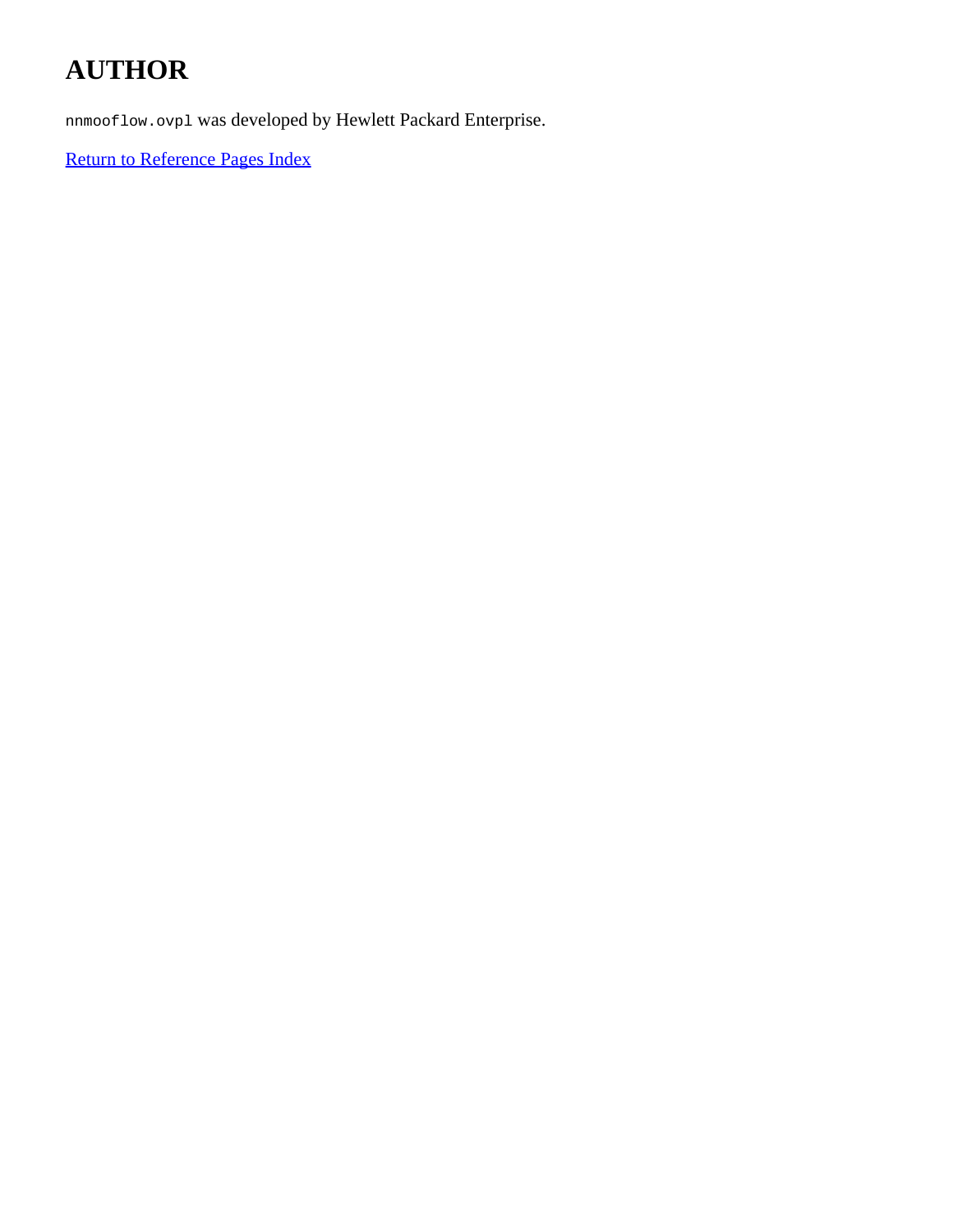disco.NoVLANIndexing — Specifies certain nodes where VLAN Indexing should be skipped during discovery polling.

# **SYNOPSIS**

disco.NoVLANIndexing

# **DESCRIPTION**

One of the methods NNMi uses to learn layer 2 connectivity between and among switch devices in a managed network is to retrieve the dot1dTpFdbTable (FDB) from the switches. However, for Cisco switches, NNMi must use a VLAN-indexing method to retrieve the entire FDB. Using this method, NNMi retrieves the FDB once for each configured VLAN on the Cisco device. If there is a large number of VLANs configured on each device, retrieving the FDB with VLAN-indexing might take a very long time, sometimes even hours, to complete.

Cisco switches are often configured to use the Cisco Discovery Protocol (CDP). CDP is considered to be a superior method for learning layer 2 connectivity. Large switches located in the in the core of the network might contain many VLANs. These switches typically do not have end nodes connected directly to them. If the switches you want to manage do not have end nodes connected directly to them, you might want to suppress the collection of the FDB on these large switches. NNMi still completes the layer 2 discovery using data collected from CDP. These large switches are prime candidates for suppression of VLAN-indexing. Do not suppress VLAN-indexing on smaller switches located at the network's edge (often known as access switches) that have many end nodes attached to them.

You can configure NNMi to suppress VLAN indexing. To do this, the NNMi administrator needs to create the disco.NoVLANIndexing file, where the name of the file is case-sensitive. The ovjboss service reads the disco.NoVLANIndexing file when it starts. If the NNMi administrator makes changes to the disco.NoVLANIndexing file after the ovjboss service starts, those changes will not take effect until the next time the ovjboss service starts. By default, the disco.NoVLANIndexing file does not exist. If the disco.NoVLANIndexing does not exist, this feature is disabled and NNMi attempts to use VLAN-indexing to collect the entire FDB table on all devices.

The disco.NoVLANIndexing file can contain IP addresses, IP address ranges, and comments. A comment consists of the pound (or hash) sign (#) and all characters between # and the end of the line. NNMi treats an empty line as a comment. IP addresses are specified in the standard IP version 4 dotted-decimal notation or standard IP version 6 format (RFC 2373).

For details on the format of IP address ranges, see the *Configure Address Ranges for Regions* section of the NNMi help.

NNMi considers a node to match if one of the listed IP addresses matches a node's management address. Other IP addresses hosted by the node are not considered. If a node matches one of the addresses in the disco.NoVLANIndexing file, NNMi collects only the default FDB (the FDB which is accessible by using the community string with no @vlan-id suffix appended).

Disabling the collecting of the entire FDB might cause some inaccuracies in the layer 2 layout of the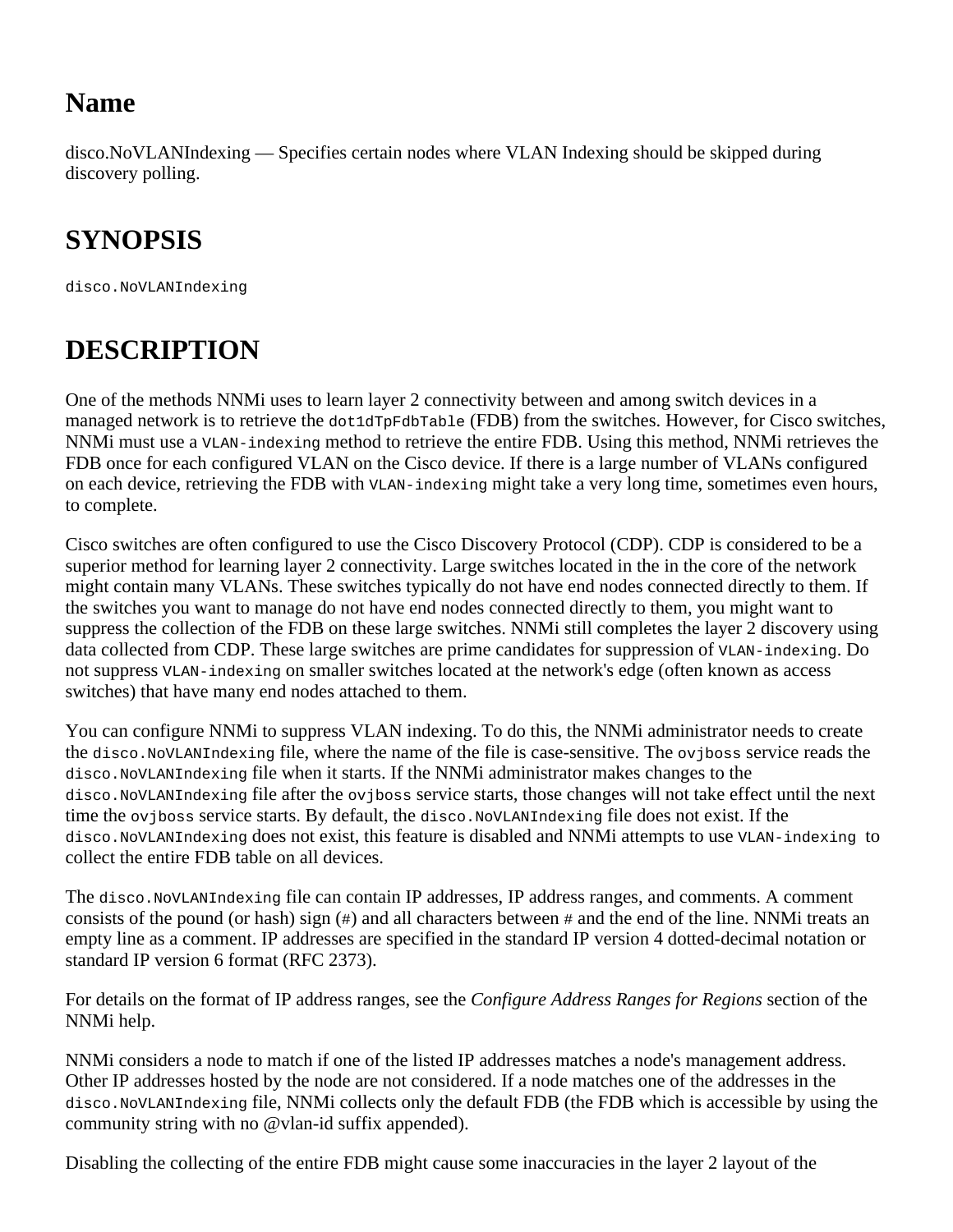managed network. HP is not responsible for these inaccuracies. Carefully consider which switches you include in the disco.NoVLANIndexing file.

## **EXAMPLES**

The following is an example of a disco. NoVLANIndexing file:

```
#This entry suppresses VLAN-indexing for the node whose management address is 10.2.37.149
10.2.37.149
192.168.100-101.1 #This entry causes the nodes 192.168.100.1 and 192.168.101.1 to be
skipped, too
# Here are some examples of IPv6 addresses and ranges:
    2136::8:800:200C:417a
    fd01::a352:1245:fc4B
    2001:D88:2:0:a07:ffff:0a01:3200-37ff
```
# **AUTHOR**

disco.NoVLANIndexing was developed by Hewlett Packard Enterprise.

### **FILES**

\$NnmDataDir/shared/nnm/conf/disco/disco.NoVLANIndexing

%NnmDataDir%\shared\nnm\conf\disco\disco.NoVLANIndexing

#### **SEE ALSO**

See the *Maintaining NNMi* chapter in the newest version of the *NNMi Deployment Reference* for more information.

See the *Configure Address Ranges for Regions* section of the NNMi help.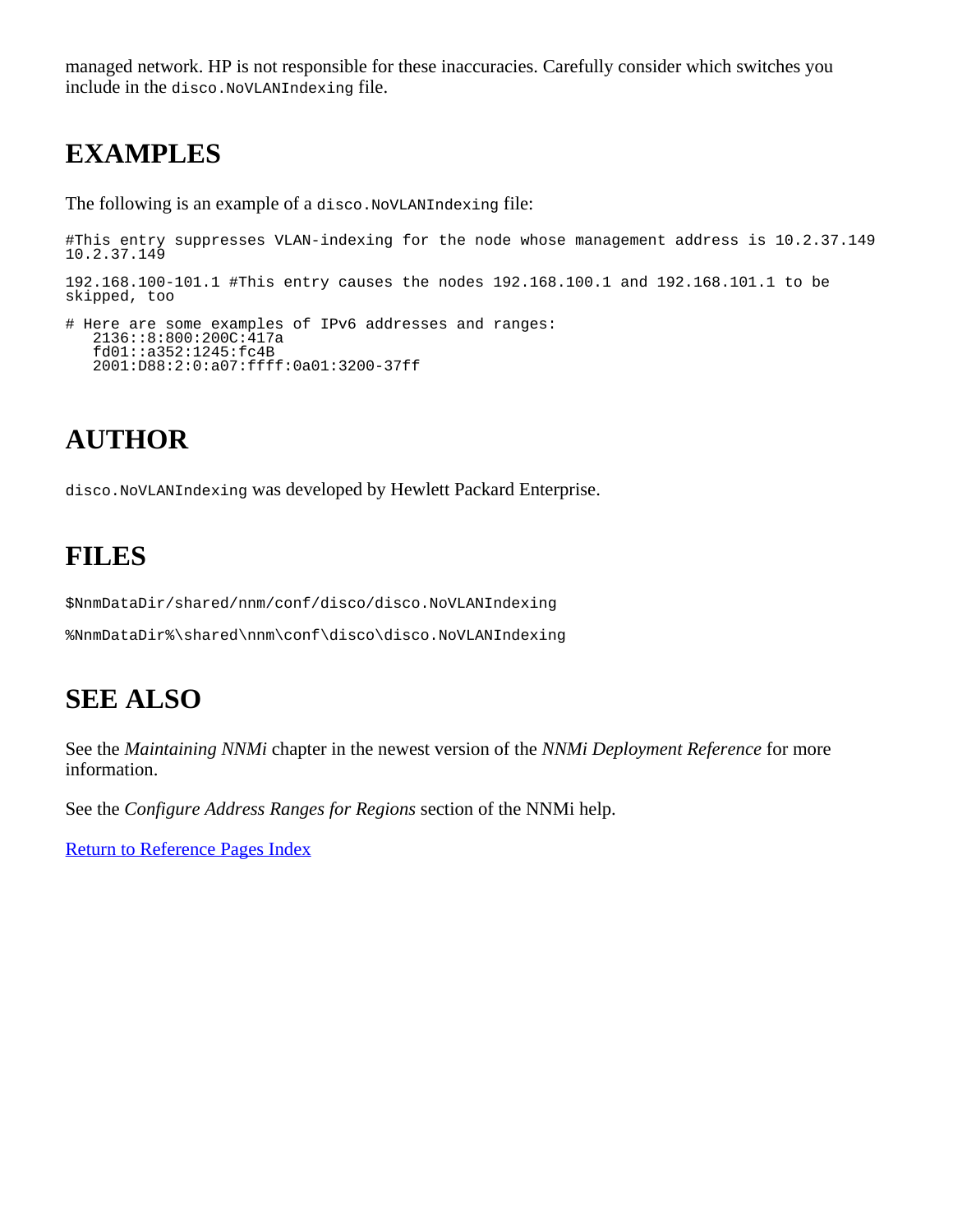disco.SkipXdpProcessing — Contains a list of management IP addresses for nodes NNMi should not query for discovery protocol information.

## **SYNOPSIS**

disco.SkipXdpProcessing

# **DESCRIPTION**

One method NNMi uses to discover layer 2 connectivity between and among network devices in a managed network is to collect information from the devices related to their discovery protocols. There are many defined discovery protocols. For example, Link Layer Discovery Protocol (LLDP) is an industry standard protocol, while there are many vendor-specific protocols like Cisco Discovery Protocol (CDP) for Cisco devices. These are all handled by NNMi discovery in the XdpAnalyzer.

You can configure NNMi to suppress discovery protocol collections for devices you specify. This feature makes use of a configuration file, disco.SkipXdpProcessing, that the NNMi administrator creates. The name of the file is case-sensitive. The ovjboss service reads the disco. SkipXdpProcessing when it starts up. If the NNMi administrator makes changes to this file after the ovjboss service starts up, those changes will not take effect until the next time the ovjboss service starts. By default, the disco. SkipXdpProcessing file does not exist. If the disco. SkipXdpProcessing does not exist, this feature is disabled and NNMi attempts to collect discovery protocol information from all managed nodes.

For more information about the known problems fixed by this feature, refer to the SEE ALSO section below.

The disco.SkipXdpProcessing file can contain IP addresses and comments. A comment consists of the pound (or hash) sign (#) and all characters between # and the end of the line. NNMi treats an empty line as a comment. Specify IP addresses in the standard IP version 4 dotted-decimal notation or standard IP version 6 format (RFC 2373).

NNMi considers a node to match if one of the listed IP addresses matches a node's management address. Other IP addresses hosted by the node are not considered. If a node matches one of the addresses in the disco.SkipXdpProcessing file, NNMi skips the XdpAnalyzer service for that node and does not collect discovery protocol information.

Disabling the discovery protocol processing of a node or nodes might cause some inaccuracies in the layer 2 layout of the managed network. HP is not responsible for these inaccuracies.

## **EXAMPLES**

The following is an example of a disco. SkipXdpProcessing file:

#This entry supresses the XdpAnalyzer processing for the node whose management address is 10.2.37.149 10.2.37.149

192.168.100.1 #This entry causes the node 192.168.100.1 to be skipped, too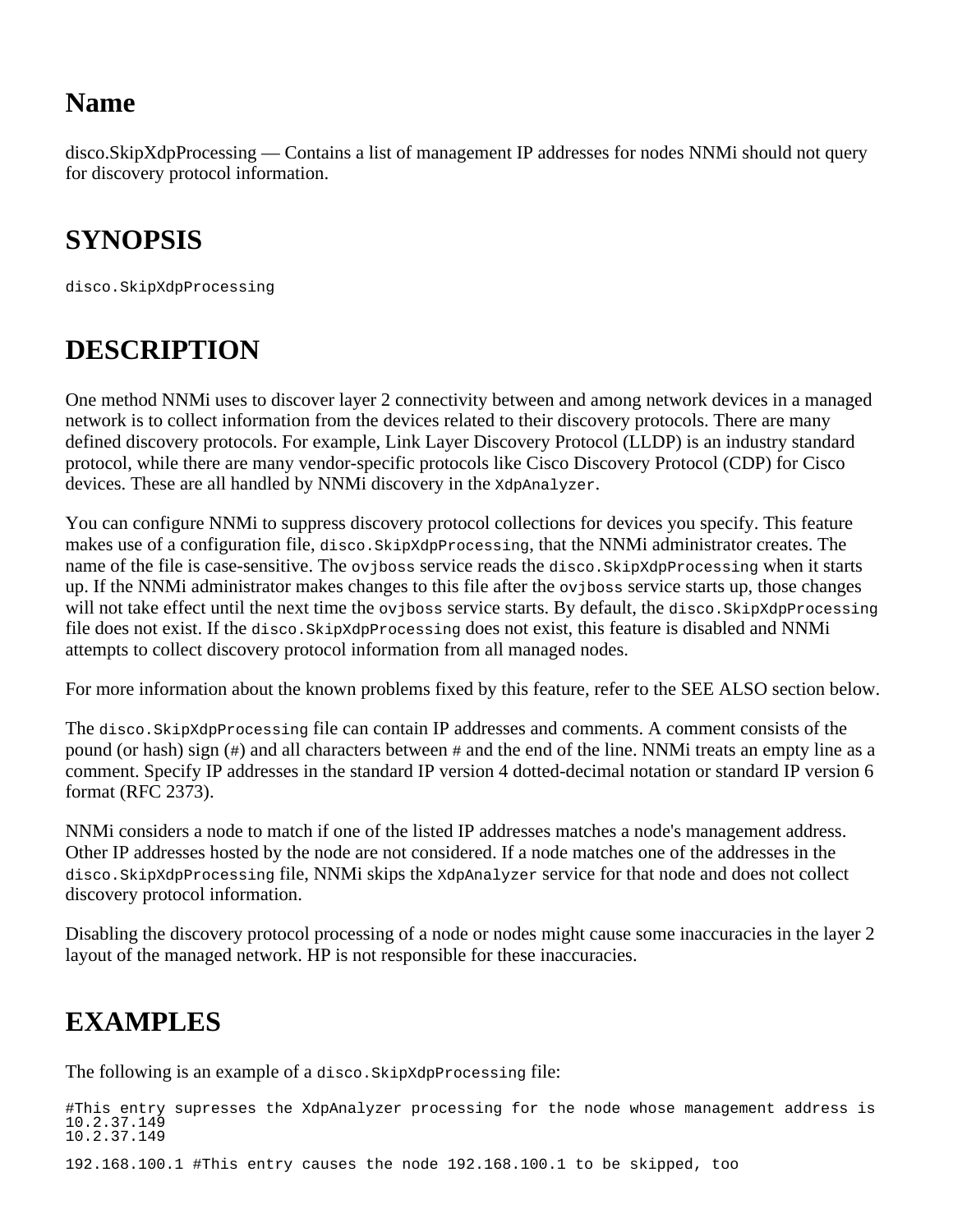```
# Here are some examples of IPv6 addresses:
 2136::8:800:200C:417a
   fd01::a352:1245:fc4B
```
# **AUTHOR**

disco.SkipXdpProcessing was developed by Hewlett Packard Enterprise.

### **FILES**

\$NnmDataDir/shared/nnm/conf/disco/disco.SkipXdpProcessing

%NnmDataDir%\shared\nnm\conf\disco\disco.SkipXdpProcessing

# **SEE ALSO**

See the *Maintaining NNMi* chapter in the newest version of the *NNMi Deployment Reference* for more information.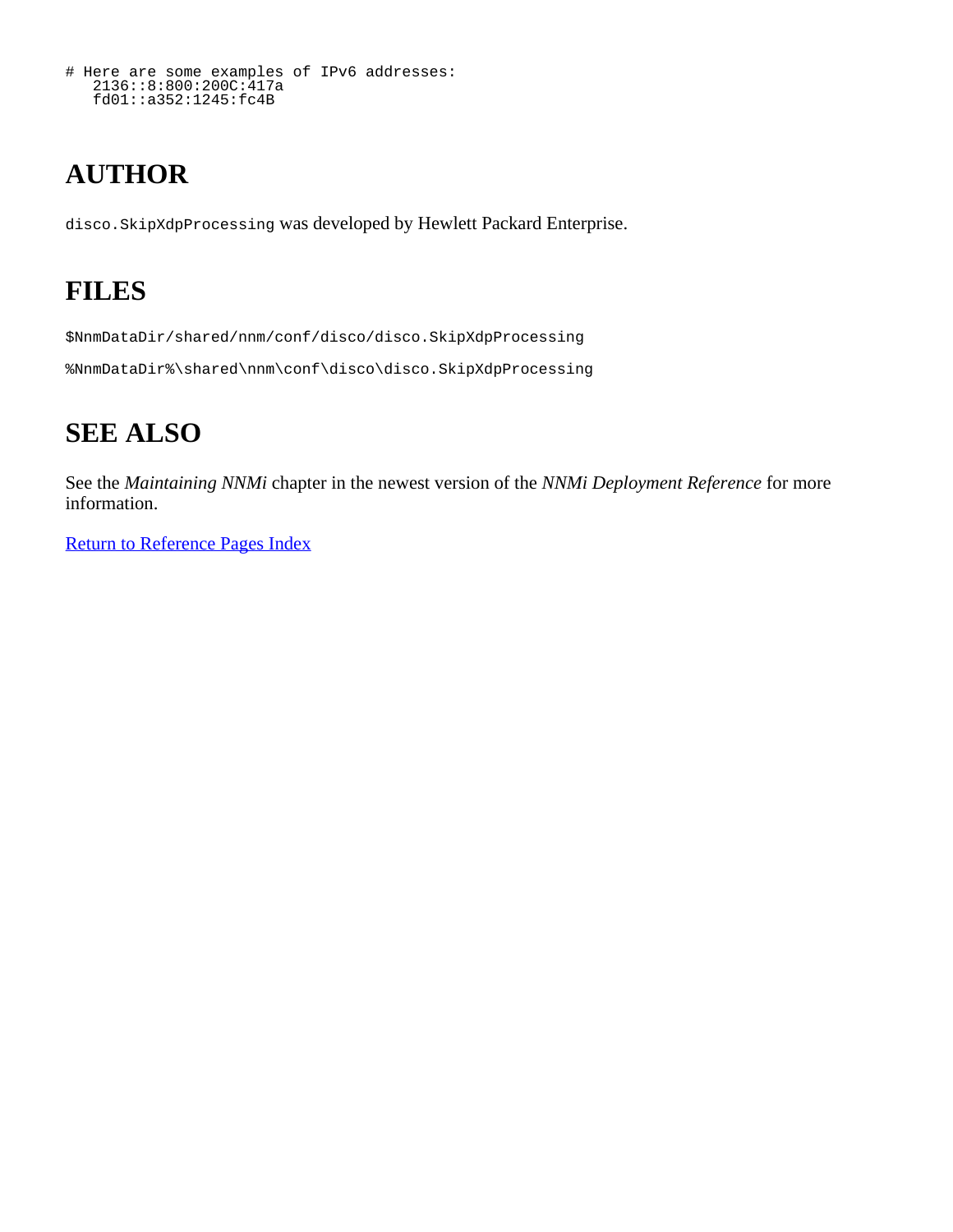hostnolookup.conf — file containing hostnames or hostname wildcards that should not be resolved to IP addresses using the system IP name server

## **SYNOPSIS**

hostnolookup.conf

# **DESCRIPTION**

hostnolookup.conf is a file used by the ovjboss process to determine whether a hostname should be resolved to an IP address using the system IP name server. The ovjboss process attempts to match a hostname against each entry in the hostnolookup.conf file before attempting to resolve the hostname to an IP address. If a match is found, the ovjboss process does not attempt to resolve the hostname to an IP address using the system IP name server.

Add entries to the file containing one hostname or hostname wildcard. Each entry must be on a single line. To add comments, place a number sign (#) in front of the comment. That causes the remainder of the line to be ignored. You can add blank lines to the hostnolookup.conf file.

Use the hostnolookup.conf file if you determine that a specific hostname (or set of hostnames) cannot be resolved to an IP address using the systems IP name server.

The administrator must create the hostnolookup.conf file. It does not exist by default.

If you modify the hostnolookup.conf file while the ovjboss process is running, use the \$NnmInstallDir/support/nmsdnssync.ovpl script to load the updated file. The nmsdnssync.ovpl script also reloads the ipnolookup.conf file.

## **EXAMPLES**

The following is an example of a hostnolookup.conf file:

# A single hostname badsys.mydomain.mycorp.com # An IP wildcard \*.baddomain.mycorp.com

In the first example, the system name is bad in some way, causing some DNS servers to respond with unexpected results. In the second example, there is a domain that cannot be resolved. Adding these entries to the hostnolookup.conf file stops NNMi from attempting to resolve the hostnames.

#### **AUTHOR**

hostnolookup.conf was developed by Hewlett Packard Enterprise.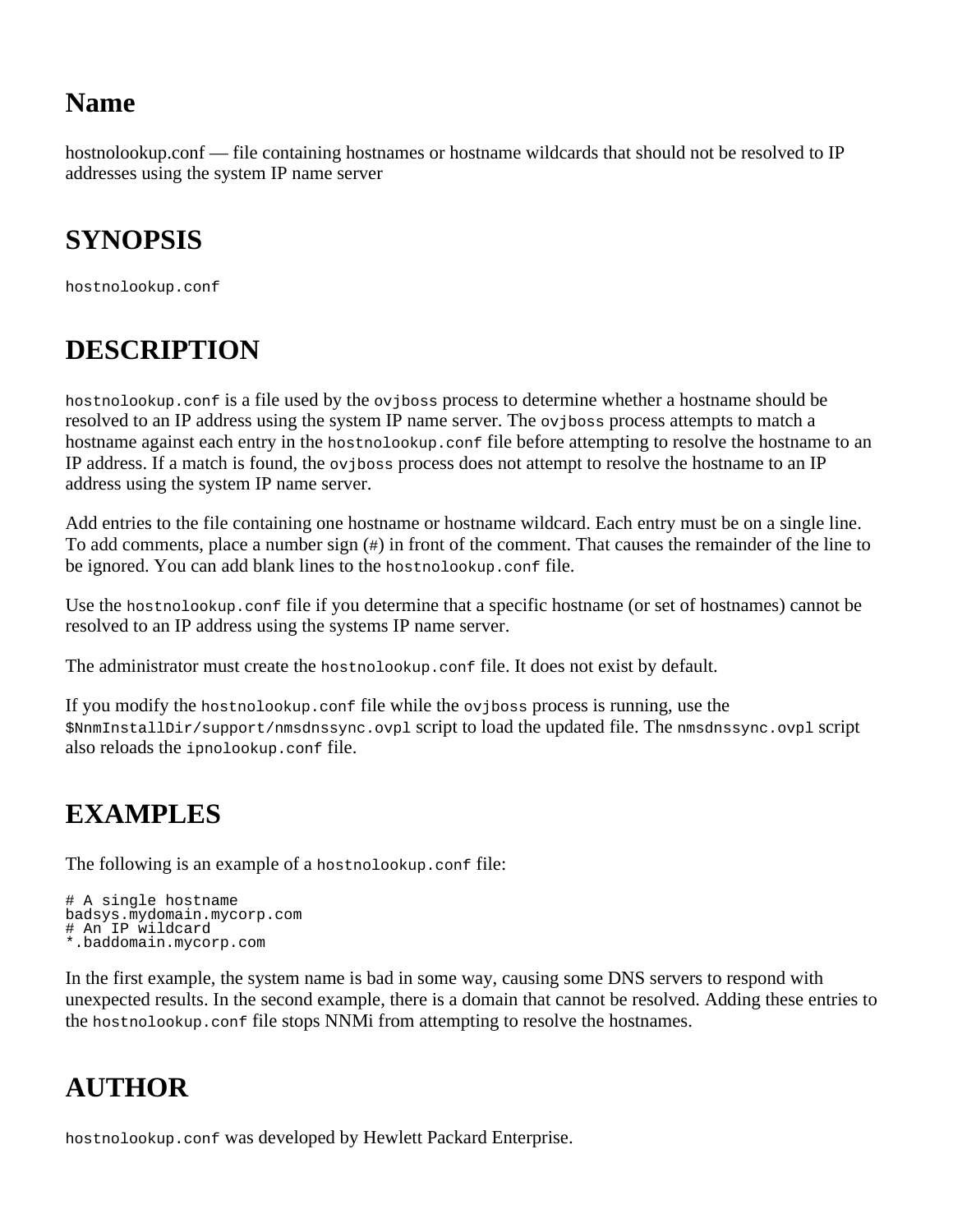# **FILES**

%NNM\_DATA%\shared\nnm\conf\hostnolookup.conf \$NNM\_DATA/shared/nnm/conf/hostnolookup.conf

# **SEE ALSO**

ipnolookup.conf(4).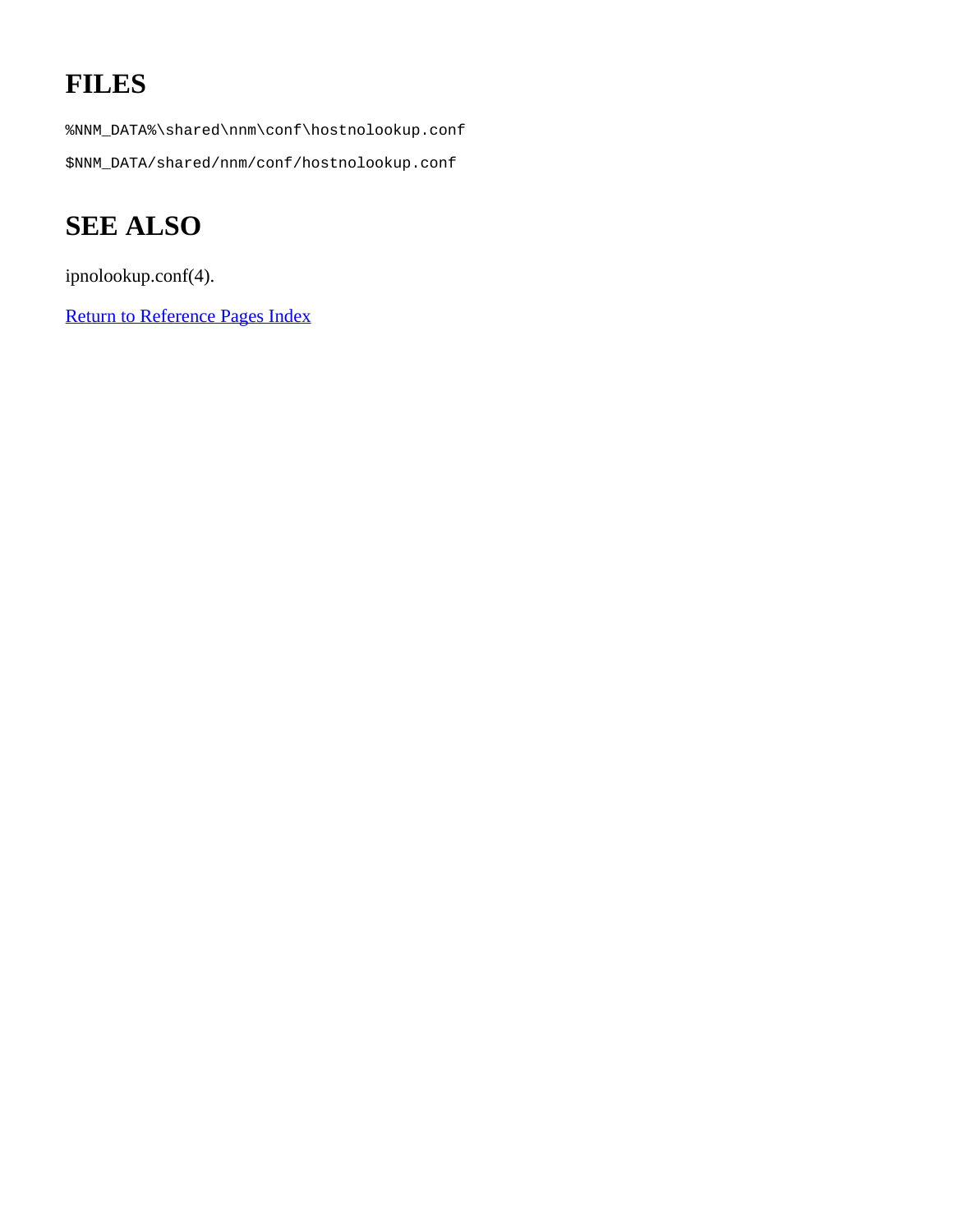ipnolookup.conf — file containing IP addresses or IP wildcards that should not be resolved to hostnames using the system IP name server

## **SYNOPSIS**

ipnolookup.conf

# **DESCRIPTION**

ipnolookup.conf is a file used by all NNMi processes to determine whether an IP address should be resolved to a hostname using the system IP name server. NNMi processes attempt to match an IP address against each entry in the ipnolookup.conf file before attempting to resolve the IP address to a hostname. If a match is found, the NNMi process does not attempt to resolve the IP address to a hostname using the system IP name server.

Add entries to the file containing one IP address or IP wildcard per line. Each entry must be on a single line. To add comments, place a number sign (#) in front of the comment. This causes the remainder of the line to be ignored. You can add blank lines to the ipnolookup.conf file.

Use the ipnolookup.conf file when you determine that a specific IP address (or range of IP addresses) cannot be resolved to a hostname using the system IP name server.

The administrator must create the ipnolookup.conf file. It does not exist by default.

If you modify the ipnolookup.conf file while NNMi processes are running, run the \$NnmInstallDir/support/nmsdnssync.ovpl script with no arguments to load the modifications you made to the ipnolookup.conf file.

## **EXAMPLES**

The following is an example of a ipnolookup.conf file:

```
# A single IP address
192.168.1.100
# An IP wildcard
10.*.*.*
# An IP wildcard range
192.168.1.101-255
```
In the first example, the single IP address could be routed to the Internet because many web sites use a 192.168.\*.\* IP address. In the second example, the IP wildcard range could be NAT addresses. As such, they are not suitable for communications. In the third example, the IP wildcard range could be a set of addresses used for some purpose other than the primary IP address.

# **AUTHOR**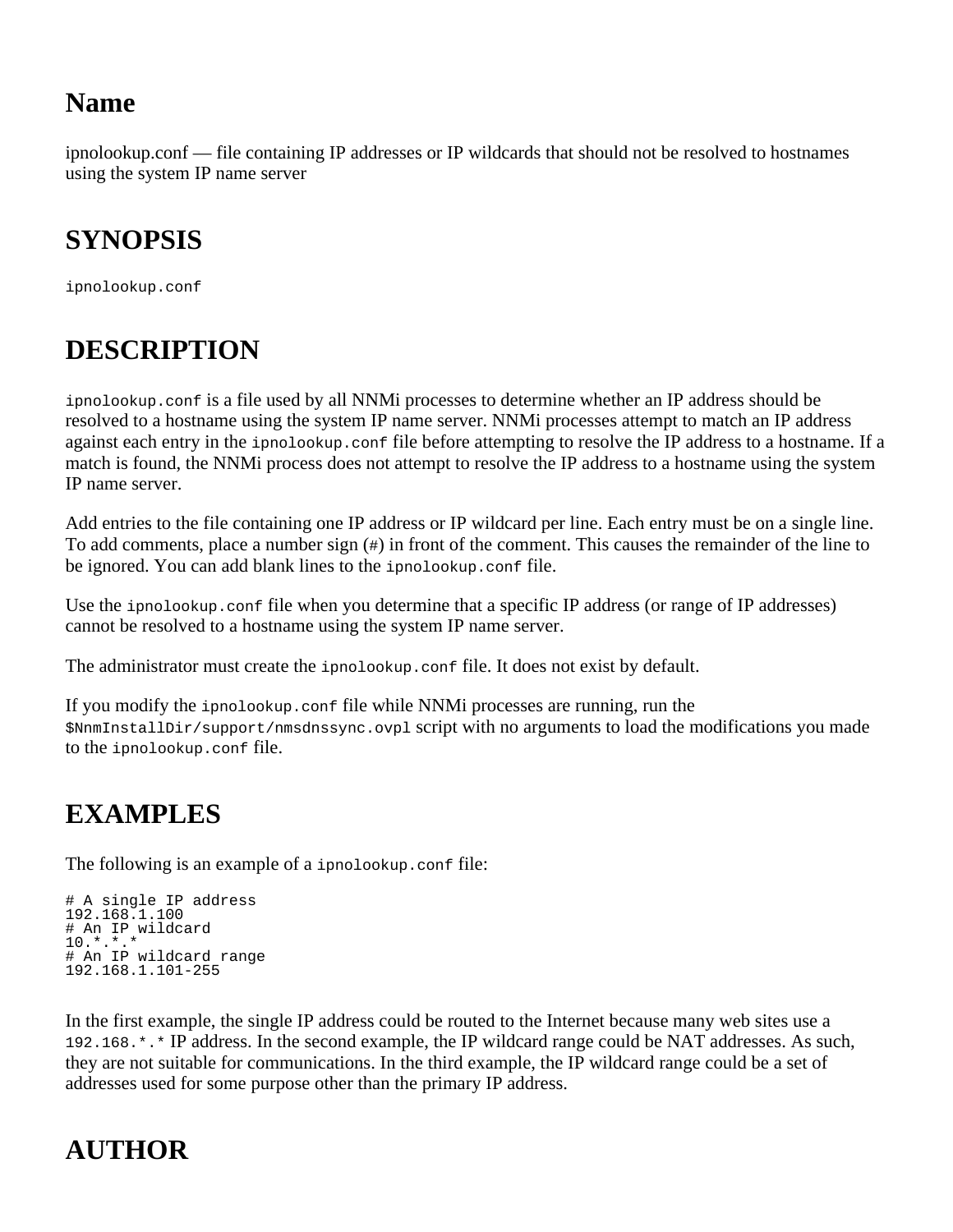ipnolookup.conf was developed by Hewlett Packard Enterprise.

# **FILES**

*Windows*: %NNM\_DATA%\shared\nnm\conf\ipnolookup.conf

*UNIX*: \$NNM\_DATA/shared/nnm/conf/ipnolookup.conf

## **SEE ALSO**

hostnolookup.conf(4).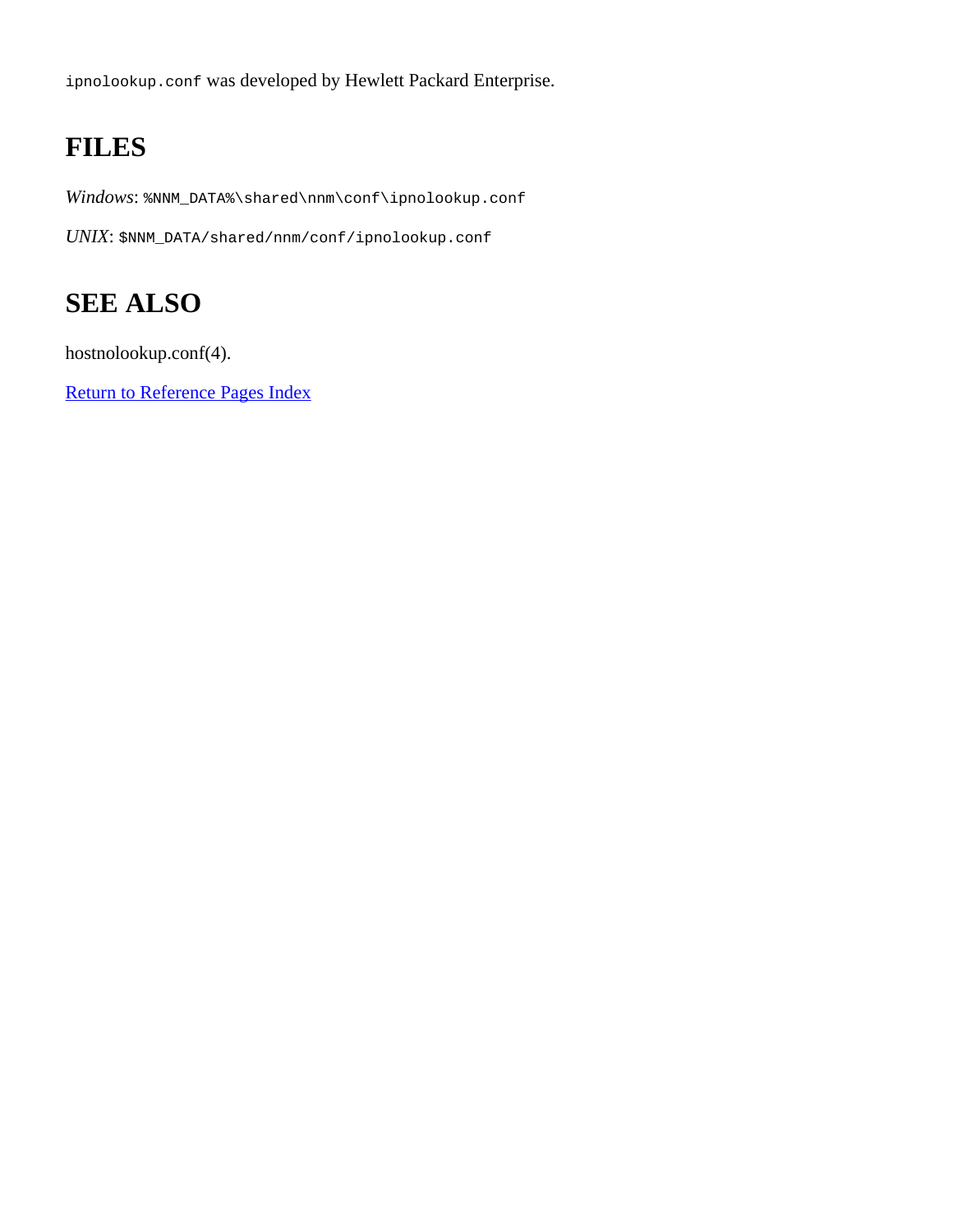macdedupexceptions.txt — file containing sysObjectId values for types of nodes that are to be considered exceptions to the mac-address-based node deduplication logic

# **SYNOPSIS**

macdedupexceptions.txt

# **DESCRIPTION**

NNMi uses a number of complex algorithms to detect that a node being processed is really a duplicate of another node in the database. In some cases, NNMi compares MAC addresses to try to determine if a node has received a new IP address due to a DHCP lease expiring. This might cause issues with some network devices such as firewalls and loadbalancers. There are some cases where these devices might use common IP addresses and MAC addresses across multiple distinct devices. Normally, NNMi distinguishes between these devices by seeing that the SNMP sysName is different. However, there are also cases where the SNMP sysName can not be made different. In these cases, NNMi might delete one of the devices from the database claiming that it is a duplicate.

For devices such as these loadbalancers and firewalls, NNMi can be told to modify its de-duplication algorithm by listing these devices' SNMP sysObjectId values in the macdedupexceptions.txt file. Devices that are good candidates for inclusion in this file have the following characteristics:

- The device must not obtain its IP address from a DHCP server. Its IP address should be statically assigned.
- The device must use a unique management IP address.

The following are examples of devices where this configuration file can prove useful:

- The device is configured in a redundant configuration with another device that uses some common IP and MAC addresses, and shares a common SNMP sysName.
- The device is a physical device that supports several virtual instances, where each instance might be using similar IP and MAC addresses, and sharing a common SNMP sysName.

HP recommends that the NNMi administrator only add entries to this file if they are needed to have devices properly discovered. Adding entries which are not needed may cause unexpected results.

The file can contain one or more SNMP sysObjectId values, one value per line. Lines starting with a # are treated as comment lines, as are blank lines. Also, a comment can follow a sysObjectId, starting with a # to the end of the line. White-space in front of or following a sysObjectId is ignored. And a leading dot (.) on the sysObjectId value is optional.

This file does not exist by default. If it is needed, the NNMi administrator must create it. The file is read by NNMi at startup time. Any changes made after NNMi starts will not be active until NNMi is re-started.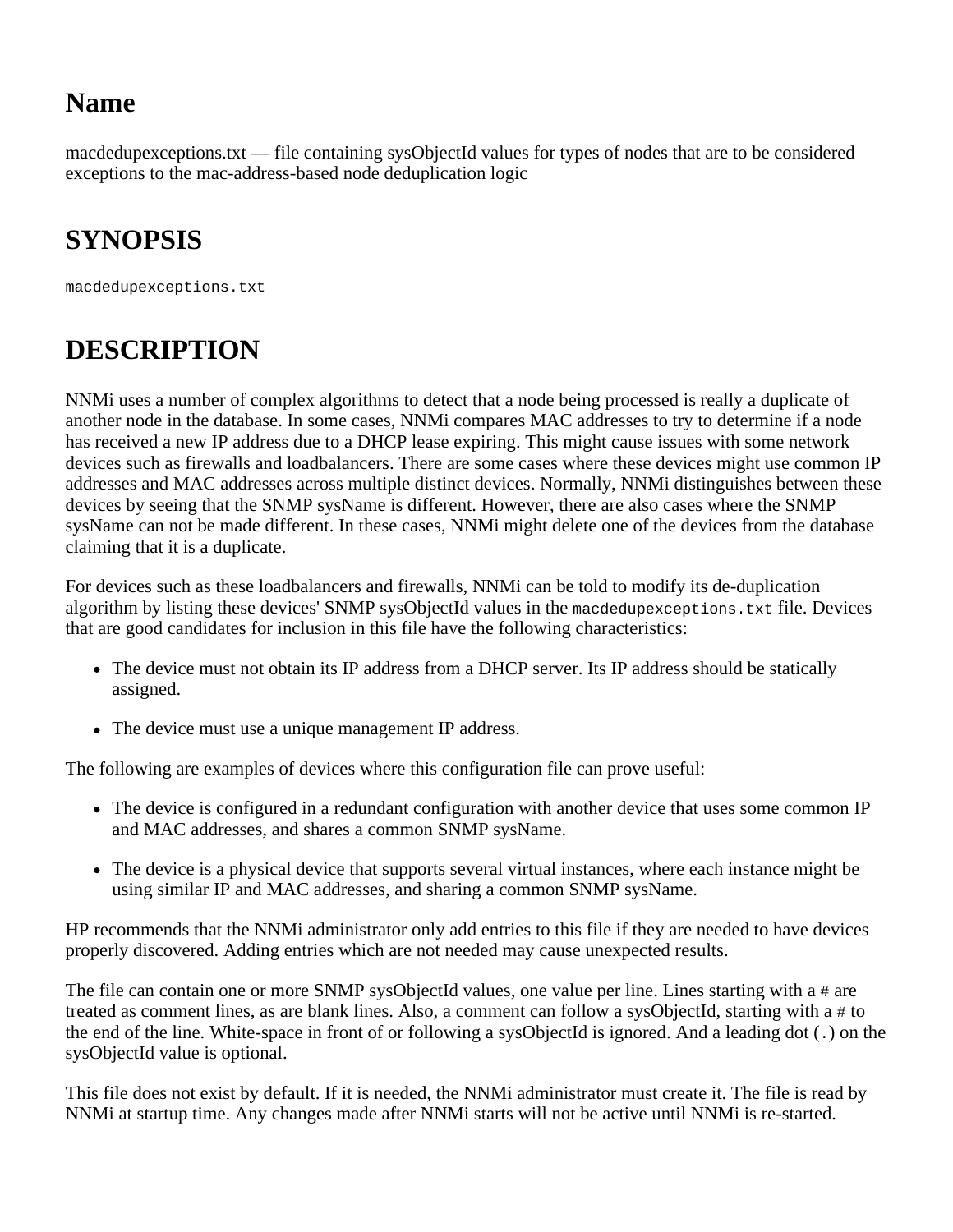## **EXAMPLES**

The following is an example of a macdedupexceptions.txt file:

 # F5 BIG-IP Pb200 loadbalancer device .1.3.6.1.4.1.3375.2.1.3.4.19 1.3.6.1.4.1.9.1.1291 #Cisco ACE Service Module

## **AUTHOR**

macdedupexceptions.txt was developed by Hewlett Packard Enterprise.

## **FILES**

*Windows*: %NNM\_DATA%\shared\nnm\conf\disco\macdedupexceptions.txt

*UNIX*: \$NNM\_DATA/shared/nnm/conf/disco/macdedupexceptions.txt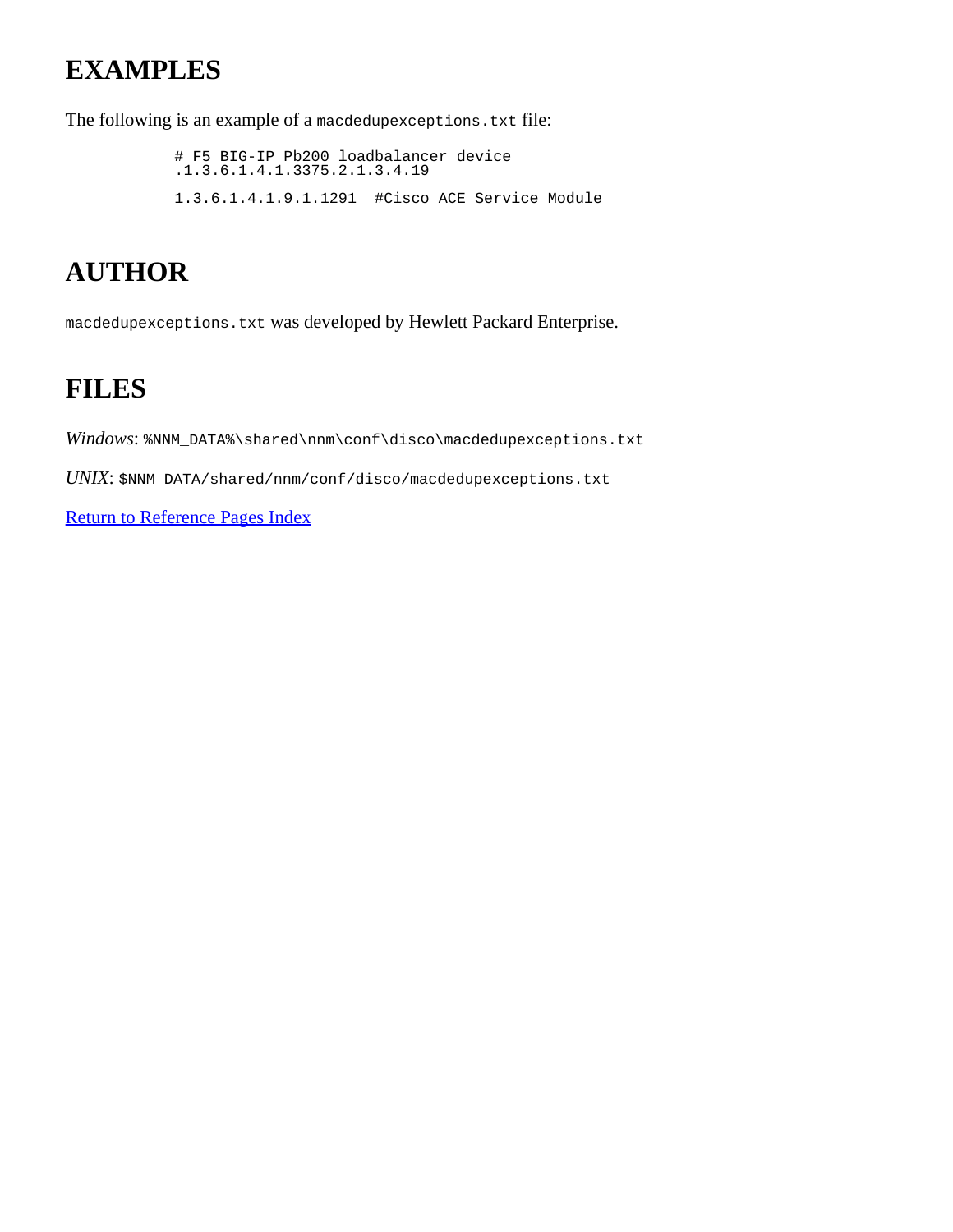nnm.ports — The following information shows the ports the NNMi management server listens on. In the case of port conflicts, you can change many of these port numbers.

# **SYNOPSIS**

nnm.ports

There is no command synopsis. The *nnm.ports* reference page documents the well-known ports you can change by modifying the nms-local.properties file.

#### **DESCRIPTION**

To change these port numbers, follow these steps:

1. Edit the %NnmDataDir%\conf\nnm\props\nms-local.properties (Windows) or /var/opt/OV/conf/nnm/props/nms-local.properties (Unix) file to modify the ports used by NNMi.

2. Identify the line containing the port number you need to change.

3. If necessary, remove the #! characters at the beginning of the line.

4. Modify the port number; then save your changes.

5. From a command prompt, run ovstop, then ovstart to restart NNMi.

The following ports are currently defined:

```
nmsas.server.port.web.http=80
```
This TCP port is used as the default HTTP port for Web UI and Web Services. The installation script prompts you to set this value during the NNMi installation. You can change this port value by modifying the nms-local.properties file or during NNMi installation.

nmsas.server.port.web.https=443

This TCP port is used as the default secure HTTPS port (SSL) for Web UI and Web Services. The installation script prompts you to set this value during the NNMi installation.

nmsas.server.port.naming.rmi=1098

This is the default TCP port of the RMI naming service.

nmsas.server.port.remoting.ejb3 =1099

This TCP port is the default listening port for the bootstrap JNP service (JNDI provider).

nmsas.server.port.remoting.ejb3=3873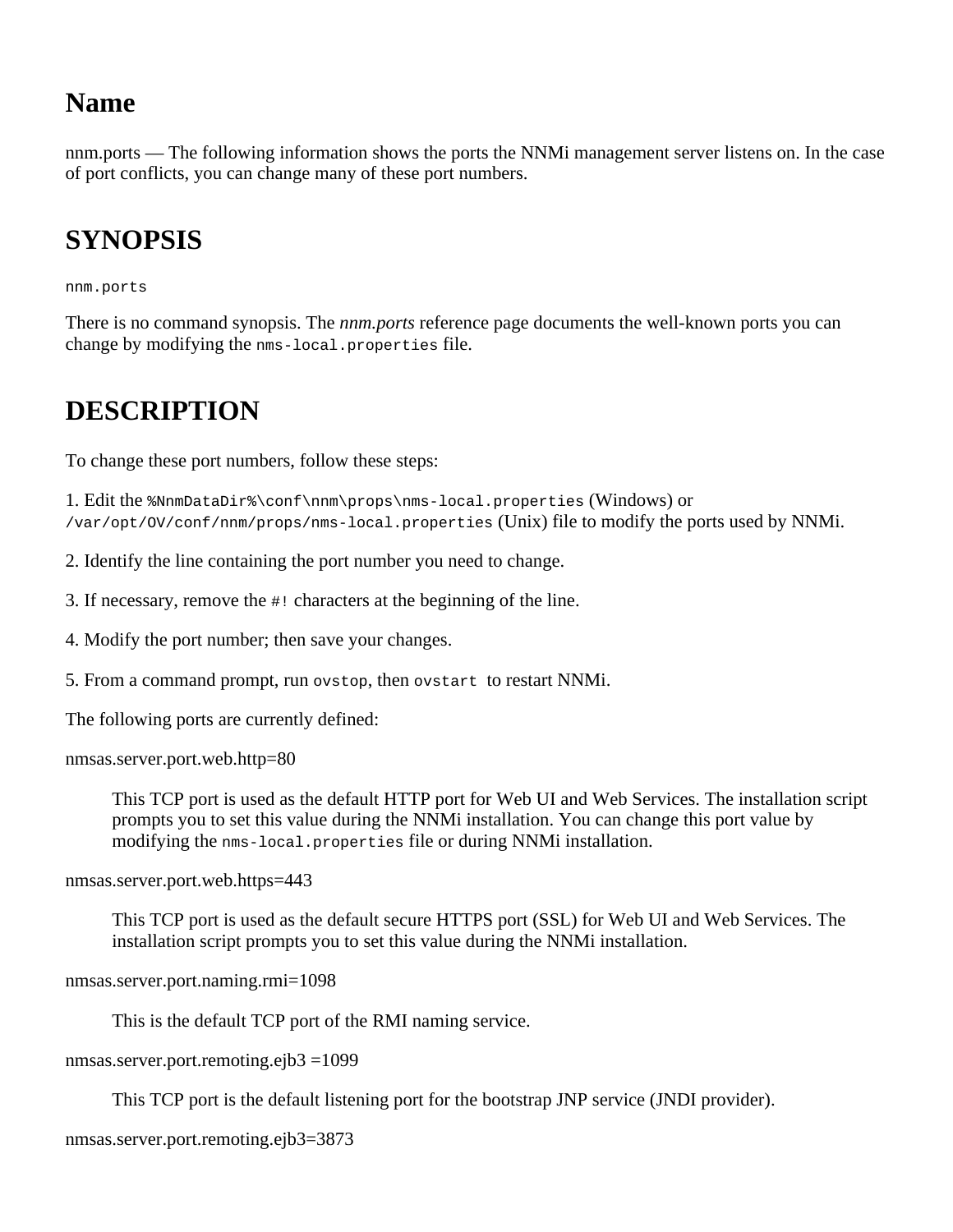This TCP port is used for remote access by command line tools running on the global NNMi management server.

nmsas.server.port.jmx.jrmp=4444

This TCP port is the RMI Object port (Java Remote Method Protocol) used by RMI to transfer data (JRMP invoker).

nmsas.server.port.jmx.rmi=4445

This TCP port is the default port (invoker port) used when pooling RMI requests.

nmsas.server.port.invoker.unified=4446

This TCP port is the default RMI remoting server connector port. The jboss Remoting service uses this port.

nmsas.server.port.hq=4457

This TCP port is used for un-encrypted Global Network Management traffic.

nmsas.server.port.hq.ssl=4459

This TCP port is used for encrypted Global Network Management traffic.

nmsas.server.port.ts.recovery=4712

This TCP port is an internal transaction service port used by NNMi.

nmsas.server.port.ts.status=4713

This TCP port is an internal transaction service port used by NNMi.

nmsas.server.port.ts.id=4714

This TCP port is an internal transaction service port used by NNMi.

com.hp.ov.nms.postgres.port=5432

This TCP port is the port the embedded database listens on for this NNMi management server (PostgreSQL port).

#### **AUTHOR**

nnm.ports was developed by Hewlett Packard Enterprise.

#### **FILES**

*Windows*: %NnmDataDir%\conf\nnm\props\nms-local.properties

*UNIX*: /var/opt/OV/conf/nnm/props/nms-local.properties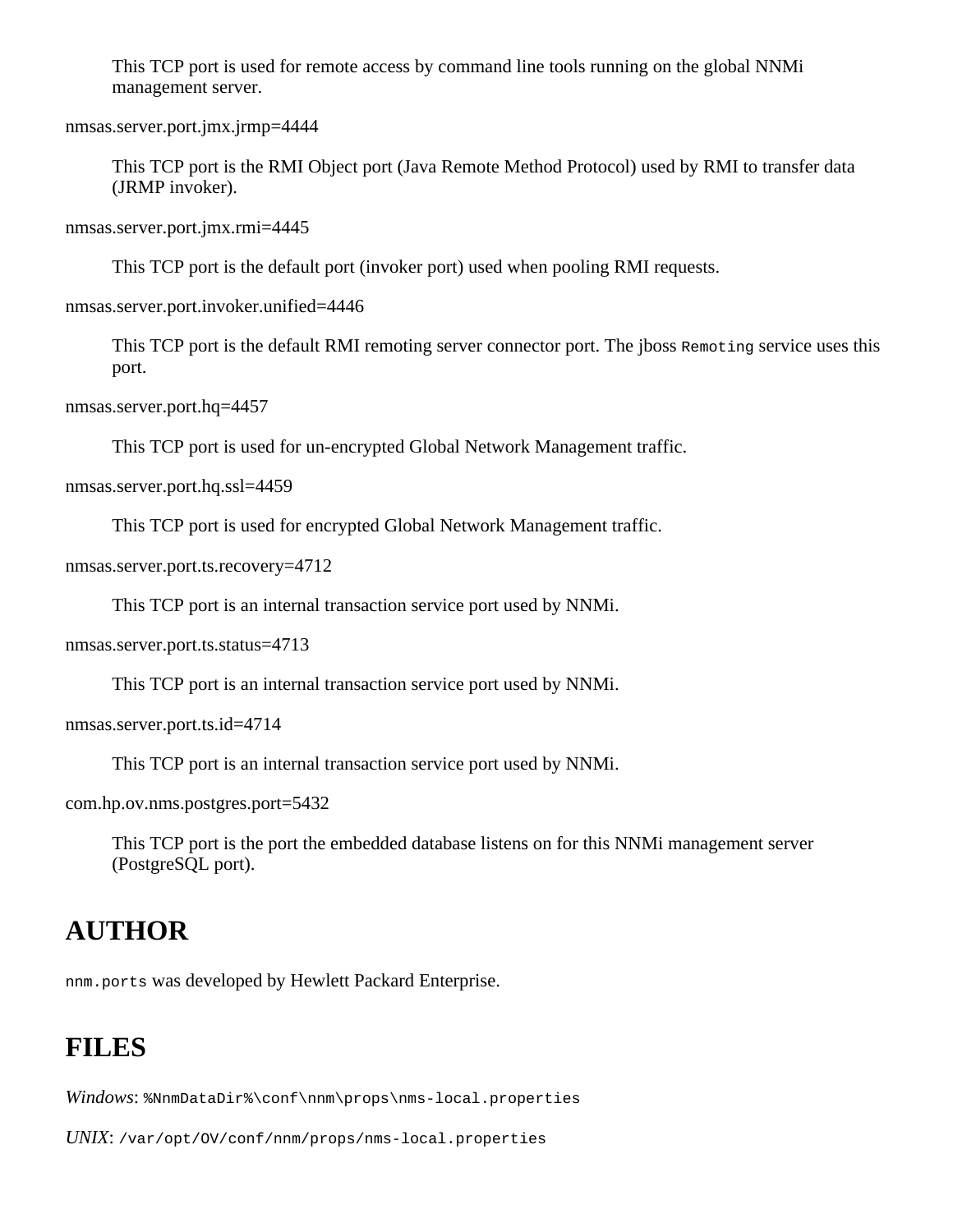# **SEE ALSO**

[ovstatus](#page-25-0)(1), [ovstart](#page-325-0)(1M), [ovstop](#page-329-0)(1M).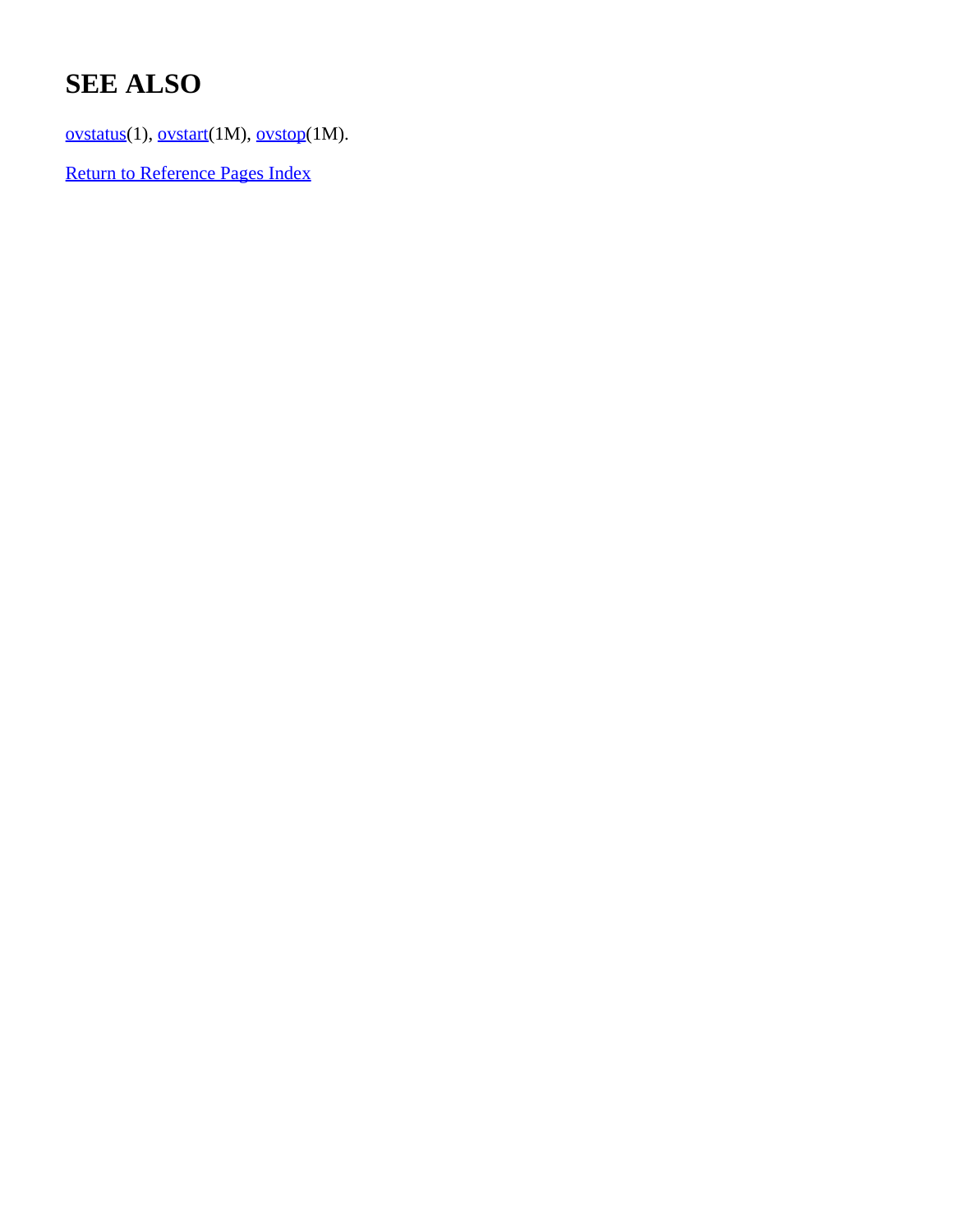<span id="page-212-0"></span>nnm.properties — file containing the username and password for command line tools

## **SYNOPSIS**

nnm.properties

## **DESCRIPTION**

If you frequently run NNMi command line tools, HP recommends you create an nnm. properties file. This file contains a username and password that you can use in place of the  $-u$  and  $-p$  command line options. Using the nnm. properties file, you can run many commands without entering your password. The nnm.properties file contains an encrypted version of the password and should be created by running the [nnmsetcmduserpw.ovpl](#page-15-0) script. Never manually edit the nnm.properties file. The nnmsetcmduserpw.ovpl script creates or edits a file placed in an .nnm subdirectory under your home directory at the following locations:

- *Windows*: *drive*:\Documents and Settings\*username*\.nnm\
- $\bullet$  *UNIX*: ~/.nnm/

The contents of this file must be defined as follows:

nnm.username

The account user name.

nnm.password

The account encrypted password.

Most command line tools require an administrative user with an *admin* role assigned to the tool.

#### **AUTHOR**

nnm.properties was developed by Hewlett Packard Enterprise.

#### **FILES**

The environment variable below represents a universal path that is established according to your shell and platform requirements:

*Windows*: *drive*:\Documents and Settings\*username*\.nnm\nnm.properties

*UNIX*: *\$HOME*/.nnm/nnm.properties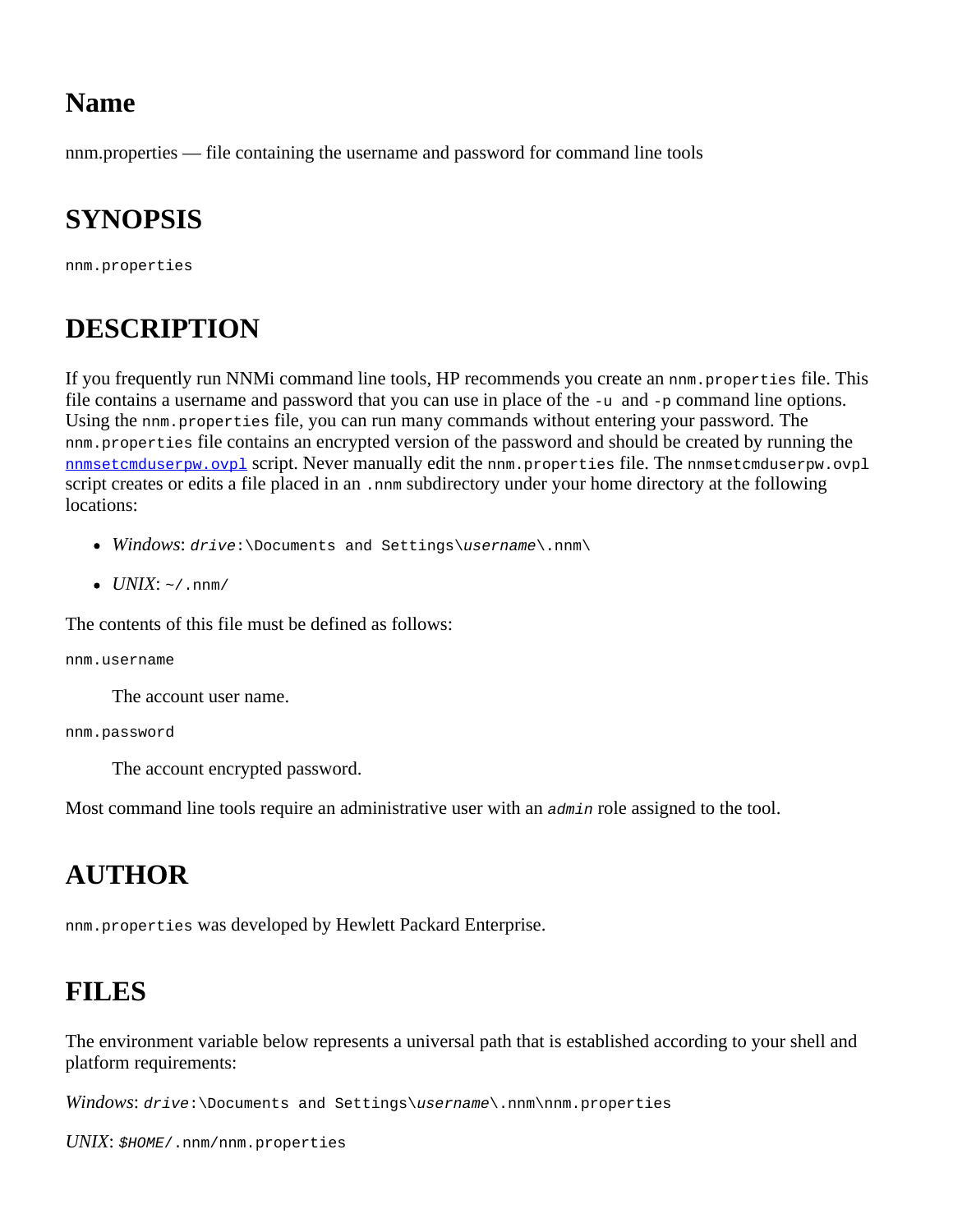## **SEE ALSO**

[nnmsetcmduserpw.ovpl](#page-15-0)(1).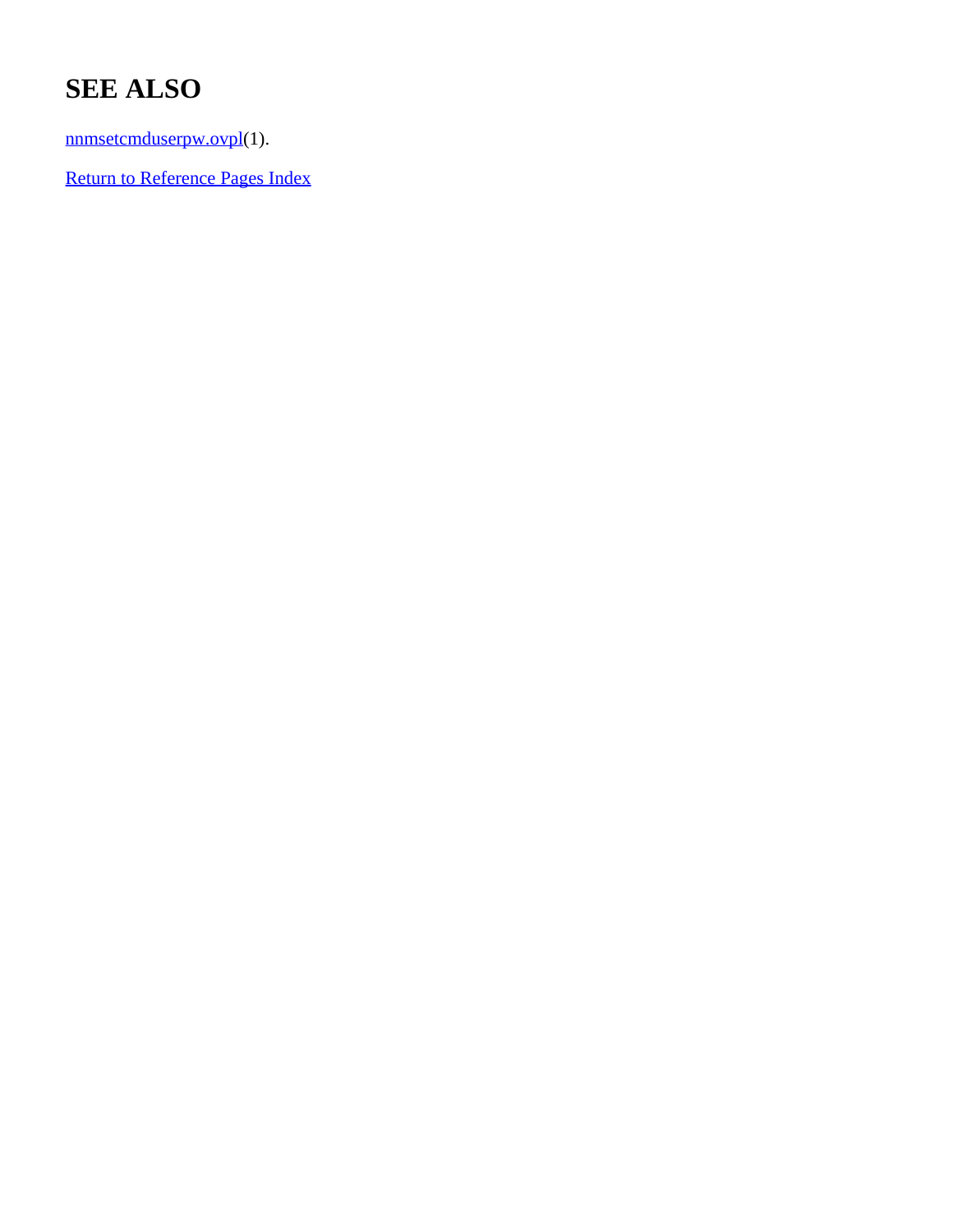ldap.properties — file containing the settings for communicating with and building LDAP queries to the directory service

## **SYNOPSIS**

ldap.properties

## **DESCRIPTION**

For detailed information about the contents of the 1dap.properties file, see the *Integrating NNMi with a Directory Service through LDAP* chapter of the *NNMi Deployment Reference*.

After modifying this file, run the nnmldap.ovpl -reload command to reload the configuration.

## **AUTHOR**

ldap.properties was developed by Hewlett Packard Enterprise.

## **FILES**

*Windows*: %NNM\_SHARED\_CONF%\ldap.properties

*UNIX*: \$NNM\_SHARED\_CONF/ldap.properties

## **SEE ALSO**

[nnmldap.ovpl](#page-129-0)(1M).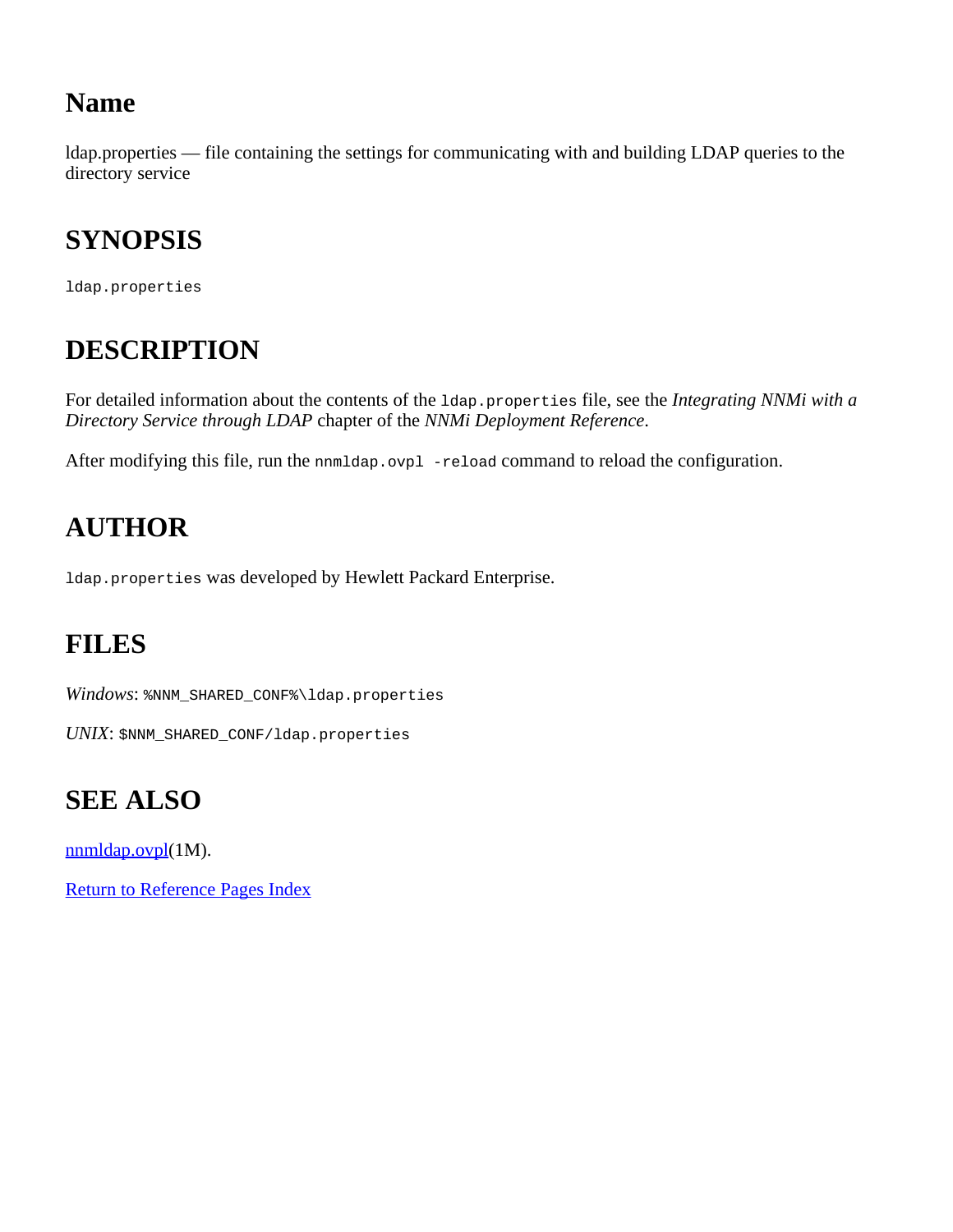nnmtrapd.conf — Filter file to block traps based on IP address or OID

## **SYNOPSIS**

nnmtrapd.conf

## **DESCRIPTION**

nnmtrapd.conf file can be used to configure filters to block traps based on both IP address and trap OID.

The filters are entered one per line. Each filter consists of an IP address, range or wildcard folowed by one or more comma separated list of trap OIDs or range of trap OIDs or wildcards.

The format of the filter is:

```
<IP Address, OID[,OID]*>
```
IP Address could be a single IP Address or a pattern in prefix/prefix-length notation or range-wildcard notation. The special notation of "\*" indicates all addresses. You may not combine the prefix/prefix-length notation with the range-wildcard notation in the same address. Host name cannot be specified instead of an address. Every filter entry should have a unique address (single, wild card or range). Examples of addresses in prefix/prefix-length notation are:

10.2.112.0/20 1080:0:a00::/44

The same addresses in range-wildcard notations are:

```
10.2.112-127.*
1080:0:a00-a0f:*:*:*:*:*
```
The trap OID can also be specified as a range or as wildcard. However, you may only use either a range or a wildcard in one OID. Only the last sub OID of an OID can be specified as a wildcard or range. The special notation ".\*" indicates all OIDs. Some examples are:

.1.3.6.1.4.1.11.2.17.1.0.58915834-58915868  $.1.3.6.1.4.1.11.$ <sup>\*</sup>

For generic traps like link up, you can append the enterprise OID of the vendor to the trap OID for blocking a specific vendor. Conversely, to block a generic trap from all vendors you need to append a wildcard to the trap OID.

Blocking all traps from all address is not allowed. So the following entry is ignored:

 $\langle$ \*, .\*>

To apply filter changes to the running configuration, use the following command:

```
nnmtrapconfig.ovpl -readFilter
```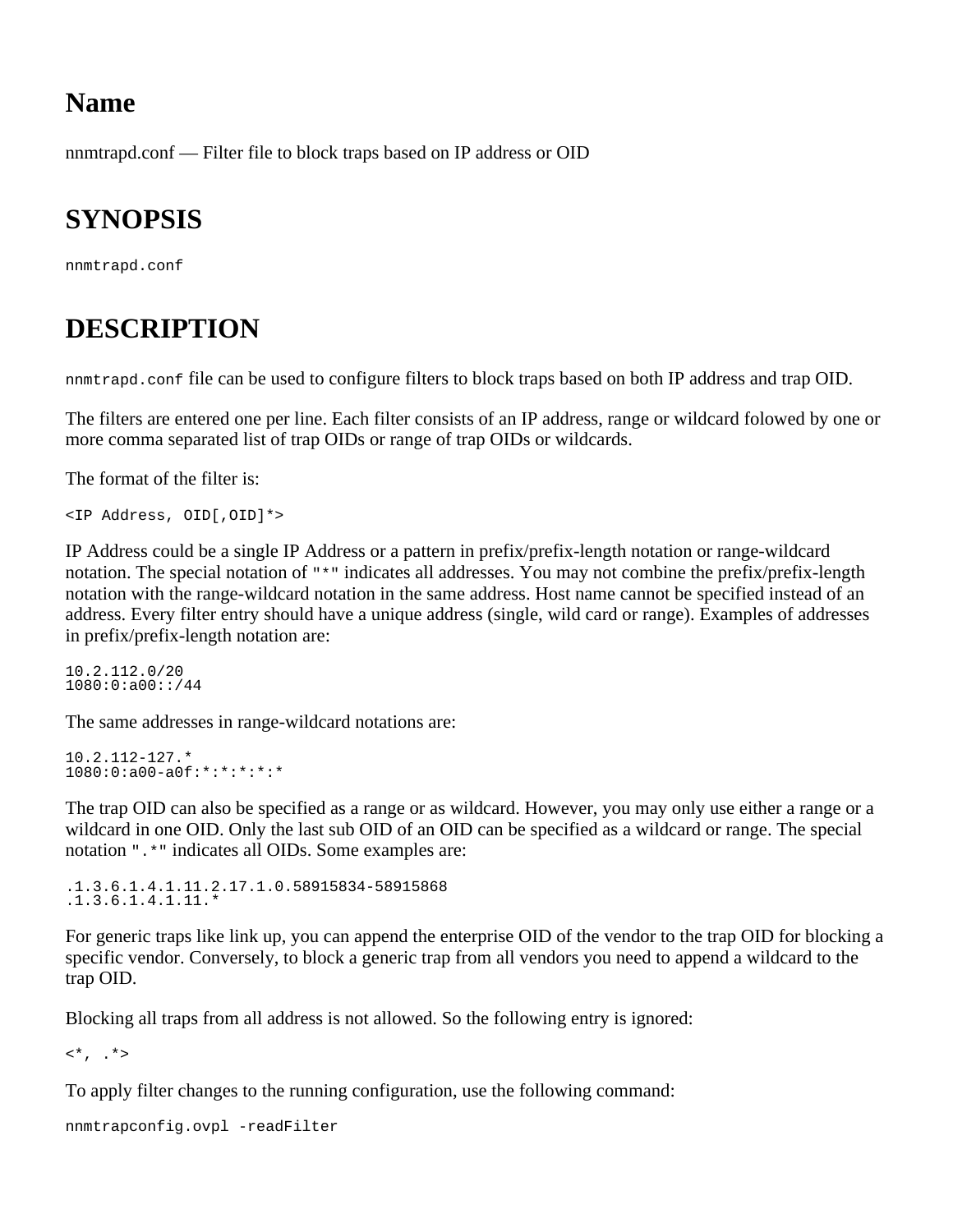# **EXAMPLES**

The following example blocks all generic traps from all subnets in the range 10.2.120 to 10.2.127:

<10.2.120.0/21, .1.3.6.1.6.3.1.1.5.\*>

The following example blocks link up traps from all devices in the 10.6.112/21 subnet whose enterprise OID is .1.3.6.1.4.1.11.2.3.7.11.17:

<10.6.112.0/21, .1.3.6.1.6.3.1.1.5.4.1.3.6.1.4.1.11.2.3.7.11.17>

The following example blocks link up traps from all devices in the 10.6.112/21 subnet.

<10.6.112.0/21, .1.3.6.1.6.3.1.1.5.4.\*>

The following example blocks all traps under the OID .1.3.6.1.4.1.11.2.17 and the authentication failure trap from a single IPv6 address.

<1080::8:800:200c:417a, .1.3.6.1.4.1.11.2.17.\*, .1.3.6.1.6.3.1.1.5.5.\*>

# **AUTHOR**

nnmtrapd.conf was developed by Hewlett Packard Enterprise.

## **FILES**

\$NnmDataDir/shared/nnm/conf/nnmtrapd.conf

# **SEE ALSO**

nnmtrapconfig.ovpl(1M).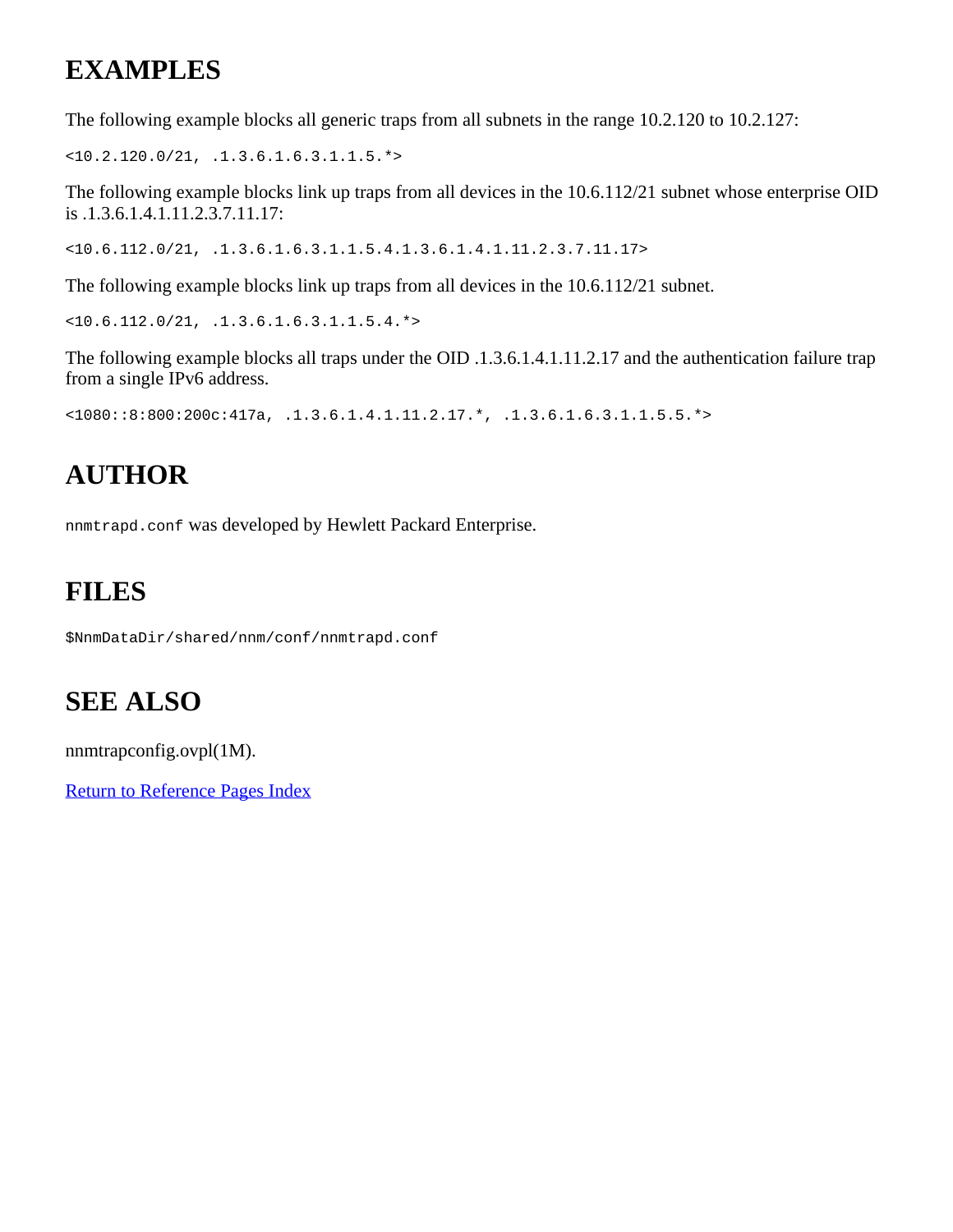trapFilter.conf — Filter file to block traps based on IP address or OID

# **SYNOPSIS**

trapFilter.conf

# **DESCRIPTION**

Use the trapFilter.conf file to configure filters to block traps based on both IP address and trap OID. This is similar to using the nnmtrapd.conf file, except that traps blocked by the trapFilter.conf file do not get stored in the trap binary store, nor are they used to analyze trap rates. Trap rates are not affected by incoming traps blocked by the trapFilter.conf. file. NNMi does not store incoming traps blocked by the trapFilter.conf file.

Enter the filters one filter per line. Each filter consists of an IP address, range, or wildcard followed by one or more comma separated trap OIDs, range of trap OIDs, or wildcards.

The format of the filter is as follows:

```
<IP Address, OID[,OID]*>
```
*IP Address* could be a single IP Address or a pattern in prefix/prefix-length notation or range-wildcard notation. The special notation of "\*" indicates all addresses. Do not combine the prefix/prefix-length notation with the range-wildcard notation in the same address. Do not specify the hostname instead of an address. Every filter entry should have a unique address (single, wildcard, or range). Examples of addresses in prefix/prefix-length notation are as follows:

10.2.112.0/20 1080:0:a00::/44

The same addresses in range-wildcard notations are:

10.2.112-127.\* 1080:0:a00-a0f:\*:\*:\*:\*:\*

Specify the trap OID as a range or as wildcard. Only use a range or a wildcard in one OID. Only specify the last sub OID of an OID as a wildcard or range. The special notation  $\cdot \cdot \cdot$  indicates all OIDs. Some examples are as follows:

.1.3.6.1.4.1.11.2.17.1.0.58915834-58915868 .1.3.6.1.4.1.11.\*

For generic traps like linkUp, you can append the enterprise OID of the vendor to the trap OID for blocking a specific vendor. Conversely, to block a generic trap from all vendors you need to append a wildcard to the trap OID.

Blocking all traps from all addresses is not allowed. So the following entry is ignored:

 $\langle$ \*, .\*>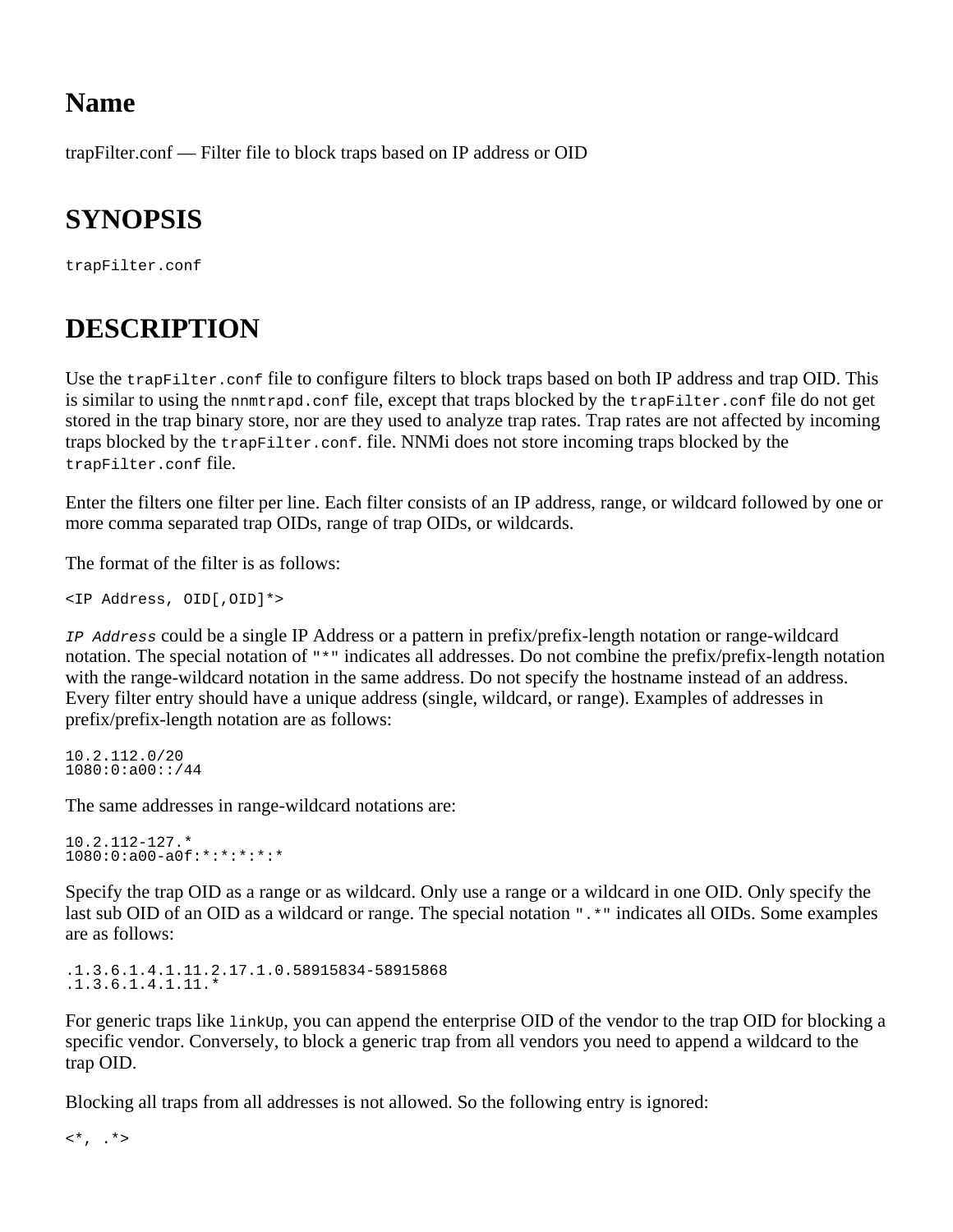To apply filter changes to the running configuration, use the following command:

nnmtrapconfig.ovpl -readFilter

# **EXAMPLES**

The following example blocks all generic traps from all subnets in the range 10.2.120 to 10.2.127:

<10.2.120.0/21, .1.3.6.1.6.3.1.1.5.\*>

The following example blocks link up traps from all devices in the 10.6.112/21 subnet whose enterprise OID is .1.3.6.1.4.1.11.2.3.7.11.17:

<10.6.112.0/21, .1.3.6.1.6.3.1.1.5.4.1.3.6.1.4.1.11.2.3.7.11.17>

The following example blocks link up traps from all devices in the 10.6.112/21 subnet.

<10.6.112.0/21, .1.3.6.1.6.3.1.1.5.4.\*>

The following example blocks all traps under the OID .1.3.6.1.4.1.11.2.17 and the authentication failure trap from a single IPv6 address.

<1080::8:800:200c:417a, .1.3.6.1.4.1.11.2.17.\*, .1.3.6.1.6.3.1.1.5.5.\*>

# **AUTHOR**

trapFilter.conf was developed by Hewlett Packard Enterprise.

# **FILES**

\$NnmDataDir/shared/nnm/conf/trapFilter.conf

# **SEE ALSO**

nnmtrapconfig.ovpl(1M).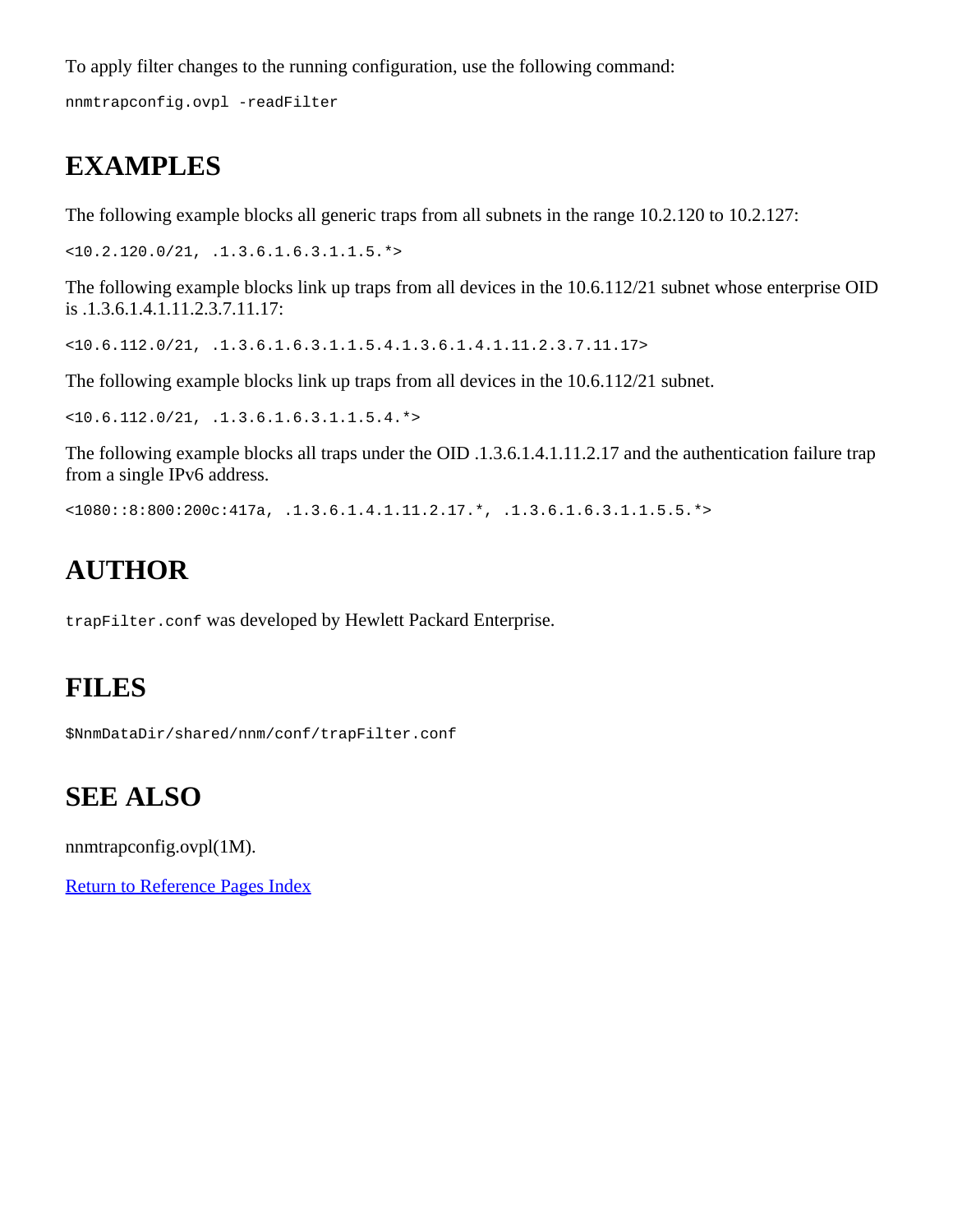hosted-object-trapstorm.conf — Configuration file for hosted object trap storm detection and suppression. Block sets of traps by a hosted object's overall trap rate.

# **SYNOPSIS**

hosted-object-trapstorm.conf

# **DESCRIPTION**

Use the hosted-object-trapstorm.conf file to configure filters to block traps from hosted objects. Configure groups of trapOID to varbindOID pairs for blocking. When a trap is processed by this filter, the trap's source device is resolved by the configured varbindOID. The statistical tracker for the resolved hosted object is checked to ensure that its trap rate is below a configurable threshold. If the trap rate is above the threshold, the trap is dropped.

A message is logged to nnm-trace.#.#.log when a trap is dropped. Traps blocked by the hosted-objecttrapstorm.conf file do not get stored in the trap binary store. Traps blocked by the hosted-objecttrapstorm.conf file do not affect trap rates. NNMi does not store traps blocked by the hosted-objecttrapstorm.conf file.

Configuration blocks are used to accomplish configuration, and can span multiple lines. Configuration blocks consist of the following comma separated values: GroupID, TrapOID, VarbindOID.

The format of a configuration block is as follows:

<GroupID, TrapOID, VarbindOID [,TrapOID, VarbindOID]\*>

The following rules govern configuration blocks:

```
1. All entries are separated by ","
2. Never start a configuration line with a ","
3. If a configuration line does not end with a "," then a comma is implied.
4. Any text following "#" is considered a comment and will not be parsed.
5. Comments are allowed within the configuration block.
6. Configuration blocks must contain a GroupID; this is the first entry in the
configuration block.
7. Configuration blocks may contain one or more TrapOID, VarbindOID pairs.
```
*GroupID* is the first entry in the configuration block. If a GroupID contains a ", " or ">" these symbols must be preceded by "/". GroupIDs may not contain "#". The GroupID does not have to be unique. However, to avoid inconsistent mapping it is recommended that all configuration blocks start with a unique GroupID.

*TrapOID / VarbindOID* are OIDPattern pairs. A TrapOID is always followed by a VarbindOID. The OIDPattern format follows:

```
1. The pattern must be a Valid OID (Numbers separated by ".")
2. The pattern can optionally contain 1 range (Low#-High#)
3. The pattern can optionally contain 1 wild card "*". A wild card can only occur at the
END of the pattern.
      Example OID Patterns:
           .1.3.6.1.1-6.4.6.*
           .1.3.6.1.5.4.6.*
           .1.3.6.1.5.4.6
```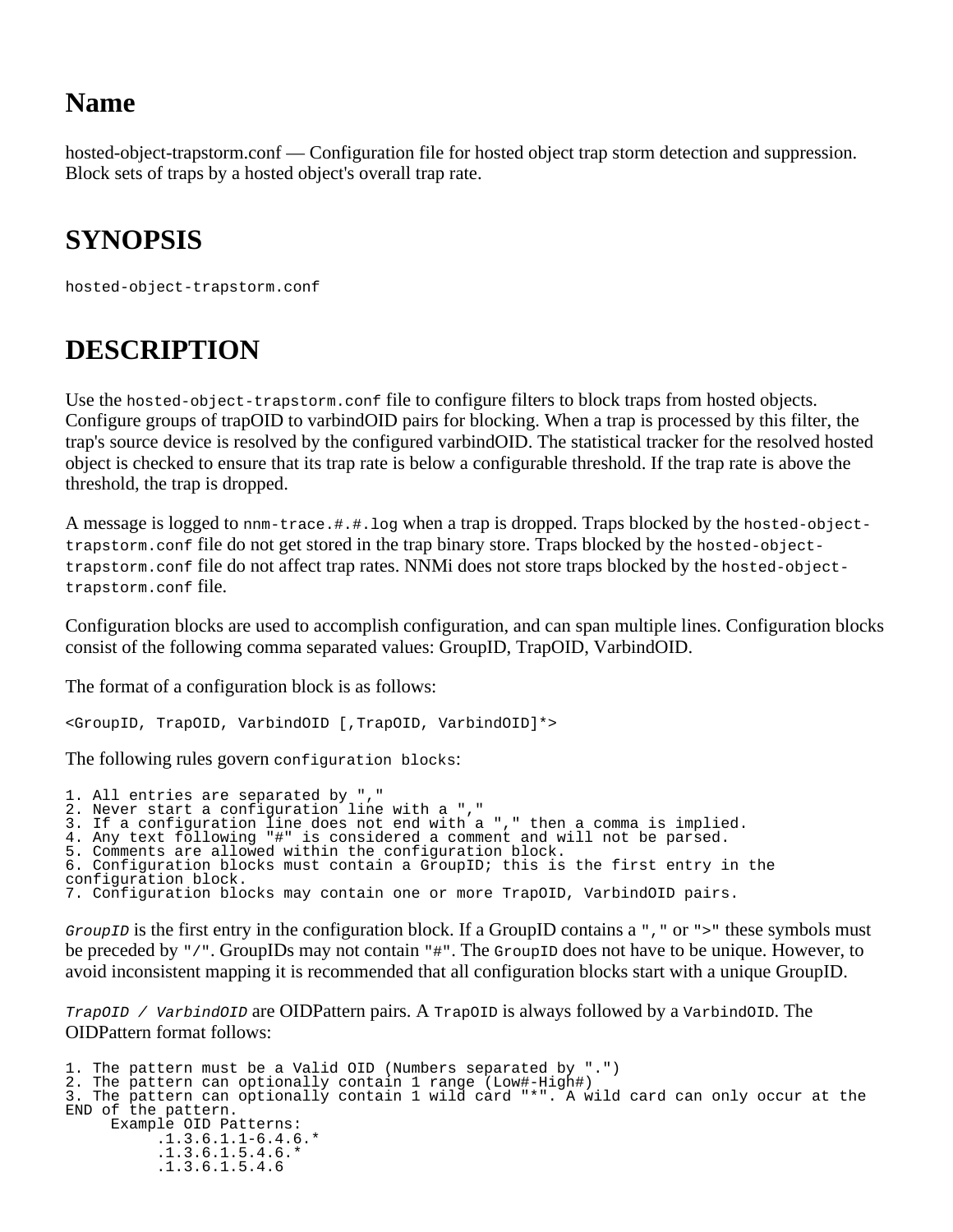Invalid OID Patterns: .\* (Which matches all OIDs is not allowed) .1.3.5-4.3.1 (Range must be low to high) .1.3.4-5.3.1-3 (Contains 2 ranges) .1.3.\*.4.1 (wild cards can only occur at the end of the pattern)

For generic traps like linkUp, you can append the enterprise OID of the vendor to the trap OID for configuration to a specific vendor. Conversely, to configure a generic trap from all vendors you need to append a wild card to the trap OID.

Resolving all traps is not allowed. So the following OIDP attern is ignored: .  $*$ 

#### **EXAMPLES**

The following configuration will allow the filter to detect trap storms from CiscoModuleDown traps, on a ModuleIndex basis.

< ModuleID=, .1.3.6.1.4.1.9.5.0.4, .1.3.6.1.4.1.9.5.1.3.1.1.1.\* >

The following configuration will allow the filter to detect trap storms from both CiscoModuleDown and CiscoModuleUp traps. Like the first example, these traps are normalized to the ModuleIndex

< ModuleID=, .1.3.6.1.4.1.9.5.0.4, .1.3.6.1.4.1.9.5.1.3.1.1.1.\*  $.1.3.6.1.4.1.9.5.0.3, .1.3.6.1.4.1.9.5.1.3.1.1.1.*$ 

The following configuration will allow the filter to detect trap storms from both CiscoModuleDown and CiscoModuleUp traps. This configuration is less verbose than the previous example.

< ModuleID=, .1.3.6.1.4.1.9.5.0.3-4, .1.3.6.1.4.1.9.5.1.3.1.1.1.\* >

This configuration will allow the filter to detect trap storms from both CiscoModuleDown and CiscoModuleUp traps, this configuration will also block all sub CiscoModule Down/Up traps. It is recommended that this pattern be followed. Devices sometimes append additional information on to the trapOID. Without this wild card those traps would not be considered for trap storm analysis.

< ModuleID=, .1.3.6.1.4.1.9.5.0.3-4.\*, .1.3.6.1.4.1.9.5.1.3.1.1.1.\* >

The default configuration, which spans multiple lines and has embedded comments, follows. This configuration allows the filter to detect the 2 generic SNMP traps: snmpLinkUp and snmpLinkDown, on an InterfaceIndex basis.

```
\overline{a} InterfaceID=
            #Trap configuration to detect trap storms on link up/down based off of the
source's IfIndex
            .1.3.6.1.6.3.1.1.5.3-4.*, .1.3.6.1.2.1.2.2.1.1.* 
>
```
## **AUTHOR**

hosted-object-trapstorm.conf was developed by Hewlett Packard Enterprise.

#### **FILES**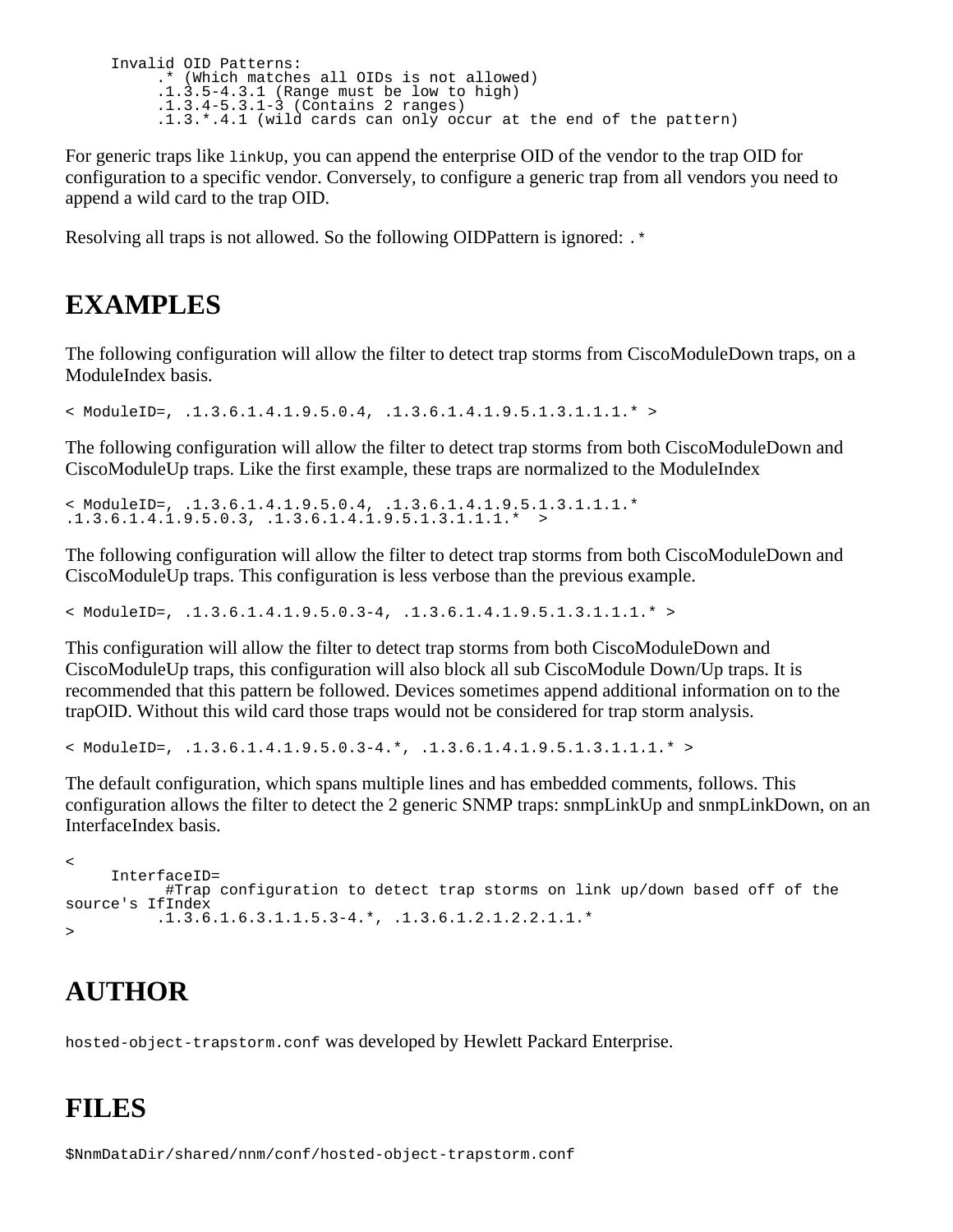# **SEE ALSO**

[nnmtrapconfig.ovpl\(](#page-293-0)1M).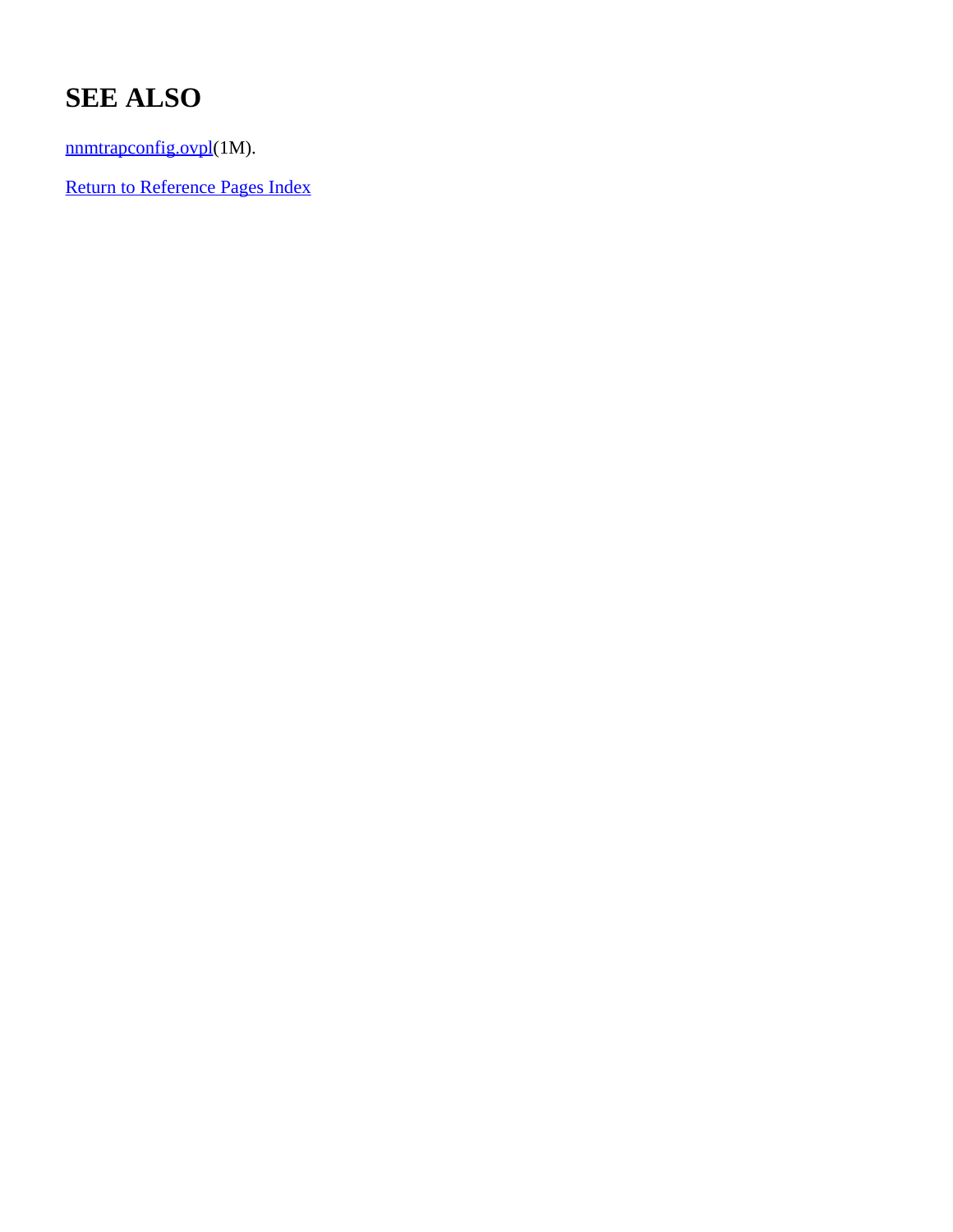nnmincidentcfg.format — file containing incident configurations that can be loaded into the NNMi database. This file format is created by nnmincidentcfgdump.ovpl and loaded into the database by nnmincidentcfgload.ovpl

# **SYNOPSIS**

nnmincidentcfg.format

### **DESCRIPTION**

The nnmincidentcfg.format file contains NNMi incident configurations that can be loaded into the NNMi database. This file uses a required set of tags to identify its content.

Each configuration must start with one of the following configuration type tags that identify the five possible incident configuration types.

\*ConfigurationType=MgmtEventConfig \*ConfigurationType=PairwiseConfig \*ConfigurationType=SnmpTrapConfig \*ConfigurationType=SyslogMessageConfig

When editing the incident configurations, note the following:

\*The pound sign (#) denote comments. \*All comments must appear before the configuration type tag. \*If a pound sign (#) appears within the configuration data, it is treated as part of the current tag's value. \*Comments are not saved in the NNMi database. Therefore, they do not appear in the output from a subsequent nnmincidentdump.ovpl command. \*All tags that appear after a configuration type tag are considered to be part of the configuration for that incident configuration type. \*You can modify any tag that begins with a dash (-). \*You cannot modify any tags that begin with an asterisk (\*) after they have been imported for the first time. \*(OPTIONAL) denotes that a tag is optional. \*Brackets ([]) indicate that the tag value must comply with a specified format or list of valid values. \*Tags that are annotated with the text "(Direct child tags may occur multiple times)" are a placeholder for a list of child configuration tags. \*The UUID tag is optional. UUIDs are used by NNMi as unique database identifiers. Do not define UUIDs in a configuration file. \*NNMi creates Label tags if you do not provide them. \*Tags that require a Key/Label result in a validation error under the following circumstances: \*You do not provide either the Key and Label value. \*NNMi is unable to determine the Label from the Key value provided.

Note the following exception: NNMi assigns "Customer" as the Author Key and Label value for any incident configuration that is changed.

Before loading an nnmincidentcfg.format file, try the following recommended process:

1. Use the nnmincidentcfgdump.ovpl command with the –name option to select an example incident configuration that is the type of incident you want to edit. 2. Examine the output so that you can identify the tag hierarchy. 3. After you are familiar with the file format, locate the incident configuration type in the list of examples below, determine the type of change you want to make, and insert the information where is it required.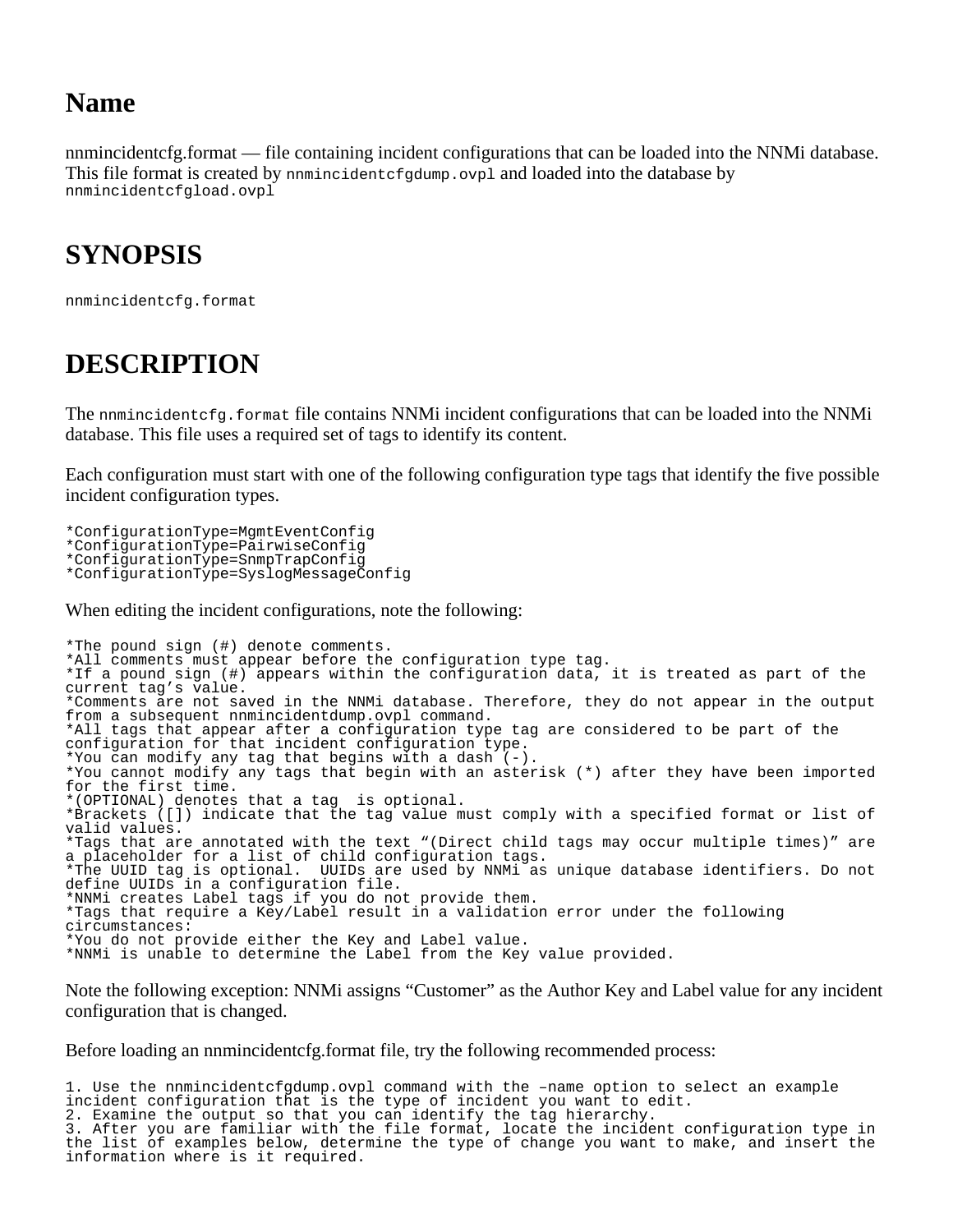4. Validate your changes using the nnmincidentcfgload.ovpl -validate command. 5. Test your changes by loading the file into the NNMi database using the nnmincidentcfgload.ovpl -import command.

NOTE: The nnmincidentcfgload.ovpl command generates errors for those values that do not match the required format.

#### **FILES**

NNMi provides example configuration files and a description of the valid formats in the following directory:

```
Windows: install_dir\examples\nnm\incidentcfg
UNIX: /opt/OV/examples/nnm/incidentcfg
```
#### **EXAMPLES**

Create a management event configuration using only the required tags:

```
*ConfigurationType=MgmtEventConfig
        *Name MinimnalistMgmtConfig
        *Oid .1.3.6.1.4.1.11.2.17.19.2.0.9999
       -Key com.customer.author<br>-Category
        -Key com.hp.nms.incident.category.Fault
               -Key com.hp.nms.incident.family.Node
       -MessageFormat Custom message format
       -Severity MINOR
```
Add an enrichment configuration to the management event incident:

```
*ConfigurationType=MgmtEventConfig
        *Name MinimnalistMgmtConfig
        *Oid .1.3.6.1.4.1.11.2.17.19.2.0.9999
        -Key com.customer.author<br>-Category
        -Key com.hp.nms.incident.category.Fault<br>-Family
                -Key com.hp.nms.incident.family.Node
        -MessageFormat Custom message format
     -EnrichConfiguration
         -Enable true
         -Enrichments
             -Enrichment
                 -PayloadFilter
                      -Expression ciaName notEquals "varArg"
```
Configure a syslog message incident configuration that has comments before the configuration type tag:

```
#
 Insert comments before the configuration type tag
#
# NNMi does not store comments in the NNMi database
# 
# This example includes only the required tabs for the syslog message configuration
#
*ConfigurationType=SyslogMessageConfig
        *Name MinimalistSyslogConfig
         -Key com.minimal.customer<br>-Label MinimalCustomer<br>-Category
                  -Key com.hp.nms.incident.category.Fault
         -Family
```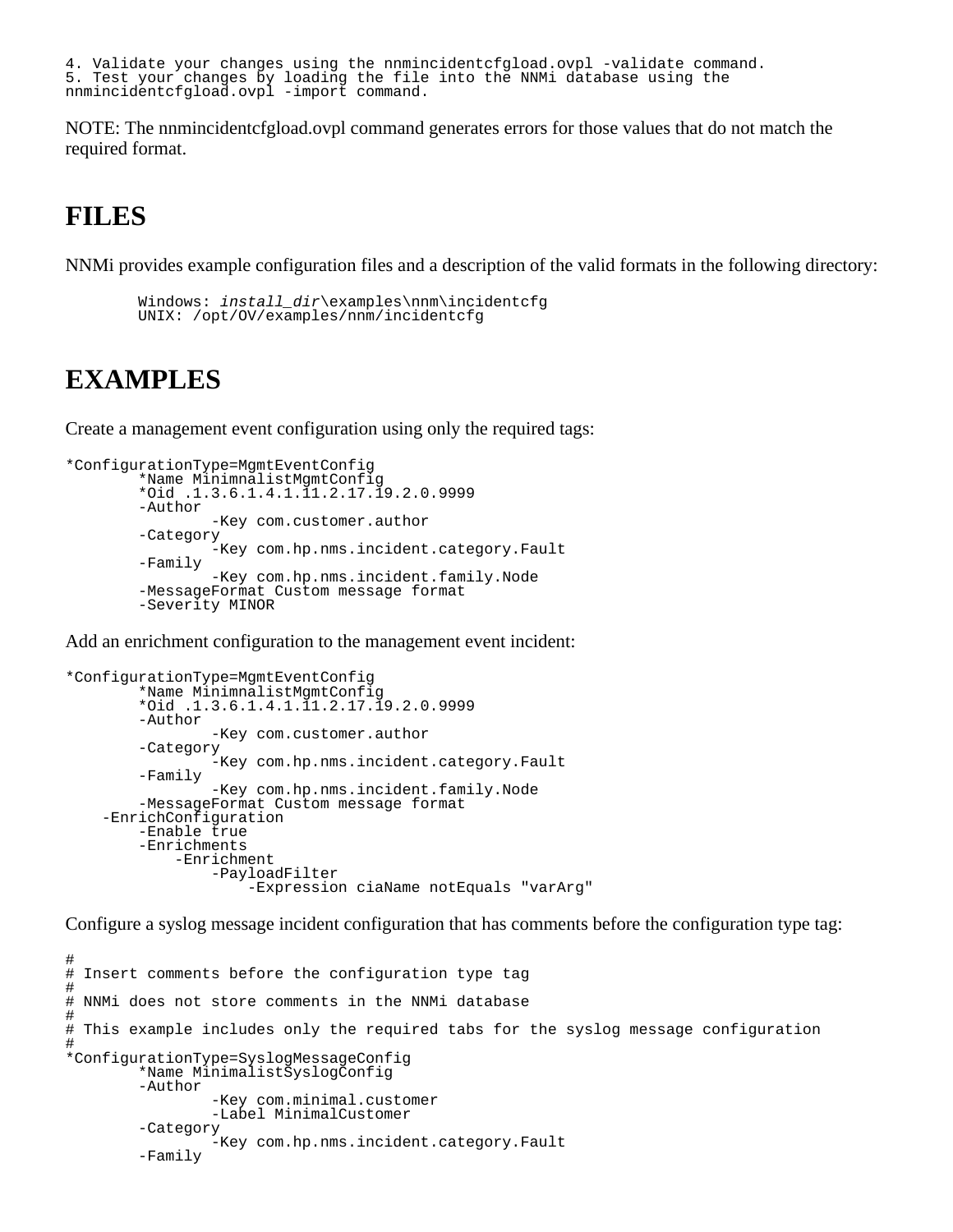```
 -Key com.hp.nms.incident.family.AggregatePort
-MessageFormat $.1.3.6.1.4.1.11937.1.54.5: $.1.3.6.1.4.1.11937.1.4
-Severity CRITICAL
```
#### **PAIRWISE CONFIGURATION FORMAT**

The following example contains the valid format for  $\text{PairwiseConfig}$  configuration types.

```
*ConfigurationType=PairwiseConfig (ROOT TAG)
     *Name
     -SetOfPairItems (OPTIONAL TAG) (Direct child tags may occur multiple times)
         -SetOfPairItem (OPTIONAL TAG)
             -FirstInPair
             -FirstParamType
             -SecondInPair
             -SecondParamType
             *UUID (OPTIONAL TAG)
    -Author
         -Key
         -Label (OPTIONAL TAG)
     -DeleteWhenClosed (OPTIONAL TAG)
     -Description (OPTIONAL TAG)
     -Duration
     -Enable (OPTIONAL TAG)
     -FirstIncidentConfigRef
         -Key
         -Type = [MgmtEventConfig, SnmpTrapConfig, SyslogMessageConfig]
     -FirstIncidentName
     -FirstIncidentPayloadFilter (OPTIONAL TAG)
         -Expression [Format = Formatted Expression String]
         *UUID (OPTIONAL TAG)
     -SecondIncidentConfigRef
         -Key
         -Type = [MgmtEventConfig, SnmpTrapConfig, SyslogMessageConfig]
     -SecondIncidentName
     -SecondIncidentPayloadFilter (OPTIONAL TAG)
         -Expression [Format = Formatted Expression String]
         *UUID (OPTIONAL TAG)
```
#### **MANAGEMENT EVENT CONFIGURATION FORMAT**

The following example contains the valid format for  $M_{\text{gmt}}$ EventConfiguration types.

```
*ConfigurationType=MgmtEventConfig (ROOT TAG)
     *Name
    *Oid
    -Author
        -Key
         -Label (OPTIONAL TAG)
    -Category
        -Key
        -Label (OPTIONAL TAG)
    -Enable (OPTIONAL TAG)
    -ActionConfiguration (OPTIONAL TAG)
         -Enable (OPTIONAL TAG)
         *UUID (OPTIONAL TAG)
        -Actions (OPTIONAL TAG) (Direct child tags may occur multiple times)
             -Action (OPTIONAL TAG)
                 -Command (OPTIONAL TAG)
                 -CommandType
                 -LifecycleState = [Registered, InProgress, Completed, Closed, Dampened]
                 *UUID (OPTIONAL TAG)
 -PayloadFilter (OPTIONAL TAG)
 -Expression [Format = Formatted Expression String]
                     *UUID (OPTIONAL TAG)
     -DampenConfiguration (OPTIONAL TAG)
         -Enable (OPTIONAL TAG)
         -HourInterval
        -MinuteInterval
        -SecondInterval
```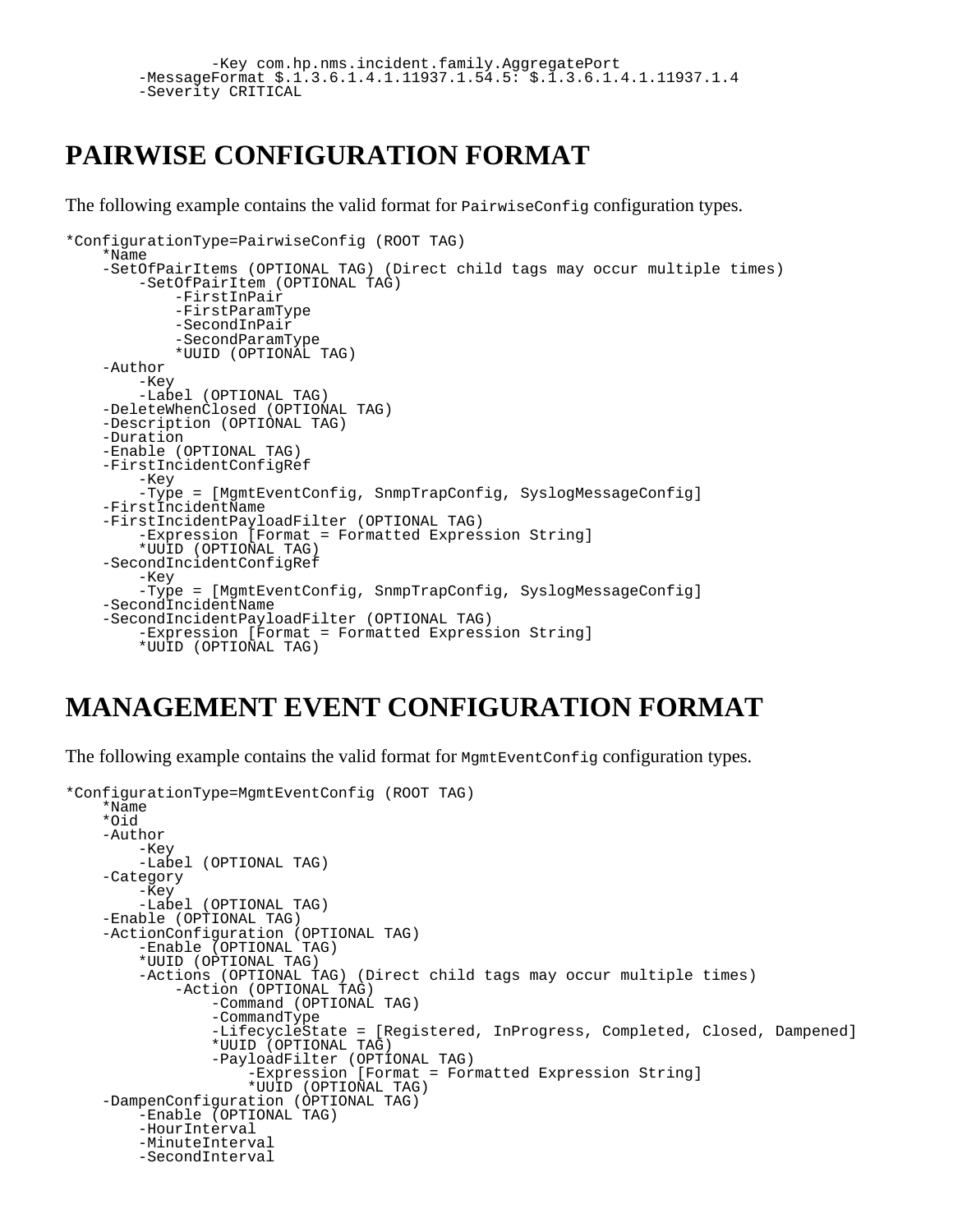```
 *UUID (OPTIONAL TAG)
     -PayloadFilter (OPTIONAL TAG)
         -Expression [Format = Formatted Expression String]
         *UUID (OPTIONAL TAG)
 -DedupConfiguration (OPTIONAL TAG)
     -ComparisonCriteria
     -CorrelationIncidentConfig (OPTIONAL TAG)
         *Name
     -DedupCount (OPTIONAL TAG)
     -Enable (OPTIONAL TAG)
     -HourInterval (OPTIONAL TAG)
     -MinuteInterval (OPTIONAL TAG)
     -SecondInterval (OPTIONAL TAG)
     *UUID (OPTIONAL TAG)
     -ComparisonParamList (OPTIONAL TAG) (Direct child tags may occur multiple times)
          -ComparisonParam (OPTIONAL TAG)
              -ParamType (OPTIONAL TAG)
             -ParamValue
             *UUID (OPTIONAL TAG)
 -Description (OPTIONAL TAG)
 -Family
    -Kev -Label (OPTIONAL TAG)
 -MessageFormat
 -Severity
 -EnrichConfiguration (OPTIONAL TAG)
     -Enable (OPTIONAL TAG)
     *UUID (OPTIONAL TAG)
     -Enrichments (OPTIONAL TAG) (Direct child tags may occur multiple times)
         -Enrichment (OPTIONAL TAG)
             -AssignedTo (OPTIONAL TAG)
             -Category (OPTIONAL TAG)
                  -Key
                  -Label (OPTIONAL TAG)
             -Description (OPTIONAL TAG)
             -Family (OPTIONAL TAG)
                  -Key
                  -Label (OPTIONAL TAG)
             -MessageFormat (OPTIONAL TAG)
             -Nature (OPTIONAL TAG)
             *UUID (OPTIONAL TAG)
             -PayloadFilter (OPTIONAL TAG)
                  -Expression [Format = Formatted Expression String]
                  *UUID (OPTIONAL TAG)
             -Priority (OPTIONAL TAG)
                  -Key
                  -Label (OPTIONAL TAG)
             -EnrichCias (OPTIONAL TAG) (Direct child tags may occur multiple times)
                  -EnrichCia (OPTIONAL TAG)
                      -CiaName
                      -EnrichCiaType
                      -Expression [Format = Formatted Expression String]
                      *UUID (OPTIONAL TAG)
             -Severity (OPTIONAL TAG)
 -SuppressConfiguration (OPTIONAL TAG)
     -Enable (OPTIONAL TAG)
     *UUID (OPTIONAL TAG)
     -PayloadFilter (OPTIONAL TAG)
         -Expression [Format = Formatted Expression String]
         *UUID (OPTIONAL TAG)
 -InterfaceGroups (OPTIONAL TAG) (Direct child tags may occur multiple times)
     -InterfaceGroup (OPTIONAL TAG)
         -Enable
         *UUID (OPTIONAL TAG)
         -DampenConfiguration
             -Enable (OPTIONAL TAG)
             -HourInterval
             -MinuteInterval
              -SecondInterval
             *UUID (OPTIONAL TAG)
             -PayloadFilter (OPTIONAL TAG)
                  -Expression [Format = Formatted Expression String]
                  *UUID (OPTIONAL TAG)
         -EnrichConfiguration
              -Enable (OPTIONAL TAG)
             *UUID (OPTIONAL TAG)
             -Enrichments (OPTIONAL TAG) (Direct child tags may occur multiple times)
                  -Enrichment (OPTIONAL TAG)
                      -AssignedTo (OPTIONAL TAG)
```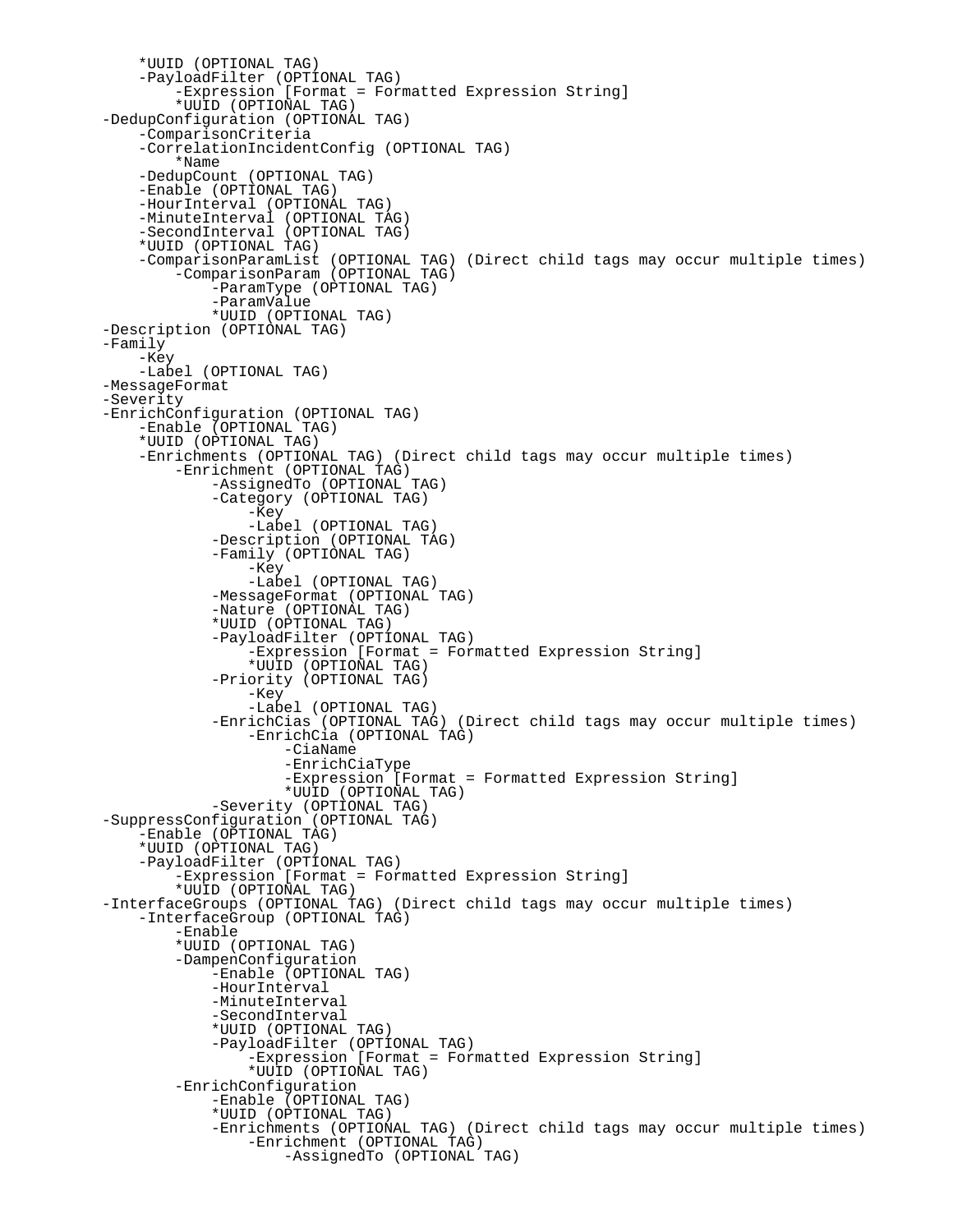-Category (OPTIONAL TAG) -Key -Label (OPTIONAL TAG) -Description (OPTIONAL TAG)  $-Family$  (OPTIONAL TAG)<br>-Key -Key -Label (OPTIONAL TAG) -MessageFormat (OPTIONAL TAG) -Nature (OPTIONAL TAG) \*UUID (OPTIONAL TAG) -PayloadFilter (OPTIONAL TAG) -Expression [Format = Formatted Expression String] \*UUID (OPTIONAL TAG) -Priority (OPTIONAL TAG) -Key -Label (OPTIONAL TAG) -EnrichCias (OPTIONAL TAG) (Direct child tags may occur multiple times) -EnrichCia (OPTIONAL TAG) -CiaName -EnrichCiaType -Expression [Format = Formatted Expression String] \*UUID (OPTIONAL TAG) -Severity (OPTIONAL TAG) \*InterfaceGroup -Ordering -ActionConfiguration -Enable (OPTIONAL TAG) \*UUID (OPTIONAL TAG) -Actions (OPTIONAL TAG) (Direct child tags may occur multiple times) -Action (OPTIONAL TAG) -Command (OPTIONAL TAG) -CommandType -LifecycleState = [Registered, InProgress, Completed, Closed, Dampened] \*UUID (OPTIONAL TAG) -PayloadFilter (OPTIONAL TAG) -Expression [Format = Formatted Expression String] \*UUID (OPTIONAL TAG) -SuppressConfiguration -Enable (OPTIONAL TAG) \*UUID (OPTIONAL TAG) -PayloadFilter (OPTIONAL TAG) -Expression [Format = Formatted Expression String] \*UUID (OPTIONAL TAG) -NodeGroups (OPTIONAL TAG) (Direct child tags may occur multiple times) -NodeGroup (OPTIONAL TAG) -Enable (OPTIONAL TAG) \*UUID (OPTIONAL TAG) -DampenConfiguration (OPTIONAL TAG) -Enable (OPTIONAL TAG) -HourInterval -MinuteInterval -SecondInterval \*UUID (OPTIONAL TAG) -PayloadFilter (OPTIONAL TAG) -Expression [Format = Formatted Expression String] \*UUID (OPTIONAL TAG) -EnrichConfiguration (OPTIONAL TAG) -Enable (OPTIONAL TAG) \*UUID (OPTIONAL TAG) -Enrichments (OPTIONAL TAG) (Direct child tags may occur multiple times) -Enrichment (OPTIONAL TAG) -AssignedTo (OPTIONAL TAG) -Category (OPTIONAL TAG) -Key -Label (OPTIONAL TAG) -Description (OPTIONAL TAG) -Family (OPTIONAL TAG) -Key -Label (OPTIONAL TAG) -MessageFormat (OPTIONAL TAG) -Nature (OPTIONAL TAG) \*UUID (OPTIONAL TAG) -PayloadFilter (OPTIONAL TAG) -Expression [Format = Formatted Expression String] \*UUID (OPTIONAL TAG) -Priority (OPTIONAL TAG)<br>-Key -Key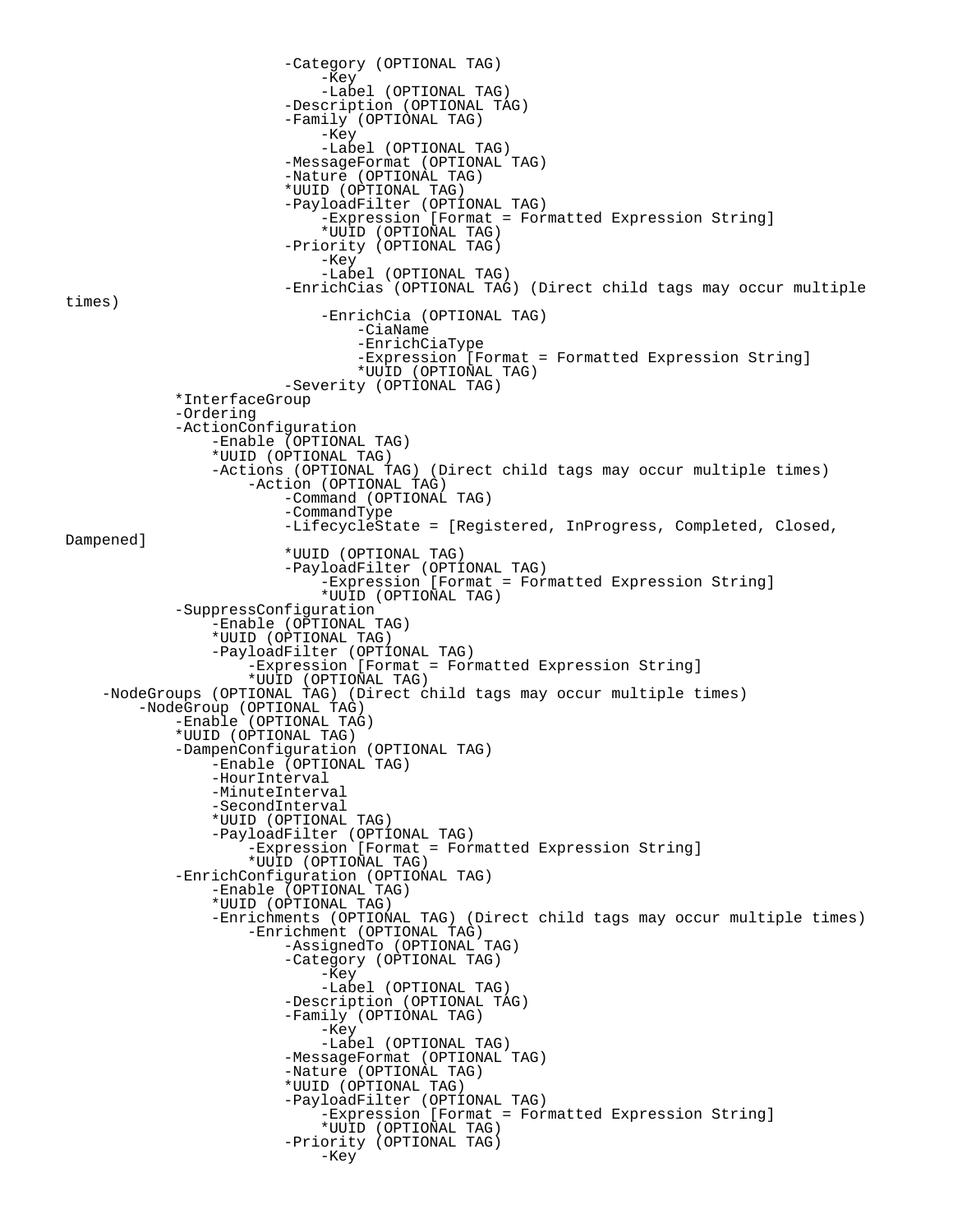```
 -Label (OPTIONAL TAG)
                          -EnrichCias (OPTIONAL TAG) (Direct child tags may occur multiple
times)
                              -EnrichCia (OPTIONAL TAG)
                                  -CiaName
                                  -EnrichCiaType
                                  -Expression [Format = Formatted Expression String]
                                  *UUID (OPTIONAL TAG)
                          -Severity (OPTIONAL TAG)
             -FlowDefinitions (OPTIONAL TAG) (Direct child tags may occur multiple times)
                  -FlowDefinition (OPTIONAL TAG)
                      -Enable (OPTIONAL TAG)
                      *FlowDefinition
                      -LifecycleState
 -Key
                          -Label (OPTIONAL TAG)
                      *UUID (OPTIONAL TAG)
             *NodeGroup
             -Ordering
             -ActionConfiguration (OPTIONAL TAG)
                  -Enable (OPTIONAL TAG)
                  *UUID (OPTIONAL TAG)
                 -Actions (OPTIONAL TAG) (Direct child tags may occur multiple times)
                      -Action (OPTIONAL TAG)
                          -Command (OPTIONAL TAG)
                          -CommandType
                          -LifecycleState = [Registered, InProgress, Completed, Closed,
Dampened]
                          *UUID (OPTIONAL TAG)
                          -PayloadFilter (OPTIONAL TAG)
                               -Expression [Format = Formatted Expression String]
                              *UUID (OPTIONAL TAG)
             -SuppressConfiguration (OPTIONAL TAG)
                  -Enable (OPTIONAL TAG)
                  *UUID (OPTIONAL TAG)
                 -PayloadFilter (OPTIONAL TAG)
                      -Expression [Format = Formatted Expression String]
                      *UUID (OPTIONAL TAG)
     -RateConfiguration (OPTIONAL TAG)
         -ComparisonCriteria
         -CorrelationIncidentConfig (OPTIONAL TAG)
             *Name
         -Enable (OPTIONAL TAG)
         -HourInterval (OPTIONAL TAG)
         -MinuteInterval (OPTIONAL TAG)
         -RateCount (OPTIONAL TAG)
         -SecondInterval (OPTIONAL TAG)
         *UUID (OPTIONAL TAG)
         -ComparisonParamList (OPTIONAL TAG) (Direct child tags may occur multiple times)
             -ComparisonParam (OPTIONAL TAG)
                  -ParamType (OPTIONAL TAG)
                 -ParamValue
                 *UUID (OPTIONAL TAG)
```
#### **SNMP TRAP CONFIGURATION FORMAT**

The following example contains the valid format for  $S_{\text{NmpTrapConfig}}$  configuration types.

```
*ConfigurationType=SnmpTrapConfig (ROOT TAG)
     *Name
     *Oid
     -Author
         -Key
         -Label (OPTIONAL TAG)
     -Category
         -Key
         -Label (OPTIONAL TAG)
     -Enable (OPTIONAL TAG)
     -ActionConfiguration (OPTIONAL TAG)
          -Enable (OPTIONAL TAG)
         *UUID (OPTIONAL TAG)
         -Actions (OPTIONAL TAG) (Direct child tags may occur multiple times)
             -Action (OPTIONAL TAG)
                  -Command (OPTIONAL TAG)
                  -CommandType
```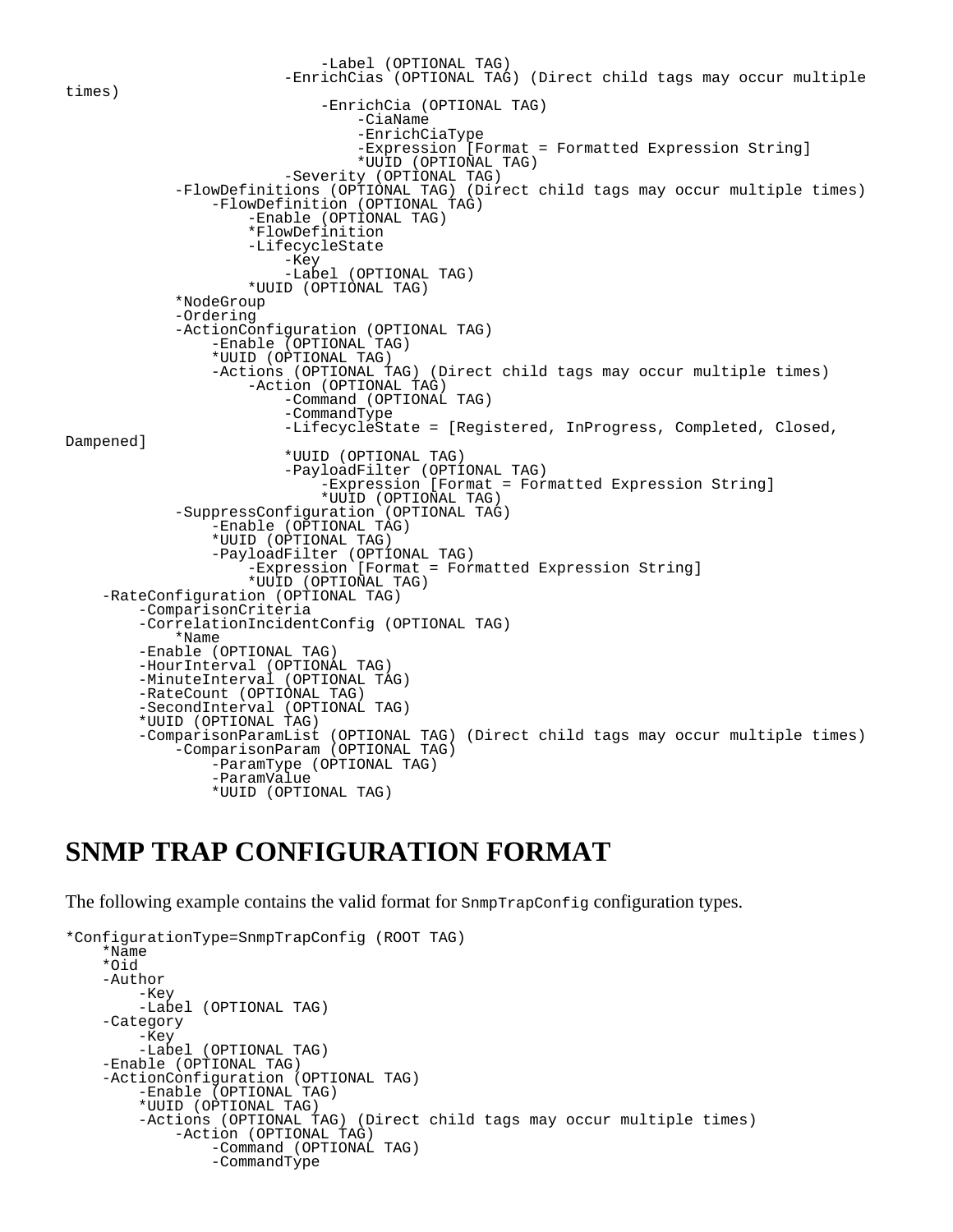```
 -LifecycleState = [Registered, InProgress, Completed, Closed, Dampened]
                 *UUID (OPTIONAL TAG)
                 -PayloadFilter (OPTIONAL TAG)
                      -Expression [Format = Formatted Expression String]
                      *UUID (OPTIONAL TAG)
     -DampenConfiguration (OPTIONAL TAG)
         -Enable (OPTIONAL TAG)
         -HourInterval
         -MinuteInterval
         -SecondInterval
         *UUID (OPTIONAL TAG)
         -PayloadFilter (OPTIONAL TAG)
             -Expression [Format = Formatted Expression String]
             *UUID (OPTIONAL TAG)
     -DedupConfiguration (OPTIONAL TAG)
         -ComparisonCriteria
         -CorrelationIncidentConfig (OPTIONAL TAG)
             *Name
         -DedupCount (OPTIONAL TAG)
         -Enable (OPTIONAL TAG)
         -HourInterval (OPTIONAL TAG)
        -MinuteInterval (OPTIONAL TAG)
         -SecondInterval (OPTIONAL TAG)
         *UUID (OPTIONAL TAG)
         -ComparisonParamList (OPTIONAL TAG) (Direct child tags may occur multiple times)
             -ComparisonParam (OPTIONAL TAG)
                 -ParamType (OPTIONAL TAG)
                 -ParamValue
                 *UUID (OPTIONAL TAG)
     -Description (OPTIONAL TAG)
     -Family
         -Key
         -Label (OPTIONAL TAG)
     -GeoCentralForwardConfiguration (OPTIONAL TAG)
         -Enable (OPTIONAL TAG)
         *UUID (OPTIONAL TAG)
         -PayloadFilter (OPTIONAL TAG)
              -Expression [Format = Formatted Expression String]
             *UUID (OPTIONAL TAG)
     -MessageFormat
     -Severity
     -EnrichConfiguration (OPTIONAL TAG)
         -Enable (OPTIONAL TAG)
         *UUID (OPTIONAL TAG)
         -Enrichments (OPTIONAL TAG) (Direct child tags may occur multiple times)
             -Enrichment (OPTIONAL TAG)
                -AssignedTo (OPTIONAL TAG)
                 -Category (OPTIONAL TAG)
                      -Key
                      -Label (OPTIONAL TAG)
                 -Description (OPTIONAL TAG)
                 -Family (OPTIONAL TAG)
 -Key
                      -Label (OPTIONAL TAG)
                 -MessageFormat (OPTIONAL TAG)
                 -Nature (OPTIONAL TAG)
                 *UUID (OPTIONAL TAG)
                 -PayloadFilter (OPTIONAL TAG)
                      -Expression [Format = Formatted Expression String]
                      *UUID (OPTIONAL TAG)
                 -Priority (OPTIONAL TAG)
                      -Key
                      -Label (OPTIONAL TAG)
                 -EnrichCias (OPTIONAL TAG) (Direct child tags may occur multiple times)
                      -EnrichCia (OPTIONAL TAG)
                          -CiaName
                          -EnrichCiaType
                          -Expression [Format = Formatted Expression String]
                          *UUID (OPTIONAL TAG)
                 -Severity (OPTIONAL TAG)
     -SuppressConfiguration (OPTIONAL TAG)
         -Enable (OPTIONAL TAG)
         *UUID (OPTIONAL TAG)
         -PayloadFilter (OPTIONAL TAG)
              -Expression [Format = Formatted Expression String]
             *UUID (OPTIONAL TAG)
     -InterfaceGroups (OPTIONAL TAG) (Direct child tags may occur multiple times)
         -InterfaceGroup (OPTIONAL TAG)
             -Enable
```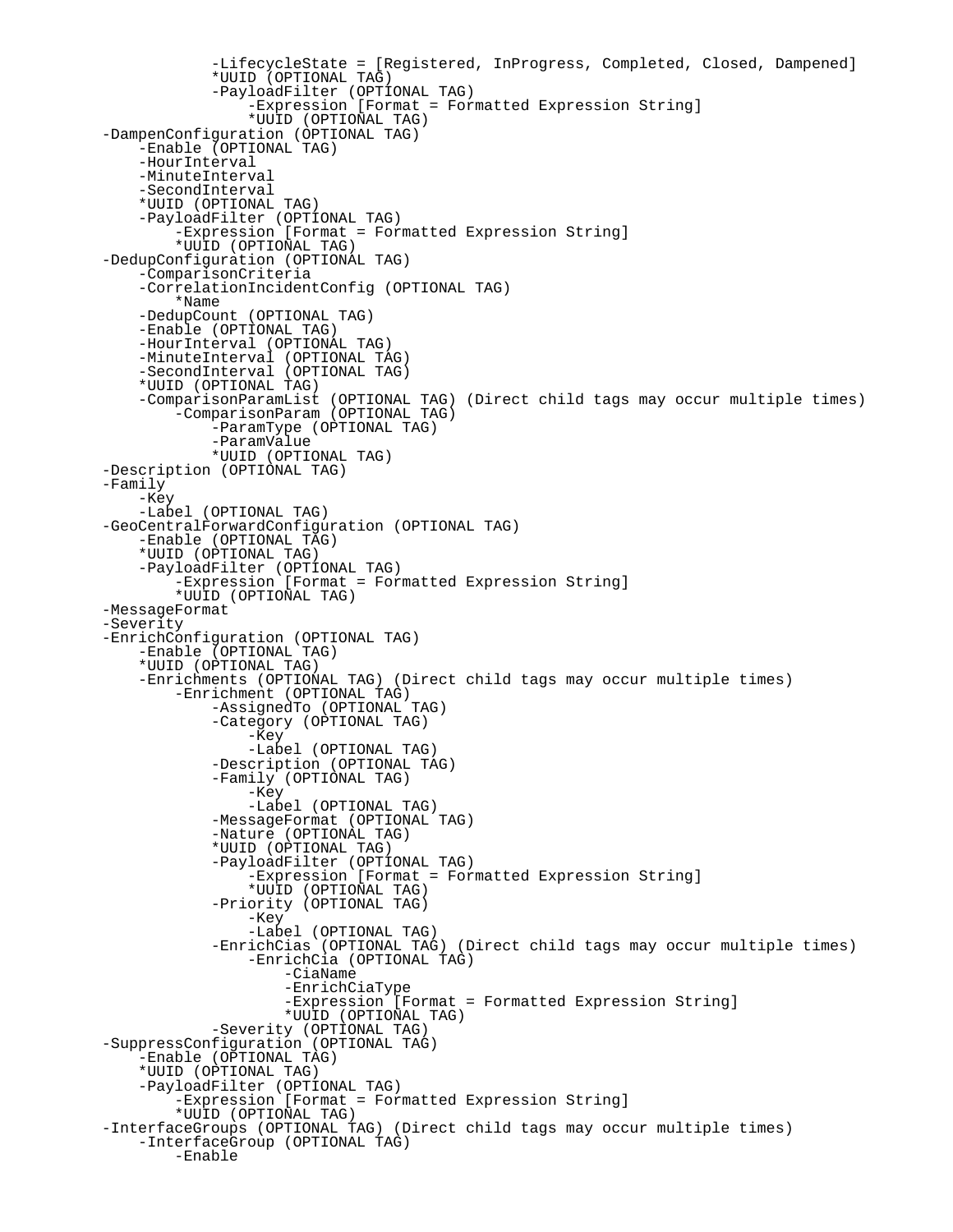```
 *UUID (OPTIONAL TAG)
             -DampenConfiguration
                 -Enable (OPTIONAL TAG)
                 -HourInterval
                 -MinuteInterval
                 -SecondInterval
                 *UUID (OPTIONAL TAG)
                 -PayloadFilter (OPTIONAL TAG)
                      -Expression [Format = Formatted Expression String]
                     *UUID (OPTIONAL TAG)
             -EnrichConfiguration
                 -Enable (OPTIONAL TAG)
                 *UUID (OPTIONAL TAG)
                 -Enrichments (OPTIONAL TAG) (Direct child tags may occur multiple times)
                     -Enrichment (OPTIONAL TAG)
                          -AssignedTo (OPTIONAL TAG)
                         -Category (OPTIONAL TAG)
 -Key
                              -Label (OPTIONAL TAG)
                         -Description (OPTIONAL TAG)
                         -Family (OPTIONAL TAG)
 -Key
                              -Label (OPTIONAL TAG)
                         -MessageFormat (OPTIONAL TAG)
                         -Nature (OPTIONAL TAG)
                         *UUID (OPTIONAL TAG)
                         -PayloadFilter (OPTIONAL TAG)
                              -Expression [Format = Formatted Expression String]
                             *UUID (OPTIONAL TAG)
                         -Priority (OPTIONAL TAG)
 -Key
                              -Label (OPTIONAL TAG)
                         -EnrichCias (OPTIONAL TAG) (Direct child tags may occur multiple
times)
                              -EnrichCia (OPTIONAL TAG)
                                 -CiaName
                                 -EnrichCiaType
                                  -Expression [Format = Formatted Expression String]
                                 *UUID (OPTIONAL TAG)
                         -Severity (OPTIONAL TAG)
             *InterfaceGroup
             -Ordering
             -ActionConfiguration
                 -Enable (OPTIONAL TAG)
                 *UUID (OPTIONAL TAG)
                 -Actions (OPTIONAL TAG) (Direct child tags may occur multiple times)
                     -Action (OPTIONAL TAG)
                         -Command (OPTIONAL TAG)
                         -CommandType
                         -LifecycleState = [Registered, InProgress, Completed, Closed,
Dampened]
                         *UUID (OPTIONAL TAG)
                         -PayloadFilter (OPTIONAL TAG)
                              -Expression [Format = Formatted Expression String]
                              *UUID (OPTIONAL TAG)
             -SuppressConfiguration
                 -Enable (OPTIONAL TAG)
                 *UUID (OPTIONAL TAG)
                 -PayloadFilter (OPTIONAL TAG)
                      -Expression [Format = Formatted Expression String]
                     *UUID (OPTIONAL TAG)
     -NodeGroups (OPTIONAL TAG) (Direct child tags may occur multiple times)
         -NodeGroup (OPTIONAL TAG)
             -Enable (OPTIONAL TAG)
             *UUID (OPTIONAL TAG)
             -DampenConfiguration (OPTIONAL TAG)
                 -Enable (OPTIONAL TAG)
                 -HourInterval
                 -MinuteInterval
                 -SecondInterval
                 *UUID (OPTIONAL TAG)
                 -PayloadFilter (OPTIONAL TAG)
                     -Expression [Format = Formatted Expression String]
                     *UUID (OPTIONAL TAG)
             -EnrichConfiguration (OPTIONAL TAG)
                 -Enable (OPTIONAL TAG)
                 *UUID (OPTIONAL TAG)
                 -Enrichments (OPTIONAL TAG) (Direct child tags may occur multiple times)
                     -Enrichment (OPTIONAL TAG)
```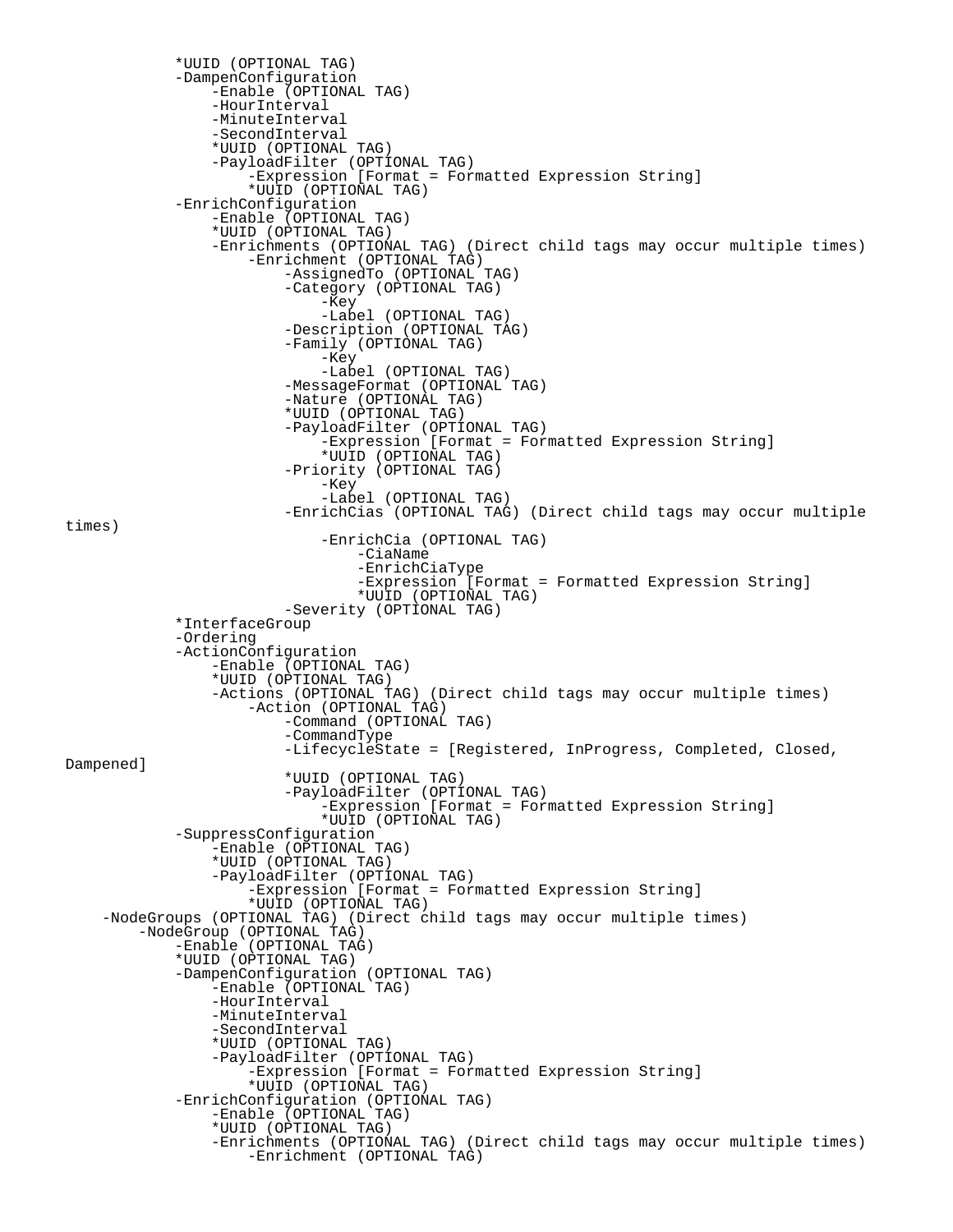-AssignedTo (OPTIONAL TAG) -Category (OPTIONAL TAG) -Key -Label (OPTIONAL TAG) -Description (OPTIONAL TAG) -Family (OPTIONAL TAG) -Key -Label (OPTIONAL TAG) -MessageFormat (OPTIONAL TAG) -Nature (OPTIONAL TAG) \*UUID (OPTIONAL TAG) -PayloadFilter (OPTIONAL TAG) -Expression [Format = Formatted Expression String] \*UUID (OPTIONAL TAG) -Priority (OPTIONAL TAG)<br>-Key -Key -Label (OPTIONAL TAG) -EnrichCias (OPTIONAL TAG) (Direct child tags may occur multiple times) -EnrichCia (OPTIONAL TAG) -CiaName -EnrichCiaType -Expression [Format = Formatted Expression String] \*UUID (OPTIONAL TAG) -Severity (OPTIONAL TAG) -FlowDefinitions (OPTIONAL TAG) (Direct child tags may occur multiple times) -FlowDefinition (OPTIONAL TAG) -Enable (OPTIONAL TAG) \*FlowDefinition -LifecycleState -Key -Label (OPTIONAL TAG) \*UUID (OPTIONAL TAG) \*NodeGroup -Ordering -ActionConfiguration (OPTIONAL TAG) -Enable (OPTIONAL TAG) \*UUID (OPTIONAL TAG) -Actions (OPTIONAL TAG) (Direct child tags may occur multiple times) -Action (OPTIONAL TAG) -Command (OPTIONAL TAG) -CommandType -LifecycleState = [Registered, InProgress, Completed, Closed, Dampened] \*UUID (OPTIONAL TAG) -PayloadFilter (OPTIONAL TAG) -Expression [Format = Formatted Expression String] \*UUID (OPTIONAL TAG) -SuppressConfiguration (OPTIONAL TAG) -Enable (OPTIONAL TAG) \*UUID (OPTIONAL TAG) -PayloadFilter (OPTIONAL TAG) -Expression [Format = Formatted Expression String] \*UUID (OPTIONAL TAG) -RateConfiguration (OPTIONAL TAG) -ComparisonCriteria -CorrelationIncidentConfig (OPTIONAL TAG) \*Name -Enable (OPTIONAL TAG) -HourInterval (OPTIONAL TAG) -MinuteInterval (OPTIONAL TAG) -RateCount (OPTIONAL TAG) -SecondInterval (OPTIONAL TAG) \*UUID (OPTIONAL TAG) -ComparisonParamList (OPTIONAL TAG) (Direct child tags may occur multiple times) -ComparisonParam (OPTIONAL TAG) -ParamType (OPTIONAL TAG) -ParamValue \*UUID (OPTIONAL TAG) -UserRootCause (OPTIONAL TAG)

#### **SYSLOG MESSAGE CONFIGURATION FORMAT**

The following example contains the valid format for  $\frac{1}{2}$  syslogMessageConfiguration types.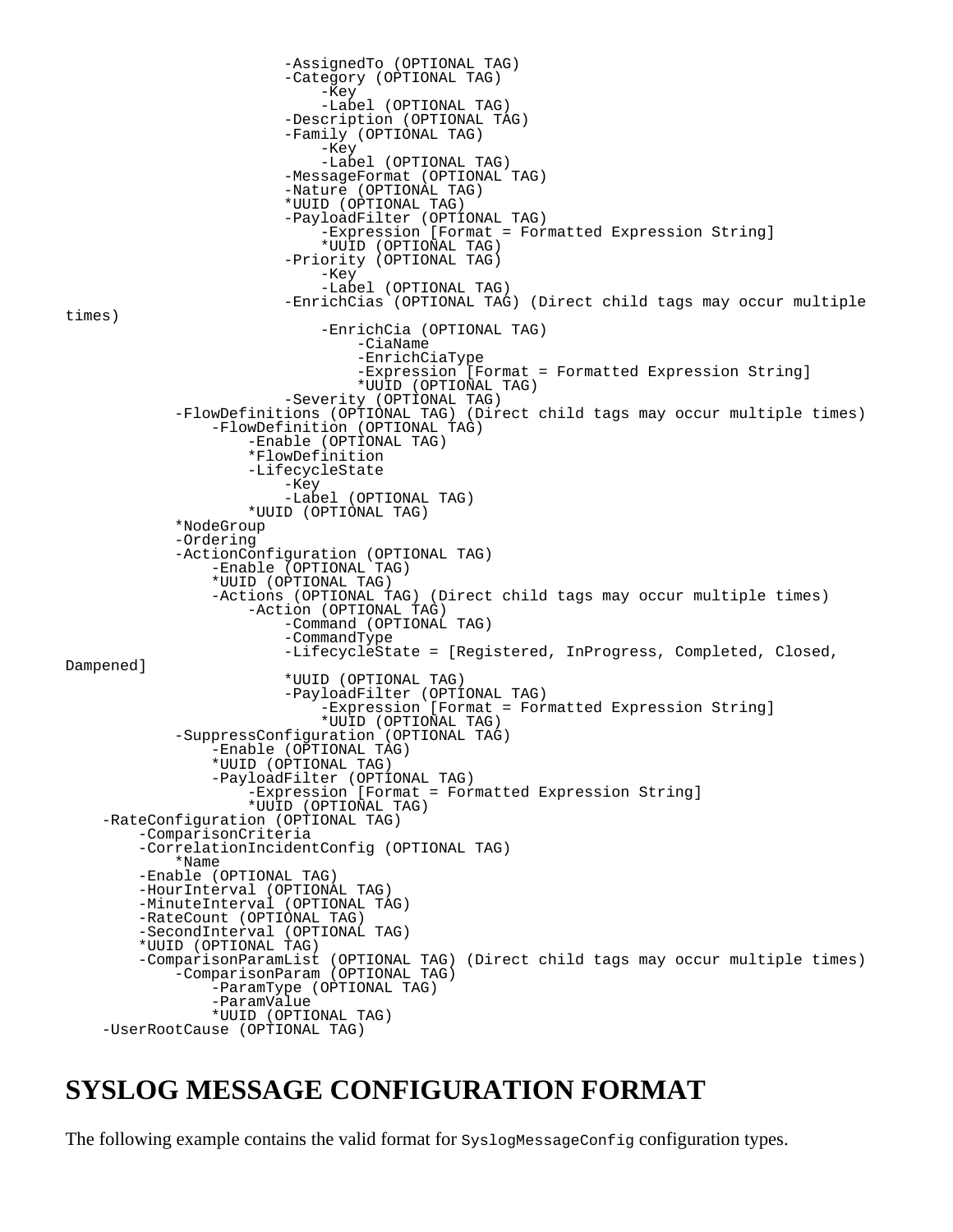```
*ConfigurationType=SyslogMessageConfig (ROOT TAG)
     *Name
     -Author
         -Key
         -Label (OPTIONAL TAG)
     -Category
         -Key
         -Label (OPTIONAL TAG)
     -Enable (OPTIONAL TAG)
     -ActionConfiguration (OPTIONAL TAG)
         -Enable (OPTIONAL TAG)
         *UUID (OPTIONAL TAG)
         -Actions (OPTIONAL TAG) (Direct child tags may occur multiple times)
             -Action (OPTIONAL TAG)
                 -Command (OPTIONAL TAG)
                 -CommandType
                 -LifecycleState = [Registered, InProgress, Completed, Closed, Dampened]
                 *UUID (OPTIONAL TAG)
                 -PayloadFilter (OPTIONAL TAG)
                     -Expression [Format = Formatted Expression String]
                     *UUID (OPTIONAL TAG)
     -DampenConfiguration (OPTIONAL TAG)
         -Enable (OPTIONAL TAG)
         -HourInterval
         -MinuteInterval
         -SecondInterval
         *UUID (OPTIONAL TAG)
         -PayloadFilter (OPTIONAL TAG)
             -Expression [Format = Formatted Expression String]
             *UUID (OPTIONAL TAG)
     -DedupConfiguration (OPTIONAL TAG)
         -ComparisonCriteria
         -CorrelationIncidentConfig (OPTIONAL TAG)
             *Name
         -DedupCount (OPTIONAL TAG)
         -Enable (OPTIONAL TAG)
         -HourInterval (OPTIONAL TAG)
         -MinuteInterval (OPTIONAL TAG)
         -SecondInterval (OPTIONAL TAG)
         *UUID (OPTIONAL TAG)
 -ComparisonParamList (OPTIONAL TAG) (Direct child tags may occur multiple times)
 -ComparisonParam (OPTIONAL TAG)
                 -ParamType (OPTIONAL TAG)
                 -ParamValue
                 *UUID (OPTIONAL TAG)
     -Description (OPTIONAL TAG)
     -Family
         -Key
         -Label (OPTIONAL TAG)
     -GeoCentralForwardConfiguration (OPTIONAL TAG)
         -Enable (OPTIONAL TAG)
         *UUID (OPTIONAL TAG)
         -PayloadFilter (OPTIONAL TAG)
             -Expression [Format = Formatted Expression String]
             *UUID (OPTIONAL TAG)
     -MessageFormat
     -Severity
 -EnrichConfiguration (OPTIONAL TAG)
 -Enable (OPTIONAL TAG)
         *UUID (OPTIONAL TAG)
         -Enrichments (OPTIONAL TAG) (Direct child tags may occur multiple times)
             -Enrichment (OPTIONAL TAG)
                 -AssignedTo (OPTIONAL TAG)
                 -Category (OPTIONAL TAG)
                     -Key
                     -Label (OPTIONAL TAG)
                 -Description (OPTIONAL TAG)
                 -Family (OPTIONAL TAG)
                     -Key
                     -Label (OPTIONAL TAG)
                 -MessageFormat (OPTIONAL TAG)
                 -Nature (OPTIONAL TAG)
                 *UUID (OPTIONAL TAG)
                 -PayloadFilter (OPTIONAL TAG)
                      -Expression [Format = Formatted Expression String]
                     *UUID (OPTIONAL TAG)
                 -Priority (OPTIONAL TAG)
 -Key
                     -Label (OPTIONAL TAG)
```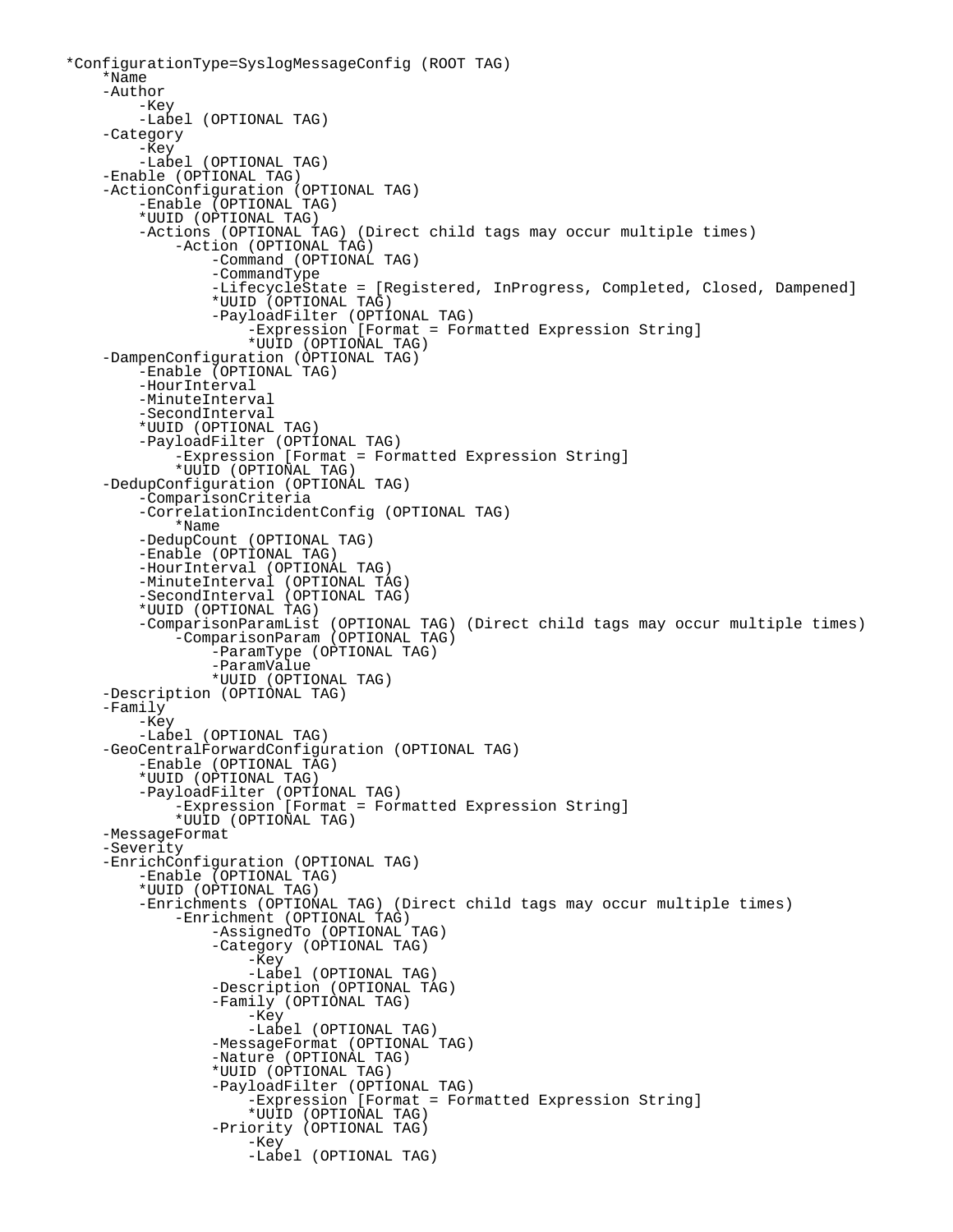```
 -EnrichCias (OPTIONAL TAG) (Direct child tags may occur multiple times)
                     -EnrichCia (OPTIONAL TAG)
                         -CiaName
                         -EnrichCiaType
                         -Expression [Format = Formatted Expression String]
                         *UUID (OPTIONAL TAG)
                 -Severity (OPTIONAL TAG)
     -SuppressConfiguration (OPTIONAL TAG)
         -Enable (OPTIONAL TAG)
         *UUID (OPTIONAL TAG)
         -PayloadFilter (OPTIONAL TAG)
             -Expression [Format = Formatted Expression String]
             *UUID (OPTIONAL TAG)
     -InterfaceGroups (OPTIONAL TAG) (Direct child tags may occur multiple times)
         -InterfaceGroup (OPTIONAL TAG)
             -Enable
             *UUID (OPTIONAL TAG)
             -DampenConfiguration
                 -Enable (OPTIONAL TAG)
                 -HourInterval
                 -MinuteInterval
                 -SecondInterval
                 *UUID (OPTIONAL TAG)
 -PayloadFilter (OPTIONAL TAG)
 -Expression [Format = Formatted Expression String]
                     *UUID (OPTIONAL TAG)
             -EnrichConfiguration
                 -Enable (OPTIONAL TAG)
                 *UUID (OPTIONAL TAG)
                 -Enrichments (OPTIONAL TAG) (Direct child tags may occur multiple times)
                     -Enrichment (OPTIONAL TAG)
                        -AssignedTo (OPTIONAL TAG)
                         -Category (OPTIONAL TAG)
 -Key
                             -Label (OPTIONAL TAG)
                         -Description (OPTIONAL TAG)
                         -Family (OPTIONAL TAG)
 -Key
                             -Label (OPTIONAL TAG)
                         -MessageFormat (OPTIONAL TAG)
                         -Nature (OPTIONAL TAG)
                         *UUID (OPTIONAL TAG)
                         -PayloadFilter (OPTIONAL TAG)
                             -Expression [Format = Formatted Expression String]
                             *UUID (OPTIONAL TAG)
                         -Priority (OPTIONAL TAG)
 -Key
                             -Label (OPTIONAL TAG)
                         -EnrichCias (OPTIONAL TAG) (Direct child tags may occur multiple
times)
                             -EnrichCia (OPTIONAL TAG)
                                 -CiaName
                                 -EnrichCiaType
                                 -Expression [Format = Formatted Expression String]
                                 *UUID (OPTIONAL TAG)
                         -Severity (OPTIONAL TAG)
             *InterfaceGroup
             -Ordering
             -ActionConfiguration
                 -Enable (OPTIONAL TAG)
                 *UUID (OPTIONAL TAG)
                 -Actions (OPTIONAL TAG) (Direct child tags may occur multiple times)
                     -Action (OPTIONAL TAG)
                         -Command (OPTIONAL TAG)
                         -CommandType
                         -LifecycleState = [Registered, InProgress, Completed, Closed,
Dampened]
                         *UUID (OPTIONAL TAG)
                         -PayloadFilter (OPTIONAL TAG)
                             -Expression [Format = Formatted Expression String]
                             *UUID (OPTIONAL TAG)
             -SuppressConfiguration
                 -Enable (OPTIONAL TAG)
                 *UUID (OPTIONAL TAG)
                 -PayloadFilter (OPTIONAL TAG)
                     -Expression [Format = Formatted Expression String]
                     *UUID (OPTIONAL TAG)
     -NodeGroups (OPTIONAL TAG) (Direct child tags may occur multiple times)
         -NodeGroup (OPTIONAL TAG)
```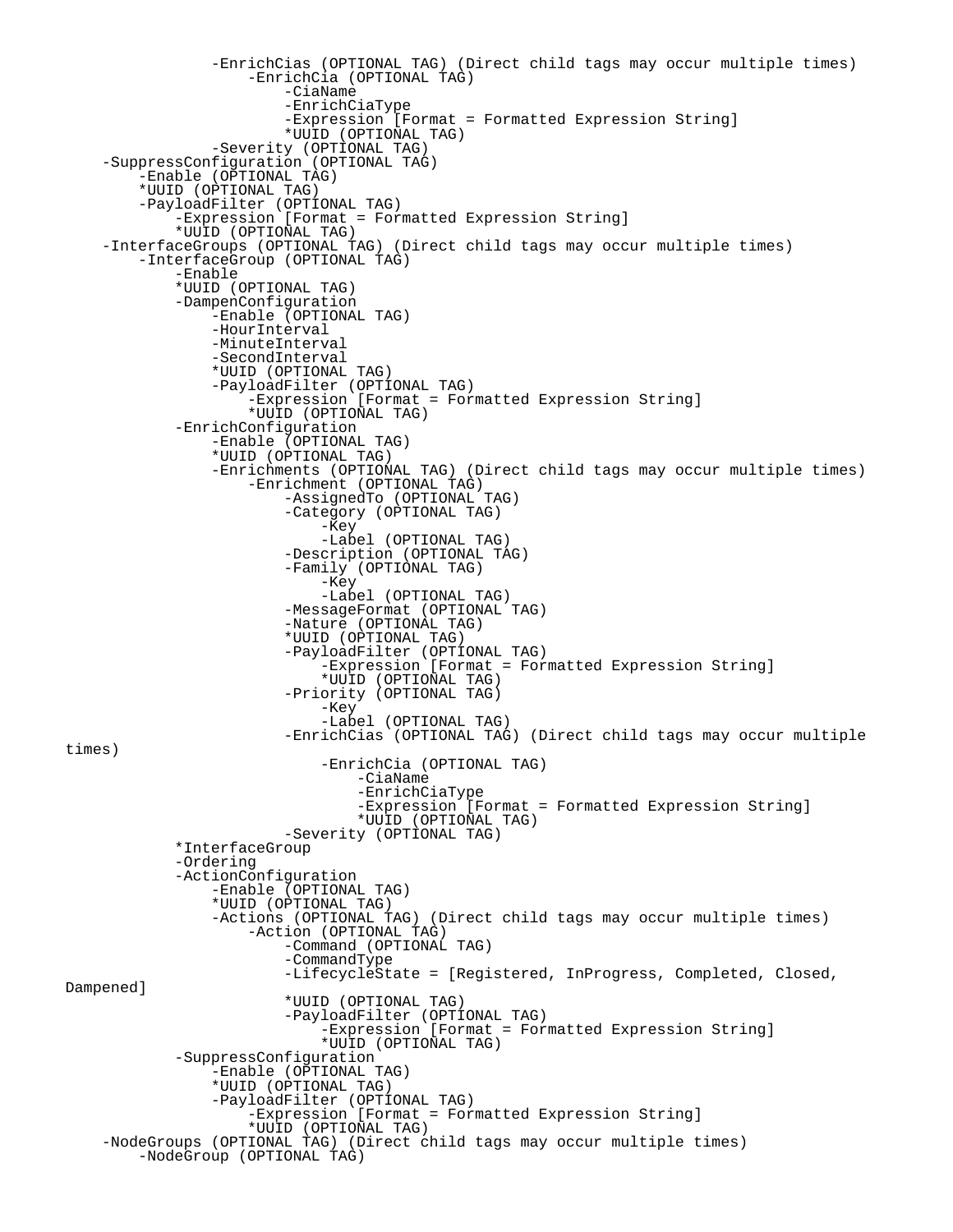```
 -Enable (OPTIONAL TAG)
            *UUID (OPTIONAL TAG)
            -DampenConfiguration (OPTIONAL TAG)
                -Enable (OPTIONAL TAG)
                -HourInterval
                -MinuteInterval
                -SecondInterval
                *UUID (OPTIONAL TAG)
                -PayloadFilter (OPTIONAL TAG)
                    -Expression [Format = Formatted Expression String]
                    *UUID (OPTIONAL TAG)
            -EnrichConfiguration (OPTIONAL TAG)
                -Enable (OPTIONAL TAG)
                *UUID (OPTIONAL TAG)
                -Enrichments (OPTIONAL TAG) (Direct child tags may occur multiple times)
                    -Enrichment (OPTIONAL TAG)
                        -AssignedTo (OPTIONAL TAG)
                        -Category (OPTIONAL TAG)
 -Key
                            -Label (OPTIONAL TAG)
                        -Description (OPTIONAL TAG)
                       -Family (OPTIONAL TAG)<br>-Key
 -Key
                            -Label (OPTIONAL TAG)
                        -MessageFormat (OPTIONAL TAG)
                        -Nature (OPTIONAL TAG)
                        *UUID (OPTIONAL TAG)
                        -PayloadFilter (OPTIONAL TAG)
                            -Expression [Format = Formatted Expression String]
                            *UUID (OPTIONAL TAG)
                        -Priority (OPTIONAL TAG)
 -Key
                            -Label (OPTIONAL TAG)
                        -EnrichCias (OPTIONAL TAG) (Direct child tags may occur multiple
times)
                            -EnrichCia (OPTIONAL TAG)
                                -CiaName
                                -EnrichCiaType
                                -Expression [Format = Formatted Expression String]
 *UUID (OPTIONAL TAG)
 -Severity (OPTIONAL TAG)
 -FlowDefinitions (OPTIONAL TAG) (Direct child tags may occur multiple times)
                -FlowDefinition (OPTIONAL TAG)
                    -Enable (OPTIONAL TAG)
                    *FlowDefinition
                    -LifecycleState
 -Key
                        -Label (OPTIONAL TAG)
                    *UUID (OPTIONAL TAG)
            *NodeGroup
            -Ordering
            -ActionConfiguration (OPTIONAL TAG)
                -Enable (OPTIONAL TAG)
                *UUID (OPTIONAL TAG)
                -Actions (OPTIONAL TAG) (Direct child tags may occur multiple times)
                    -Action (OPTIONAL TAG)
                        -Command (OPTIONAL TAG)
                        -CommandType
                        -LifecycleState = [Registered, InProgress, Completed, Closed,
Dampened]
                        *UUID (OPTIONAL TAG)
                        -PayloadFilter (OPTIONAL TAG)
                            -Expression [Format = Formatted Expression String]
                            *UUID (OPTIONAL TAG)
            -SuppressConfiguration (OPTIONAL TAG)
                -Enable (OPTIONAL TAG)
                *UUID (OPTIONAL TAG)
 -PayloadFilter (OPTIONAL TAG)
 -Expression [Format = Formatted Expression String]
                    *UUID (OPTIONAL TAG)
     -RateConfiguration (OPTIONAL TAG)
         -ComparisonCriteria
         -CorrelationIncidentConfig (OPTIONAL TAG)
            *Name
         -Enable (OPTIONAL TAG)
        -HourInterval (OPTIONAL TAG)
        -MinuteInterval (OPTIONAL TAG)
        -RateCount (OPTIONAL TAG)
        -SecondInterval (OPTIONAL TAG)
```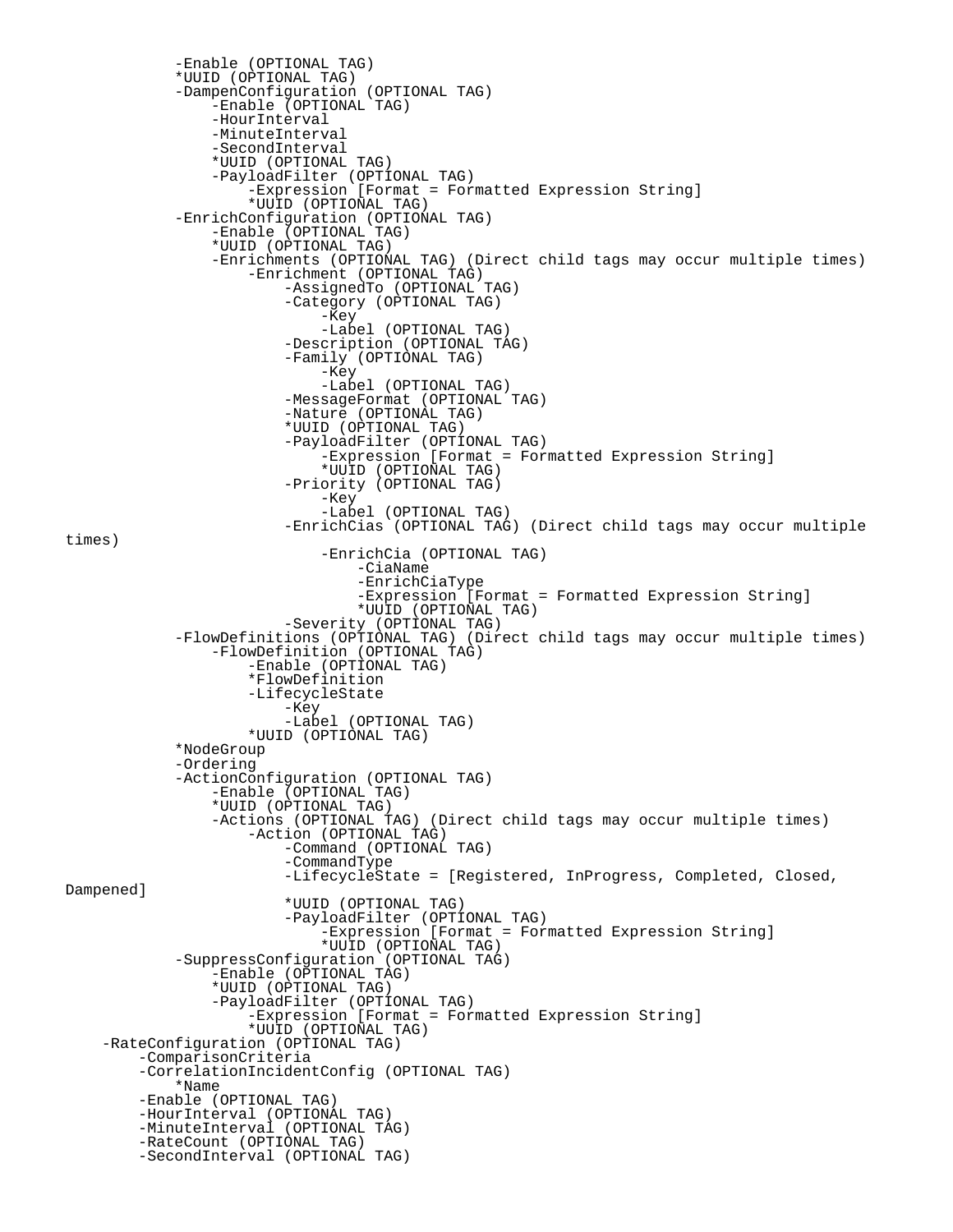```
 *UUID (OPTIONAL TAG)
 -ComparisonParamList (OPTIONAL TAG) (Direct child tags may occur multiple times)
 -ComparisonParam (OPTIONAL TAG)
 -ParamType (OPTIONAL TAG)
 -ParamValue
              *UUID (OPTIONAL TAG)
    -UserRootCause (OPTIONAL TAG)
```
## **AUTHOR**

nnmincidentcfg.format was developed by Hewlett Packard Enterprise.

#### **SEE ALSO**

[nnmincidentcfgload.ovpl](#page-121-0) (1M).

[nnmincidentcfgdump.ovpl](#page-125-0) (1M).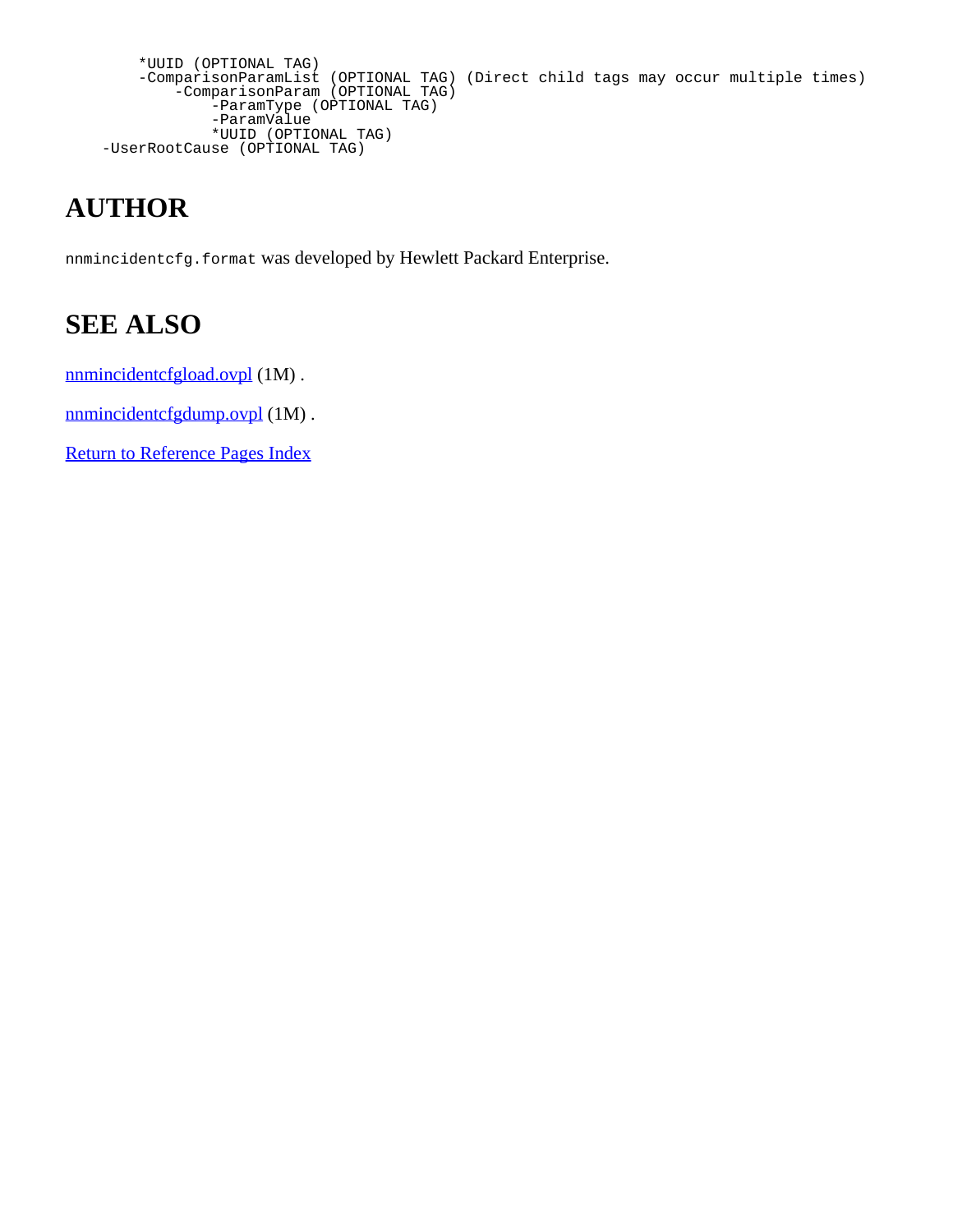nnmopcexport.ovpl — export NNMi management event and SNMP trap configurations to HP OM policies (SNMP template) file.

# **SYNOPSIS**

nnmopcexport.ovpl -help

nnmopcexport.ovpl [-u *<username>* -p *<password>*] [-jndiHost *<hostname>* -jndiPort *<port>*] -template *<template\_name>* -application *<application\_name>* [-agtmsi\_copy | -agtmsi\_divert] [-svmsi\_copy | svmsi\_divert] [-msgtype] [-author *<author code>*] [-oid *<snmp oid prefix>*] [-omi\_hi] -file *<output\_file name>* [-force]

nnmopcexport.ovpl [-u *<username>* -p *<password>*] [-jndiHost *<hostname>* -jndiPort *<port>*] -template *<template\_name>* -application *<application\_name>* [-agtmsi\_copy | -agtmsi\_divert] [-svmsi\_copy | svmsi\_divert] [-msgtype] [-author *<author code>*] [-oid *<snmp oid prefix>*] [-omi\_hi] -omi\_policy

#### **DESCRIPTION**

nnmopcexport.ovpl reads the NNMi management event and SNMP trap configurations and exports the configurations as an HP OM policies file. This tool provides similar functionality to the HP OM ovtrap2opc utility that converted legacy NNM trapd.conf files into HP OM policies.

#### **Parameters**

nnmopcexport.ovpl supports the following parameters:

-u <*username*>

Supply the NNMi administrator username to run the script. This script requires the NNMi administrator username unless you use an nnm.properties file. See the nnm.properties. 4 reference page for more information.

-p <*password*>

Supply the NNMi administrator password to run the script. This script requires the NNMi administrator password unless you use an nnm.properties file. See the nnm.properties. 4 reference page for more information.

-agtmsi\_copy

Copy matching messages to the OVO Agent Message Stream Interface.

-agtmsi\_divert

Divert matching messages to the OVO Agent Message Stream Interface.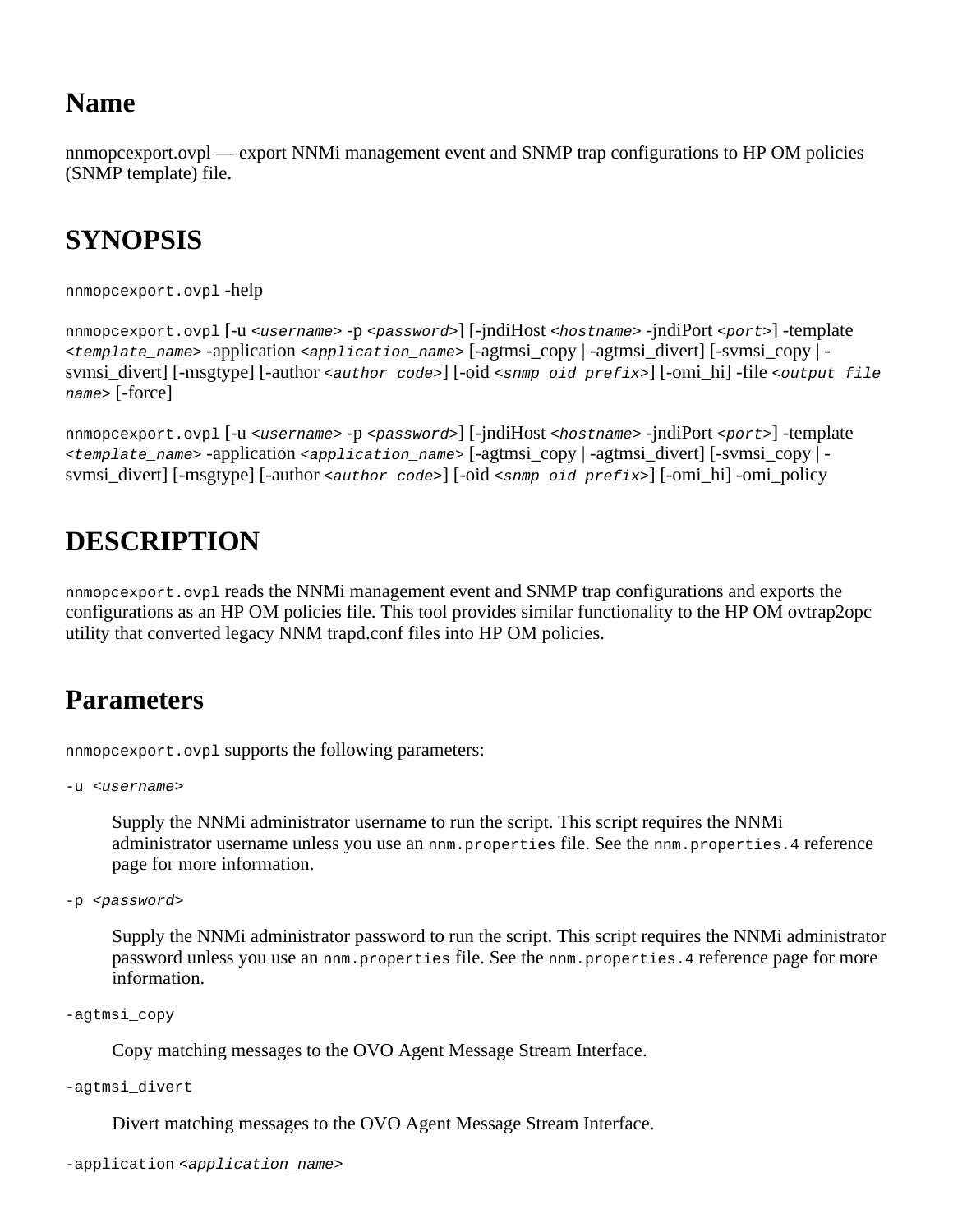Set the policy application name.

-author *<author\_code>*

Export events matching the author code.

```
-file <output_filename>
```
Save output to file with the specified name.

-force

Overwrite an existing policy file specified by -file *<output\_file\_name>*.

-jndiHost *<hostname>*

The server jndi host; default is localhost.

-jndiPort *<port>*

The server jndi port; default is 1099.

-msgtype

Set the message type to the name of the condition. The value of the resulting MSGTYPE field will be truncated to 32 characters for OM import compatibility.

-oid *<snmp\_oid\_prefix>*

Export events with snmp trap OIDs matching the provided OID.

-omi\_hi

Include HP OMi health indicators for applicable NNMi management events.

-omi\_policy

Export in OMi policy format. Using the -omi\_policy option is the recommended usage. Only generate policies without this option if you need to maintain backwards compatibility with previous OM integrations. A header file and a data file are created in the form  $\langle UUID \rangle$  header.xml and  $\langle$ UUID $\rangle$  data where UUID is a Universally Unique Identifier. The -file option is ignored. Using the  $$ omi\_policy option generates policies using the RelatedCiInfo OMi custom attribute. If you do not use the -omi\_policy option, the policy uses the older OPR\_CI\_INFO OM custom attribute.

```
-svmsi_copy
```
Copy matching messages to the OVO Server Message Stream Interface.

-svmsi\_divert

Divert matching messages to the OVO Server Message Stream Interface.

-template *template name*

Set the <template\_name>.

-help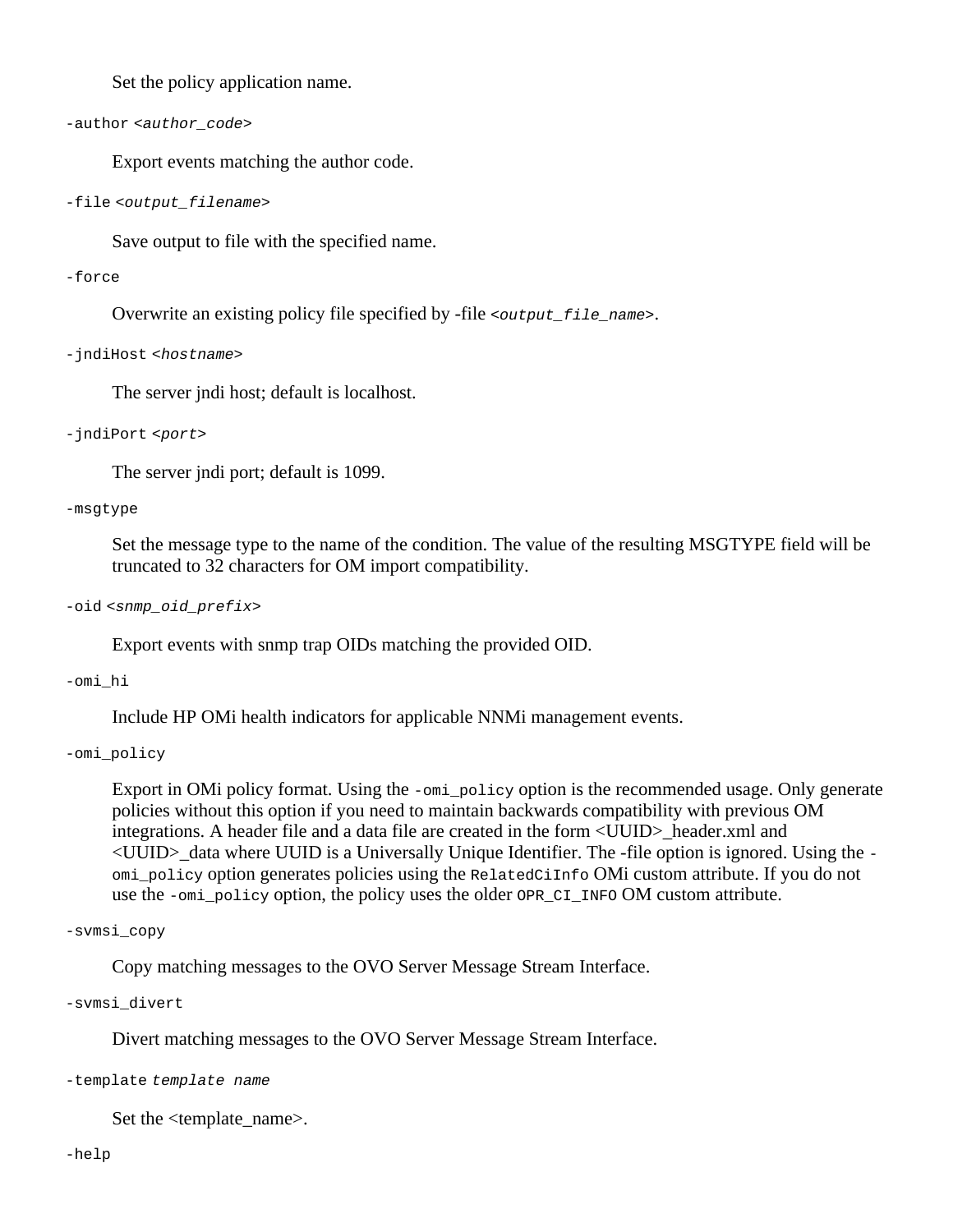Show help.

## **EXAMPLES**

Export an OM policy file containing all NNMi management events and SNMP trap definitions:

nnmopcexport.ovpl -u user -p pass -template "SNMP Traps" -application "NNMi" -file policies.dat

Export an OMi policy file containing all NNMi management events and SNMP trap definitions and OMi health indicators:

nnmopcexport.ovpl -u user -p pass -template "SNMP Traps" -application "NNMi" -omi\_hi omi\_policy

# **AUTHOR**

nnmopcexport.ovpl was developed by Hewlett Packard Enterprise.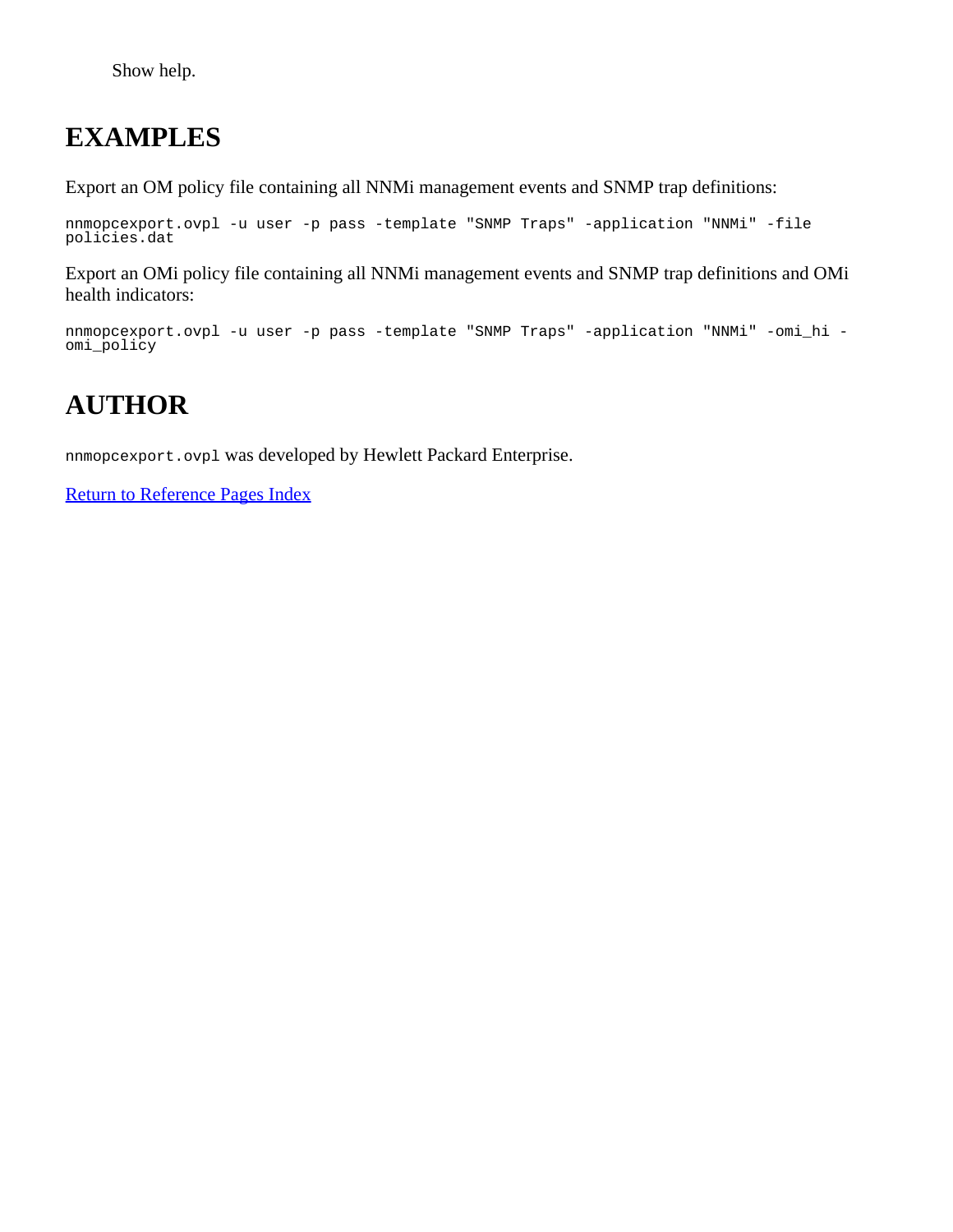# **NAME**

nnmperfspisync.ovpl - synchronize Interface Group and Node Group configuration changes between NNMi and NNM iSPI Performance for Metrics.

# **SYNOPSIS**

Usage: nnmperfspisync.ovpl

# **DESCRIPTION**

NNMi automatically synchronizes Interface Group and Node Group configuration changes between NNMi and NNM iSPI Performance for Metrics. However, in some cases, additional configuration changes that affect Node Group or Interface Group membership might take longer to synchronize. If you do not see one or more nodes in an NNMi Performance for Metrics report that are visible in NNMi, run the nnmperfspisync.ovpl command. This command forces NNMi to synchronize the Interface and Node Group information between NNMi and NNM iSPI Performance for Metrics more quickly than the default time frame. Alternatively, you can click:

Actions->HPE NNM iSPI Performance->Sync Interface and Node Groups in the NNMi console.

# **AUTHOR**

nnmperfspisync.ovpl was developed by Hewlett-Packard Company.

# **FILES**

nnmperfspisync.ovpl resides in the following directory:

Windows: %NNM\_BIN%

UNIX: \$NNM\_BIN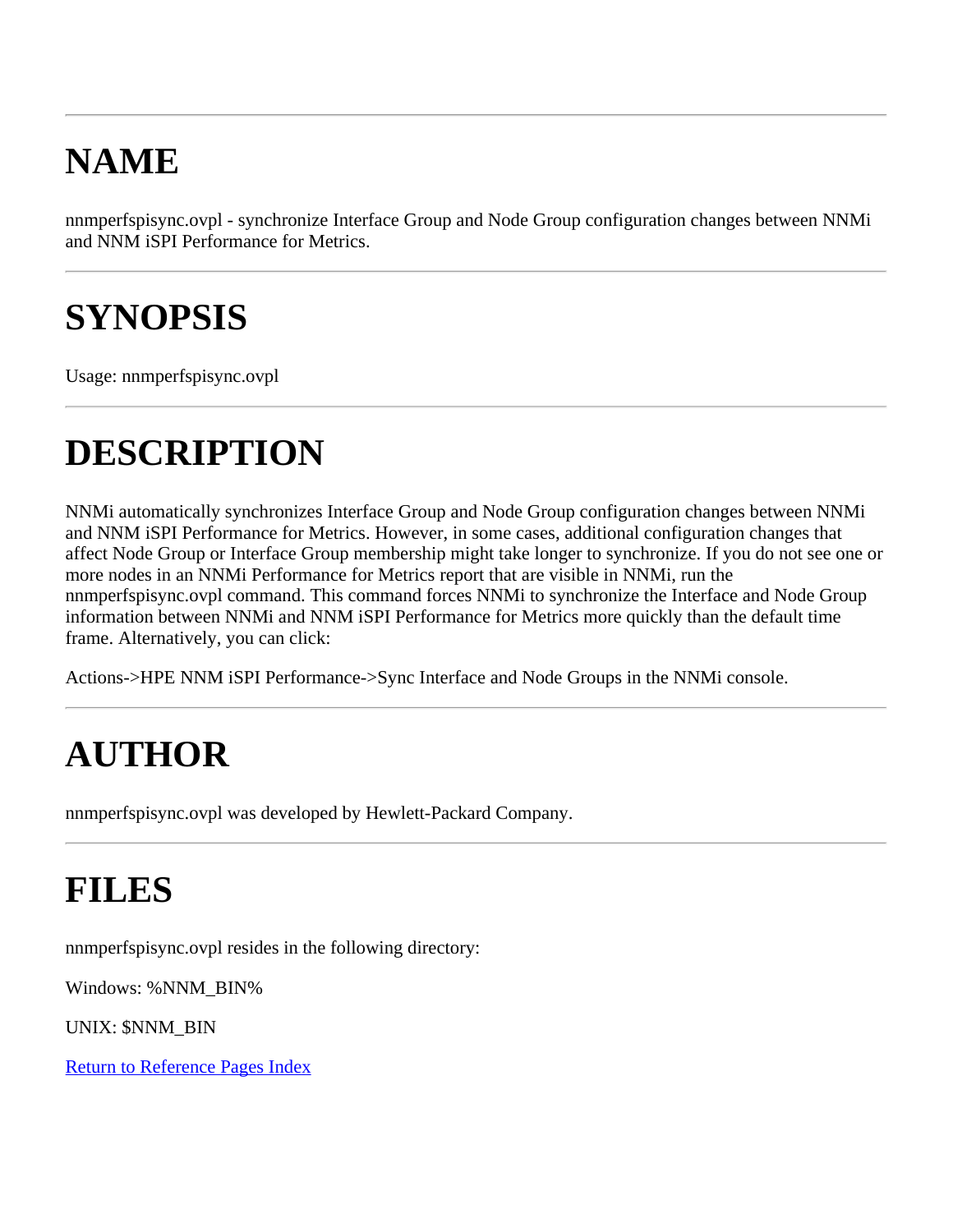nnmresetembdb.ovpl — drop (delete) and recreate the embedded database, if NNMi is configured to run with the embedded database

# **SYNOPSIS**

nnmresetembdb.ovpl [-?|-h|-help] [-silent] [-nostart]

# **DESCRIPTION**

Use nnmresetembdb.ovpl to drop (delete) and recreate the NNMi embedded database. This command is useful only if you installed NNMi with the embedded database option. You should use this command only if your database is corrupt, and you are willing to lose all of your data; or, if you simply want to reset your database to the state it was in after initial installation.

If NNMi is running when this command is executed, the command first stops NNMi (using ovstop), then starts the nmsdbmgr process to work with the database (using ovstart). Unless the -nostart option is present, NNMi restarts (using ovstart) upon successful completion of the reset process.

When the database reset has completed, the embedded database has no tables or data in it. The tables are recreated when you restart NNMi using the ovstart command, or when the nnmresetembdb.ovpl command automatically starts NNMi. You must be logged in as root on UNIX systems, or as administrator on Windows systems to run this command.

## **Parameters**

The nnmresetembdb.ovpl command recognizes the following parameters:

-silent

The nnmresetembdb.ovpl command does not display the command results when you use the -silent option.

-nostart

The nnmresetembdb.ovpl command does not start NNMi after the database reset when you use the nostart option.

-?|-h|-help

Display command usage.

# **EXAMPLES**

You can use this script to reset your database if you have a bad discovery or a corrupted database; or if you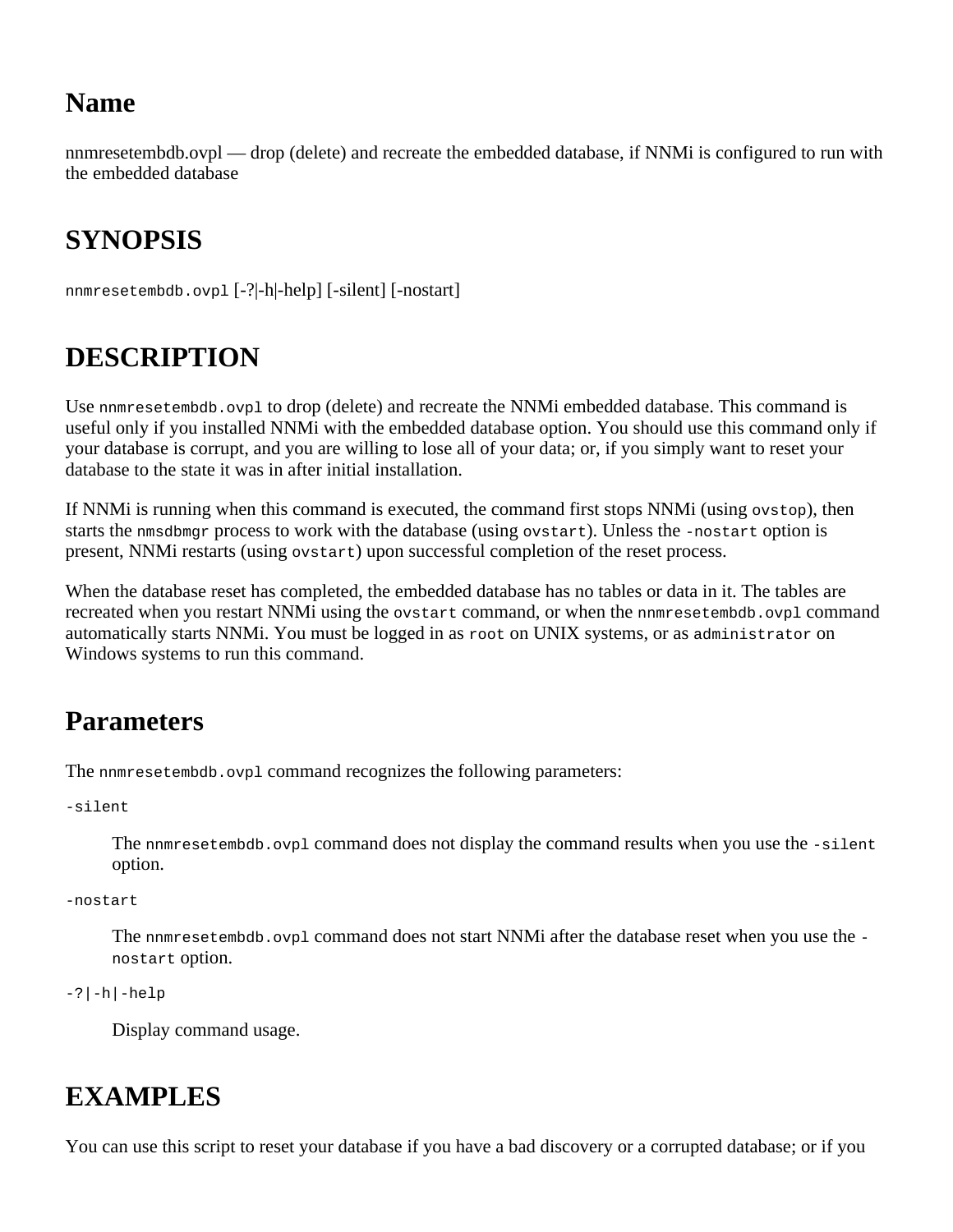want to reset the database (including configuration items stored in the database) to the state the database was in after initial installation.

You'll see these messages:

# nnmresetembdb.ovpl -nostart WARNING: Running this tool will stop NNM, drop and recreate the database, and restart NNM. Please make sure no major activity is occurring at this time. Is it OK to stop NNM (ovstop)? [n] y Thank you! WARNING: This will delete all configuration and discovered data. You cannot recover from a reset unless you have taken a backup. Are you sure you wish to reset your database? [n] y Attempting to reset the embedded database... Starting nmsdbmgr process for database reset... Successfully started nmsdbmgr process for database reset. Successfully reset private database. Successfully reset NNM embedded database.

#

# **AUTHOR**

nnmresetembdb.ovpl was developed by Hewlett Packard Enterprise.

# **FILES**

nnmresetembdb.ovpl resides in \$NNM\_BIN (UNIX) or *install\_dir*\bin (Windows) directories.

## **SEE ALSO**

[nmsdbmgr](#page-33-0)(1M), [nnmnodedelete.ovpl\(](#page-172-0)1M), [ovstart](#page-325-0)(1M), [ovstop](#page-329-0)(1M), [ovstatus](#page-25-0)(1).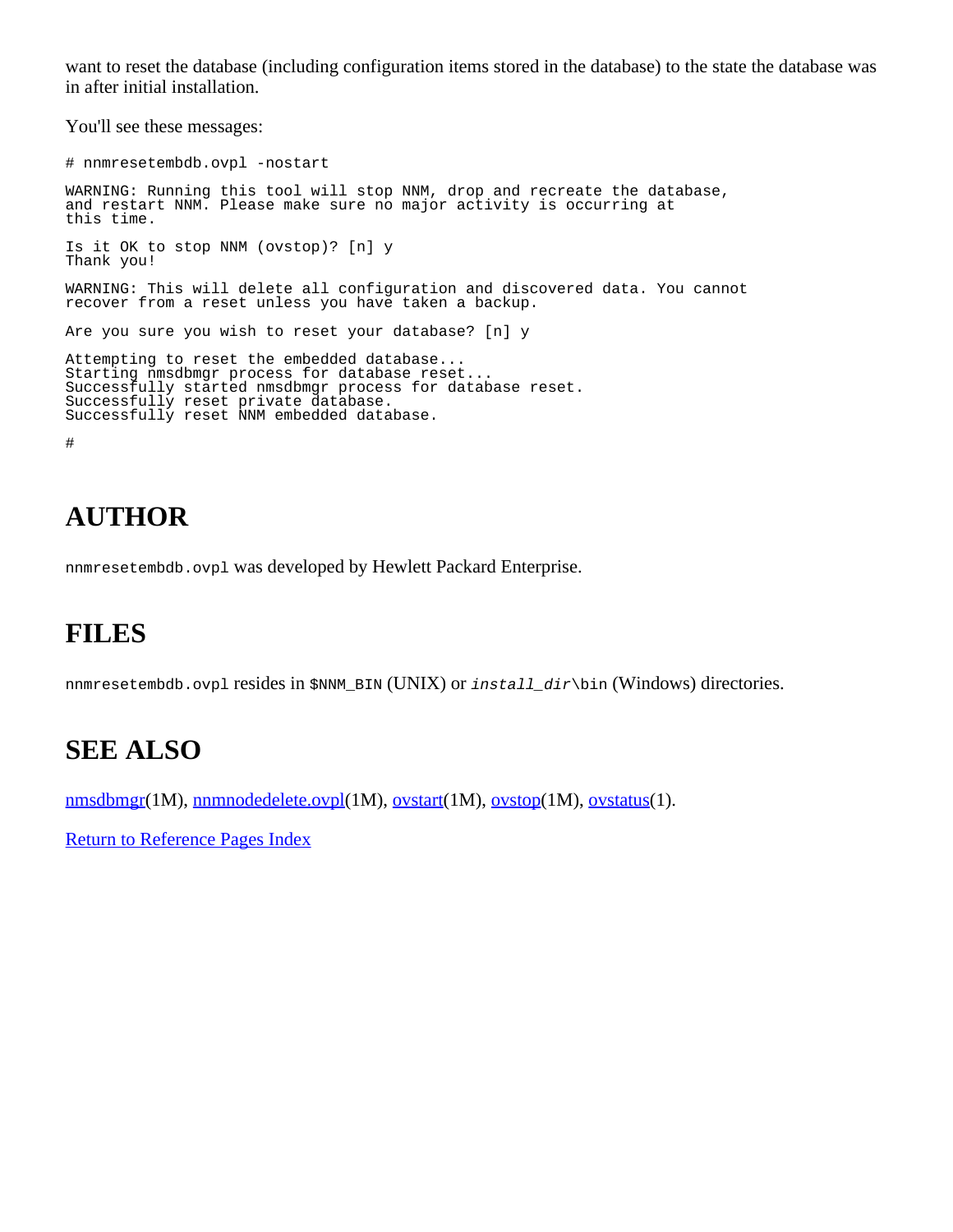nnmrestore.ovpl — restore a backup created by the nnmbackup.ovpl script

# **SYNOPSIS**

nnmrestore.ovpl [-?|-h|-help] [-force] [-lic] [-partial] -source <*directory*>

# **DESCRIPTION**

nnmrestore.ovpl is the main restore script for NNMi. The command uses a previous NNMi backup created using the nnmbackup.ovpl script to restore NNMi to the state stored in the backup files. The scope of the restore is determined by the content of the backup and by the command-line arguments you provide. The nnmrestore.ovpl script restores only the data contained in the backup files.

If you plan to use the nnmbackup.ovpl script to create an NNMi backup, then use the nnmrestore.ovpl script to place database records on a second NNMi management server, both NNMi management servers must have the same type of operating system and NNMi version and patch level. Placing the backup data from one NNMi management server onto a second NNMi management server means that both servers have the same database UUID. After you restore NNMi on the second NNMi management server, uninstall NNMi from the original NNMi management server.

The nnmrestore.ovpl script detects the following:

- Was the backup performed on the target system? If the backup was taken locally, the -lic parameter permits the restoration of licensing information.
- Is the target system running an Oracle or Postgres database? If you require a full restore of an Oracle database, for example, running the nnmrestore.ovpl script without the -partial parameter, the nnmrestore.ovpl script prompts you for information to determine if the target system is using the same Oracle database instance as the backup, or if an Oracle backup and restore operation has already taken place on the target system. You must answer these questions correctly or the script will copy or merge the SSL certificates incorrectly and the database will become unaccessible from the target installation.

The source directory contains either all of the files required for the restore options you have selected, or a single tar file. If the source is a tar file, the nnmrestore.ovpl script extracts the tar file to a temporary folder in the current working directory. The nnmrestore.ovpl script removes the temporary folder after completing the restore.

NNMi must be stopped to complete restore operations. If you use the –force option, the nnm restore.ovpl script stops NNMi. If the files present in the source folder indicate that the original backup was an online backup, the restore process starts the nmsdbmgr process to make sure the embedded database is available. To restore the files from an online backup, you must use the -force option.

You must be logged in as as administrator on Windows systems or root on UNIX systems to run the nnmrestore.ovpl script.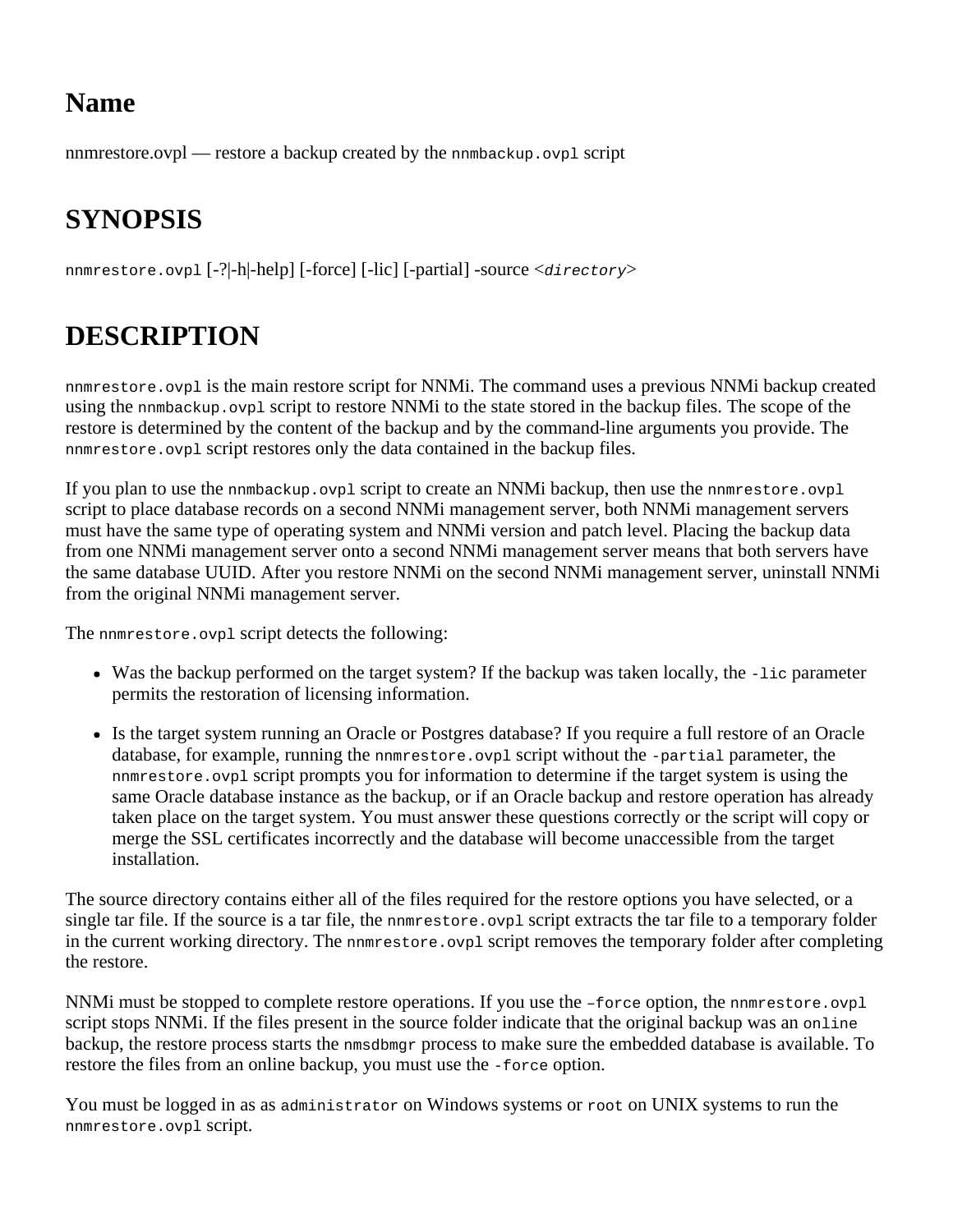#### **Caution**

The database restore performed by the non-estore.ovpl script applies only to the embedded database. If you chose a different database at installation, the table data is not restored using the nnmrestore.ovpl script. File-system restores work regardless of database type. For details about what you need to restore if you select a different database at installation, refer to the *NNMi Deployment Reference* (available at http://h20230.www2.hp.com/selfsolve/manuals).

#### **Parameters**

nnmrestore.ovpl supports the following options:

-force

If you provide this option, the nnmrestore.ovpl script stops NNMi before running the restore procedure. Also, the script starts the nmsdbmgr process if it must restore the type of backup on which the restore is based. This restore from an online backup to use this option.

-lic

If you provide this option, the nnmrestore.ovpl script restores licensing information. Note that the script only restores licensing information if it successfully validates that the backup operation was performed on the same system.

#### -partial

Without this option, the nnmrestore.ovpl script restores the database and corresponding SSL certificates. In the case of a system-to-system restore, the nnmrestore.ovplscript merges the nnm.keystore and nnm.truststore files with the target system's nnm.keystore and nnm.truststore files. The merge routine merges all certificate aliases from the backed up stores that do not already exist on the target system. There is one exception, if the FQDN. selfsigned key alias exists in both stores, the target system's key alias is removed and replaced with the one stored in the backup. Before the certificates are merged or restored, a backup is performed, stored in the same directory, and labeled \*.original.

When you use the -partial option, the nnmrestore.ovpl script will not restore the database and corresponding SSL certificates. The -partial option is only useful for restoring configuration files.

```
-source<directory>
```
Specifies the input directory containing the restore files. If the source you provide is a tar file, the nnmrestore.ovpl script extracts the tar file to a temporary folder in the current working directory. The script removes the temporary folder after completing the restore.

-?|-h|-help

Display command usage.

#### **EXAMPLES**

To restore a previous backup:

```
#./nnmrestore.ovpl –source /tmp/bak/config
```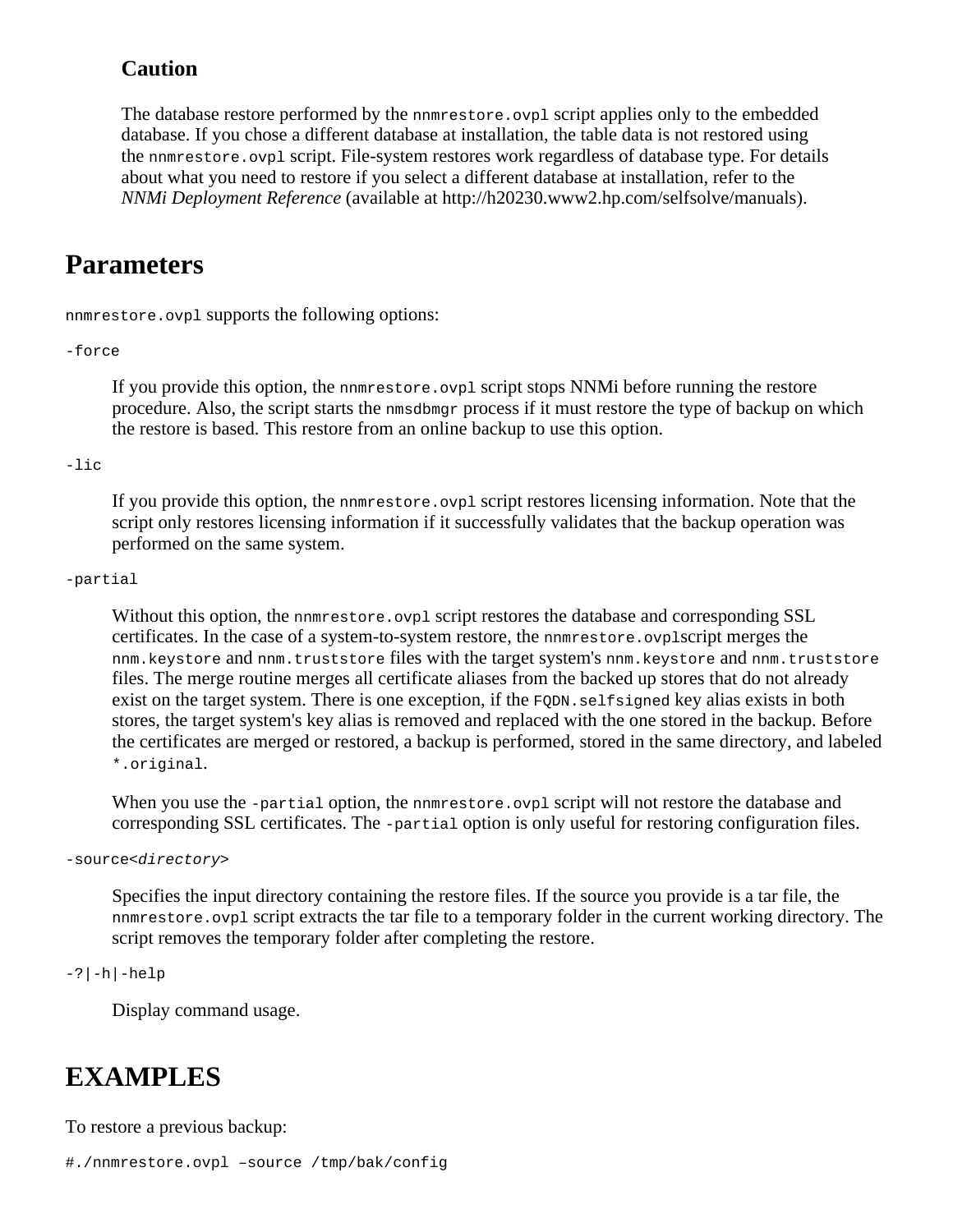To restore with the -force option:

#./nnmrestore.ovpl –force –source /tmp/bak/all

To restore everything except the database, SSL certificates, and licenses, use the -partial option:

#./nnmrestore.ovpl –partial –source /tmp/bak/all

To restore everything, including licensing information on a local system, use the -lic option:

#./nnmrestore.ovpl –lic –source /tmp/bak/all

#### **AUTHOR**

nnmrestore.ovpl was developed by Hewlett Packard Enterprise.

### **SEE ALSO**

nnmbackup.ovpl(1M).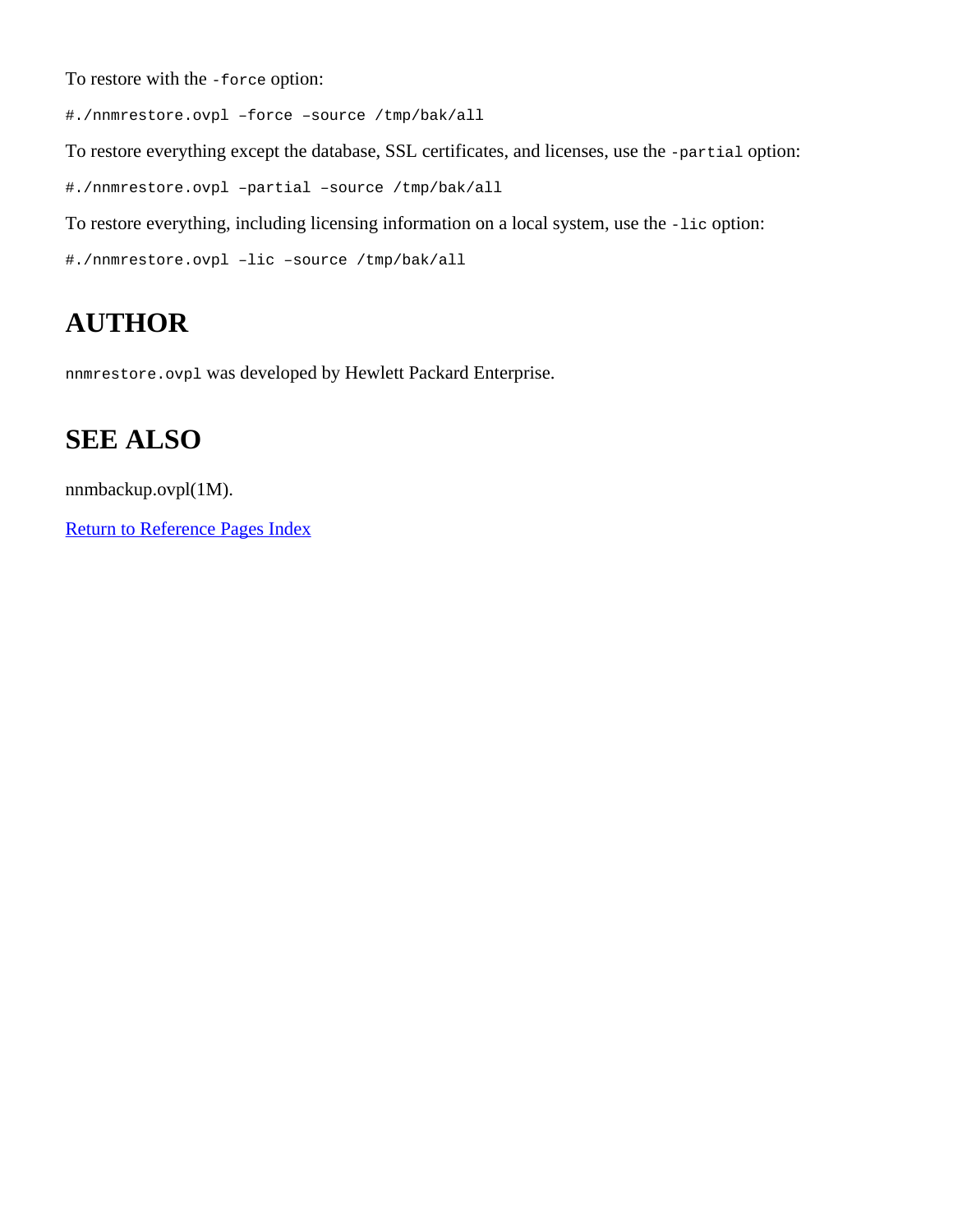nnmrestoreembdb.ovpl — restore a full backup of the NNMi embedded database

# **SYNOPSIS**

nnmrestoreembdb.ovpl [-?|-h|-help] [-force] -source <*backup file*>

# **DESCRIPTION**

Use the nnmrestoreembdb.ovpl script to restore a full backup of the NNMi embedded database. Create the backup file required for the restore using the nnmbackupembdb.ovpl script. Because query planning statistics are not backed up, these statistics are gathered as part of the restore procedure to ensure good database performance after a restore.

If you plan to use the nnmbackupembdb.ovpl script to create a backup of the NNMi embedded database, then use the nnmrestoreembdb.ovpl script to place embedded database records on a second NNMi management server, both NNMi management servers must have the same type of operating system and NNMi version and patch level.

Before running the nnmrestoreembdb.ovpl script, make sure the embedded database is empty. You can do this by running the nnmresetembdb.ovpl script. If you do not clear the embedded database, the restore procedure runs the nnmresetembdb.ovpl script for you and the restore fails if the nnmresetembdb.ovpl script fails.

Do *not* run this script while NNMi is running unless you specify the -force option. Only the nmsdbmgr process can (and must) be running when you run the nnmrestoreembdb.ovpl script. You must be logged in as as administrator on Windows systems or root on UNIX systems, to run this script.

## **Parameters**

*-source <backup file>*

The file to use when restoring the backup. This file must be a file that was created using the nnmbackupembdb.ovpl script.

-force

If you provide this option, the script stops NNMi if it is currently running, then starts the nmsdbmgr process.

-?|-h|-help

Display script usage.

#### **EXAMPLES**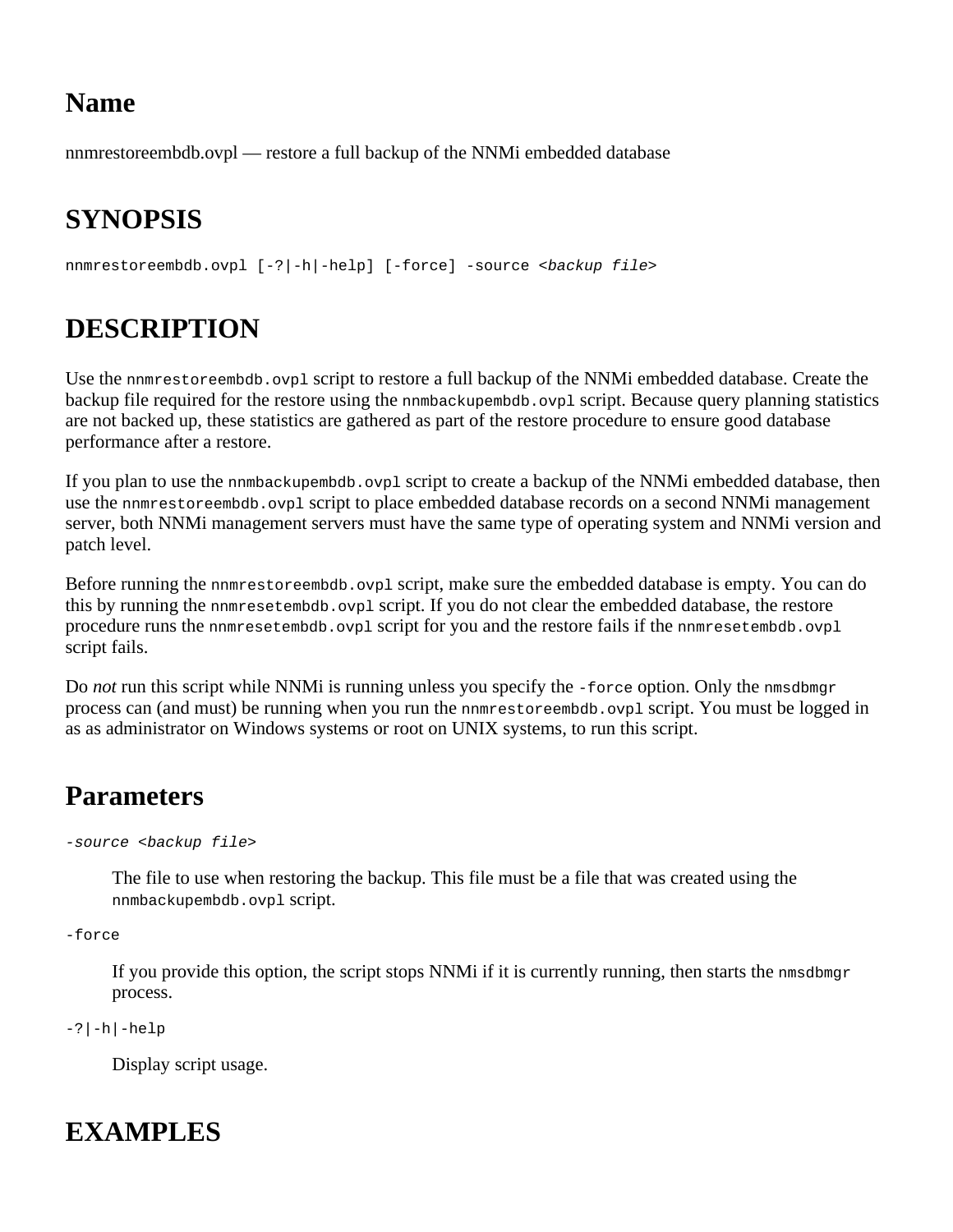Use this script to run a full database recovery when a restore from backup becomes necessary.

You will see these messages:

# nnmrestoreembdb.ovpl -source /backups/nnmDb.dump WARNING: Running this command while NNMi is running will cause sporadic failures in active sessions. Please ensure that only the nmsdbmgr process is running when executing this command (ovstart nmsdbmgr). Are you sure you want to run a full database restore now? [n] y Ok, performing full embedded database restore... Statistics analysis completed successfully. NNMi embedded database successfully restored from /backups/nnmDb.dump. #

#### **AUTHOR**

nnmrestoreembdb.ovpl was developed by Hewlett Packard Enterprise.

#### **FILES**

nnmrestoreembdb.ovpl resides in the following directories:

- $\bullet$  Windows: \$NNM BIN\$
- *UNIX*: \$NNM\_BIN

#### **SEE ALSO**

ovstart(1M), ovstop(1M), ovstatus(1M), nmsdbmgr(1M), nnmbackupembdb.ovpl(1M).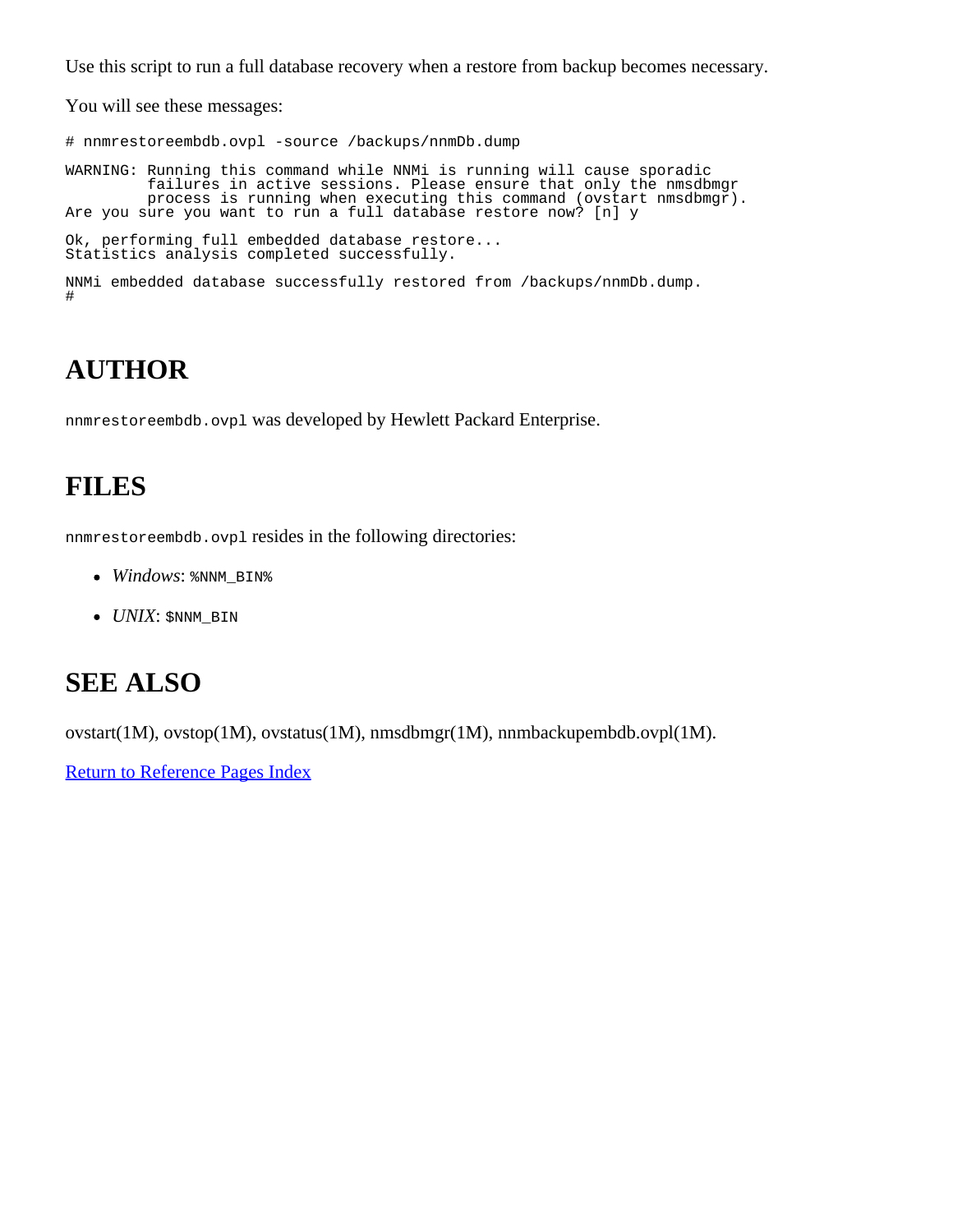nnmscheduledoutage.ovpl — Command line tool used to schedule an outage for node(s).

## **SYNOPSIS**

```
nnmscheduledoutage.ovpl -u <user> -p <password> [-?] 
-create (-node <NODE>| -nodeGroup <NODEGROUP>| -file <FILE) <TIME-SPEC> -name <NAME> [ -
description <DESCRIPTION>] [-retroactive] 
-delete (-name <NAME> [-node <NODE>]) | -uuid <UUID>
-list [-v] [-node <NODE> | -uuid <UUID> ] [-format <FORMAT>]
-dump [-node <NODE>] [<TIME-SPEC>] [-retroactive] [-format <FORMAT>]
-update (-name <NAME> [-NODE <NODE>] | -uuid <UUID>) (<TIME-SPEC> | -addNode <NODE> | -
removeNode <NODE>)
<TIME-SPEC> ::= -start <TIME> (-duration <DURATION> | -end <TIME>) [-tz <TIMEZONE>]
```
### **DESCRIPTION**

nnmscheduledoutage.ovpl is a command line tool used to create scheduled outages for nodes. During the scheduled outage time frame, the nodes within the outage are moved to a Management Mode of Out of Service and moved back to Managed once the outage time frame has passed. Nodes may be grouped into outages individually, by node group or added via text file. Outages may be deleted by outage name, by node within the outage or by the UUID of the outage. Outages can be listed verbosely by any participating node to the screen, or formatted into various formats such as CSV. An outage may be updated to add or remove additional nodes or to change the time specification of the outage.

#### **Parameters**

nnmscheduledoutage.ovpl supports the following options:

-?

Prints the usage statement.

-u <*username*>

Supply the NNMi administrator username to run the script. This script requires the NNMi administrator username unless you use an nnm.properties file. See the nnm.properties.4 reference page for more information.

```
-p <password>
```
Supply the NNMi administrator password to run the script. This script requires the NNMi administrator password unless you use an nnm.properties file. See the nnm.properties.4 reference page for more information.

-addNode <*NODE*>

This is used when updating an outage, to add a node to the specified outage.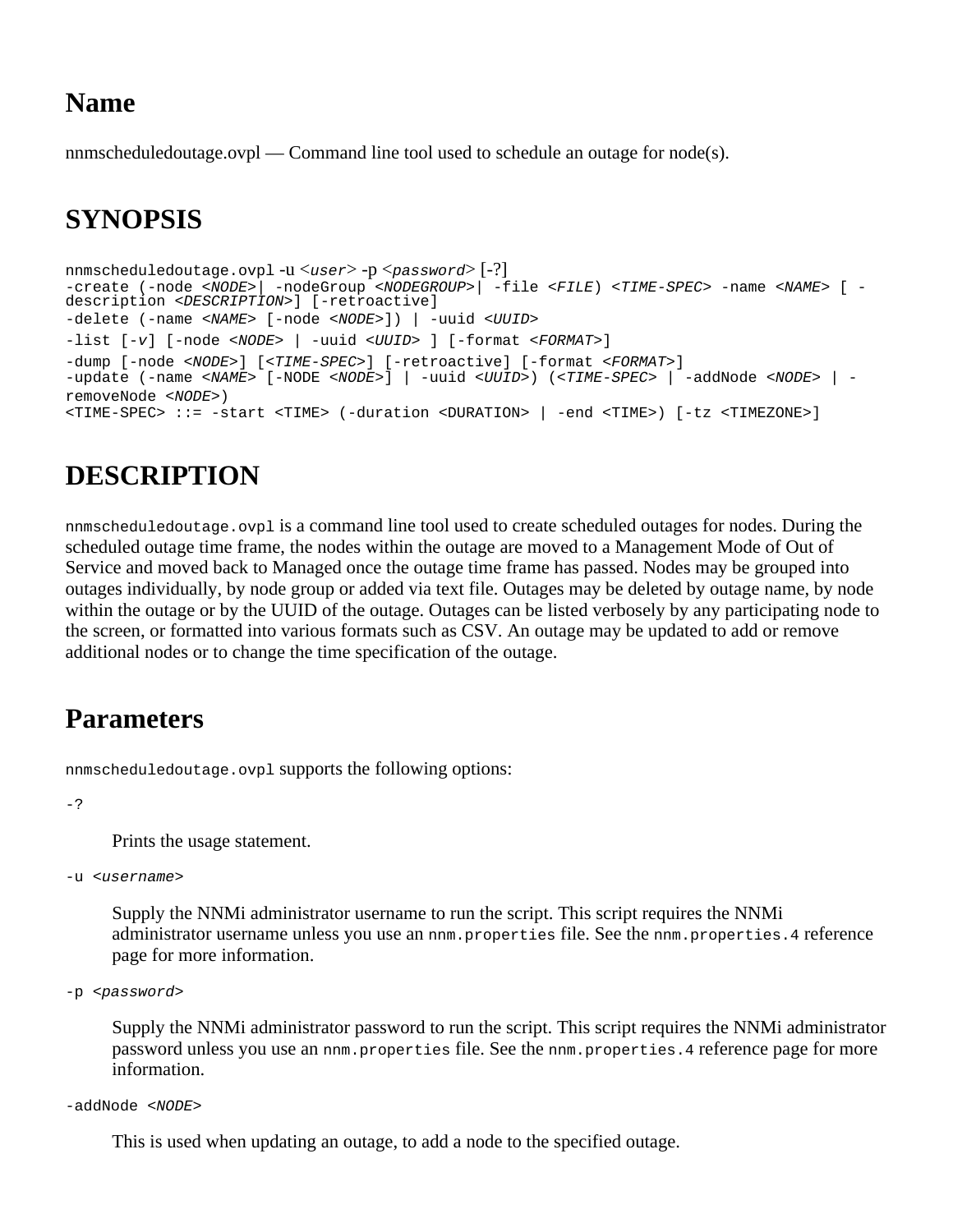-create

Create a new scheduled outage for the specified system(s).

-delete

Delete the specified scheduled outage.

#### -description

Provide additional descriptive notes to the outage.

-duration <*DURATION*>

duration of the outage, in minutes. This can also be specified with a number followed by "m: for minutes (the default if "m" is omitted), "h" for hours or "d" for days, e.g. "3h" is a 3 hour outage.

#### -end <*TIME*>

The end time of the outage. See formatting rules below for syntax. The "-retroactive" flag is required if the end time is prior to the current time.

-file <*FILE*>

The name of a text file that contains a list of nodes to associate with the outage. The file can contain blank lines, comments beginning with "#" character, remaining lines are considered nodes. The nodes can be specified as either hostnames, IP addresses, or the node UUID. If a hostname or IP address is not unique, then an error is generated, since the outage cannot determine which node applies.

-format <*FORMAT*>

Format to list the output, currently only 'csv' or 'xml' is available.

#### -nodeGroup <*NODEGROUP*>

Node group name.

#### -list

List scheduled outage information for the specified system, or list all outages if no system specified. With the verbose flag, detailed information is printed including affected nodes. Listing by UUID always provides the detailed information for the outage specified.

#### -dump

Lists node outage history with start time and end time. Note that outage history includes any time that the node(s) moved from MANAGED state to either UNMANAGED or OUTOFSERVICE (which would be the start time) and then back to MANAGED (the end time). Any nodes which are currently in the UNMANAGED or OUTOFSERVICE state will be marked as having an end time of the current time. The output of this command can be used as input to the iSPI Performance server (NPS) so that NPS can adjust database records associated with nodes that were offline during specific time windows.

When the -retroactive option is specified only outages which were retroactively created are output.

When given a node parameter, it dumps outages for the specified node.

When given a time specification, it dumps outages that completed in that time window. The time specification must include a start time, and can optionally include duration or end time. Without a duration or end time the meaning is essentially "dump all outages since start time". Time windows are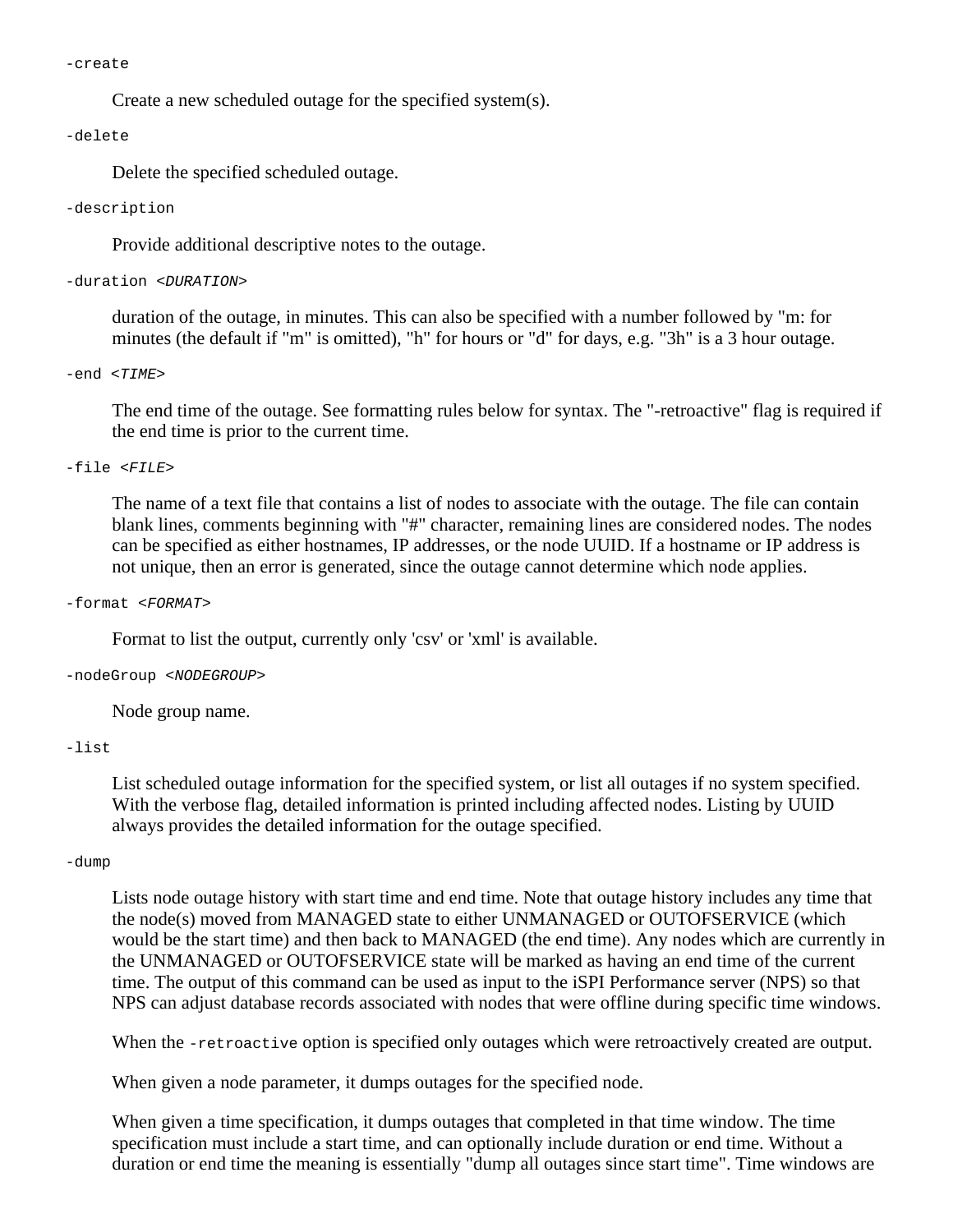inclusive for the start time and exclusive for the end time.

Note that either node or start time must be specified. If both are specified, then outages are listed for for the specified node, in the time window.

-name <*NAME*>

Name of the scheduled outage. The name is semi-unique in that outages can be referred to by name. However outage names do not have to be unique, and two outages with the same name can be further specified by listing a node that is included in the desired outage.

-node <*NODE*>

Node name, hostname, management address or UUID.

-retroactive

Create an outage in the past, retroactively. This is used to create an outage entry in the database, for some past outage that had occurred without being scheduled beforehand.

-removeNode <*NODE*>

Remove a node from the specified outage.

-start <*TIME*>

Start time for the outage (see formatting rules).

-tz <*TIMEZONE*>

Timezone specification (see formatting rules)

-update

Update the specified scheduled outage. The timing of the outage can be updated, as well as the included nodes.

-uuid

UUID of the scheduled outage.

#### **FORMATTING RULES**

Start time and end time are specified as YYYY-MM-DDTHH:MM, for example 2013-05-08T14:56 is May 8th, 2013, at 2:56PM. Start and end time can also be specified as "now", to begin an outage immediately, or to end an outage currently in progress.

As mentioned above, duration can be a number (in minutes), or a number followed by "m", "h", or "d", for minutes, hours, and days, respectively. Case is ignored, so "1d" is the same as "1D".

The timezone parameter can be any valid Java timezone parameter, for example "US/Mountain" or "Australia/Perth". The timezone parameter can also be "target" (case ignored), which means that the time of the outage is specified in the timezone as the target node(s). If "target" is specified, then all nodes must be in the same timezone. Note also that "target" also requires that the nodes have had a timezone attribute attached. The timezone could also be specified as "server", meaning to use the timezone of the NNMi server, which might be different than the timezone of the user's shell process. If no timezone is specified, then the timezone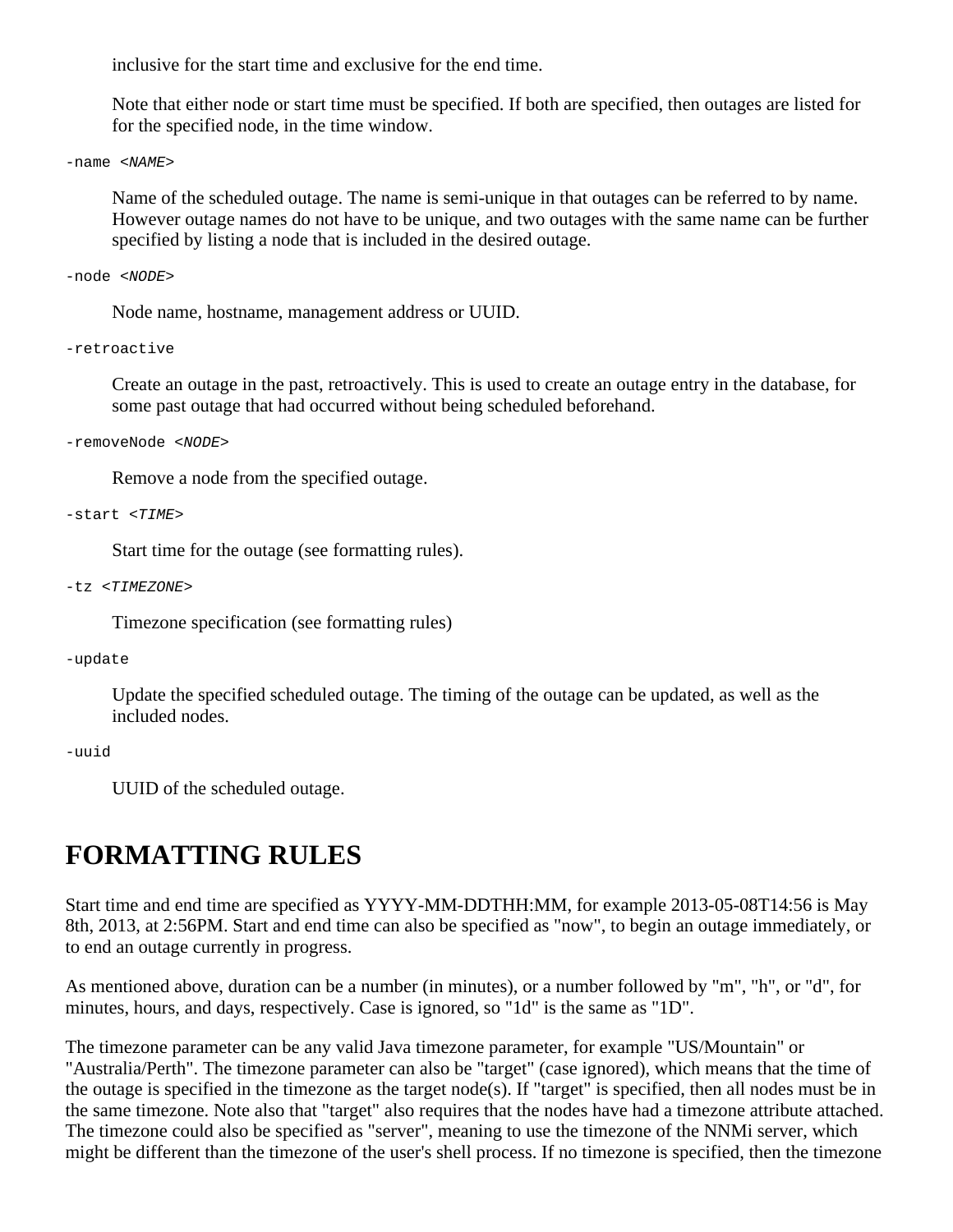of the user's shell process is used.

**Note:** When creating an outage, you must specify the start time, and either the end time or the duration (but not both).

**Note:** The minimum outage duration is 15 minutes, any outage less than that is rejected. This also applies to ending an outage "now", if the start time was less than 15 minutes prior.

#### **EXAMPLES**

Create a scheduled outage, lasting 1 day, for a node using the timezone of the node (assuming May 21, 2013 is a future date):

```
nnmscheduledoutage.ovpl create -node cisco6509 -start 2013-05-21T09:00 -tz TARGET -
duration 1d -name "Replace power supply"
```
Same as above, but retroactively (assuming May 21, 2013 was in the past, instead of future in the previous example):

nnmscheduledoutage.ovpl create -node cisco6509 -retroactive -start 2013-05-21T09:00 -tz TARGET -duration 1d -name "Replace power supply" -retroactive

Create a scheduled outage for a node using a local start and end time

nnmscheduledoutage.ovpl create -node cisco6509 -start 2013-05-21T10:00 -end 2013-05- 21T14:00 -name "Replace power supply"

Scheduling in a specified timezone

nnmscheduledoutage.ovpl create -node cisco6509 -start 2013-05-21T09:00 -end 2013-05- 21T10:00 -tz Australia/Perth -name "Replace power supply"

Schedule an outage for a list of nodes which are listed in the file "nodes.txt"

nnmscheduledoutage.ovpl create -file nodes.txt -start 2013-05-21T09:00 -tz TARGET duration 1d -name "Weekly Maintenance"

Schedule an outage in a specified timezone by duration. The node group UUID is used in this example.

```
nnmscheduledoutage.ovpl create -nodeGroup 75f95c1a-0ee0-49ac-a815-c32ab74b1449 -start
2013-05-25T09:00 -end 2013-05-25T11:00 -tz Australia/Perth -name "Weekly Router
Maintenance"
```
List outages for the specified node. The UUID, Name, Start Time, End Time and Duration of the outage(s) are displayed in a table.

nnmscheduledoutage.ovpl list -node cisco6509

List outages in CSV format

nnmscheduledoutage.ovpl list -node cisco6509 -format csv

Dump node outage history in CSV format, for all outages since July 1st 2013

nnmscheduledoutage.ovpl dump -node cisco6509 -format csv -start 2013-07-01T00:00

Dump all retroactive outages for December 2013 in CSV format

nnmscheduledoutage.ovpl dump -retroactive -start 2013-12-01T00:00 -end 2014-01-01T00:00 format CSV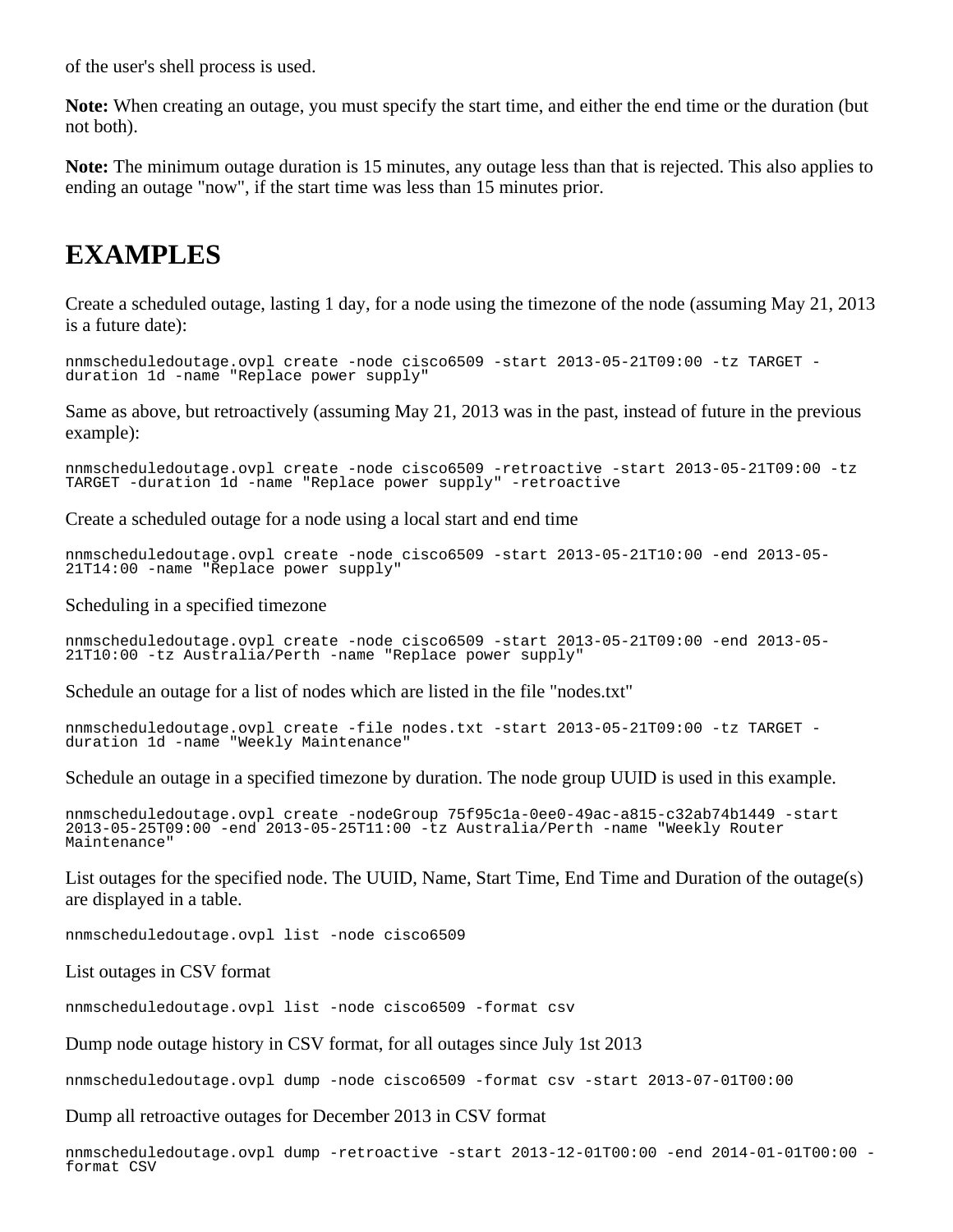Delete an outage by name. If multiple outages have the same name, then they are all deleted.

nnmscheduledoutage.ovpl delete -name "Weekly Router Maintenance"

Delete an outage by outage UUID, which is unique, so only the specified outage is deleted.

nnmscheduledoutage.ovpl delete -uuid 204846c0-a35b-4a92-9726-4ce0a8be596d

Extend an outage by name with new outage end date

nnmscheduledoutage.ovpl update -name "Weekly Router Maintenance" -end 2013-05-21T12:00

Extend an outage by outage UUID by providing a new duration (relative to the scheduled start time)

nnmscheduledoutage.ovpl update -uuid 204846c0-a35b-4a92-9726-4ce0a8be596d -duration 2h

Delay a scheduled outage by target and name with a new start time (but keeping the same end time)

nnmscheduledoutage.ovpl update -node cisco6509 -name "Replace power supply" -start 2013- 05-21T08:00

# **AUTHOR**

nnmscheduledoutage.ovpl was developed by Hewlett Packard Enterprise.

### **FILES**

\$NNM\_BIN/nnmscheduledoutage.ovpl

#### **SEE ALSO**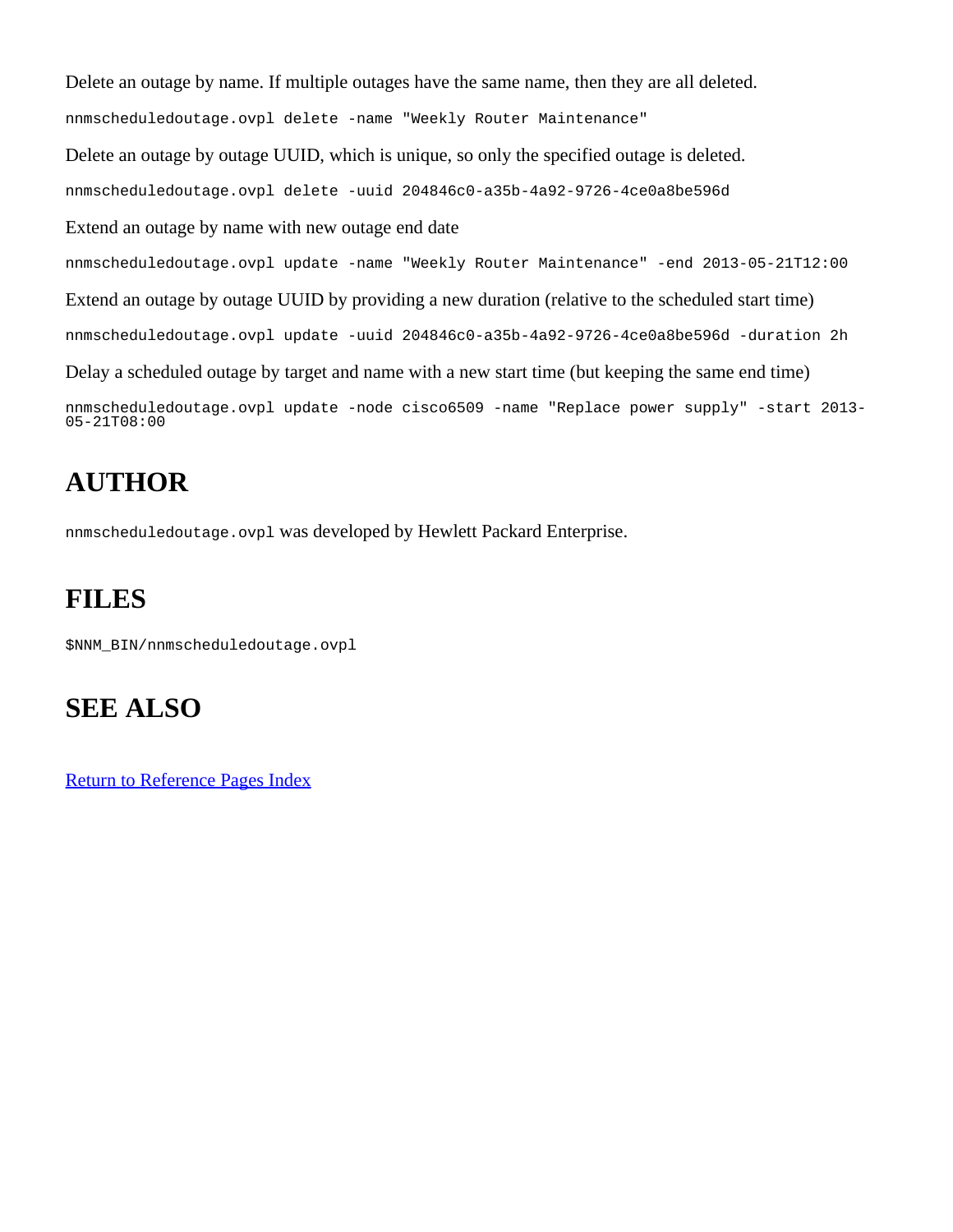nnmsecurity.ovpl — NNMi Security Management

# **SYNOPSIS**

nnmsecurity.ovpl -help

nnmsecurity.ovpl -assignNodeToSecurityGroup ((-node <*name or hostname or management address or uuid*> -securityGroup <*name or uuid*>) | -file <*name*>) | -assignNodeToTenant ((-node <*name or hostname or management address or uuid*> -tenant <*name or uuid*>) | -file <*name*>) | assignSecurityGroupToTenant (-tenant <*name or uuid*> -securityGroup <*name or uuid*>) | assignUserGroupToSecurityGroup ((-userGroup <*name*> -securityGroup <*name or uuid*> -role <*role*>) | file <*name*>) | -assignUserToGroup ((-user <*name*> -userGroup <*name*>) | -file <*name*>) [-u <*username*> -p <*password*>] [-jndiHost <*hostname*> Default: localhost] [-jndiPort <*port*> Default: 1099]

nnmsecurity.ovpl -createSecurityGroup ((<*name*> [-securityGroupUuid <*uuid*>] [-description <*description*>]) | -file <*name*>) | -createTenant (<*name*> [-tenantUuid <*uuid*>] [-securityGroupUuid <*uuid*>] [-description <*description*>]) | -createUserAccount ((<*username*> -role <*role*> [-password <*password*>] [-directoryServiceAccount <*true|false*>]) | -file <*name*>) | -createUserGroup ((<*name*> [ displayName <*user friendly group name*>] [-description <*description*>] [-directoryServiceName <*dn*>]) | -file <*name*>) [-u <*username*> -p <*password*>] [-jndiHost <*hostname*> Default: localhost] [-jndiPort <*port*> Default: 1099]

nnmsecurity.ovpl -deleteSecurityGroup (<*groupName or uuid*> | -file <*name*>) | -deleteUserAccount (<*name*> | -file <*name*>) | -deleteUserGroup <*name*> [-u <*username*> -p <*password*>] [-jndiHost <*hostname*> Default: localhost] [-jndiPort <*port*> Default: 1099]

nnmsecurity.ovpl -displayConfigReport [<*report*>[, <*report*>]] [-u <*username*> -p <*password*>] [ jndiHost <*hostname*> Default: localhost] [-jndiPort <*port*> Default: 1099]

nnmsecurity.ovpl -listNode <*nodeName*> | -listNodesInSecurityGroup <*groupName or uuid*> | listSecurityGroupForTenant <*uuid*> | -listSecurityGroups | -listTenants | -listUserGroupMembers <*groupName*> | -listUserGroups <*user*> | -listUserGroupsForSecurityGroup <*groupName or uuid*> [-u <*username*> -p <*password*>] [-jndiHost <*hostname*> Default: localhost] [-jndiPort <*port*> Default: 1099]

nnmsecurity.ovpl -removeUserFromGroup ((-user <*name*> -userGroup <*name*>) | -file <*name*>) | deleteUserGroup (<*name*> | -file <*name*>) | -removeUserGroupFromSecurityGroup ((-userGroup <*groupName*> -securityGroup <*groupName or uuid*> [-role <*role*>]) | -file <*file*>) | -updateUserGroup ((<*name*> [-displayName <*user friendly group name*>] [-description <*description*>] [ directoryServiceName <*dn*>]) | -file <*name*>) [-u <*username*> -p <*password*>] [-jndiHost <*hostname*> Default: localhost] [-jndiPort <*port*> Default: 1099]

nnmsecurity.ovpl -reloadAuthConfig [-u <*username*> -p <*password*>] [-jndiHost <*hostname*> Default: localhost] [-jndiPort <*port*> Default: 1099]

# **DESCRIPTION**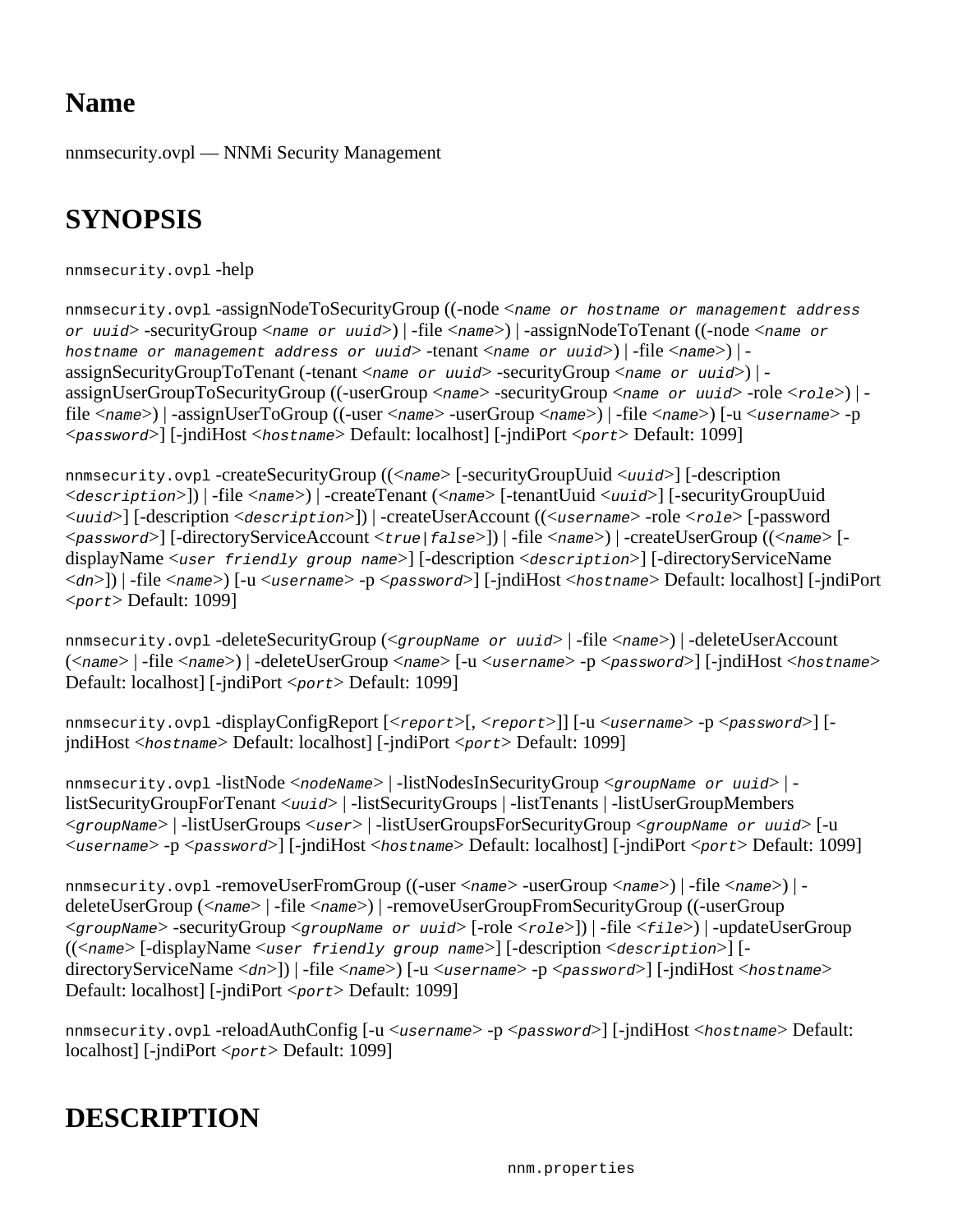If you frequently run NNMi command line tools, create an file containing your username and password. Doing so permits you to run many NNMi command line tools and scripts without entering a username and password. Place the nnm.properties file in a .nnm subdirectory within your home directory. For example, you might place the nnm.properties file you create in the *drive*: \Documents and Settings\*username*\.nnm\ (Windows) or ~/.nnm (UNIX) directory.

nnmsecurity.ovpl is used to manage NNMi security configuration. It provides commands to create, update, and remove security objects such as user accounts, user groups, and security groups as well as to configure the relationships among these objects. This command replaces the deprecated nnmprincipalconfig.ovpl command.

#### **Parameters**

nnmsecurity.ovpl supports the following commands:

```
-assignNodeToSecurityGroup (-node <name or hostname or management address or uuid> -
securityGroup <name or uuid>) | -file <name>
```
Assigns nodes to security groups using either command line arguments or an input file.

-node

Identifies a node by name, hostname, management address, or UUID.

-securityGroup

Identifies a security group by name or UUID.

-file

Path to a CSV-formatted file containing lists of node to security group assignment with the format: securitygroup, node

-help

Prints the usage statement.

-assignNodeToTenant (-node <*name or hostname or management address or uuid*> -tenant <*name or uuid*>) | -file <*name*<sup>&</sup>gt;

Assigns a node to a tenant using either command line arguments or an input file. The node-to-tenant assignment must be done on an NNMi management server that directly manages both objects. Global node-to-tenant assignments are unsupported.

-node

Identifies a node by name, hostname, management address, or UUID.

-tenant

Identifies a tenant by name or UUID.

-file

Path to a CSV-formatted file containing lists of node to tenant assignments with the format: node, tenant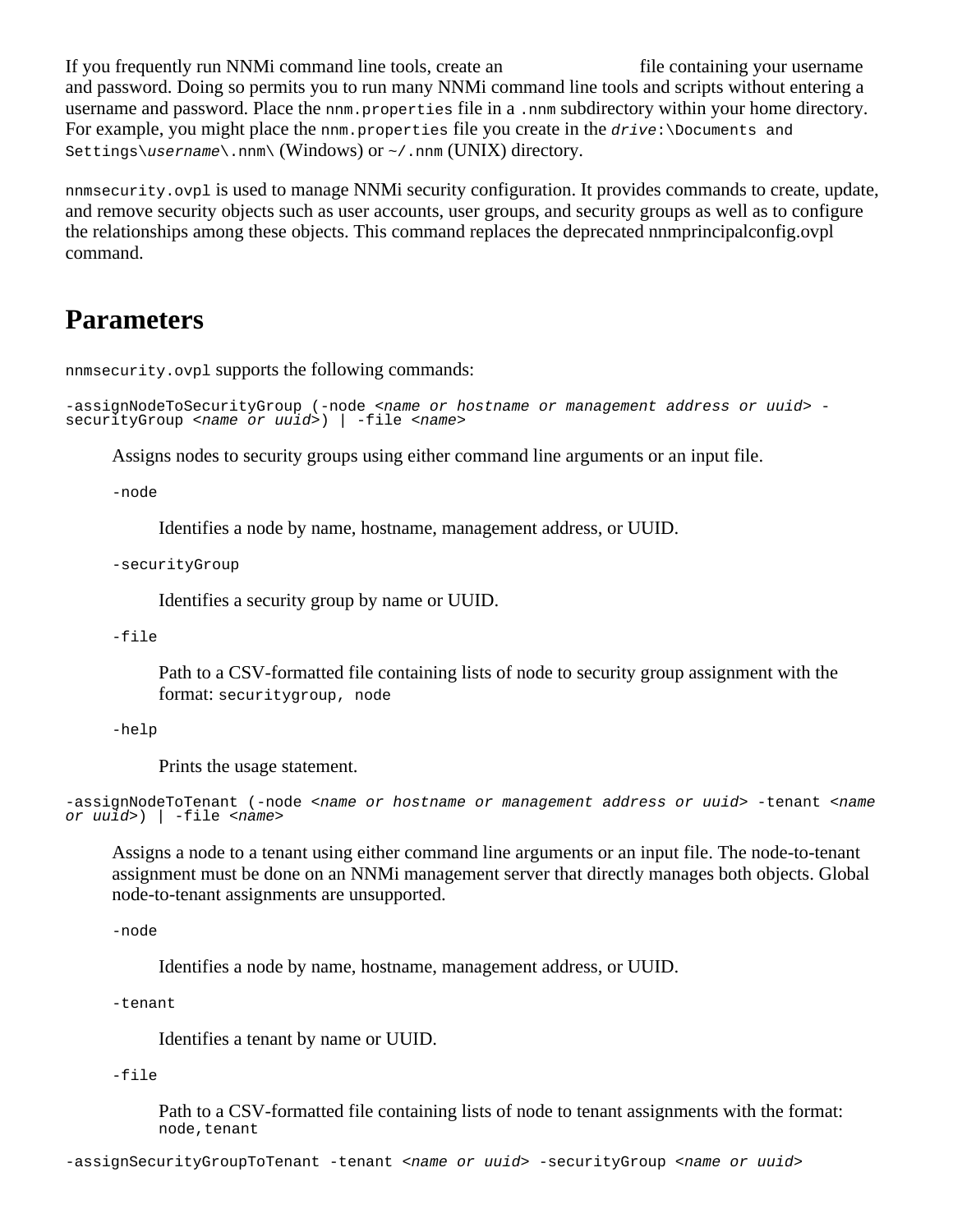Changes the default security group for a tenant. The default security group for a tenant is used to specify which security group to use when new nodes are seeded for the tenant. Changing this value does not affect existing nodes.

-tenant

The name or UUID of the tenant to modify.

-securityGroup

The name or UUID of the security group to set as the default for the tenant.

```
-assignUserGroupToSecurityGroup (-userGroup <name> -securityGroup <name or uuid> -role <role>) | -file <name>
```
Assigns user groups to security groups. User groups are assigned to security groups to give the users in the group access to the nodes in the security group. Each assignment includes a role as part of the assignment which controls which actions are available to the users on the nodes.

-userGroup

Identifies the user group to assign by name.

-securityGroup

Identifies by name or UUID the security group to receive the user group.

-role

Identifies the role to use in the assignment by key. Available roles are: admin, level2, level1, guest

-file

Path to a CSV-formatted file containing lists of assignments with the format: userGroup, securityGroup, role

-assignUserToGroup (-user <*name*> -userGroup <*name*>) | -file <*name*>

Assigns users to user groups. Users are assigned to groups which are then given access to objects. A user can be assigned to multiple groups and has access to all objects from all of their groups. The default groups of admin, client, level2, level1 and guest also give the users assigned to them the matching role of the same name on NNMi itself.

-user

Identifies the user to assign by name.

-userGroup

Identifies the user group to assign by name.

-file

Path to a CSV-formatted file containing lists of assignments with the format: user, userGroup

-createSecurityGroup (<*name*> [-securityGroupUuid <*uuid*>] [-description <*description*>]) | file <*name*>

Creates a new security group. Security groups group similar topology objects to simplify the security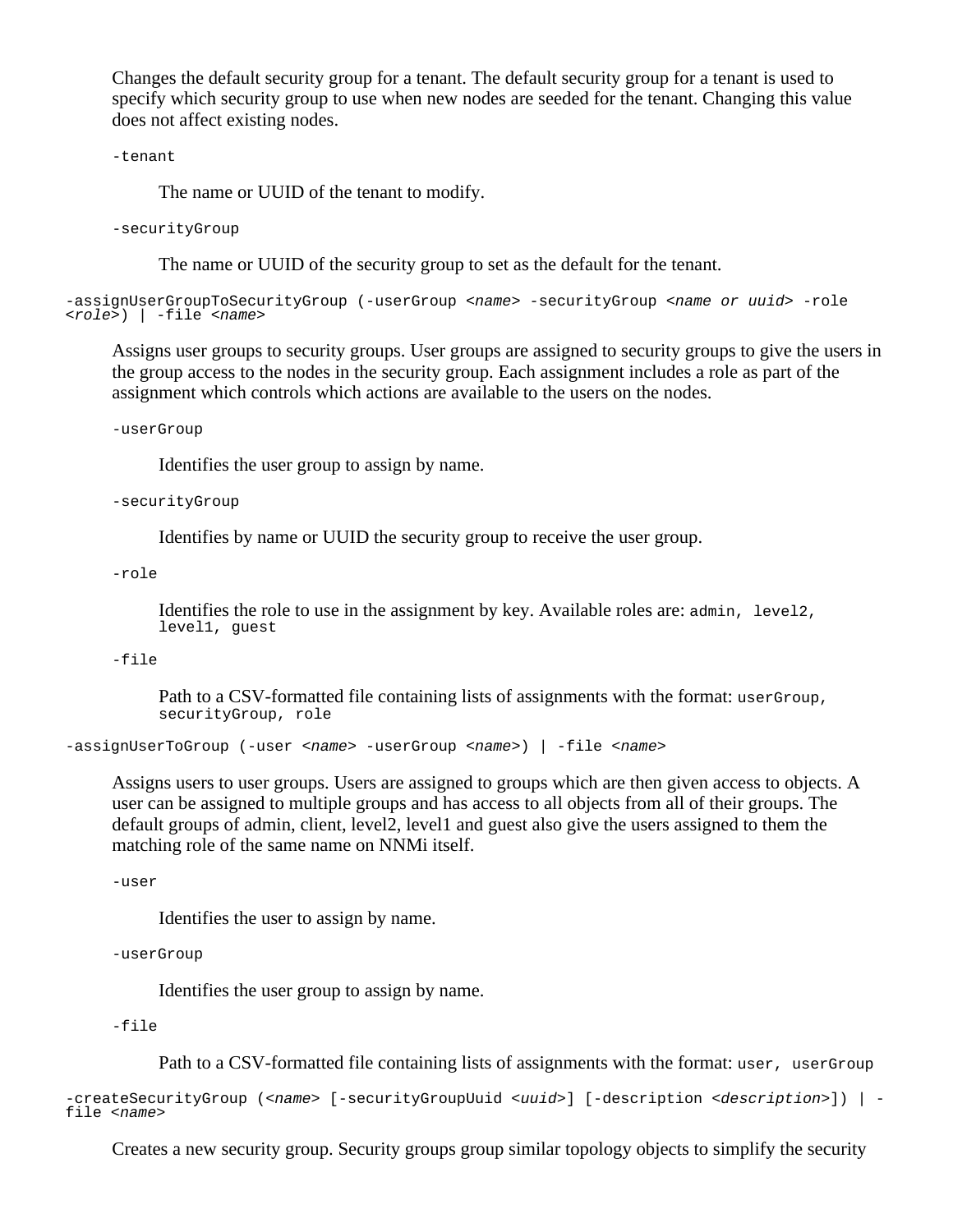configuration. Each security group consists of a name, UUID, and description.

-securityGroupUuid

Optional UUID for the new security group. If this parameter is not supplied, NNMi generates the value.

-description

Optional description for the new security group.

-file

Path to a CSV-formatted file containing lists of security groups with the format: name, uuid, description

-createTenant <*name*> [-tenantUuid <*uuid*>] [-securityGroupUuid <*uuid*>] [-description <sup>&</sup>lt;*description*>]

Creates a new tenant along with a matching security group of the same name.

-tenantUuid

Optional UUID for the new tenant. If this parameter is not supplied, NNMi generates the value.

-securityGroupUuid

Optional UUID for the new security group. If this parameter is not supplied, NNMi generates the value.

-description

Optional description for the new tenant.

```
-createUserAccount (<username> -role <role> [-password <password>] [-
directoryServiceAccount <true|false>]) | -file <name>
```
Creates a new user account.

-role

Internal accounts require that a role be specified. NNMi automatically assigns the new user to the matching user group. External accounts do not require a role because the directory service might supply the roles.

-password

The password for the new user. Only used for internal accounts.

-directoryServiceAccount

Specifies whether an external directory service manages this user account. Use false for an account that is stored internally in the NNMi database. Use true for an external account that is stored in a directory service. The default value is false.

-file

Path to a CSV-formatted file containing lists of user accounts with the format: username, password, role, directoryServiceAccount

```
-createUserGroup (<name> [-displayName <user friendly group name>] [-description <description>] [-directoryServiceName <dn>]) | -file <name>
```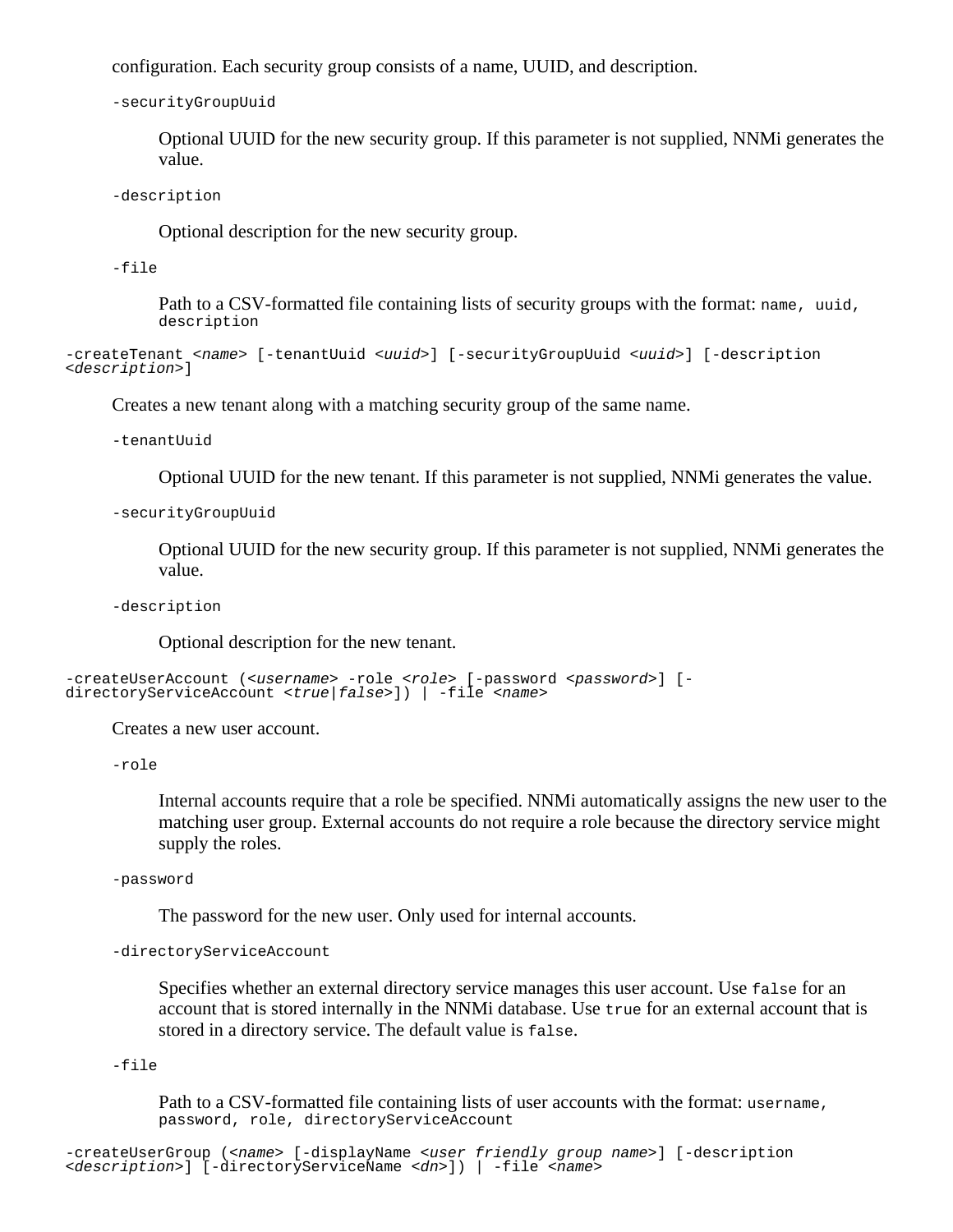Creates a new user group.

-displayName

Optional friendly name for the user group.

-description

Optional description of the new group.

-directoryServiceName

Optional for directory service users. Use this option to pair a directory service distinguished name with this user group.

-file

Path to a CSV-formatted file containing lists of user groups with the format: name, displayName, description, directoryServiceName

-deleteSecurityGroup <*groupName or uuid*> | -file <*name*>

Removes a security group by name or UUID. The security group must not have any nodes or tenants assigned to it.

-file

Path to a CSV-formatted file containing lists of security groups with the format: name, uuid, description. This format is the same as for createSecurityGroup however only the name (or UUID if present) is used.

-deleteUserAccount <*name*> | -file <*name*>

Removes a user account by name.

-file

Path to a CSV-formatted file containing lists of user accounts with the format: username, role, password, directoryServiceAccount. This format is the same as for createUserAccount however only the username is used to match the accounts to remove.

-deleteUserGroup <*name*>

Removes a user group by name.

-displayConfigReport [<*report*>[, <*report*>]]

Displays security configuration reports. Available reports are: unusualRoleCombinations, emptySecurityGroups, emptyUserGroups, securityGroupsWithSameName, usersWithoutGroups, tenantsWithSameName, usersWithoutRoles

If no reports are specified, all available reports are run.

-listNode <*node name*>

Displays the UUIDs of the security group and tenant associated with the specified node. The node can be specified as name, hostname, or UUID. The output lists node UUID and name; security group UUID and name; and tenant UUID and name on separate lines.

```
-listNodesInSecurityGroup <groupName or uuid>
```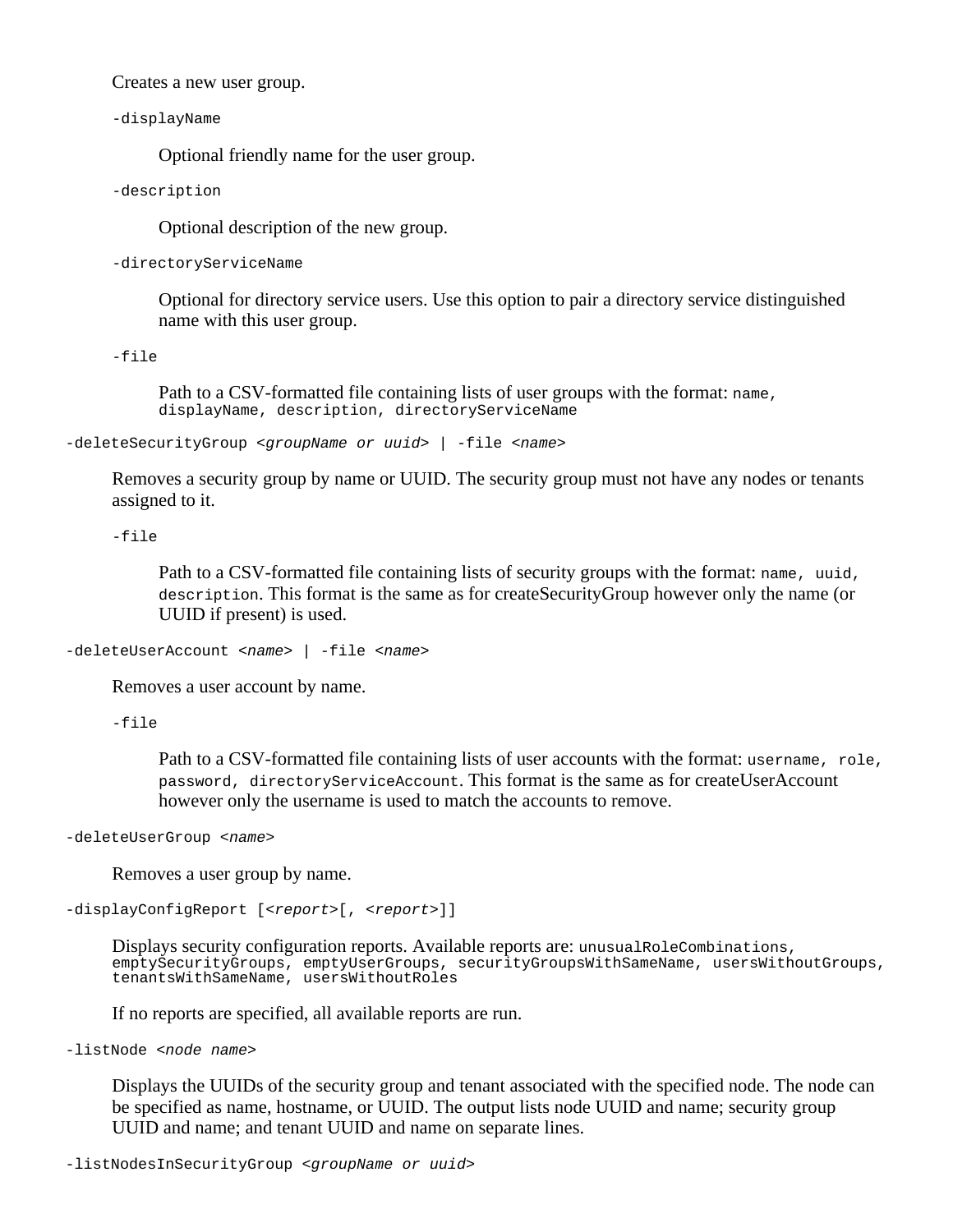Lists nodes in a security group by security group name or UUID.

-listSecurityGroupForTenant <*uuid*>

Displays the configured default security group for the specified tenant.

-listSecurityGroups

Lists the names of all configured security groups.

-listTenants

Lists the names of all configured tenants.

-listUserGroupMembers <*groupName*>

Lists users in the specified user group.

-listUserGroups <*user*>

List all configured user groups.

-listUserGroupsForSecurityGroup <*groupName or uuid*>

Lists user groups associated with the specified security group.

-removeUserFromGroup (-user <*name*> -userGroup <*name*>) | -file <*filename*>

Removes mappings between user accounts and user groups.

-user

The username of the user account to modify.

-userGroup

The name of the user group to unmap from the specified user account.

-file

Path to a CSV-formatted file containing lists of user to user group mappings with the format: user, userGroup

-deleteUserGroup <*name*> | -file <*name*>

Removes user groups by name. Mappings between the user group and user accounts and security groups are also removed.

#### -file

Path to a CSV-formatted file containing lists of user to user group mappings with the format: usergroup, description. This format is the same as createUserGroup; however, only the name is used to match the groups to be removed.

-removeUserGroupFromSecurityGroup (-userGroup <*groupName*> -securityGroup <*groupName or uuid*> [-role <*role*>]) | -file <*name*>

Removes mappings between user groups and security groups.

-userGroup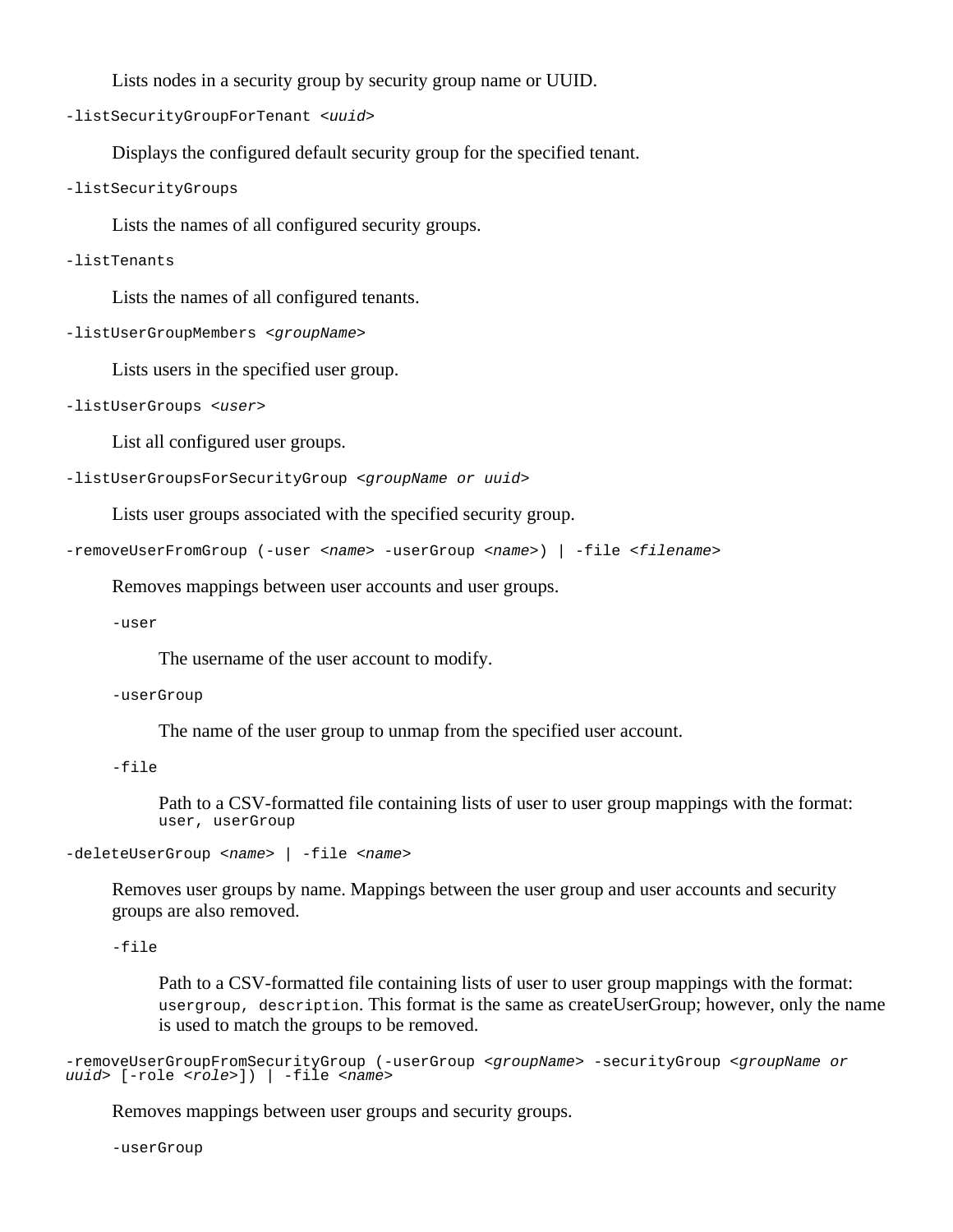The name of the user group.

-securityGroup

The name or UUID of the security group.

-role

An optional role. If no role is specified, mappings for all roles are removed.

-file

Path to a CSV-formatted file containing lists of user to user group mappings with the format: userGroup, securityGroup, role

-updateUserGroup <*name*> ([-displayName <*user friendly group name*>] [-description <sup>&</sup>lt;*description*>] [-directoryServiceName <*dn*>]) | -file <*name*<sup>&</sup>gt;

Updates a user group. All user group attributes except name can be updated.

-displayName

Optional friendly name for the user group.

-description

Optional description of the group.

-directoryServiceName

Optional for directory service users. Use this option to pair a directory service distinguished name with this user group.

-file

Path to a CSV-formatted file containing lists of user groups with the format: name, displayName, description, directoryServiceName

-reloadAuthConfig

Reloads the contents of the nms-auth-config.xml file.

-u <*username*>

Supply the NNMi administrator username to run the script. This script requires the NNMi administrator username unless you use an nnm.properties file. See the nnm.properties. 4 reference page for more information.

-p <*password*>

Supply the NNMi administrator password to run the script. This script requires the NNMi administrator password unless you use an nnm.properties file. See the nnm.properties. 4 reference page for more information.

-jndiHost *<hostname>*

The server jndi host; default is localhost.

-jndiPort *<port>*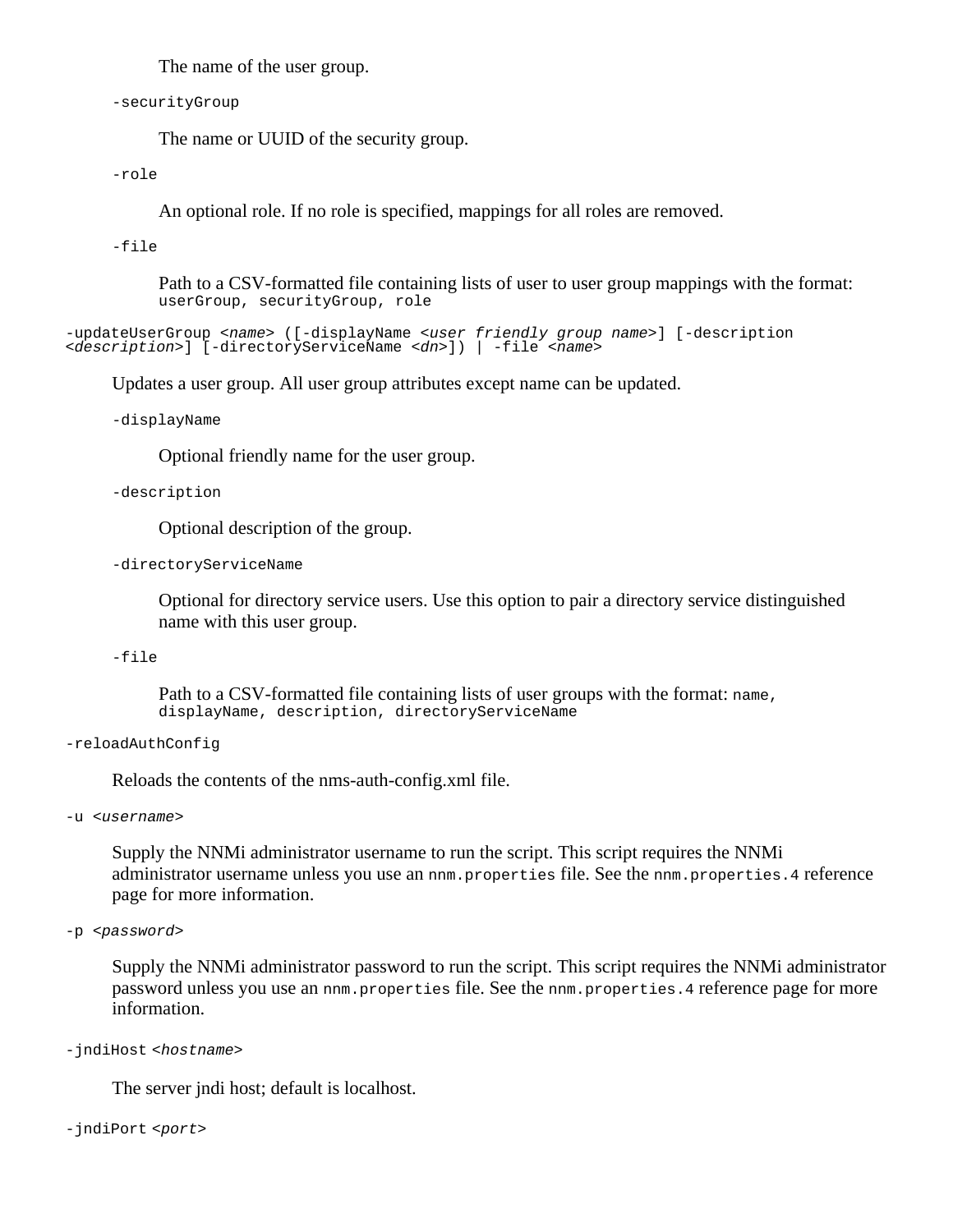The server jndi port; default is 1099.

### **EXAMPLES**

nnmsecurity.ovpl -createTenant myTenant

Creates a tenant named myTenant.

nnmsecurity.ovpl -listTenants

Lists all configured tenants.

```
nnmsecurity.ovpl -createTenant "Tenant with a space" , nnmsecurity.ovpl -createTenant
\!Tenant
```
Depending on the shell you use, you can use quotation marks around the tenant name to create a tenant with spaces in the name, or you can use the escape character to create a tenant with a special character in its name.

nnmsecurity.ovpl -createSecurityGroup mySecurityGroup

Creates the security group mySecurityGroup.

```
nnmsecurity.ovpl -createSecurityGroup "Group with a space" , nnmsecurity.ovpl -
createSecurityGroup \!MyGroup
```
Depending on the shell you use, you can use quotation marks around the security group name to create a security group with spaces in the name, or you can use the escape character to create a security group with a special character in its name.

```
nnmsecurity.ovpl -listSecurityGroups
```
Lists all configured security groups.

nnmsecurity.ovpl -listNode myNode

Lists the associated security group and tenant for the supplied node.

### **DIAGNOSTICS**

nnmsecurity.ovpl returns the following exit codes:

#### 0

Operation was successful.

#### 1

An error occurred; see error message for details.

### **AUTHOR**

nnmsecurity.ovpl was developed by Hewlett Packard Enterprise.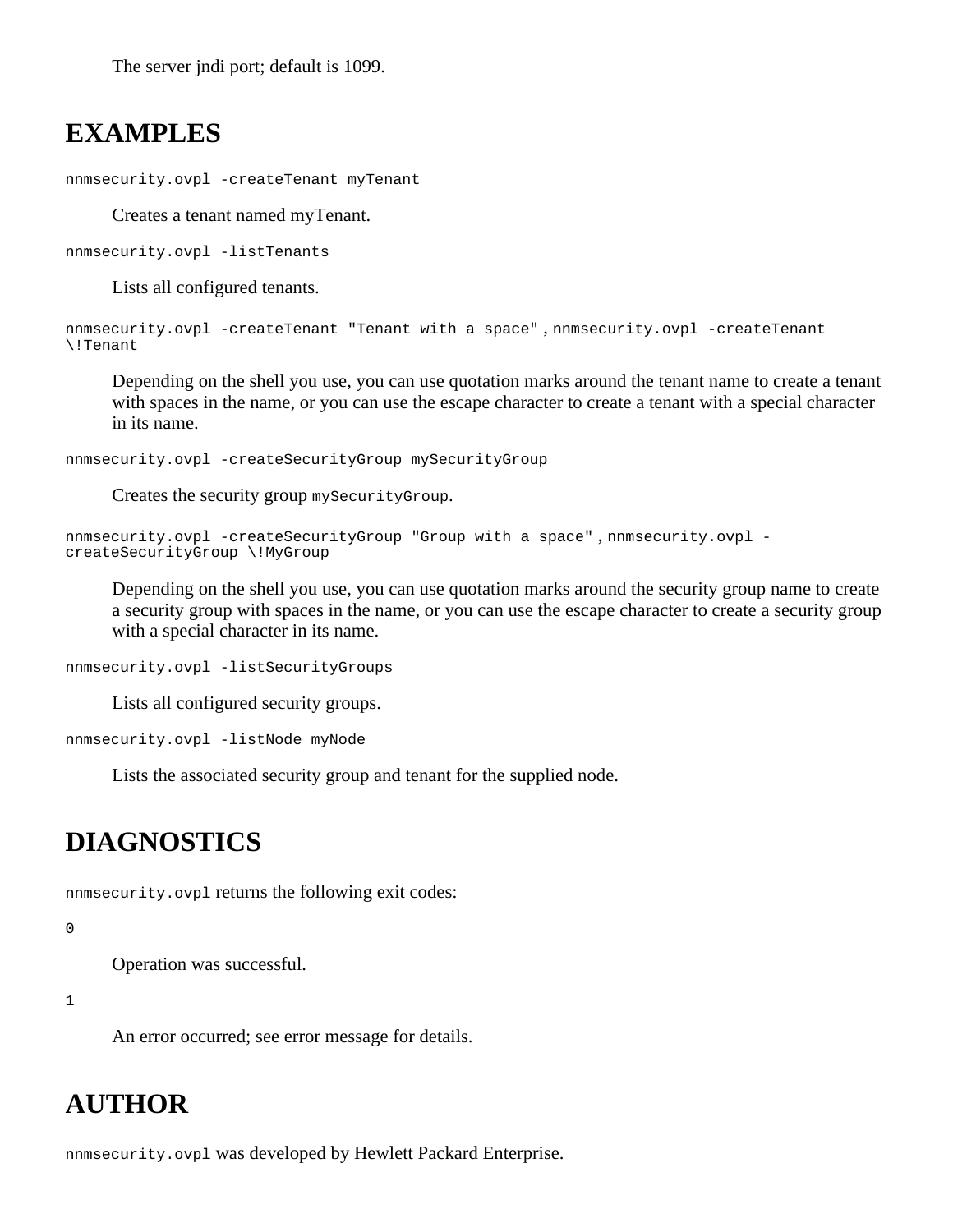# **FILES**

The environment variable below represents a universal path that is established according to your shell and platform requirements:

*Windows*: %NNM\_BIN%\nnmsecurity.ovpl

*UNIX*: \$NNM\_BIN/nnmsecurity.ovpl

# **SEE ALSO**

[nnm.properties](#page-212-0)(4).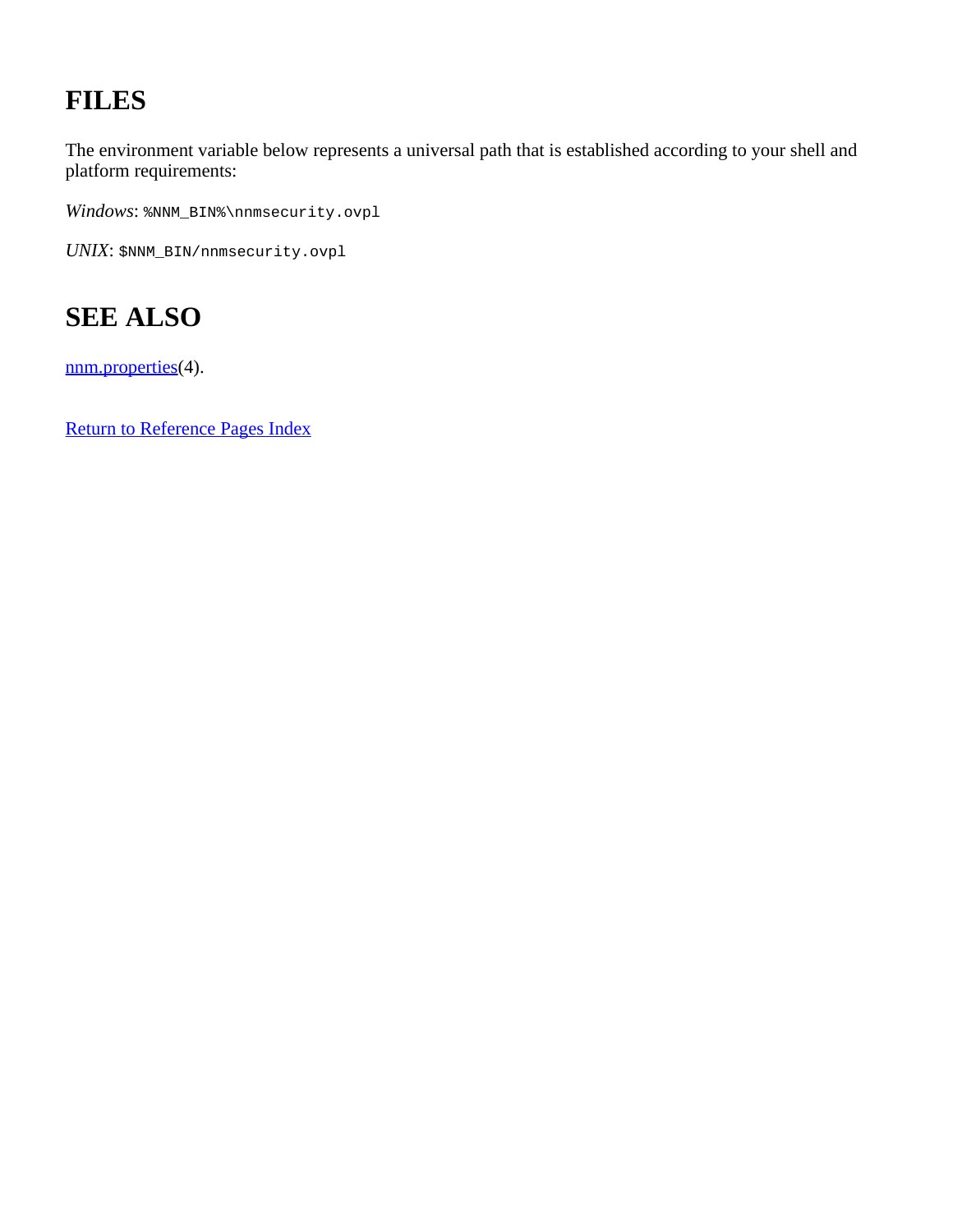nnmseeddelete.ovpl — Remove seed from the NNM topology database

# **SYNOPSIS**

nnmseeddelete.ovpl -help | -f *seedFile* | -seed <*seed*> [-u <*username*> -p <*password*>] [-jndiHost <*hostName*> Default: localhost] [-jndiPort <*port*> Default: 1099]

# **DESCRIPTION**

nnmseeddelete.ovpl removes a seed from the system.

#### **Parameters**

nnmseeddelete.ovpl supports the following options:

-seed <*seed*>

The seed to delete. A seed can be a host name or an IP address and must match exactly as listed in the seed list.

-f *seedFile*

Specify a text file to read the seeds from.

```
-u <username>
```
Supply the NNMi administrator username to run the script. This script requires the NNMi administrator username unless you use an nnm.properties file. See the nnm.properties. 4 reference page for more information.

```
-p <password>
```
Supply the NNMi administrator password to run the script. This script requires the NNMi administrator password unless you use an nnm.properties file. See the nnm.properties. 4 reference page for more information.

-jndiHost <*serverName*>

The server JNDI host; default is localhost.

-jndiPort <*port*>

The server JNDI port; default is 1099.

### **EXAMPLES**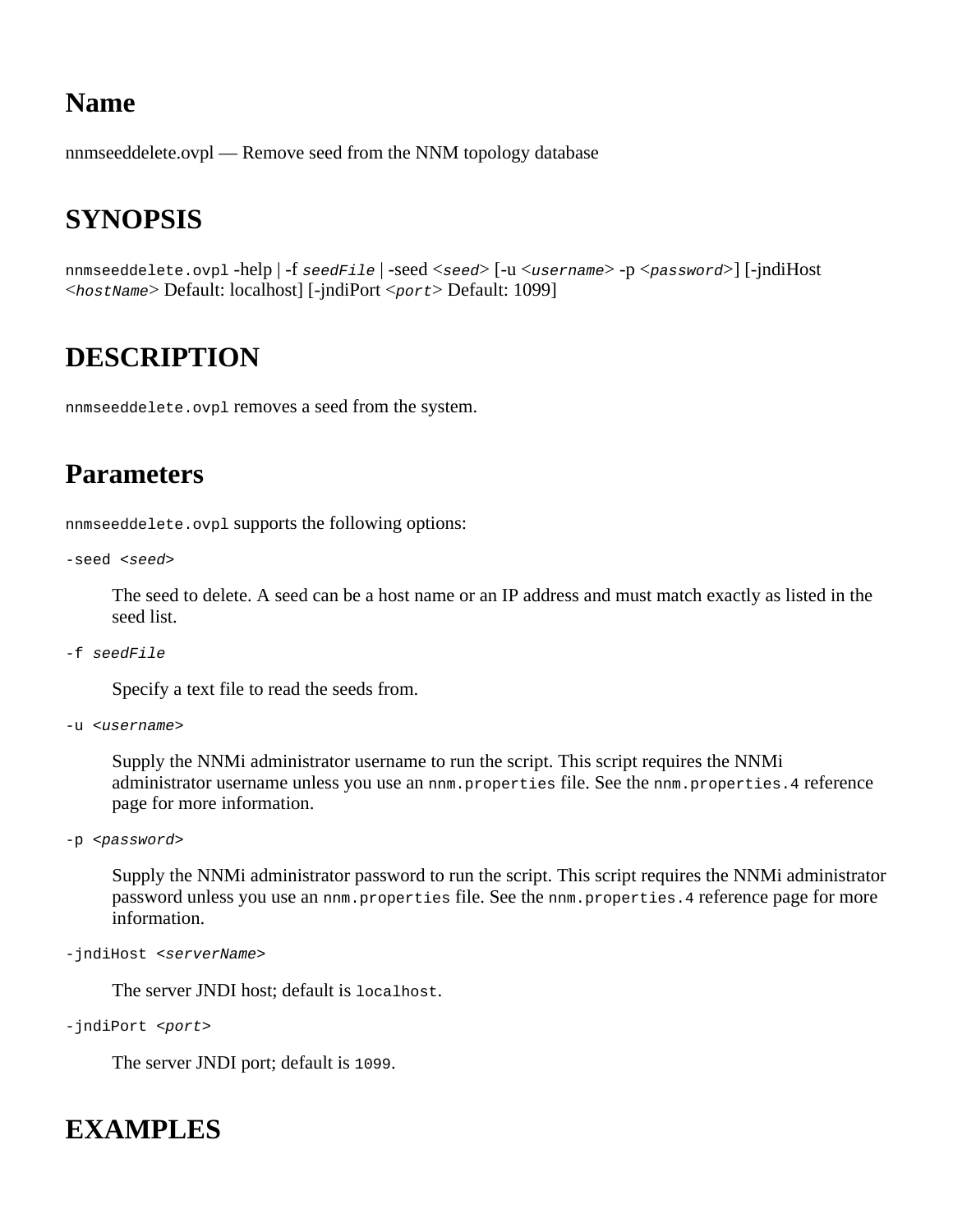nnmseeddelete.ovpl -u username -p password -seed 10.1.2.3

Removes the seed 10.1.2.3. (You must provide an NNMi administrator username and password.)

```
nnmseeddelete.ovpl -f /tmp/seeds_to_delete.txt
```
Removes each seed listed in the file.

#### **Diagnostics**

nnmseeddelete.ovpl returns the following exit codes:

```
0
```
Operation was successful.

1

Seeds were deleted.

#### 2

An error occured; see error message for details.

-help

Prints the usage statement.

### **AUTHOR**

nnmseeddelete.ovpl was developed by Hewlett Packard Enterprise.

### **FILES**

*\$NNM\_BIN*/nnmseeddelete.ovpl

# **SEE ALSO**

[nnmloadseeds.ovpl](#page-161-0)(1M), [nnm.properties](#page-212-0)(4).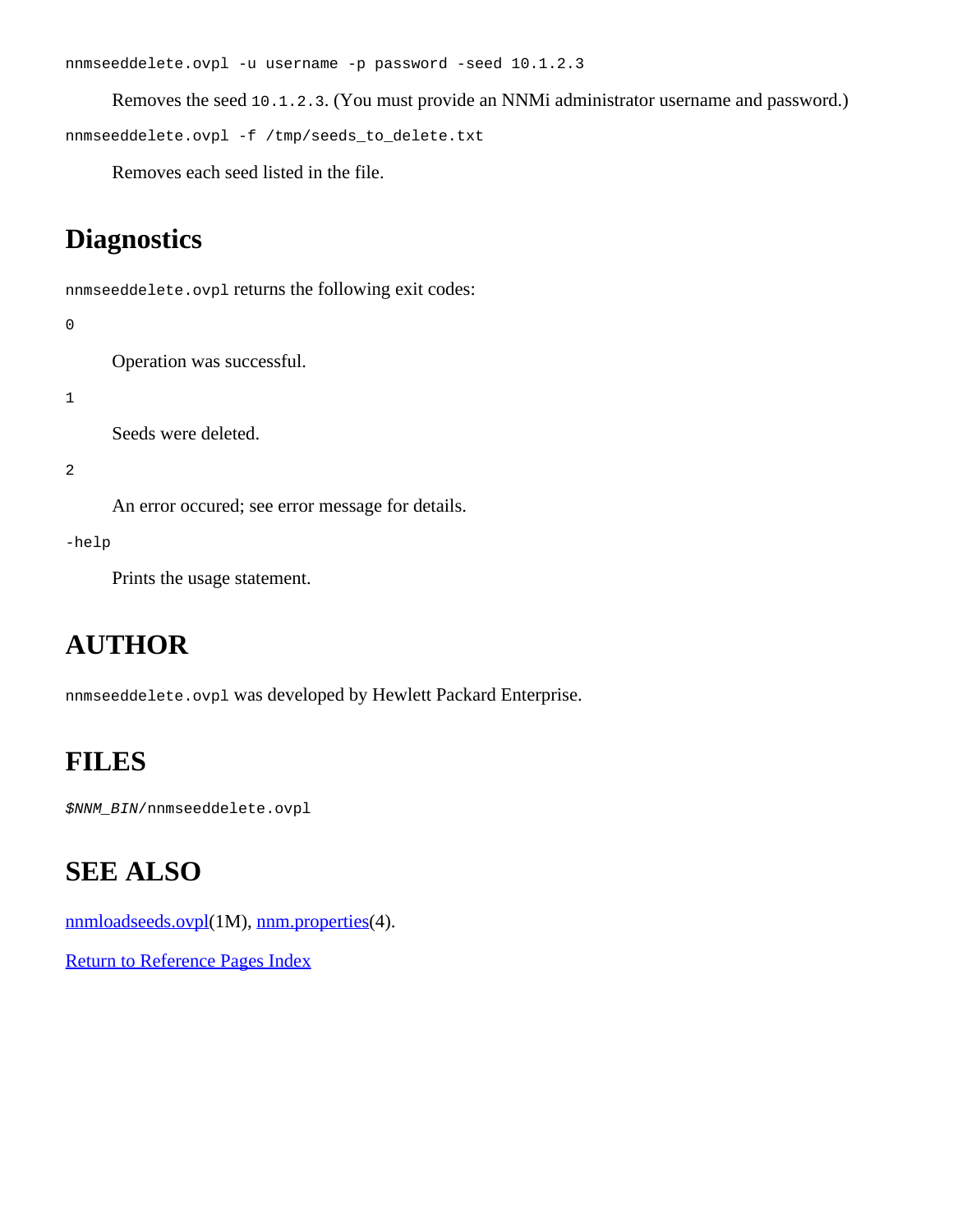nnmsetdampenedinterval.ovpl — sets the dampened interval for all incident configurations

# **SYNOPSIS**

nnmsetdampenedinterval.ovpl [ [-hours *hours*] [-minutes *minutes*] [-seconds *seconds*] [-u *username*] [-p *password*] ]

# **DESCRIPTION**

nnmsetdampenedinterval.ovpl Sets the dampened interval for all incident configurations. The maximum dampened interval that can be set is 60 minutes. A dampened interval of at least 6 minutes is recommended. At least one of hours, minutes, or seconds must be specified. To disable dampening, set hours, minutes, and seconds to 0.

# **Parameters**

#### -hours *hours*

Specify the number of hours for the dampened interval. If specified, the value for *hours* must be greater than or equal to 0.

-minutes *minutes*

Specify the number of minutes for the dampened interval. If specified, the value for *minutes* must be greater than or equal to 0.

-seconds *seconds*

Specify the number of seconds for the dampened interval. If specified, the value for *seconds* must be greater than or equal to 0.

-jndiHost *hostname*

Server indi host. Default is localhost.

-jndiPort *port*

Server jndi port. Default is 1099.

```
-u <username>
```
Supply the NNMi administrator username to run the script. This script requires the NNMi administrator username unless you use an nnm.properties file. See the nnm.properties. 4 reference page for more information.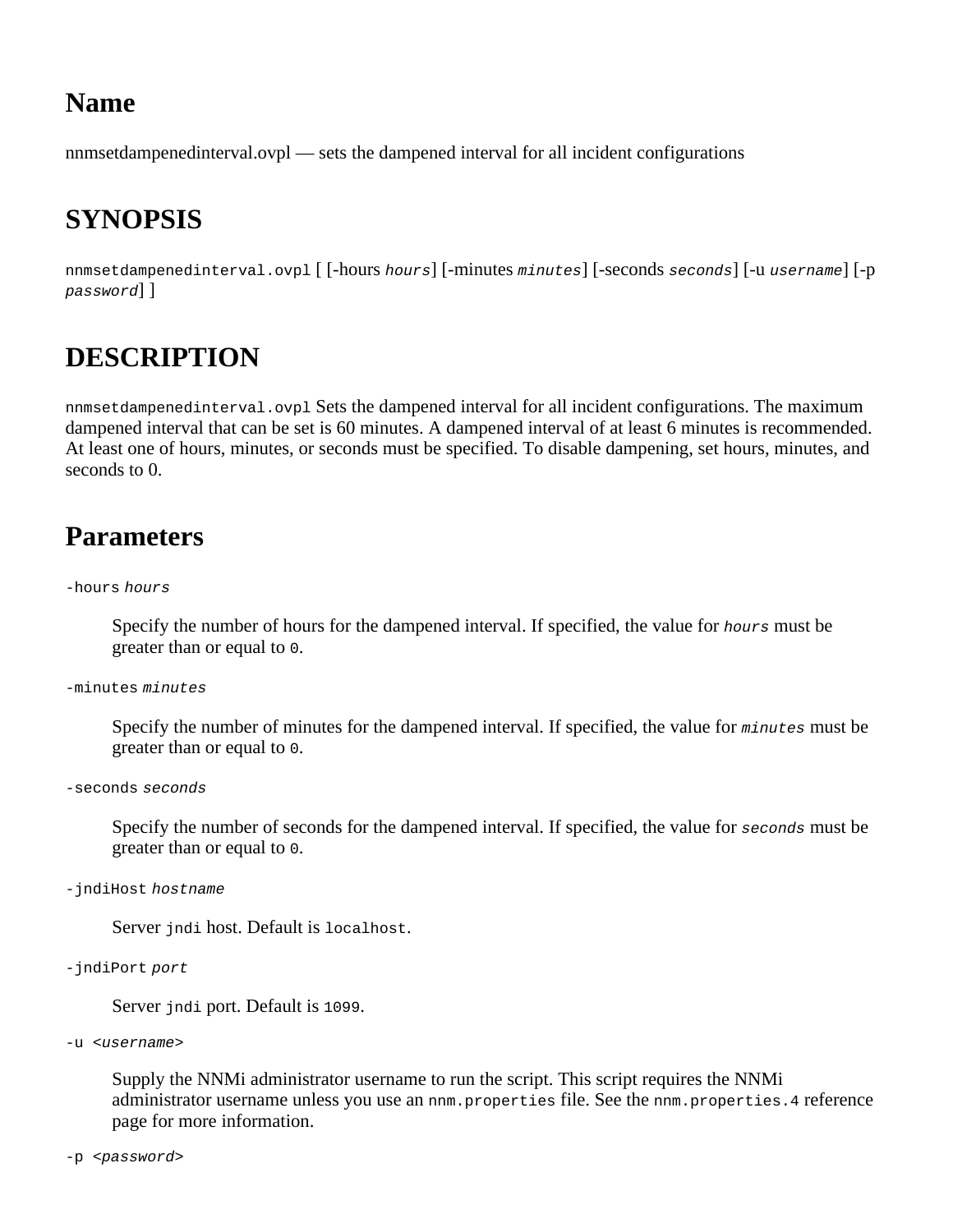Supply the NNMi administrator password to run the script. This script requires the NNMi administrator password unless you use an nnm.properties file. See the nnm.properties. 4 reference page for more information.

### **EXAMPLES**

Set the dampened interval for all incident configurations to 10 minutes 10 seconds: nnmsetdampenedinterval.ovpl -hours 0 -minutes 10 -seconds 10 Set the dampened interval for all incident configurations to 1 hour: nnmsetdampenedinterval.ovpl -hours 1 Set the dampened interval for all incident configurations to 6 minutes: nnmsetdampenedinterval.ovpl -minutes 6 Set the dampened interval for all incident configurations to 30 seconds: nnmsetdampenedinterval.ovpl -seconds 30 Set the dampened interval for all incident configurations to 10 minutes 10 seconds: nnmsetdampenedinterval.ovpl -minutes 10 -seconds 10 Disable dampening for all incident configurations: nnmsetdampenedinterval.ovpl -hours 0 -minutes 0 -seconds 0

# **AUTHOR**

nnmsetdampenedinterval.ovpl was developed by Hewlett Packard Enterprise.

# **SEE ALSO**

[nnm.properties](#page-212-0)(4)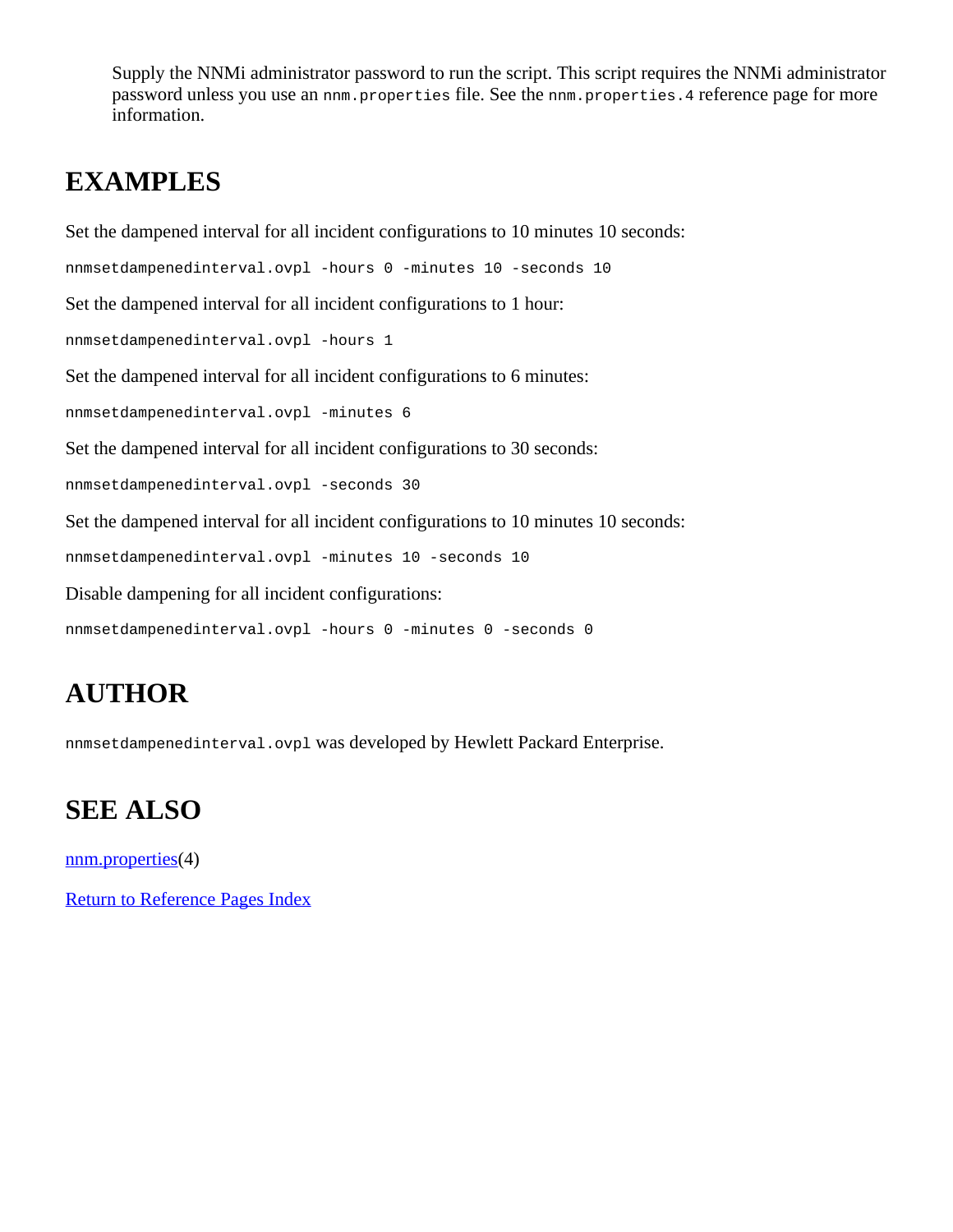nnmsetiospeed.ovpl — Set the input or output speed on interfaces

# **SYNOPSIS**

nnmsetiospeed.ovpl { -? [ -node <*node ID*> | -interface <*interface ID list*> | -input <*input speed*> | output <*output speed*> ] [ -file <*CSV file*> ]} [-verbosity *command verbosity* ] [-failfast *fail-fast behavior* ] [-jdniHost *hostname* ] [-jdniPort *port* ] [-u *username* -p *password* ]

# **DESCRIPTION**

nnmsetiospeed.ovpl sets the input or output speed of the specified interfaces on the specified nodes. Speeds are suffixed by the units desired, e.g. 10mb is equivalent to 10000kb. If fail-fast behavior is desired, the command will not make any modifications if any errors are encountered during execution.

## **Parameters**

nnmsetiospeed.ovpl supports the following options:

-file <*file path*>

A file containing a comma-delineated list of commands to process

```
-node <node name, long name, UUID, or IP address (v4 or v6)> -interface <interface ID
list>
```
Change the input or output speed of the specified interfaces on the indicated node. The \$ALL option will process all the interfaces on the indicated node. Nodes may be identified by short name, long name, UUID, or IP address. The \$ALL macro may be used in batch mode as well. The list of interface identifiers should be enclosed in quotation marks to prevent the shell or console from prematurely terminating the command.

Optionally, the following parameters can be specified; only the specified attribute will be printed:

-failfast

Ensures that no changes will be made if an error is encountered.

```
-verbosity <verbosity level>
```
Sets the verbosity of the command. Levels include "silent", "verbose", or "normal". When verbosity is set to "silent," no output is provided. When verbosity is set to "verbose," every error and status message is displayed. Normal (the default value) provides output somewhere between "silent" and "verbose".

-?

Prints the usage statement.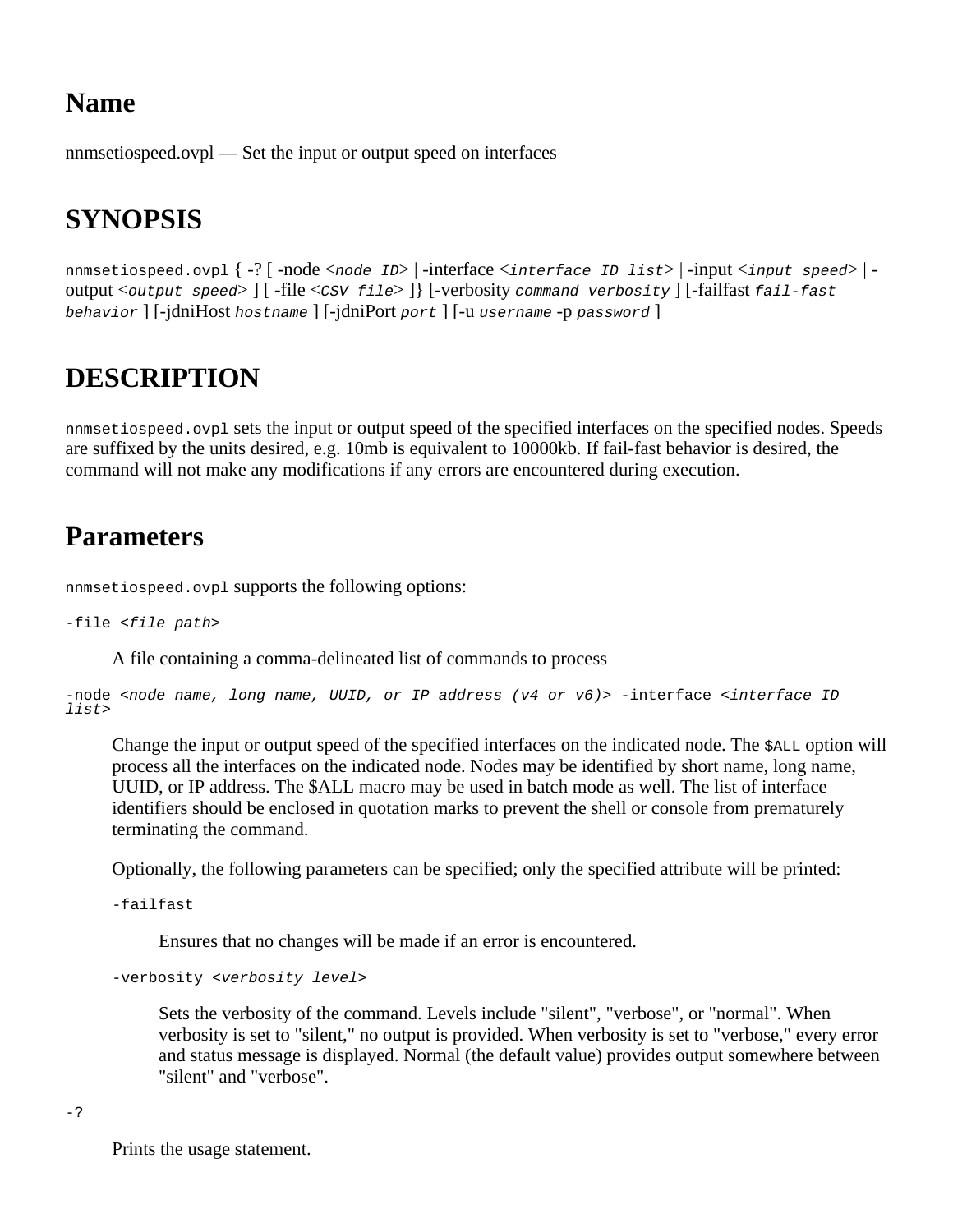Supply the NNMi administrator username to run the script. This script requires the NNMi administrator username unless you use an nnm.properties file. See the nnm.properties.4 reference page for more information.

```
-p <password>
```
Supply the NNMi administrator password to run the script. This script requires the NNMi administrator password unless you use an nnm.properties file. See the nnm.properties. 4 reference page for more information.

```
-jndiHost <serverName>
```
The server JNDI host; default is localhost.

```
-jndiPort <port>
```
The server JNDI port; default is 1099.

### **Syntax of Comma-Separated File**

The CSV file you supply must have the following syntax:

Required. Column 1. You must provide a value for the node identifier

Required. Column 2. You must provide a value for interface identifiers

Required. One of Column 2 or Column 3 (input/output speed)

You can omit an input or output speed by inserting nothing at the position in question.

• Column  $1(A)$ : Node Identifier

Required. The short name, long name, UUID, or IP address of the node on which to set the speed of interfaces

• Column 2(B) : Interface Identifier List

Required. A semicolon-delineated list of interface identifiers or \$ALL macro. Interface IDs may be one of the following: interface index, alias, name, or description of the interface. The list of interface identifiers should be enclosed in quotation marks to prevent the shell or console from prematurely terminating the command.

• Column  $3(C)$ : Input speed

Optional (if output speed is specified). The input speed of the interfaces to set

• Column  $3(C)$ : Output speed

Optional (if input speed is specified). The output speed of the interfaces to set

### **EXAMPLES**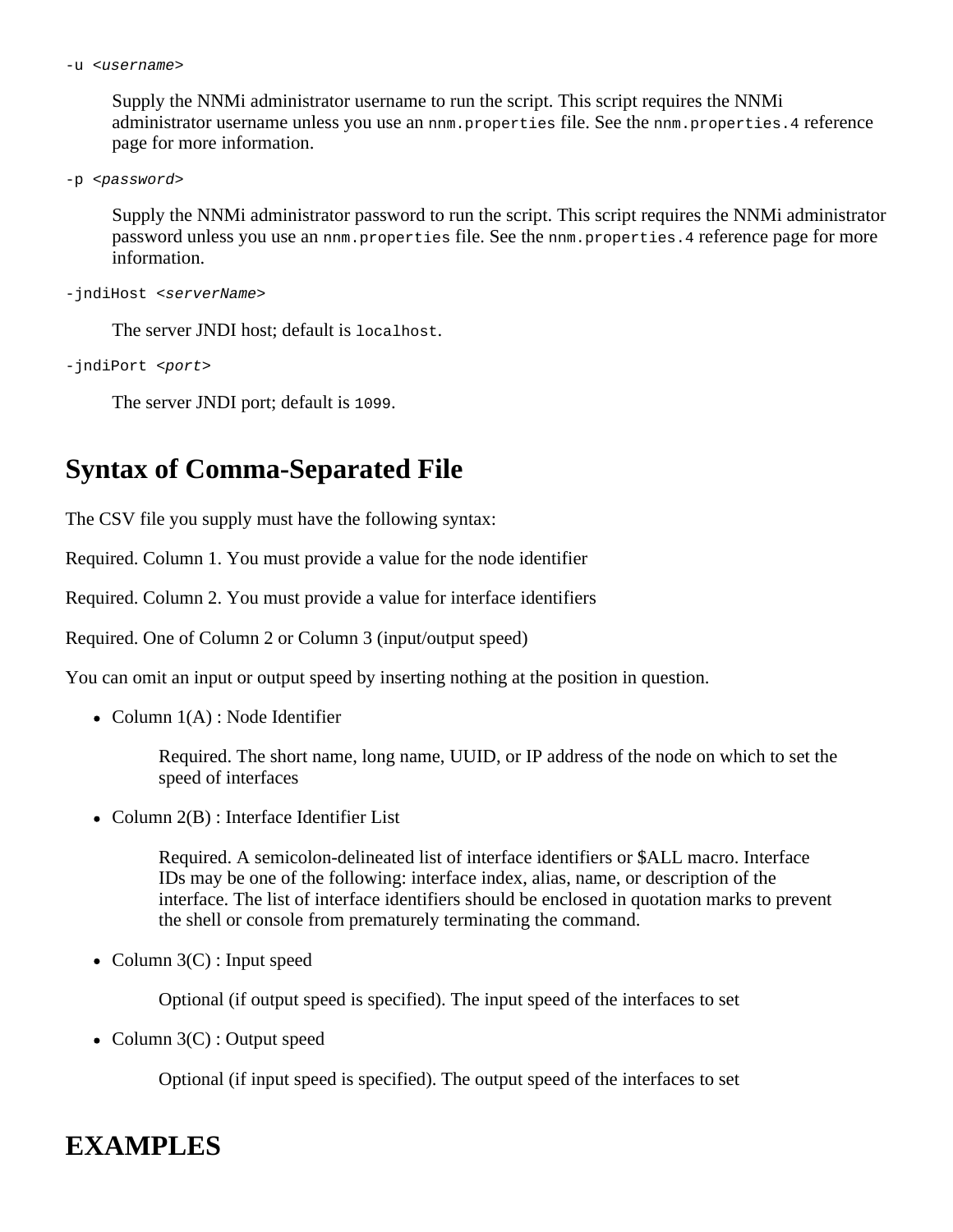To set the speed of all the interfaces on a node with the name example-node to 10 MB nnmsetiospeed.ovpl -node example-node -interface \$ALL -input 10mb -output 10mb To set the speed of individual interfaces specified by ifname, ifdescr, ifalias, and index of 10 MB nnmsetiospeed.ovpl -node example-node -interface "ifname;ifdescr;ifalias;10" -input 10mb output 1gb CSV file to change the input and output speed of a single interface named FA0/3 to 7 GB: example-node,Fa0/3,7gb,7gb CSV file to change the input and output speed of a single interface with index 50 to 4 GB: example-node,50,4gb,4gb CSV file to change the input and output speed of interfaces named H1, A1, D1, F1, F2, and F3 to 5 GB:

example-node, H1;A1;D1;F1;F2;F3,5gb,5gb

# **RETURN VALUE**

nnmsetiospeed.ovpl exits with the status 0 (zero) if no errors were encountered, 1 otherwise.

# **AUTHOR**

nnmsetiospeed.ovpl was developed by Hewlett Packard Enterprise.

# **FILES**

\$NNM\_BIN/nnmsetiospeed.ovpl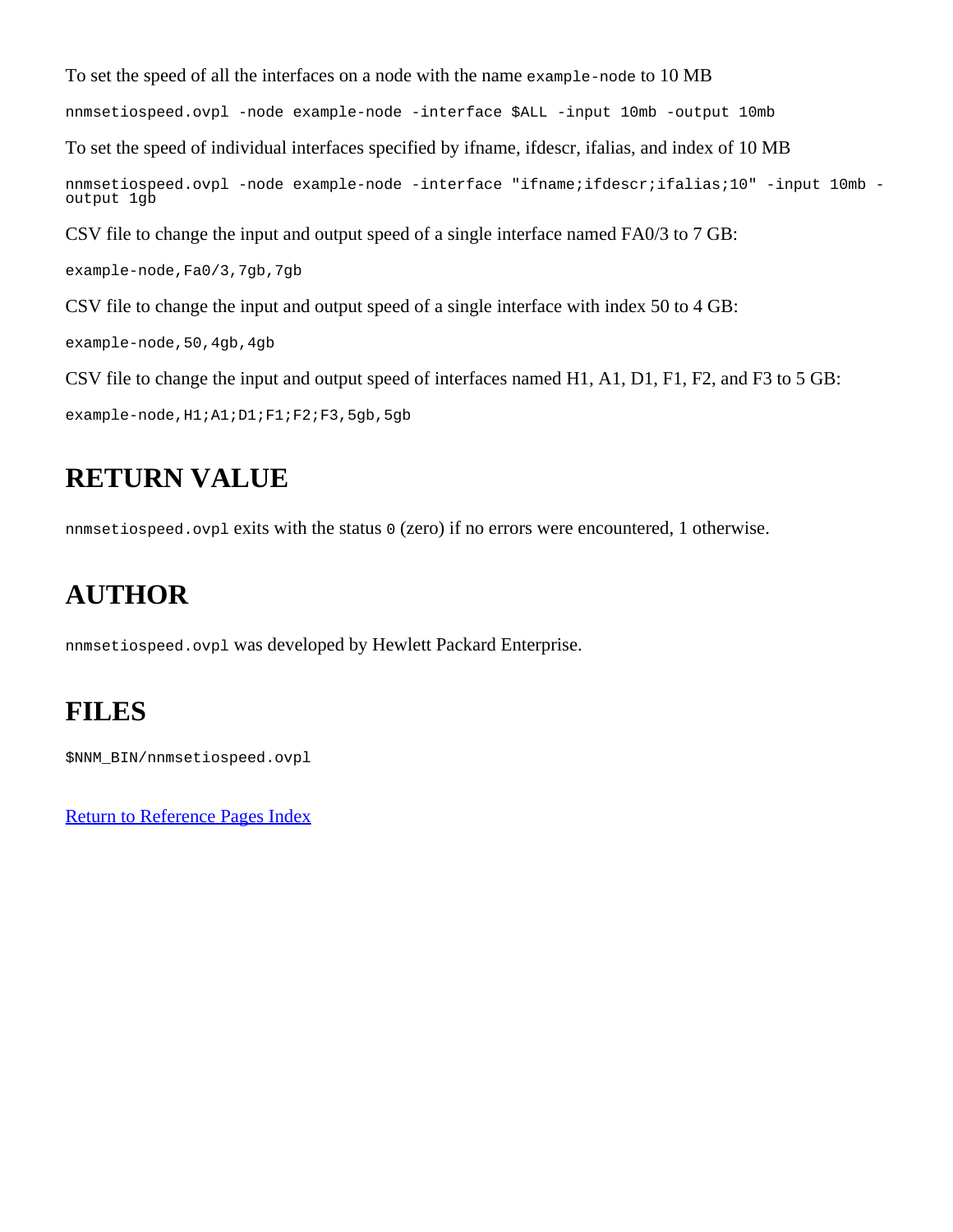<span id="page-267-0"></span>nnmsetofficialfqdn.ovpl — Set the official Fully Qualified Domain Name (FQDN) of the NNMi management server.

# **SYNOPSIS**

nnmsetofficialfqdn.ovpl [-f | -force] <*fqdn*>

# **DESCRIPTION**

Use the nnmsetofficialfqdn.ovpl script to change the official FQDN for the NNMi management server after installation. If you run this script without any arguments, it sets the official FQDN to the default value. The default value is obtained by performing a hostname lookup. See the reference page for the nnmofficialfqdn.ovpl script using the -m option for more information about the default hostname lookup.

If the FQDN is changed, the user is prompted to generate a new self-signed SSL certificate for the new hostname. If you are instead using CA signed certificates, you may need to obtain a new certificate from your CA with the new hostname.

For more information, please refer to the deployment guide.

#### **Options**

There are two optional arguments to nnmsetofficialfqdn.ovpl

<fqdn>

Resets the official FQDN to <fqdn> on confirmation from the user.

If the value of <fqdn> does not have a domain (for example, it is a short hostname, IP address or localhost), SSO is disabled.

```
-force|-f
```
This is a *force flag* that does not prompt the user for confirmation and does not print verbose information. When used alone, the force flag sets the official FQDN to the default. When *fqdn* is used after this flag, it changes the official FQDN to *fqdn*.

### **EXAMPLES**

Set the FQDN to the default value:

```
nnmsetofficialfqdn.ovpl
```
Set the FQDN to the value somehost.somedomain: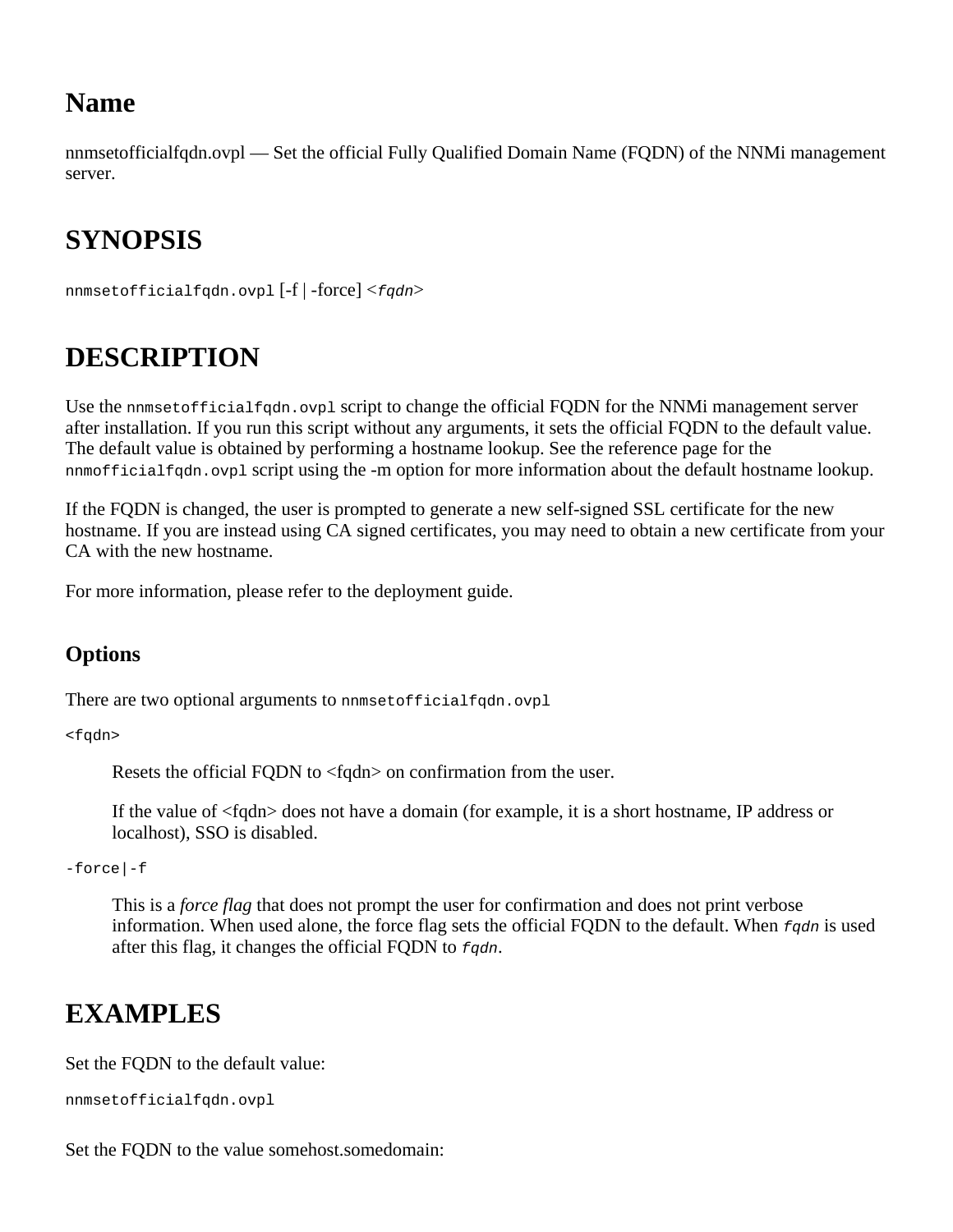nnmsetofficialfqdn.ovpl somehost.somedomain

Force the official FQDN to the default value:

nnmsetofficialfqdn.ovpl -f

# **AUTHOR**

nnmsetofficialfqdn.ovpl was developed by Hewlett Packard Enterprise.

# **FILES**

nnmsetofficialfqdn.ovpl resides in the %NNM\_BIN% (Windows) or \$NNM\_BIN (UNIX) directory.

## **SEE ALSO**

[nnmofficialfqdn.ovpl](#page-191-0)(1M), [nnmsso.ovpl\(](#page-283-0)1M).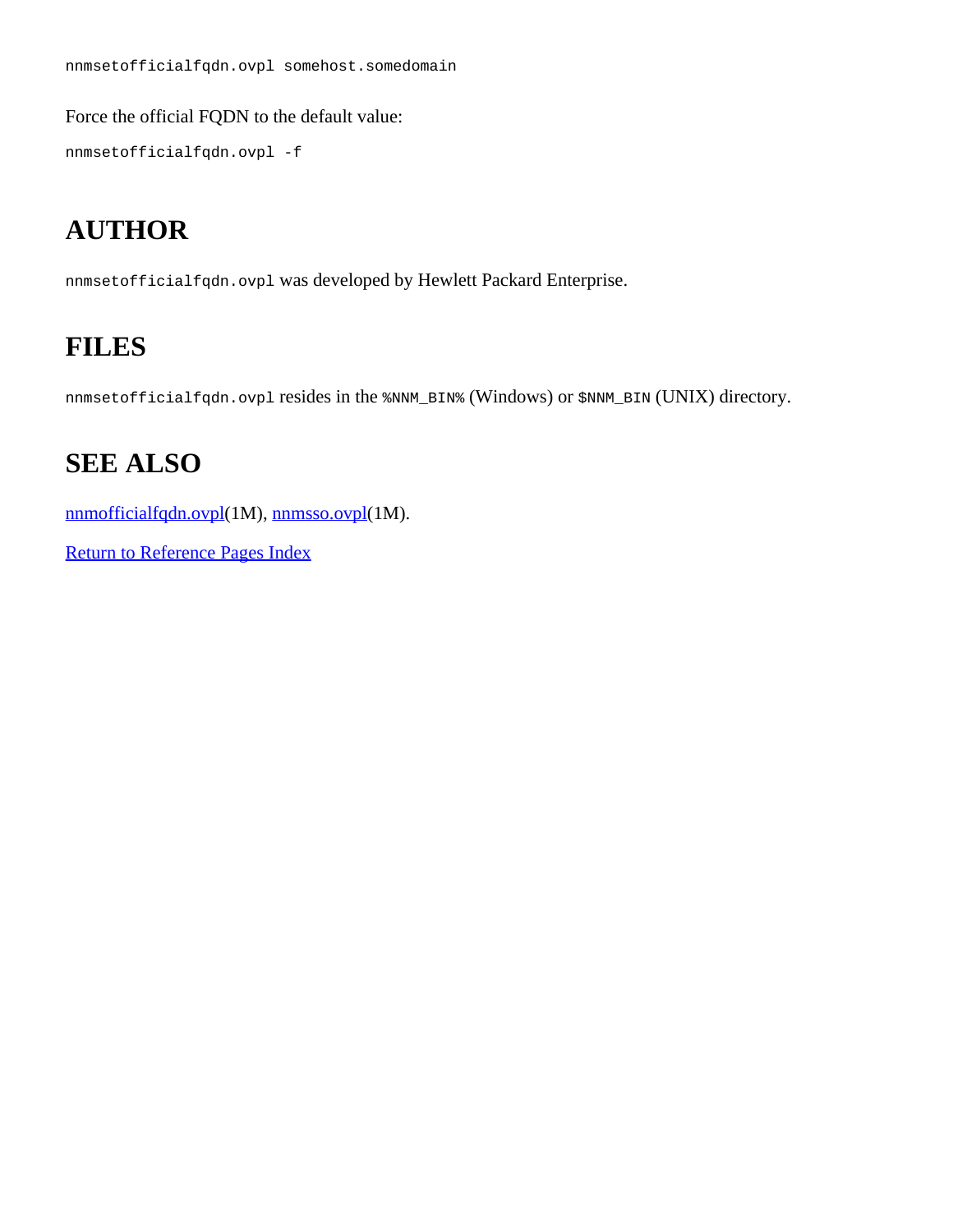<span id="page-269-0"></span>nnmsnmpbulk.ovpl — Queries a node for information using an SNMPv2c GetBulk request.

# **SYNOPSIS**

nnmsnmpbulk.ovpl -u user\_name -p passwd [*options*] *node object-id* [*,object-id*]...

*options:* [-d] [-v *version*] [-c *community*] [-port *port(default:161)*] [-t *timeout(default:5000)*] [-r *retries(default:1)*] [-T] [-n *non-repeaters*] [-m *max-repetitions*] [-pp *Proxy Port*] [-pa *Proxy Address*] [-a *Authentication Protocol*] [-A *Authentication Pass phrase*] [-x *Privacy Protocol*] [-X *Privacy Passphrase*] [-N *Context Name*] [-oen *OID and Output Encoding*] [-oex *OIDs that are not encoded*] [-v3u *SNMPv3 user name*] [-jndiHost *hostname*] [-jndiPort *port* Default is 1099]

# **DESCRIPTION**

The nnmsnmpbulk.ovpl script uses the SNMPv2c/v3 GetBulk request to retrieve information from an SNMP agent. The SNMP GetBulk request minimizes the number of protocol exchanges required to retrieve a large amount of information. This increases performance, as the non-negationrequests to retrieve management information from the remote node.

If the node is an SNMPv1-only agent, the nomenmologies.ovpl script automatically downgrades the GetBulk request to an SNMPv1-supported GetNext request.

node can be a system with an IP address that supports SNMP. You can supply IP nodes to the nnmsnmpbulk.ovpl script using either a node's IP address or its hostname.

Supply command arguments for one or more  $\circ$ IDs in dotted decimal format or as a mnemonic name. Before attempting to supply a mnemonic name, load the MIB that defines the OID by using the nnmloadmib.ovpl script.

Only users who belong to System, Administrator or Web Service Client roles can run the nnmsnmpbulk.ovpl script. Users who are in Level1, Level2 or Guest roles cannot run the nnmsnmpbulk.ovpl script.

### **Parameters**

-d

Dumps all SNMP packets to standard output in a hexadecimal and decoded ASN.1 format.

-v *version*

Requests a specific version of SNMP be used to communicate with the remote node. Valid choices for *version* are 1, 2, 2c, or 3.

If you do not specify the version, the nnmsnmpbulk.ovpl script uses  $2c$  as the default for nodes not in the topology.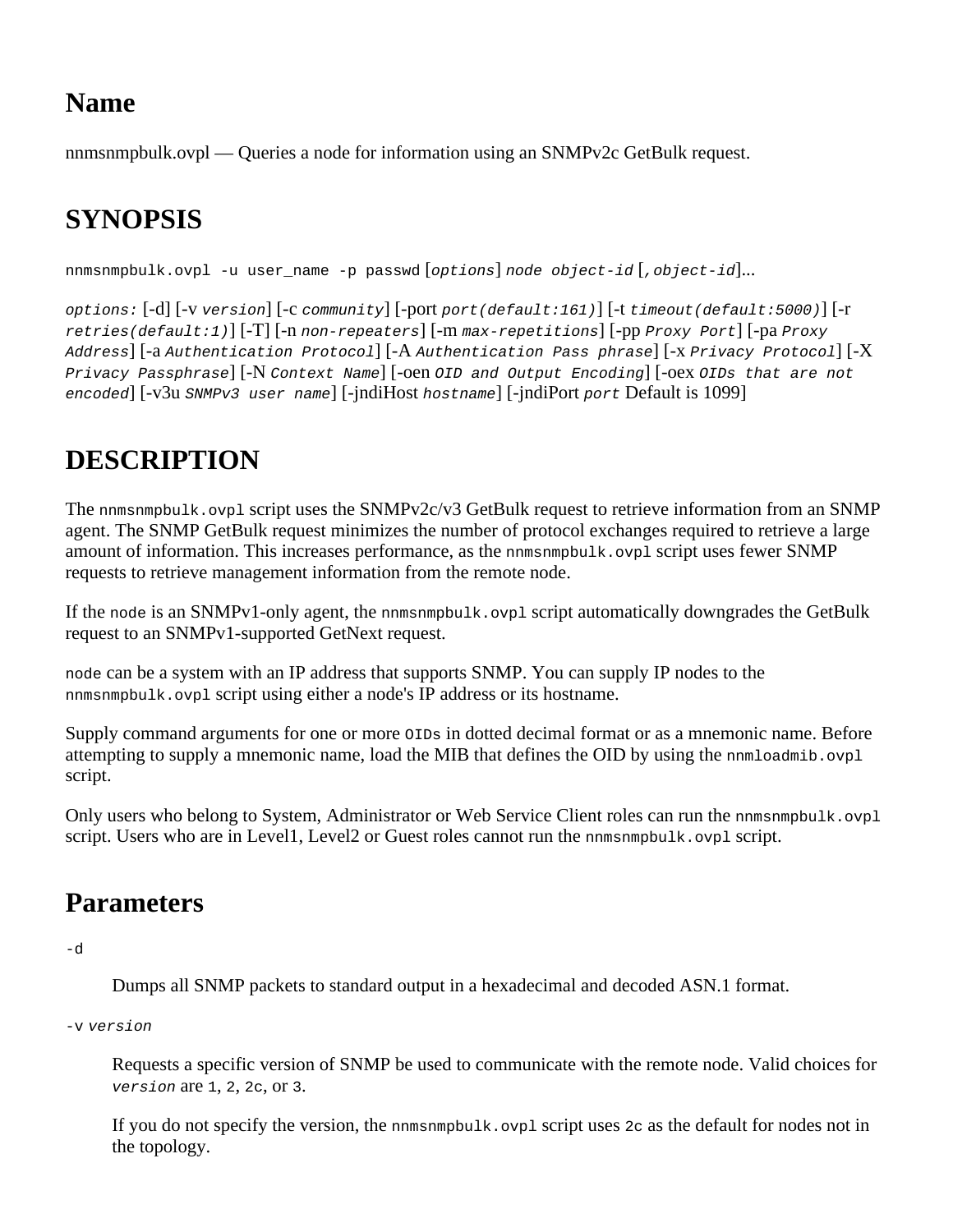-c *community*

Specifies the community string to use for authentication on the remote node.

Note: If the community string contains characters the shell interferes with, use one or more escape symbols or quotation marks as required.

-port *port*

Specifies the port to use to communicate with the remote node.

-t *timeout*

Specifies a timeout period, in milliseconds, for communication with the remote node.

-r *retries*

Specifies the number of retries to use for communication with the remote node.

 $-T$ 

Prints the OID in dotted decimal format and the MIB variable value with no textual conventions applied.

-n

*non-repeaters* specifies the number of variables for which a single lexicographic successor is to be returned. This value represents the number of non-repeating varbinds (values) you want the nnmsnmpbulk.ovpl script to retrieve.

-m

Max-Repetitions specifies the number of lexicographic successors to be returned for the remaining variables. This value represents the number of rows to retrieve for a repeating varbind (value). The repeating varbind is present in each table row.

-pp *Proxy Port*

Specifies the Proxy Port to use in communication with the node

-pa *Proxy Address*

Specifies the Proxy IP Address to use to communicate with the node.

-a *Authentication Protocol*

SNMPv3 Authentication Protocol (MD5|SHA)

-A *Authentication Passphrase*

SNMPv3 Authentication Passphrase

-x *Privacy Protocol*

#### SNMPv3 Privacy Protocol (DES|3DES|AES|AES192|AES256)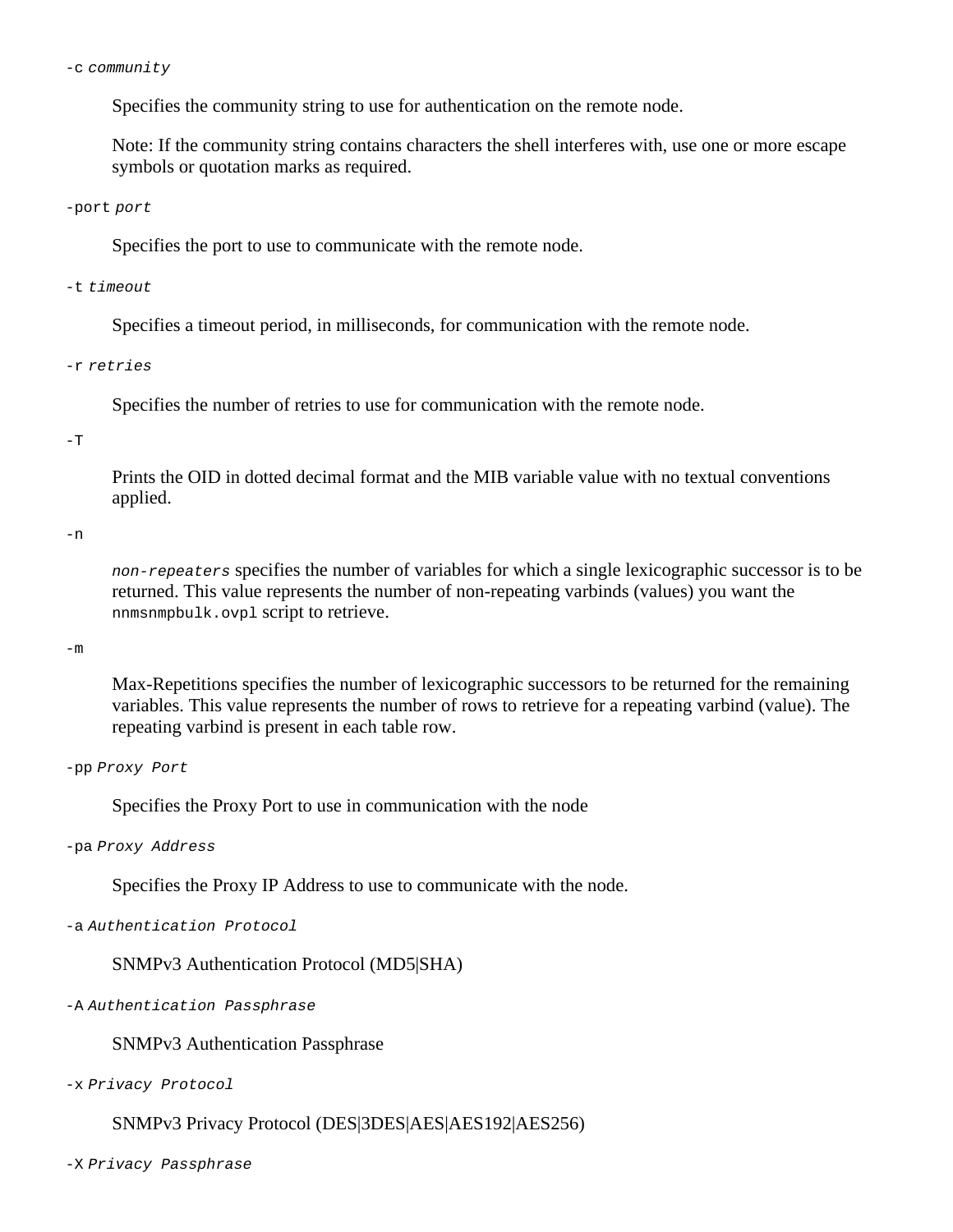#### SNMPv3 Privacy Passphrase

-N *context*

#### SNMPv3 Context Name (for example, vlan1)

-oen *<OID>:<encoding>*

OID and Output Encoding (e.g. 1.3.6.1.2.1.1.4:UTF-8)

-oex *<OID1,OID2,...>*

OIDs that are not encoded

-v3u *SNMPv3 user name*

SNMPv3 security name (for example, testV3user)

-u <*username*>

Supply the NNMi administrator username to run the script. This script requires the NNMi administrator username unless you use an nnm.properties file. See the nnm.properties.4 reference page for more information.

-p <*password*>

Supply the NNMi administrator password to run the script. This script requires the NNMi administrator password unless you use an nnm.properties file. See the nnm.properties. 4 reference page for more information.

-jndiHost<*jndiHost*>

The hostname of the server running the jboss application server. If you do not specify a hostname, the nnmcommload.ovpl script uses localhost as the default value.

-jndiPort<*jndiPort*>

The jboss application server port. If you do not specify this port, the nnmcommload.ovpl script uses 1099 as the default value.

If the nnmsnmpbulk.ovpl script does not receive a response, it uses a linear backoff algorithm based on the *timeout* and *retries* arguments to resend the SNMP request. For example, if the *timeout* argument is 2000 (two seconds) and the *retries* argument is 3, the initial request would time out after two seconds, the first retry would time out after four seconds, the second retry would time out after six seconds, and the last retry would time out after eight seconds. The nnmsnmpbulk.ovpl script requires additional time to resolve the configuration.

### **EXAMPLES**

The following command retrieves all information under the system MIB OID from node testnode:

```
nnmsnmpbulk.ovpl –c community testnode .1.3.6.1.2.1.1.0
```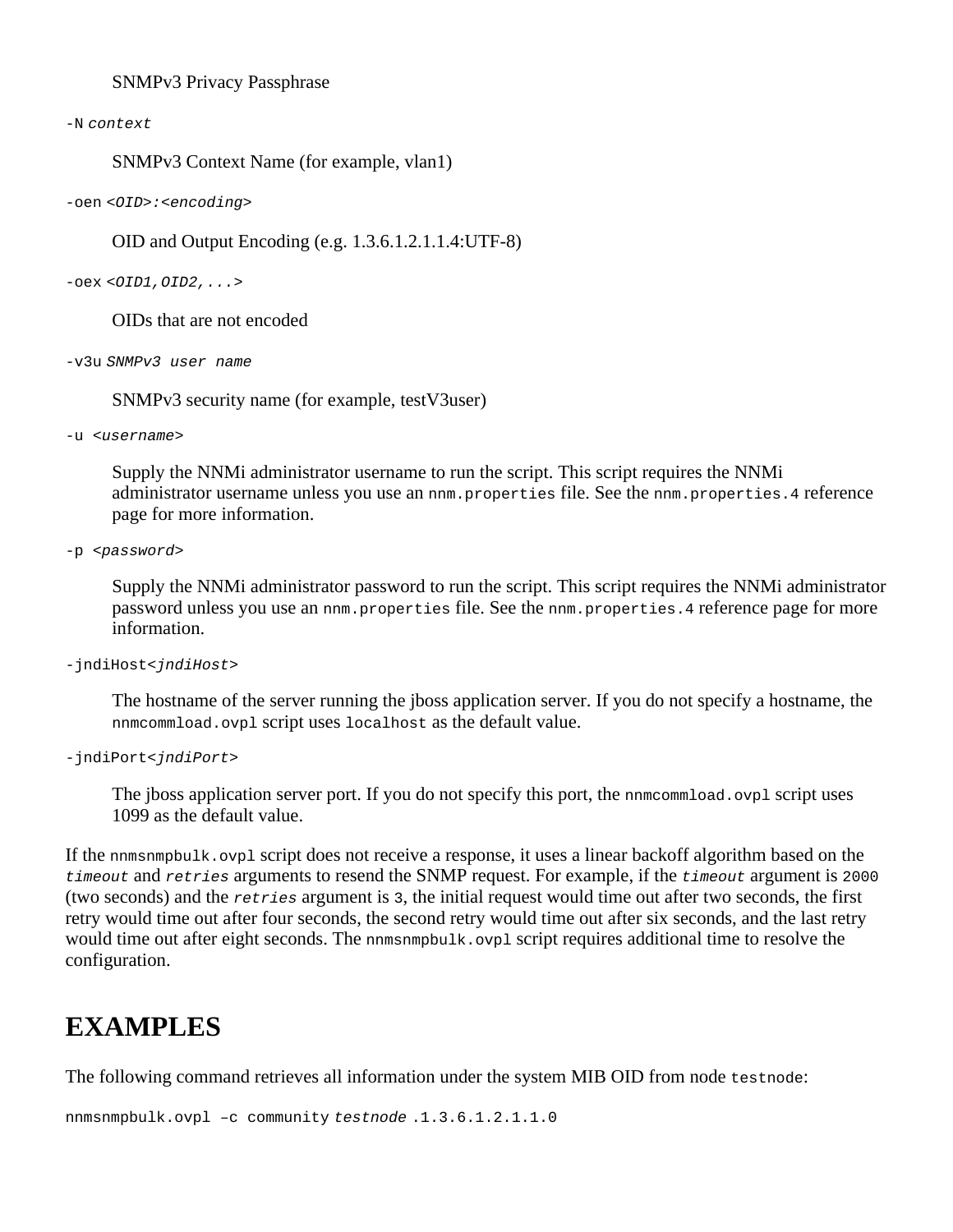# **AUTHOR**

nnmsnmpbulk.ovpl was developed by Hewlett Packard Enterprise.

# **FILES**

The environment variable below represents a universal path that is established according to your shell and platform requirements:

*Windows*: %NNM\_BIN%\nnmsnmpbulk.ovpl

*UNIX*: \$NNM\_BIN/nnmsnmpbulk.ovpl

# **SEE ALSO**

[nnmloadmib.ovpl\(](#page-149-0)1M), [nnmsnmpnotify.ovpl\(](#page-28-0)1M), [nnmsnmpset.ovpl](#page-278-0)(1M), [nnmsnmpwalk.ovpl](#page-273-0)(1M).

*RFC 1155, 1157, 1212: SNMP Version 1*.

*RFC 1901 - 1908, 2576, 2578, 3416 - 3418: SNMP Version 2*.

*RFC 3411 - 3415: SNMP Version 3*.

# **EXTERNAL INFLUENCES**

#### **Environmental Variables**

\$LANG determines the language in which messages appear. If \$LANG is not specified or is set to an empty string, a default of  $\sigma$  is used instead of  $\sigma$ LANG. If any internationalization variable contains an invalid setting, the nnmsnmpbulk.ovpl script functions as if all internationalization variables are set to C.

#### **International Code Set Support**

Supports single-byte and multiple-byte character code sets.

NOTE: SNMP MIB values of the type DISPLAY STRING are restricted to NVT-ASCII.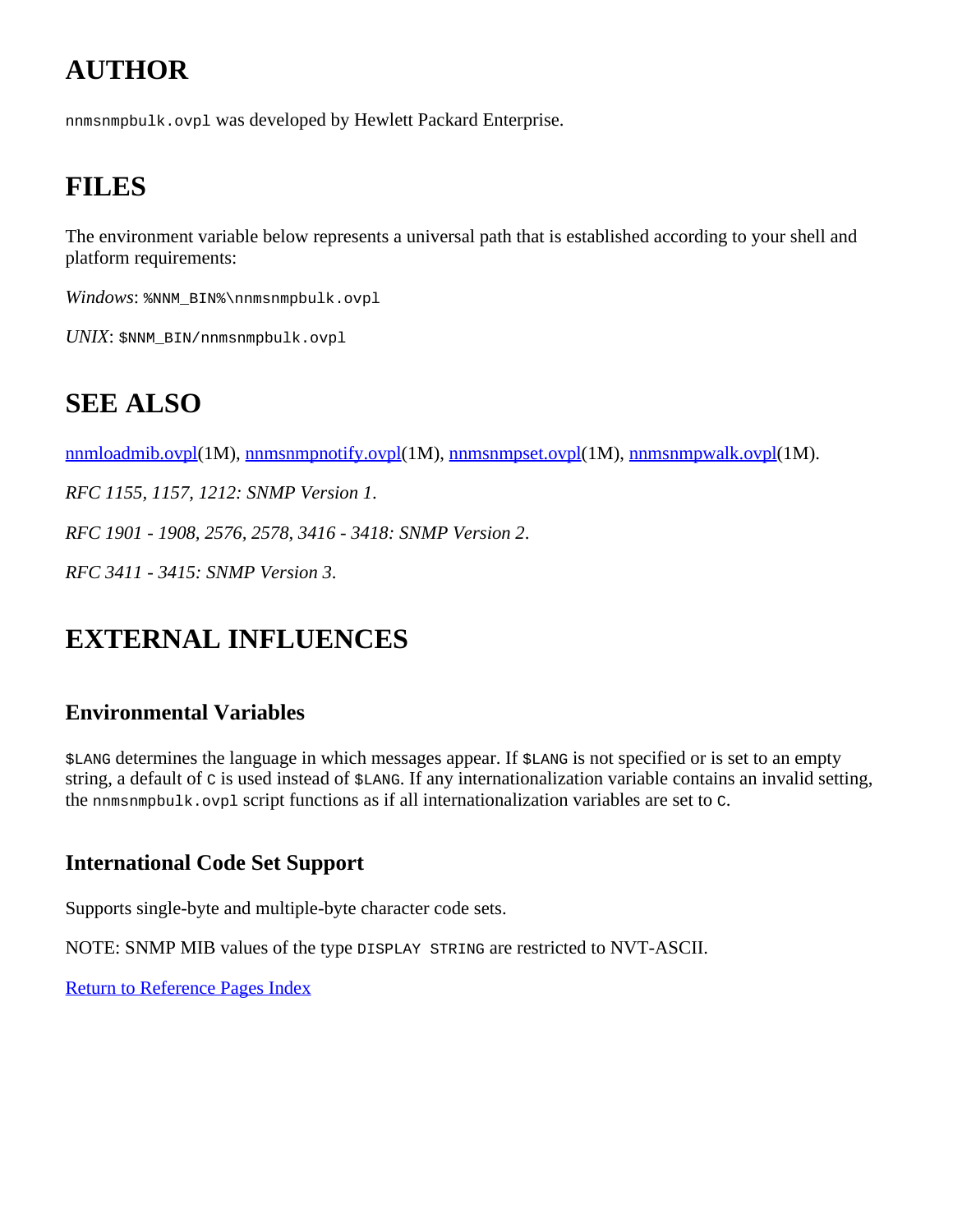<span id="page-273-0"></span>nnmsnmpwalk.ovpl — Query a node using SNMP GET or GETNEXT requests

# **SYNOPSIS**

```
nnmsnmpwalk.ovpl -u user_name -p passwd [options] node object-id
nnmsnmpget.ovpl -u user_name -p passwd [options] node object-id [,object-id]...
nnmsnmpnext.ovpl -u user_name -p passwd [options] node object-id [,object-id]...
```
*options:* [-d] [-v *version*] [-c *community*] [-port *port(default:161)*] [-t *timeout(default:5000)*] [-r *retries(default:1)*] [-T] [-pp *Proxy Port*] [-pa *Proxy Address*] [-a *Authentication Protocol*] [-A *Authentication Pass phrase*] [-x *Privacy Protocol*] [-X *Privacy Passphrase*] [-N *Context Name*] [ oen *OID and Output Encoding*] [-oex *OIDs that are not encoded*] [-v3u *SNMPv3 user name*] [-jndiHost *hostname*] [-jndiPort *port* Default is 1099]

# **DESCRIPTION**

The nnmsnmpwalk.ovpl script sends repeated SNMP GETNEXT requests to retrieve values for all instances of MIB objects registered on node node. The nnmsnmpwalk.ovpl script determines whether to use SNMP Version 1 or Community-based SNMP Version 2 (SNMPv2c) or version 3, based on the value supplied for the  $-v$  option and the type of remote node. If you do not specify a variable, the nnmsnmpwalk.ovpl script retrieves all values beneath object.iso.org. If you do supply a variable, the variable's value determines the starting point in the object identifier space that is searched. For example, the nnmsnmpwalk.ovpl script retrieves the entire system group if you supply .1.3.6.1.2.1.1.1. as a variable value. The nnmsnmpwalk.ovpl script terminates when all object information beneath the specified variable has been returned.

The nnmsnmpget.ovpl script uses the SNMP Get request to query node for information.

Normally an SNMP instance number needs to be appended, such as using .0 in .1.3.6.1.2.1.1.1.0 to get the system.sysDescr.0 value).

The nnmsnmpnext.ovpl script performs the same action as the nnmsnmpwalk.ovpl script, except that the nnmsnmpnext.ovpl script only returns a single value.

node can be an IP-addressable system that supports SNMP, or a target name for which an SNMP proxy configuration is defined. You can identify IP nodes by Internet address or hostname.

You might supply one or more variables as arguments to any of these scripts. Each variable is an object identifier in dotted decimal format or mnemonic name. If you plan to specify the variables by mnemonic name, use the nnmloadmib.ovpl script to load the MIB that defines the object identifier before using this method.

If you attempt to search beyond the end of the remote node's MIB with either the nnmsnmpwalk.ovpl or nnmsnmpnext.ovpl scripts, the scripts display an End of MIB message.

Only users who belong to System, Administrator or Web Service Client roles can run these scripts. Users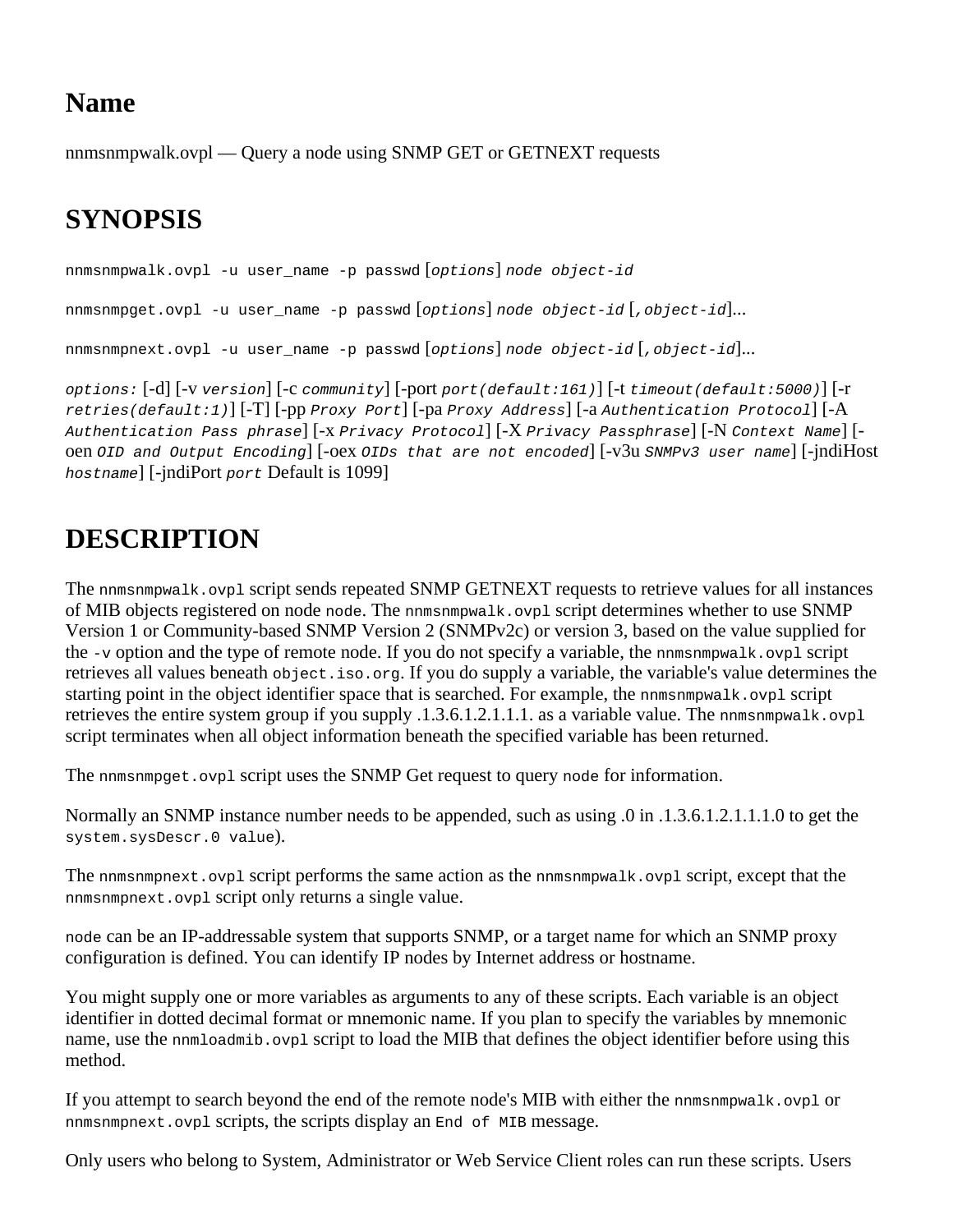who are in Level<sub>1</sub>. Level<sub>2</sub> or Guest roles cannot run these commands.

## **Options**

#### -d

Dumps all SNMP packets to standard output in a hexadecimal and decoded ASN.1 format.

#### -v *version*

Requests the script to use a specific version of SNMP to communicate with the remote node. Valid choices for *version* are 1, 2c, or 3.

If you do not specify the version, the script uses 2c as the default for nodes not in the topology.

-c *community*

Specifies the community string to use for authentication on the remote node.

Note: If the community string contains characters the shell interferes with, use one or more escape symbols or quotation marks as required.

-port *port*

Specifies the port to use in communication with the remote node.

#### -t *timeout*

Specifies a timeout period, in milliseconds, for communication with the remote node.

-r *retries*

Specifies the number of retries to use for communication with the remote node.

#### $-\mathsf{T}$

Prints the OID in dotted decimal format and the MIB variable value with no textual conventions applied.

-pp *Proxy Port*

Specifies the Proxy Port to use in communication with the node

-pa *Proxy Address*

Specifies the Proxy IP Address to use in communication with the node

-a *Authentication Protocol*

SNMPv3 Authentication Protocol (MD5|SHA)

-A *Authentication Passphrase*

#### SNMPv3 Authentication Passphrase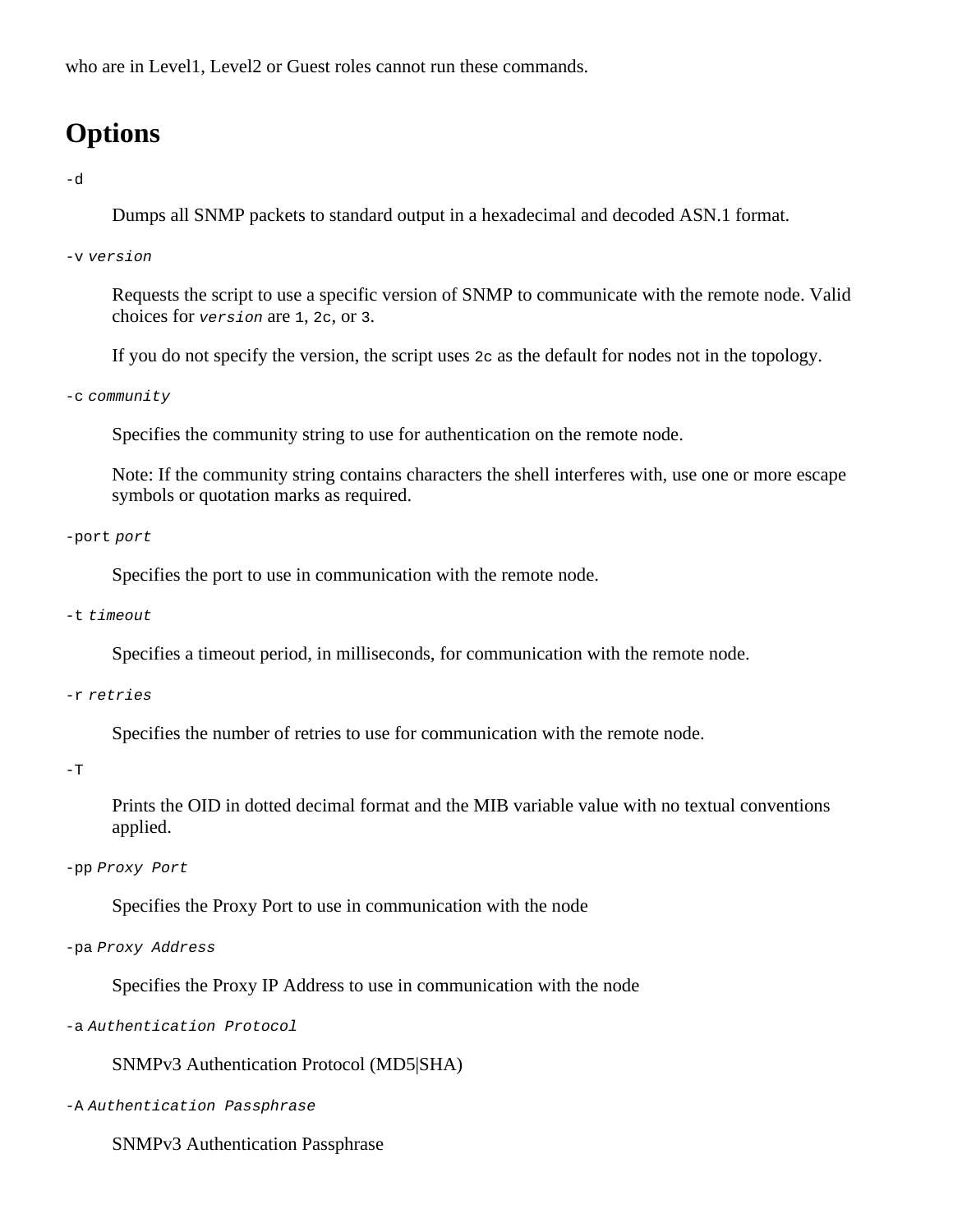-x *Privacy Protocol*

#### SNMPv3 Privacy Protocol (DES|3DES|AES|AES192|AES256)

-X *Privacy Passphrase*

SNMPv3 Privacy Passphrase

-N *context*

SNMPv3 Context Name (for example, vlan1)

-oen *<OID>:<encoding>*

OID and Output Encoding.

The output shows the encoded string for the octet string of the collected MIB only if that octet string is encoded as provided. The command shows hexa-decimal strings, In case octet strings are not encoded by specified encoding.

-oex *<OID1,OID2,...>*

OIDs that are not encoded

Specifies OID that is excluded from the encoding target. The OID specified by this option is not encoded and printed as hexa-decimal.

```
-v3u SNMPv3 user name
```
SNMPv3 security name (for example, testV3user)

```
-u <username>
```
Supply the NNMi administrator username to run the script. This script requires the NNMi administrator username unless you use an nnm.properties file. See the nnm.properties. 4 reference page for more information.

#### -p <*password*>

Supply the NNMi administrator password to run the script. This script requires the NNMi administrator password unless you use an nnm.properties file. See the nnm.properties. 4 reference page for more information.

```
-jndiHost<jndiHost>
```
The hostname of the server running the jboss application server. If you do not specify a hostname, the nnmcommload.ovpl script uses localhost as the default value.

```
-jndiPort<jndiPort>
```
The jboss application server port. If you do not specify this port, the nnmcommload.ovpl script uses 1099 as the default value.

If the nnmsnmpget.ovpl, nnmsnmpnext.ovpl, or nnmsnmpnnmsnmpwalk.ovpl scripts do not receive a response, a linear backoff algorithm based on the *timeout* and *retries* arguments is used to resend the SNMP request. For example, if the *timeout* argument is 2000 (two seconds) and the *retries* argument is 3, the initial request would time out after two seconds, the first retry would time out after four seconds, the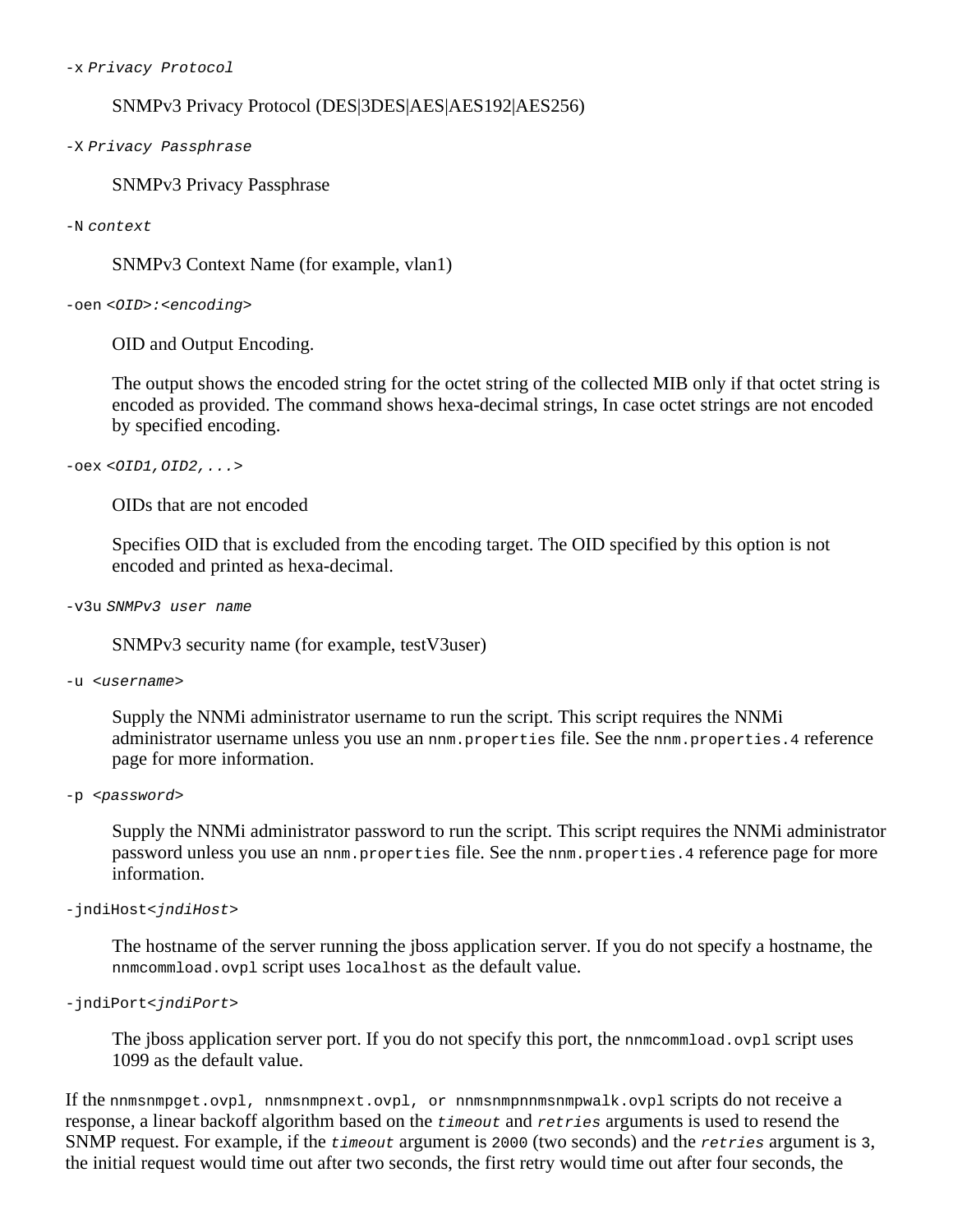second retry would time out after six seconds, and the last retry would time out after eight seconds. The nnmsnmpget.ovpl, nnmsnmpnext.opvl, and nnmsnmpwalk.ovpl scripts require additional time to resolve the configuration.

# **EXAMPLES**

The following script usage requests the system subtree for the node *testnode*:

nnmsnmpwalk.ovpl *testnode* system

Output for the above command typically resembles the following:

```
nnmsnmpwalk.ovpl -c community 10.97.1.7 .1.3.6.1.2.1.1
 .1.3.6.1.2.1.1.1.0: ASN_OCTET_STR = Ethernet Switch 470-24T-PWR
      .1.3.6.1.2.1.1.2.0: ASN_OBJECT_ID = .1.3.6.1.4.1.45.3.63.1
 .1.3.6.1.2.1.1.3.0: ASN_TIMETICKS = 63050579
 .1.3.6.1.2.1.1.4.0: ASN_OCTET_STR = Bob Jones 933-558-3453
 .1.3.6.1.2.1.1.5.0: ASN_OCTET_STR = wr3-2-front-storage-n91-60-2
 .1.3.6.1.2.1.1.6.0: ASN_OCTET_STR = Woods Run 3 2nd floor
      .1.3.6.1.2.1.1.7.0: ASN_INTEGER = 3
```
The following example shows the usage of the option -oen and -oex for node 192.168.50.1

nnmsnmpwalk.ovpl -v 2c -c public -oen .1.3.6.1.2.1.1.4:shift-jis 192.168.50.1 .1.3.6.1.2.1.1

The output shows shift-jis encoded strings for the octet string of the collected MIB only if that octet string is valid shift-jis.In case the octet string is not encoded by specified encoding, the command output shows hexadecimal strings.

nnmsnmpwalk.ovpl -v 2c -c public -oen .1.3.6.1.2.1.1.4:shift-jis -oex .1.3.6.1.2.1.1.4.0 192.168.50.1 .1.3.6.1.2.1.1

The output shows the returned MIB value for the .1.3.6.1.2.1.1 and the shift-jis encoded characters for the hexa-decimal values which are children of the 1.3.6.1.2.1.1.4 except for the 1.3.6.1.2.1.1.4.0

### **AUTHOR**

nnmsnmpwalk.ovpl, nnmsnmpget.ovpl, and nnmsnmpnext.ovpl were developed by Hewlett Packard Enterprise.

### **FILES**

*Windows*: %NNM\_BIN%\nnmsnmpwalk.ovpl

*Windows*: %NNM\_BIN%\nnmsnmpget.ovpl

Windows:  $\text{NNN}$  BIN%\nnmsnmpnext.ovpl

*UNIX*: \$NNM\_BIN/nnmsnmpwalk.ovpl

*UNIX*: \$NNM\_BIN/nnmsnmpget.ovpl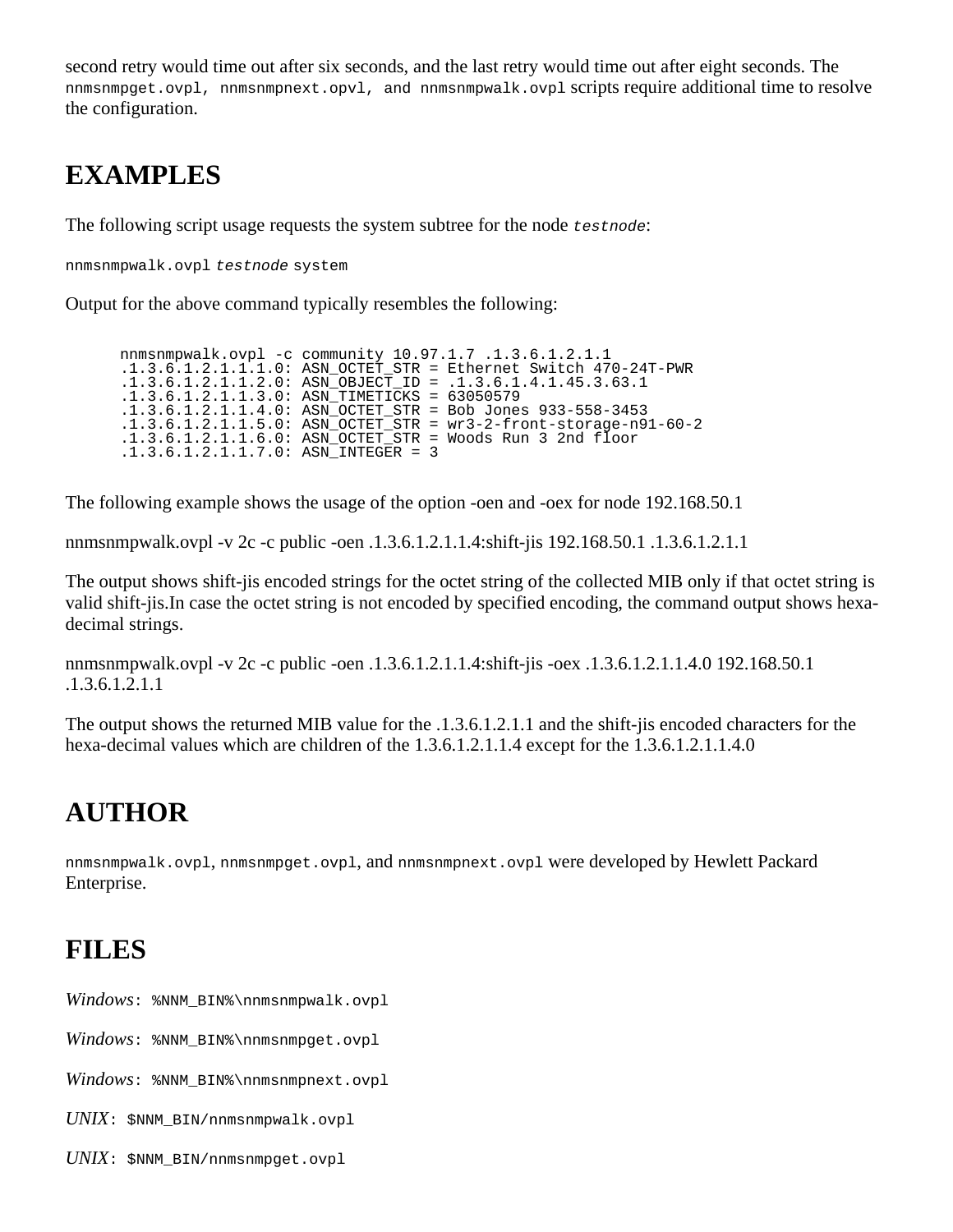For information about universal paths for your platform and shell, see the **nnm**.envvars(1) reference page.

# **SEE ALSO**

[nnmsnmpset.ovpl](#page-278-0)(1M), [nnmsnmpbulk.ovpl\(](#page-269-0)1M), [nnmsnmpnotify.ovpl](#page-28-0)(1M).

*RFC 1155, 1157, 1212: SNMP Version 1*.

*RFC 1901 - 1908, 2576, 2578, 3416 - 3418: SNMP Version 2*.

*RFC 3411 - 3415: SNMP Version 3*.

### **EXTERNAL INFLUENCES**

#### **Environmental Variables**

\$LANG determines the language in which messages appear. If \$LANG is not specified or is set to an empty string, a default of  $\sigma$  is used instead of  $\epsilon$ LANG. If any internationalization variable contains an invalid setting, nnmsnmpget.ovpl behaves as if all internationalization variables are set to C.

#### **International Code Set Support**

Supports single-byte and multiple-byte character code sets.

NOTE: SNMP MIB values of the type DISPLAY STRING are restricted to NVT-ASCII.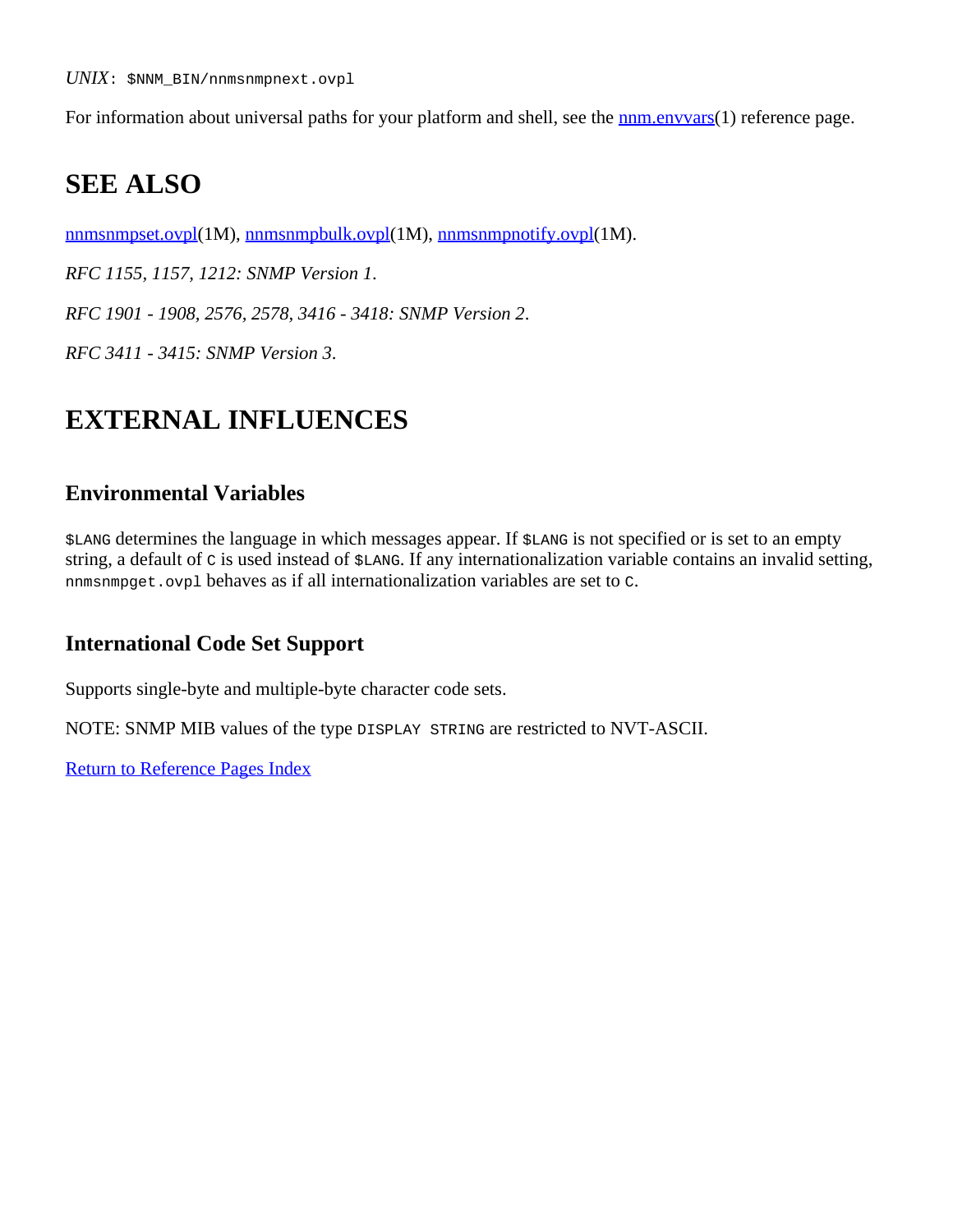<span id="page-278-0"></span>nnmsnmpset.ovpl — issue an SNMP set request

# **SYNOPSIS**

nnmsnmpset.ovpl -u user\_name -p passwd [*options*] *node object-id asnType value* [*object-id asnType value*]...

*options:* [-d] [-v *version*] [-c *write community*] [-port *port(default:161)*] [-t *timeout(default:5000)*] [-r *retries(default:1)*] [-T] [-pp *Proxy Port*] [-pa *Proxy Address*] [-a *Authentication Protocol*] [-A *Authentication Pass phrase*] [-x *Privacy Protocol*] [-X *Privacy Passphrase*] [-N *Context Name*] [ v3u *SNMPv3 user name*] [-jndiHost *hostname*] [-jndiPort *port* Default is 1099]

# **DESCRIPTION**

The nnmsnmpset.ovpl script sends an SNMP set request to alter MIB objects on the remote *node*.

*node* can be an IP-addressable system that supports SNMP, or a target name for which an SNMP proxy configuration is defined. You can identify IP nodes by an Internet address or by a hostname.

The nnmsnmpset.ovpl script passes data to the remote node as a triple of *object-id*,*asnType*,*value*. Supply one or more triples to the nnmsnmpset.ovpl script as command-line arguments.

Each *object-id* is an object instance identifier in dotted decimal format (for example, .1.3.6.1.4.1.11.2.17.2.1.0 or mnemonic string format (for example, openViewSourceId.0).

Each *asnType* must be one of the following asnTypes:

integer integer32 unsigned32 octetstring octetstringhex octetstringoctal octetstringascii objectidentifier null ipaddress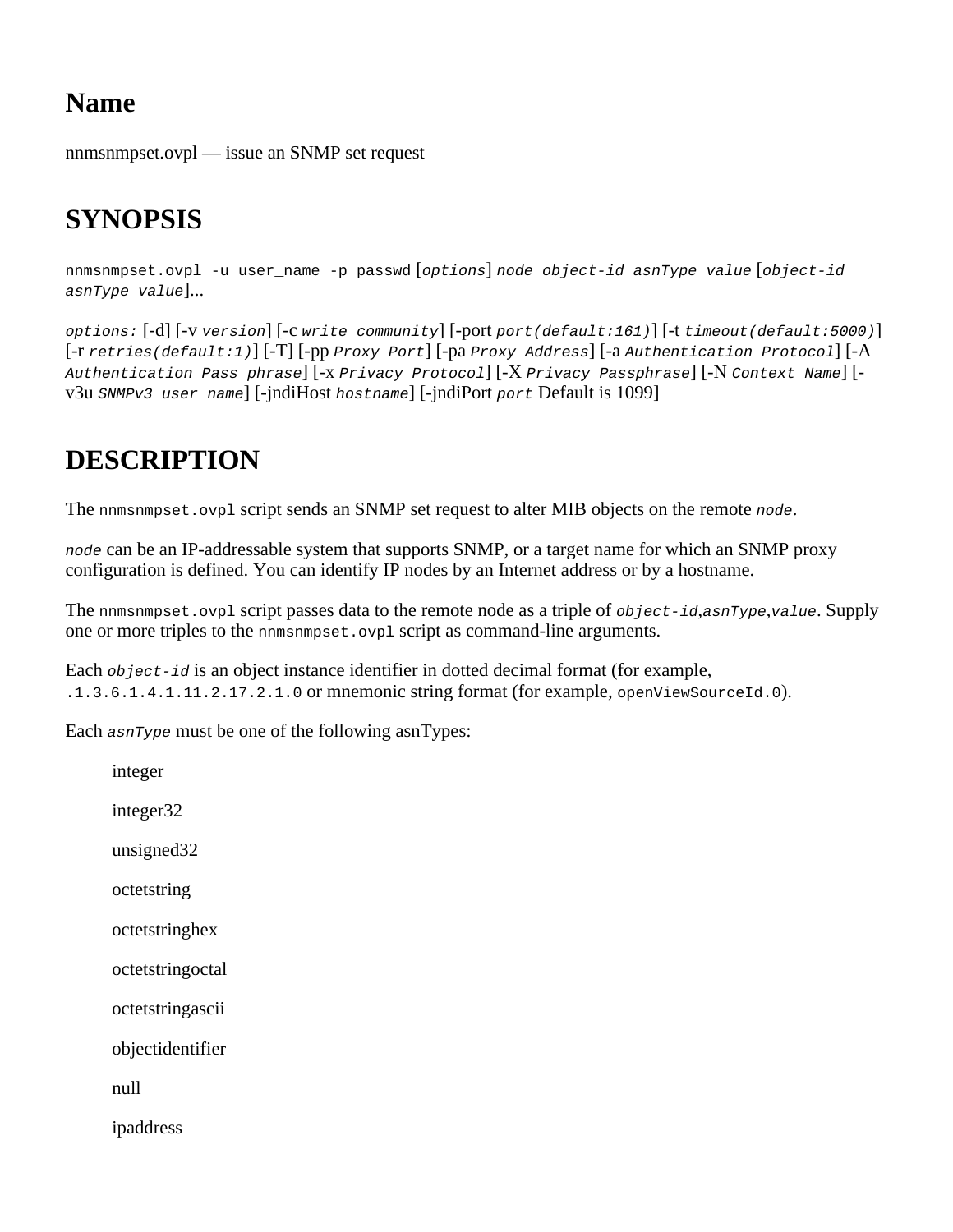```
counter
counter32
counter64 (for SNMPv2c or v3 capable remote nodes)
gauge
gauge32
timeticks
opaque
opaquehex
opaqueoctal
opaqueascii
```
For a complete description of each *asnType*, refer to *RFC 1155* and *RFC 1902*.

The *value* parameter must be valid for the asnType specified. When using a asnType that requires a hexadecimal or octal value, you must fully define each byte of the value. For example, if you specify fff (or 17377), it is missing a byte, and will not work. Use 0fff (or 017377) instead. The nnmsnmpset.ovpl script ignores the *null* asnType. You must specify a *value* on the command line. If you try to use a *null* type, the nnmsnmpset.ovpl script ignores the null type when it creates the request. *value* must not be larger than 512 bytes.

Only users who belong to System, Administrator or Web Service Client roles can run the nomes over  $\text{Cov}(t)$ script. Users who are in Level1, Level2 or Guest roles cannot run the nonest properties over l script.

### **Parameters**

#### -d

Dumps all SNMP packets to standard output in a hexadecimal and decoded ASN.1 format.

-v *version*

Requests the nnmsnmpset.ovpl script to use a specific version of SNMP to communicate with the remote node. Valid choices for *version* are 1, 2c, or 3.

If you do not specify the version, the nnmsnmpset.ovpl script uses 2c as the default for nodes not in the topology.

-c *write community*

Specifies the write community string to use for authentication on the remote node.

Note: If the community string contains characters the shell interferes with, use one or more escape symbols or quotation marks as required.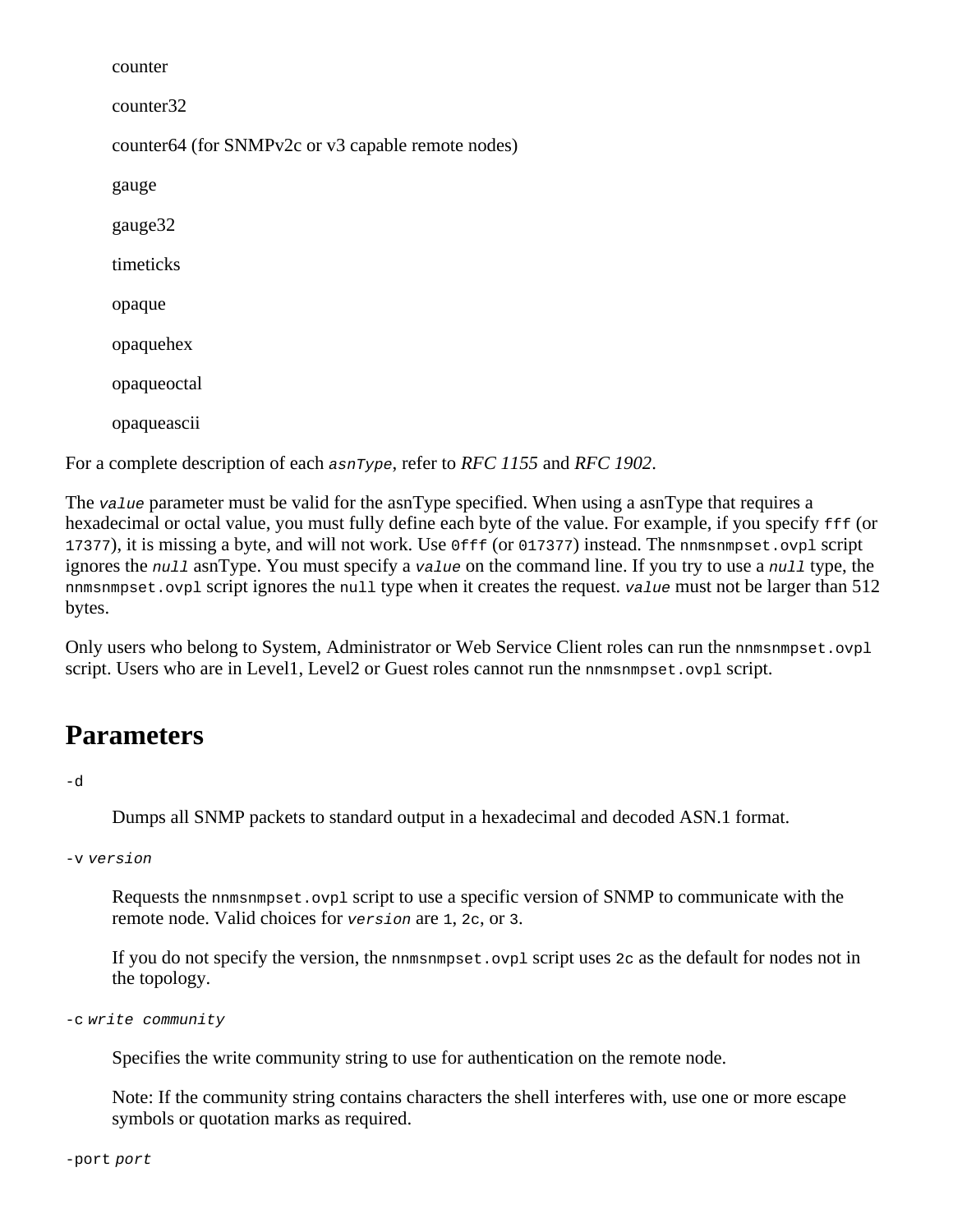Specifies the port to use in communication with the remote node.

-t *timeout*

Specifies a timeout period, in milliseconds, for communication with the remote node.

-r *retries*

Specifies the number of retries to use for communication with the remote node.

 $-\mathbf{T}$ 

Prints the OID in dotted decimal format and the MIB variable value with no textual conventions applied.

#### -pp *Proxy Port*

Specifies the Proxy Port to use in communication with the node

-pa *Proxy Address*

Specifies the Proxy IP Address to use in communication with the node

-a *Authentication Protocol*

SNMPv3 Authentication Protocol (MD5|SHA)

-A *Authentication Passphrase*

SNMPv3 Authentication Passphrase

-x *Privacy Protocol*

#### SNMPv3 Privacy Protocol (DES|3DES|AES|AES192|AES256)

-X *Privacy Passphrase*

SNMPv3 Privacy Passphrase

-N *context*

SNMPv3 Context Name (for example, vlan1)

-v3u *SNMPv3 user name*

SNMPv3 security name (for example, testV3user)

-u <*username*>

Supply the NNMi administrator username to run the script. This script requires the NNMi administrator username unless you use an nnm.properties file. See the nnm.properties. 4 reference page for more information.

-p <*password*>

Supply the NNMi administrator password to run the script. This script requires the NNMi administrator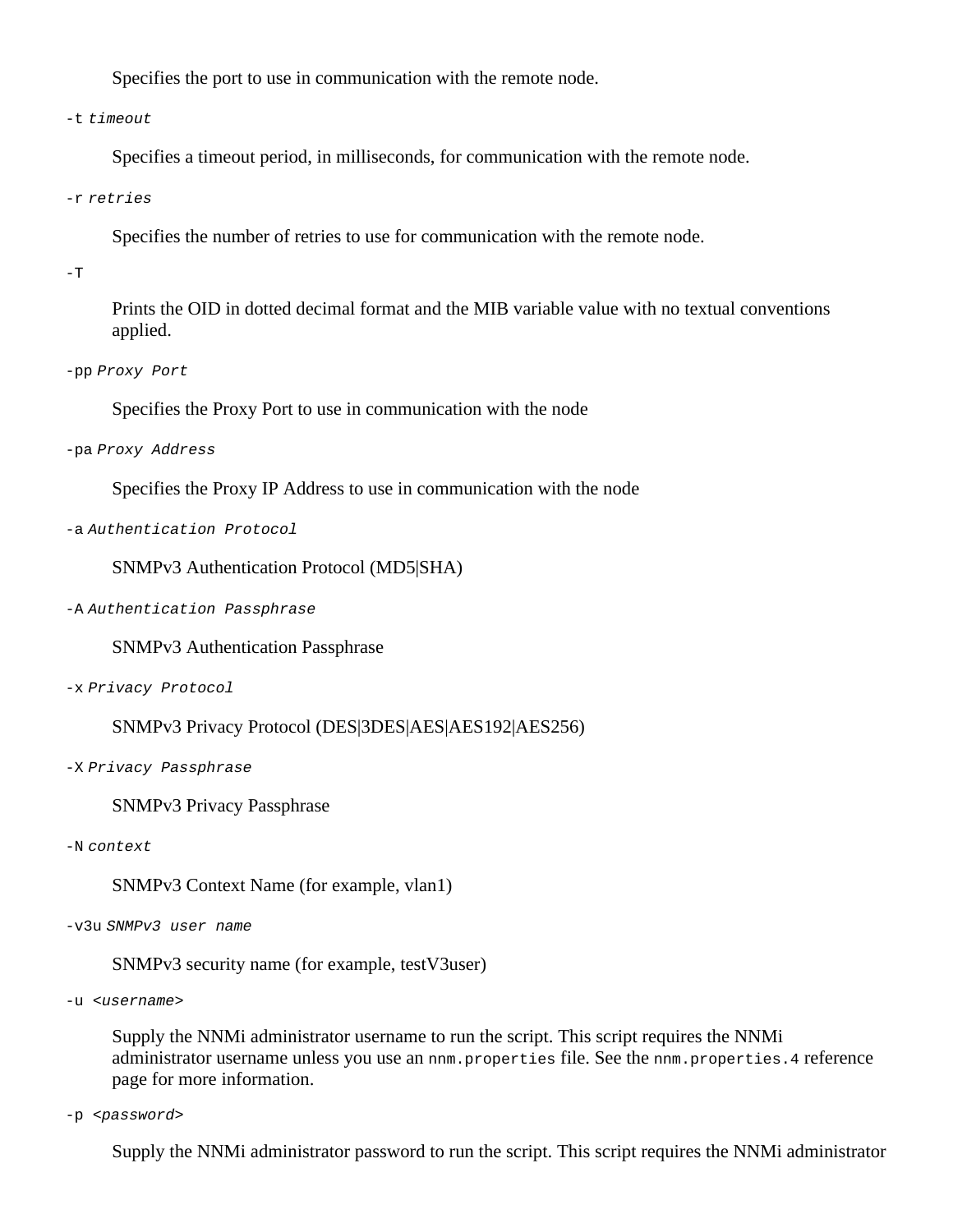password unless you use an nnm.properties file. See the nnm.properties.4 reference page for more information.

-jndiHost<*jndiHost*> (optional)

The hostname of the server running the jboss application server. If you do not specify a hostname, the nnmcommload.ovpl script uses localhost as the default value.

-jndiPort<*jndiPort*> (optional)

The jboss application server port. If you do not specify this port, the nnmcommload.ovpl script uses 1099 as the default value.

If the nnmsnmpset.ovpl script does not receive a response, it uses a linear backoff algorithm based on the *timeout* and *retries* arguments to resend the SNMP request. For example, if the *timeout* argument is 2000 (two seconds) and the *retries* argument is 3, the initial request would time out after two seconds, the first retry would time out after four seconds, the second retry would time out after six seconds, and the last retry would time out after eight seconds. The nnmsnmpset.ovpl script requires additional time to resolve the configuration.

### **EXAMPLES**

The following command sets the system contact to Bob Jones for the node testnode:

nnmsnmpset.ovpl -c writeCommunity *testnode* system.sysContact.0 octetstring "Bob Jones"

The output for this command is as follows:

```
system.sysContact.0 OCTET STRING-(ascii): Bob Jones
```
# **AUTHOR**

nnmsnmpset.ovpl was developed by Hewlett Packard Enterprise.

# **FILES**

See the nnm. envyars reference page (and the UNIX manpage) for information about using environment variables for the following files:

```
install_dir\bin\nnmsnmpset.ovpl
```
*install\_dir*\doc\rfc\*.txt

# **SEE ALSO**

[nnmsnmpwalk.ovpl\(](#page-273-0)1M), [nnmsnmpbulk.ovpl](#page-269-0)(1M), [nnmsnmpnotify.ovpl](#page-28-0)(1M).

```
RFC 1155, 1157, 1212: SNMP Version 1.
```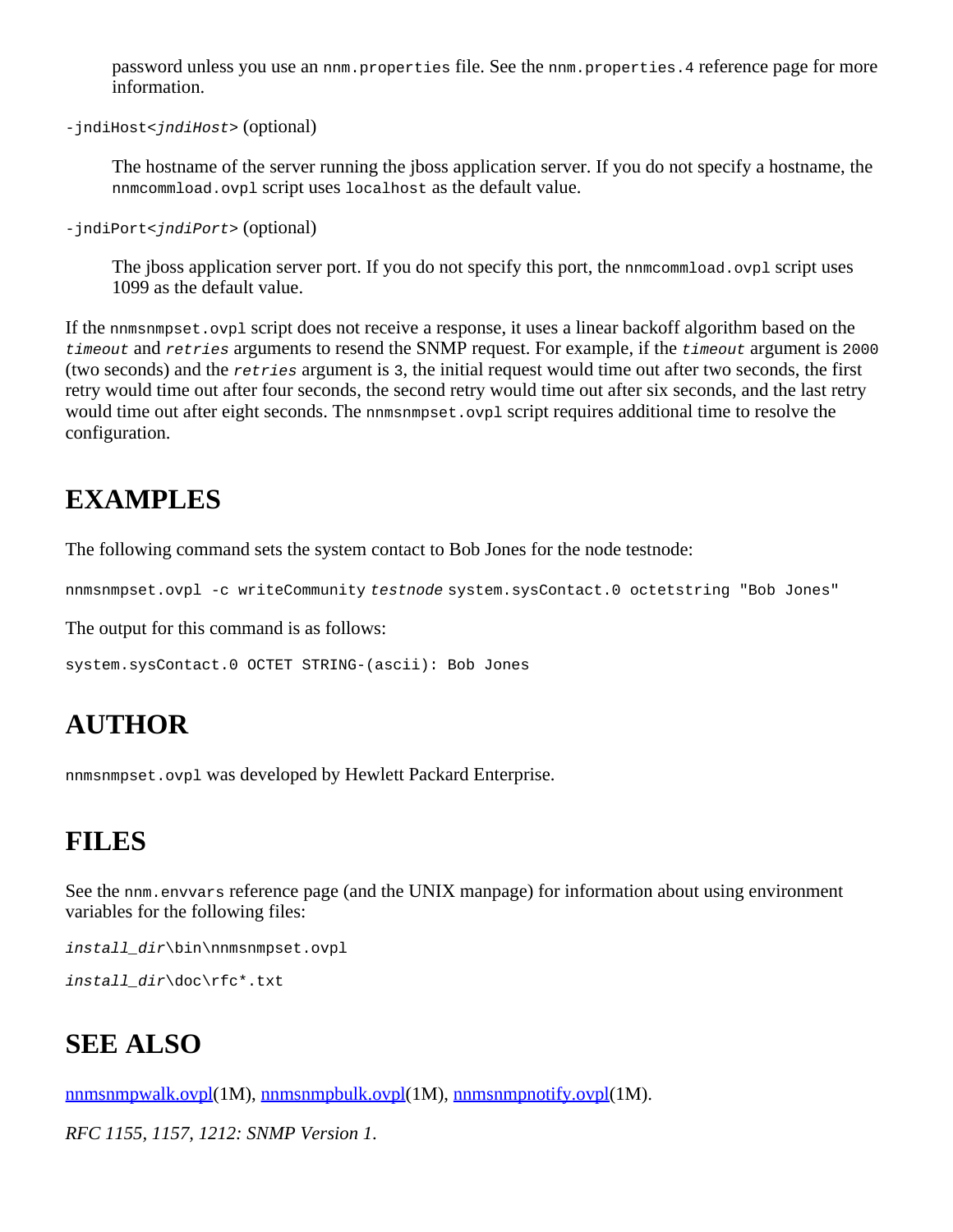*RFC 1901 - 1908, 2576, 2578, 3416 - 3418: SNMP Version 2*.

*RFC 3411 - 3415: SNMP Version 3*.

# **EXTERNAL INFLUENCES**

#### **Environmental Variables**

\$LANG determines the language in which messages appear. If \$LANG is not specified or is set to an empty string, a default of  $\sigma$  is used instead of  $\epsilon$ LANG. If any internationalization variable contains an invalid setting, nnmsnmpset.ovpl behaves as if all internationalization variables are set to C.

#### **International Code Set Support**

Supports single-byte and multiple-byte character code sets.

NOTE: SNMP MIB values of the asnType octetstringascii are restricted to NVT-ASCII.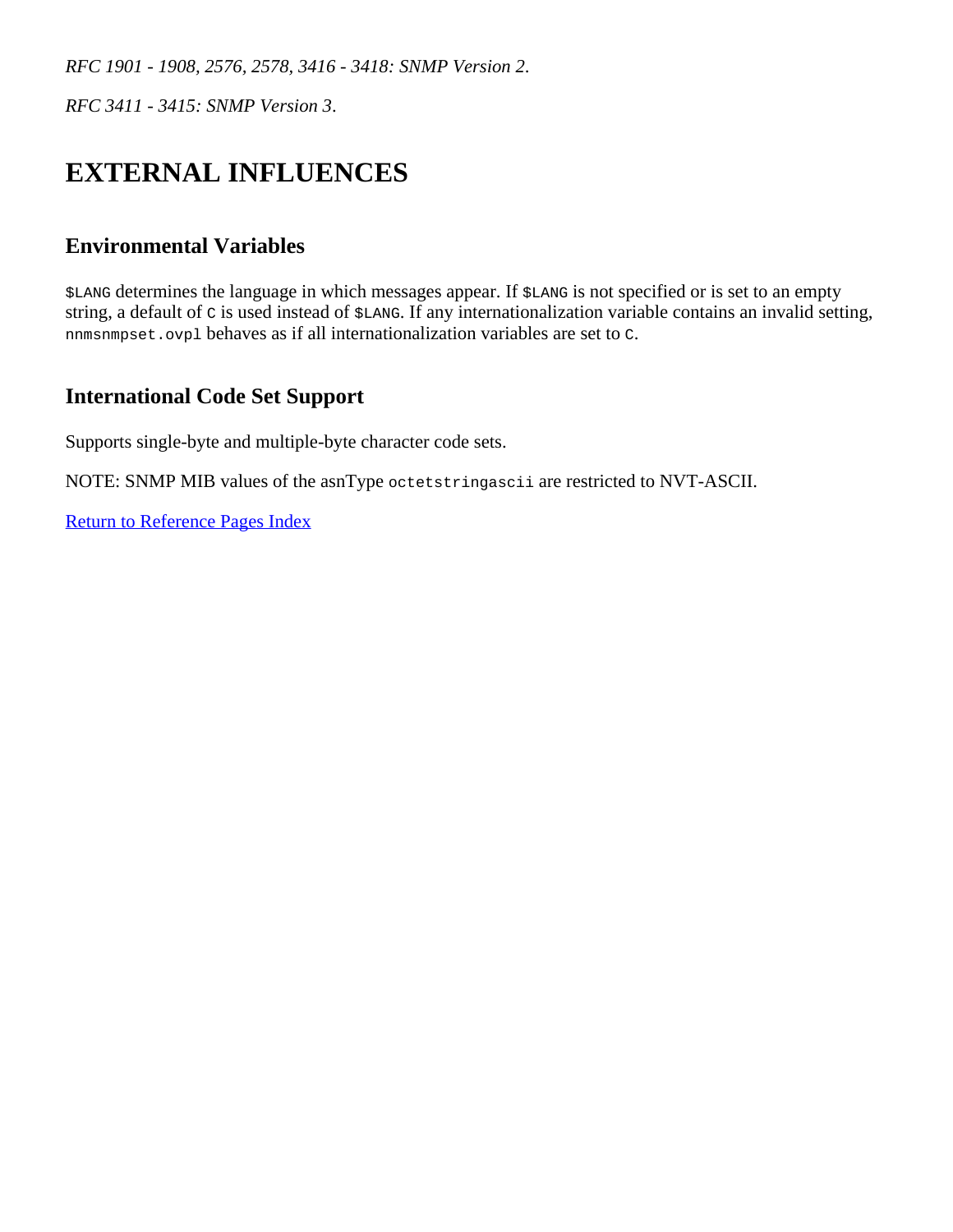<span id="page-283-0"></span>nnmsso.ovpl — reload single sign-on configuration.

# **SYNOPSIS**

nnmsso.ovpl -reload

# **DESCRIPTION**

nnmsso.ovpl is a script that enables you to reload the single sign-on (SSO) configuration from the nmsui.properties file without restarting ovjboss.

Note: Other applications integrating with NNMi might use a different configuration file for enabling and configuring single sign-on. See the integrating product's documentation for instructions about enabling single sign-on and setting the user interface initialization string (initString) parameter that needs to be configured.

## **Parameters**

The nnmsso.ovpl script supports the following options:

-reload

Reloads the SSO configuration.

# **EXAMPLES**

nnmsso.ovpl -reload

Reads modifications made to the nms-ui.properties file. These changes could include enabling SSO, disabling SSO, or changing the initString.

# **AUTHOR**

nnmsso.ovpl was developed by Hewlett Packard Enterprise.

# **FILES**

*Windows*: %NNM\_PROPS%\nms-ui.properties

*UNIX*: \$NNM\_PROPS/nms-ui.properties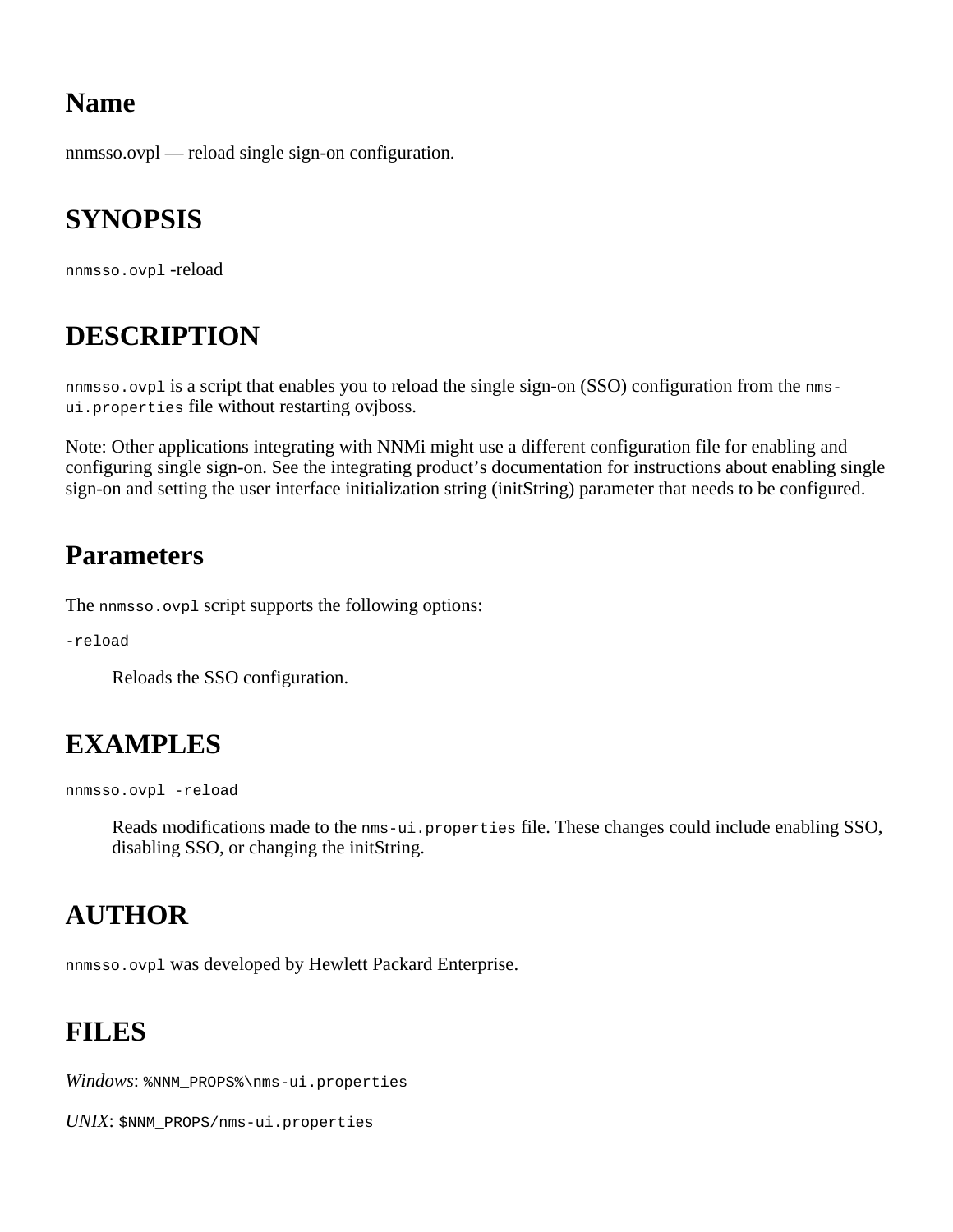# **SEE ALSO**

[nnmofficialfqdn.ovpl](#page-191-0)(1M), [nnmsetofficialfqdn.ovpl\(](#page-267-0)1M), [nnmldap.ovpl](#page-129-0)(1M).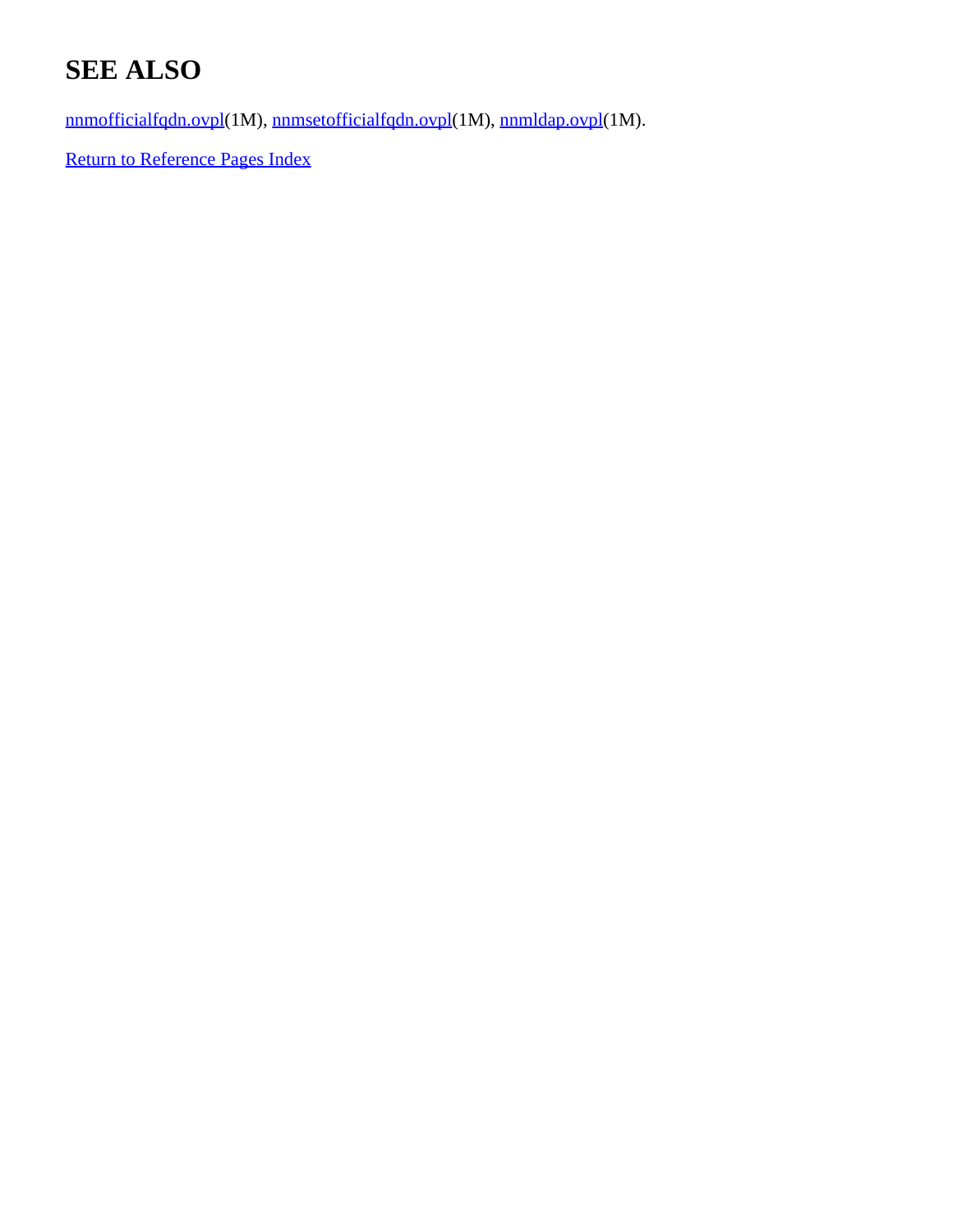nnmstatuspoll.ovpl — update the status for a node using the State Poller

# **SYNOPSIS**

nnmstatuspoll.ovpl [ –node <*nodename*|*IP Address*> [-tenant *tenant name*] [-t *timeout in secs*] [-v] ]

# **DESCRIPTION**

The nnmstatuspoll.ovpl script enables you to dynamically poll a device that is being monitored. This results in a refresh of key collected state values. When all of the information for the state demand poll has been collected and displayed, the nnmstatuspoll.ovpl script informs you that the task that you requested is complete.

### **Parameters**

```
-node <nodename|IP Address>
```
Target node name or IP address.

```
-tenant <tenant name>
```
Tenant the given node is paired with. This option is useful when node names and IP addresses are nonunique in the topology such as can occur in overlapping address domain environments.

```
-t <timeout in secs>
```
Client waits till given timeout in sec.

 $-v$ 

Displays the detailed verbose log message on console.

-jndiHost <*hostname*>

Jboss server host. Default is localhost.

```
-jndiPort <port>
```
Jboss server port. Default is 1099.

```
-u <username>
```
Supply the NNMi administrator username to run the script. This script requires the NNMi administrator username unless you use an nnm.properties file. See the nnm.properties. 4 reference page for more information.

```
-p <password>
```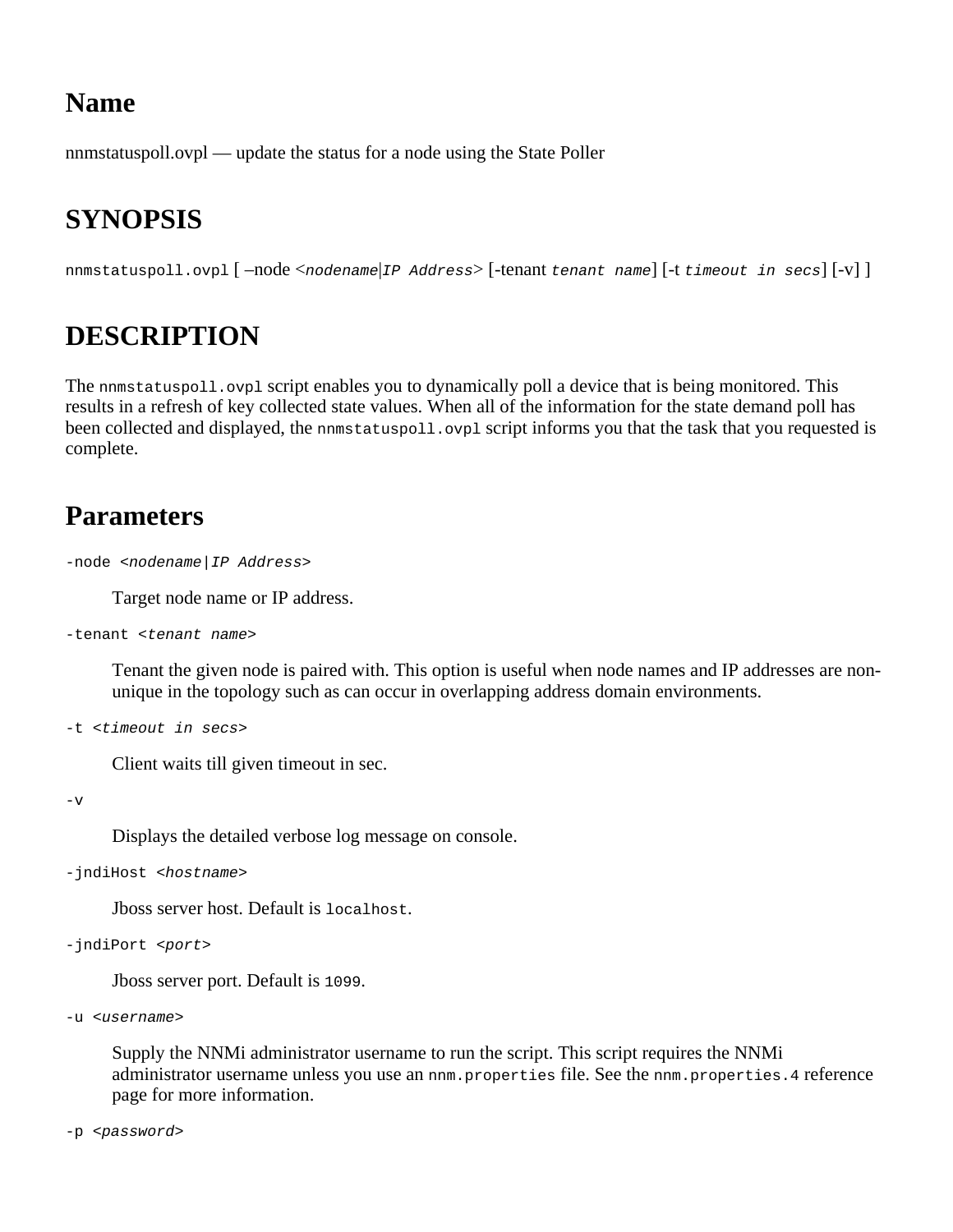Supply the NNMi administrator password to run the script. This script requires the NNMi administrator password unless you use an nnm.properties file. See the nnm.properties. 4 reference page for more information.

-help

Prints the usage statement.

# **RETURN VALUE**

nnmstatuspoll.ovpl returns the appropriate output shown in the above Parameters section.

When using  $-v$  option, you see the information in the following columns:

Column 1: Indicates which protocol is used to collect the data.

Column 2: Indicates which device name was polled.

Column 3: Indicates which MIB instance was polled.

Column 4: Indicates the result of the poll.

Column 5: Indicates a mapped value, if it exists.

### **AUTHOR**

nnmstatuspoll.ovpl was developed by Hewlett Packard Enterprise.

# **SEE ALSO**

nnm.properties(4)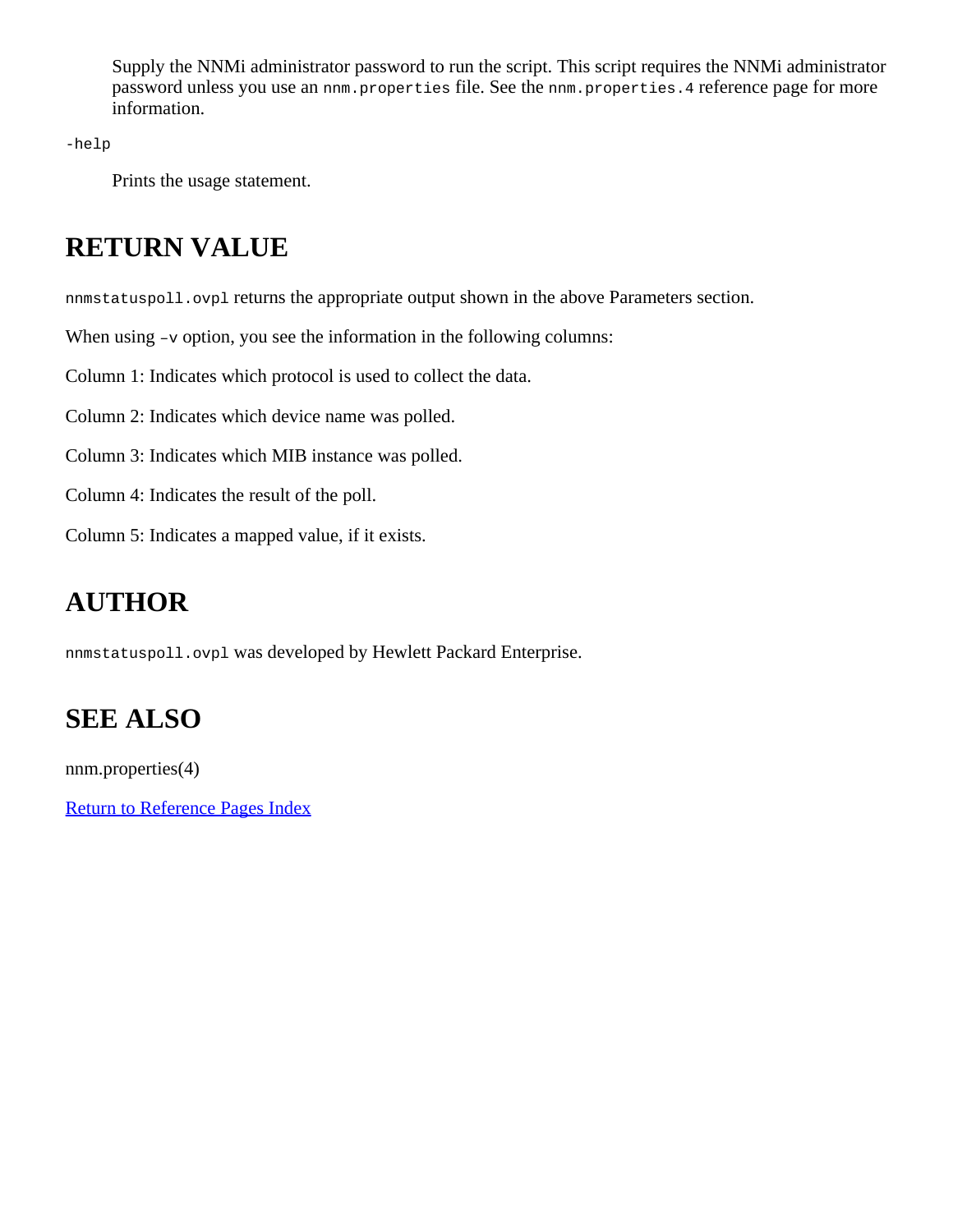nnmtopodump.ovpl — Displays the contents of the NNMi topology database

### **SYNOPSIS**

nnmtopodump.ovpl [-h] -u <*username*> -p <*password*> -type <*type*> [-legacy <*format*>] [-filter <*filter*>]

#### **DESCRIPTION**

nnmtopodump.ovpl displays the contents of the topology database. By default, NNMi displays the output in xml format unless you specify the -legacy option.

#### **Parameters**

The nnmtopodump.ovpl script supports the following options:

-h

Displays the usage statement.

```
-u <username>
```
Supply the NNMi administrator username to run the script. This script requires the NNMi administrator username unless you use an nnm.properties file. See the nnm.properties.4 reference page for more information.

```
-p <password>
```
Supply the NNMi administrator password to run the script. This script requires the NNMi administrator password unless you use an nnm.properties file. See the nnm.properties. 4 reference page for more information.

-http.host <*host*>

The server host; default is localhost.

-http.port <*port*>

The server port; default is 8004.

-type <*type*>

The type of the objects available to be printed. Use one of the following types: node|interface|incident|ip|subnet|rrp|vlan|nodeSensor|interfaceAggregation|card|l2connection|physcomp|physSensor

```
-legacy [short|long]
```
If you use the legacy option, NNMi displays the data in text output. If you do not specify this option, then NNMi displays the output in xml form. Use the legacy option with the following type values only: node, interface, ip, l2connection and interfaceAggregation. For -legacy short, this is only valid for the type values node, interface, and l2connection.

```
-filter <filter>
```
Filters the output by property. The nnmtopodump.ovpl script supports the following filters:

node - node.name | node.shortname | node.id | node.uuid | node.status | node.snmpaddress |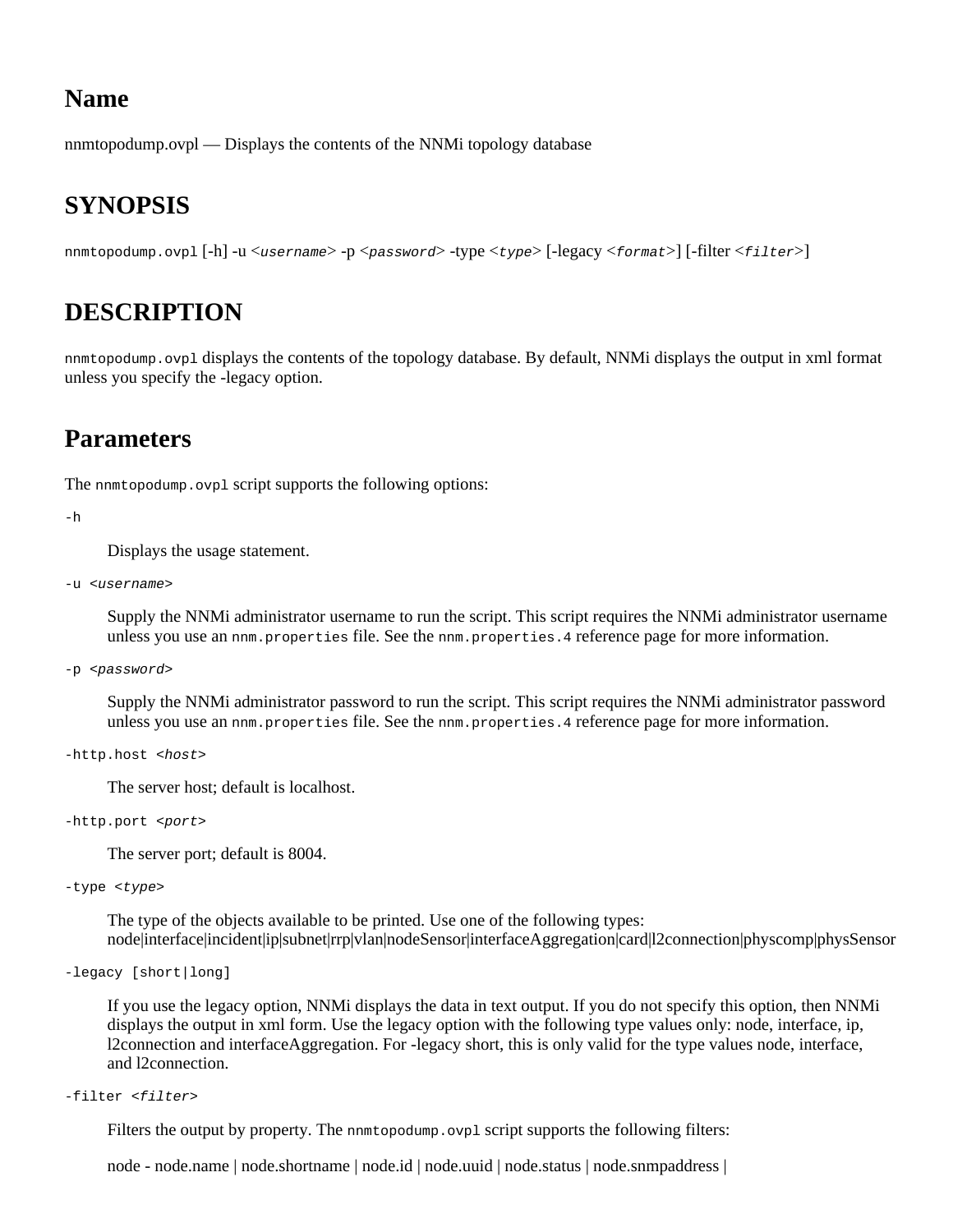node.managementMode | node.deviceCategory | node.deviceDescription | node.deviceFamily | node.deviceVendor

interface - node.name | node.shortname | node.id | node.snmpaddress | node.deviceCategory | node.deviceDescription | node.deviceFamily | node.deviceVendor | node.managementMode | interface.ifType | interface.id | interface.uuid | interface.managementMode | interface.managementState

ip - interface.id | node.id | ip.value | ip.id

vlan - node.name | node.id | vlan.id | vlan.name | vlan.value

nodeSensor - node.name | node.hostname | node.id | nodeSensor.id | nodeSensor.name | nodeSensor.type

physSensor - node.name | node.hostname | node.id | physcomp.name | physcomp.id | physSensor.id | physSensor.name | physSensor.type

card - node.name | node.hostname | node.id | card.id |card.name

l2connection - connection.name | connection.id | connection.uuid

interfaceAggregation - master.id | master.uuid | master.index | master.alias | slave.id | slave.uuid | slave.index | slave.alias

#### **EXAMPLES**

nnmtopodump.ovpl -u username -p password -type node

Displays all of the nodes in the topology database in xml format. (You must provide an NNMi administrator username and password.)

nnmtopodump.ovpl -u username -p password -legacy long -type node

To display the nodes in text format, you must use the legacy option. When you use the legacy option with -type node, NNMi displays the nodes and their interfaces.

Equivalent command in NNM  $6.x/7.x$ : ovtopodump -1

nnmtopodump.ovpl -u username -p password -type node -filter node.name=foo.hp.com

Display information about node foo.hp.com in xml format.

nnmtopodump.ovpl -u username -p password -legacy long -type node -filter node.name=foo.hp.com

Display information about node foo.hp.com in text format. When you use the legacy option with -type node, it displays the nodes with the interfaces attached to the node.

Equivalent command in NNM 6.x/7.x: ovtopodump -lr foo.hp.com

nnmtopodump.ovpl -u username -p password -legacy long -type node -filter node.id=2345

Display information about the node having nodeid as 2345 in text format. NNMi also displays all interfaces of the node.

Equivalent command in NNM 6.x/7.x: ovtopodump -lr 2345

nnmtopodump.ovpl -u username -p password -type interface -filter interface.managementState=MANAGED

Display information about all interfaces that are managed. Filter values can be MANAGED, INHERITED, NOTMANAGED, and OUTOFSERVICE.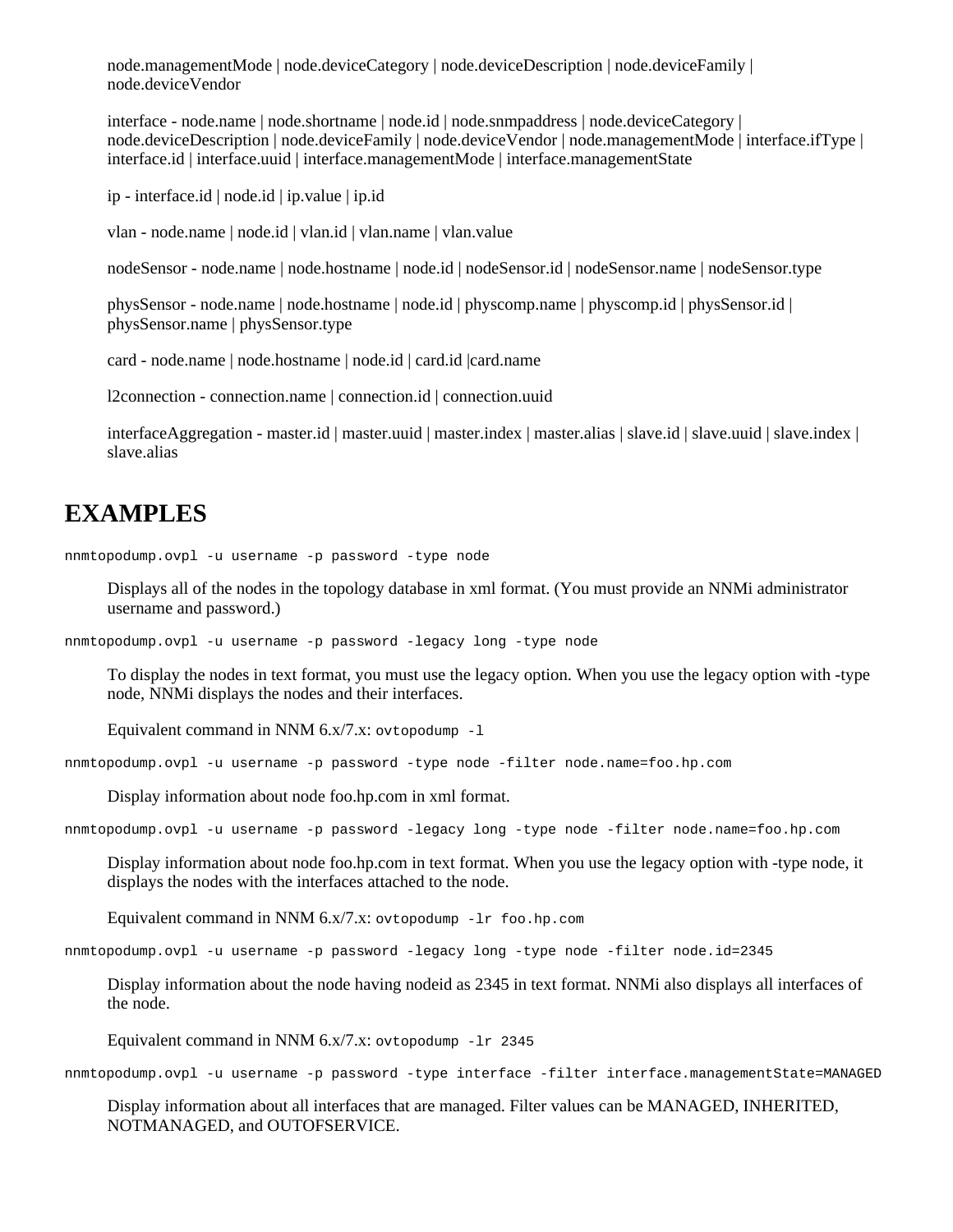## **AUTHOR**

nnmtopodump.ovpl was developed by Hewlett Packard Enterprise.

### **SEE ALSO**

[nnmnodedelete.ovpl](#page-172-0)(1M), [nnm.properties](#page-212-0)(4).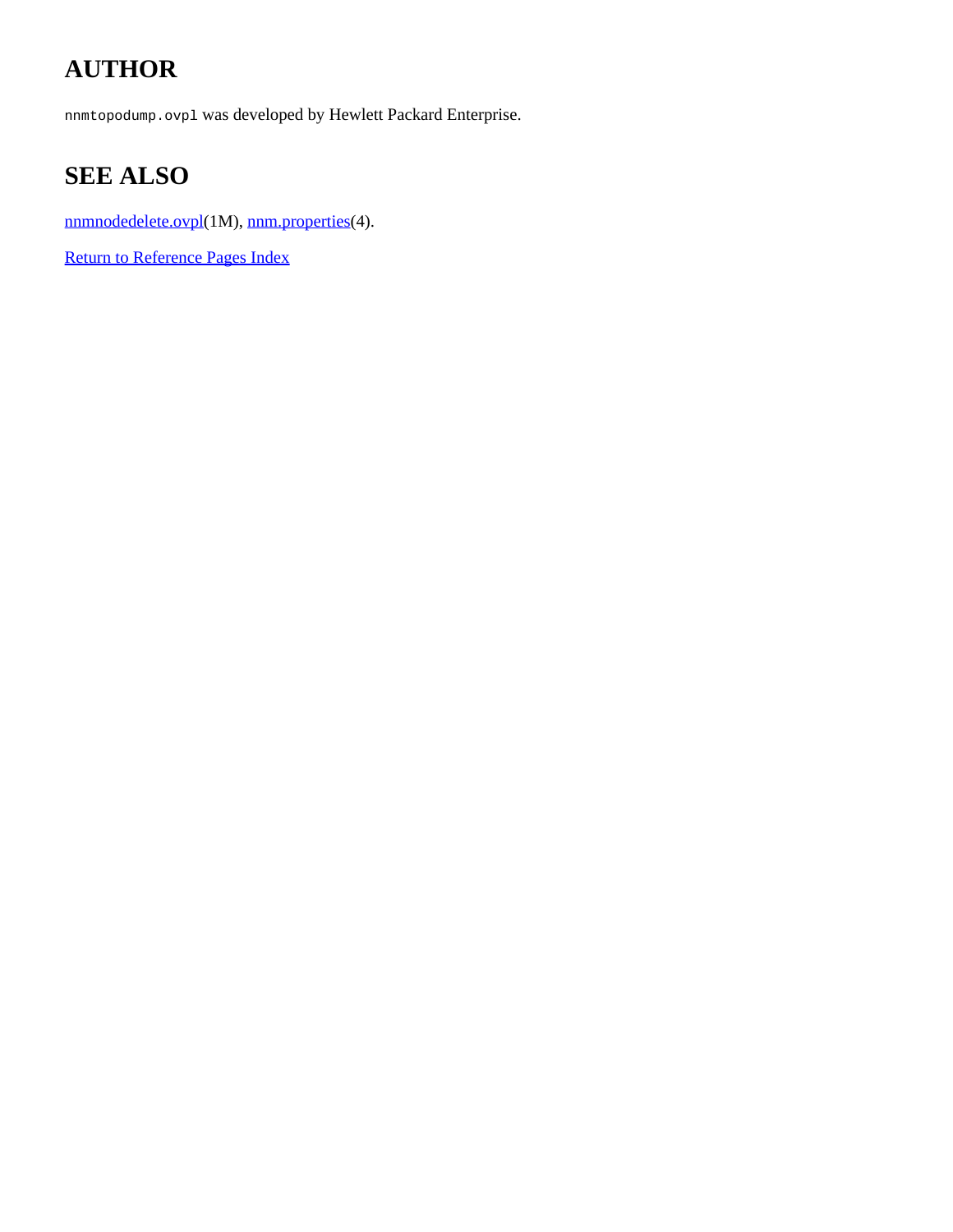nnmtopoquery.ovpl — Performs select queries on the NNMi topology.

### **SYNOPSIS**

nnmtopoquery.ovpl findConnectedNeighborInterfacesByNode -node (*<name>*|*<uuid>*) nnmtopoquery.ovpl findL2ConnectionsByNode -node (*<name>*|*<uuid>*) nnmtopoquery.ovpl findWebAgentSettingsByNode -node (*<name>*|*<uuid>*) nnmtopoquery.ovpl listWebAgentSettings

### **DESCRIPTION**

nnmtopoquery.ovpl performs queries against the NNMi management server and outputs the result in selectable table format.

#### **Parameters**

nnmtopoquery.ovpl recognizes the following options.

-h

Prints the usage statement.

```
-node (<name>|<uuid>)
```
Specifies the node for queries that accept a node as input. Nodes may be referenced by name, hostname or UUID.

```
-format (csv|list|text|xml)
```
Changes the output format. Available output modes are CSV, LIST, TEXT and XML.

```
-fields <comma_separated_fields>
```
Selects the output fields in a comma-separated list. If this argument is not provided all fields are shown in the output by default. When this argument is provided fields will be shown in the output in the order specified.

Wildcards such as '\*' to match any sequence of characters and '?' to match a single character are available.

-u *<username>* -p *<password>*

Supply the credentials to run the script. This script requires valid NNMi credentials unless you use an nnm.properties file. See the nnm.properties.4 reference page for more information.

#### **Listing Connected Neighbor Interfaces for a node**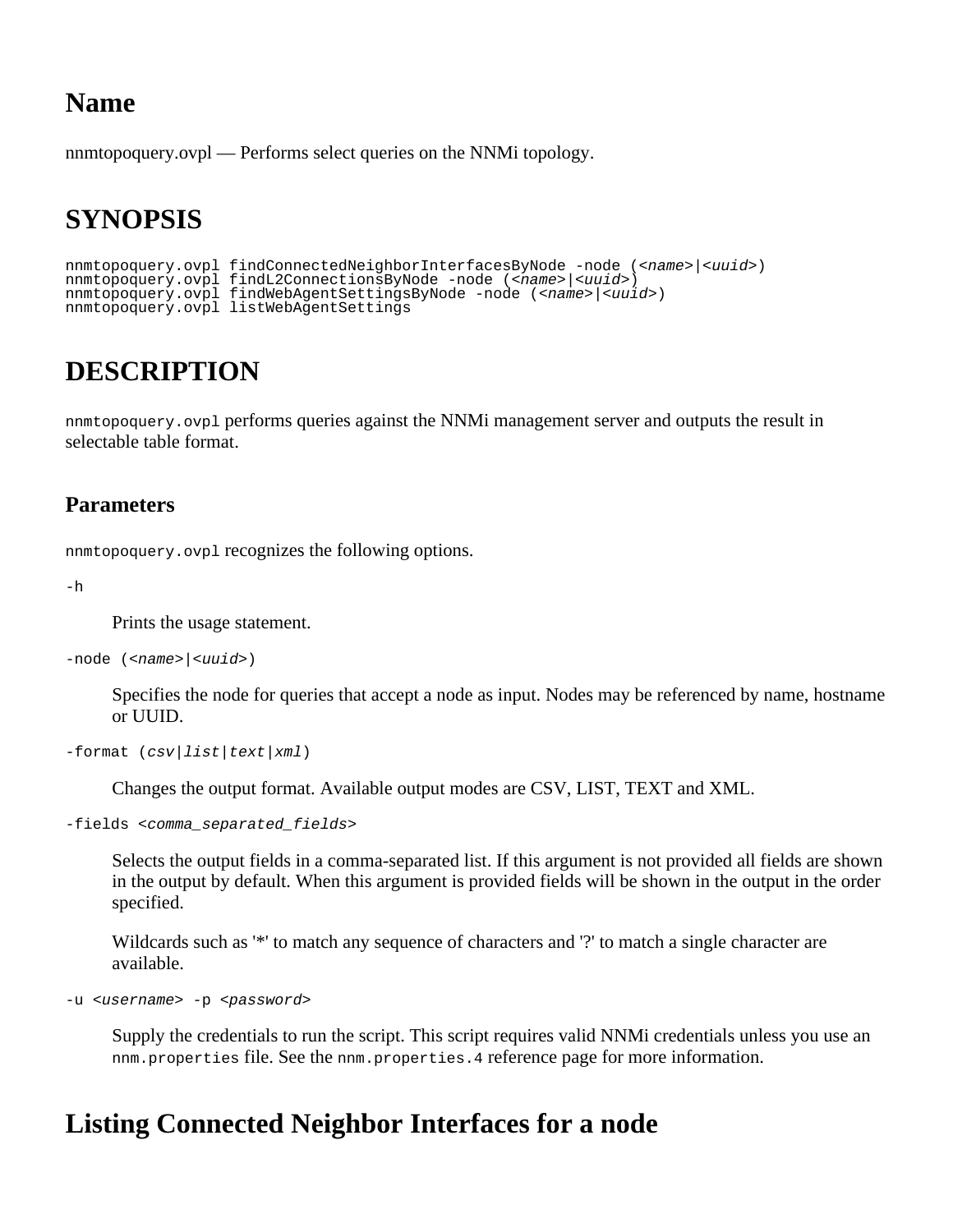Use the findConnectedNeighborInterfacesByNode query to list all neighbor interfaces connected to a specified node.

The available output fields for this query are: uuid, name, nodeUUID, nodeName, ifIndex, ifAlias, speed, inSpeed, outSpeed, ifDescr, ifName, ifType, physicalAddress and managementMode.

Example:

```
nnmtopoquery.ovpl findConnectedNeighborInterfacesByNode -node mynode -fields
nodeName, name, physicalAddress, managementMode
```
#### **Listing Layer 2 Connections for a Node**

Use the findL2ConnectionsByNode query to list all layer 2 connections on a specified node.

The available output fields for this query are: connUUID, connName, connStatus, connStatusTimestamp, localNodeUUID, localNodeName, localIfUUID, localIfIndex, localIfAlias, localIfName, localIfDesc, localIfAddr, remoteNodeUUID, remoteNodeName, remoteIfUUID, remoteIfIndex, remoteIfAlias, remoteIfName, remoteIfDesc and remoteIfAddr.

Example:

```
nnmtopoquery.ovpl findL2ConnectionsByNode -node mynode -fields
connUUID, connName, localIfIndex, remoteIfIndex
```
#### **Listing Web Agent Settings of a Node**

Use the findWebAgentSettingsByNode query to list Web Agent settings of a specified node.

The available output fields for this query are: agentUuid, hostName, name, nodeUuid, nodeName, mode, agentEnabled, userName, port, scheme, timeout, lastModifiedBy and lastModified.

Example:

```
nnmtopoquery.ovpl findWebAgentSettingsByNode -node mynode -fields agentUuid, hostName,
nodeUuid, nodeName, mode, userName
```
#### **Listing All Web Agent Settings**

Use the list WebAgent Settings query to list all the Web Agent settings.

The available output fields for this query are: agentUuid, hostName, name, nodeUuid, nodeName, mode, agentEnabled, userName, port, scheme, timeout, lastModifiedBy and lastModified.

Example:

```
nnmtopoquery.ovpl findWebAgentSettingsByNode -node mynode -fields agentUuid, hostName,
nodeUuid, nodeName, mode, userName
```
#### **RETURN VALUE**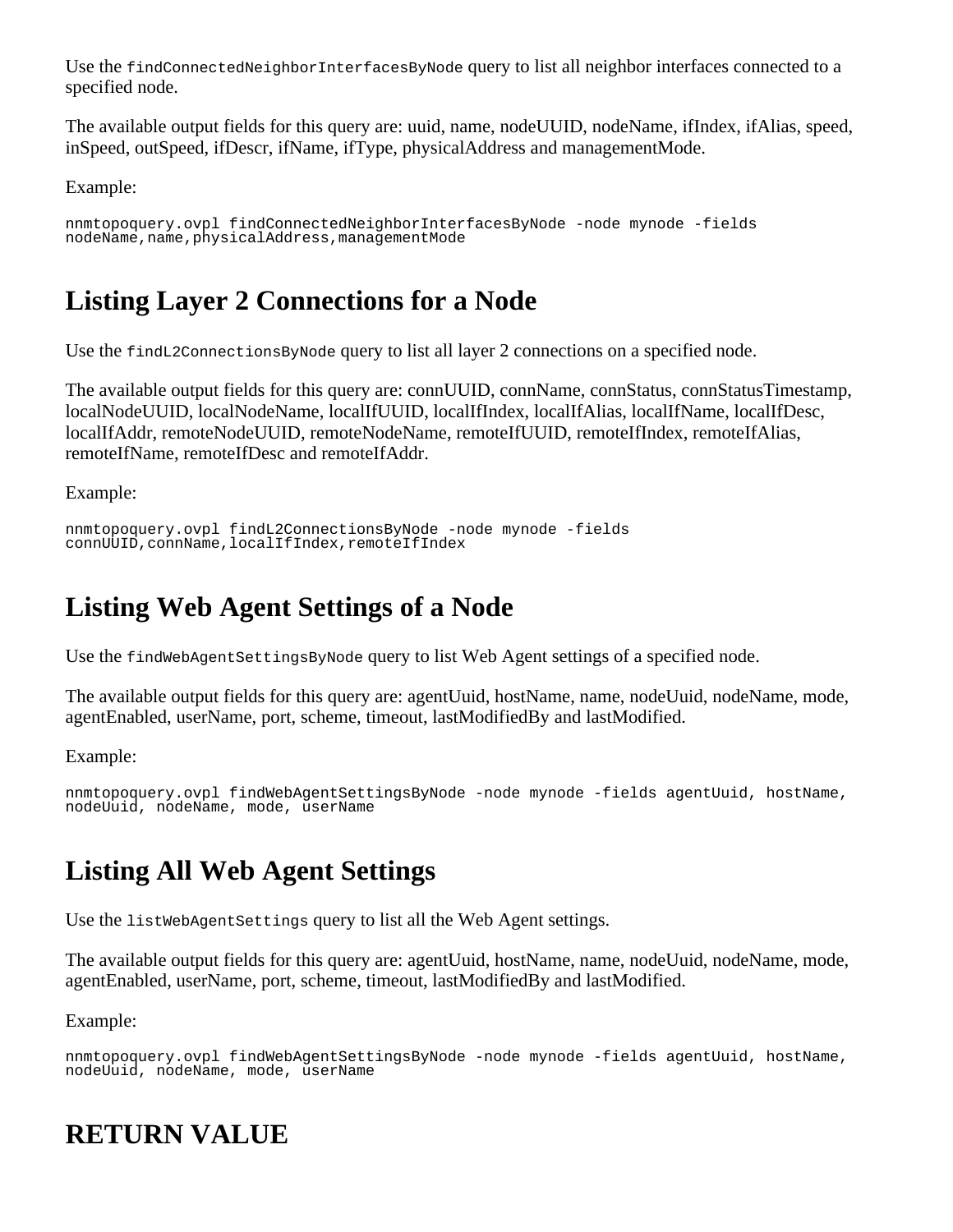nnmtopoquery.ovpl exits with the status 0 (zero) if no errors were encountered, 1 otherwise.

# **AUTHOR**

nnmtopoquery.ovpl was developed by Hewlett Packard Enterprise.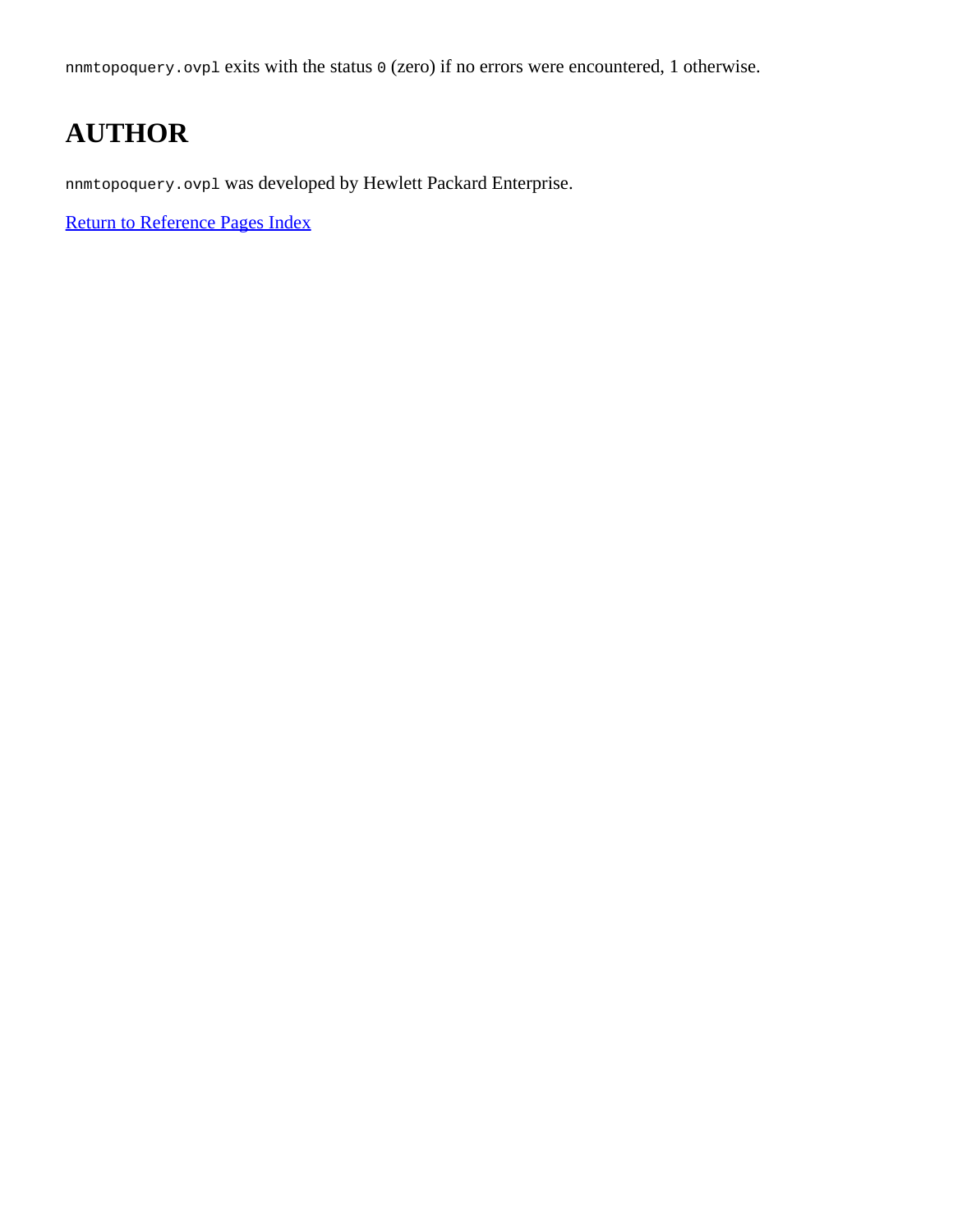nnmtrapconfig.ovpl — Configure HP NNM Trap service

# **SYNOPSIS**

nnmtrapconfig.ovpl -u *<user>* -p *<password>* [-showProp] [-start] [-stop] [-readFilter] [-dumpBlockList] [resetBlockCache]

nnmtrapconfig.ovpl -setProp -u *<user>* -p *<password>* [trapInterface *<ip\_addr>*] [unsetTrapInterface] [trapPort *<port>*] [recvSocketBufSize *<size>*] [disallowV1V2] [allowV1V2] [loopbackAddrOverride *<ip\_addr>*] [resetLoopbackAddrOverride] [blockTraps] [unblockTraps] [thresholdRate *<rate>*] [rearmRate *<rate>*] [overallThresholdRate *<rate>*] [overallRearmRate *<rate>*] [windowSize *<time>*] [updateSourcesPeriod *<time>*] [notifySourcesPeriod *<time>*] [minTrapCount *<count>*] [numSources *<count>*] [databaseQSize *<count>*] [pipelineQSize *<count>*] [databaseFileSize *<size>*] [databaseFileCount *<count>*] [hostedObjectTrapstorm *<boolean>*] [hostedObjectThreshold *<rate>*] [trapLoggingMode *<log mode>*] [trapLoggingCompression *<boolean>*] [trapLoggingMaxFileSize *<size>*] [trapLoggingRollAttempts *<count>*] [trapLoggingTaskInterval *<time>*] [trapLoggingBatchSize *<size>*] [trapReceiverNettyPort *<port>*] [trapReceiverJmsMemory *<size bytes>*] [trapReceiverJmsPage *<size bytes>*] [trapReceiverJmsTTL *<time miliseconds>*] [trapReceiverReplay *<time miliseconds>*] [-persist]

## **DESCRIPTION**

nnmtrapconfig.ovpl can be used to display or modify the current properties of the Trap Service. In addition it can be used to start or stop the Trap Service. It also provides the following filter related functionalities: read filter configuration files, print out the current filter configuration and blocking caches or reset the blocking caches

### **Parameters**

nnmtrapconfig.ovpl supports the following parameters:

-u <*username*>

Supply the NNMi administrator username to run the script. This script requires the NNMi administrator username unless you use an nnm.properties file. See the nnm.properties.4 reference page for more information.

-p <*password*>

Supply the NNMi administrator password to run the script. This script requires the NNMi administrator password unless you use an nnm.properties file. See the nnm.properties. 4 reference page for more information.

-showProp

Show the properties associated with Trap Service and their current values.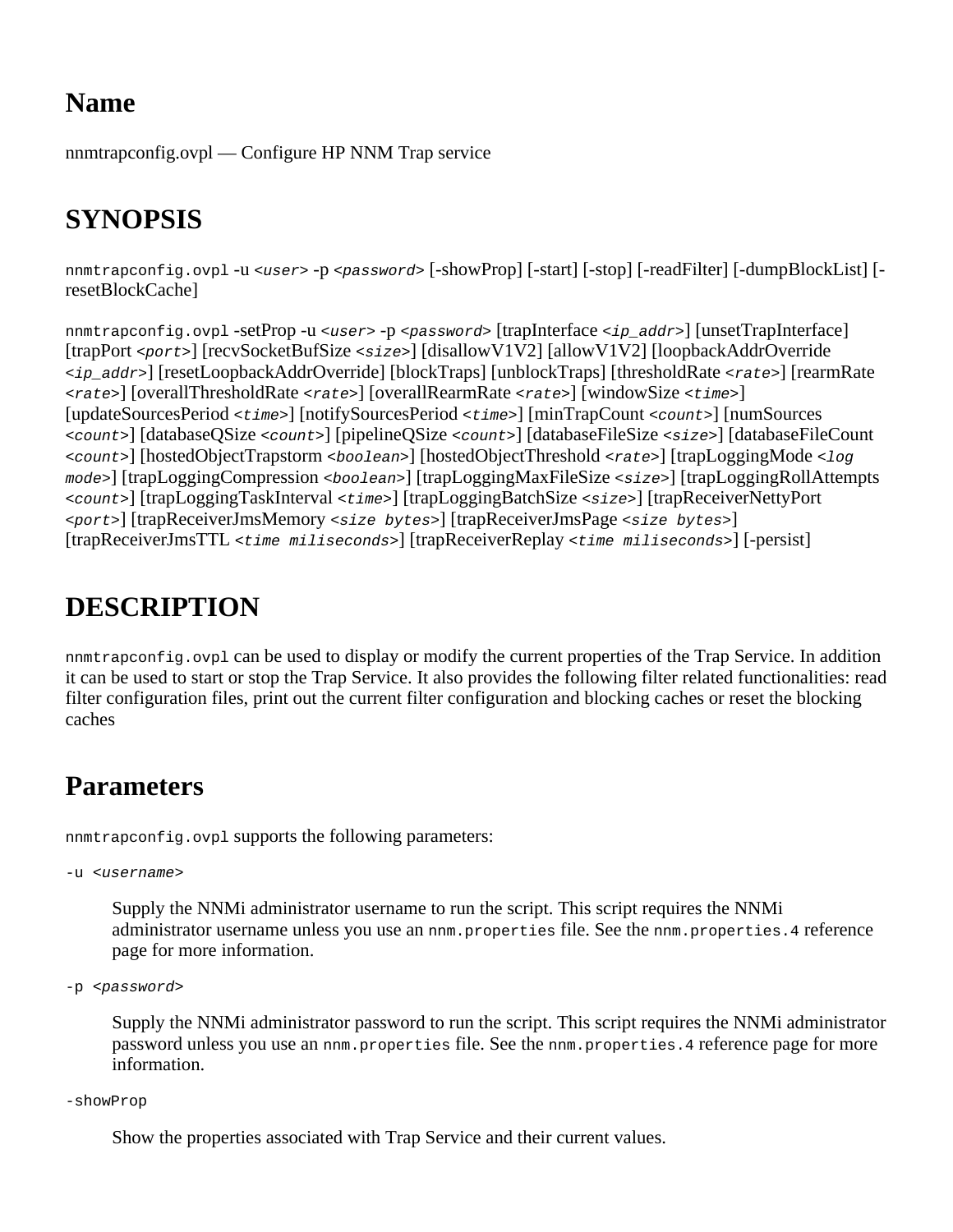-start

Start the Trap Service. NOTE this command only starts the TrapServer which is running in JBoss. Use nnmtrapreceiver to start the standalone TrapReceiver.

-stop

Stop the Trap Service. NOTE this command only stops the TrapServer which is running in JBoss. If the TrapReceiver is not stopped as well, your server will continue to receive and cache traps. Use nnmtraprecevier to stop the standalone TrapReceiver.

#### -readFilter

Cause Trap Service to read the filter configuration files.

-dumpBlockList

Print out the filter configuration and the blocking caches that the Trap Service creates.

-resetBlockCache

Reset the blocking caches in the Trap Service.

To set values for one or more properties, run nnmtrapconfig.ovpl with the following options

-u *user*

The name of a user with system or administrator roles.

#### -p *password*

The password for the specified user.

#### -setProp

Set values for properties associated with Trap Service.

trapInterface *ip address*

Set IP address on which the Trap Service listens for traps. By default it listens on all interfaces.

unsetTrapInterface

Set Trap Service to listen on all interfaces.

#### trapPort *port*

Set the port on which the Trap Service listens for traps. By default this is 162.

recvSocketBufSize *size*

Set the size of socket buffer, in kilobytes, on which Trap Service listens for traps.

#### disallowV1V2

Block all incoming SNMP v1 and v2 traps, forwarding only v3 traps. Disabled by default.

allowV1V2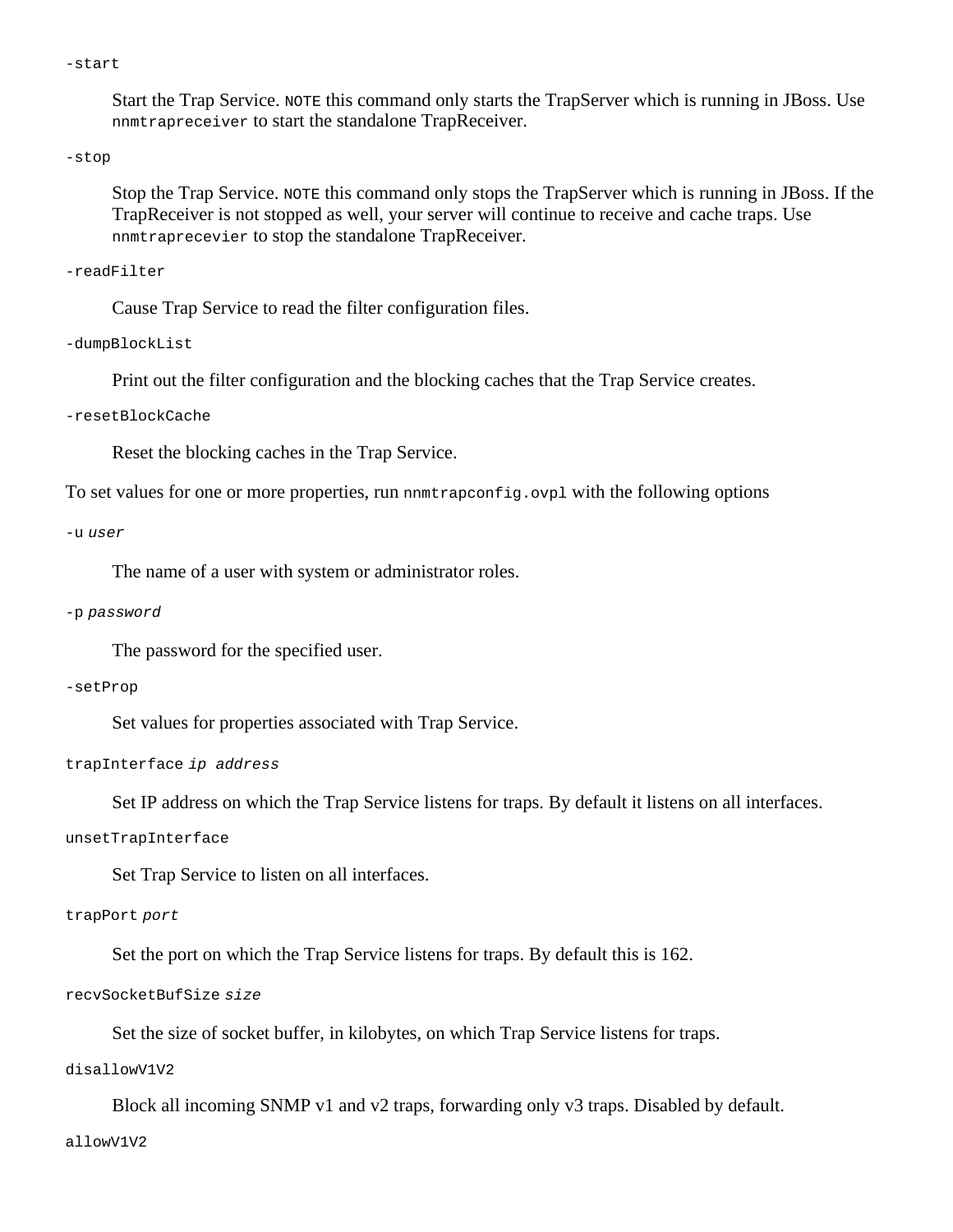Accept every incoming SNMP trap, including v1 and v2. This is the default.

loopbackAddrOverride *ip address*

Sets the IP Address to replace the source address of a trap if the source address is a loopback address before forwarding the trap.

resetLoopbackAddrOverride

Resets the loopback override address. When this options is executed, the user supplied loopback override address will be removed. In this case, NNM chooses one of the server's addresses as the loopback override address.

#### blockTraps

Block traps based on filter and threshold configurations.

unblockTraps

Do not block traps.

thresholdRate *rate*

Set the rate in traps/sec at which trap sources or trap oids are blocked.

rearmRate *rate*

Set the rate in traps/sec at which blocked trap sources or trap oids are unblocked. This rate should be less than or equal to the thresholdRate.

#### overallThresholdRate *rate*

Set the rate in traps/sec at which all incoming traps are blocked.

#### overallRearmRate *rate*

Set the rate in traps/sec at which all incoming traps are unblocked. This rate should be less than or equal to the overallThresholdRate

windowSize *time*

Set monitoring window size in seconds. This determines the window size in which trap sources are monitored. This means that whenever this time expires the counters keeping track of incoming traps are reset and a new window is started.

updateSourcesPeriod *time*

Set the time period in seconds after which the list of blocked traps and sources are updated.

notifySourcesPeriod *time*

Set the time period in seconds after which the list of blocked traps and sources are reported in the trapanalytics log file under the NNM\_LOG directory. This is also the time period after which a trap storm incident is generated, in case a trap storm occurs and the overallThresholdRate is violated.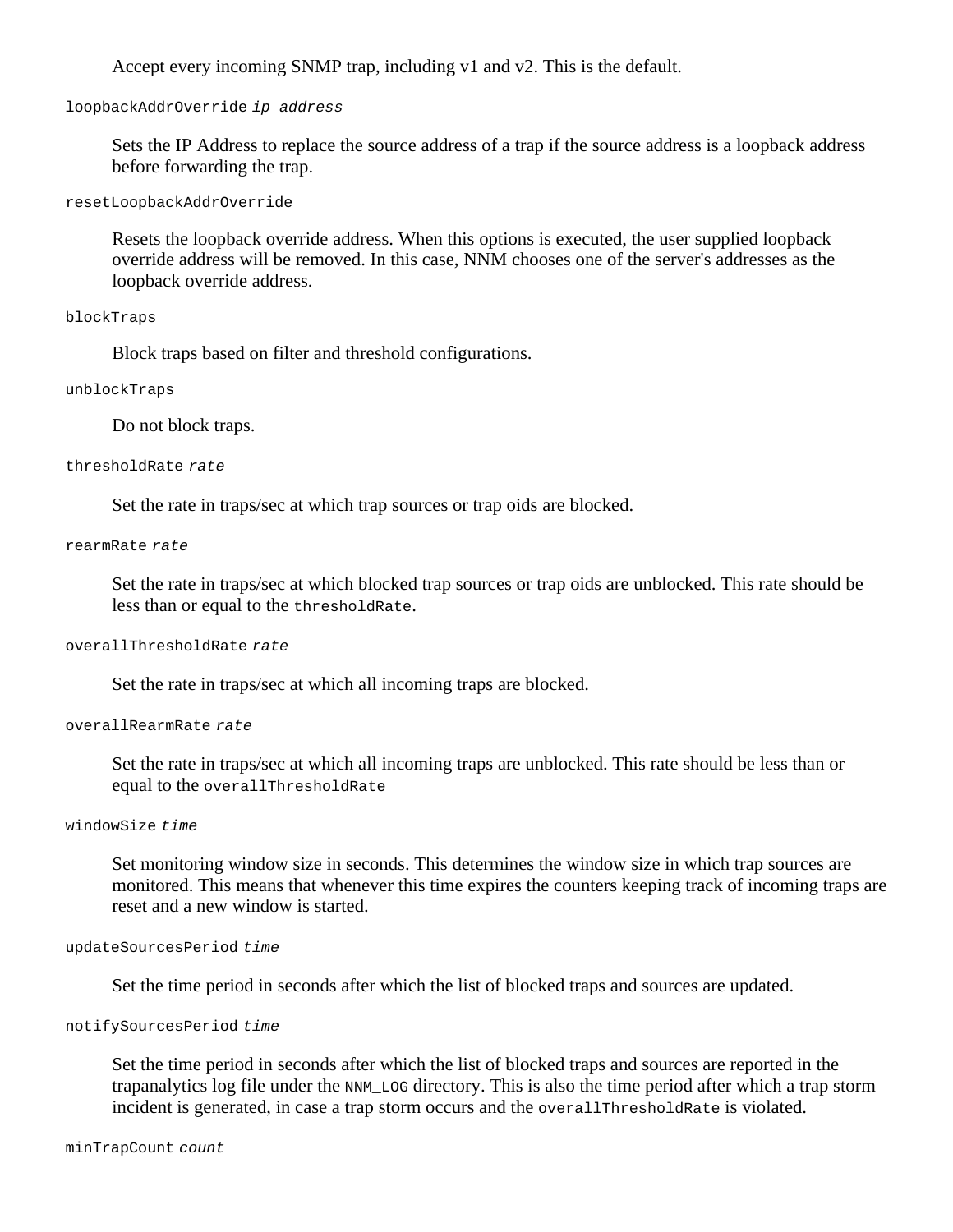Set the minimum number of traps to be received from a source before it is considered for blocking. Also the minimum number of the same trap received before that trap is considered for blocking.

numSources *count*

Set the number of nosiest sources to monitor at any given time. These will be the sources that are sending the most traps as well as the traps that occur most frequently. This information is reported in the trapanalytics log file in the NNM\_LOG directory.

#### databaseQSize *count*

Set the maximum number of traps that can be held in the queue that writes traps to the database.

pipelineQSize *count*

Set the maximum number of traps that can be held in the queues for each stage of the trap pipeline.

databaseFileSize *size*

Set the maximum size, in MB, for one file in the trap database. When the file size reaches this value a rollover happens.

databaseFileCount *count*

Set the maximum number of files in the trap database.

hostedObjectTrapstorm *enabled*

Enable or disable hosted object trap storm detection and suppression.

hostedObjectThreshold *rate*

If a hosted object's trap rate is greater than this threshold in seconds, its traps will be suppressed.

trapLoggingMode *log mode*

The mode that the trap logger will operate with, valid values are: OFF, CSV, TXT, BOTH. Default value: CSV

OFF: Turns off all trap logging CSV: Traps will be logged in a CSV format TXT: Traps will be logged in a txt format similiar to trapd.log BOTH: Traps will be logged in both formats

trapLoggingCompression *boolean*

If true, traps will be logged in a gz compression, Default: false

trapLoggingMaxFileSize *size*

Maximum size in MB that the trap log files will grow to before being rolled archived to a .old file. Only 1 .old file is retained for each log format. Defaul: 5MB

trapLoggingRollAttempts *count*

Maximum number of attempts the trap logger will try to roll a log file internally. Default: 1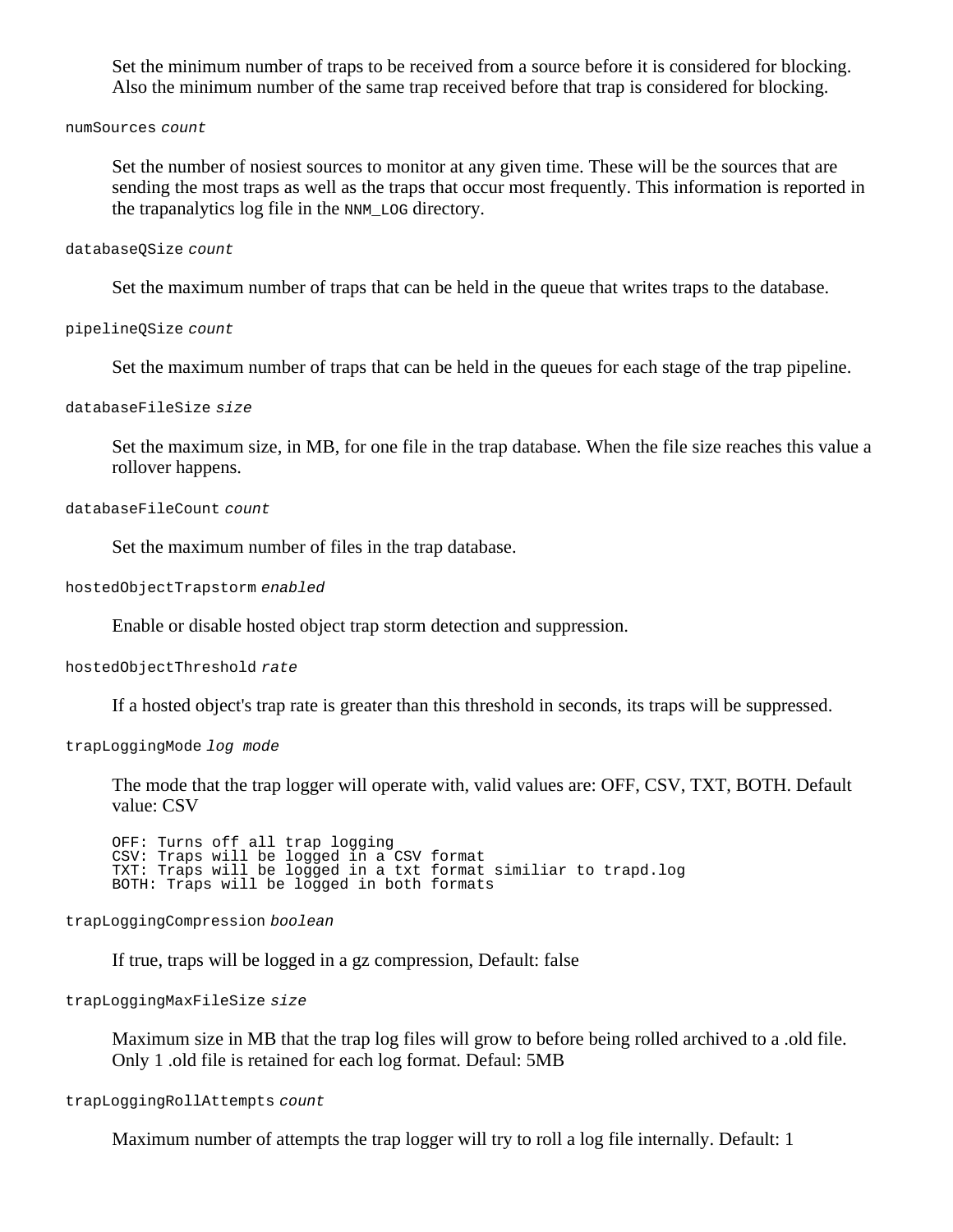trapLoggingTaskInterval *time*

Time in seconds the trap logger will wait before writing traps to the filesystem. Defult: 6 seconds

trapLoggingBatchSize *size*

Maximum number of traps that will be written to the filesystem during each interval. Default: 256

trapReceiverNettyPort *port*

Set the port the TrapReceiver will monitor for connections from JBoss. Default: 5447

trapReceiverJmsMemory *size bytes*

Set the maximum amount of memory in bytes each JMS queue can consume, this value must be more than jms-page. Default: 128MB (134217728)

trapReceiverJmsPage *size bytes*

Set the maximum file size in bytes for JMS queue pages, this value must be more than 1,048,576 and less than jms-memory. Default: 10MB (10485760)

trapReceiverJmsTTL *time miliseconds*

Set the JMS message TTL in ms. Must be a non-negative long. This is the amount of time that traps will be cached by the TrapReceiver. If JBoss is down for longer than this time, data will be lost. Default: 5 Minutes (300000)

trapReceiverReplay *time miliseconds*

Set the time delta in ms, to use when replaying traps during startup after a failover. Must be a nonnegative long. A value of zero guarantees no duplicate data, however a value of zero may lead to lost data. Default: 10 Seconds (10000)

#### -persist

Persist the current properties so that on future restarts these values will be used.

If you are persisting properties in a HA or application failover environment, HP suggests stopping and starting the TrapReceiver on the inactive server to ensure that both the active and inactive nodes are using the same properties.

#### **EXAMPLES**

Show the properties associated with the Trap Service and their values:

nnmtrapconfig.ovpl -u user -p pass -showProp

Start the Trap Service:

nnmtrapconfig.ovpl -u user -p pass -start

Set the trap port to 1162:

nnmtrapconfig.ovpl -u user -p pass -setProp trapPort 1162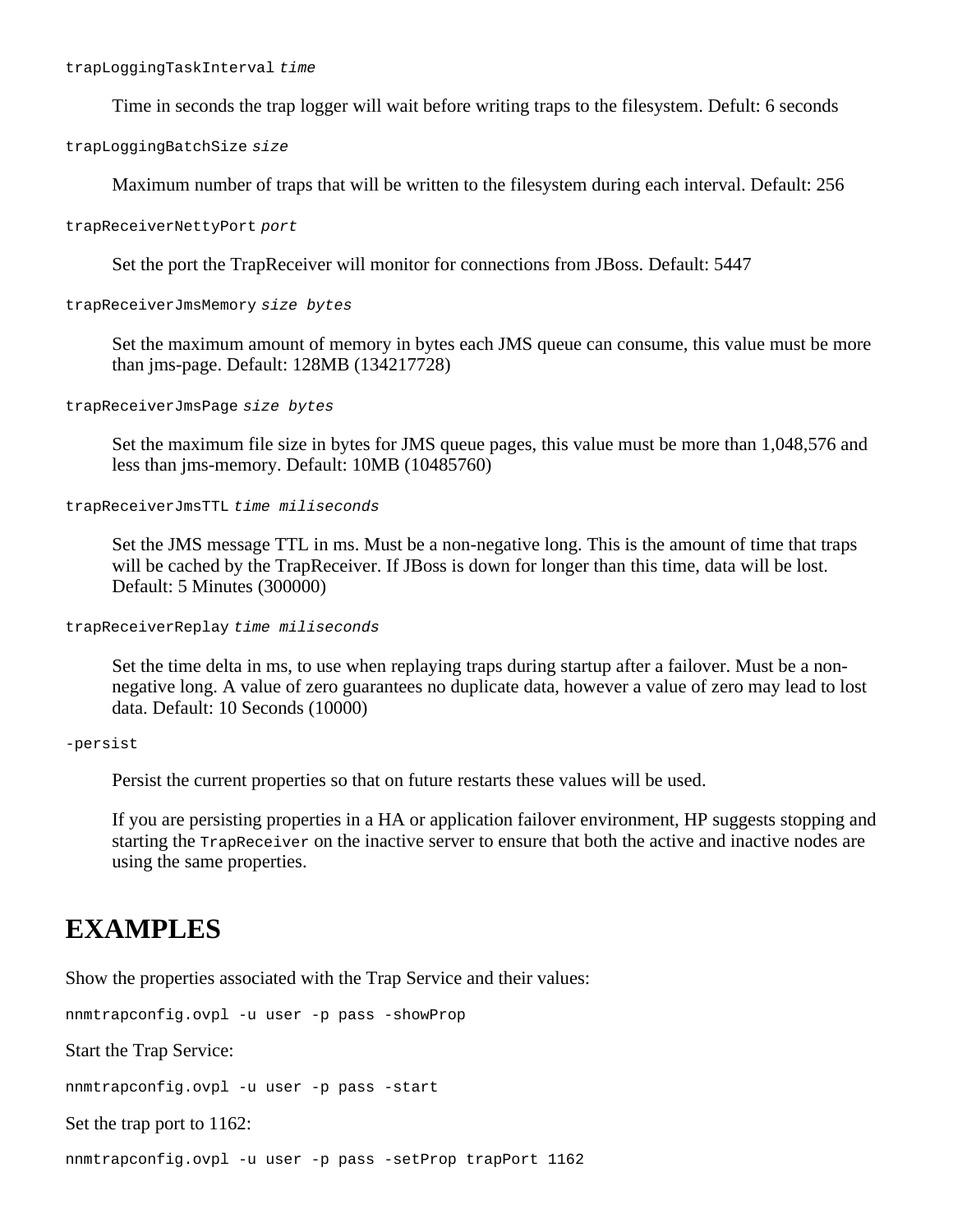Enable the hosted object trap storm detection and suppression stage, with a per device traps/second threshold of 50. This command will also persist the current values for future invocations of the Trap Service.

nnmtrapconfig.ovpl -u user -p pass -setProp hostedObjectTrapstorm true hostedObjectThreshold 50 -persist

Log recieved traps using both formats, with a maximum file size of 32MB, using a task interval of 30 seconds and a batch size of 1024. Also persist the current values for future invocations of Trap Service.

nnmtrapconfig.ovpl -u user -p pass -setProp trapLoggingMode BOTH trapLoggingMaxFileSize 32 trapLoggingTaskInterval 30 trapLoggingBatchSize 1024 -persist

Enable blocking and also persist the current values for future invocations of Trap Service

nnmtrapconfig.ovpl -u user -p pass -setProp blockTraps -persist

Persist the current values for future invocations of Trap Service

nnmtrapconfig.ovpl -u user -p pass -setProp -persist

#### **FILES**

The following file stores properties for NNM Trap Service:

Windows:*data\_dir*\shared\nnm\conf\nnmtrapserver.properties

UNIX:/var/opt/OV/shared/nnm/conf/nnmtrapserver.properties

The blocking filters can be configured in the following file:

Windows:*data\_dir*\shared\nnm\conf\nnmtrapd.conf

UNIX:/var/opt/OV/shared/nnm/conf/nnmtrapd.conf

The hosted object trap storm detection and suppression filter can be configured in the following file:

Windows:*data\_dir*\shared\nnm\conf\hosted-object-trapstorm.conf

UNIX:/var/opt/OV/shared/nnm/conf/hosted-object-trapstorm.conf

### **SEE ALSO**

[hosted-object-trapstorm.conf\(](#page-219-0)4), [nnmtrapreceiver](#page-299-0)(1M).

#### **AUTHOR**

nnmtrapconfig.ovpl was developed by Hewlett Packard Enterprise.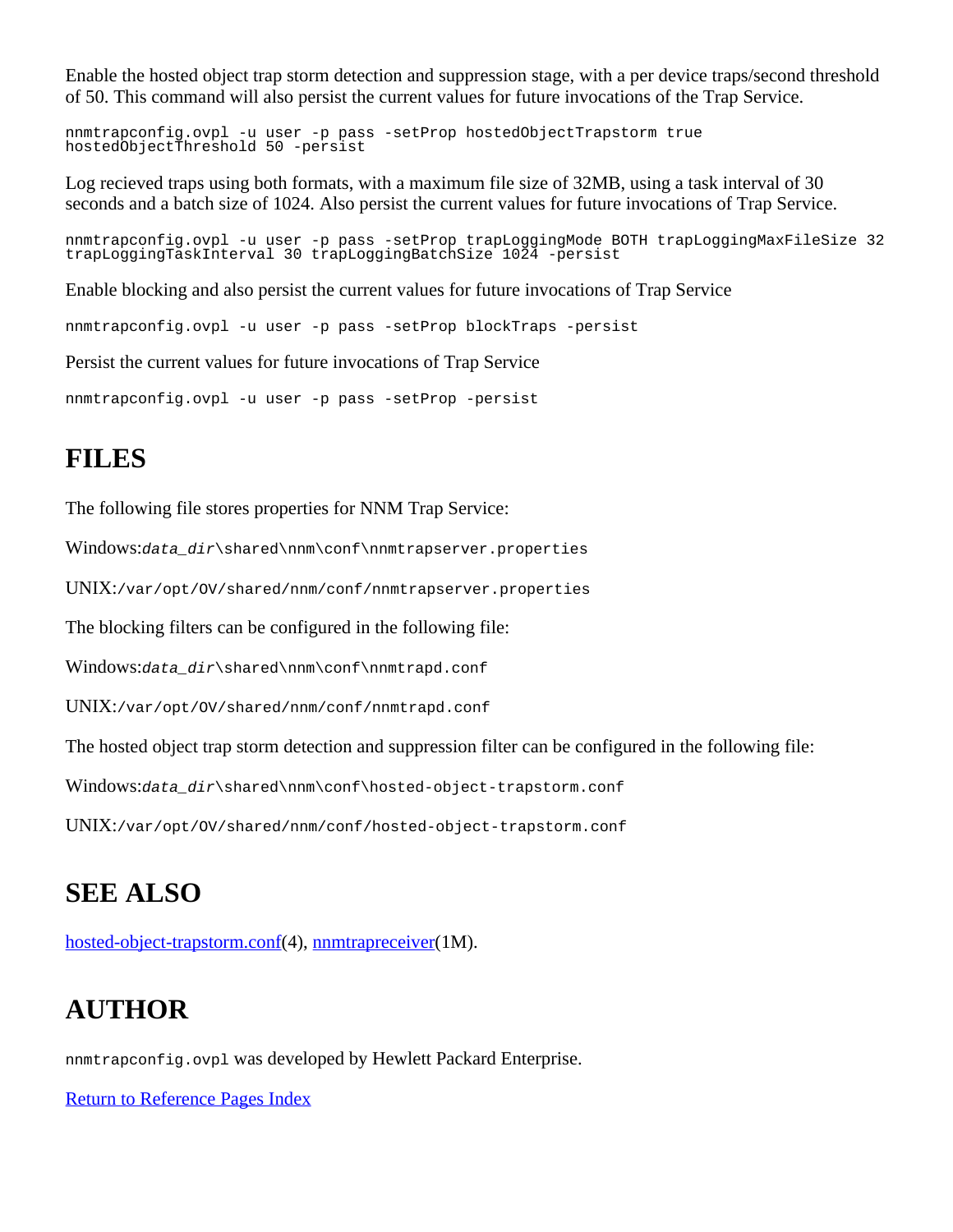<span id="page-299-0"></span>nnmtrapreceiver — Wrapper around the TrapReceiver service

# **SYNOPSIS**

```
nnmtrapreceiver [-start] [-stop] [-status] [-?]
```
# **DESCRIPTION**

nnmtrapreceiver is a service component that falls under the management of the operating system.

\*\*\* NOTE: This command should be never be executed directly, users should use the nettrap init.d script on UNIX and the NNM TrapReceiver Service from the local services manager on Windows. \*\*\*

You must be logged on as administrator (Windows) or root (UNIX) user to run this command.

## **EXAMPLES**

To start the *TrapReceiver*, if not already started, run the following command:

\$InstallDir/bin/nnmtrapreceiver -start

To stop the *TrapReceiver* run the following command:

\$InstallDir/bin/nnmtrapreceiver -stop

To return the status of the *TrapReceiver* process:

\$InstallDir/bin/nnmtrapreceiver -status

To print the command's usage statement:

\$InstallDir/bin/nnmtrapreceiver -?

# **AUTHOR**

nnmtrapreceiver was developed by Hewlett Packard Enterprise.

#### **FILES**

*\$NNM\_DATA*/log/nnm/public/nnmtrapreceiver.log

Log file containing wrapper messages.

*\$NNM\_DATA*/log/nnm/public/trapReceiver.0.log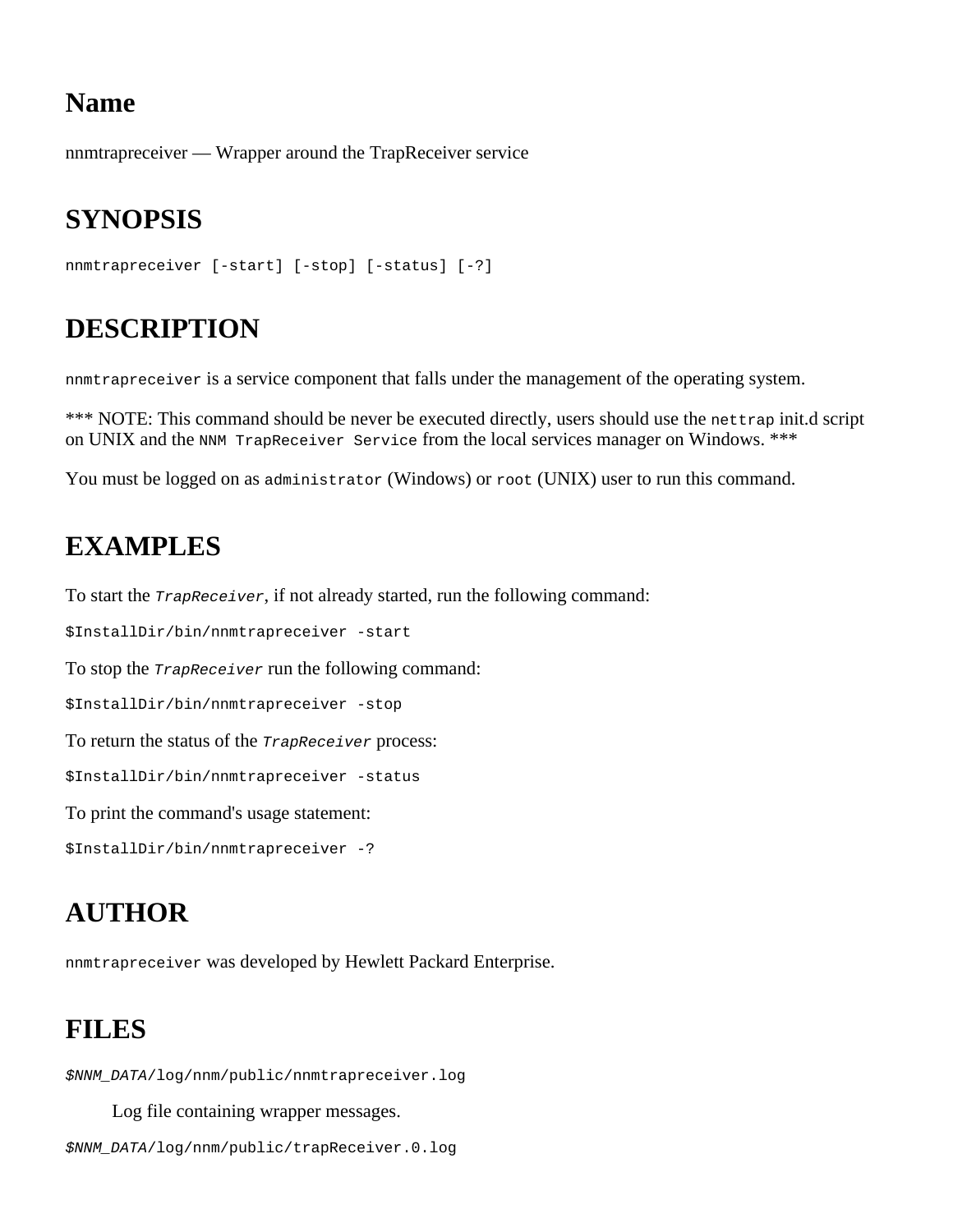Log file containing service messages.

# **SEE ALSO**

ovstart(1)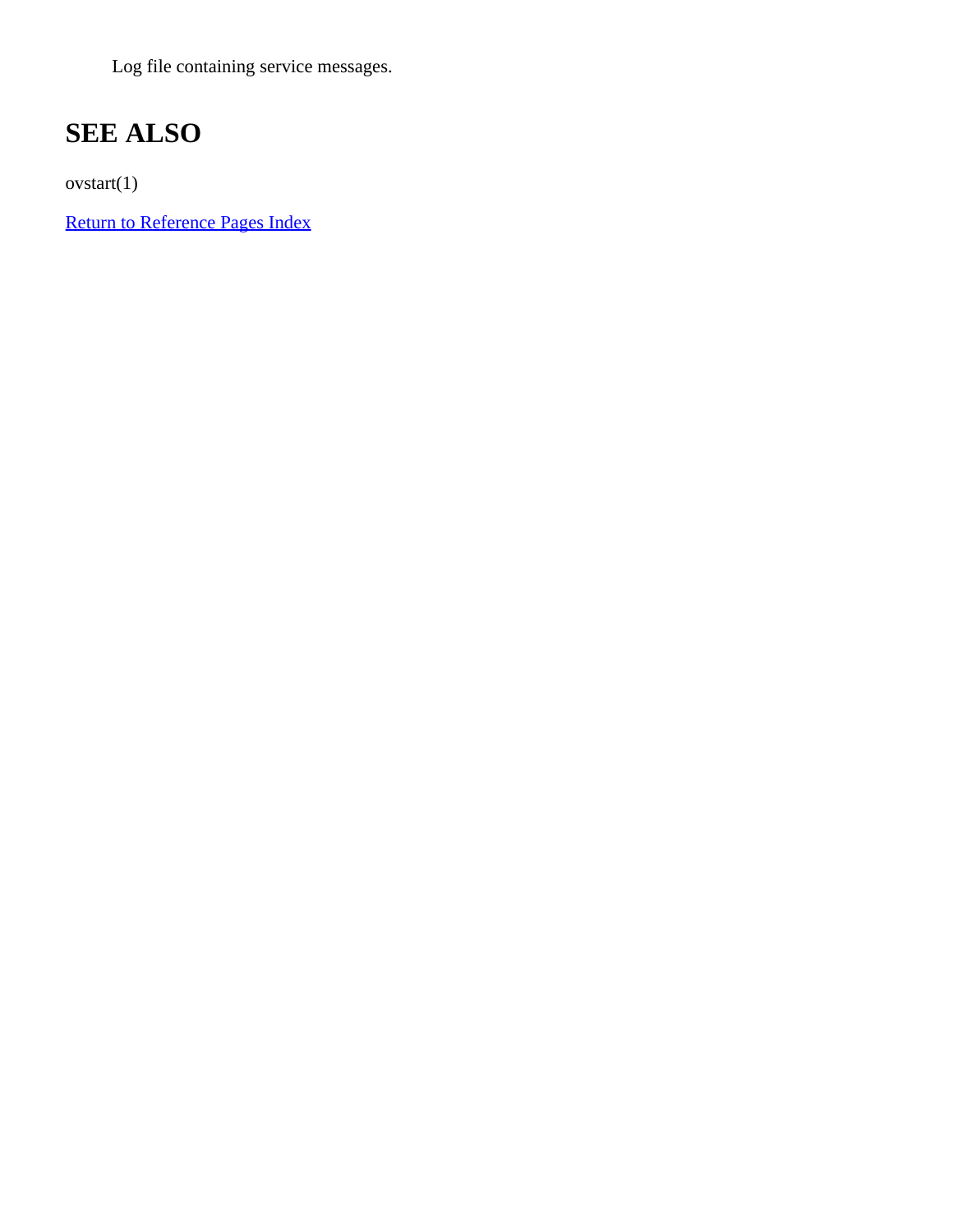nnmtrimincidents.ovpl — delete and (optionally) archive incidents

#### **SYNOPSIS**

nnmtrimincidents.ovpl[[[-age age -incr incr]]-date date |-trimOldest numberToTrim][-nature nature][-lifecycle lifecycleState][-severity][-origin origin][-name name][family] [-amily][-sysobjectid][-path path ][-achiveOnly][ *password*] [-quiet] ]

#### **DESCRIPTION**

nnmtrimincidents.ovpl is used to delete incidents from the incident table. The deleted incidents are (optionally) saved in a compressed archive file:

*data\_dir*\tmp\incidentArchive.ISO 8601 Date.Time Ms.txt.gz

The default behavior is to delete incidents without archiving.

#### **ARCHIVE-FORMAT**

lncidens will be archived using a csy format. The column names are ordered as follows:<br>TimeStamp(LastOccurance),Name,SourceNodelame,SourceObjectName,SyaObjectID(ALWAYS\_EMPY),PormattedMessage,LifeCycleState,Severity,Arsigne TimeStamp - Last time this incident occurred, as a human readable time string.

| Name                           | - Incident Name                                                                           |
|--------------------------------|-------------------------------------------------------------------------------------------|
| SourceNodeName                 | - Source Node Short Name                                                                  |
|                                | SourceObjectName - Sorce Object Name                                                      |
| SvsObjectID                    | - Always empty this field has been kept for backwards compatibility                       |
|                                | FormattedMessage - Formatted string describing the incident                               |
| LifeCvcleState                 | - Incident lifecycle state                                                                |
| Severity                       | - Incident severity                                                                       |
| Priority                       | - Incident priority localized label                                                       |
| AssignedTo                     | - Account/Person holding this incident                                                    |
| JournalNotes                   | - Incident journal notes                                                                  |
| Category                       | - Incident category localized label                                                       |
| Family                         | - Incident family localized label                                                         |
| Nature - Incident nature       |                                                                                           |
| Origin                         | - Incident origin                                                                         |
| IncidentNotes - Incident notes |                                                                                           |
|                                | DuplicateCount - # of times the incident has occured in the system                        |
|                                | FirstOccuranceTime - In the case of duped incidents this is the first one                 |
|                                | OriginOccuranceTime - Timestamp for when the trap/syslog arrived into the system (if any) |
|                                | PayLoad: All CIAS, "Name[Type]=Value" seperated by   (In the case of multiple CIA)        |
| Name                           | - Name of CIA (50 chars max)                                                              |
| Type                           | - Value type of the CIA                                                                   |
|                                | Value - Value of the CIA (2000 chars max)                                                 |
| ElementOID                     | - OID for the incident if it exists                                                       |
|                                |                                                                                           |

#### **Parameters**

-age *age*

Specifies the age of incidents to trim. You should use this option in conjunction with the *incr* option. If specified, the value for *age* must be greater than 0.

#### -incr *increment*

Specifies the increment for *age* option. Supported increments include days, weeks, and months.

#### -trimOldest *numberToTrim*

Specifies a number of incidents to delete from the database. The oldest *numberToTrim* incidents will be selected from all incidents in the database based on the options specified.

#### -date *date*

Specifies the date from which older incidents are trimmed. The date is specified in ISO 8601 standard format: *yyyy-mm-ddThh:mm:ss[+ or -]hh:mm*.

#### -archiveOnly

Creates an archive file. Does not trim incidents. This option requires you to specify the *age* or *date* option.

#### -trimOnly

Trims incidents without archiving the deleted incidents. This is the default behavior.

#### -trimAndArchive

Trims incidents with archiving the deleted incidents.

#### -batch *batchSize*

Specifies the batch size when trimming incidents. If specified, the value for *batch* must be greater than 0 and less than or equal to 1000.

#### -path *path*

Specifies the archive file name with a complete path. This path overrides the default archive file:

*data\_dir*\tmp\incidentArchive.txt.gz

#### -jndiHost *hostname*

Server indi host. Default is localhost.

-jndiPort *port*

Server jndi port. Default is 1099.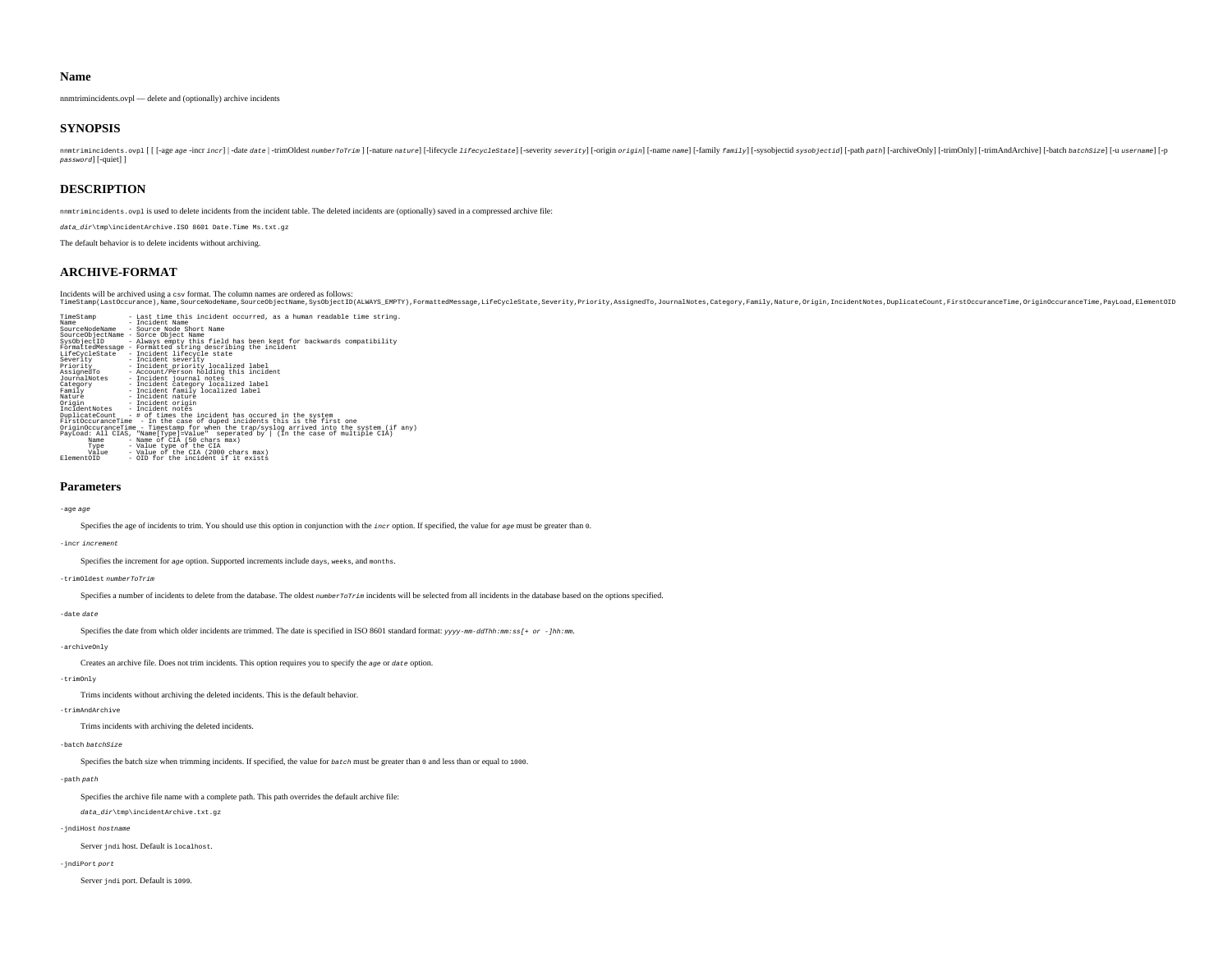#### -lifecycle *lifecycle*

#### Specifies the lifecycle state of incidents matching the *age*|*date* to trim.

- Example *lifecycle* states include:
- Registered
- InProgress
- Completed
- Closed

-severity *severity*

#### Specifies the severity of incidents matching the *age*|*date* to trim.

#### Example *severity* states include:

- Critical
- Major
- Minor
- Warning
- Normal
- 

#### -name *name*

Specifies the name of incidents matching the *age*|*date* to trim.

#### -family *family*

Optionally specify the family of incidents matching age|date to trim.

#### -sysobjectid *sysobjectid*

Optionally specify the device system object id of incidents matching age|date to trim.

#### -nature *nature*

Specifies the nature of incidents matching the *age*|*date* to trim.

- Examples of *nature* include:
- RootCause
- SecondaryRootCause
- Symptom

ServiceImpact

- StreamCorrelation
- None
- Info
	-
- Dedup\_Stream\_Correlation
- Rate\_Stream\_Correlation

-origin *origin*

Specifies the origin of incidents matching the *age*|*date* to trim.

Example *origin* states include:

- ManagementSoftware
- ManuallyCreated
- RemotelyGenerated
- SnmpTrap
- Syslog
- Other
- -u <*username*>

Supply the NNMi administrator username to run the script. This script requires the NNMi administrator username unless you use an nnm.properties file. See the nnm.properties. 4 reference page for more information.

#### -p <*password*>

Supply the NNMi administrator password to run the script. This script requires the NNMi administrator password unless you use an nmm.properties file. See the nnm.properties. 4 reference page for more information.

-quiet *quiet*

Specifies non-prompt mode.>

#### **EXAMPLES**

Trim incidents older than 6 days:

nnmtrimincidents.ovpl -age 6 -incr days

Trim incidents older than 6 weeks with a nature of Symptom: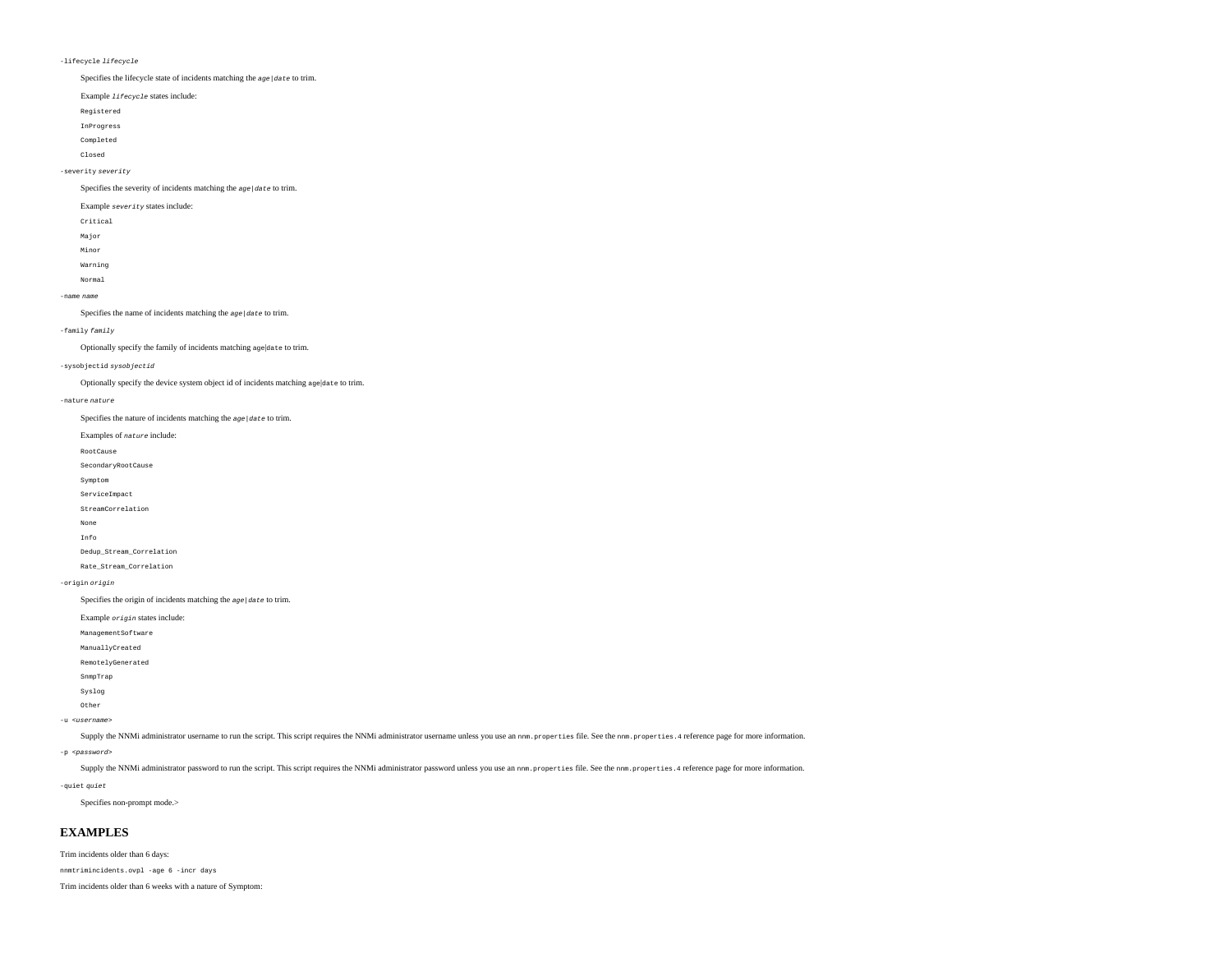nnmtrimincidents.ovpl -age 6 -incr weeks -nature Symptom

Trim incidents older than 6 months with a lifecycle state of Closed:

nnmtrimincidents.ovpl -age 6 -incr months -lifecycle Closed

Trim incidents older than 6 months with a severity of Normal:

nnmtrimincidents.ovpl -age 6 -incr months -severity Normal

Trim incidents older than the specified date:

nnmtrimincidents.ovpl -date 2007-07-16T19:20:30

Trim incidents older than the specified date with a nature of Symptom:

nnmtrimincidents.ovpl -date 2007-07-16T19:20:30+01:00 -nature Symptom

#### Trim incidents older than the specified date with a lifecycle state of Closed:

nnmtrimincidents.ovpl -date 2007-07-16T19:20:30-01:00 -lifecycle Closed

#### Trim incidents older than 6 days using the specified filename for the archive:

nnmtrimincidents.ovpl -age 6 -incr days -path "C:\BkupDir\saveIncidents.gz"

Trim incidents older than 6 days (without archiving):

nnmtrimincidents.ovpl -age 6 -incr days

Trim the oldest 10,000 SNMP traps with Symptom nature:

nnmtrimincidents.ovpl -trimOldest 10000 -nature Symptom -origin SnmpTrap

Trim incidents older than 6 days (without archiving): nnmtrimincidents.ovpl -trimOnly -age 6 -incr days

Archive incidents older than 6 days (without trimming):

nnmtrimincidents.ovpl -archiveOnly -age 6 -incr days

#### Trim and archive incidents older than 6 days:

nnmtrimincidents.ovpl -trimAndArchive -age 6 -incr days

#### **AUTHOR**

nnmtrimincidents.ovpl was developed by Hewlett Packard Enterprise.

#### **SEE ALSO**

[nnm.properties\(](#page-212-1)4)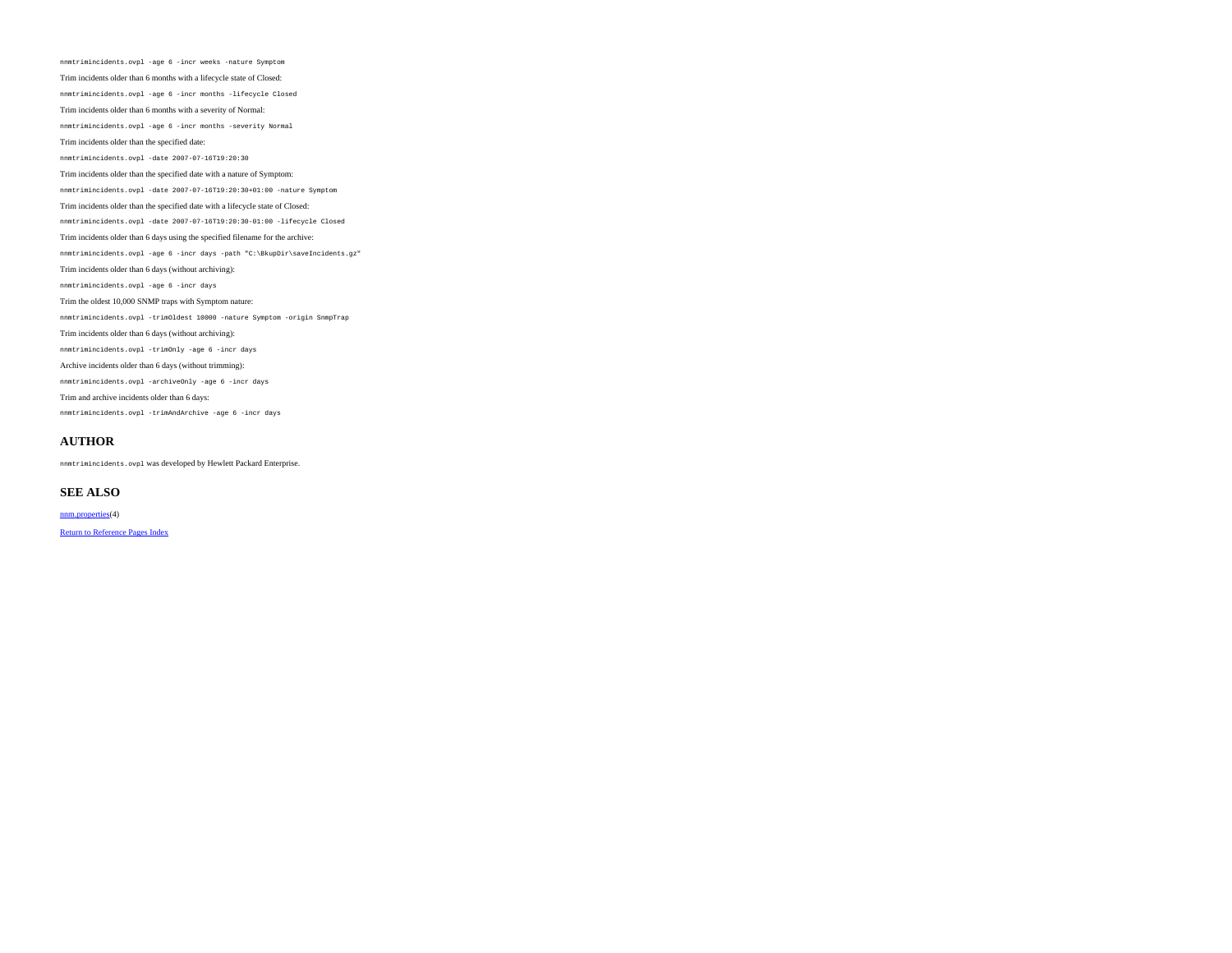nnmgnmattrcfg.ovpl — Add or remove replicated custom attribute(s) for nodes, interfaces, cards, and chassis from regional to global NNMi.

# **SYNOPSIS**

nnmgnmattrcfg.ovpl -add <*attrName* [-file <*filename*>]> | -remove <*attrName* [-file <*filename*>]> | -list | [-u <*username*> -p <*password*>] [-jndiHost <*hostName*> Default: localhost] [-jndiPort <*port*> Default: 1099]

### **DESCRIPTION**

nnmgnmattrcfg.ovpl adds or removes replicated custom attributes for nodes, interfaces, cards, and chassis. By default, custom attributes are not replicated from regional NNMi system to global NNMi system. In this case, admins can add or remove the custom attribute on the global system using this tool.

The -list option lists all the configured custom attributes.

The -add option accepts the name of a custom attribute. The custom attribute that needs to be replicated from regional system to global NNMi.

The -remove option accepts the name of a custom attribute. The custom attribute that needs to be remove from the replication from regional system to global NNMi.

The -file option accepts a file with a single entry specified per line. This option must be used with -add or remove option. Each line has the following format:

*CustomAttributeName #* (optional comment to help identify the attribute, if desired) Where: *CustomAttributeName* = the attribute name of the node, interface, card, or chassis you wish to replicate. Comments can be deliminated with a *#* character.

#### **Parameters**

nnmgnmattrcfg.ovpl supports the following options:

```
-add <attrName>
```
The custom attribute of the node, interface, card, or chassis to add.

-remove <*attrName*>

The name of the custom attribute to remove.

```
-file <fileName>
```
Specify a text file to read the attributes from. Must be used with -add or -remove option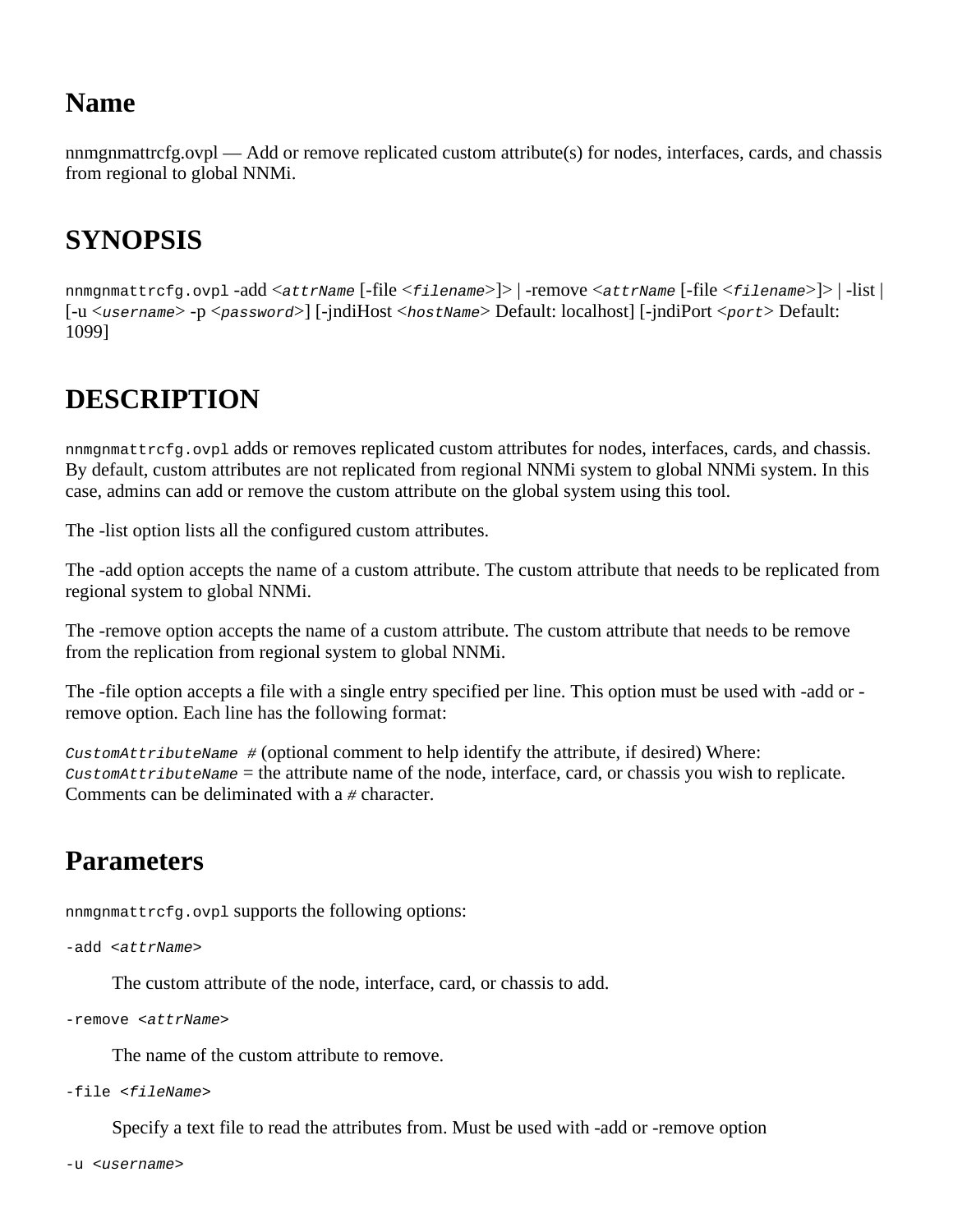Supply the NNMi administrator username to run the script. This script requires the NNMi administrator username unless you use an nnm.properties file. See the nnm.properties. 4 reference page for more information.

-p <*password*>

Supply the NNMi administrator password to run the script. This script requires the NNMi administrator password unless you use an nnm.properties file. See the nnm.properties. 4 reference page for more information.

```
-jndiHost <serverName>
```
The server JNDI host; default is localhost.

-jndiPort <*port*>

The server JNDI port; default is 1099.

#### **EXAMPLES**

nnmgnmattrcfg.ovpl -add myAttr

Added the custom attributemyAttr.

nnmgnmattrcfg.ovpl -remove myAttr

Removes the customer attribute myAttr

nnmgnmattrcfg.ovpl -add -file myFile

Reads the attributes specified in the myFile file and attempts to add them.

#### **Diagnostics**

nnmgnmattrcfg.ovpl returns the following exit codes:

0

Operation was successful.

1

An error occured; see error message for details.

#### **AUTHOR**

nnmgnmattrcfg.ovpl was developed by Hewlett Packard Enterprise.

#### **FILES**

*\$NNM\_BIN*/nnmgnmattrcfg.ovpl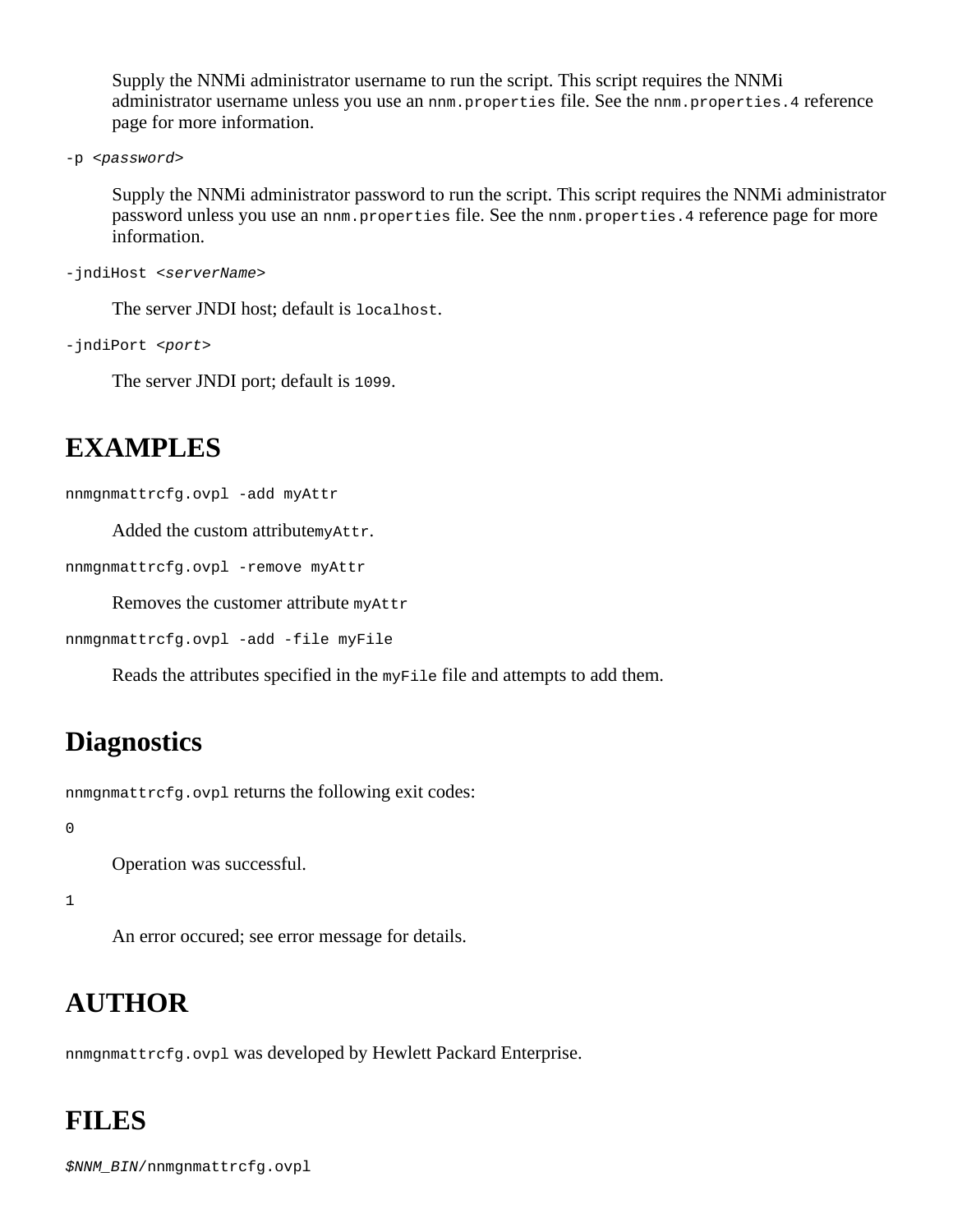# **NOTES**

The admin must know the correct name of the custom attribute created in the regional system. The attributes are case sensitive. There is no validation done when adding the custom attribute that the attribute exist in the regional system.

### **SEE ALSO**

[nnmloadattributes.ovpl](#page-143-0)(1M).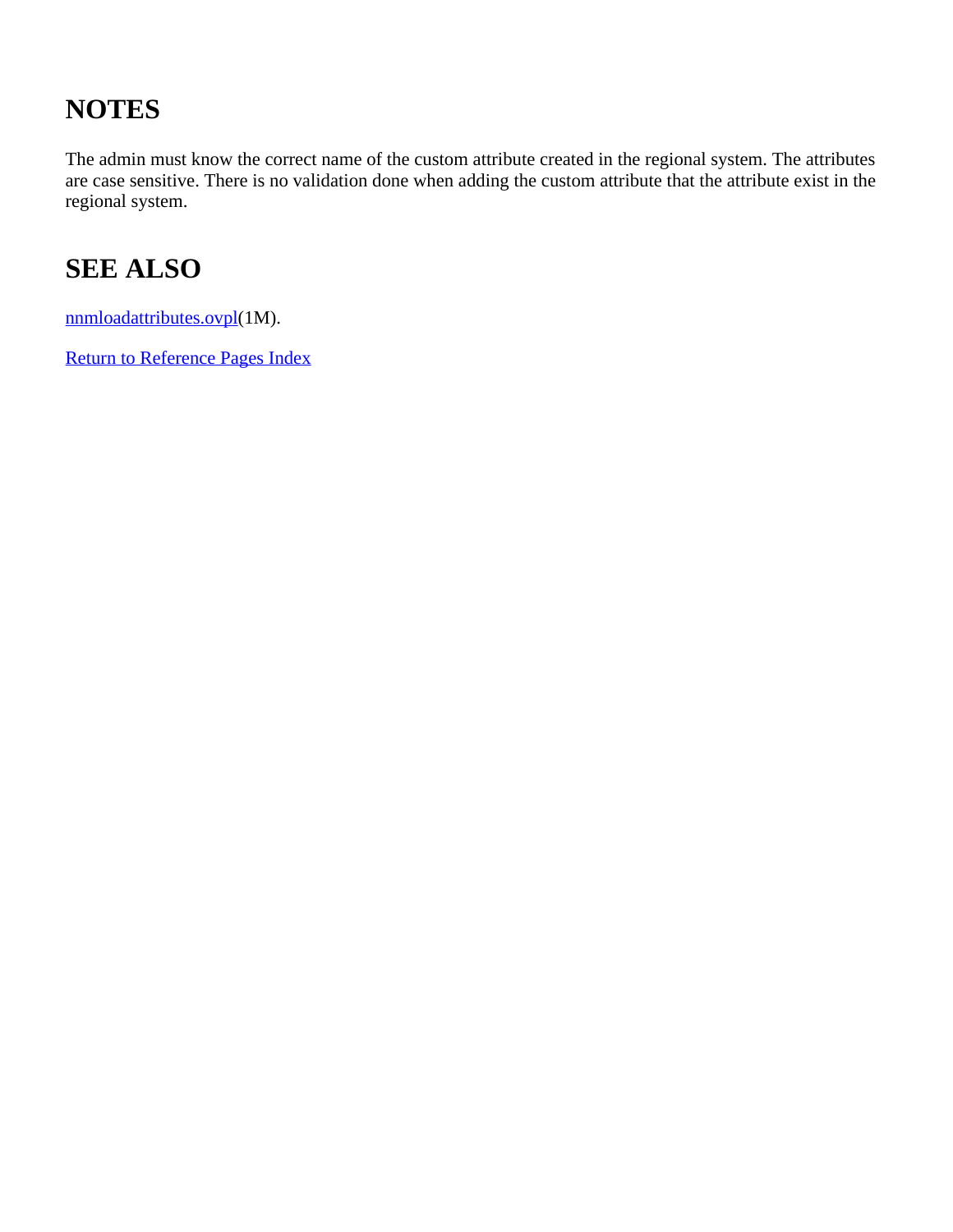nnmunnumberedcfg.ovpl — Add or Remove nodegroup(s) and subnet(s) for unnumbered interface connectivity

# **SYNOPSIS**

nnmunnumberedcfg.ovpl -list | -enable | -disable | -add <*nodegroup*> [-subnet <*subnet range*>] | -remove <*nodegroup*> [-subnet <*subnet range*>] | -add -file <*filename*> | -remove -file <*filename*> | [-u <*username*> -p <*password*>] [-jndiHost <*hostName*> Default: localhost] [-jndiPort <*port*> Default: 1099]

### **DESCRIPTION**

nnmunnumberedcfg.ovpl adds or removes unnumbered node groups and subnet IP ranges for unnumbered interface connectivity.

The -list option lists all available unnumbered interface connectivity configuration.

The -enable option enables the unnumbered interface connectivity.

The -disable option disables the unnumbered interface connectivity.

The -add option adds nodegroup and subnet IP ranges to unnumbered interface connectivity.

The -remove option removes nodegroup and subnet IP ranges from unnumbered interface connectivity.

The -file option used to "-add" or "-remove" multiple items. This option accepts a file with a single entry specified per line. If the line contains both nodegroup name and subnet, only the subnet would be deleted. If the line contains just the nodegroup name then the entire nodegroup and associated subnets would be deleted. Each line has the following format: # Comments #  $e.g.$  # Routers:10.0.0.\*,192.168.0.1 # Switches NodeGroupName:IP Subnet1, IP Subnet2 NodeGroupName

*NodeGroupName #* (optional comment to help identify the node, if desired) Where: *NodeGroupName* = the node group name you wish to add or remove. Comments can be deliminated with a *#* character. *IP Subnet1 #* Where: *IP Subnet1* = the IP subnet range you wish to add or remove.

### **Parameters**

nnmunnumberedcfg.ovpl supports the following options:

```
-add <NodeGroupName> [-subnet <subnet range>]
```
The name of the node group to be added for unnumbered interface connectivity. Also, optional subnet ranges can be specified

-add -file <*fileName*>

Specify a text file to read the node group and subnet range from.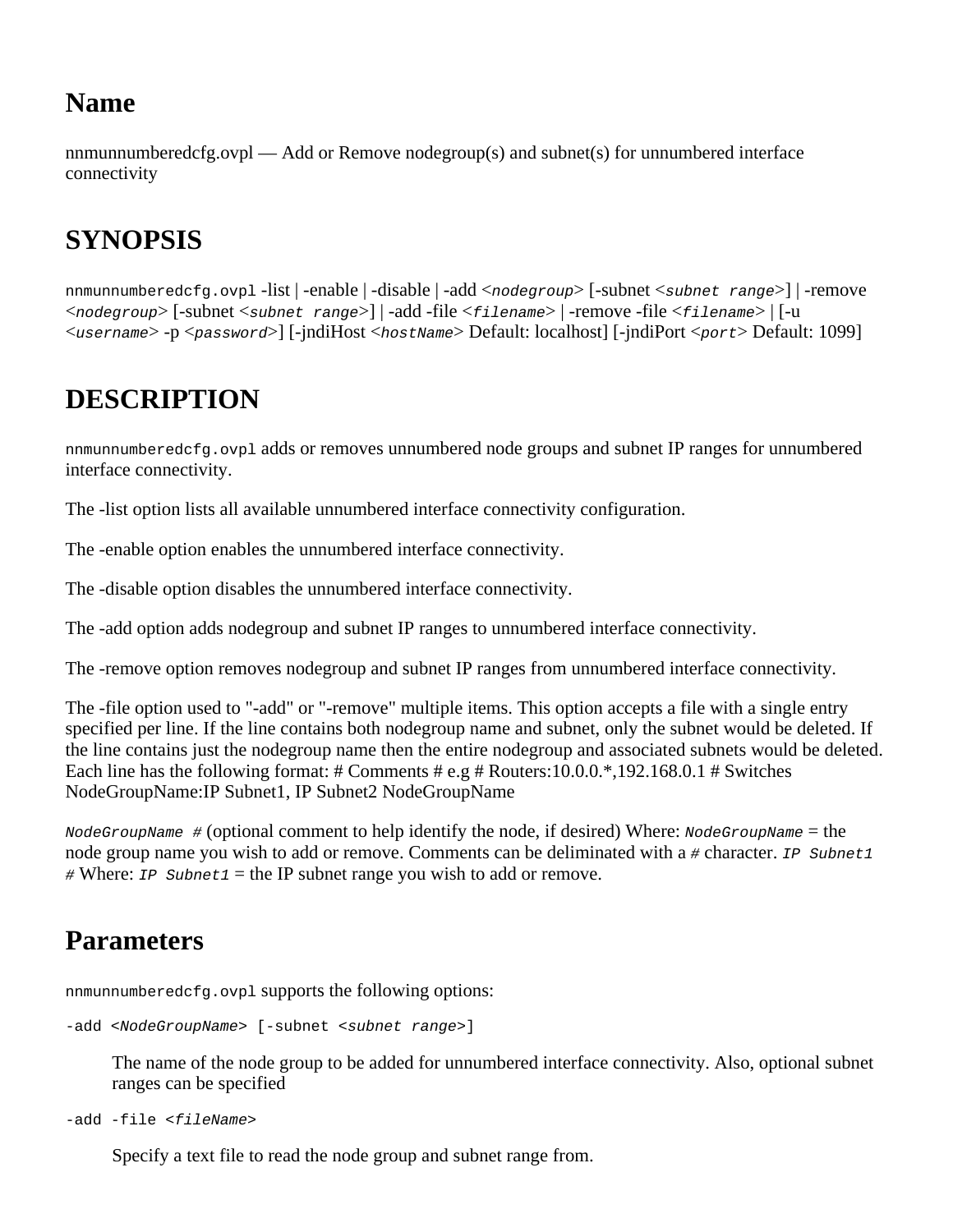-remove <*NodeGroupName*> [-subnet <*subnet range*>]

The name of the node group to be added for unnumbered interface connectivity. Also, optional subnet ranges can be specified

-remove -file <*fileName*>

Specify a text file to read the node group and subnet range from.

-u <*username*>

Supply the NNMi administrator username to run the script. This script requires the NNMi administrator username unless you use an nnm.properties file. See the nnm.properties.4 reference page for more information.

```
-p <password>
```
Supply the NNMi administrator password to run the script. This script requires the NNMi administrator password unless you use an nnm.properties file. See the nnm.properties. 4 reference page for more information.

-jndiHost <*serverName*>

The server JNDI host; default is localhost.

```
-jndiPort <port>
```
The server JNDI port; default is 1099.

#### **EXAMPLES**

nnmunnumberedcfg.ovpl -add

Adds the nodegroup to the unnumbered interface connectivity myNodeGroup. (You must provide an NNM username and password.)

nnmunnumberedcfg.ovpl -remove

Removes the nodegroup from unnumbered interface connectivity myNodeGroup. (You must provide an NNM username and password.)

nnmunnumberedcfg.ovpl -add -file myFile

Reads the nodegroup and subnet ranges specified in the  $myFile$  file and attempts to add them to the unnumbered group and subnet configuration. (You must provide an NNM username and password.)

#### **Diagnostics**

nnmunnumberedcfg.ovpl returns the following exit codes:

#### 0

Operation was successful.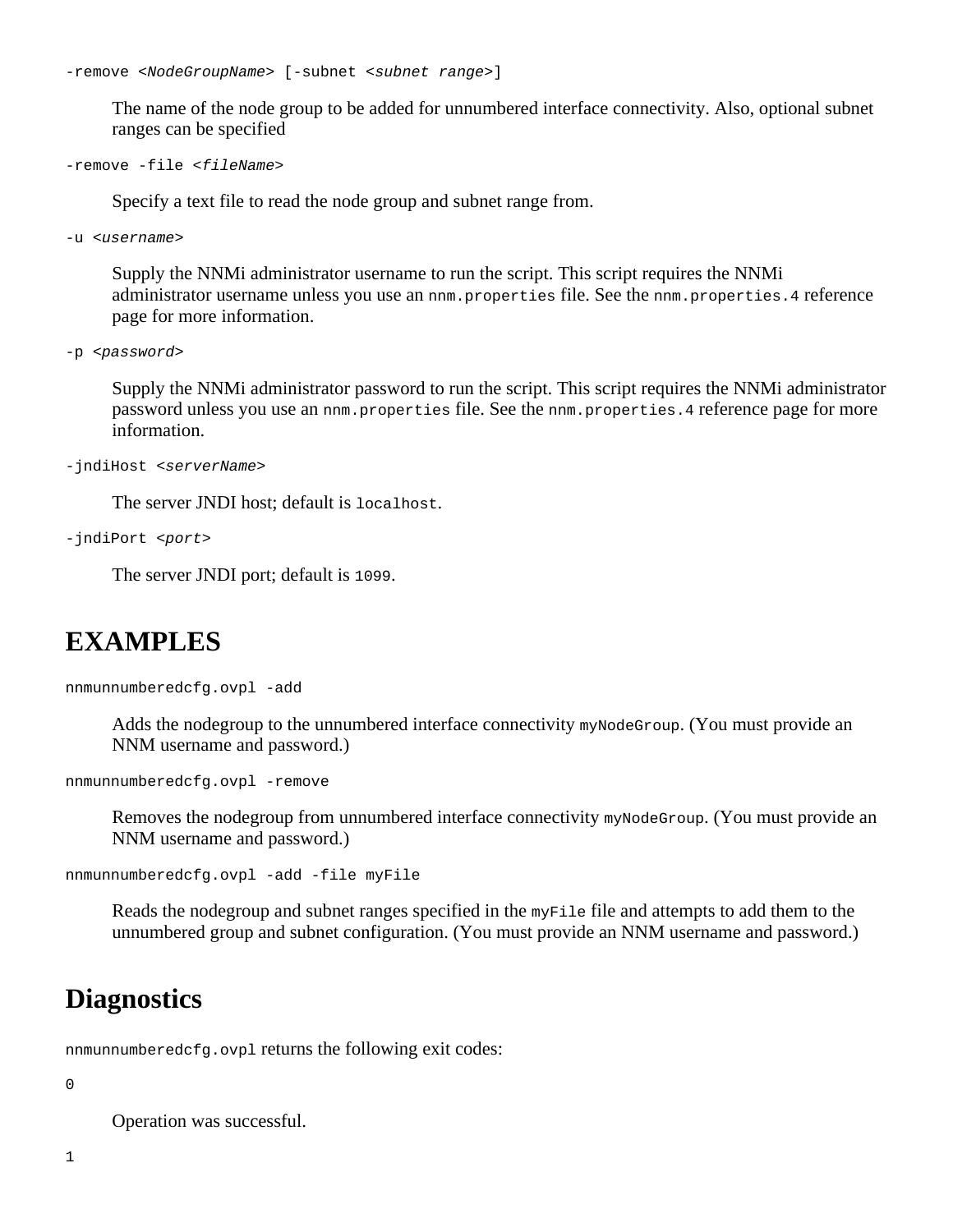An error occured; see error message and nnm.log for details.

# **AUTHOR**

nnmunnumberedcfg.ovpl was developed by Hewlett Packard Enterprise.

## **FILES**

*\$NNM\_BIN*/nnmunnumberedcfg.ovpl

## **SEE ALSO**

[nnmloadattributes.ovpl](#page-143-0)(1M)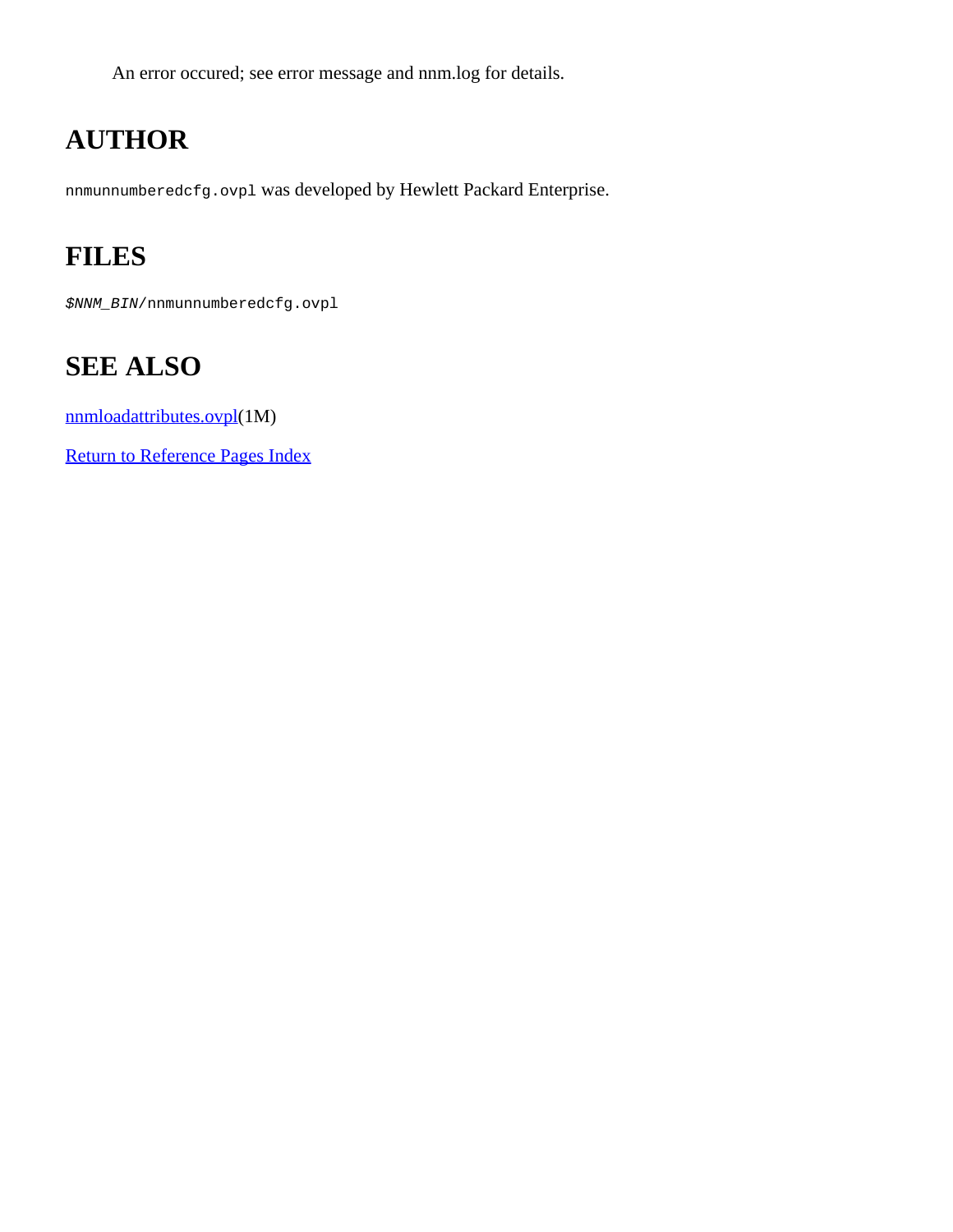nnmupdateJdk.ovpl — change to a different JDK.

## **SYNOPSIS**

```
nnmupdateJdk.ovpl <path to jdk>
```
### **DESCRIPTION**

nnmupdateJdk.ovpl is a Perl script that allows you to change the JDK used by NNMi to a different JDK.

NOTE: NNMi should be stopped before running this script and started after the execution of the script.

#### **Parameters**

The nnmupdateJdk.ovpl script supports the following options:

```
-? | -h | -help
```
Displays the usage statement.

<*path to jdk*>

Provide the complete JDK path. If the JDK path contains spaces in between, then enclose the path in double quotes.

#### **EXAMPLES**

nnmupdateJdk.ovpl "/usr/java/jdk1.8.0\_131"

nnmupdateJdk.ovpl "C:\Program Files\Java\jdk1.8.0\_131"

Validates the provided JDK and updates the NNM JDK if it is a supported.

# **AUTHOR**

nnmupdateJdk.ovpl was developed by Hewlett Packard Enterprise.

#### **FILES**

*Windows*: %NNM\_BIN%\nnmupdateJdk.ovpl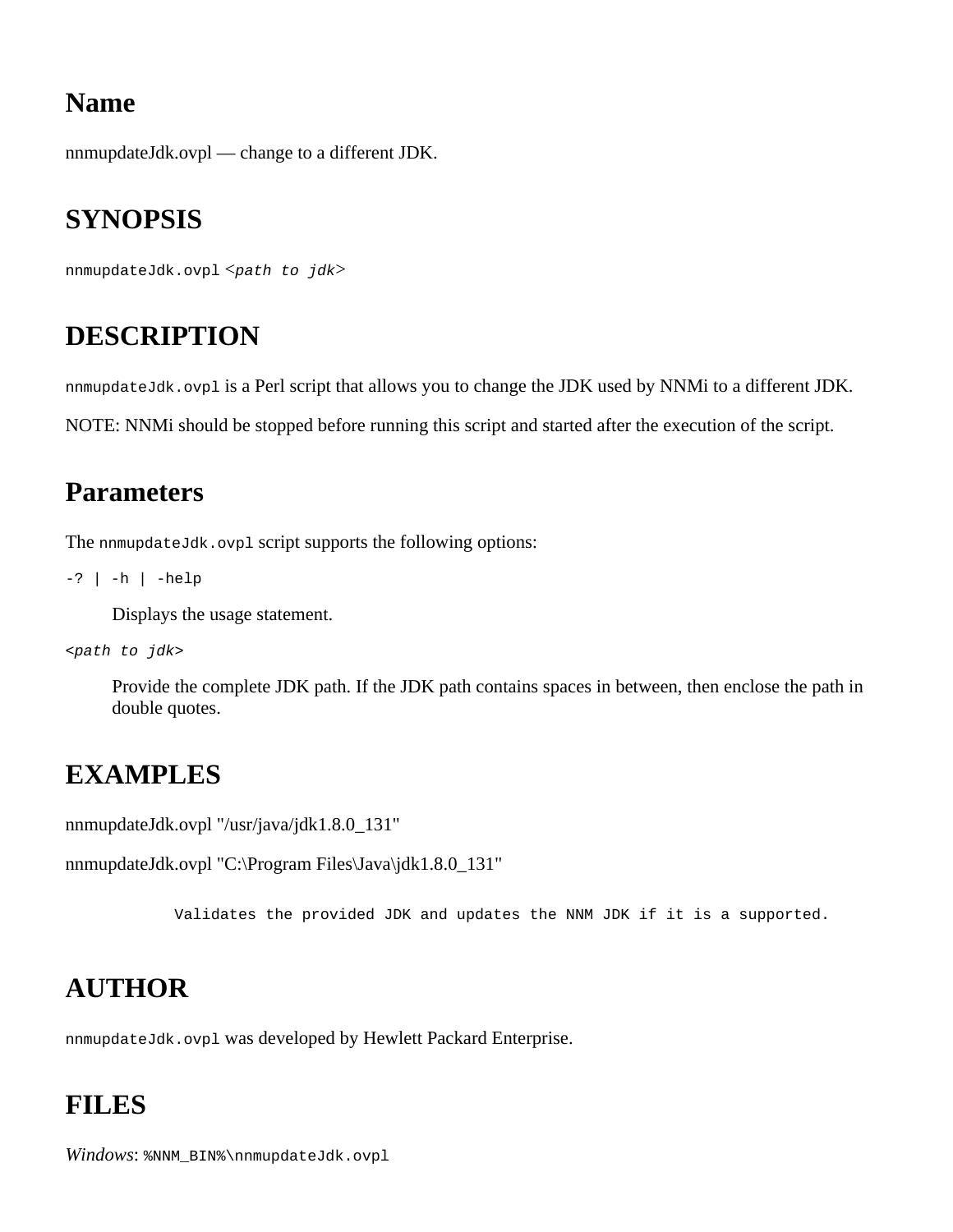*UNIX*: \$NNM\_BIN/nnmupdateJdk.ovpl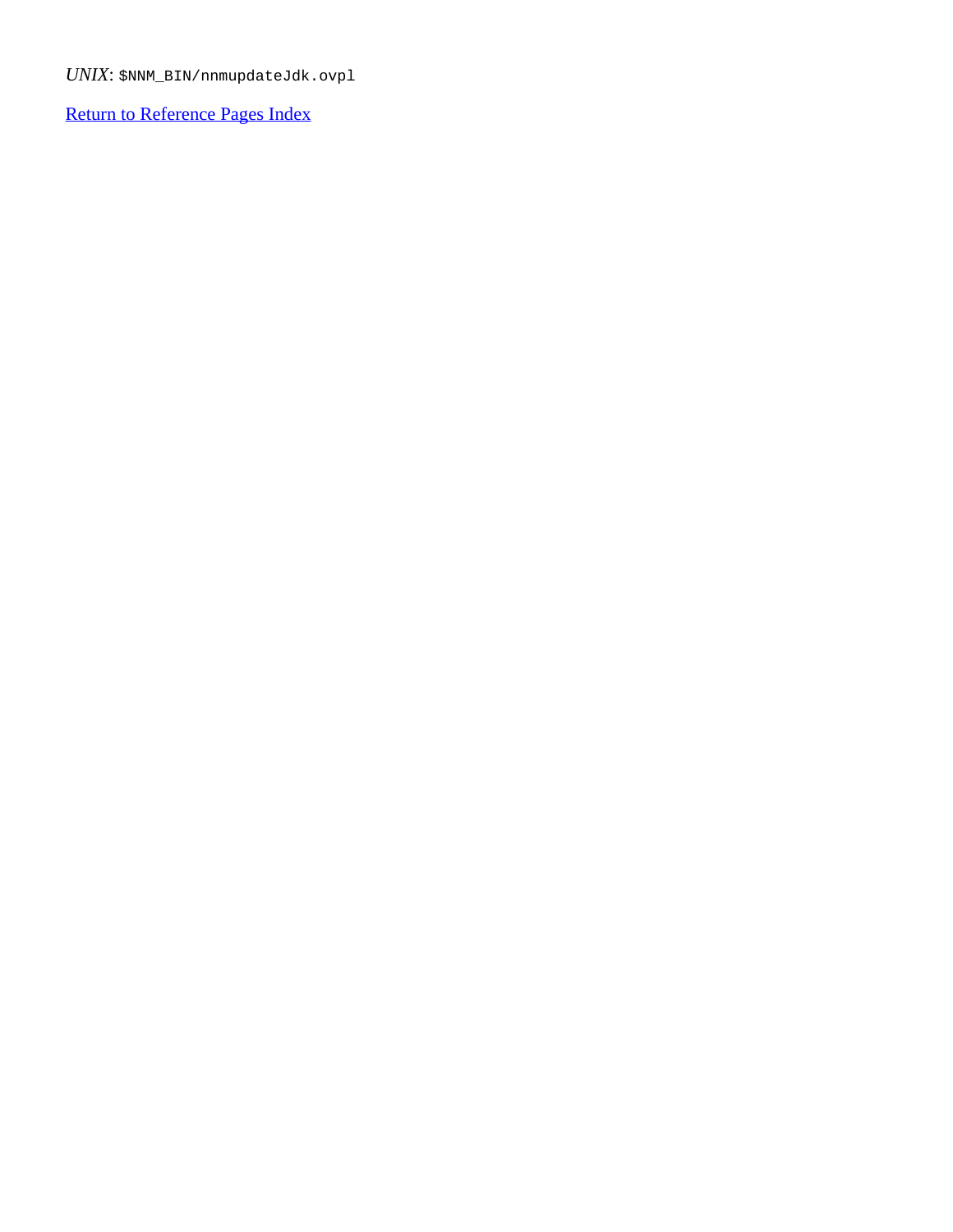nnmwhat — get specific NNM information from executables and libraries

## **SYNOPSIS**

nnmwhat FILE

# **DESCRIPTION**

The nnmwhat command is the equivalent command to the what command available on most Unix systems. This command is used to pull select string information from files such that specific information can be returned. This includes the copyright, operating system, patch level and product level. This is useful for the patching process and Support when determining the versions of files that are on the system.

### **Parameters**

Provide a file name to execute the command against. If no file is provided then STDIN is used.

### **EXAMPLES**

nnmwhat ovaddobj.exe will return the information from the ovaddobj.exe command.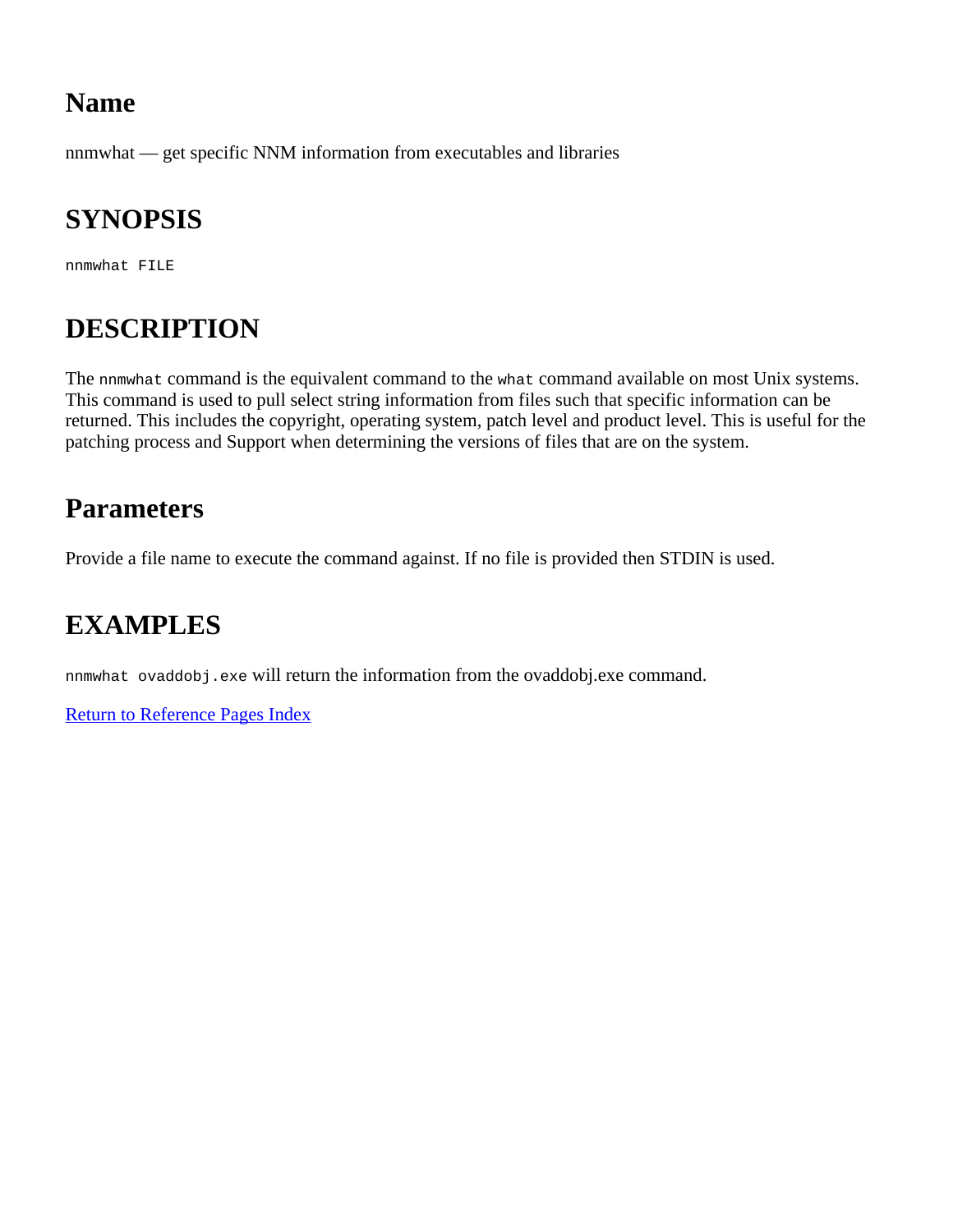<span id="page-313-0"></span>ovaddobj — object registration utility

## **SYNOPSIS**

ovaddobj [ *lrf-file* ]

### **DESCRIPTION**

ovaddobj is used to register object managers (i.e. agents) with the HP process management proces ovspmd(1M).

#### **Parameters**

#### *lrf-file*

Specifies a Local Registration File (LRF), which must contain information about a single agent and the objects it manages.

#### **Note**

You must specify all objects managed by the agent in the same LRF. Running ovaddobj against an LRF containing additional objects managed by a previously registered object manager does *not add* those objects. Instead, it *replaces* the previously registered objects with the new objects.

### **EXAMPLES**

ovaddobj *mylrf*

This registers the agent and all the objects described in the LRF *mylrf* into the NNM startup file.

### **AUTHOR**

ovaddobj was developed by Hewlett Packard Enterprise.

#### **FILES**

See the nnm.envvars reference page (and the UNIX manpage) for information about using environment variables for the following files:

*install\_dir*/bin/ovaddobj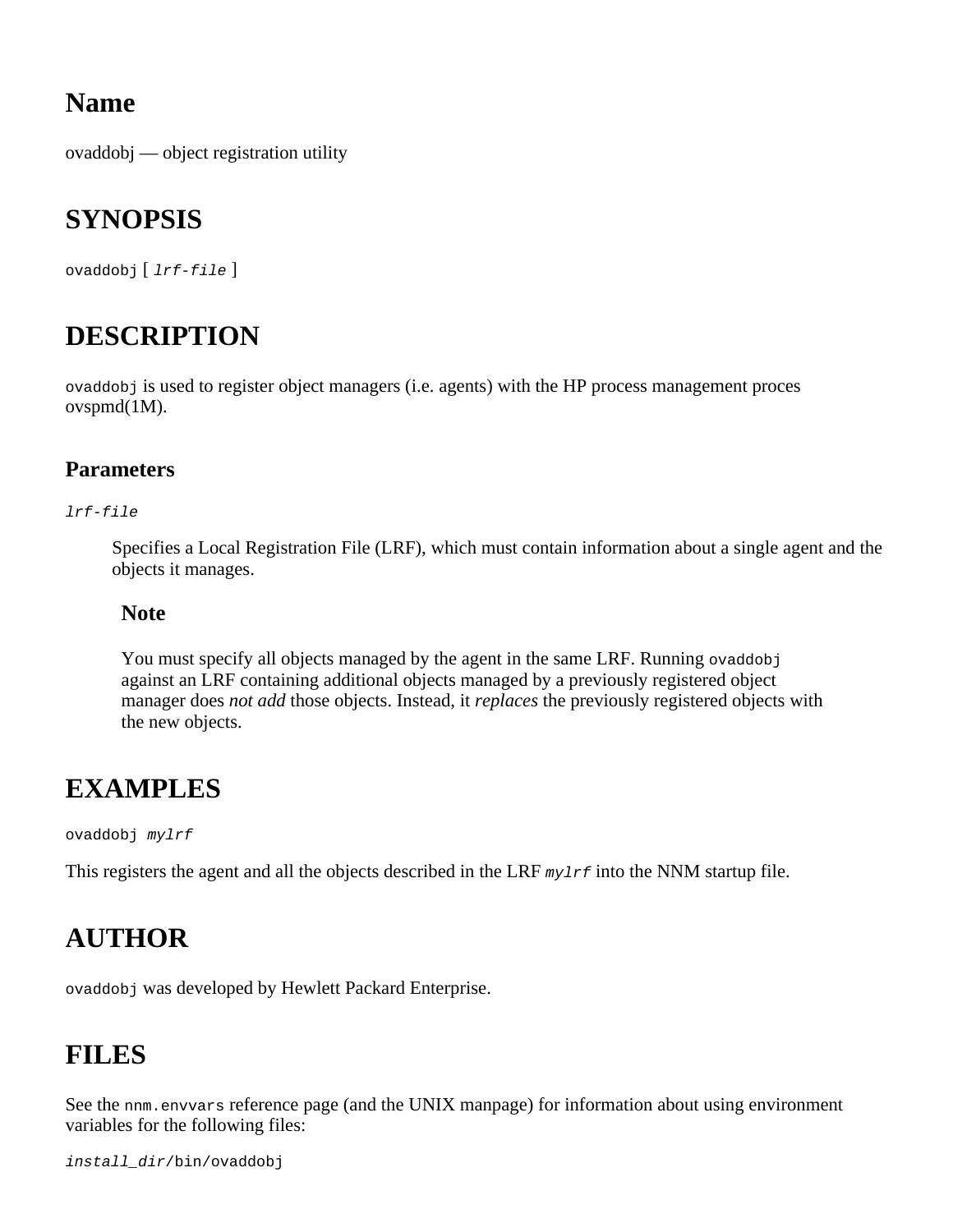# **SEE ALSO**

[ovstatus](#page-25-0)(1), [ovstart](#page-325-0)(1M), [ovstop](#page-329-0)(1M), [ovdelobj](#page-315-0)(1M), [ovspmd](#page-320-0)(1M), [nnmcluster](#page-6-0)(1).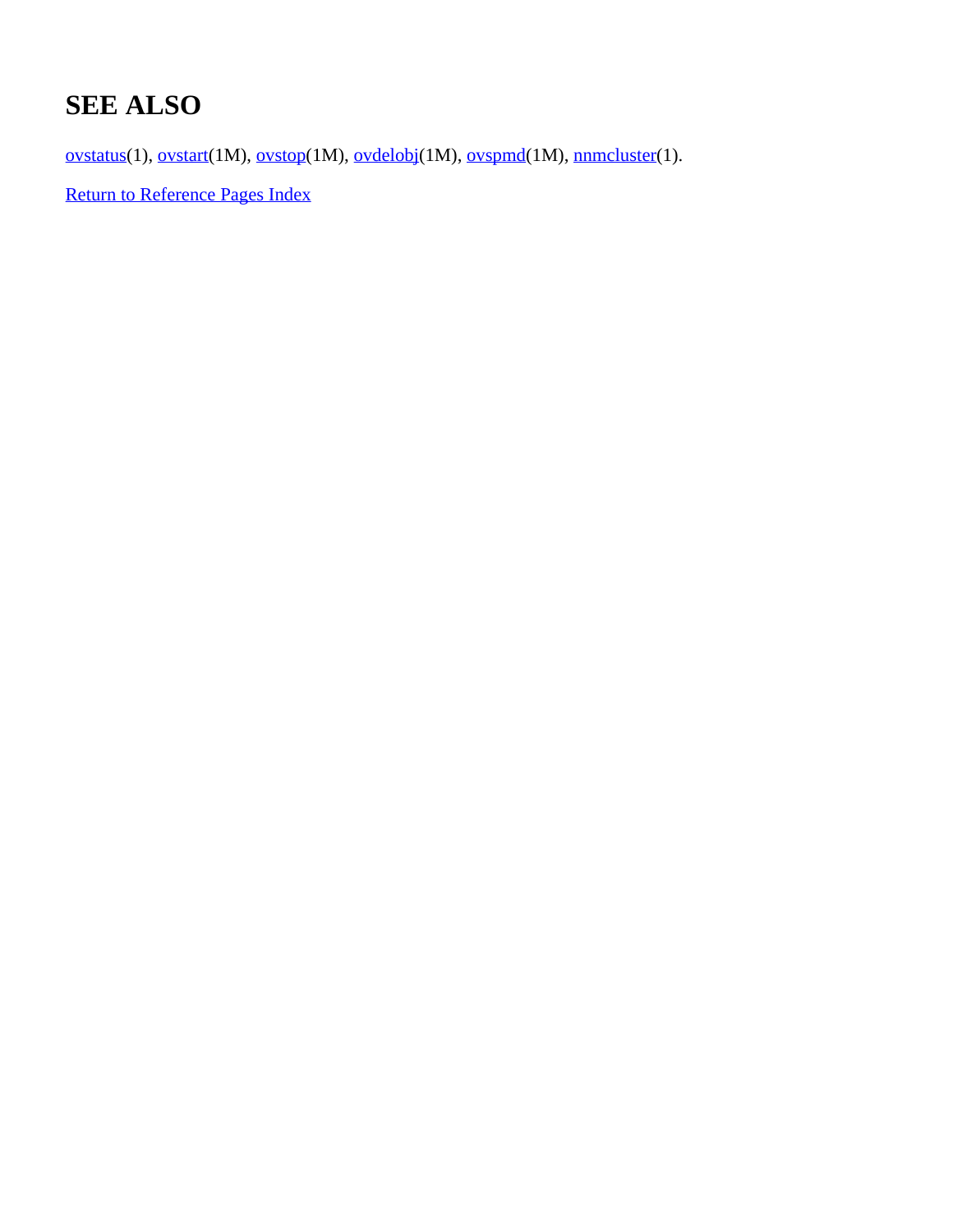<span id="page-315-0"></span>ovdelobj — object deregistration utility

## **SYNOPSIS**

ovdelobj [ *lrf-file* ]

#### **DESCRIPTION**

ovdelobj is used to deregister the information for object managers (i.e. agents) from the HP process management process ovspmd(1M).

#### **Parameters**

*lrf-file*

Specifies a Local Registration File (LRF), which contains information about a single agent and the objects it manages.

### **EXAMPLES**

ovdelobj mylrf

This deregisters the agent and all the objects described in the LRF mylrf.

### **AUTHOR**

ovdelobj was developed by Hewlett Packard Enterprise.

#### **FILES**

See the nnm.envvars reference page (and the UNIX manpage) for information about using environment variables for the following file:

*install\_dir*/bin/ovdelobj

### **SEE ALSO**

[ovstatus](#page-25-0)(1), [ovstart](#page-325-0)(1M), [ovstop](#page-329-0)(1M), [ovaddobj](#page-313-0)(1M), [ovspmd](#page-320-0)(1M), [nnmcluster](#page-6-0)(1).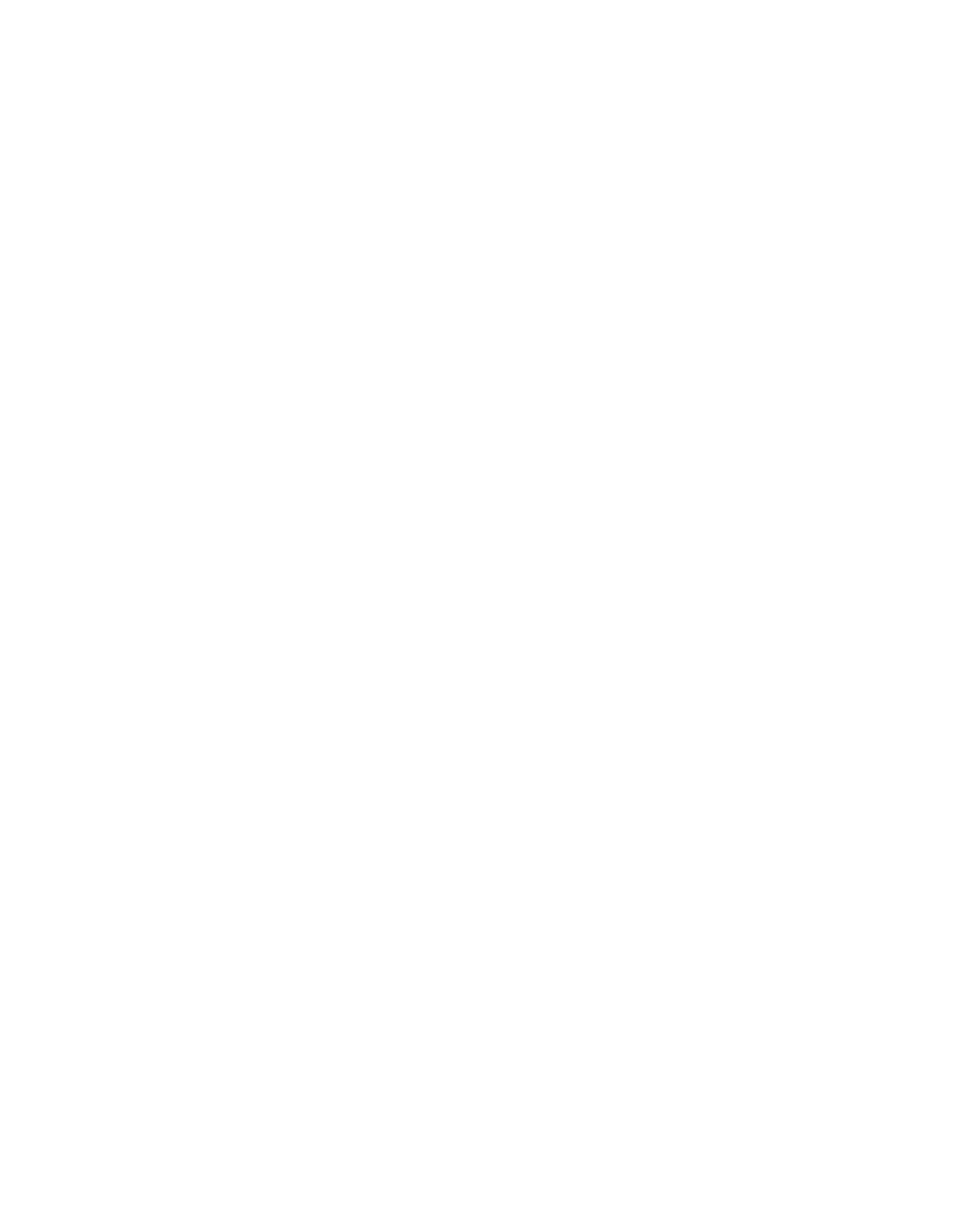ovjboss — wrapper around the jboss Application Server

# **SYNOPSIS**

ovjboss

# **DESCRIPTION**

ovjboss is a service component that falls under the management of ovspmd. It uses properties files (\$NNM\_DATA/shared/nnm/conf/props/nms-support.properties \$NNM\_DATA/shared/nnm/conf/props/nms-jboss.properties, and \$NNM\_DATA/shared/nnm/conf/props/ovjboss.jvmargs) to pass arguments to the jboss application server. Each file contains documentation on how to change the settings it controls.

This command should be never be executed directly but it falls under the management of ovspmd. It will be started when running ovstart or ovstart -c ovjboss. To stop it either call ovstop or ovstop -c ovjboss. To see the status of internal services it monitors, call ovstatus -v ovjboss.

If there are problems starting ovbjoss, one can look at the ovjboss.log and jbossServer.log log files and see if that might contain information to help solve the problem:

You must be logged on as administrator (Windows) or root (UNIX) user to run this command.

# **EXAMPLES**

To start *NNM* including *ovjboss* run the following command:

\$InstallDir/bin/ovstart

To only start *ovjboss* run the following command:

\$InstallDir/bin/ovstart -c *ovjboss*

To find the status of services started by *ovjboss* run the following command:

\$InstallDir/bin/ovstatus -v *ovjboss*

# **AUTHOR**

ovjboss was developed by Hewlett Packard Enterprise.

# **FILES**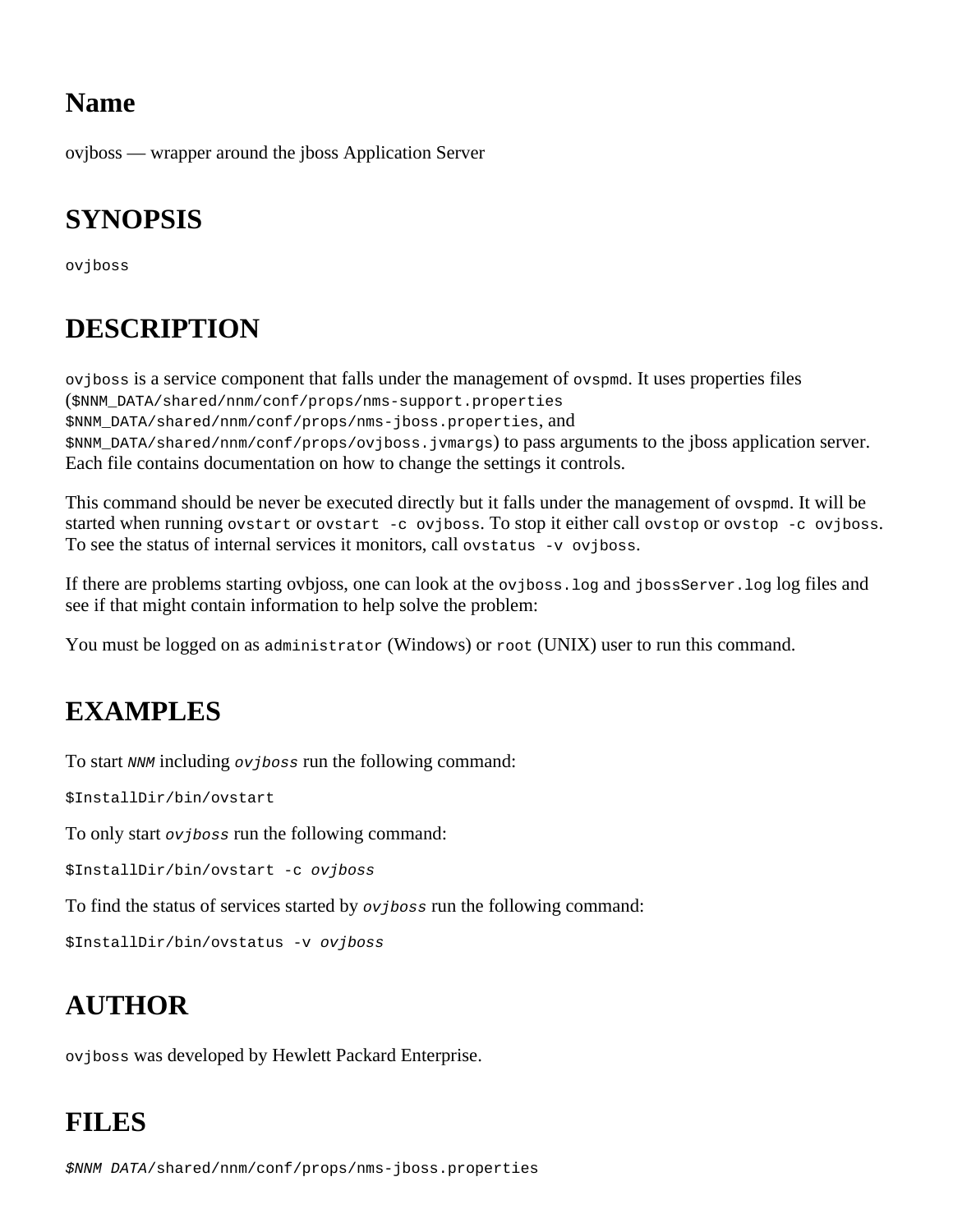Parameter file used by services started inside ovjboss.

*\$NNM\_DATA*/shared/nnm/conf/props/nms-support.properties

Parameter file used by services started inside ovjboss.

*\$NNM\_DATA*/shared/nnm/conf/props/ovjboss.jvmargs

Parameters passed to the JVM that jboss runs in

*\$NNM\_DATA*/nnm/conf/nms-local.properties

Local configuration file, including Ports configuration

*\$NNM\_DATA*/log/nnm/jbossServer.log

Log file containing exceptions (if any)

*\$NNM\_DATA*/log/nnm/ovjboss.log

Log file containing stderr messages

### **SEE ALSO**

ovspmd(1)

nms-local.properties(4)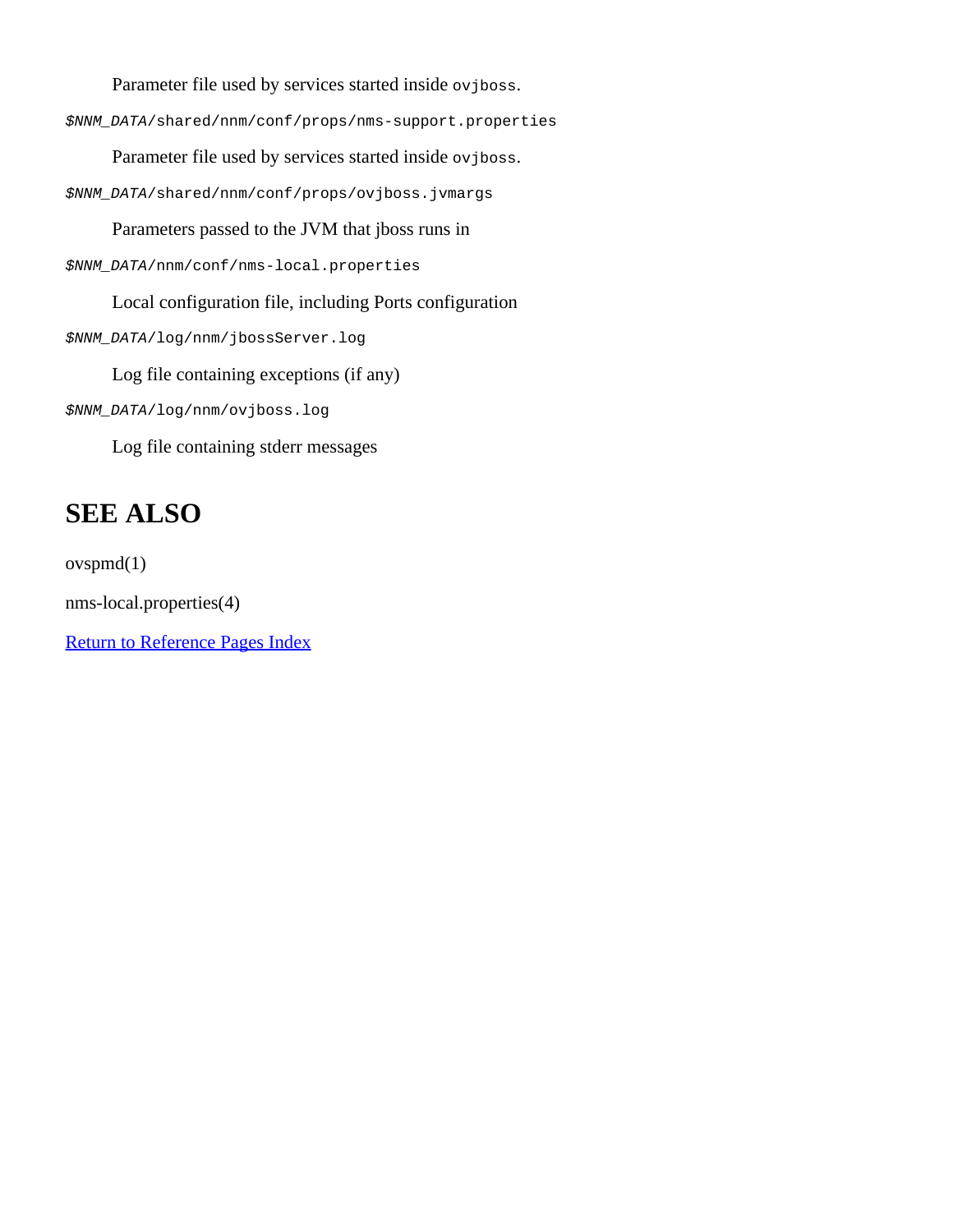ovserror — Reports the most recently generated errors from the ovspmd process. The ovserror process is used internally by other processes, and should never be invoked by the user.

# **SYNOPSIS**

ovserror

# **DESCRIPTION**

ovserror reports the most recently generated errors from the ovspmd process. It takes no parameters.

### **RETURN VALUE**

ovserror reports the most recently generated errors from the ovspmd process.

# **AUTHOR**

ovserror was developed by Hewlett Packard Enterprise.

#### **SEE ALSO**

[ovstatus](#page-25-0)(1), [ovstart](#page-325-0)(1M), [ovstop](#page-329-0)(1M), [ovspmd](#page-320-0)(1M).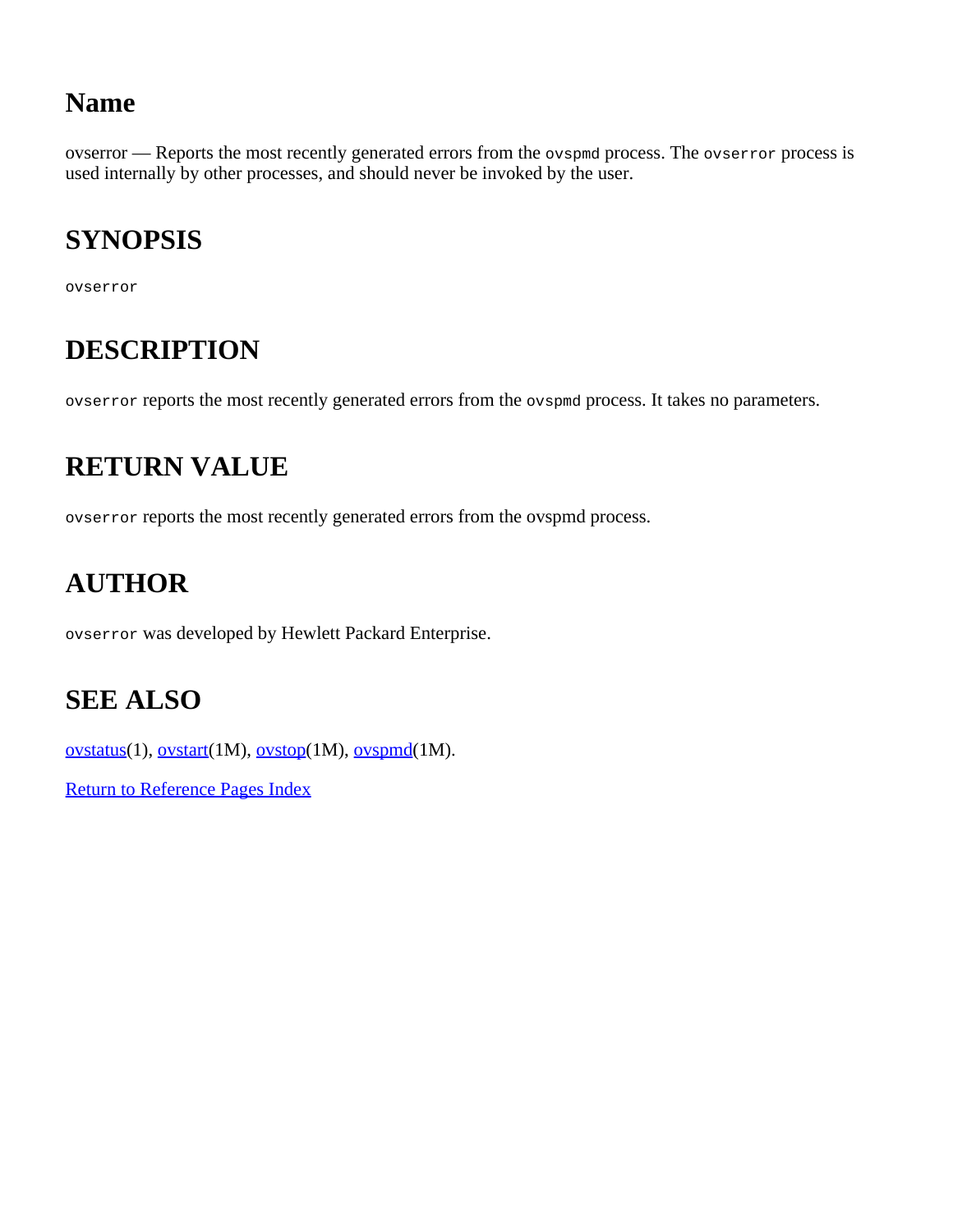<span id="page-320-0"></span>ovspmd — NNM process management service

# **SYNOPSIS**

ovspmd [ [install] [start] [stop] [remove] [-W] [-d] [-V] [-f *startup\_file*] ]

# **DESCRIPTION**

ovspmd manages the service processes that are part of NNM. It starts, stops, and reports status on these processes in response to requests from ovstart, ovstop, and ovstatus. ovspmd is normally started automatically by ovstart. On Windows, ovspmd is registered as a service. ovspmd registers under the service name HP OpenView Process Manager.

ovstart sends a request to ovspmd to start the object manager programs specified in the NNM startup file (SUF), by default ovsuf. NNM-managed processes are configured in a local registration file (LRF), and added to the SUF by ovaddobj. If you call ovstart with no arguments, ovspmd starts all managed processes configured to be started automatically (that is, with the initial start flag OVs\_YES\_START in the LRF).

ovstop sends a request to ovspmd to stop configured managed processes. If you call ovstop with no arguments, ovspmd stops all currently running managed processes, and then exits.

ovstatus sends a request to ovspmd to report the current running status of configured managed processes.

Managed processes are started by ovspmd as services (that is, in the background, with stdin, stdout, and stderr ignored).

Each managed process can be configured with a dependency list (that is, a list of other processes that must already be running before the process can be started successfully). ovspmd does not start a managed process until all the processes on which it depends have already initialized successfully. On startup, ovspmd verifies that no LRF-specified dependencies form a cycle. (An example of a cycle is  $A \rightarrow B \rightarrow C \rightarrow A$ .) These dependencies determine a relative sequencing for starting, as well as a reverse order for stopping.

ovspmd has a mechanism to automatically restart processes that fail unexpectedly. This process entails adding a retry count for the daemon processes as listed in the

\$NNM\_DATA/shared/nnm/conf/ovspmd.restart.properties file. By default, the number of retries is 3. When a process dies unexpectedly, this count is decremented by one until it reaches zero. At that point, the process will not be automatically restarted. Attempting to start the process with ovstart will reset the retry count and start the process again. If the process has been running for two hours, then the process resets its retry counter. Removing entries will cause ovspmd not to do restarts. This is also true if the retry count is 0.

ovspmd distinguishes between three classes of object managers:

#### OVs\_WELL\_BEHAVED

A well-behaved process uses the OVsPMD API (see OVsPMD\_API(3)) to communicate with ovspmd. It sends ovspmd status information about successful and unsuccessful initialization, normal termination and abnormal termination, if configured to do so. ovspmd considers a well-behaved process to have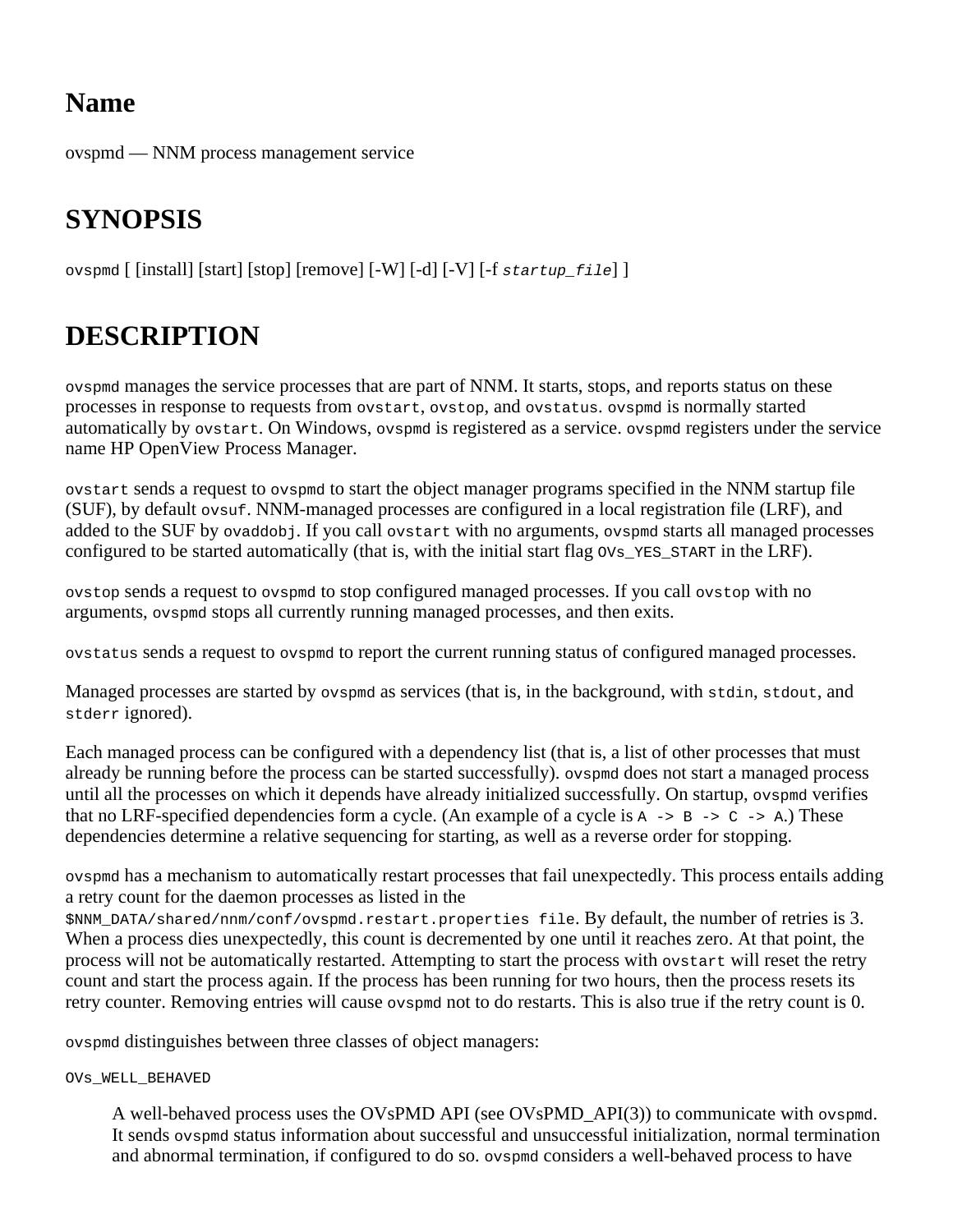initialized successfully only when it explicitly reports that it has done so. A well-behaved process also exits when it receives the command ovs CMD EXIT from ovspmd.

The status information passed by the managed process to ovspmd is forwarded to ovstart, ovstop, or ovstatus, if currently running. The last message received from each managed process is saved, and then forwarded, on request, to ovstatus. The messages received from well-behaved processes are also logged to the application event log (which can be examined with the Event Viewer).

```
OVs_NON_WELL_BEHAVED
```
ovspmd can also manage object managers that do not use the OVsPMD API (non-well-behaved processes) only if they do *not* go into the background of their own accord (see ovs DAEMON below). Because a non-well-behaved process returns no status messages, ovspmd considers such a process to have initialized successfully if it is not exited within the LRF-specified timeout interval.

Non-well-behaved processes are terminated with Terminal Process if they do not exit within the configured timeout.

#### OVs\_DAEMON

Managed processes that go into the background cannot be managed with a communication channel or with signals. ovspmd can start such a process, but it cannot stop or report meaningful status about the process because it does not have a communication channel or a process ID for it.

#### **Parameters**

#### install

Install ovspmd as a service.

#### start

Start the ovspmd service.

#### stop

Stop the ovspmd service.

#### remove

Remove the ovspmd service.

#### $-W$

Do not start managed processes when ovspmd starts. Wait for ovstart to request it.

#### -d

Used for debugging. When used, ovspmd does *not* become a service.

-V

Run in very verbose mode. In this mode, ovspmd outputs very detailed information about the configuration of the managed processes. This is far too much information for ordinary use.

-f *startup\_file*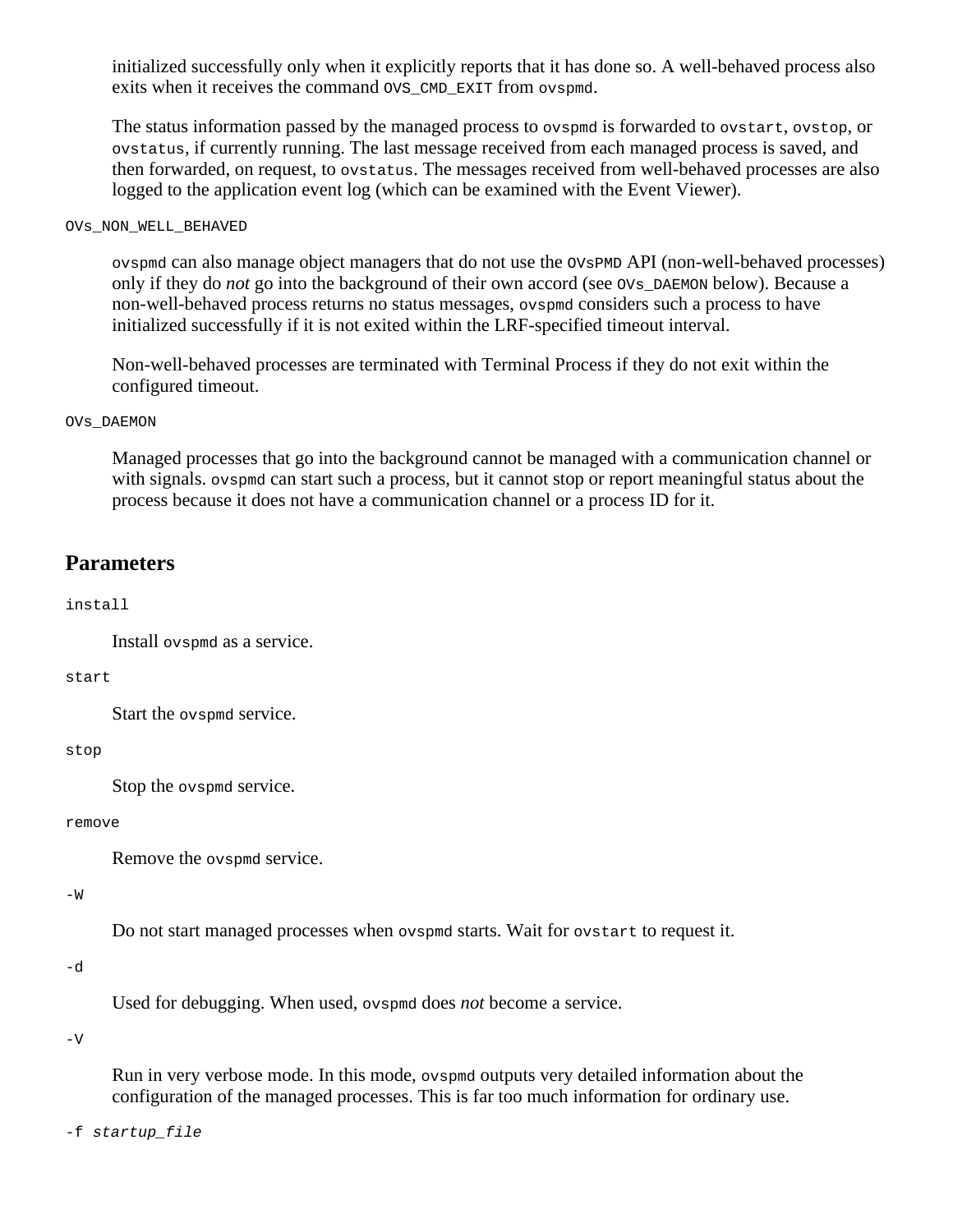Read *startup\_file* as the startup file (SUF) instead of the default. Note that *startup\_file* must be an absolute path.

# **Application Authorization**

ovspmd governs the management of NNM services. It uses the ovspmd.auth file to control which hosts, users, and applications can start and stop the NNM services. The ovspmd.auth file is located in *data\_dir*\shared\nnm\conf\.

ovspmd searches the entries in the ovspmd.auth file from beginning to end. As soon as it finds an entry that either explicitly allows or denies the access under consideration, it stops looking. Therefore, more specific entries should precede more general entries.

The file contains lines specifying the authorized hosts, users, and applications. Each line lists a single host, user, and application list authorized to connect to ovspmd. The format of each line of the file is:

#*comment*

*hostname* [*username* [*appname1 appname2 appname3 ...* ]]

The pound sign (#) and anything following it is a comment, which is ignored. Blank lines are also ignored.

*username* and *appname* are optional. If no application is present, the line permits (or denies) access by any application. If no username is present, the line permits (or denies) access by any user running any application.

If *hostname* is a plus sign (+), the line refers to access from any host. If *username* is a plus sign (+), the line refers to access by any user. If a hostname is preceded by a minus sign (-), the line explicitly denies all access from that host. (Any username or application names that also happen to appear on the line are ignored.) If a username is preceded by a minus sign (-), the line explicitly denies any access by that user from the specified host. (Any application names that also happen to appear on the line are ignored.)

If any applications are listed, the line permits access only to the applications listed (by the specified user from the specified host). Note that the application names listed in the authorization file must match the registered name of the application, except that white space in the registered application name must be replaced with underscores.

The ovspmd.auth file created at installation contains more examples of the file format, and some examples are also included in the EXAMPLES section.

# **DIAGNOSTICS**

ovspmd issues error messages about configuration errors and system call failures. These messages are intended to be self-explanatory. If it currently has an open communication channel with ovstart, ovstop, or ovstatus, ovspmd forwards these error messages through the communication channel to be output by the program.

ovspmd can process multiple requests (start, stop, or status) at a time. Additional requests are queued by type until the current request completes.

In addition, ovspmd logs processing, configuration, and system errors using nettle in the OVS subsystem at the ERROR level. Messages indicating normal events, such as successful initialization, are logged at the INFORMATIVE level. Messages indicating initialization failure or abnormal termination are logged at the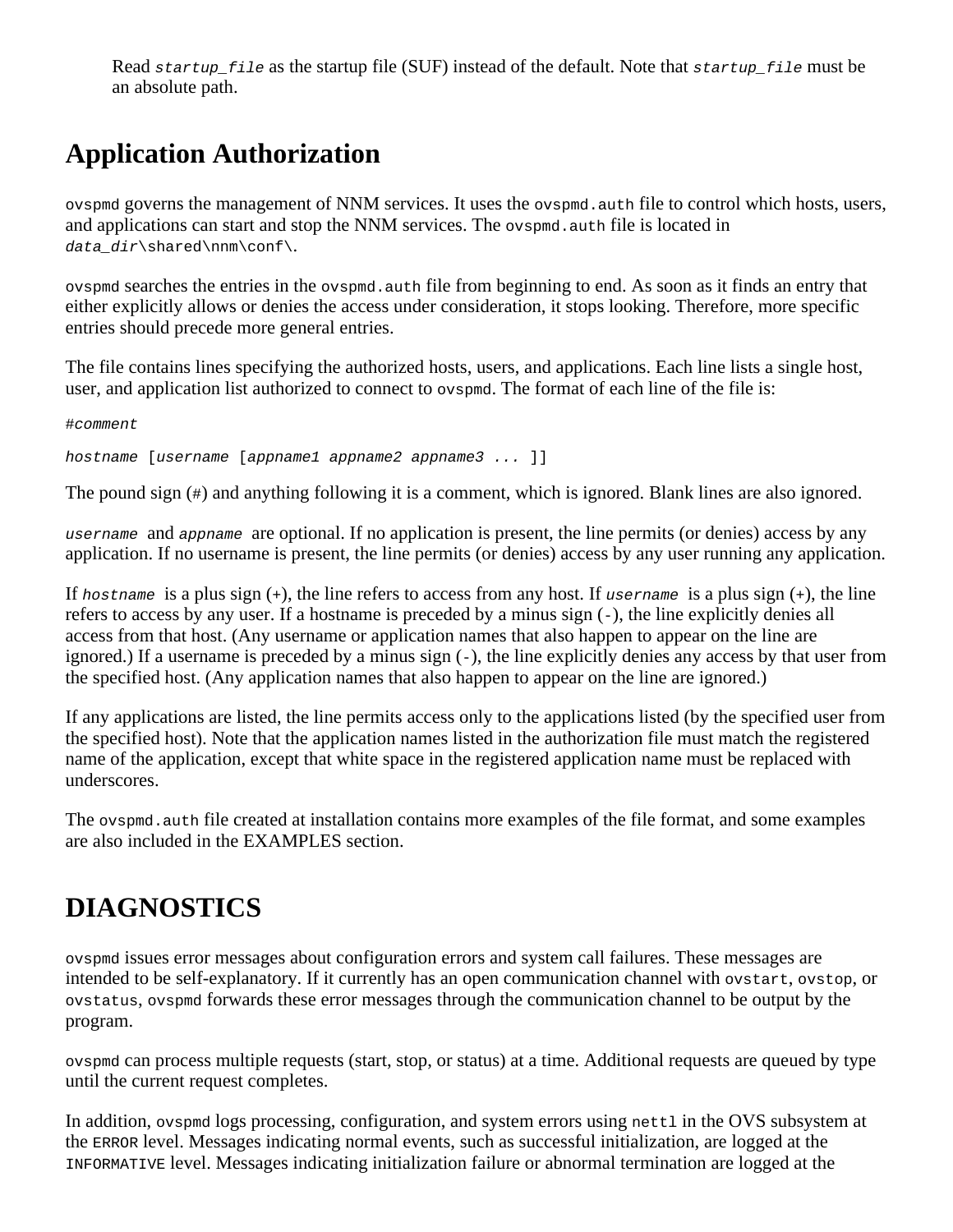WARNING level.

#### **EXAMPLES**

The following is an example of the contents of the ovspmd.auth file:

# Normally, you should authorize any application # run by any user on the same host on which ovspmd is running. # To do so, use a single line listing the # name of the host on which this file is located # (for example, "thishost"): thishost # Similarly, if you are running Management # Consoles, you should authorize any application # run by any user on all the client hosts and on # the server host. For example, if your server # system named "bigsystem" has one client named # "hohum", list each of them on a separate line in # this file on bigsystem: bigsystem hohum # It is possible to permit specific users to run # specific applications from a remote system. The # following line permits the user "shem" from host # "blimp" to run the applications "Toaster Manager" # and "Blender". Note that, because the application's # registered name "Toaster Manager" contains white # space, you must replace the whitespace with the # underscore character in the authorization file:

shem blimp Toaster\_Manager Blender

```
# It is not possible to exclude specific applications,
# except by explicitly permitting all non-excluded
# applications.
```
# The following line denies access by the user "fred" # from any host:

+ -fred

# The following line denies any application access # from the host "badguy":

-badguy

### **AUTHOR**

ovspmd was developed by Hewlett Packard Enterprise.

#### **FILES**

See the nnm. envvars reference page (and the UNIX manpage) for information about using environment variables for the following files:

*install\_dir*\bin\ovspmd

*install\_dir*\conf\ovsuf

See \$NNM\_DATA/shared/nnm/conf/ovspmd.restart.properties for restart property configuration.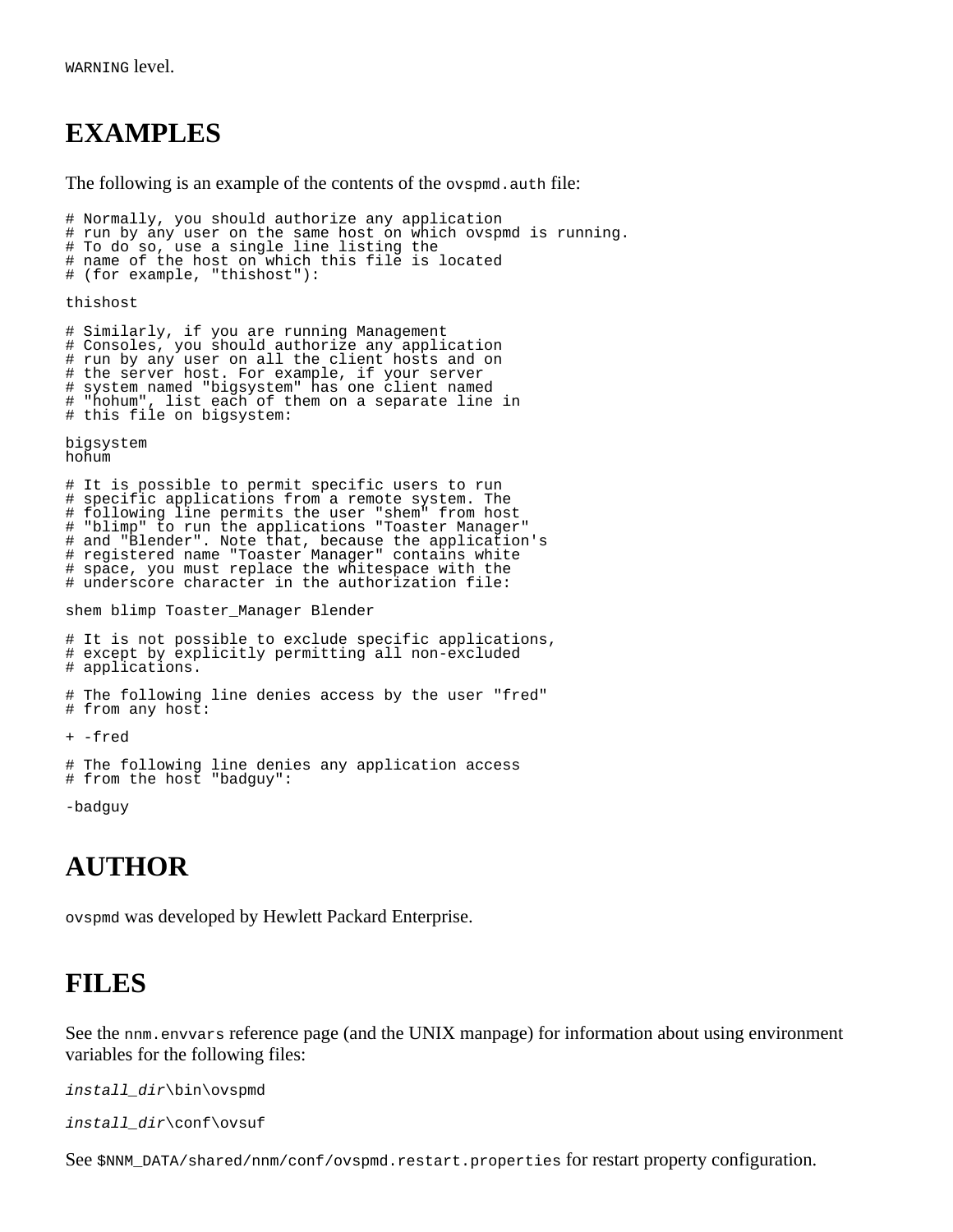# **EXTERNAL INFLUENCES**

#### **Environmental Variables**

\$LANG provides a default value if the internationalization variables, LC\_ALL, LC\_CTYPE, and LC\_MESSAGES are unset, null, or invalid.

If \$LANG is unset, null, or invalid, the default value of C (or English UnitedStates.1252 on Windows) is used.

LC\_ALL (or \$LANG) determines the locale of all other processes started by ovspmd.

LC\_CTYPE determines the interpretation of text as single-byte characters, multiple-byte characters, or both; the classification of characters as printable; and the characters matched by character class expressions in regular expressions.

LC\_MESSAGES determines the language in which messages are displayed.

All other environment variables are inherited from the shell executing ovspmd (or the initial ovstart that starts ovspmd). ovspmd and all service processes share this same environment. As a result, ovspmd must be stopped and restarted for any environment changes to take effect (see ovstart(1M)).

## **SEE ALSO**

[ovstatus](#page-25-0)(1), [ovstart](#page-325-0)(1M), [ovstop](#page-329-0)(1M), [ovaddobj](#page-313-0)(1M), [ovdelobj](#page-315-0)(1M), [nnmcluster](#page-6-0)(1).

[Return to Reference Pages Index](#page-2-0)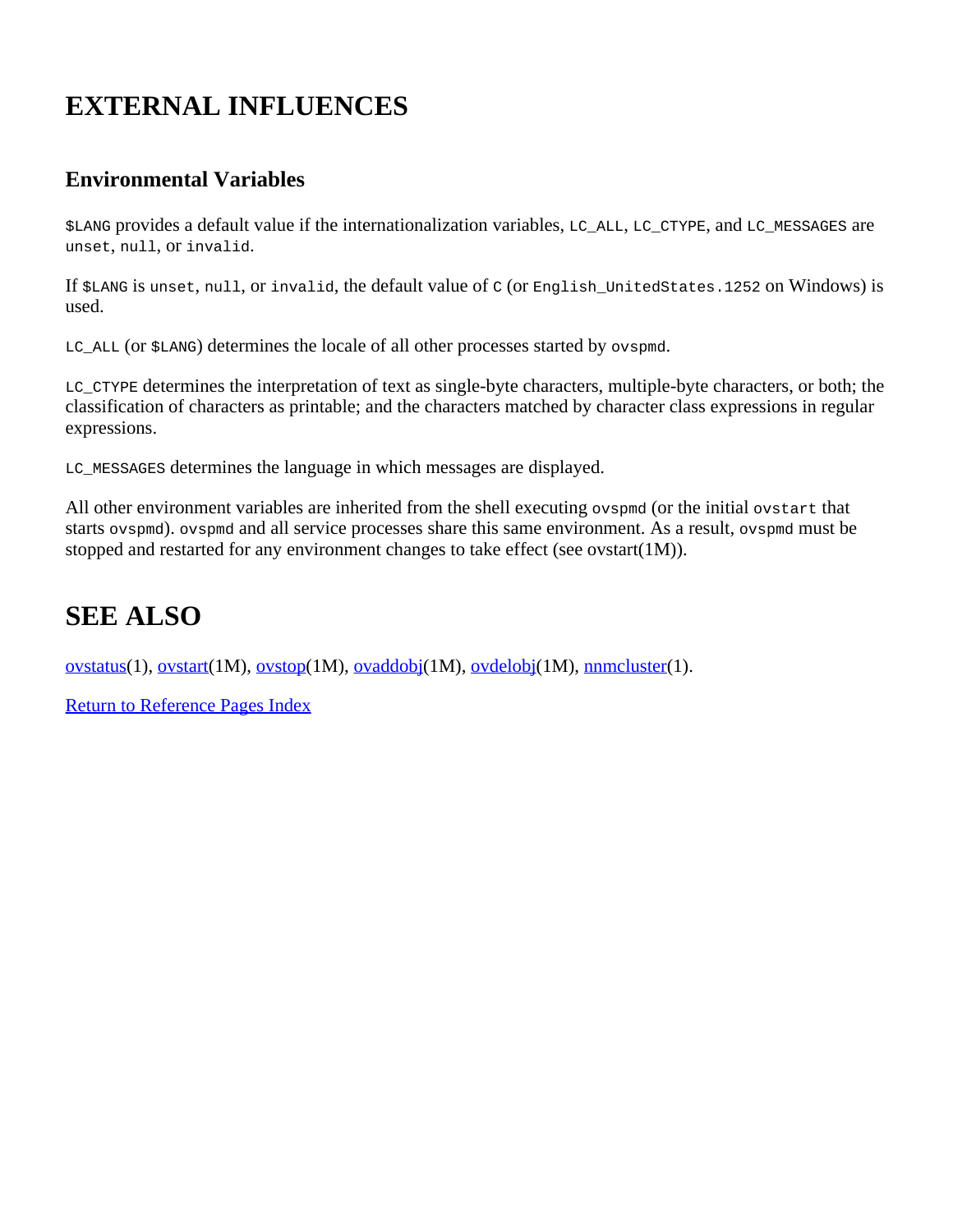# <span id="page-325-0"></span>**Name**

ovstart — start NNM managed processes

# **SYNOPSIS**

ovstart [ [-c] [-d] [-o *ovspmd\_path*] [-v] [--][*ovspmd\_options..*.][*managed\_process\_names*...]]

# **DESCRIPTION**

ovstart starts NNM managed processes. If called with one or more *managed\_process\_name* arguments, it starts the designated managed process after first starting any other managed processes on which it depends. If called with no arguments, it starts all the managed processes that are configured to start by default.

ovstart does not exit until all the managed processes it has tried to start have either responded or timed out (failed to respond within the LRF-specified timeout interval). By default, it produces no output unless a managed process fails. When you execute it from the command line, it is advisable to use the -c or -v option to track the progress of the operation. Running ovstart again after the successful completion of a previous attempt to ovstart is completely harmless.

ovstart sends a start request (OVS\_REQ\_START) to the process management service, ovspmd. If ovspmd is not already running, ovstart starts it first.

ovstart must be run by the administrator or super-user.

The managed processes are configured by  $\alpha$  ovaddobj from information in local registration files (see lrf(4)). A managed process is named by the first field in the LRF describing it.

If ovstart is used on a node configured for NNM clustering (see nnmcluster(1M)) then the behavior of ovstart is different than described above. Specifically, ovstart behaves exactly like the "nnmcluster daemon" command.

In a NNM cluster environment ovstart returns immediately (after launching the NNM cluster in the background). Instead, the nnmcluster command will determine if/when to start the other NNM processes. Please monitor ovstatus output to determine if NNM processes have completed startup.

In a NNM clustered environment the other command-line options to ovstart are not supported.

Note that for fine-grain control of NNM cluster attributes use the nnmcluster command directly. The ovstart command in a NNM cluster environment is provided for convenience starting NNM using a familiar command.

#### **Parameters**

ovstart recognizes the following options. Any unrecognized options are reported by a usage message.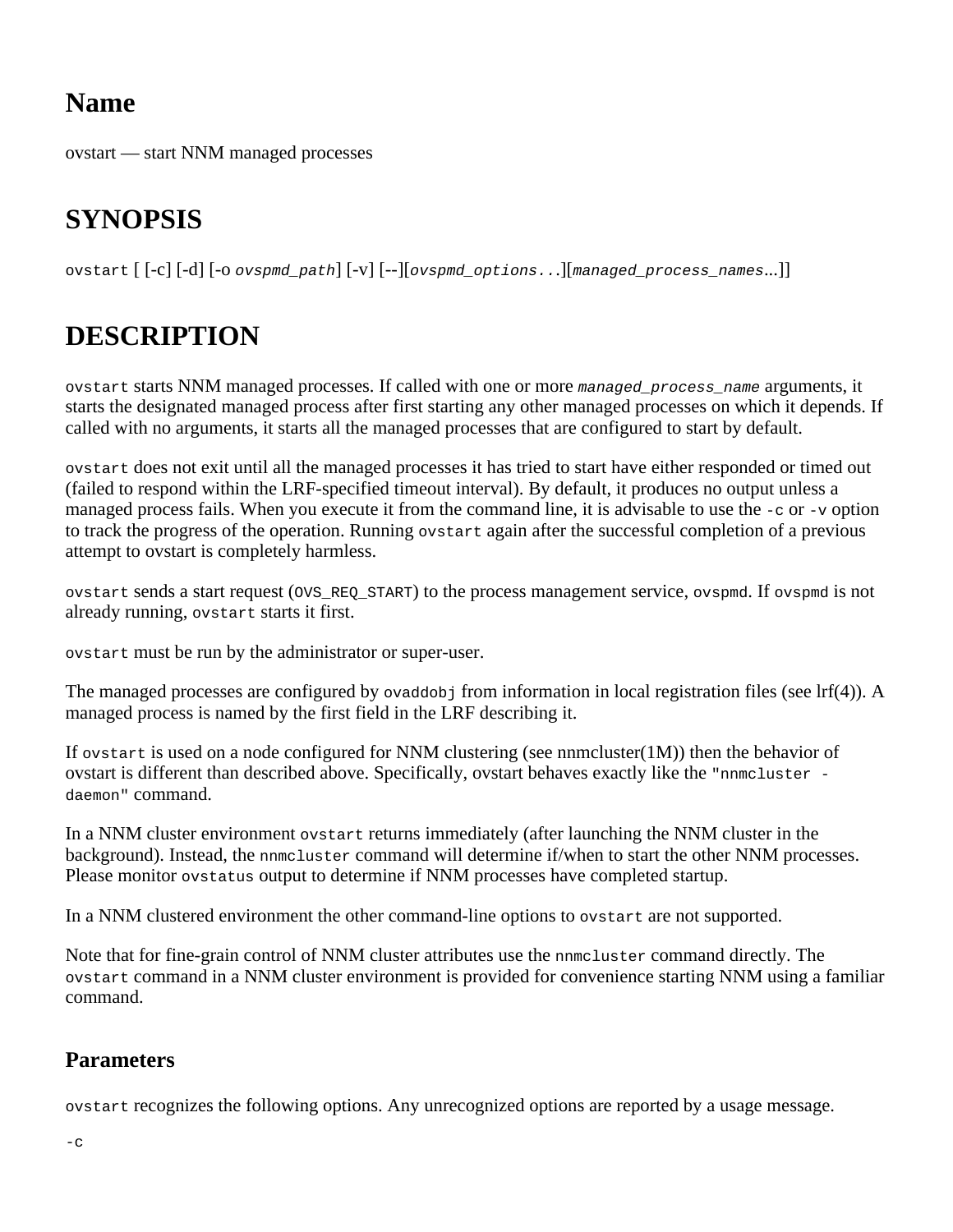Produce one line of information about the success or failure of each managed process.

-d

Report the important stages in processing, including starting, contacting, and sending the start request to ovspmd, and closing the communication channel.

-o *ovspmd\_path*

Specifies that the executable for ovspmd is in *ovspmd\_path* instead of in the default location, *install dir*\bin. If ovspmd is already running, this option is ignored.

-v

Produce several lines of information about the success or failure of each managed process.

- *ovspmd\_options*

Any option not known by ovstart is passed to ovspmd. Since the  $-d$  option is valid for both programs, it will be interpreted as an ovstart option, and will *not* be passed on to ovspmd. Likewise, the -V option *will be* passed to ovspmd since it is not valid for ovstart. If an option is not recognized by either, a usage message will be printed from ovspmd, not ovstart.

--

Terminates the options section of the ovstart command line. Any arguments following the comment token (--) are interpreted as names of managed processes to start, and passed to ovspmd.

#### **RETURN VALUE**

In a non NNM cluster environment ovstart exits with the status representing the number of object managers from the start list that were *not* started successfully. If all requested managed processes were started successfully, ovstart exits with the status 0 (zero).

In a NNM cluster environment ovstart always exit immediately with the status 0 (zero).

### **DIAGNOSTICS**

ovstart reports certain command-line errors (in particular, too many arguments) and system errors. The messages are prefixed with ovstart:, and are intended to be self-explanatory. ovstart also outputs error messages received from ovspmd. These messages are prefixed with ovspmd:. ovstart does not treat unrecognized options as errors, but ovspmd does.

Note that ovspmd can process multiple requests (ovstart, ovstop, or ovstatus) at a time. If any of these commands is being handled, the new request will be queued by type until the previous command has completed.

#### **EXAMPLES**

ovstart

Request ovspmd to start all managed processes configured to start by default. If ovspmd is not already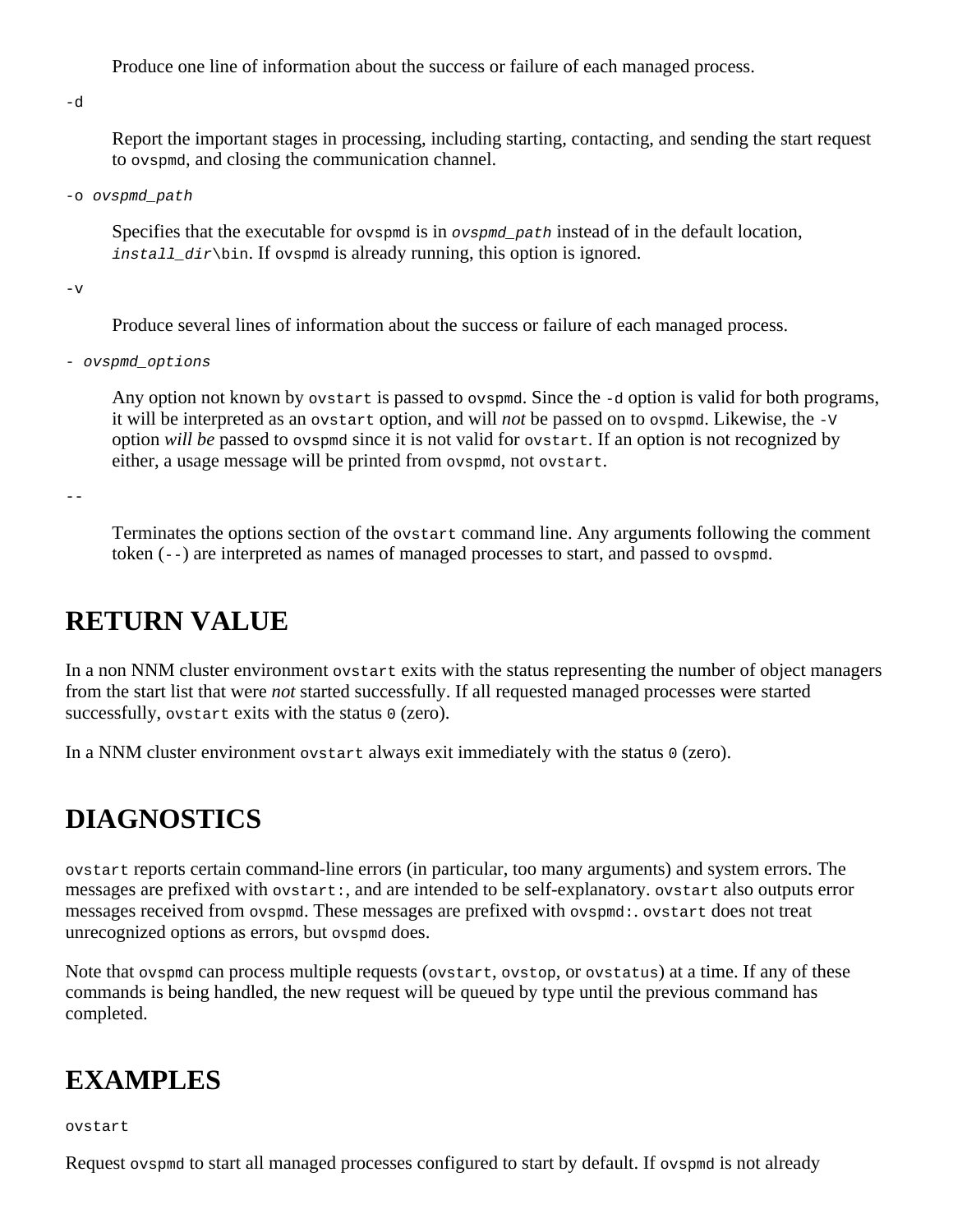running, start it with no options. Only failures are reported.

ovstart -v -V -- ovjboss

Request ovspmd to start the ovjboss process, which results in starting the Jboss application server and all of the NNM services that are deployed together within Jboss, after first starting any other managed processes that the ovjboss process depends on. If ovspmd is not already running, start it in verbose mode (-V option). Report program startup, whether successful or not  $(-v \text{ option})$ . Note that the comment token  $(-)$  option is necessary so that ovstart does not interpret ovjboss as an argument to the unrecognized -V option.

## **AUTHOR**

ovstart was developed by Hewlett Packard Enterprise.

#### **FILES**

See the nnm. envvars reference page (or the UNIX manpage) for information on using environment variables for the following files:

*install\_dir*\bin\ovstart

*install\_dir*\bin\ovspmd

## **EXTERNAL INFLUENCES**

#### **Environmental Variables**

\$LANG provides a default value if the internationalization variables, LC\_ALL, LC\_CTYPE, and LC MESSAGES are unset, null, or invalid.

If \$LANG is unset, null, or invalid, the default value of  $\sigma$  (or English UnitedStates.1252 on Windows) is used.

LC ALL (or \$LANG) determines the locale of all other processes started by ovspmd.

LC\_CTYPE determines the interpretation of text as single-byte and/or multi-byte characters, the classification of characters as printable, and the characters matched by character class expressions in regular expressions.

LC\_MESSAGES determines the language in which messages are displayed.

If ovstart is executed, and no ovspmd process is currently running, ovspmd inherits the environment of the executing shell. All managed processes started by ovspmd inherit this same environment.

To change the environment for ovspmd or any managed process, you must restart ovspmd with the correct environment. This requires that all managed processes be stopped (ovspmd does not terminate until all managed processes have been shut down).

As a result, to change the environment for any managed process started from ovstart/ovspmd, you must do the following: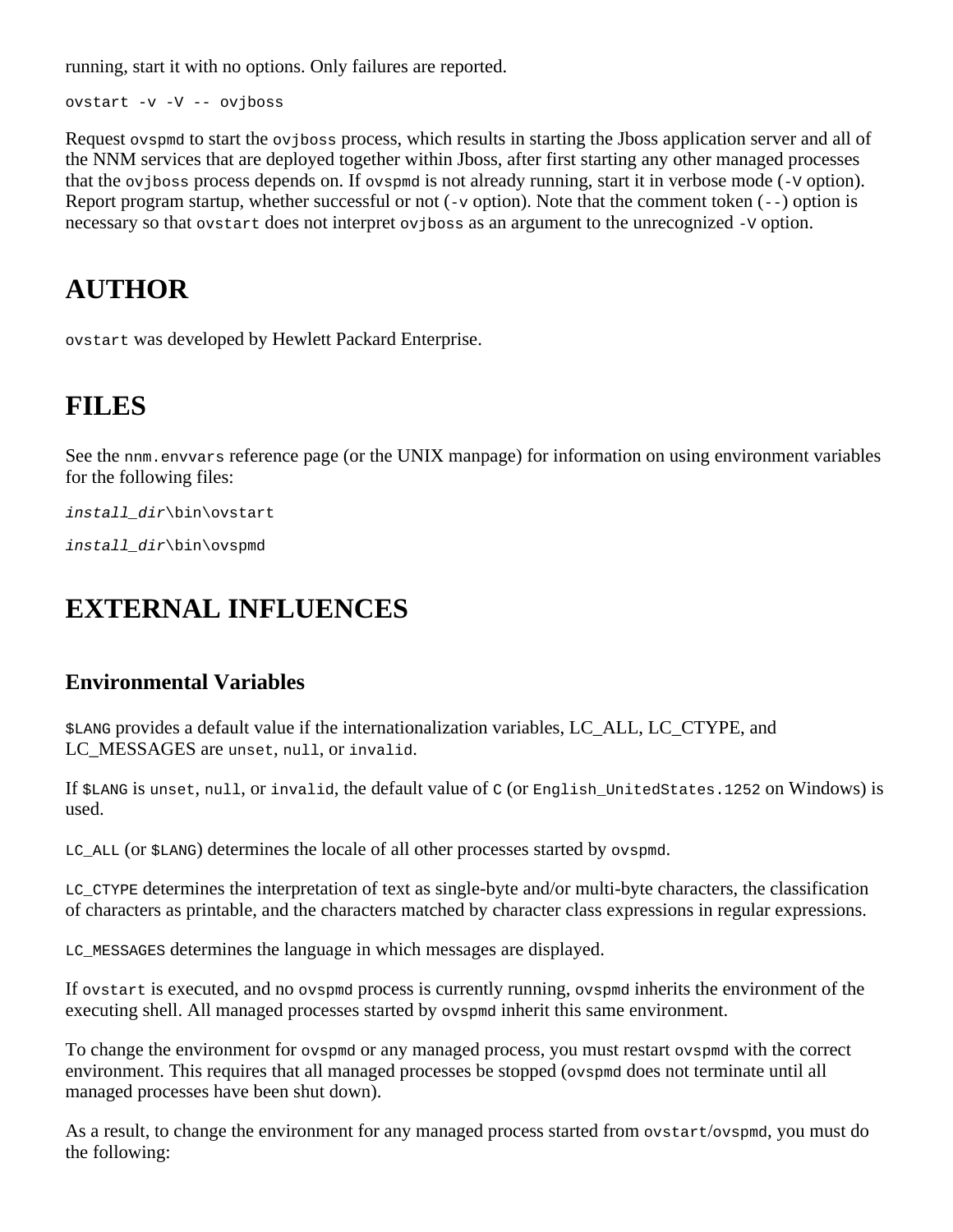- 1. Execute ovstop with no arguments to shut down all managed processes and ovspmd.
- 2. Set up the correct environment variables.
- 3. Execute ovstart to restart ovspmd and any or all managed processes.

#### **NNM Cluster**

If a com.hp.ov.nms.cluster.name is defined in the \$NnmDataDir/shared/nnm/conf/props/nmscluster.properties file, then ovstart will defer startup to the nnmcluster command.

## **SEE ALSO**

[ovstatus](#page-25-0)(1), [ovstop](#page-329-0)(1M), [ovaddobj](#page-313-0)(1M), [ovdelobj](#page-315-0)(1M), [ovspmd](#page-320-0)(1M), [nnmcluster](#page-6-0)(1M).

[Return to Reference Pages Index](#page-2-0)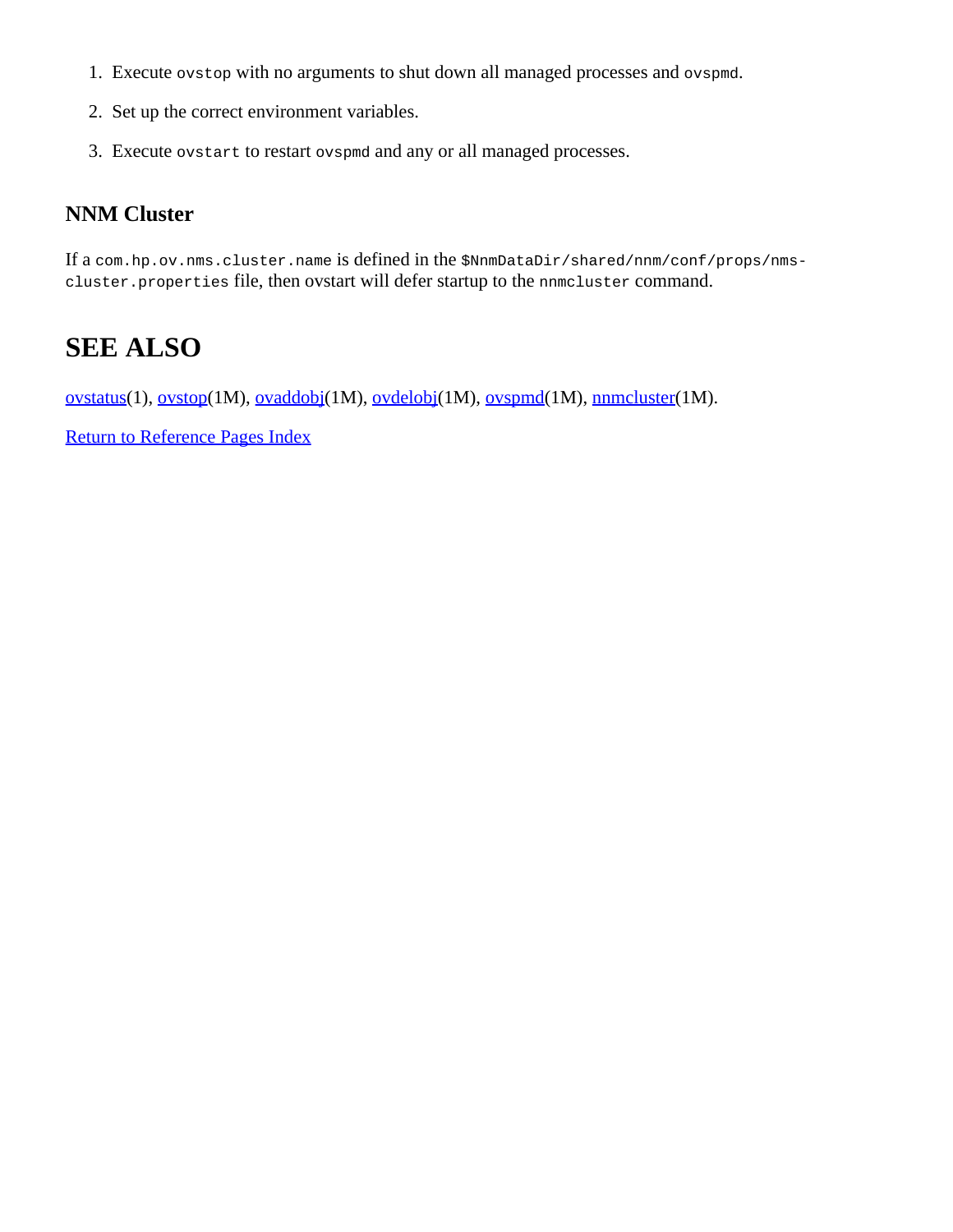# <span id="page-329-0"></span>**Name**

ovstop — stop NNM managed processes

# **SYNOPSIS**

ovstop [ [-c] [-d] [-v] [*managed\_process\_names*...]] [ [-nofailover|-failover|-cluster]]

# **DESCRIPTION**

ovstop stops the NNM managed processes. ovstop sends a stop request (OVS\_REQ\_STOP) to the process management process (UNIX operating systems) or service (Windows operating systems), ovspmd. If called with one or more *managed\_process\_name* arguments, it stops the designated managed processes after first stopping any dependent processes. If called with no arguments, or if one of the named arguments is ovspmd, it stops all managed processes currently running, including ovspmd itself.

When a managed process does not respond to the ovstop request within the LRF-specified timeout interval, ovspmd forces the process to terminate by sending it termination signals, first SIGTERM, then SIGKILL (see kill(1)). Note that ovstop reports forced termination only if the  $-v$  or  $-c$  options are used (for example, ovstop -v [*managed\_process\_name*]). Whenever a managed process times out during a stop request, it is advisable to increase its timeout value. To increase the number of seconds that ovspmd waits for a process to respond to an ovstop request, follow the instructions in  $\frac{SNNM_{LRF}}{ov*}$  (UNIX operating system) or *install\_dir*\lrf\ov\* (Windows operating systems).

Unlike ovstart, ovstop will *not* start ovspmd if it is not already running.

The managed processes are configured by  $\alpha$  ovaddobj from information in Local Registration Files (see lrf(4)). A managed process is named by the first field in the LRF describing it. Like ovstart, ovstop uses dependency information from the LRF. If other managed processes depend on a managed process that is stopped, ovspmd notes their dependency and terminates all appropriate managed processes in reverse LRF dependency order.

ovstop must be run by the Windows administrator or UNIX superuser.

If an OV<sub>s</sub> DAEMON process is configured with a Stop Command in its LRF entry, ovstop runs the command (see  $\text{lrf}(4)$ ). This feature is used to stop processes that are no longer in contact with ovspmd. The  $\text{Stop}$ Command is provided and configured by the developer of the process, if appropriate.

The names of the NNM managed processes that were started by previous ovstart operation can be obtained by running the ovstatus -c command.

The ovstop ovjboss command would stop the Jboss application server and all of the NNM services deployed together within Jboss. The names of Jboss deployed NNM services can be obtained by running the ovstatus -v ovjboss command. The NNM services could only be stopped altogether by running the ovstop ovjboss command. It is not supported to stop any of these NNM services individually, independent of the other NNM services.

If ovstop is used on a node configured for NNM clustering (see nnmcluster $(1M)$ ) then the behavior of ovstop is different than described above. Specifically, ovstop (with no parameters) behaves exactly like the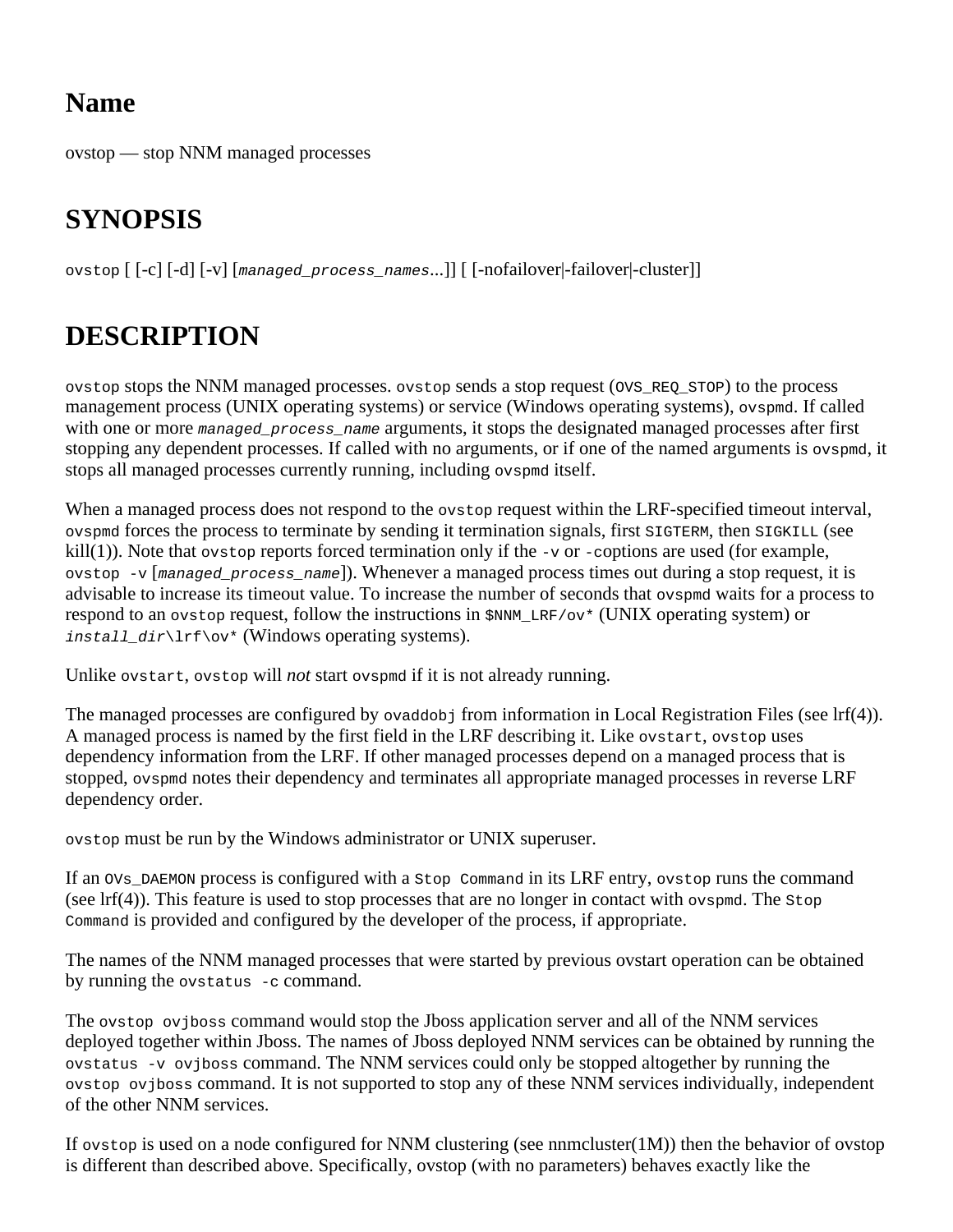"nnmcluster -shutdown" command.

In a NNM cluster environment ovstop returns immediately (after sending the NNM cluster a shutdown signal in the background). The nnmcluster command then shuts down NNM processes which might trigger a failover of NNM services to the standby cluster node. Please monitor ovstatus output to determine if NNM processes have completed shutdown.

In a NNM clustered environment the only command-line options recognized by ovstop are -nofailover, failover, and -cluster.

Note that for fine-grain control of NNM cluster attributes use the nnmcluster command directly. The ovstop command in a NNM cluster environment is provided for convenience shutting down NNM services using a familiar command.

#### **Parameters**

ovstop recognizes the options described below. The first argument that is not an option, and any succeeding arguments, are interpreted as names of managed processes to stop, and are passed to ovspmd in the stop request.

 $-c$ 

Produce one line of information about the success or failure for each managed process.

-d

Report the important stages in its processing, including contacting and sending the stop request to ovspmd, and the closing the communication channel.

-v

Produce several lines of information about the success or failure of each managed process.

#### -failover

(NNM cluster only) Causes the local NNM node to shutdown NNM processes (if it is the active node) and the NNM cluster process will terminate. At the same time, automatic failover is enabled so that NNM services will transfer to the standby node.

#### -nofailover

(NNM cluster only) Causes the local NNM node to shutdown NNM processes (if it is the active node) and the NNM cluster process will terminate. At the same time, automatic failover is disabled so that NNM services will not transfer to the standby node.

#### -cluster

(NNM cluster only) Causes all nodes in the NNM cluster to shutdown. The NNM cluster process on the standby node(s) will be shutdown first, then the active node will stop NNM services, and finally the NNM cluster process on the active node will shutdown.

#### **RETURN VALUE**

ovstop exits with a status representing the number of managed processes that were *not* stopped successfully.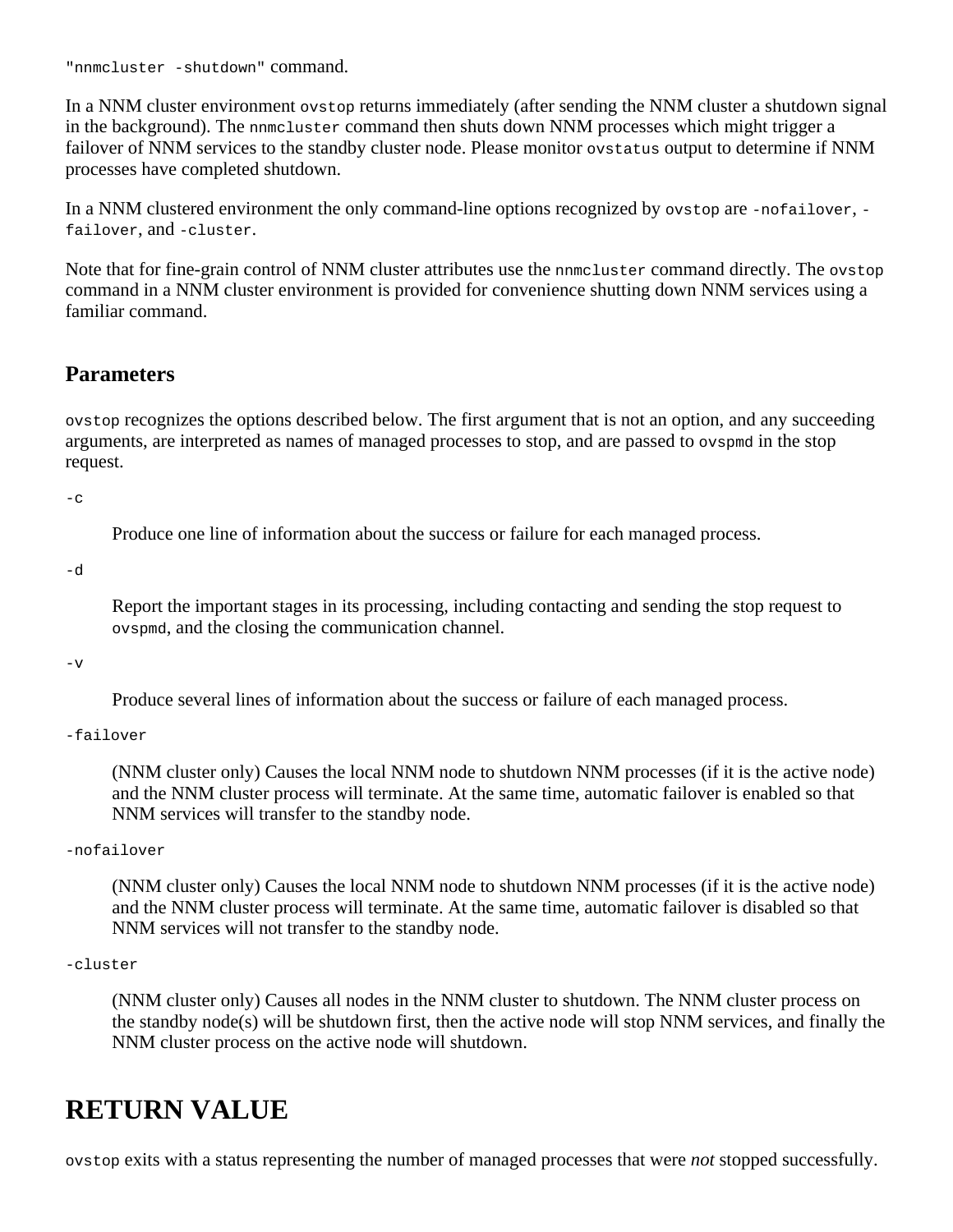If all requested managed processes were successfully stopped, ovstop exits with the status 0 (zero).

# **DIAGNOSTICS**

ovstop reports certain command-line errors (in particular, too many arguments) and system errors. The messages are prefixed with ovstop:, and are intended to be self-explanatory. ovstop also outputs error messages received from ovspmd. These messages are prefixed with ovspmd:. ovstop ignores unrecognized options.

If a managed process is in a PAUSED, PAUSE\_ERROR, PAUSE\_TIMEOUT, RESUME\_ERROR, RESUME\_TIMEOUT, or DEPENDENCY\_ERR state, it is stopped. However, a warning message is printed to inform you that ovstop was used on a process that was not in a running state.

Note that ovspmd can process multiple requests (ovstart, ovstop, or ovstatus) at a time. If any of these commands is being handled, the new request will be queued by type until the previous command has completed.

## **AUTHOR**

ovstop was developed by Hewlett Packard Enterprise.

#### **FILES**

The environment variables below represent universal pathnames that are established according to your shell and platform requirements. See the nnm.envvars(1) manpage for information on universal pathnames for your platform and shell.

See the nnm.envvars reference page ((or the UNIX manpage) for information about using environment variables for the following files:

Windows: *install\_dir*\bin\ovstop

Windows: *install\_dir*\bin\ovspmd

UNIX: \$NNM\_BIN/ovstop

UNIX: \$NNM\_BIN/ovspmd

### **EXTERNAL INFLUENCES**

#### **Environmental Variables**

If a com.hp.ov.nms.cluster.name is defined in the \$NnmDataDir/shared/nnm/conf/props/nmscluster.properties file, then ovstop will defer startup to the nnmcluster command.

\$LANG provides a default value if the internationalization variables, LC\_ALL, LC\_CTYPE, and LC\_MESSAGES are